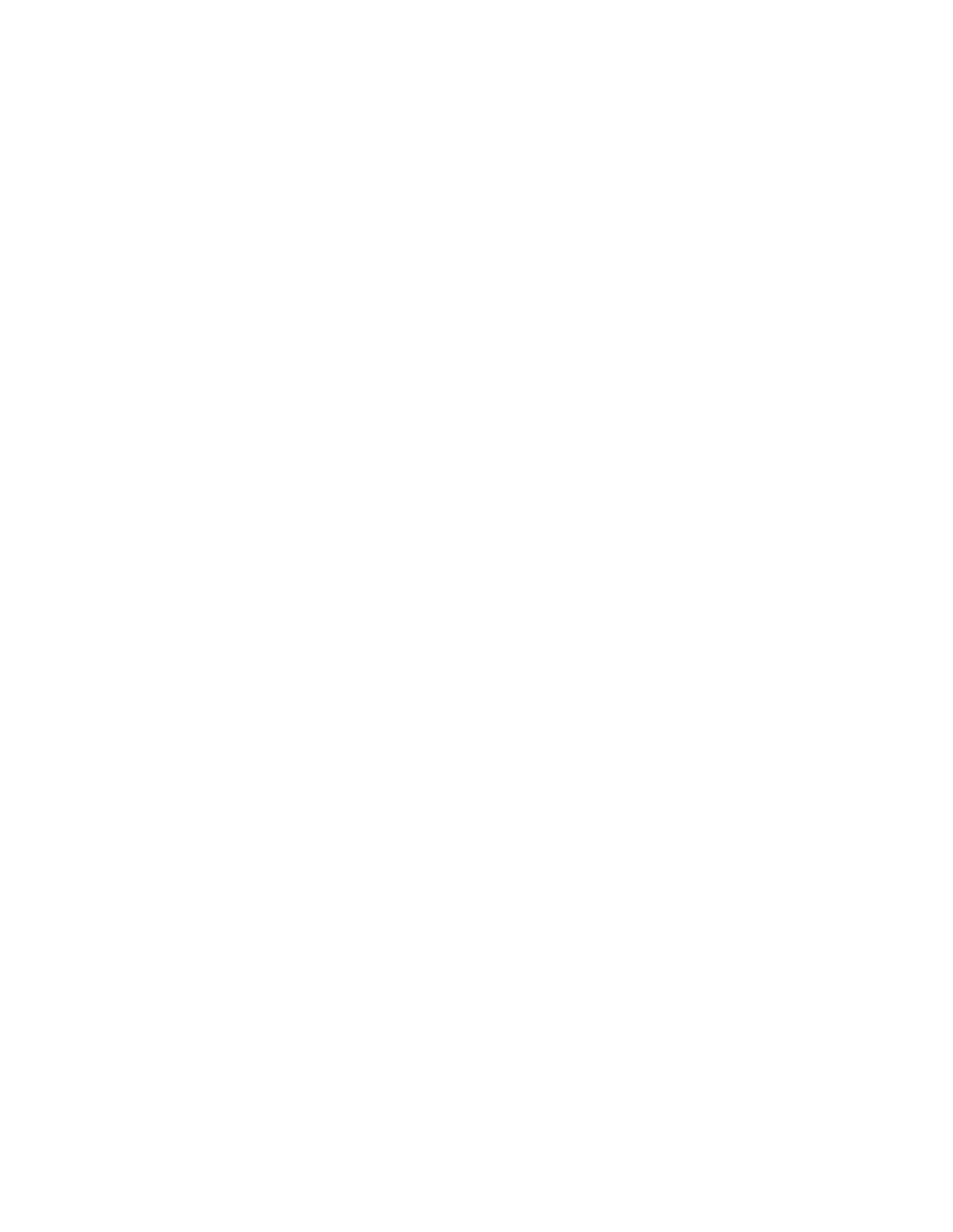# **Community First Medicare Advantage HMO Plan Provider Directory**

This directory is current as of September 1, 2020.

This directory provides a list of Community First Medicare Advantage Plan's current network providers.

This directory is for Atascosa, Bandera, Bexar, Comal, Guadalupe, Kendall, Medina, Wilson.

To access Community First Medicare Advantage Plan's online provider directory, you can visit **[communityfirstmedicare.com](http://communityfirstmedicare.com)**.

For any questions about the information contained in this directory, please all our

**Member Service Department** at 210-358-6386, or **Toll-free** at 1-833-434-2347 7 days a week from 8 a.m. to 8 p.m. (Message service available on weekends and holidays from Apr. 1 - Sept. 30).

> **TTY** users should call 1-800-390-1175 (24 hours a day/7 days a week).

# **Community First Plan Medicare Advantage HMO Directorio de Proveedores**

Este directorio está actualizado a partir del 1 de Septiembre de 2020.

Este directorio proporciona una lista actual de los proveedores de red del Plan Community First Medicare Advantage.

Este directorio es para Atascosa, Bandera, Bexar, Comal, Guadalupe, Kendall, Medina, Wilson.

Para acceder al Directorio de Proveedores en línea del Plan Community First Medicare Advantage, puede visitar **[communityfirstmedicare.com](http://communityfirstmedicare.com)**.

Para cualquier consulta sobre la información en este directorio, por favor llame al

**Departamento de Servicios para Miembros** al 210-358-6386, **número gratuito** al 1-833-434-2347 7 días de la semana de 8 a.m. a 8 p.m.

(Servicio de mensajes disponible los fines de semana y días festivos del 1 de Abril al 30 de Septiembre).

Usuarios de **TTY** deben llamar al 1-800-390-1175 (24 horas al día/7 días a la semana)..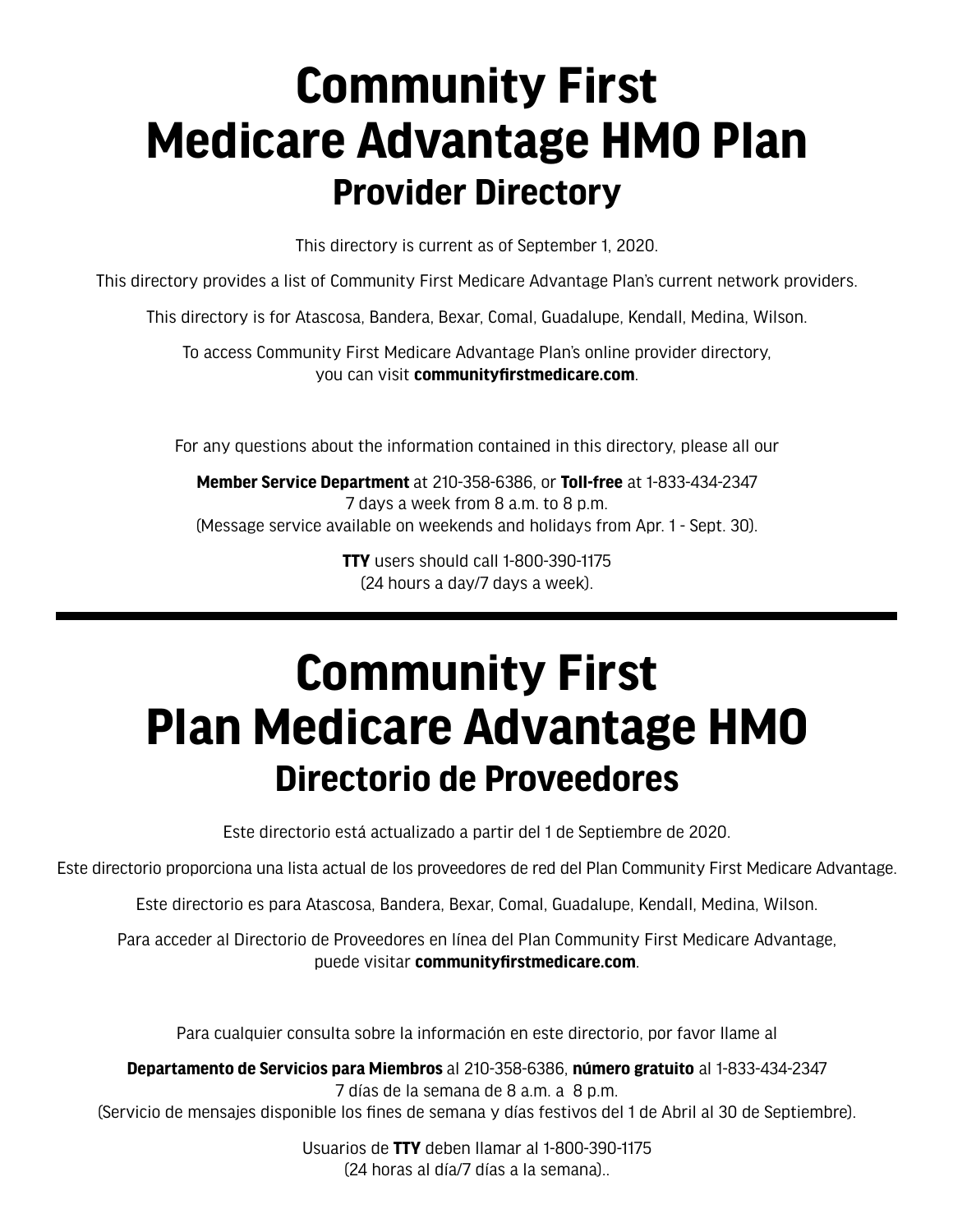| í   |
|-----|
|     |
|     |
|     |
|     |
|     |
| 7   |
|     |
|     |
|     |
| ī   |
| Ξ   |
|     |
| ì   |
|     |
|     |
|     |
|     |
|     |
|     |
| j   |
|     |
|     |
|     |
| ì   |
|     |
|     |
|     |
| ֘֝֬ |
| ֚֚֡ |

| HOW TO FIND COMMUNITY FIRST MEDICARE ADVANTAGE PLAN PROVIDERS THAT SERVE YOUR AREA5            |  |
|------------------------------------------------------------------------------------------------|--|
|                                                                                                |  |
|                                                                                                |  |
| CÓMO ENCONTRAR A LOS PROVEEDORES DE EL PLAN CFHP MEDICARE ADVANTAGE (HMO) QUE                  |  |
|                                                                                                |  |
|                                                                                                |  |
|                                                                                                |  |
| ADVANCED HEART FAILURE AND TRANSPLANT CARDIOLOGY   CARDIOLOGÍA AVANZADA DE                     |  |
|                                                                                                |  |
|                                                                                                |  |
|                                                                                                |  |
| COLORECTAL SURGERY (FORMERLY PROCTOLOGY)   CIRUGIA COLORRECTAL (ANTERIORMENTE                  |  |
|                                                                                                |  |
|                                                                                                |  |
|                                                                                                |  |
|                                                                                                |  |
|                                                                                                |  |
|                                                                                                |  |
|                                                                                                |  |
|                                                                                                |  |
|                                                                                                |  |
|                                                                                                |  |
|                                                                                                |  |
|                                                                                                |  |
|                                                                                                |  |
|                                                                                                |  |
|                                                                                                |  |
|                                                                                                |  |
|                                                                                                |  |
|                                                                                                |  |
|                                                                                                |  |
|                                                                                                |  |
|                                                                                                |  |
| OCCUPATIONAL THERAPIST IN PRIVATE PRACTICE   TERAPEUTA OCUPACIONAL EN PRÁCTICA PRIVADA  54     |  |
|                                                                                                |  |
|                                                                                                |  |
|                                                                                                |  |
|                                                                                                |  |
|                                                                                                |  |
|                                                                                                |  |
| PHYSICAL THERAPIST IN PRIVATE PRACTICE   FISIOTERAPEUTA EN PRÁCTICA PRIVADA  64                |  |
|                                                                                                |  |
|                                                                                                |  |
|                                                                                                |  |
|                                                                                                |  |
|                                                                                                |  |
|                                                                                                |  |
| REGISTERED DIETICIAN/NUTRITION PROFESSIONAL   DIETISTA REGISTRADO/PROFESIONAL DE NUTRICIÓN  71 |  |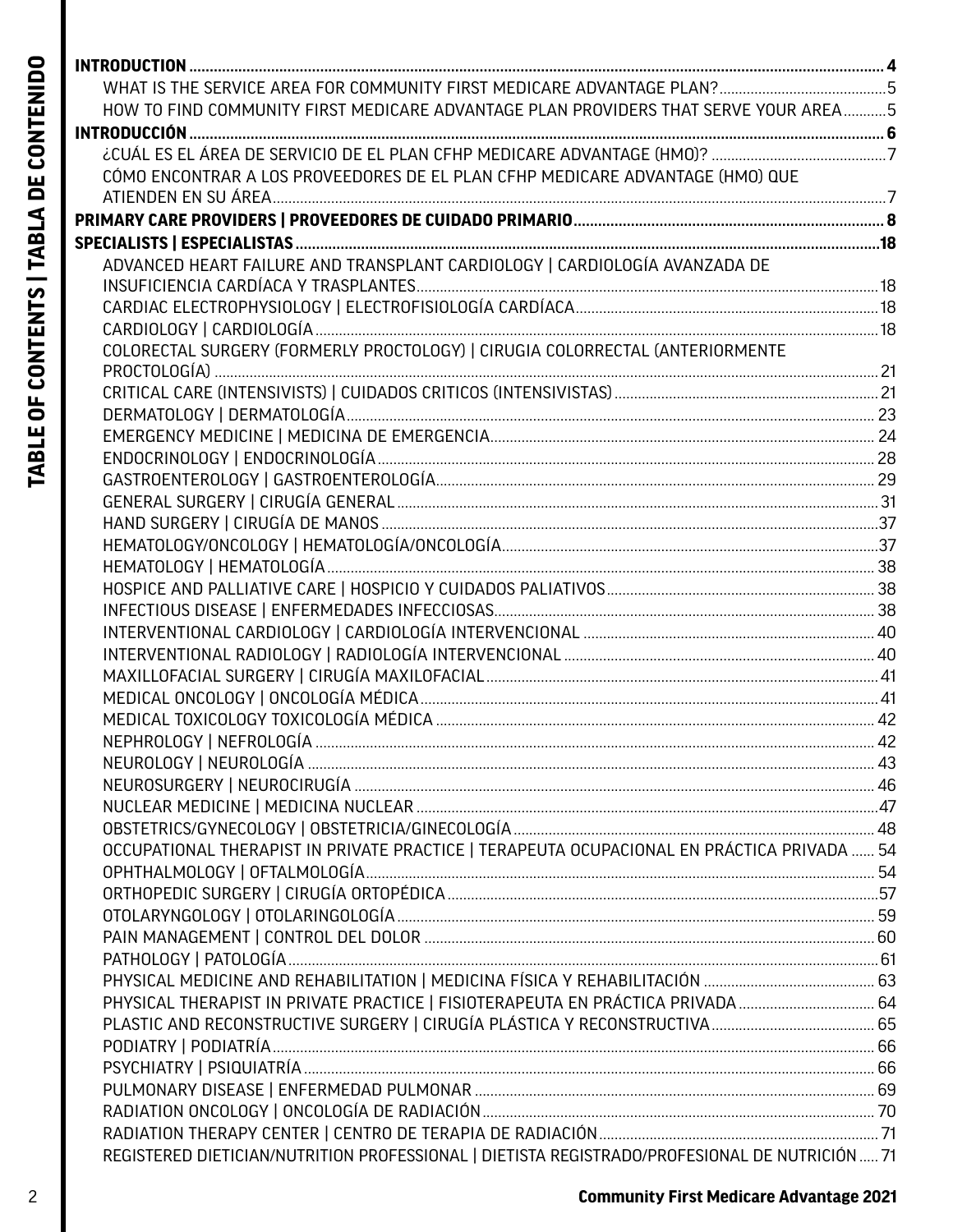| I                           |
|-----------------------------|
| I                           |
|                             |
|                             |
|                             |
|                             |
| ĺ<br>I<br>ı                 |
|                             |
|                             |
|                             |
|                             |
|                             |
|                             |
|                             |
| l<br><b>Service Service</b> |
|                             |
|                             |
|                             |
|                             |
| ı                           |
| l<br>l<br>l                 |
|                             |
| j                           |
| I                           |

| SPEECH LANGUAGE PATHOLOGIST IN PRIVATE PRACTICE   PATÓLOGO DEL LENGUAJE DEL HABLA    |  |
|--------------------------------------------------------------------------------------|--|
|                                                                                      |  |
|                                                                                      |  |
|                                                                                      |  |
|                                                                                      |  |
|                                                                                      |  |
|                                                                                      |  |
|                                                                                      |  |
|                                                                                      |  |
|                                                                                      |  |
|                                                                                      |  |
| AUDIOLOGIST (BILLING INDEPENDENTLY)   AUDIÓLOGO (FACTURACIÓN INDEPENDIENTE) 83       |  |
| CERTIFIED CLINICAL NURSE SPECIALIST   ENFERMERA CLÍNICA ESPECIALISTA CERTIFICADO  83 |  |
|                                                                                      |  |
| CERTIFIED REGISTERED NURSE ANESTHETIST (CRNA)   ANESTESISTA DE ENFERMERAS            |  |
|                                                                                      |  |
|                                                                                      |  |
|                                                                                      |  |
|                                                                                      |  |
|                                                                                      |  |
|                                                                                      |  |
|                                                                                      |  |
| PSYCHOLOGIST (BILLING INDEPENDENTLY)   PSICÓLOGO (FACTURACIÓN INDEPENDIENTE)97       |  |
|                                                                                      |  |
|                                                                                      |  |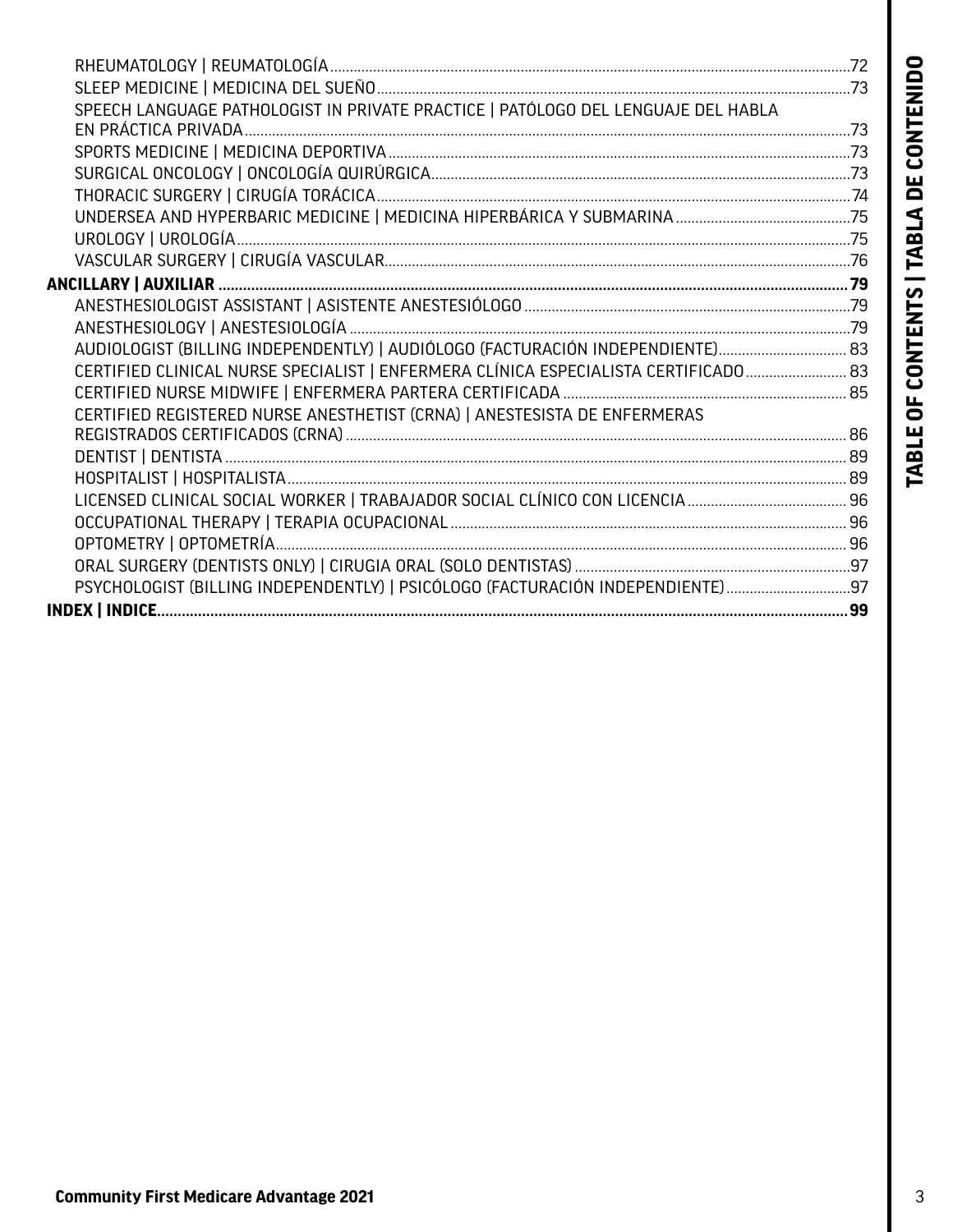# <span id="page-5-0"></span>**INTRODUCTION**

You will have to choose one of our network providers listed in this directory to be your Primary Care Provider (PCP). Generally, you must get your health care services from your PCP.

Your relationship with your PCP is an important one because your PCP is responsible for your routine health care needs, coordinates all of your covered services, maintains your medical records, and ensures your continuity of care. If you need an appointment with a network specialist or other network provider who is not your PCP, you should talk with your PCP.

The network providers listed in this directory have agreed to provide you with your health care services. You may go to any of our network providers listed in this directory.

In some situations, our plan must give you approval in advance before you can use other providers in the plan's network, such as specialists, hospitals, skilled nursing facilities, or home health care agencies. This is called giving you a "referral."

Referrals from your PCP are not required for emergency care or urgently needed services. There are also some other kinds of care you can get without having approval in advance from your PCP.

In most cases, care you receive from an out-of-network provider (a provider who is not part of our plan's network) will not be covered. For exceptions, please refer to your Evidence of Coverage (EOC).

In cases where out-of-network providers submit a bill directly to you, please call our Member Services for help to submit the bill to us for processing and determination of enrollee liability, if any.

If you have a medical emergency:

- Get help as quickly as possible. Call 911 for help or go to the nearest emergency room or hospital. Call for an ambulance if you need it. You do not need to get approval or a referral first from your PCP.
- $\bullet$  As soon as possible, make sure that our plan has been told about your emergency. We need to follow up on your emergency care. You or someone else should call to tell us about your emergency care, usually within 48 hours. Contact Member Services at the phone number listed on the back of your plan membership card.

You must use network providers except in emergency or urgent care situations. If you obtain routine care from out-of-network providers, neither Medicare nor Community First Medicare Advantage Plan will be responsible for the costs.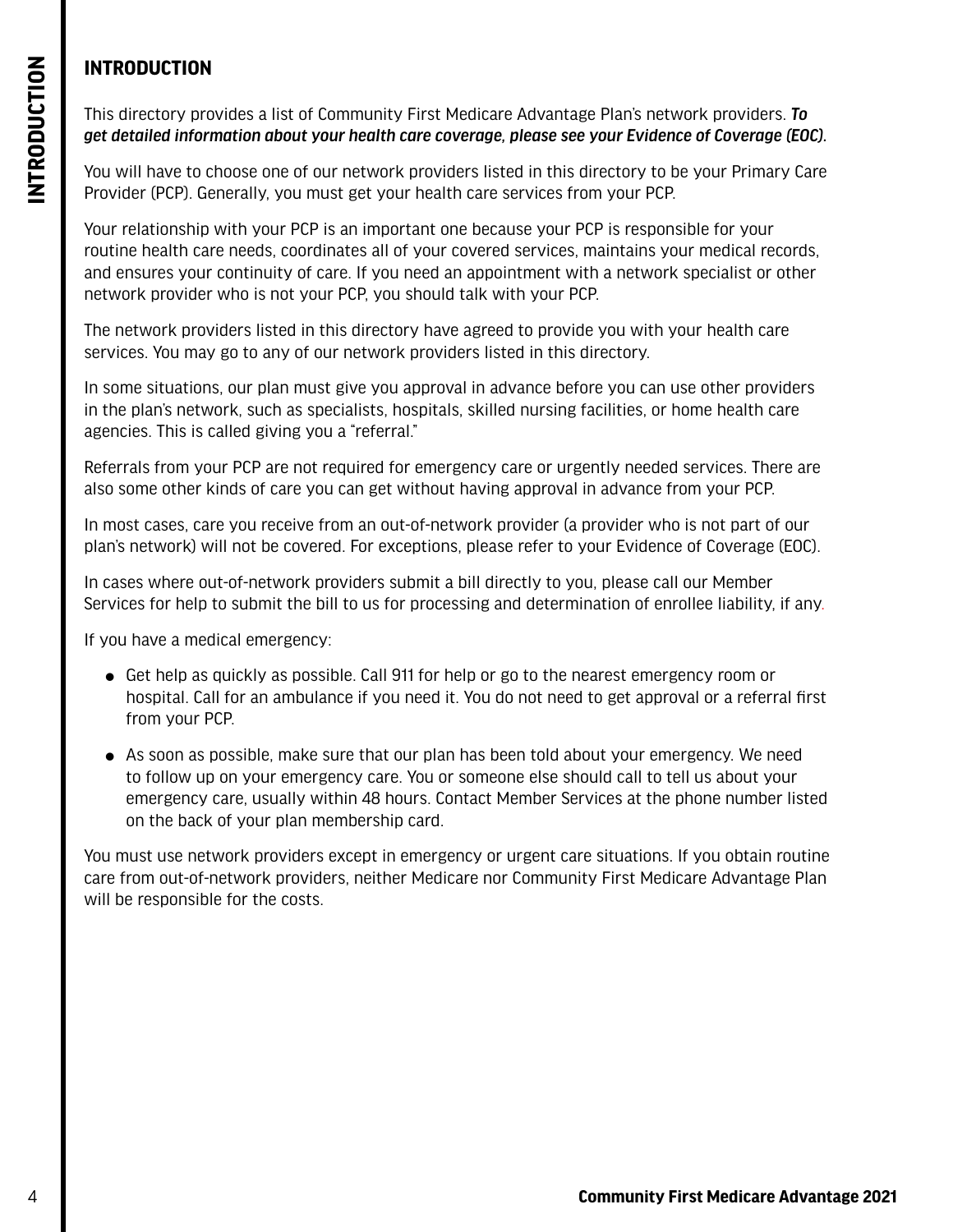#### <span id="page-6-0"></span>**What is the service area for Community First Medicare Advantage Plan?**

Although Medicare is a Federal program, CFHP Medicare Advantage Plan (HMO) is available only to individuals who live in our plan service area. To remain a member of our plan, you must continue to reside in the plan service area. The service area is described below and includes the following counties in Texas:

- Atascosa • Bexar • Guadalupe • Medina
- Bandera • Comal • Kendall • Wilson

#### **How to find Community First Medicare Advantage Plan providers that serve your area**

If you already have a doctor in mind for your health care, use the alphabetical index at the end of this director to find the doctor's listing and see if they are listed as part of our network.

This directory was made to help you pick out your Primary Care Provider (PCP). Choosing a PCP is very important to get your health care benefits. If you do not pick a PCP, one will be chosen for you.

You may want to choose a PCP close to your home. To help you, this directory is divided by provider type, county, city, and zip code. On the Table of Contents page you will find the list of types of provider and the page numbers where you can find the PCPs.

Use the legend below to understand if a provider has limitations in accepting patients and hours of operation.

**NOTES:** Providers that are not accepting new patients have this symbol next to their name  $\Omega$ 

**OFFICE HOURS:** M-F: Monday thru Friday | Mon: Monday | Tues: Tuesday | Wed: Wednesday | Thu: Thursday | Fri: Friday | Sat: Saturday | Sun: Sunday

If you have questions about the CFHP Medicare Advantage Plan (HMO) or require assistance in selecting a PCP, please call our Member Services Department at 210-358-6386 or toll-free at 1-833- 434-2347, 7 days a week from 8 a.m. to 8 p.m. TTY users should call 1-800-390-1175. You can also visit our website communityfirstmedicare.com.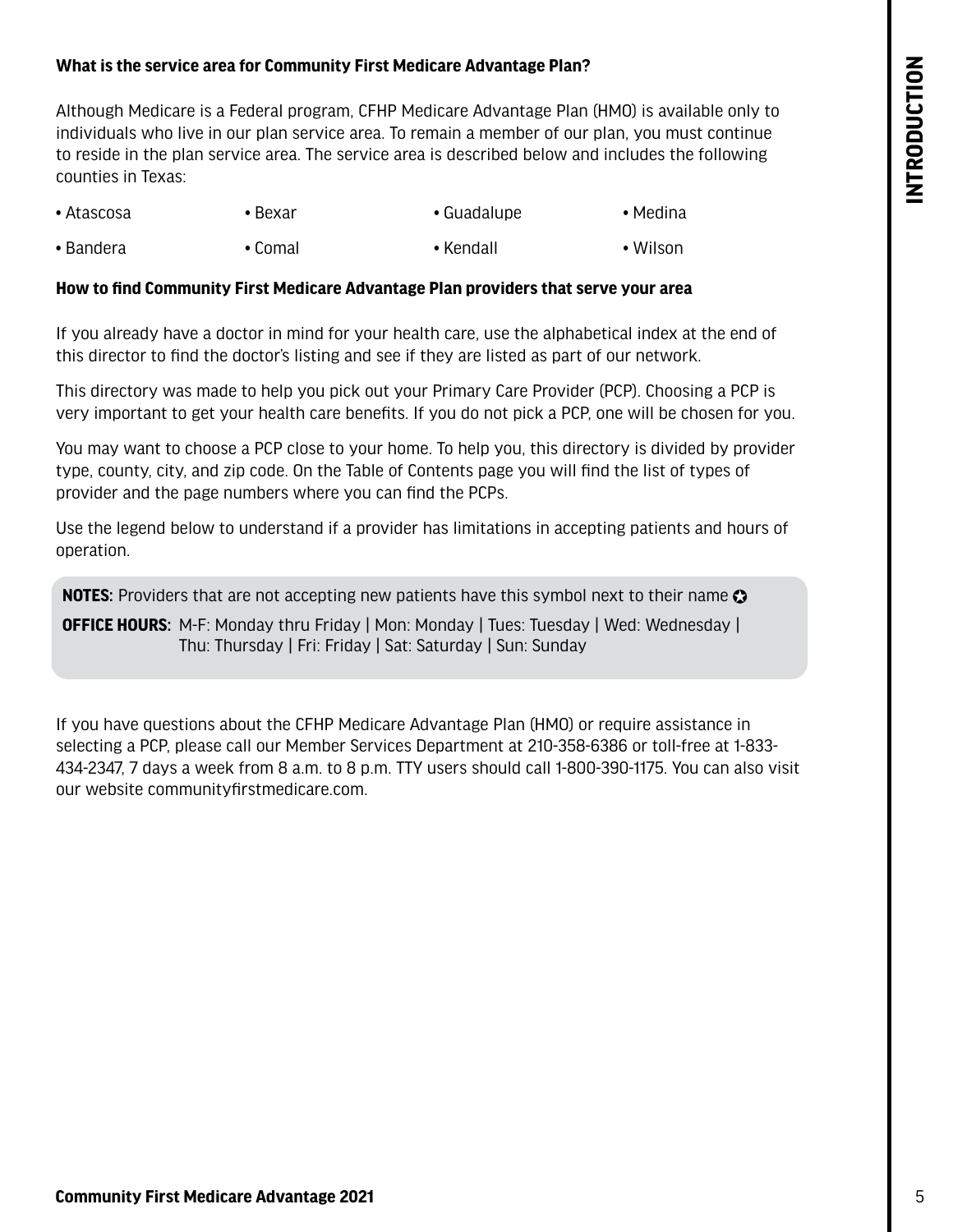# **INTRODUCCIÓN**

Este Directorio ofrece una lista de los proveedores de la red del plan CFHP Medicare Advantage (HMO). *Para obtener información detallada sobre su cobertura de atención médica, consulte su Evidencia de cobertura (Evidence of Coverage, EOC).*

Tendrá que elegir a uno de nuestros proveedores de la red que figuran en la lista de este directorio como su médico de atención primaria (PCP). Por lo general, debe obtener los servicios de atención médica de su PCP.

Su relación con su PCP es importante porque su PCP es responsable de sus necesidades de atención médica de rutina, coordina todos sus servicios cubiertos, mantiene su registro médico y garantiza la continuidad de su atención. Si necesita una cita con un especialista de la red u otro proveedor de la red que no sea su PCP, debe hablar con su PCP.

Los proveedores de la red que figuran en este Directorio han acordado brindar servicios de atención médica. Puede acudir a cualquiera de los proveedores de la red que figuren en el listado de este directorio

En la mayoría de los casos, nuestro plan deberá autorizarlo con antelación antes de que acuda a otros proveedores de la red del plan, tales como especialistas, hospitales, centros de atención de enfermería especializada o agencias de atención médica a domicilio. A esto se le denomina darle una "remisión".

Las remisiones de su PCP no son necesarias para la atención de emergencia o los servicios de urgencia. También hay otros tipos de cuidado que usted puede recibir sin tener la autorización previa de su PCP.

En la mayoría de los casos, no se cubrirá la atención que reciba de un proveedor fuera de la red (un proveedor que no forme parte de la red de nuestro plan). Para entender los excepciones, consulte su Evidencia de cobertura (Evidence of Coverage, EOC).

En caso de que los proveedores fuera de la red le envíen una factura directamente, llame a nuestro Departamento de Servicios para Miembros para que le ayuden a enviarnos la factura para procesarla y determinar la responsabilidad del afiliado, si corresponde.

Si tiene una emergencia médica, esto es lo que debe hacer:

- Busque ayuda lo más rápido posible. Llame al 911 para pedir ayuda o acuda a la sala de emergencias uhospital más cercano. Pida una ambulancia por teléfono si la necesita. No es necesario que primero obtenga la autorización o una remisión del PCP.
- <span id="page-7-0"></span>**Example 10** Convertige units laterative design providence of the redshift of the redshift of the redshift of the redshift of the redshift of the redshift of the redshift of the redshift of the redshift of the redshift of • Tan pronto como sea posible, asegúrese de que nuestro plan haya sido informado sobre su emergencia.Necesitamos hacer un seguimiento de su atención de emergencia. Usted u otra persona debe llamarnos para informarnos sobre su atención de emergencia, generalmente dentro de las 48 horas. Comuníquese con Servicios para Miembros al número de teléfono que figura en el reverso de su tarjeta de membresía del plan.

Debe utilizar los proveedores de la red, salvo en situaciones de emergencia o atención de urgencia. Si usted recibe atención de rutina de parte de proveedores fuera de la red, ni Medicare ni el plan CFHP Medicare Advantage (HMO) se harán responsables de los costos.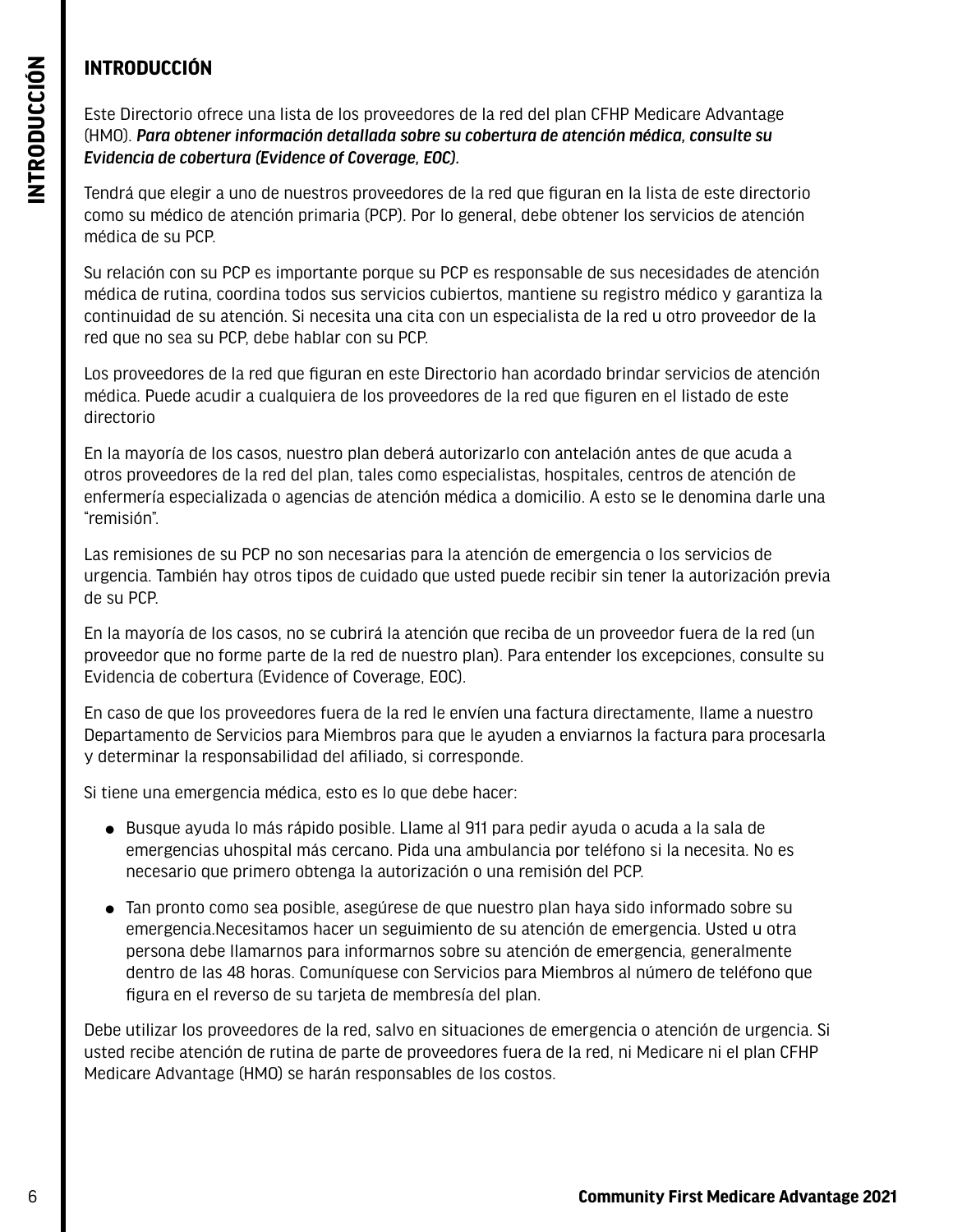#### <span id="page-8-0"></span>**¿Cuál es el área de servicio de el plan CFHP Medicare Advantage (HMO)? <sup>N</sup>**

Aunque Medicare es un programa federal, el plan CFHP Medicare Advantage (HMO) se encuentra disponible solo para personas que residen en el área de servicio de nuestro plan. Para seguir siendo miembro de nuestro plan, debe continuar viviendo en el área de servicio del plan. El área de servicio se describe a continuación e incluye los siguientes condados en Texas:

- Atascosa • Bexar • Guadalupe • Medina
- Bandera • Comal • Kendall • Wilson

### **Cómo encontrar a los proveedores de el plan CFHP Medicare Advantage (HMO) que atienden en su área**

Si usted tiene un doctor en mente que quiere para su cuidado de salud, use el índice alfabético al final de este directorio para encontrar la información del doctor y ver si es parte de nuestro red de proveedores.

Este directorio fue creado para ayudarle a escoger a su Proveedor de Cuidado Primario (PCP). Escoger a un PCP es muy importante para que empiece a recibir los beneficios. Si no elige a un PCP, elegirán a uno por usted.

Es posible que quiera elegir un PCP cerca de su hogar. Para ayudarle, este directorio se divide por tipo de proveedor, condado, ciudad, y codigo postal. En la página Tabla de contenido encontrará la lista de proveedores y los números de página donde usted puede encontrar un PCP.

Utilice la siguiente para ver si un proveedor tiene limitaciones para aceptar pacientes y horas de operación.

**NOTAS:** Proveedores que no estan aceptando pacientes nuevos tienen este símbolo después de su nombre  $\Omega$ 

**HORARIOS DE OFICINA:** M-F: Lunes a viernes | Mon: Lunes | Tue: Martes | Wed: Miércoles | Thu: Jueves | Fri: Viernes | Sat: Sábado | Sun: Domingo

**Community First Are in moreover the Station Advantage 2021**<br> **Community First Medicare Advantage 2021**<br> **Community First Medicare Advantage 2021**<br> **Community First Medicare Advantage 2021**<br> **Community First Medicare Advan** Si tiene preguntas sobre el plan CFHP Medicare Advantage (HMO) o necesita ayuda para elegir un PCP, llame a nuestro Departamento de servicios para los miembros al 210-358-6386 o el número gratuito al 1-833-434-2347, 7 días de la semana de 8 a.m. a 8 p.m. Los usuarios de TTY deben llamar al 1-800-390-1175. También puede visitar nuestro sitio web communityfirstmedicare.com.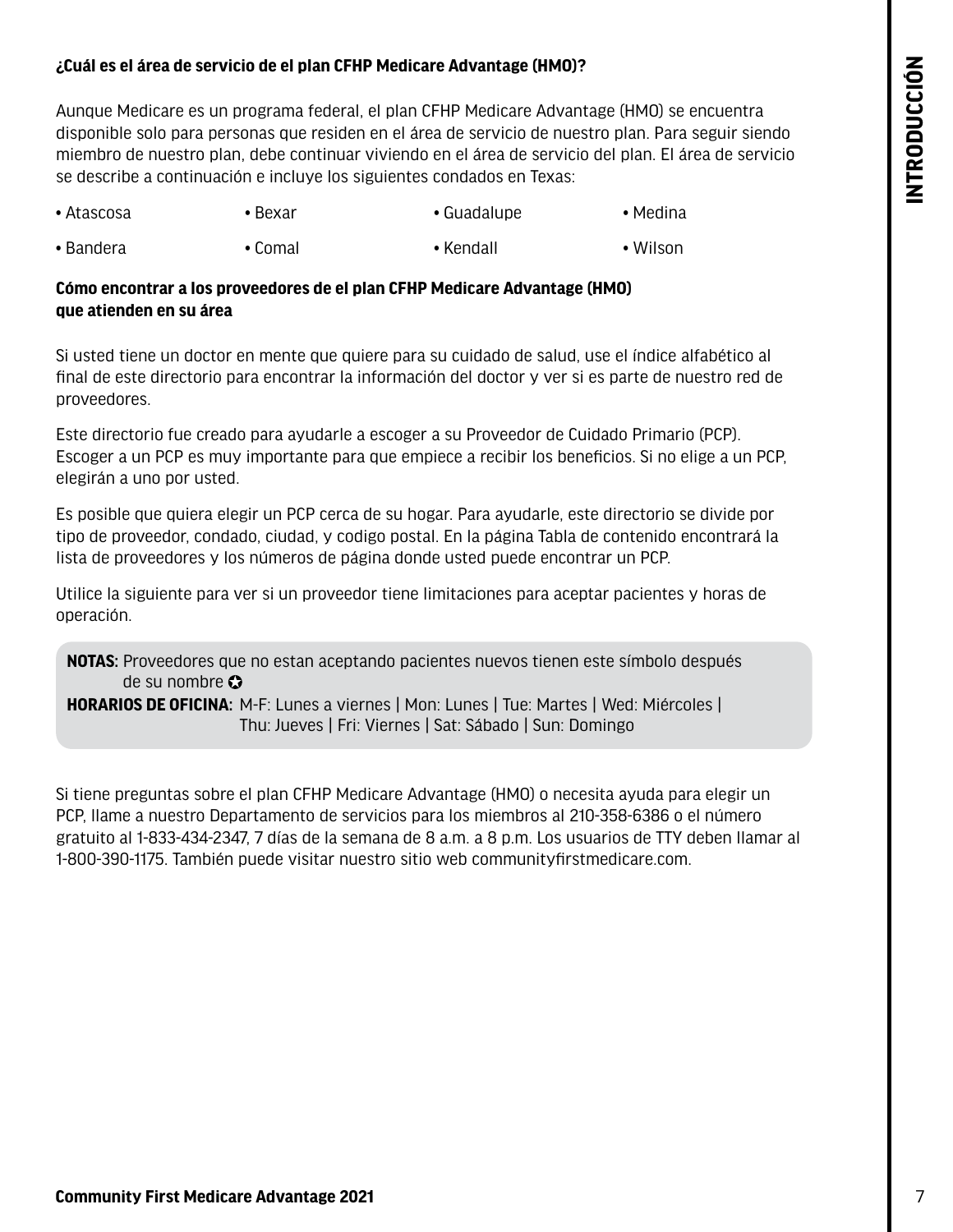# <span id="page-9-0"></span>**PRIMARY CARE PROVIDERS | PROVEEDORES DE CUIDADO PRIMARIO**

#### **BEXAR COUNTY | CONDADO DE BEXAR**

#### **SAN ANTONIO**

#### **78207**

#### **ALI, FOZIA A. ID: C08674681**

Family Practice 903 W Martin St. San Antonio, TX 782070903 (210) 358-3900 English | Inglés Mon 8-5, Tue 8-5, Wed 8-5, Thu 8-5, Fri 8-5

#### **ALVARADO, MAUREEN ID: C08678503**

Family Practice 903 W Martin St San Antonio, TX 782070903 (210) 358-3900 English, Spanish | Inglés, Español Mon 8-5, Tue 8-5, Wed 8-5, Thu 8-5, Fri 8-5

#### **ANDRY, NEHMAN M. ID: C08675856**

Family Practice 903 W Martin St San Antonio, TX 782070903 (210) 358-3900 English | Inglés Mon 8-5, Tue 8-5, Wed 8-5, Thu 8-5, Fri 8-5

#### **CORDOVA, TATIANA ID: C08677531**

Family Practice 903 W Martin St San Antonio, TX 782070903 (210) 358-3900 English, Spanish | Inglés, Español Mon 8-5, Tue 8-5, Wed 8-5, Thu 8-5, Fri 8-5

#### **COVIN, YVONNE N. ID: C08679476**

Internal Medicine 903 W Martin St San Antonio, TX 782070903 (210) 358-3900 English | Inglés Mon 8-5, Tue 8-5, Wed 8-5, Thu 8-5, Fri 8-5

**EMKO, NIDA J. ID: C08670195** Family Practice 903 W Martin St San Antonio, TX 782070903 (210) 358-3900 English | Inglés Mon 8-12, Tue 8-12, Wed 8-12, Thu 8-12, Fri 8-12

#### **FERNANDEZ FALCON, CRISTIAN P. ID: C08675285**

Family Practice, Geriatric Medicine 903 W Martin St San Antonio, TX 782070903 (210) 358-3900 English, Spanish | Inglés, Español Mon 8-5, Tue 8-5, Wed 8-5, Thu 8-5, Fri 8-5

#### **FERRER, ROBERT L. ID: C08672770**

Family Practice 903 W Martin St San Antonio, TX 782070903 (210) 358-3900 English, Spanish, Italian | Inglés, Español, Italiano Mon 8-5, Tue 8-5, Wed 8-5, Thu 8-5, Fri 8-5

### **HEPBURN, BYRON C. ID: C08677260**

Family Practice 903 W Martin St San Antonio, TX 782070903 (210) 358-3900 English, Spanish, French | Inglés, Español, Franćes Mon 8-4:30, Tue 8-4:30, Wed 8-4:30, Thu 8-4:30, Fri 8-4:30

# **KATERNDAHL, DAVID A. ID: C08669201**

Family Practice 903 W Martin St San Antonio, TX 782070903 (210) 358-3900 English | Inglés Mon 8-5, Tue 8-5, Wed 8-5, Thu 8-5, Fri 8-5

# **KOSUB, KRISTY Y. ID: C08669267**

Internal Medicine 903 W Martin St San Antonio, TX 782070903 (210) 358-3900 English | Inglés Mon 8-5, Tue 8-5, Wed 8-5, Thu 8-5, Fri 8-5

#### **LAWLER, WILLIAM R. ID: C08669271**

Family Practice 903 W Martin St San Antonio, TX 782070903 (210) 358-3900 English | Inglés Mon 8-5, Tue 8-5, Wed 8-5, Thu 8-5, Fri 8-5

# **MONTANEZ VILLA CAMPA, MARIA DEL PILAR**

**ID: C08677623** Family Practice 903 W Martin St San Antonio, TX 782070903 (210) 358-3900 English, Spanish | Inglés, Español Mon 7-8, Tue 7-8, Wed 7-8, Thu 7-8, Fri 7-8, Sat 7-8, Sun 7-8

#### **MORENO, ALENA V. ID: C08669604**

Physician Assistant 903 W Martin St San Antonio, TX 782070903 (210) 358-3900 English, Spanish | Inglés, Español Mon 8-5, Tue 8-5, Wed 8-5, Thu 8-5, Fri 8-5

#### **NADEAU, MARK T. ID: C08670821**

Family Practice 903 W Martin St San Antonio, TX 782070903 (210) 358-3900 English | Inglés Mon 8-5, Tue 8-5, Wed 8-5, Thu 8-5, Fri 8-5

#### **OSCOS-SANCHEZ, MANUEL A. ID: C08681035**

Family Practice 903 W Martin St San Antonio, TX 782070903 (210) 358-3900 English, Spanish | Inglés, Español Mon-Fri 8-5

#### **PALACIOS, MIGUEL A. ID: C08679388**

Family Practice 903 W Martin St San Antonio, TX 782070903 (210) 358-3900 English, Spanish | Inglés, Español Mon 8-5, Tue 8-5, Wed 8-5, Thu 8-5, Fri 8-5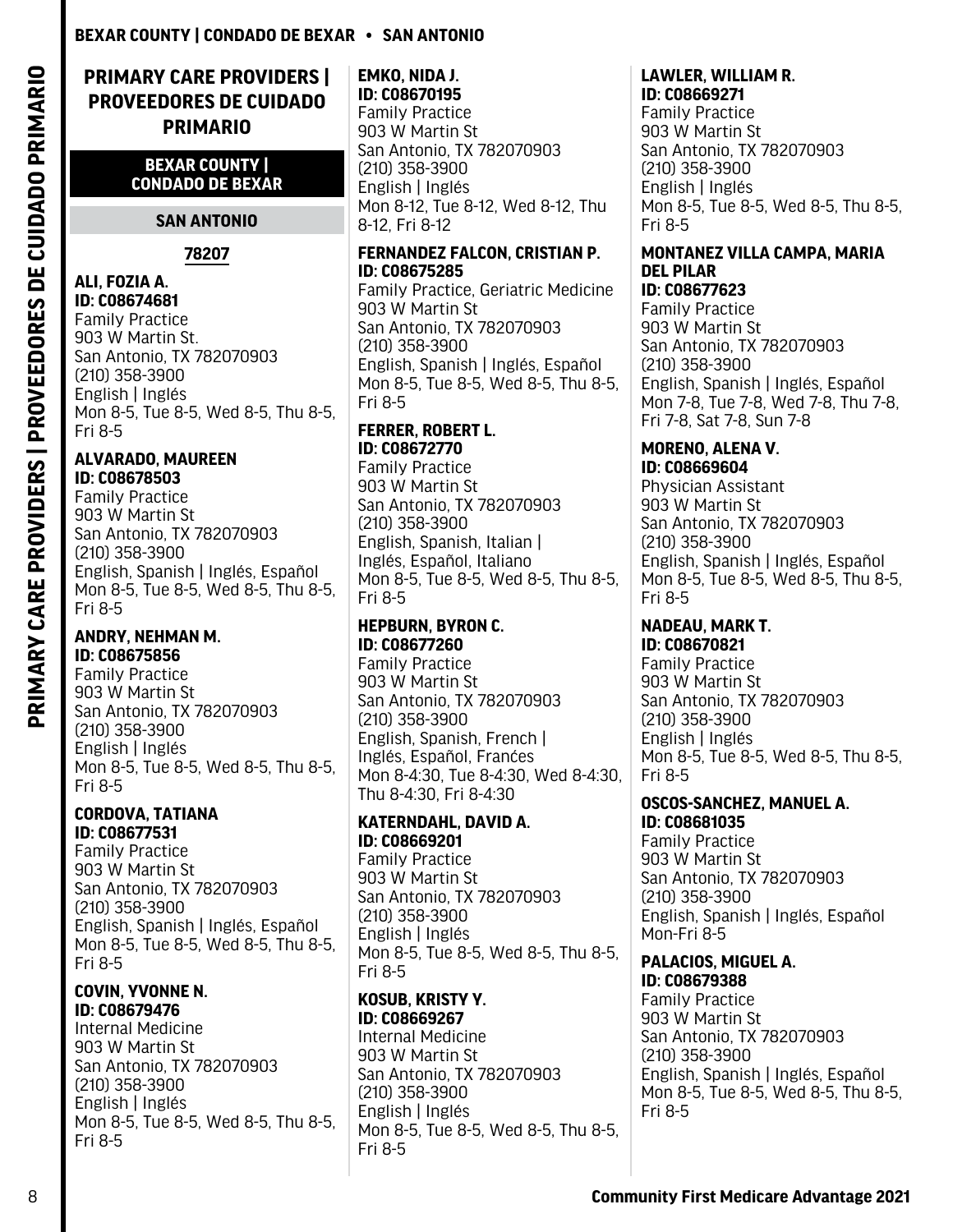### **PARDO-AGILA, ANDRES D. ID: C08676013**

Family Practice 701 S Zarzamora St San Antonio, TX 782075209 (210) 358-7000 English | Inglés Mon 8-4, Tue 8-4, Wed 8-4, Thu 8-4, Fri 8-4

# **POURSANI, RAMIN ID: C08670229**

Family Practice 903 W Martin St San Antonio, TX 782070903 (210) 358-3900 English, Farsi | Inglés, Farsi Mon 8-8, Tue 8-8, Wed 8-8, Sat 8-12

### **RAMACHANDRAN, AMBILI ID: C08679149**

Internal Medicine 903 W Martin St San Antonio, TX 782070903 (210) 358-3900 English | Inglés Mon 8-5, Tue 8-5, Wed 8-5, Thu 8-5, Fri 8-5

# **RAVI, THARANI ID: C08676587**

Family Practice 903 W Martin St San Antonio, TX 782070903 (210) 358-3900 English, Spanish | Inglés, Español Mon 8-5, Tue 8-5, Wed 8-5, Thu 8-5, Fri 8-5

#### **RIOS, IMELDA P. ID: C08679947**

Nurse Practitioner 903 W Martin St San Antonio, TX 782070903 (210) 358-3900 English | Inglés Mon 8-5, Tue 8-5, Wed 8-5, Thu 8-5, Fri 8-5

# **RIVERA, MAIZAL C. ID: C08676531**

Nurse Practitioner 903 W Martin St San Antonio, TX 782070903 (210) 358-3900 English, Spanish | Inglés, Español Mon 8-5, Tue 8-5, Wed 8-5, Thu 8-5, Fri 8-5

#### **SIDDIQUI, SAIMA ID: C08670808**

Family Practice 903 W Martin St San Antonio, TX 782070903 (210) 358-3900 English | Inglés Mon 8-5, Tue 8-5, Wed 8-5, Thu 8-5, Fri 8-5

# **URCUYO, DAWNETTE M. ID: QMP000002267231**

Internal Medicine 701 S Zarzamora St San Antonio, TX 782075209 (210) 358-7000 English | Inglés Mon 8-8, Tue 8-8, Wed 8-8, Thu 8-5, Fri 8-5

# **WIEMERS, MARCY**

**ID: C08675385** Family Practice 903 W Martin St San Antonio, TX 782070903 (210) 358-3900 English | Inglés Mon 8-5, Tue 8-5, Wed 8-5, Thu 8-5, Fri 8-5

# **YAMZON, HEATHER L. ID: QMP000002265097**

Nurse Practitioner 903 W Martin St San Antonio, TX 782070903 (210) 358-3900 English | Inglés Mon 8-5, Tue 8-5, Wed 8-5, Thu 8-5, Fri 8-5

# **78208**

#### **ABDEL REHIM, MOHAMED ID: C08675900** Family Practice 919 Locke St San Antonio, TX 782082127

(210) 358-8255 English | Inglés Mon 7:30-5, Tue 7:30-5, Wed 7:30-5, Thu 7:30-5, Fri 7:30-4, Sat 8-4

**HAQ, SUHAIB W. ID: C08670811** Family Practice 919 Locke St San Antonio, TX 782082127 (210) 358-8255 English, Spanish, Arabic, Hindi | Inglés, Español, Árabe, Hindi Mon 7:30-5, Tue 7:30-5, Wed 7:30-5, Thu 7:30-5, Fri 7:30-4

# **78216**

# **ABANG-HAYES, SARAH N. ID: C08675152**

Family Practice 302 W Rector St San Antonio, TX 782165718 (210) 358-0800 English | Inglés Mon 7-6, Tue 7-6, Wed 7-6, Thu 7-6, Fri 7-6

# **AGBOOLA, IYUNOLUWA O. ID: C08678436**

Family Practice 302 W Rector St San Antonio, TX 782165718 (210) 358-0800 English | Inglés Mon 7-6, Tue 7-6, Wed 7-6, Thu 7-6, Fri 7-6

# **BUELL, TAMARA ID: QMP000002271955**

Family Practice 302 W Rector St San Antonio, TX 782165718 (210) 358-0800 English, Spanish | Inglés, Español Mon 7-6, Tue 7-6, Wed 7-6, Thu 7-6, Fri 7-6

# **MIKKILINENI, ARCHANA ID: QMP000002270928**

Family Practice 302 W Rector St San Antonio, TX 782165718 (210) 358-0800 English | Inglés Mon 7-6, Tue 7-6, Wed 7-6, Thu 7-6, Fri 7-6

# **SADIQ, RIZWAN**

**ID: C08678182** Family Practice 302 W Rector St San Antonio,TX 782165718 (210) 358-0800 English | Inglés Mon 7-6, Tue 7-6, Wed 7-6, Thu 7-6, Fri 7-6

#### **ZALA, GAURANG C. ID: QMP000002271229**

Family Practice 302 W Rector St San Antonio, TX 782165718 (210) 358-0800 English | Inglés Mon 7-6, Tue 7-6, Wed 7-6, Thu 7-6, Fri 7-6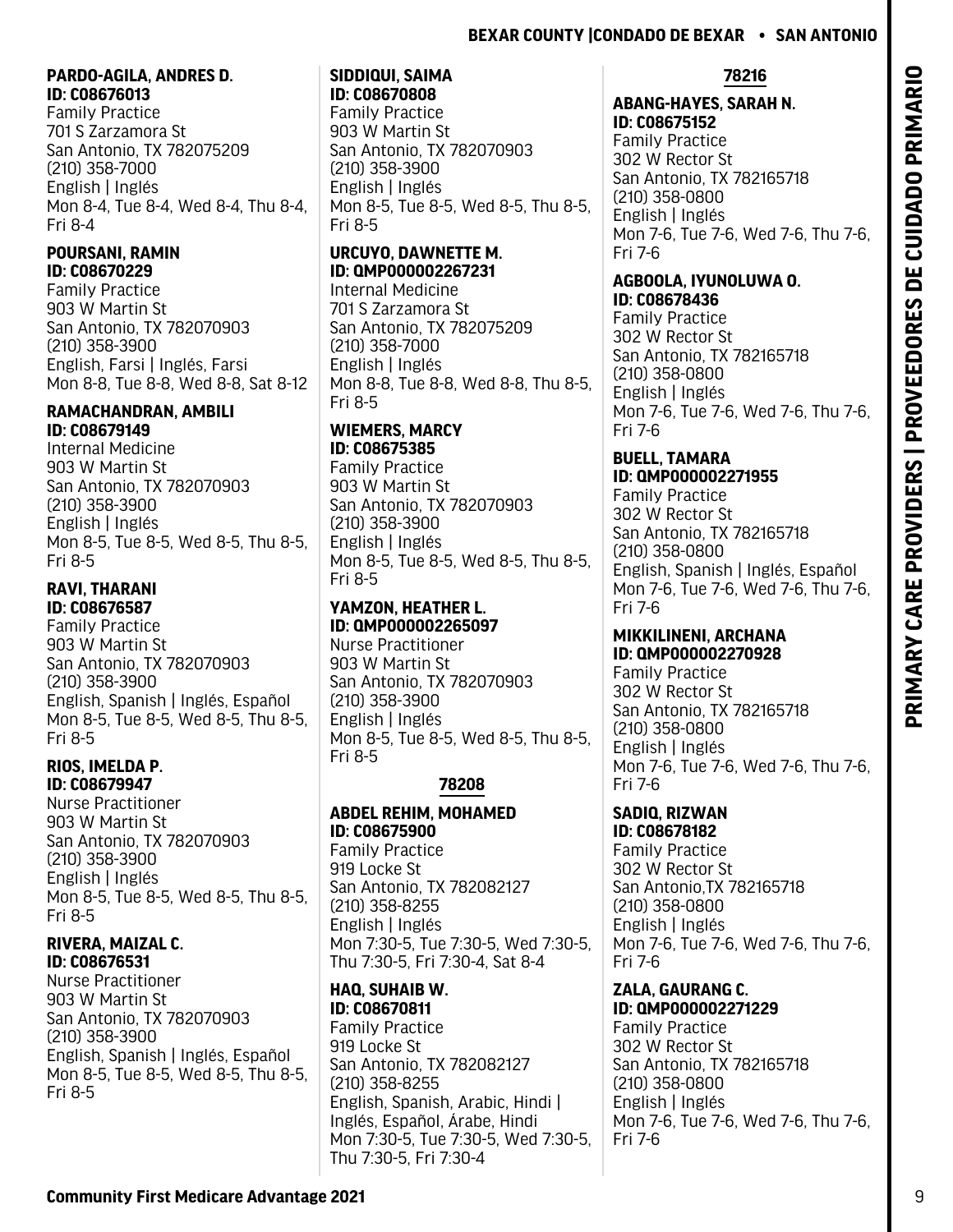**78217**

# **VASQUEZ, VERONICA M.**

**ID: C08678484** Family Practice 4020 Naco Perrin Blvd San Antonio, TX 782172579 (210) 358-8255 English | Inglés Mon 7-8, Tue 7-8, Wed 7-8, Thu 7-8, Fri 9-8, Sat 8-4

**78221**

# **PIERRE, PATRICK ID: C08677724**

Family Practice 19780 US HWY 281 S San Antonio, TX 782219761 (210) 626-0600 English | Inglés Mon-Fri 8-5

# **78223**

# **BARARWANDIKA, ALBERT ID: QMP000002267226**

Family Practice 1055 Ada St San Antonio, TX 782231703 (210) 358-5515 English | Inglés Mon 8-4:30, Tue 8-4:30, Wed 8-4:30, Thu 8-4:30, Fri 9-4:30

#### **DERGAN, DEBORAH ID: QMP000002267648**

Family Practice 1055 Ada St San Antonio, TX 782231703 (210) 358-5515 English | Inglés Mon 7-6, Tue 7-6, Wed 7-6, Thu 7-6, Fri 7-6, Sat 8-4

#### **KAUFMAN, HOLLY ID: C08669840**

Family Practice 1055 Ada St San Antonio, TX 782231703 (210) 358-5515 English, Spanish | Inglés, Español Mon 8-8, Tue 8-8, Wed 8-8, Thu 8-8, Fri 9-4, Sat 8-12

#### **KOTTMAN, WILLIAM ID: C08677832**

Family Practice 1055 Ada St San Antonio, TX 782231703 (210) 358-5515 English | Inglés Mon 8-8, Tue 8-8, Wed 8-8, Thu 8-8, Fri 9-4, Sat 8-12

# **OSORIO, OMAR O. ID: C08672615**

Family Practice 1055 Ada St San Antonio, TX 782231703 (210) 358-5515 English, Spanish | Inglés, Español Mon 8-8, Tue 8-8, Wed 8-8, Thu 8-8, Fri 9-4, Sat 8-12

### **TLASECA, KENNEDY M. ID: QMP000002271998**

Family Practice 1055 Ada St San Antonio, TX 782231703 (210) 358-5515 English, Spanish | Inglés, Español Mon 7-8, Tue 7-8, Wed 7-8, Thu 7-8, Fri 9-8, Sat 8-4

# **78229**

#### **AGHO, RUKEVWE T. ID: QMP000002270511**

Nurse Practitioner 2833 Babcock Rd Ste 302 San Antonio, TX 782294896 (210) 450-9890 English | Inglés Mon 8-5, Tue 8-5, Wed 8-5, Thu 8-5, Fri 8-5

# **ANIEMEKE, CHIDINMA O. ID: C08676977**

Geriatric Medicine 2833 Babcock Rd Ste 302 San Antonio, TX 782294896 (210) 450-9890 English | Inglés Mon 8-5, Tue 8-5, Wed 8-5, Thu 8-5, Fri 8-5

# **BLAND, LETICIA ID: C08679148**

Physician Assistant 8300 Floyd Curl Dr San Antonio, TX 782293931 (210) 450-9600 English, Spanish | Inglés, Español Mon 8-5, Tue 8-5, Wed 8-5, Thu 8-5, Fri 8-5

#### **BLANKE, LYNN ID: QMP000002270513**

Nurse Practitioner 7703 Floyd Curl Dr San Antonio, TX 782293901 (210) 450-6440 English, Vietnamese | Inglés, Vietnamita Mon 8-5, Tue 8-5, Wed 8-5, Thu 8-5, Fri 8-5

#### **BUCK, AMY L. ID: C08679665**

Nurse Practitioner 3939 Medical Dr Ste 100 San Antonio, TX 782292292 (210) 450-6120 English | Inglés Mon 8-5, Tue 8-5, Wed 8-5, Thu 8-5, Fri 8-5

#### **BURGIN, TIFFANI D. ID: C08673051**

Physician Assistant 8300 Floyd Curl Dr San Antonio, TX 782293931 (210) 450-9600 English, Spanish | Inglés, Español Mon 8-5, Tue 8-5, Wed 8-5, Thu 8-5, Fri 8-5

#### **CASTILLO, CYNTHIA L. ID: C08676082**

Internal Medicine 8300 Floyd Curl Dr San Antonio, TX 782293931 (210) 450-9600 English, Spanish | Inglés, Español Mon 8-5, Tue 8-5, Wed 8-5, Thu 8-5, Fri 8-5

#### **CHRISTIANSON-SILVA, PAULA F. ID: QMP000002270515**

Nurse Practitioner 7703 Floyd Curl Dr San Antonio, TX 782293901 (210) 450-6440 English, Spanish, French, German | Inglés, Español, Franćes, Alemán Mon 8-5, Tue 8-5, Wed 8-5, Thu 8-5, Fri 8-5

#### **CLAPPER, AMBER R. ID: QMP000002271420**

Internal Medicine 8300 Floyd Curl Dr San Antonio, TX 782293931 (210) 450-9600 English | Inglés Mon 8-5, Tue 8-5, Wed 8-5, Thu 8-5, Fri 8-5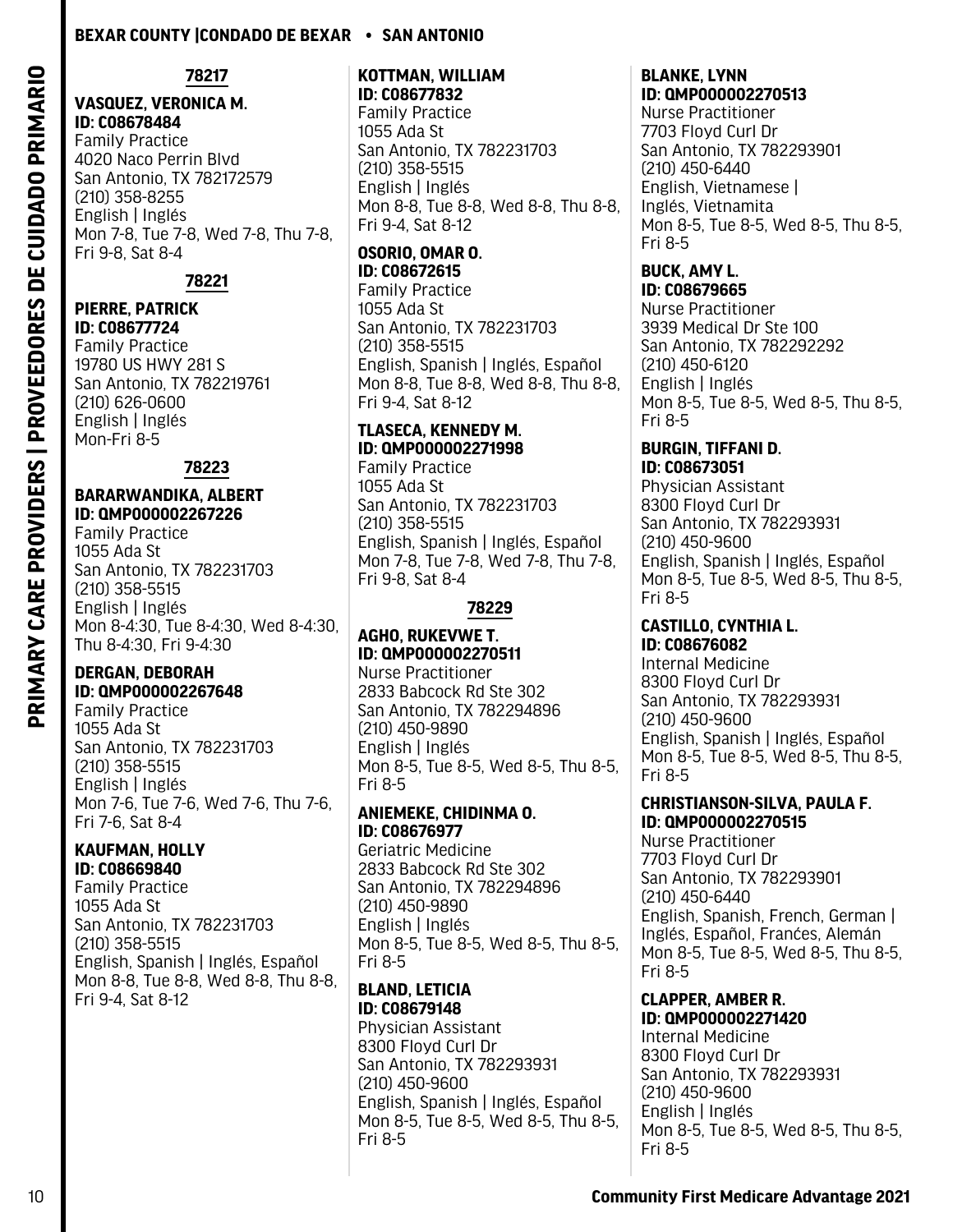# **DAVILA, ANGELICA E. ID: C08679390**

Family Practice, Geriatric Medicine 8300 Floyd Curl Dr San Antonio, TX 782293931 (210) 450-9600 English, Spanish | Inglés, Español Mon 8-5, Tue 8-5, Wed 8-5, Thu 8-5, Fri 8-5

#### **Family Practice, Geriatric Medicine 2833 Babcock Rd Ste 302**

San Antonio, TX 782294896 (210) 450-9890 English, Spanish | Inglés, Español Mon 8-5, Tue 8-5, Wed 8-5, Thu 8-5, Fri 8-5

# **DE LA CERDA JR, JOSE L. ID: C08675129**

Physician Assistant 8300 Floyd Curl Dr San Antonio, TX 782293931 (210) 450-9600 English, Spanish | Inglés, Español Mon-Fri 8-5

# **EDRINGTON-MEDINA, ELISHA J. ID: C08680134**

Nurse Practitioner 2833 Babcock Rd Ste 302 San Antonio, TX 782294896 (210) 450-9890 English | Inglés Mon 8-5, Tue 8-5, Wed 8-5, Thu 8-5, Fri 8-5

# **ELLIS, KIMBERLY K. ID: C08678319**

Family Practice 3939 Medical Dr Ste 100 San Antonio, TX 782292292 (210) 450-6120 English, Spanish | Inglés, Español Mon 8-5, Tue 8-5, Wed 8-5, Thu 8-5, Fri 8-5

# **ESTRADA, ANGELITA ID: QMP000002269387**

Nurse Practitioner 3939 Medical Dr Ste 100 San Antonio, TX 782292292 (210) 450-6120 English | Inglés Mon 8-5, Tue 8-5, Wed 8-5, Thu 8-5, Fri 8-5

#### **FARRELL, BRANDI D. ID: C08680907**

Nurse Practitioner 7703 Floyd Curl Dr San Antonio, TX 782293901 (210) 450-6440 English | Inglés Mon 8-5, Tue 8-5, Wed 8-5, Thu 8-5, Fri 8-5

# **FERNANDEZ FALCON, CRISTIAN P. ID: C08675285**

Family Practice, Geriatric Medicine 2829 Babcock Rd Ste 300 San Antonio, TX 782296011 (210) 706-6700 English, Spanish | Inglés, Español Mon 8-5, Tue 8-5, Wed 8-5, Thu 8-5, Fri 8-5

# **FIDELLOW, REBECCA E. ID: QMP000002271884**

Family Practice 2833 Babcock Rd Ste 302 San Antonio, TX 782294896 (210) 450-9890 English | Inglés Mon 8-5, Tue 8-5, Wed 8-5, Thu 8-5, Fri 8-5

#### **GARCIA, CESAR H. ID: C08675149**

Internal Medicine, Geriatric Medicine 8300 Floyd Curl Dr San Antonio, TX 782293931 (210) 450-9600 English, Spanish | Inglés, Español Mon 8-5, Tue 8-5, Wed 8-5, Thu 8-5, Fri 8-5

# **HAQ, SUHAIB W. ID: C08670811**

Family Practice 4431 Horizon Hill Blvd San Antonio, TX 782292258 (210) 358-8588 English, Spanish, Arabic, Hindi | Inglés, Español, Árabe, Hindi Mon 8-8, Tue 8-8, Wed 8-8, Thu 8-8, Fri 8-8, Sat 8-8, Sun 8-8

# **HARRIS, TAMMY D. ID: C08675876**

Physician Assistant 8300 Floyd Curl Dr San Antonio, TX 782293931 (210) 450-9600 English | Inglés Mon 8-5, Tue 8-5, Wed 8-5, Thu 8-5, Fri 8-5

### **JAEN, CARLOS R. ID: C08681568**

Family Practice 8300 Floyd Curl Dr San Antonio, TX 782293931 (210) 450-9600 English, Spanish | Inglés, Español Tue 9-12

#### **JAHANGIR, KOUROSH ID: C08672909**

Family Practice 7726 Louis Pasteur Dr San Antonio, TX 782293402 (210) 358-8820 English, Urdu | Inglés, Urdu Mon 7-8, Tue 7-8, Wed 7-8, Thu 7-8, Fri 9-8

# **JOHNSON, BETH A. ID: QMP000002267233**

Nurse Practitioner 7703 Floyd Curl Dr San Antonio, TX 782293901 (210) 450-6440 English | Inglés Mon 8-5, Tue 8-5, Wed 8-5, Thu 8-5, Fri 8-5

# **JOSE, SHERINE T. ID: QMP000002265363**

Family Practice 3939 Medical Dr Ste 100 San Antonio, TX 782292292 (210) 450-6120 English, Spanish | Inglés, Español Mon 8-5, Tue 8-5, Wed 8-5, Thu 8-5, Fri 8-5

# **KING, DEBRA A. ID: QMP000002267239**

Nurse Practitioner 2833 Babcock Rd Ste 302 San Antonio, TX 782294896 (210) 450-9890 English, Spanish | Inglés, Español Mon 8-5, Tue 8-5, Wed 8-5, Thu 8-5, Fri 8-5

# **KNOECKEL, SARAH F. ID: QMP000002265465**

Nurse Practitioner 7703 Floyd Curl Dr San Antonio, TX 782293901 (210) 450-6440 English, Spanish | Inglés, Español Mon 8-5, Tue 8-5, Wed 8-5, Thu 8-5, Fri 8-5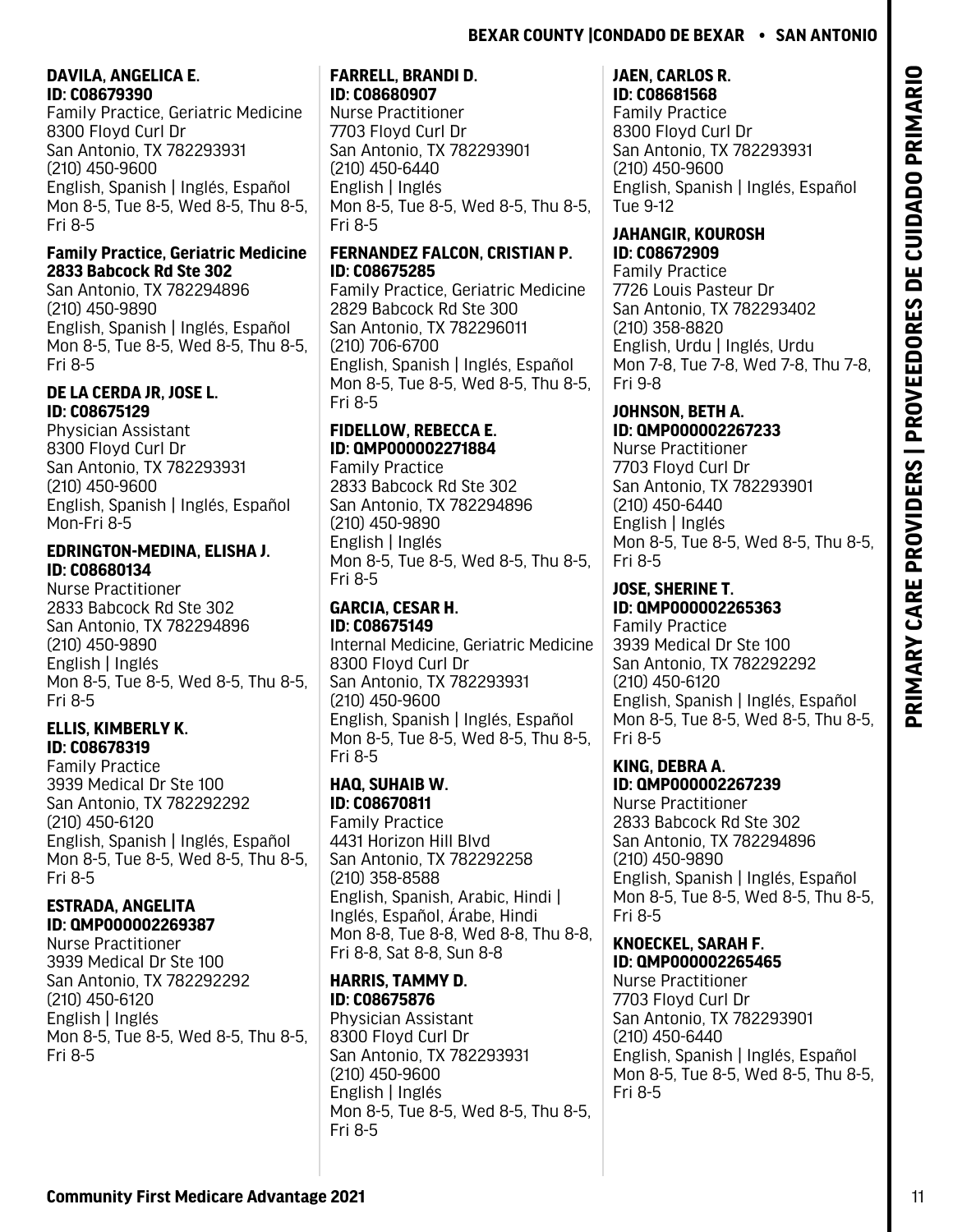#### **KUMAR, KAPARABOYNA A. ID: C08670347**

Family Practice 8300 Floyd Curl Dr San Antonio, TX 782293931 (210) 450-9600 English, Spanish | Inglés, Español Mon 8-5, Tue 8-5, Wed 8-5, Thu 8-5, Fri 8-5

#### **LANTZ, RONDA L. ID: C08671091**

Nurse Practitioner 8300 Floyd Curl Dr San Antonio, TX 782293931 (210) 450-9600 English | Inglés Mon 8-5, Tue 8-5, Wed 8-5, Thu 8-5, Fri 8-5

# **LEE, WENDY J.**

**ID: C08679572** Nurse Practitioner 7703 Floyd Curl Dr San Antonio, TX 782293901 (210) 450-6440 English | Inglés Mon 8-5, Tue 8-5, Wed 8-5, Thu 8-5, Fri 8-5

### **LEVERENCE, ROBERT R. ID: C08680282**

Internal Medicine 8300 Floyd Curl Dr San Antonio, TX 782293931 (210) 450-9600 English | Inglés Mon 8-5, Tue 8-5, Wed 8-5, Thu 8-5, Fri 8-5

#### **LICHTENSTEIN, MICHAEL J. ID: C08670563**

Internal Medicine, Geriatric Medicine 8300 Floyd Curl Dr San Antonio, TX 782293931 (210) 450-9600 English | Inglés Mon 8-5, Tue 8-5, Wed 8-5, Thu 8-5, Fri 8-5

### **MAXIMO, CHERRY ID: C08676291**

Family Practice 7726 Louis Pasteur Dr San Antonio, TX 782293402 (210) 358-8820 English | Inglés Mon 7-8, Tue 7-8, Wed 7-8, Thu 7-8, Fri 9-8

#### **MOSCRIP, CORDELIA A. ID: C08681290**

Family Practice 3939 Medical Dr Ste 100 San Antonio, TX 782292292 (210) 450-6120 English, Spanish | Inglés, Español Mon 9-5, Tue 9-5, Wed 9-5, Thu 9-5, Fri 9-12

#### **8300 Floyd Curl Dr San Antonio, TX 782293931** (210) 450-9600

English, Spanish | Inglés, Español Mon 8-5, Tue 8-5, Wed 8-5, Thu 8-5, Fri 8-5

### **NICHO, MARIA N. ID: QMP000002265094**

Physician Assistant 3939 Medical Dr Ste 100 San Antonio, TX 782292292 (210) 450-6120 English | Inglés Mon 8-5, Tue 8-5, Wed 8-5, Thu 8-5, Fri 8-5

# **Family Practice 8300 Floyd Curl Dr**

San Antonio, TX 782293931 (210) 450-9600 English | Inglés Mon 8-5, Tue 8-5, Wed 8-5, Thu 8-5, Fri 8-5

### **PATEL, NEELA K. ID: C08673002**

Family Practice, Geriatric Medicine 2833 Babcock Rd Ste 302 San Antonio, TX 782294896 (210) 450-9890 English | Inglés Mon 8-5, Tue 8-5, Wed 8-5, Thu 8-5, Fri 8-5

### **Geriatric Medicine 8300 Floyd Curl Dr**

San Antonio, TX 782293931 (210) 450-9600 English | Inglés Mon 8-5, Tue 8-5, Wed 8-5, Thu 8-5, Fri 8-5

#### **PATTON, CODY D. ID: QMP000002271465** Family Practice

8300 Floyd Curl Dr San Antonio, TX 782293931 (210) 450-9600 English | Inglés Mon 8-5, Tue 8-5, Wed 8-5, Thu 8-5, Fri 8-5

#### **PIERRE, PATRICK. ID: C08677724**

Family Practice 7726 Louis Pasteur Dr San Antonio, TX 782293402 (210) 358-8820 English | Inglés Mon 7-8, Tue 7-8, Wed 7-8, Thu 7-8, Fri 9-8

#### **POGOSIAN, ELENA G. ID: C08674997**

Family Practice 7726 Louis Pasteur Dr San Antonio, TX 782293402 (210) 358-8820 English, Spanish, Russian | Inglés, Español, Ruso Mon 8-8, Tue 8-8, Wed 8-8, Thu 8-8, Fri 9-4, Sat 8-12

### **REMENCHIK, ELLEN J. ID: QMP000002263382**

Internal Medicine 2833 Babcock Rd Ste 302 San Antonio, TX 782294896 (210) 450-9890 English | Inglés Mon 8-5, Tue 8-5, Wed 8-5, Thu 8-5, Fri 8-5

#### **RODRIGUEZ, MICHELLE ID: QMP000002265397**

Family Practice 8300 Floyd Curl Dr San Antonio, TX 782293931 (210) 450-9600 English, Spanish | Inglés, Español Mon 8-5, Tue 8-5, Wed 8-5, Thu 8-5, Fri 8-5

#### **SAENZ, ADRIANA ID: QMP000002272408**

Family Practice 3939 Medical Dr Ste 100 San Antonio, TX 782292292 (210) 450-6120 English, Spanish | Inglés, Español Mon 8-5, Tue 8-5, Wed 8-5, Thu 8-5, Fri 8-5

#### **SALDIVA, MARIA DEL CARM ID: QMP000002262502**

Nurse Practitioner 7703 Floyd Curl Dr San Antonio, TX 782293901 (210) 450-6440 English, Spanish | Inglés, Español Mon 8-5, Tue 8-5, Wed 8-5, Thu 8-5, Fri 8-5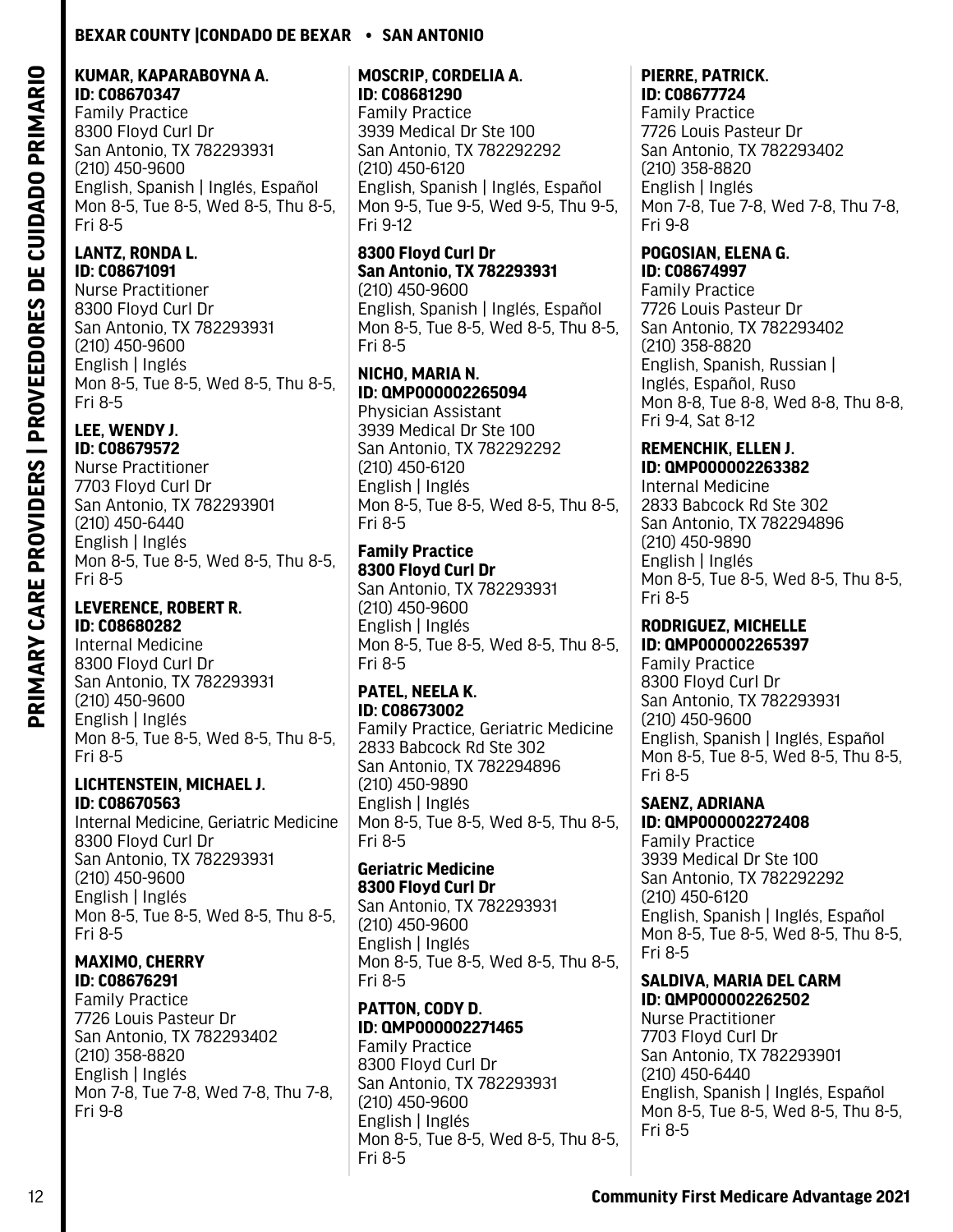### **SAM, BINDU ID: C08680163**

Nurse Practitioner 3939 Medical Dr Ste 100 San Antonio, TX 782292292 (210) 450-6120 English | Inglés Mon 8-5, Tue 8-5, Wed 8-5, Thu 8-5, Fri 8-5

### **SANKARY, EDWARD C. ID: QMP000002269946**

Internal Medicine 8300 Floyd Curl Dr San Antonio, TX 782293931 (210) 450-9600 English | Inglés Mon 8-5, Tue 8-5, Wed 8-5, Thu 8-5, Fri 8-5

#### **SCHOTT, MYSTI D. ID: C08670291**

Internal Medicine 8300 Floyd Curl Dr San Antonio, TX 782293931 (210) 450-9600 English | Inglés Mon 8-5, Tue 8-5, Wed 8-5, Thu 8-5, Fri 8-5

#### **SIDHU, PRAJNA ID: C08675418**

Family Practice 8300 Floyd Curl Dr San Antonio, TX 782293931 (210) 450-9600 English | Inglés Mon 8:30-8, Tue 8:30-8, Wed 8:30- 8, Thu 8:30-8, Fri 8:30-4

#### **SINGH, SVETA ID: C08674900**

Family Practice 7726 Louis Pasteur Dr San Antonio, TX 782293402 (210) 358-8820 English | Inglés Mon 7-8, Tue 7-8, Wed 7-8, Thu 7-8, Fri 9-8

### **SKAGGS, STEVEN A. ID: C08680212**

Physician Assistant 8300 Floyd Curl Dr San Antonio, TX 782293931 (210) 450-9600 English | Inglés Mon 8-5, Tue 8-5, Wed 8-5, Thu 8-5, Fri 8-5

### **STARKWEATHER, HELEN M. ID: C08675655**

Nurse Practitioner 3939 Medical Dr Ste 100 San Antonio, TX 782292292 (210) 450-6120 English | Inglés Mon 8-5, Tue 8-5, Wed 8-5, Thu 8-5, Fri 8-5

# **THAPA, SABITA ID: QMP000002269394**

Nurse Practitioner 2833 Babcock Rd Ste 302 San Antonio, TX 782294896 (210) 450-9890 English, Hindi, Nepali | Inglés, Hindi, Nepal Mon 8-5, Tue 8-5, Wed 8-5, Thu 8-5, Fri 8-5

# **TRIPATHY, CHANDANA ID: C08670740**

Internal Medicine 8300 Floyd Curl Dr San Antonio, TX 782293931 (210) 450-9600 English | Inglés Mon 8-5, Tue 8-5, Wed 8-5, Thu 8-5, Fri 8-5

### **URIBE, MARGARITA ID: QMP000002265095**

Physician Assistant 8300 Floyd Curl Dr San Antonio, TX 782293931 (210) 450-9600 English, Spanish | Inglés, Español Mon 8-5, Tue 8-5, Wed 8-5, Thu 8-5, Fri 8-5

### **VARNER, JAMES A. ID: QMP000002266713**

Physician Assistant 8300 Floyd Curl Dr San Antonio, TX 782293931 (210) 450-9600 English | Inglés Mon 8-5, Tue 8-5, Wed 8-5, Thu 8-5, Fri 8-5

# **VOSTA, EVA M. ID: QMP000002272651**

Family Practice 7726 Louis Pasteur Dr San Antonio, TX 782293402 (210) 358-8820 English | Inglés Mon 7-8, Tue 7-8, Wed 7-8, Thu 7-8, Fri 9-8

# **WAGLE-SHARMA, DEEPA ID: QMP000002262981**

Nurse Practitioner 2833 Babcock Rd Ste 302 San Antonio, TX 782294896 (210) 450-9890 English | Inglés Mon 8-5, Tue 8-5, Wed 8-5, Thu 8-5, Fri 8-5

#### **WORABO, HEIDI ID: C08676221**

Nurse Practitioner 7703 Floyd Curl Dr San Antonio, TX 782293901 (210) 450-6440 English, Spanish | Inglés, Español Mon 8-5, Tue 8-5, Wed 8-5, Thu 8-5, Fri 8-5

# **78231**

# **BLAND, LETICIA ID: C08679148**

Physician Assistant 14530 NW Military Hwy San Antonio, TX 782311619 (210) 450-6620 English, Spanish | Inglés, Español Mon 8-5, Tue 8-5, Wed 8-5, Thu 8-5, Fri 8-5

#### **BOLFING, BRANDON L. ID: C08675226**

Family Practice 14530 NW Military Hwt San Antonio, TX 782311619 (210) 450-6620 English | Inglés Mon 8-12, 1-5, Tue 8-12, 1-5, Wed 8-12, 1-5, Thu 8-12, 1-5, Fri 8-12, 1-5

#### **BURGIN, TIFFANI D. ID: C08673051**

Physician Assistant 14530 NW Military Hwy San Antonio, TX 782311619 (210) 450-6620 English, Spanish | Inglés, Español Mon 8-5, Tue 8-5, Wed 8-5, Thu 8-5, Fri 8-5

# **CADENA, DAVID C. ID: C08680285**

Family Practice 14530 NW Military Hwy San Antonio, TX 782311619 (210) 450-6620 English | Inglés Mon 8-5, Tue 8-5, Wed 8-5, Thu 8-5, Fri 8-5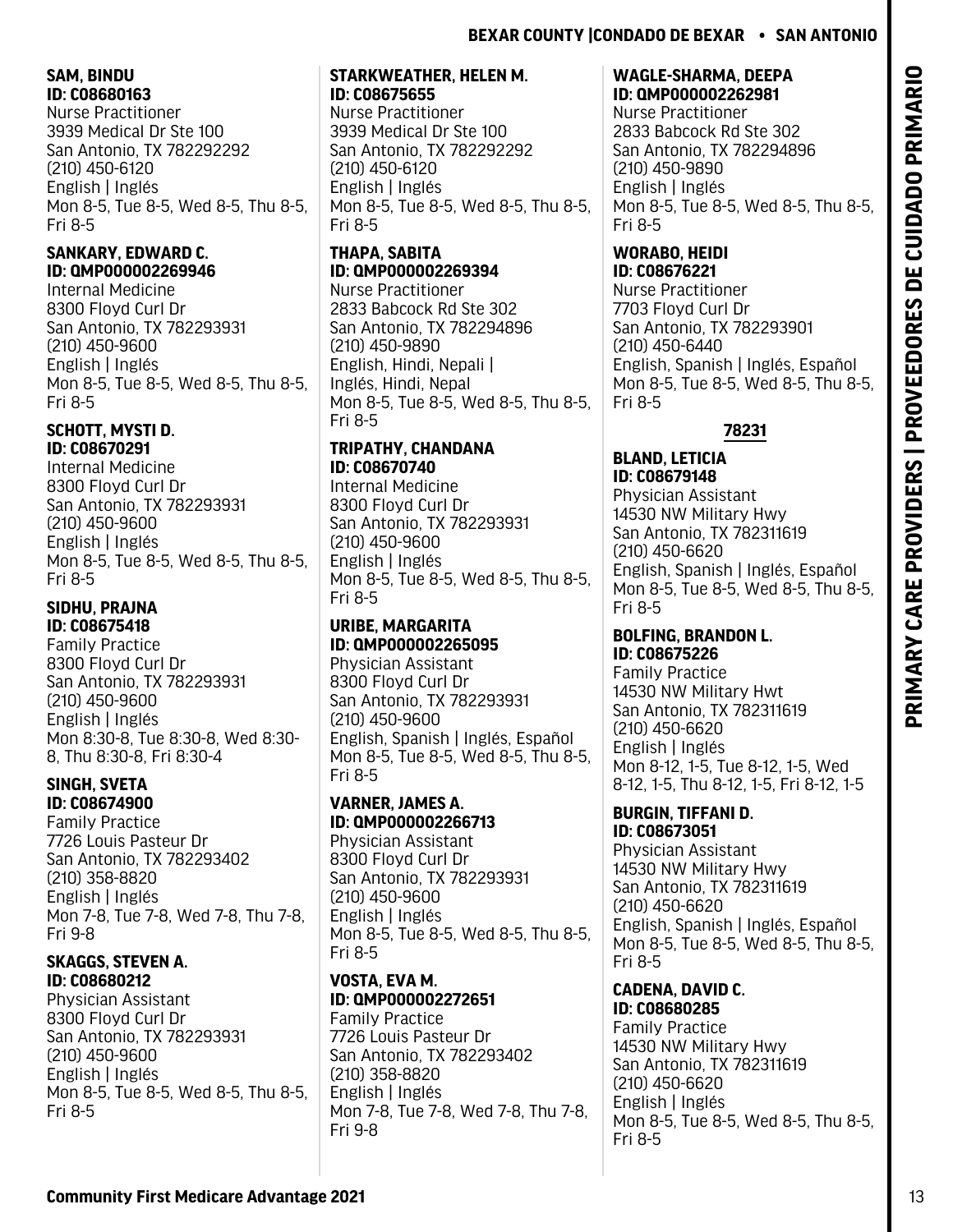# **HARRIS, TAMMY D. ID: C08675876**

Physician Assistant 14530 NW Military Hwy San Antonio, TX 782311619 (210) 450-6620 English | Inglés Mon 8-5, Tue 8-5, Wed 8-5, Thu 8-5, Fri 8-5

#### **KOHATSU, JORGE A. ID: QMP000002271907**

Family Practice 14530 NW Military Hwy San Antonio, TX 782311619 (210) 450-6620 English | Inglés Mon 8-5, Tue 8-5, Wed 8-5, Thu 8-5, Fri 8-5

#### **MARTIN, JAMES C. ID: C08669291**

Family Practice 14530 NW Military Hwy San Antonio, TX 782311619 (210) 450-6620 English | Inglés Mon 8-5, Tue 8-5, Wed 8-5, Thu 8-5, Fri 8-5

#### **QUINENE, MEREDITH B. ID: C08680116**

Physician Assistant 14530 NW Military Hwy San Antonio, TX 782311619 (210) 450-6620 English | Inglés Mon 8-5, Tue 8-5, Wed 8-5, Thu 8-5, Fri 8-5

#### **SKAGGS, STEVEN A. ID: C08680212**

Physician Assistant 14530 NW Military Hwy San Antonio, TX 782311619 (210) 450-6620 English | Inglés Mon 8-5, Tue 8-5, Wed 8-5, Thu 8-5, Fri 8-5

#### **YUEN, JOYCE K. ID: QMP000002263038**

Family Practice 14530 NW Military Hwy San Antonio, TX 782311619 (210) 450-6620 English | Inglés Mon 8-5, Tue 8-5, Wed 8-5, Thu 8-5, Fri 8-5

### **78237**

#### **ABDEL REHIM, MOHAMED ID: C08675900**

Family Practice 2121 SW 36th St San Antonio, TX 782373360 (210) 358-5100 English | Inglés Mon 7:30-5, Tue 7:30-5, Wed 7:30-5, Thu 7:30-5, Fri 7:30-4, Sat 8-4

# **ANSARI, TAHIR S. ID: QMP000002271878**

Family Practice 2121 SW 36th St San Antonio, TX 782373360 (210) 358-5100 English | Inglés Mon 7-8, Tue 7-8, Wed 7-8, Thu 7-8, Fri 9-8, Sat 8-4

# **DELATORRE, RENEE ID: C08677337**

Family Practice 2121 SW 36th St San Antonio, TX 782373360 (210) 358-5100 English | Inglés Mon 7-8, Tue 7-8, Wed 7-8, Thu 7-8, Fri 9-8, Sat 8-4

#### **FARRELL, BRANDI D. ID: C08680907**

Nurse Practitioner 2642 Castroville Rd San Antonio, TX 782373339 (210) 220-1788 English | Inglés Mon 8-5, Tue 8-5, Wed 8-5, Thu 8-5, Fri 8-5

#### **KAPUR, MONIKA ID: C08670922**

Family Practice 2121 SW 36th St San Antonio, TX 782373360 (210) 358-5100 English, Spanish, Russian | Inglés, Español, Ruso Mon 7-8, Tue 7-8, Wed 7-8, Thu 7-8, Fri 9-8, Sat 8-4

#### **NUNEZ, OLGA ID: QMP000002265575** Family Practice

2121 SW 36th St San Antonio, TX 782373360 (210) 358-5100 English | Inglés Mon 8-5, Tue 8-5, Wed 8-5, Thu 8-5, Fri 8-5

#### **SADIQ, RIZWAN ID: C08678182**

Family Practice 2121 SW 36th St San Antonio, TX 782373360 (210) 358-5100 English | Inglés Mon 7-8, Tue 7-8, Wed 7-8, Thu 7-8, Fri 9-8, Sat 8-4

#### **VASQUEZ, VERONICA M. ID: C08678484**

Family Practice 2121 SW 36th St San Antonio, TX 782373360 (210) 358-5100 English | Inglés Mon 7-8, Tue 7-8, Wed 7-8, Thu 7-8, Fri 9-8, Sat 8-4

#### **WHITELEY, KATHERINE T. ID: C08672426**

Family Practice 2121 SW 36th St San Antonio, TX 782373360 (210) 358-5100 English, Spanish | Inglés, Español Mon 8-8, Tue 8-8, Wed 8-8, Thu 8-8, Fri 8-8, Sat 8-4

# **78250**

#### **IYA, DAN ID: QMP000002271995** Family Practice 10350 Bandera Rd Ste 140 San Antonio, TX 782505616 (210) 450-6530 English | Inglés Mon 8-5, Tue 8-5, Wed 8-5, Thu 8-5, Fri 8-5

#### **KUDOR, NIDHI P. ID: QMP000002265091**

Family Practice 10350 Bandera Rd Ste 140 San Antonio, TX 782505616 (210) 450-6530 English | Inglés Mon 8-5, Tue 8-5, Wed 8-5, Thu 8-5, Fri 8-5

#### **KUMAR, KAPARABOYNA A. ID: C08670347**

Family Practice 10350 Bandera Rd Ste 140 San Antonio, TX 782505616 (210) 450-6530 English, Spanish | Inglés, Español Mon 8-5, Tue 8-5, Wed 8-5, Thu 8-5, Fri 8-5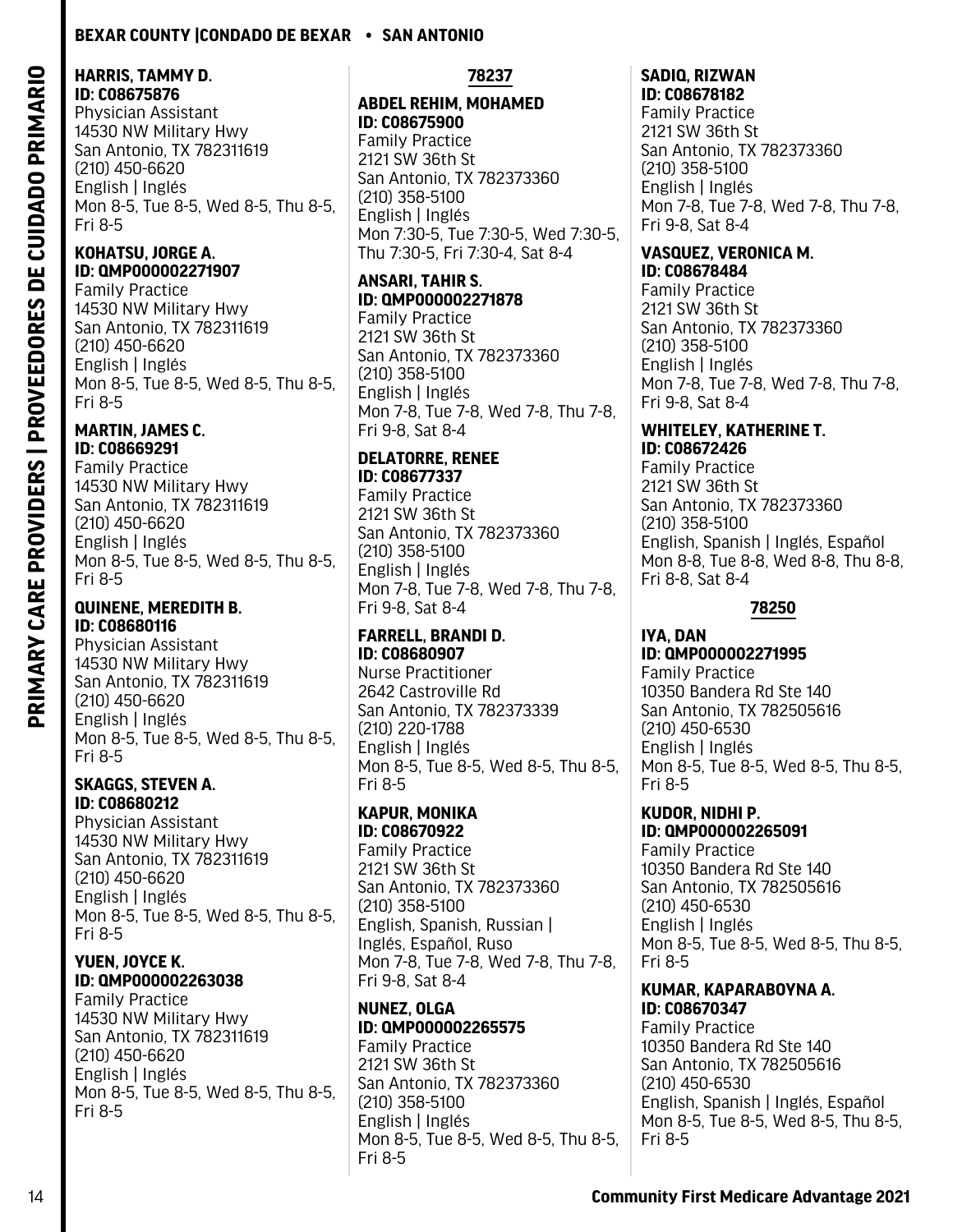# **MATHEW, BIJU ID: QMP000002266712**

Nurse Practitioner 10350 Bandera Rd Ste 140 San Antonio, TX 782505616 (210) 450-6530 English | Inglés Mon 8-5, Tue 8-5, Wed 8-5, Thu 8-5, Fri 8-5

# **VARMA, ARCHANA ID: C08680651**

Family Practice 10350 Bandera Rd Ste 140 San Antonio, TX 782505616 (210) 450-6530 English | Inglés Mon 8-5, Tue 8-5, Wed 8-5, Thu 8-5, Fri 8-5

# **78251**

# **BLOWER, JESSICA A. ID: C08677359**

Family Practice 11212 State Highway 151 Ste 100 San Antonio, TX 782514500 (210) 450-9900 English | Inglés Mon 8-5, Tue 8-5, Wed 8-5, Thu 8-5, Fri 8-5

# **CANTU, CYNTHIA L. ID: QMP000002263141**

Internal Medicine 11212 State Highway 151 Ste 100 San Antonio, TX 782514500 (210) 450-9900 English, Spanish | Inglés, Español Mon 8-5, Tue 8-5, Wed 8-5, Thu 8-5, Fri 8-5

# **COSSIO, GRISELDA ID: C08672135**

Physician Assistant 11212 State Highway 151 Ste 100 San Antonio, TX 782514500 (210) 450-9900 English, Spanish | Inglés, Español Mon 8-5, Tue 8-5, Wed 8-5, Thu 8-5, Fri 8-5

### **FAGAN, PATRICIA ID: C08676241**

Nurse Practitioner 11212 State Highway 151 Ste 100 San Antonio, TX 782514500 (210) 450-9900 English | Inglés Mon 8-5, Tue 8-5, Wed 8-5, Thu 8-5, Fri 8-5

# **OSCOS-SANCHEZ, MANUEL A. ID: C08681035**

Family Practice 11212 State Highway 151 Ste 100 San Antonio, TX 782514500 (210) 450-9900 English, Spanish | Inglés, Español Mon 8-5, Tue 8-5, Wed 8-5, Thu 8-5, Fri 8-5

# **VARMA, ARCHANA ID: C08680651**

Family Practice 11212 State Highway 151 Ste 100 San Antonio, TX 782514500 (210) 450-9900 English | Inglés Mon-Fri 8-5

# **78257**

# **GEORGE, DINAH S. ID: C08670772**

Family Practice 21727 IH 10 W San Antonio, TX 782572106 (210) 644-1200 English, Spanish | Inglés, Español Mon 8-5, Tue 8-5, Wed 8-5, Thu 8-5, Fri 8-5

# **JAHANGIR, KOUROSH ID: C08672909**

Family Practice 21727 IH 10 W San Antonio, TX 782572106 (210) 644-1200 English, Urdu | Inglés, Urdu Mon 8-5, Tue 8-5, Wed 8-5, Thu 8-5, Fri 8-5

#### **PIERRE, PATRICK ID: C08677724**

Family Practice 21727 IH 10 W San Antonio, TX 782572106 (210) 644-1200 English | Inglés Mon 8-5, Tue 8-5, Wed 8-5, Thu 8-5, Fri 8-5

# **78292**

#### **ALI, FOZIA A. ID: C08674681**

Family Practice 4502 Medical Dr San Antonio, TX 782920528 (210) 358-4000 English, Spanish | Inglés, Español Mon 8-5, Tue 8-5, Wed 8-5, Thu 8-5, Fri 8-5

#### **ALVARADO, MAUREEN ID: C08678503**

Family Practice 4502 Medical Dr San Antonio, TX 782920528 (210) 358-4000 English, Spanish | Inglés, Español Mon 8-5, Tue 8-5, Wed 8-5, Thu 8-5, Fri 8-5

#### **ANDRY, NEHMAN M. ID: C08675856**

Family Practice 4502 Medical Dr San Antonio, TX 782920528 (210) 358-4000 English | Inglés Mon 8am-5pm, Tue 8am-5pm, Wed 8am-5pm, Thu 8am-5pm, Fri 8am-5pm

# **ANIEMEKE, CHIDINMA O. ID: C08676977**

Geriatric Medicine 4502 Medical Dr San Antonio, TX 782920528 (210) 358-4000 English | Inglés Mon 8-5, Tue 8-5, Wed 8-5, Thu 8-5, Fri 8-5

#### **BLOWER, JESSICA A. ID: C08677359**

Family Practice 4502 Medical Dr San Antonio, TX 782920528 (210) 358-4000 English | Inglés Mon 8-5, Tue 8-5, Wed 8-5, Thu 8-5, Fri 8-5

# **BOLFING, BRANDON L.**

**ID: C08675226** Family Practice 4502 Medical Dr San Antonio, TX 782920528 (210) 358-4000 English | Inglés Mon 8-5, Tue 8-5, Wed 8-5, Thu 8-5, Fri 8-5

#### **CADENA, DAVID C. ID: C08680285**

Family Practice 4502 Medical Dr San Antonio, TX 782920528 (210) 358-4000 English | Inglés Mon 8-5, Tue 8-5, Wed 8-5, Thu 8-5, Fri 8-5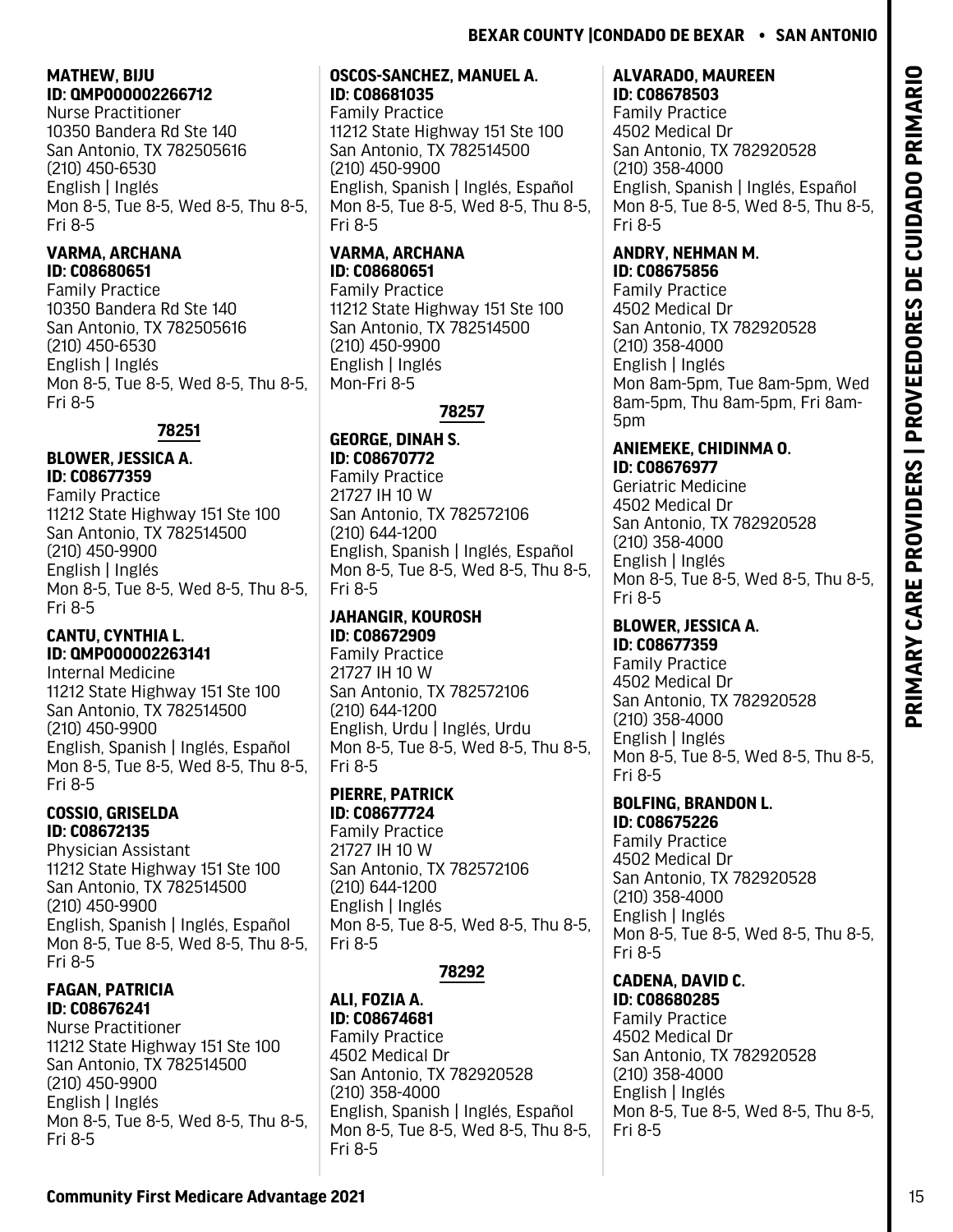#### **CANCINO, RAMON S. ID: C08678983**

Family Practice 4502 Medical Dr San Antonio, TX 782920528 (210) 358-4000 English | Inglés Mon 8-5, Tue 8-5, Wed 8-5, Thu 8-5, Fri 8-5

### **CANTU, CYNTHIA L. ID: QMP000002263141**

Internal Medicine 4502 Medical Dr San Antonio, TX 782920528 (210) 358-4000 English, Spanish | Inglés, Español Mon 8-5, Tue 8-5, Wed 8-5, Thu 8-5, Fri 8-5

#### **CASTILLO, CYNTHIA L. ID: C08676082**

Internal Medicine 4502 Medical Dr San Antonio, TX 782920528 (210) 358-4000 English, Spanish | Inglés, Español Mon 8-5, Tue 8-5, Wed 8-5, Thu 8-5, Fri 8-5

# **CORDOVA, TATIANA ID: C08677531**

Family Practice 4502 Medical Dr San Antonio, TX 782920528 (210) 358-4000 English, Spanish | Inglés, Español Mon 8-5, Tue 8-5, Wed 8-5, Thu 8-5, Fri 8-5

### **COVIN, YVONNE N. ID: C08679476**

Internal Medicine 4502 Medical Dr San Antonio, TX 782920528 (210) 358-4000 English | Inglés Mon 8-5, Tue 8-5, Wed 8-5, Thu 8-5, Fri 8-5

### **DAVILA, ANGELICA E. ID: C08679390**

Family Practice, Geriatric Medicine 4502 Medical Dr San Antonio, TX 782920528 (210) 358-4000 English, Spanish | Inglés, Español Mon 8-5, Tue 8-5, Wed 8-5, Thu 8-5, Fri 8-5

#### **ELLIS, KIMBERLY K. ID: C08678319**

Family Practice 4502 Medical Dr San Antonio, TX 782920528 (210) 358-4000 English, Spanish | Inglés, Español Mon 8-5, Tue 8-5, Wed 8-5, Thu 8-5, Fri 8-5

#### **EMKO, NIDA J. ID: C08670195**

Family Practice 4502 Medical Dr San Antonio, TX 782920528 (210) 358-4000 English | Inglés Mon 8-12, Tue 8-12, Wed 8-12, Thu 8-12, Fri 8-12

#### **FERNANDEZ FALCON, CRISTIAN P. ID: C08675285**

Family Practice, Geriatric Medicine 4502 Medical Dr San Antonio, TX 782920528 (210) 358-4000 English, Spanish | Inglés, Español Mon 8-5, Tue 8-5, Wed 8-5, Thu 8-5, Fri 8-5

#### **GARCIA, CESAR H. ID: C08675149**

Internal Medicine, Geriatric Medicine 4502 Medical Dr San Antonio, TX 782920528 (210) 358-4000 English, Spanish | Inglés, Español Mon 8-5, Tue 8-5, Wed 8-5, Thu 8-5, Fri 8-5

# **HEPBURN, BYRON C. ID: C08677260**

Family Practice 4502 Medical Dr San Antonio, TX 782920528 (210) 358-4000 English, Spanish, French | Inglés, Español, Franćes Mon 8:00-4:30, Tue 8:00-4:30, Wed 8:00-4:30, Thu 8:00-4:30, Fri 8:00- 4:30

# **JAEN, CARLOS R. ID: C08681568**

Family Practice 4502 Medical Dr San Antonio, TX 782920528 (210) 358-4000 English, Spanish | Inglés, Español Tue 9-12

#### **KATERNDAHL, DAVID A. ID: C08669201**

Family Practice 4502 Medical Dr San Antonio, TX 782920528 (210) 358-4000 English | Inglés Mon 8-5, Tue 8-5, Wed 8-5, Thu 8-5, Fri 8-5

#### **LAWLER, WILLIAM R. ID: C08669271**

Family Practice 4502 Medical Dr San Antonio, TX 782920528 (210) 358-4000 English | Inglés Mon 8-5, Tue 8-5, Wed 8-5, Thu 8-5, Fri 8-5

#### **LEE, WENDY J. ID: C08679572**

Nurse Practitioner 4502 Medical Dr San Antonio, TX 782920528 (210) 358-4000 English | Inglés Mon 8-5, Tue 8-5, Wed 8-5, Thu 8-5, Fri 8-5

# **LEVERENCE, ROBERT R.**

**ID: C08680282** Internal Medicine 4502 Medical Dr San Antonio, TX 782920528 (210) 358-4000 English | Inglés Mon-Fri 8-5

#### **LICHTENSTEIN, MICHAEL J. ID: C08670563**

Internal Medicine, Geriatric Medicine 4502 Medical Dr San Antonio, TX 782920528 (210) 358-4000 English | Inglés Mon 8-5, Tue 8-5, Wed 8-5, Thu 8-5, Fri 8-5

#### **MARTIN, JAMES C. ID: C08669291**

Family Practice 4502 Medical Dr San Antonio, TX 782920528 (210) 358-4000 English | Inglés Mon 8-5, Tue 8-5, Wed 8-5, Thu 8-5, Fri 8-5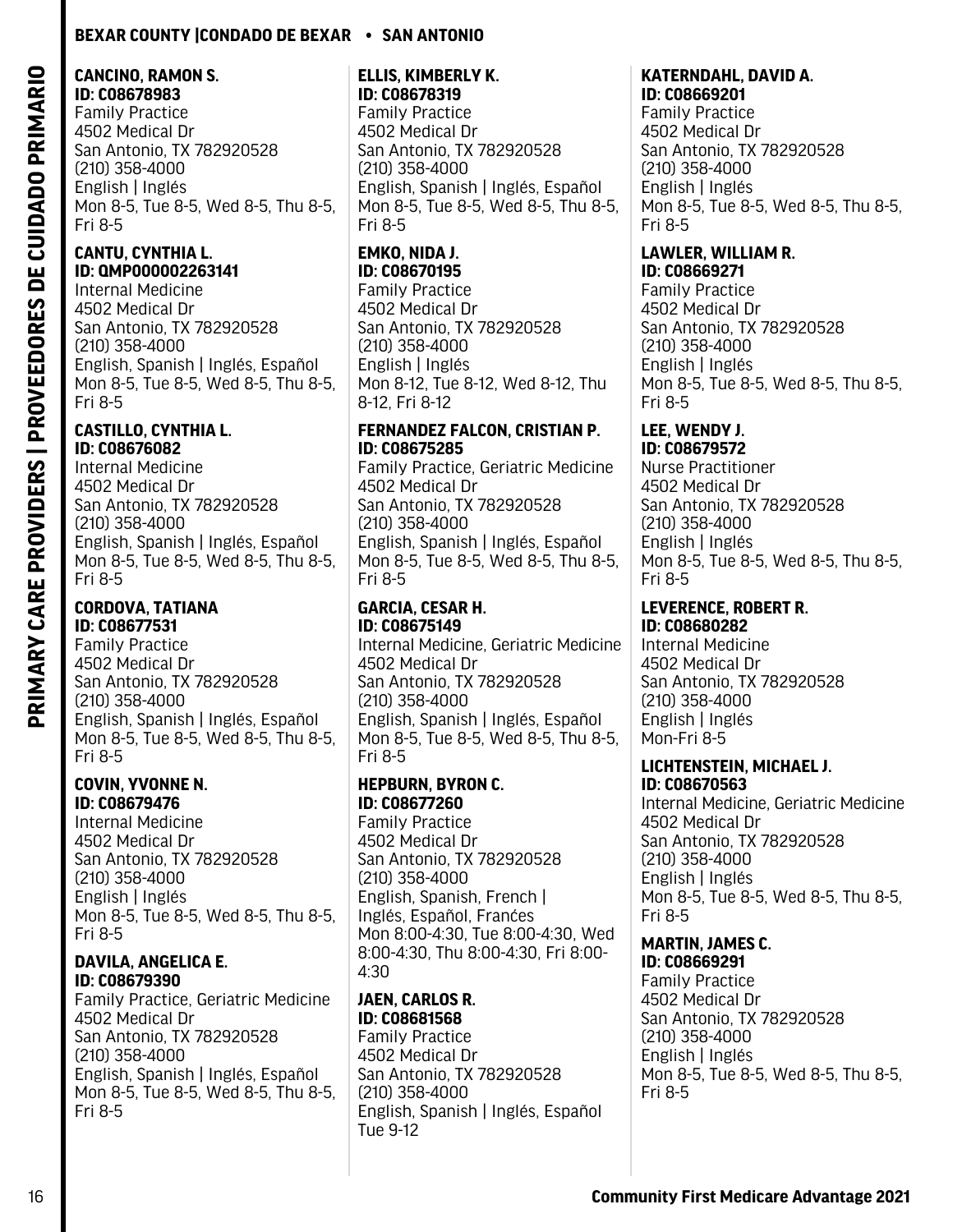#### **MONTANEZ VILLA CAMPA, MARIA DEL PILAR ID: C08677623**

Family Practice 4502 Medical Dr San Antonio, TX 782920528 (210) 358-4000 English, Spanish | Inglés, Español Mon 8-5, Tue 8-5, Wed 8-5, Thu 8-5, Fri 8-5

# **MOSCRIP, CORDELIA A. ID: C08681290**

Family Practice 4502 Medical Dr San Antonio, TX 782920528 (210) 358-4000 English, Spanish | Inglés, Español Mon-Fri 8-5

### **NADEAU, MARK T. ID: C08670821**

Family Practice 4502 Medical Dr San Antonio, TX 782920528 (210) 358-4000 English | Inglés Mon 8-5, Tue 8-5, Wed 8-5, Thu 8-5, Fri 8-5

# **OSCOS-SANCHEZ, MANUEL A. ID: C08681035**

Family Practice 4502 Medical Dr San Antonio, TX 782920528 (210) 358-4000 English, Spanish | Inglés, Español Mon-Fri 8-5

# **PALACIOS, MIGUEL A. ID: C08679388**

Family Practice 4502 Medical Dr San Antonio, TX 782920528 (210) 358-4000 English, Spanish | Inglés, Español Mon 8-5, Tue 8-5, Wed 8-5, Thu 8-5, Fri 8-5

### **POURSANI, RAMIN ID: C08670229**

Family Practice 4502 Medical Dr San Antonio, TX 782920528 (210) 358-4000 English, Farsi | Inglés, Farsi Mon 8-5, Tue 8-5, Wed 8-5, Thu 8-5, Fri 8-5

#### **RAMACHANDRAN, AMBILI ID: C08679149**

Internal Medicine 4502 Medical Dr San Antonio, TX 782920528 (210) 358-4000 English | Inglés Mon 8-5, Tue 8-5, Wed 8-5, Thu 8-5, Fri 8-5

#### **RAVI, THARANI ID: C08676587**

Family Practice 4502 Medical Dr San Antonio, TX 782920528 (210) 358-4000 English, Spanish | Inglés, Español Mon 8-5, Tue 8-5, Wed 8-5, Thu 8-5, Fri 8-5

# **RODRIGUEZ PEREZ, VIRGEN M. ID: C08678458**

Family Practice 4502 Medical Dr San Antonio, TX 782920528 (210) 358-4000 English, Spanish | Inglés, Español Mon 8-5, Tue 8-5, Wed 8-5, Thu 8-5, Fri 8-5

#### **SCHOTT, MYSTI D. ID: C08670291**

Internal Medicine 4502 Medical Dr San Antonio, TX 782920528 (210) 358-4000 English | Inglés Mon 8-5, Tue 8-5, Wed 8-5, Thu 8-5, Fri 8-5

# **SIDDIQUI, SAIMA ID: C08670808**

Family Practice 4502 Medical Dr San Antonio, TX 782920528 (210) 358-4000 English | Inglés Mon 8-5, Tue 8-5, Wed 8-5, Thu 8-5, Fri 8-5

### **SIDHU, PRAJNA ID: C08675418**

Family Practice 4502 Medical Dr San Antonio, TX 782920528 (210) 358-4000 English | Inglés Mon-Fri 8-5

### **TRIPATHY, CHANDANA ID: C08670740**

Internal Medicine 4502 Medical Dr San Antonio, TX 782920528 (210) 358-4000 English | Inglés Mon-Fri 8-5

#### **VARMA, ARCHANA ID: C08680651**

Family Practice 4502 Medical Dr San Antonio, TX 782920528 (210) 358-4000 English | Inglés Mon-Fri 8-5

#### **WIEMERS, MARCY ID: C08675385**

Family Practice 4502 Medical Dr San Antonio, TX 782920528 (210) 358-4000 English | Inglés Mon-Fri 8-5

# **WORABO, HEIDI**

**ID: C08676221** Nurse Practitioner 4502 Medical Dr San Antonio, TX 782920528 (210) 358-4000 English, Spanish | Inglés, Español Mon-Fri 8-5

# **KENALL COUNTY | CONDADO DE KENDALL**

# **BOERNE**

# **78015**

# **CANCINO, RAMON S. ID: C08678983**

Family Practice 25723 Old Fredericksburg Rd Boerne, TX 780156605 (210) 450-6800 English | Inglés Mon 8-5, Tue 8-5, Wed 8-5, Thu 8-5, Fri 8-5

**CHAVEZ, CRYSTAL H. ID: C08680891** Family Practice 25723 Old Fredericksburg Rd Boerne, TX 780156605 (210) 450-6800 English | Inglés Mon 8-5, Tue 8-5, Wed 8-5, Thu 8-5, Fri 8-5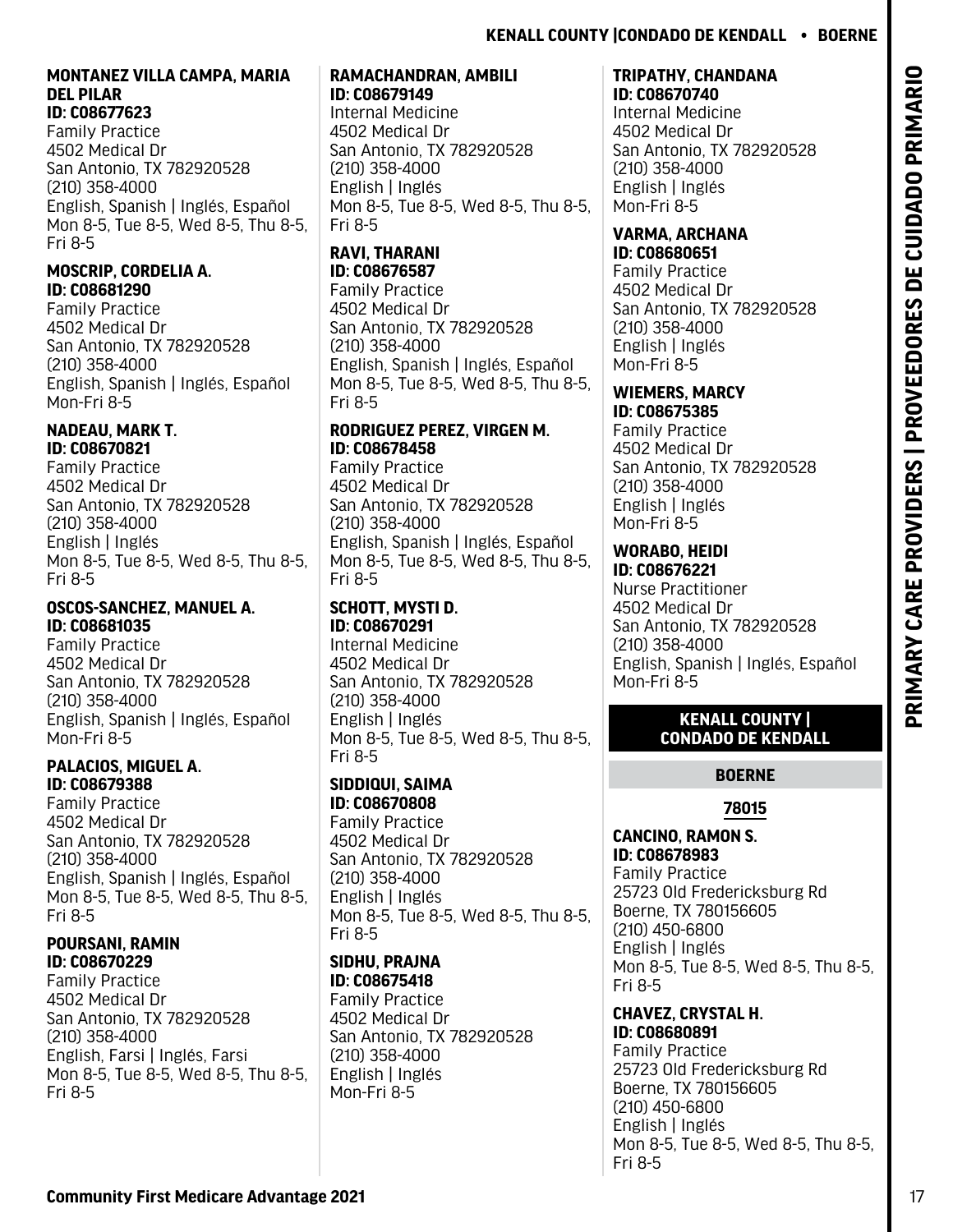# **DINH, ANDREW ID: QMP000002265092**

Family Practice 25723 Old Fredericksburg Rd Boerne, TX 780156605 (210) 450-6800 English | Inglés Mon 8-5, Tue 8-5, Wed 8-5, Thu 8-5, Fri 8-5

# **GERLA, ANDREA M. ID: QMP000002265093**

**SPECIALISTS | ESPECIALISTAS**

<span id="page-19-0"></span>SPECIALISTS | ESPECIALISTAS

Family Practice 25723 Old Fredericksburg Rd Boerne, TX 780156605 (210) 450-6800 English | Inglés Mon 8-5, Tue 8-5, Wed 8-5, Thu 8-5, Fri 8-5

### **MATHEW, RUBY ID: C08675438**

Nurse Practitioner 25723 Old Fredericksburg Rd Boerne, TX 780156605 (210) 450-6800 English | Inglés Mon 8-5, Tue 8-5, Wed 8-5, Thu 8-5, Fri 8-5

### **RODRIGUEZ PEREZ, VIRGEN M. ID: C08678458**

Family Practice 25723 Old Fredericksburg Rd Boerne, TX 780156605 (210) 450-6800 English, Spanish | Inglés, Español Mon 8-8, Tue 8-8, Wed 8-8, Thu 8-8, Fri 8-8, Sat 8-5, Sun 8-12

# **SVEC, JEFF H. ID: QMP000002271979**

Family Practice 25723 Old Fredericksburg Rd Boerne, TX 780156605 (210) 450-6800 English | Inglés Mon 8-5, Tue 8-5, Wed 8-5, Thu 8-5, Fri 8-5

### **VARMA, ARCHANA ID: C08680651**

Family Practice 25723 Old Fredericksburg Rd Boerne, TX 780156605 (210) 450-6800 English | Inglés Mon-Fri 8-5

# **SPECIALISTS | ESPECIALISTAS**

*ADVANCED HEART FAILURE AND TRANSPLANT CARDIOLOGY | CARDIOLOGÍA AVANZADA DE INSUFICIENCIA CARDÍACA Y TRASPLANTES*

# **BEXAR COUNTY | CONDADO DE BEXAR**

# **SAN ANTONIO**

**78229**

# **DODD, KATHERINE S. ID: QMP000002271877**

Advanced Heart Failure and Transplant Cardiology 8300 Floyd Curl Dr San Antonio, TX 782293931 (210) 450-9600 English | Inglés Mon 24/7, Tue 24/7, Wed 24/7, Thu 24/7, Fri 24/7, Sat 24/7, Sun 24/7

# **78292**

#### **DODD, KATHERINE S. ID: QMP000002271877**

Advanced Heart Failure and Transplant Cardiology 4502 Medical Dr San Antonio, TX 782920528 (210) 358-4000 English | Inglés Mon 24/7, Tue 24/7, Wed 24/7, Thu 24/7, Fri 24/7, Sat 24/7, Sun 24/7

# *CARDIAC ELECTROPHYSIOLOGY | ELECTROFISIOLOGÍA CARDÍACA*

#### **BEXAR COUNTY | CONDADO DE BEXAR**

# **SAN ANTONIO**

**78207**

#### **BADIN, AUROA ID: C08680353** Cardiac Electrophysiology 903 W Martin St San Antonio, TX 782070903 (210) 358-3900 English, Arabic | Inglés, Árabe Mon 8-5, Tue 8-5, Wed 8-5, Thu 8-5,

Fri 8-5

### **78229**

#### **BADIN, AUROA ID: C08680353**

Cardiac Electrophysiology 8300 Floyd Curl Dr San Antonio, TX 782293931 (210) 450-9600 English, Arabic | Inglés, Árabe Mon 8-5, Tue 8-5, Wed 8-5, Thu 8-5, Fri 8-5

# *CARDIOLOGY | CARDIOLOGÍA*

### **BEXAR COUNTY | CONDADO DE BEXAR**

# **SAN ANTONIO**

#### **AHMED, SHAH-HINAN ID: C08673060 Cardiology** 903 W Martin St San Antonio, TX 782070903 (210) 358-3900 English | Inglés Mon 8-5, Tue 8-5, Wed 8-5, Thu 8-5, Fri 8-5

# **701 S Zarzamora St**

**San Antonio, TX 782075209** (210) 358-7600 English | Inglés Mon 8-5, Tue 8-5, Wed 8-5, Thu 8-5, Fri 8-5

#### **ALMOMANI, AHMED A. ID: QMP000002265103**

Cardiology 903 W Martin St San Antonio, TX 782070903 (210) 358-3900 English, Arabic | Inglés, Árabe Mon 8-5, Tue 8-5, Wed 8-5, Thu 8-5, Fri 8-5

#### **ANDERSON, ALLEN S. ID: QMP000002266706**

Cardiology 903 W Martin St San Antonio, TX 782070903 (210) 358-3900 English | Inglés Mon 8-5, Tue 8-5, Wed 8-5, Thu 8-5, Fri 8-5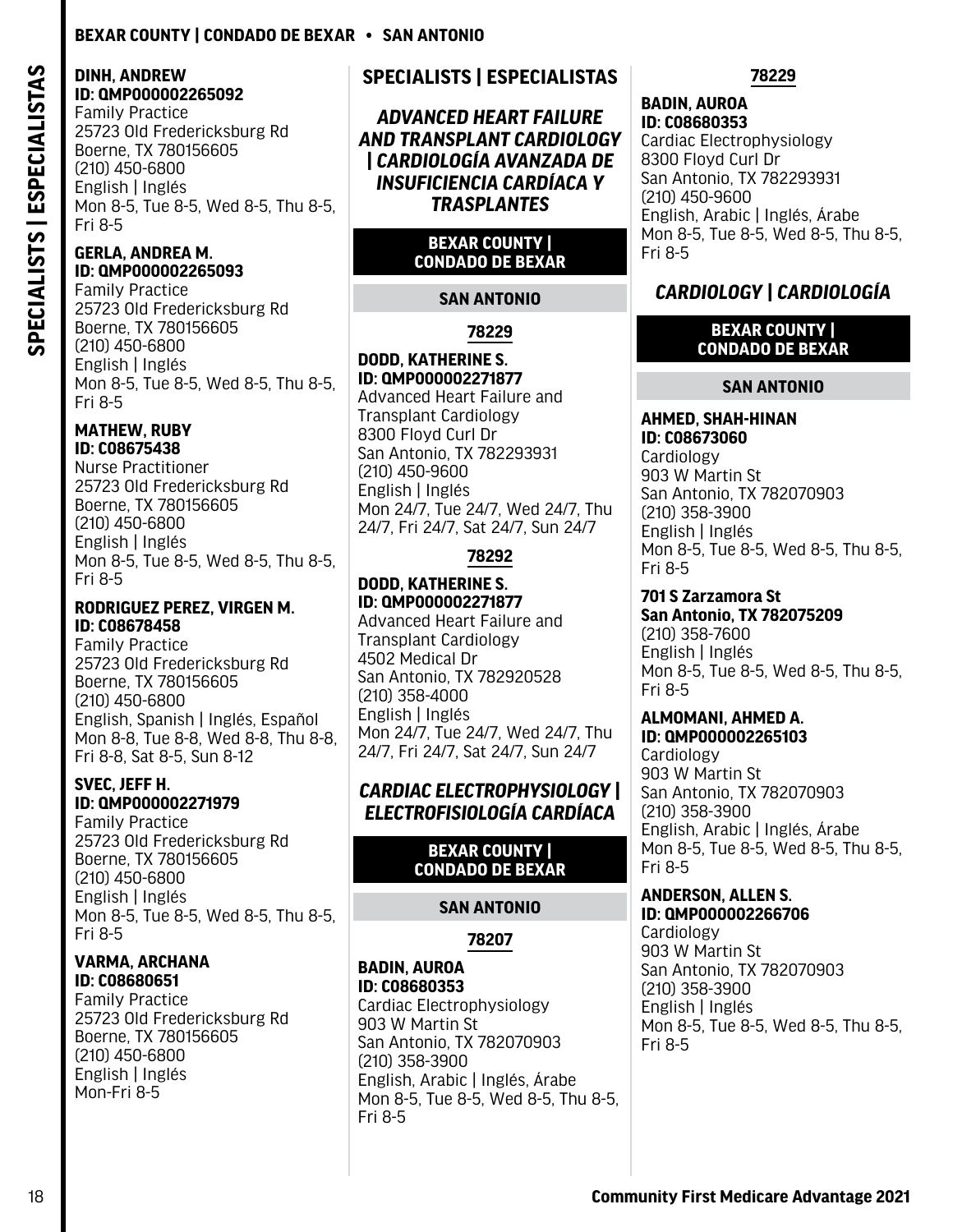# **BADIN, AUROA**

**ID: C08680353** Cardiology 903 W Martin St San Antonio, TX 782070903 (210) 358-3900 English, Arabic | Inglés, Árabe Mon 8-5, Tue 8-5, Wed 8-5, Thu 8-5, Fri 8-5

# **CHAKRAVORTY, RIPA ID: C08680320**

Cardiology 903 W Martin St San Antonio, TX 782070903 (210) 358-3900 English | Inglés Mon 8-5, Tue 8-5, Wed 8-5, Thu 8-5, Fri 8-5

#### **CHILTON, ROBERT J. ID: C08672818**

Cardiology 903 W Martin St San Antonio, TX 782070903 (210) 358-3900 English | Inglés Mon 8-5, Tue 8-5, Wed 8-5, Thu 8-5, Fri 8-5

# **CORTEZ, MARIA D. ID: C08670208**

Cardiology 903 W Martin St San Antonio, TX 782070903 (210) 358-3900 English, Spanish | Inglés, Español Mon 8-5, Tue 8-5, Wed 8-5, Thu 8-5, Fri 8-5

#### **ERIKSON, JOHN M. ID: C08670256**

**Cardiology** 903 W Martin St San Antonio, TX 782070903 (210) 358-3900 English | Inglés Mon 8-5, Tue 8-5, Wed 8-5, Thu 8-5, Fri 8-5

# **STONE, KENNETH E. ID: C08675752**

Cardiology 903 W Martin St San Antonio, TX 782070903 (210) 358-3900 English | Inglés Mon 8-5, Tue 8-5, Wed 8-5, Thu 8-5, Fri 8-5

# **TE, TRI**

**ID: QMP000002265595**

**Cardiology** 903 W Martin St San Antonio, TX 782070903 (210) 358-3900 English, Vietnamese | Inglés, Vietnamita Mon-Fri 8-5

### **TSAI, STEVE C. ID: C08679981**

Cardiology 903 W Martin St San Antonio, TX 782070903 (210) 358-3900 English | Inglés Mon 8-5, Tue 8-5, Wed 8-5, Thu 8-5, Fri 8-5

# **78229**

# **AGOSTON, ILDIKO ID: C08671052** Cardiology

8300 Floyd Curl Dr San Antonio, TX 782293931 (210) 450-9600 English | Inglés Mon 8-5, Tue 8-5, Wed 8-5, Thu 8-5, Fri 8-5

#### **2829 Babcock Rd Ste 300 San Antonio, TX 782296011**

(210) 706-6700 English | Inglés Mon 8-5, Tue 8-5, Wed 8-5, Thu 8-5, Fri 8-5

### **AHMED, SHAH-HINAN ID: C08673060**

Cardiology 8300 Floyd Curl Dr San Antonio, TX 782293931 (210) 450-9600 English | Inglés Mon 8-5, Tue 8-5, Wed 8-5, Thu 8-5, Fri 8-5

#### **2829 Babcock Rd Ste 300 San Antonio, TX 782296011**

(210) 706-6700 English | Inglés Mon 8-5, Tue 8-5, Wed 8-5, Thu 8-5, Fri 8-5

#### **ALMOMANI, AHMED A. ID: QMP000002265103**

**Cardiology** 8300 Floyd Curl Dr San Antonio, TX 782293931 (210) 450-9600 English, Arabic | Inglés, Árabe Mon 8-5, Tue 8-5, Wed 8-5, Thu 8-5, Fri 8-5

# **ANDERSON, ALLEN S. ID: QMP000002266706**

Cardiology 8300 Floyd Curl Dr San Antonio, TX 782293931 (210) 450-9600 English | Inglés Mon 8-5, Tue 8-5, Wed 8-5, Thu 8-5, Fri 8-5

# **BADIN, AUROA**

**ID: C08680353** Cardiology 8300 Floyd Curl Dr San Antonio, TX 782293931 (210) 450-9600 English, Arabic | Inglés, Árabe Mon 8-5, Tue 8-5, Wed 8-5, Thu 8-5, Fri 8-5

#### **BAILEY, STEVEN R. ID: C08670249**

Cardiology 8300 Floyd Curl Dr San Antonio, TX 782293931 (210) 450-9600 English, German | Inglés, Alemán Mon 8-5, Tue 8-5, Wed 8-5, Thu 8-5, Fri 8-5

#### **BATHINI, PRASANTHA ID: C08671132**

Cardiology 4502 Medical Dr San Antonio, TX 782294402 (210) 358-8144 English | Inglés Mon 8-5, Tue 8-5, Wed 8-5, Thu 8-5, Fri 8-5

#### **CHAKRAVORTY, RIPA ID: C08680320**

Cardiology 8300 Floyd Curl Dr San Antonio, TX 782293931 (210) 450-9600 English | Inglés Mon 8-5, Tue 8-5, Wed 8-5, Thu 8-5, Fri 8-5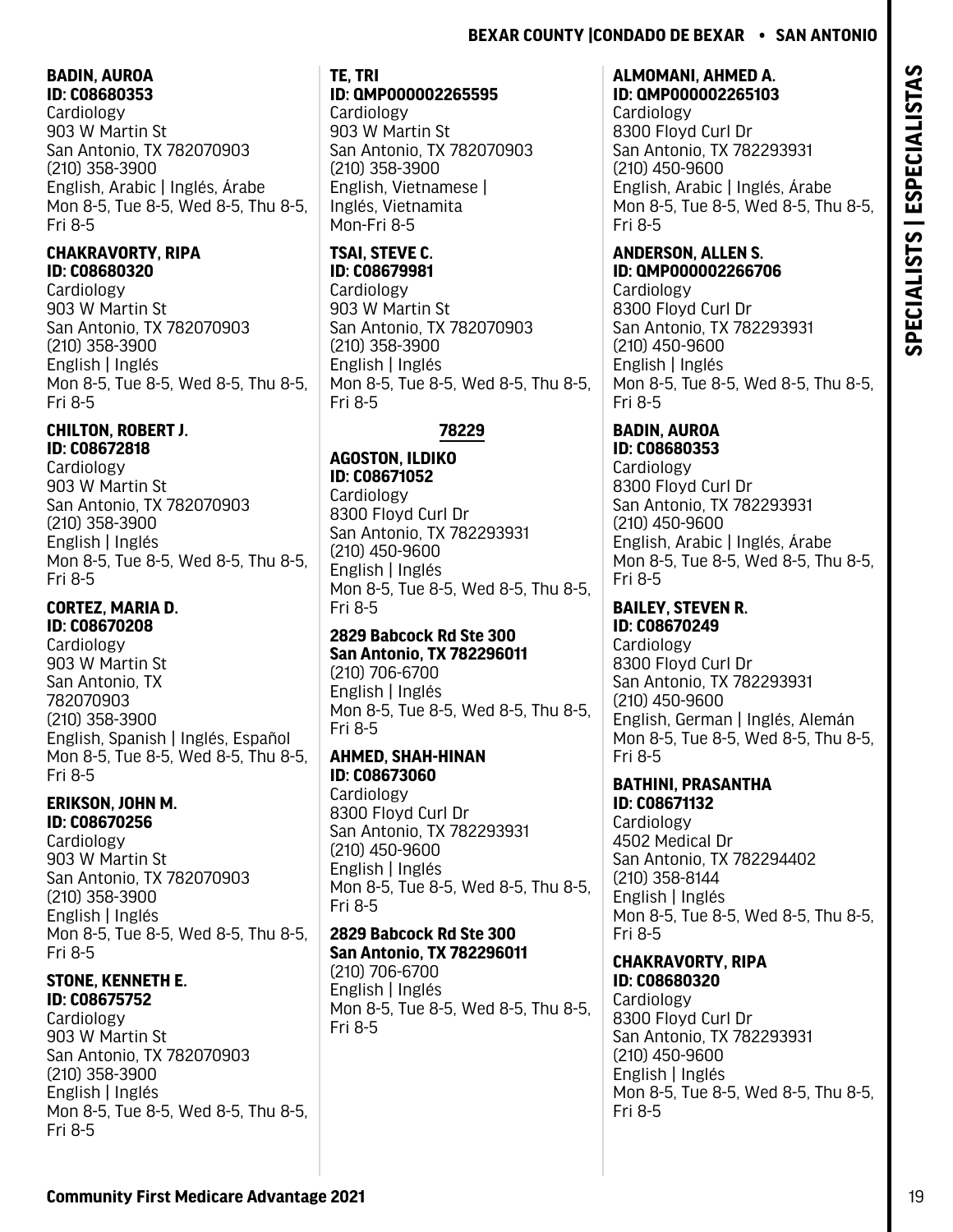#### **CORTEZ, MARIA D. ID: C08670208**

Cardiology 2829 Babcock Rd Ste 300 San Antonio, TX 782296011 (210) 706-6700 English, Spanish | Inglés, Español Mon 8-5, Tue 8-5, Wed 8-5, Thu 8-5, Fri 8-5

# **DODD, KATHERINE S. ID: QMP000002271877**

Cardiology 8300 Floyd Curl Dr San Antonio, TX 782293931 (210) 450-9600 English | Inglés Mon 24/7, Tue 24/7, Wed 24/7, Thu 24/7, Fri 24/7, Sat 24/7, Sun 24/7

#### **ERIKSON, JOHN M. ID: C08670256**

Cardiology 8300 Floyd Curl Dr San Antonio, TX 782293931 (210) 450-9600 English | Inglés Mon 8-5, Tue 8-5, Wed 8-5, Thu 8-5, Fri 8-5

#### **4647 Medical Dr San Antonio, TX 782294403** (210) 358-5110 English | Inglés Mon 8-5, Tue 8-5, Wed 8-5, Thu 8-5, Fri 8-5

#### **2829 Babcock Rd Ste 300 San Antonio, TX 782296011**

(210) 706-6700 English | Inglés Mon 8-5, Tue 8-5, Wed 8-5, Thu 8-5, Fri 8-5

#### **FELDMAN, MARC D. ID: C08675215**

Cardiology 8300 Floyd Curl Dr San Antonio, TX 782293931 (210) 450-9600 English | Inglés Mon 8-5, Tue 8-5, Wed 8-5, Thu 8-5, Fri 8-5

# **TE, TRI ID: QMP000002265595**

**Cardiology** 8300 Floyd Curl Dr San Antonio, TX 782293931 (210) 450-9600 English, Vietnamese | Inglés, Vietnamita Mon 8-5, Tue 8-5, Wed 8-5, Thu 8-5, Fri 8-5

# **VINAS, ARIEL ID: QMP000002264488**

**Cardiology** 8300 Floyd Curl Dr San Antonio, TX 782293931 (210) 450-9600 English, Spanish | Inglés, Español Mon 8-5, Tue 8-5, Wed 8-5, Thu 8-5, Fri 8-5

# **78251**

# **AHMED, SHAH-HINAN ID: C08673060**

Cardiology 11212 State Highway 151 Ste 100 San Antonio, TX 782514500 (210) 450-9900 English | Inglés Mon 8-5, Tue 8-5, Wed 8-5, Thu 8-5, Fri 8-5

# **78292**

### **ALMOMANI, AHMED A. ID: QMP000002265103**

**Cardiology** 4502 Medical Dr San Antonio, TX 782920528 (210) 358-4000 English, Arabic | Inglés, Árabe Mon 8-5, Tue 8-5, Wed 8-5, Thu 8-5, Fri 8-5

# **ANDERSON, ALLEN S. ID: QMP000002266706**

Cardiology 4502 Medical Dr San Antonio, TX 782920528 (210) 358-4000 English | Inglés Mon-Fri 8-5

# **BAILEY, STEVEN R. ID: C08670249**

**Cardiology** 4502 Medical Dr San AntoniO, TX 782920528 (210) 358-4000 English, German | Inglés, Alemán Mon 8-5, Tue 8-5, Wed 8-5, Thu 8-5, Fri 8-5

#### **CHAKRAVORTY, RIPA ID: C08680320**

**Cardiology** 4502 Medical Dr San Antonio, TX 782920528 (210) 358-4000 English | Inglés Mon 8-5, Tue 8-5, Wed 8-5, Thu 8-5, Fri 8-5

#### **CORTEZ, MARIA D. ID: C08670208**

Cardiology 4502 Medical Dr San Antonio, TX 782920528 (210) 358-4000 English, Spanish | Inglés, Español Mon 8-5, Tue 8-5, Wed 8-5, Thu 8-5, Fri 8-5

#### **DODD, KATHERINE S. ID: QMP000002271877**

Cardiology 4502 Medical Dr San Antonio, TX 782920528 (210) 358-4000 English | Inglés Mon 24/7, Tue 24/7, Wed 24/7, Thu 24/7, Fri 24/7, Sat 24/7, Sun 24/7

# **ERIKSON, JOHN M.**

**ID: C08670256 Cardiology** 4502 Medical Dr San Antonio, TX 782920528 (210) 358-4000 English | Inglés Mon 8-5, Tue 8-5, Wed 8-5, Thu 8-5, Fri 8-5

# **TE, TRI**

**ID: QMP000002265595** Cardiology

4502 Medical Dr San Antonio, TX 782920528 (210) 358-4000 English, Vietnamese | Inglés, Vietnamita Mon 8-5, Tue 8-5, Wed 8-5, Thu 8-5, Fri 8-5

# **VINAS, ARIEL**

**ID: QMP000002264488** Cardiology 4502 Medical Dr San Antonio, TX 782920528 (210) 358-4000 English, Spanish | Inglés, Español Mon 8-5, Tue 8-5, Wed 8-5, Thu 8-5, Fri 8-5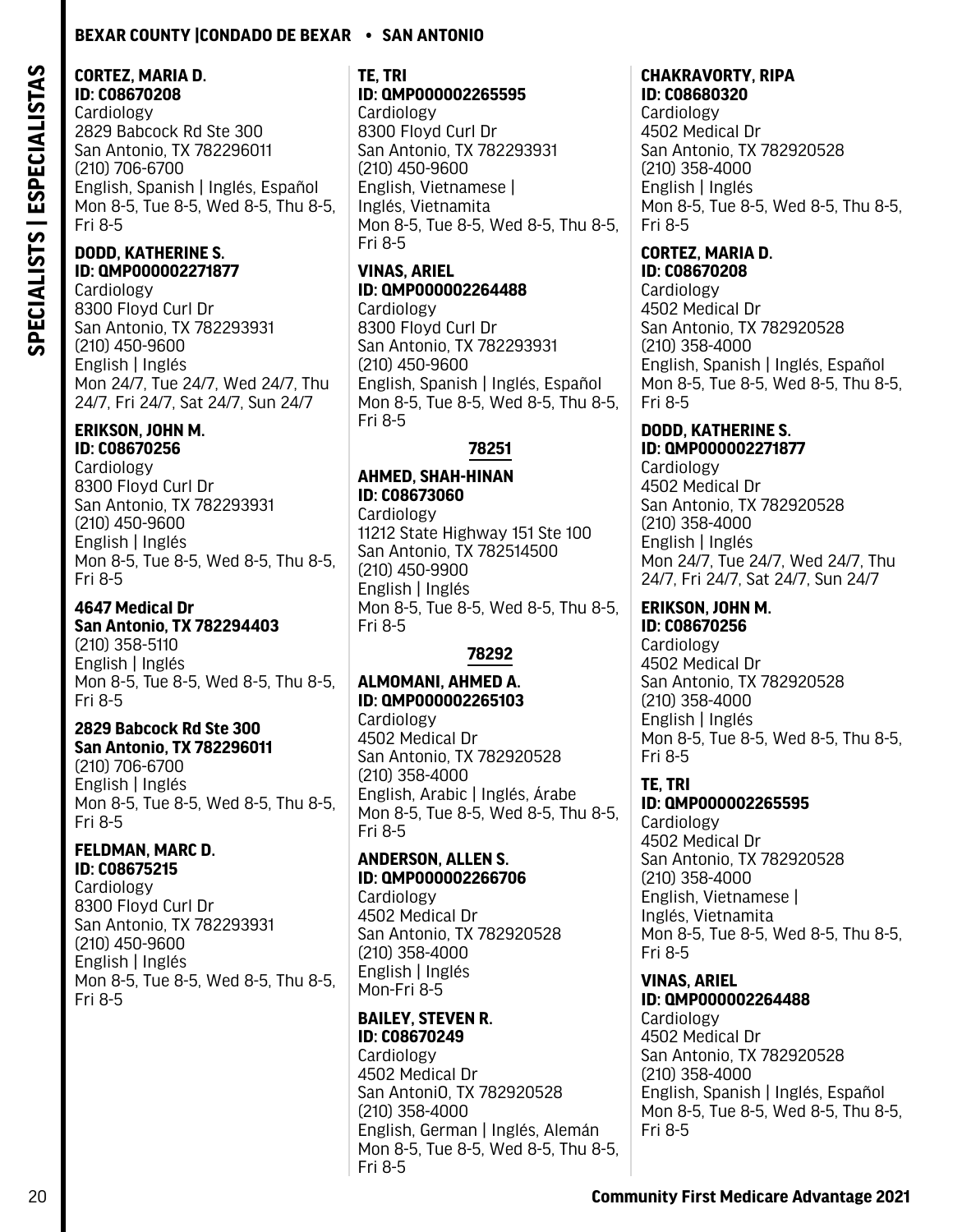# <span id="page-22-0"></span>**KENDALL COUNTY | CONDADO DE KENDALL**

# **BOERNE**

# **78015**

# **ALMOMANI, AHMED A. ID: QMP000002265103**

Cardiology 25723 Old Fredericksburg Rd Boerne, TX 780156605 (210) 450-6800 English, Arabic | Inglés, Árabe Mon 8-5, Tue 8-5, Wed 8-5, Thu 8-5, Fri 8-5

# **ANDERSON, ALLEN S. ID: QMP000002266706**

**Cardiology** 25723 Old Fredericksburg Rd Boerne, TX 780156605 (210) 450-6800 English | Inglés Mon 8-5, Tue 8-5, Wed 8-5, Thu 8-5, Fri 8-5

# **FELDMAN, MARC D. ID: C08675215**

Cardiology 25723 Old Fredericksburg Rd Boerne, TX 780156605 (210) 450-6800 English | Inglés Mon 8-5, Tue 8-5, Wed 8-5, Thu 8-5, Fri 8-5

# **TE, TRI ID: QMP000002265595**

Cardiology 25723 Old Fredericksburg Rd Boerne, TX 780156605 (210) 450-6800 English, Vietnamese | Inglés, Vietnamita Mon 8-5, Tue 8-5, Wed 8-5, Thu 8-5, Fri 8-5

#### **TSAI, STEVE C. ID: C08679981**

**Cardiology** 25723 Old Fredericksburg Rd Boerne, TX 780156605 (210) 450-6800 English | Inglés Mon 8-5, Tue 8-5, Wed 8-5, Thu 8-5, Fri 8-5

*COLORECTAL SURGERY (FORMERLY PROCTOLOGY) | CIRUGIA COLORRECTAL (ANTERIORMENTE PROCTOLOGÍA)*

# **BEXAR COUNTY | CONDADO DE BEXAR**

# **SAN ANTONIO**

# **78292**

# **DAO CAMPI, HAISAR E. ID: C08678500**

Colorectal Surgery (formerly proctology) 8300 Floyd Curl Dr San Antonio, TX 782293931 (210) 450-9600 English, Spanish | Inglés, Español Mon 8-5, Tue 8-5, Wed 8-5, Thu 8-5, Fri 8-5

#### **4502 Medical Dr San Antonio, TX 782920528** (210) 358-4000

English, Spanish | Inglés, Español Mon 8-5, Tue 8-5, Wed 8-5, Thu 8-5, Fri 8-5

# *CRITICAL CARE (INTENSIVISTS) | CUIDADOS CRITICOS (INTENSIVISTAS)*

# **BEXAR COUNTY | CONDADO DE BEXAR**

# **SAN ANTONIO**

# **78207**

### **ESTRADA ANZUETO, RODOLFO A. ID: QMP000002264473** Critical Care (Intensivists)

903 W Martin St San Antonio, TX 782070903 (210) 358-3900 English, German, Spanish | Inglés, Alemán, Español Mon 8-5, Tue 8-5, Wed 8-5, Thu 8-5, Fri 8-5

# **LEVINE, STEPHANIE M. ID: C08671530**

Critical Care (Intensivists) 903 W Martin St San Antonio, TX 782070903 (210) 358-3900 English | Inglés Mon 8-5, Tue 8-5, Wed 8-5, Thu 8-5, Fri 8-5

#### **MALAVE, ADRIEL J. ID: C08674530**

Critical Care (Intensivists) 903 W Martin St San Antonio, TX 782070903 (210) 358-3900 English, Spanish | Inglés, Español Mon 8-5, Tue 8-5, Wed 8-5, Thu 8-5, Fri 8-5

### **MASELLI CACERES, DIEGO J. ID: C08675174**

Critical Care (Intensivists) 903 W Martin St San Antonio, TX 782070903 (210) 358-3900 English, Spanish | Inglés, Español Mon 8-5, Tue 8-5, Wed 8-5, Thu 8-5, Fri 8-5

# **VELEZ, MARIA I.**

**ID: C08675532**  Critical Care (Intensivists) 903 W Martin St San Antonio, TX 782070903 (210) 358-3900 English, Spanish | Inglés, Español Mon 8-5, Tue 8-5, Wed 8-5, Thu 8-5, Fri 8-5

# **78229**

#### **BECKER, TYSON E. ID: C08676555**

Critical Care (Intensivists) 7703 Floyd Curl Dr San Antonio, TX 782293901 (210) 450-6440 English, Spanish | Inglés, Español Mon 8-5, Tue 8-5, Wed 8-5, Thu 8-5, Fri 8-5

#### **HALFF, GLENN A. ID: C08670548**

Critical Care (Intensivists) 7979 Wurzbach Rd San Antonio, TX 782294427 (210) 450-9840 English | Inglés Mon 8-5, Tue 8-5, Wed 8-5, Thu 8-5, Fri 8-5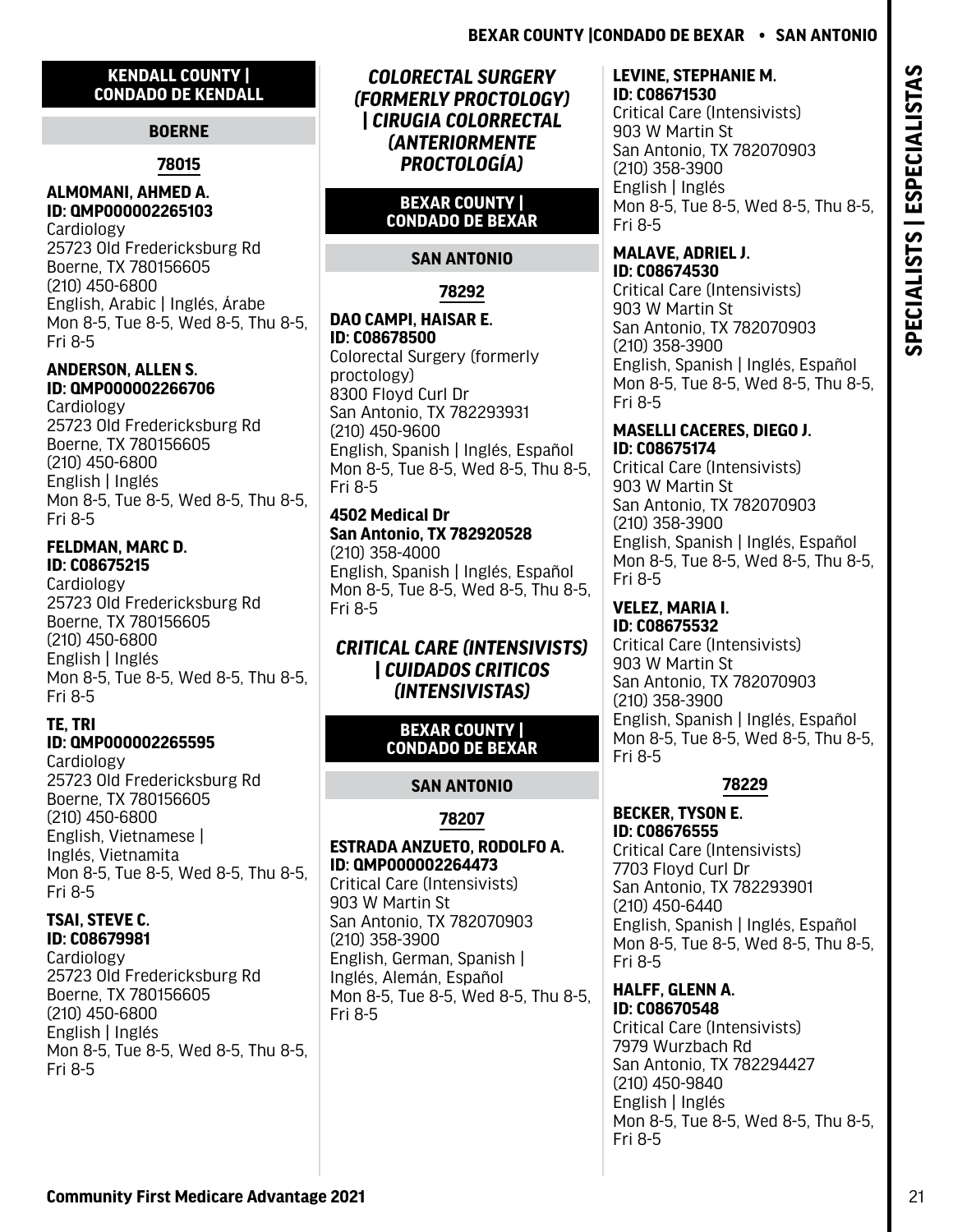#### **JOHNSON, SCOTT B. ID: C08670340**

Critical Care (Intensivists) 7979 Wurzbach Rd San Antonio, TX 782294427 (210) 450-9840 English | Inglés Mon 8-5, Tue 8-5, Wed 8-5, Thu 8-5, Fri 8-5

### **8300 Floyd Curl Dr San Antonio, TX 782293931**

(210) 450-9600 English | Inglés Mon 8-5, Tue 8-5, Wed 8-5, Thu 8-5, Fri 8-5

### **LEVINE, DEBORAH J. ID: C08669857**

Critical Care (Intensivists) 8300 Floyd Curl Dr San Antonio, TX 782293931 (210) 450-9600 English | Inglés Mon 8-5, Tue 8-5, Wed 8-5, Thu 8-5, Fri 8-5

#### **LEVINE, STEPHANIE M. ID: C08671530**

Critical Care (Intensivists) 8300 Floyd Curl Dr San Antonio, TX 782293931 (210) 450-9600 English | Inglés Mon 8-5, Tue 8-5, Wed 8-5, Thu 8-5, Fri 8-5

### **MALAVE, ADRIEL J. ID: C08674530**

Critical Care (Intensivists) 8300 Floyd Curl Dr San Antonio, TX 782293931 (210) 450-9600 English, Spanish | Inglés, Español Mon 8-5, Tue 8-5, Wed 8-5, Thu 8-5, Fri 8-5

#### **PROUD, KEVIN C. ID: C08676793**

Critical Care (Intensivists) 8300 Floyd Curl Dr San Antonio, TX 782293931 (210) 450-9600 English | Inglés Mon 8-5, Tue 8-5, Wed 8-5, Thu 8-5, Fri 8-5

#### **VELEZ, MARIA I. ID: C08675532**

Critical Care (Intensivists) 8300 Floyd Curl Dr San Antonio, TX 782293931 (210) 450-9600 English, Spanish | Inglés, Español Mon 8-5, Tue 8-5, Wed 8-5, Thu 8-5, Fri 8-5

# **78292**

# **BECKER, TYSON E. ID: C08676555**

Critical Care (Intensivists) 4502 Medical Dr San Antonio, TX 782920528 (210) 358-4000 English, Spanish | Inglés, Español Mon 8-5, Tue 8-5, Wed 8-5, Thu 8-5, Fri 8-5

# **BURGUETE, SERGIO R. ID: C08673114**

Critical Care (Intensivists) 4502 Medical Dr San Antonio, TX 782920528 (210) 358-4000 English, Spanish | Inglés, Español Mon 8-5, Tue 8-5, Wed 8-5, Thu 8-5, Fri 8-5

#### **CESTERO, RAMON F. ID: C08675511**

Critical Care (Intensivists) 4502 Medical Dr San Antonio, TX 782920528 (210) 358-4000 English | Inglés Mon 8-5, Tue 8-5, Wed 8-5, Thu 8-5, Fri 8-5

### **CRANE, CHRISTOPHER E. ID: C08677605**

Critical Care (Intensivists) 4502 Medical Dr San Antonio, TX 782920528 (210) 358-4000 English, Spanish | Inglés, Español Mon 8-5, Tue 8-5, Wed 8-5, Thu 8-5, Fri 8-5

### **CULLINAN, PATRICK G. ID: C08675286**

Critical Care (Intensivists) 4502 Medical Dr San Antonio, TX 782920528 (210) 358-4000 English | Inglés Mon 24/7, Tue 24/7, Wed 24/7, Thu 24/7, Fri 24/7, Sat 24/7, Sun 24/7

#### **DAYTON, CHRISTOPHER L. ID: C08676636**

Critical Care (Intensivists) 4502 Medical Dr San Antonio, TX 782920528 (210) 358-4000 English, Spanish | Inglés, Español Mon 8-5, Tue 8-5, Wed 8-5, Thu 8-5, Fri 8-5

#### **EASTRIDGE, BRIAN J. ID: C08671368**

Critical Care (Intensivists) 4502 Medical Dr San Antonio, TX 782920528 (210) 358-4000 English, Spanish | Inglés, Español Mon 8-5, Tue 8-5, Wed 8-5, Thu 8-5, Fri 8-5

#### **ENRIQUEZ, OMAR ID: C08670502**

Critical Care (Intensivists) 4502 Medical Dr San Antonio, TX 782920528 (210) 358-4000 English, Spanish | Inglés, Español Mon 8-5, Tue 8-5, Wed 8-5, Thu 8-5, Fri 8-5

#### **HAFEEZ, SHAHERYAR J. ID: C08678646**

Critical Care (Intensivists) 4502 Medical Dr San Antonio, TX 782920528 (210) 358-4000 English, Spanish | Inglés, Español Mon 8-5, Tue 8-5, Wed 8-5, Thu 8-5, Fri 8-5

#### **HALFF, GLENN A. ID: C08670548**

Critical Care (Intensivists) 4502 Medical Dr San Antonio, TX 782920528 (210) 358-4000 English | Inglés Mon 8-5, Tue 8-5, Wed 8-5, Thu 8-5, Fri 8-5

#### **JENKINS, DONALD H. ID: C08678242**

Critical Care (Intensivists) 4502 Medical Dr San Antonio, TX 782920528 (210) 358-4000 English, Spanish | Inglés, Español Mon 8-5, Tue 8-5, Wed 8-5, Thu 8-5, Fri 8-5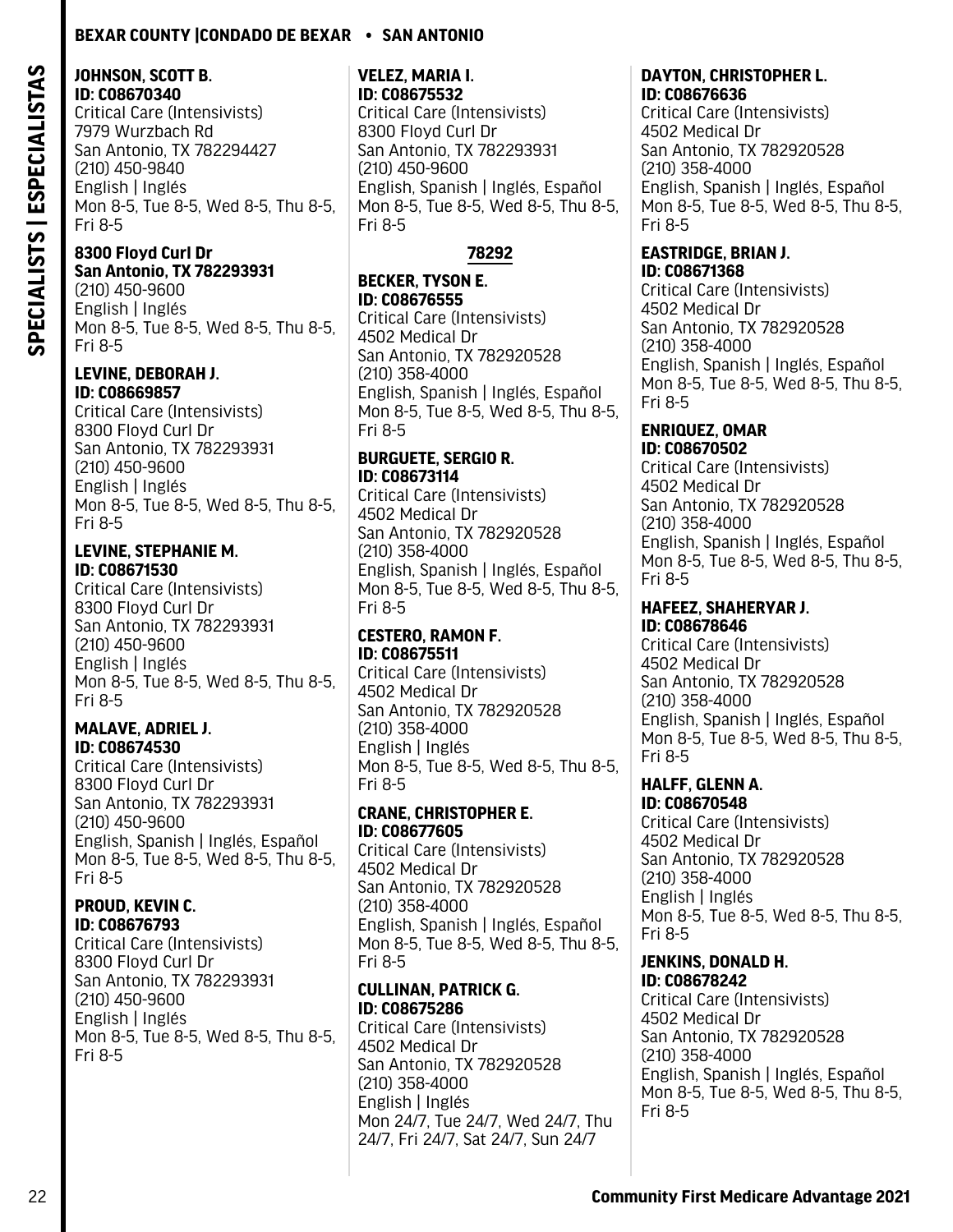# <span id="page-24-0"></span>**JOHNSON, SCOTT B. ID: C08670340**

Critical Care (Intensivists) 4502 Medical Dr San Antonio , TX 782920528 (210) 358-4000 English | Inglés Mon 8-5, Tue 8-5, Wed 8-5, Thu 8-5, Fri 8-5

# **KEYT, HOLLY L. ID: C08676233**

Critical Care (Intensivists) 4502 Medical Dr San Antonio, TX 782920528 (210) 358-4000 English, Spanish | Inglés, Español Mon 8-5, Tue 8-5, Wed 8-5, Thu 8-5, Fri 8-5

### **LIAO, LILLIAN F. © ID: C08674319**

Critical Care (Intensivists) 4502 Medical Dr San Antonio, TX 782920528 (210) 358-4000 English, Chinese | Inglés, Chino Mon 8-5, Tue 8-5, Wed 8-5, Thu 8-5, Fri 8-5

# **MCGINITY, ASHLEY C. ID: C08678304**

Critical Care (Intensivists) 4502 Medical Dr San Antonio, TX 782920528 (210) 358-4000 English, Spanish | Inglés, Español Mon 8-5, Tue 8-5, Wed 8-5, Thu 8-5, Fri 8-5

# **MUELLER, DEBORAH L. ID: C08671111**

Critical Care (Intensivists) 4502 Medical Dr San Antonio, TX 782920528 (210) 358-4000 English | Inglés Mon 8-5, Tue 8-5, Wed 8-5, Thu 8-5, Fri 8-5

### **MUIR, MARK T. ID: C08675765**

Critical Care (Intensivists) 4502 Medical Dr San Antonio, TX 782920528 (210) 358-4000 English | Inglés Mon 8-5, Tue 8-5, Wed 8-5, Thu 8-5, Fri 8-5

# **MYERS, JOHN G. ID: C08680194**

Critical Care (Intensivists) 4502 Medical Dr San Antonio, TX 782920528 (210) 358-4000 English | Inglés Mon 8-5, Tue 8-5, Wed 8-5, Thu 8-5, Fri 8-5

# **NICHOLSON, SUSANNAH E. ID: C08675928**

Critical Care (Intensivists) 4502 Medical Dr San Antonio, TX 782920528 (210) 358-4000 English, Spanish | Inglés, Español Mon 8-5, Tue 8-5, Wed 8-5, Thu 8-5, Fri 8-5

#### **ONG, PHILIP G. ID: C08679358**

Critical Care (Intensivists) 4502 Medical Dr San Antonio, TX 782920528 (210) 358-4000 English | Inglés Mon 8-5, Tue 8-5, Wed 8-5, Thu 8-5, Fri 8-5

# **POKORNY, DOUGLAS M. ID: C08679580**

Critical Care (Intensivists) 4502 Medical Dr San Antonio, TX 782920528 (210) 358-4000 English | Inglés Mon 8-5, Tue 8-5, Wed 8-5, Thu 8-5, Fri 8-5

# **SCHERER, ELIZABETH P. ID: C08677323**

Critical Care (Intensivists) 4502 Medical Dr San Antonio, TX 782920528 (210) 358-4000 English, Spanish | Inglés, Español Mon 8-5, Tue 8-5, Wed 8-5, Thu 8-5, Fri 8-5

#### **SEIFI, ALI ID: C08675597**

Critical Care (Intensivists) 4502 Medical Dr San Antonio, TX 782920528 (210) 358-4000 English | Inglés Mon 8-5, Tue 8-5, Wed 8-5, Thu 8-5, Fri 8-5

# **STEWART, RONALD M. ID: C08674882**

Critical Care (Intensivists) 4502 Medical Dr San Antonio, TX 782920528 (210) 358-4000 English | Inglés Mon 8-5, Tue 8-5, Wed 8-5, Thu 8-5, Fri 8-5

#### **VAIL, EMILY A. ID: C08679583**

Critical Care (Intensivists) 4502 Medical Dr San Antonio, TX 782920528 (210) 358-4000 English | Inglés Mon 8-5, Tue 8-5, Wed 8-5, Thu 8-5, Fri 8-5

# **COMAL COUNTY | CONDADO DE COMAL**

# **NEW BRAUNFELS**

# **78130**

**JOHNSON, SCOTT B. ID: C08670340**  Critical Care (Intensivists) 652 N Houston Ave Ste 3 New Braunfels, TX 781304123 (210) 450-0999 English | Inglés Mon 8-5, Tue 8-5, Wed 8-5, Thu 8-5, Fri 8-5

# *DERMATOLOGY | DERMATOLOGÍA*

**BEXAR COUNTY | CONDADO DE BEXAR**

# **SAN ANTONIO**

**78207**

**GILSON, ROBERT T. ID: C08673383** Dermatology 701 S Zarzamora St San Antonio, TX 782075209 (210) 358-7600 English, Spanish | Inglés, Español Mon 8-5, Tue 8-5, Wed 8-5, Thu 8-5, Fri 8-5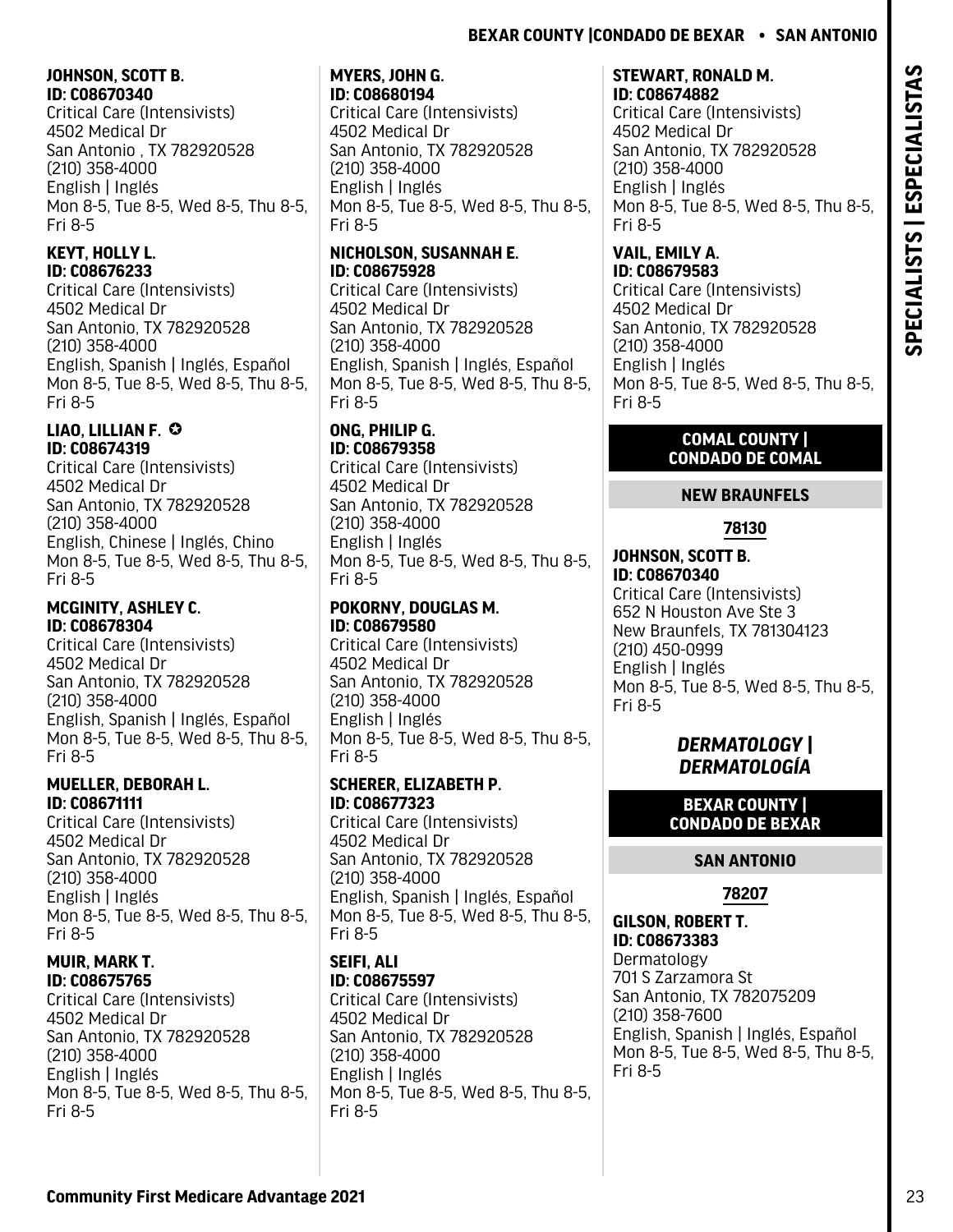# **Kendall County | Condado De Kendall • Boerne**

<span id="page-25-0"></span>SPECIALISTS | ESPECIALISTAS **SPECIALISTS | ESPECIALISTAS**

# **78229**

San Antonio, TX 782294427 English, Spanish | Inglés, Español Mon 8-12,1-5, Tue 8-12,1-5, Wed 8-12,1-5, Thu 8-12,1-5, Fri 8-12,1-5

# **ID: QMP000002262965**

7979 Wurzbach Rd San Antonio, TX 782294427 (210) 450-9840 English | Inglés Mon 8-5, Tue 8-5, Wed 8-5, Thu 8-5, Fri 8-5

### **CHASE, ELIZABETH P. ID: QMP000002265117**

Dermatology 7979 Wurzbach Rd San Antonio, TX 782294427 (210) 450-9840 English, French | Inglés, Francés Mon 8-5, Tue 8-5, Wed 8-5, Thu 8-5, Fri 8-5

#### **GILSON, ROBERT T. ID: C08673383**

Dermatology 7979 Wurzbach Rd San Antonio, TX 782294427 (210) 450-9840 English, Spanish | Inglés, Español Mon 8-5, Tue 8-5, Wed 8-5, Thu 8-5, Fri 8-5

#### **GROFF, SARAH E. ID: C08680294**

Dermatology 7979 Wurzbach Rd San Antonio, TX 782294427 (210) 450-9840 English | Inglés Mon 8-5, Tue 8-5, Wed 8-5, Thu 8-5, Fri 8-5

#### **VOLZ, HOLLY H. ID: C08680526**

Dermatology 7979 Wurzbach Rd San Antonio, TX 782294427 (210) 450-9840 English | Inglés Mon 8-5, Tue 8-5, Wed 8-5, Thu 8-5, Fri 8-5

#### **WONG, EMILY B. ID: QMP000002262868** Dermatology

7979 Wurzbach Rd San Antonio, TX 782294427 (210) 450-9840 English | Inglés Mon 8-5, Tue 8-5, Wed 8-5, Thu 8-5, Fri 8-5

#### **XIA, YANG ID: C08674988**

Dermatology 7979 Wurzbach Rd San Antonio, TX 782294427 (210) 450-9840 English | Inglés Mon 8-5, Tue 8-5, Wed 8-5, Thu 8-5, Fri 8-5

# **78292**

# **DALTON, SCOTT R. ID: QMP000002265157**

Dermatology 4502 Medical Dr San Antonio, TX 782920528 (210) 358-4000 English | Inglés Mon 8-5, Tue 8-5, Wed 8-5, Thu 8-5, Fri 8-5

### **KENDALL COUNTY | CONDADO DE KENDALL**

# **BOERNE**

# **78006**

#### **XIA, YANG ID: C08674988**  Dermatology

745 W San Antonio Ave Ste 100 Boerne, TX 780063213 (830) 331-9900 English | Inglés Mon 8-5, Tue 8-5, Wed 8-5, Thu 8-5, Fri 8-5

# **78015**

#### **BECKER, EMILY M. ID: C08676190**

**Dermatology** 25723 Old Fredericksburg Rd Boerne, TX 780156605 (210) 450-6800 English, Spanish | Inglés, Español Mon 8-12,1-5, Tue 8-12,1-5, Wed 8-12,1-5, Thu 8-12,1-5, Fri 8-12,1-5

# *EMERGENCY MEDICINE | MEDICINA DE EMERGENCIA*

#### **BEXAR COUNTY | CONDADO DE BEXAR**

# **SAN ANTONIO**

# **78222**

# **GRIJALVA, CRISTINA E. ID: C08671039**

Emergency Medicine 4214 E Southcross Blvd San Antonio, TX 782223723 (210) 566-5555 English, Spanish | Inglés, Español Mon 8-5, Tue 8-5, Wed 8-5, Thu 8-5, Fri 8-5

# **78229**

#### **ALLEN, PAUL B. ID: C08672254**  Emergency Medicine

8300 Floyd Curl Dr San Antonio, TX 782293931 (210) 450-9600 English, Spanish | Inglés, Español Mon 8-5, Tue 8-5, Wed 8-5, Thu 8-5, Fri 8-5

#### **BOST, JAMES E. ID: C08672039**

Emergency Medicine 8300 Floyd Curl Dr San Antonio, TX 782293931 (210) 450-9600 English, Spanish | Inglés, Español Mon 8-5, Tue 8-5, Wed 8-5, Thu 8-5, Fri 8-5

# **CORTES, CARLOS L.**

**ID: C08669082**  Emergency Medicine 4647 Medical Dr San Antonio, TX 782294403 (210) 358-8820 English, Spanish | Inglés, Español Mon 8-10, Tue 8-10, Wed 8-10, Thu 8-10, Fri 8-10, Sat 8-10, Sun 8-10

# **78237**

#### **BOST, JAMES E. ID: C08672039**  Emergency Medicine 2121 SW 36th St San Antonio, TX 782373360 (210) 358-5100 English, Spanish | Inglés, Español Mon 7-8, Tue 7-8, Wed 7-8, Thu 7-8, Fri 9-8, Sat 8-4

# 24 **Community First Medicare Advantage 2021**

**BECKER, EMILY M. ID: C08676190**  Dermatology 7979 Wurzbach Rd (210) 450-9840 **BUCK, SHANNON P.** Dermatology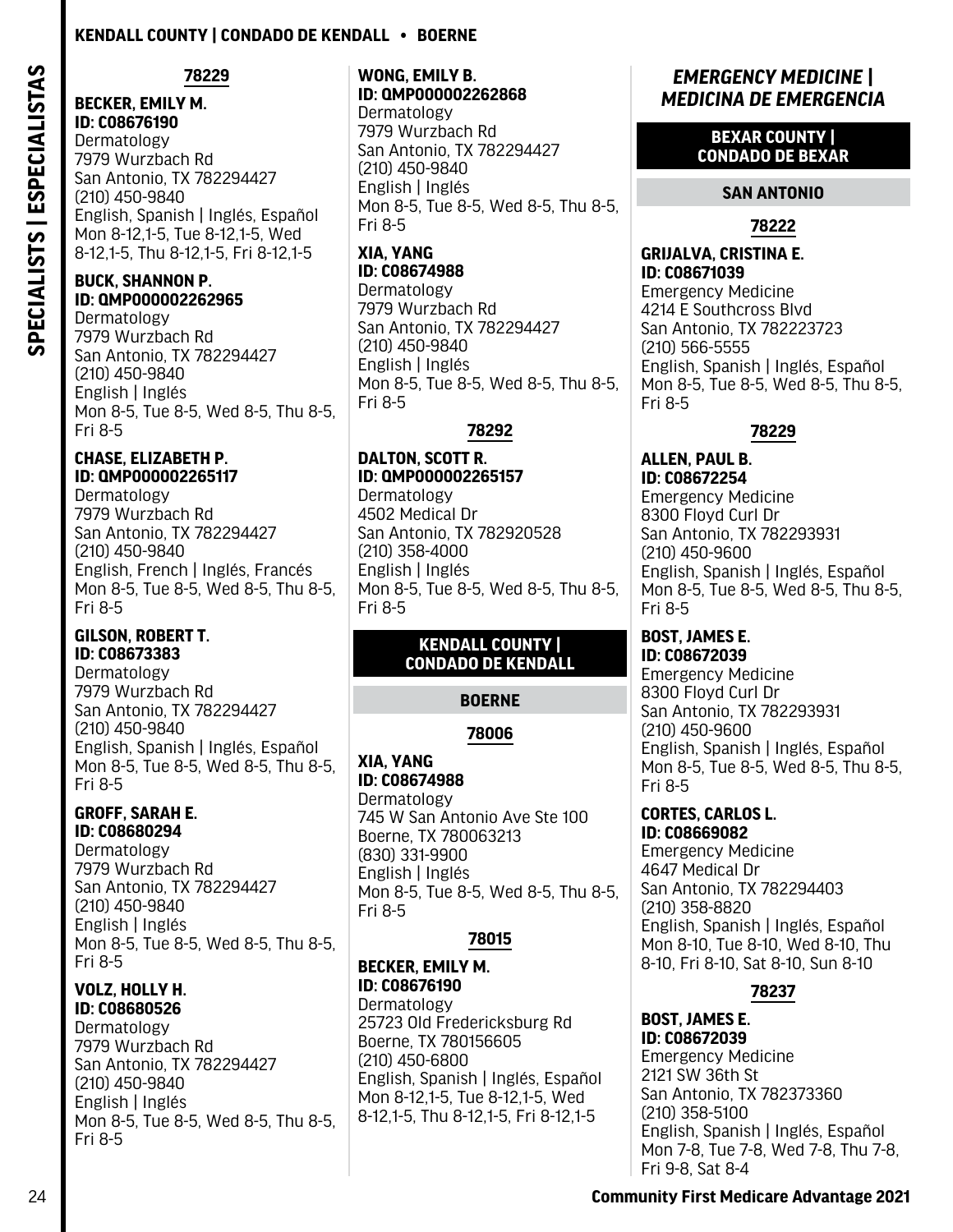#### **78292**

#### **ALEMU, BENYAM G. ID: C08675869**

Emergency Medicine 4502 Medical Dr San Antonio, TX 782920528 (210) 358-4000 English, Spanish | Inglés, Español Mon 8-5, Tue 8-5, Wed 8-5, Thu 8-5, Fri 8-5

#### **BIRD, CHRISTINA D. ID: C08676605**

Emergency Medicine 4502 Medical Dr San Antonio, TX 782920528 (210) 358-4000 English, Spanish | Inglés, Español Mon 8-5, Tue 8-5, Wed 8-5, Thu 8-5, Fri 8-5

### **CHECHANI, RYAN R. ID: QMP000002271439**

Emergency Medicine 4502 Medical Dr San Antonio, TX 782920528 (210) 358-4000 English | Inglés Mon 24-7, Tue 24-7, Wed 24-7, Thu 24-7, Fri 24-7, Sat 24-7, Sun 24-7

#### **COOLEY, CRAIG W. ID: C08674786**

Emergency Medicine 4502 Medical Dr San Antonio, TX 782920528 (210) 358-4000 English | Inglés Mon 8-5, Tue 8-5, Wed 8-5, Thu 8-5, Fri 8-5

#### **CULLINAN, PATRICK G. ID: C08675286**

Emergency Medicine 4502 Medical Dr San Antonio, TX 782920528 (210) 358-4000 English | Inglés Mon 24/7, Tue 24/7, Wed 24/7, Thu 24/7, Fri 24/7, Sat 24/7, Sun 24/7

**DAYTON, CHRISTOPHER L. ID: C08676636**  Emergency Medicine 4502 Medical Dr San Antonio, TX 782920528 (210) 358-4000 English, Spanish | Inglés, Español

Fri 8-5

Mon 8-5, Tue 8-5, Wed 8-5, Thu 8-5,

#### **DE LORENZO, ROBERT A. ID: C08674467**

Emergency Medicine 4502 Medical Dr San Antonio, TX 782920528 (210) 358-4000 English, Spanish | Inglés, Español Mon 8-5, Tue 8-5, Wed 8-5, Thu 8-5, Fri 8-5

# **DOLSON, LEANNA D. ID: C08679496**

Emergency Medicine 4502 Medical Dr San Antonio, TX 782920528 (210) 358-4000 English | Inglés Mon 8-5, Tue 8-5, Wed 8-5, Thu 8-5, Fri 8-5

### **EVERITT, BRYAN ID: QMP000002271462**

Emergency Medicine 4502 Medical Dr San Antonio, TX 782920528 (210) 358-4000 English | Inglés Mon 24-7, Tue 24-7, Wed 24-7, Thu 24-7, Fri 24-7, Sat 24-7, Sun 24-7

# **FAIRLEY, ROMEO R. ID: C08679511**

Emergency Medicine 4502 Medical Dr San Antonio, TX 782920528 (210) 358-4000 English | Inglés Mon 8-5, Tue 8-5, Wed 8-5, Thu 8-5, Fri 8-5

### **FELDMAN, JACOB M. ID: QMP000002263115**

Emergency Medicine 4502 Medical Dr San Antonio, TX 782920528 (210) 358-4000 English | Inglés Mon 24/7, Tue 24/7, Wed 24/7, Thu 24/7, Fri 24/7

### **FERNANDEZ, WILLIAM G. ID: C08678216**

Emergency Medicine 4502 Medical Dr San Antonio, TX 782920528 (210) 358-4000 English, Spanish | Inglés, Español Mon 8-5, Tue 8-5, Wed 8-5, Thu 8-5, Fri 8-5

#### **FOSTER, MARK T. ID: QMP000002265601**

Emergency Medicine 4502 Medical Dr San Antonio, TX 782920528 (210) 358-4000 English | Inglés Mon 24/7, Tue 24/7, Wed 24/7, Thu 24/7, Fri 24/7, Sat 24/7, Sun 24/7

#### **GAO, HAN TONY ID: QMP000002271699**

Emergency Medicine 4502 Medical Dr San Antonio, TX 782920528 (210) 358-4000 English | Inglés Mon 24/7, Tue 24/7, Wed 24/7, Thu 24/7, Fri 24/7, Sat 24/7, Sun 24/7

#### **GARZA, JUAN M. ID: C08679787**

Emergency Medicine 4502 Medical Dr San Antonio, TX 782920528 (210) 358-4000 English, Spanish | Inglés, Español Mon 8-5, Tue 8-5, Wed 8-5, Thu 8-5, Fri 8-5

#### **GELABERT, CHRISTOPHER J. ID: C08676652**

Emergency Medicine 4502 Medical Dr San Antonio, TX 782920528 (210) 358-4000 English, Spanish | Inglés, Español Mon 8-5, Tue 8-5, Wed 8-5, Thu 8-5, Fri 8-5

#### **GORCHYNSKI, JULIE A. ID: C08674798**

Emergency Medicine 4502 Medical Dr San Antonio, TX 782920528 (210) 358-4000 English, Spanish | Inglés, Español Mon 8-5, Tue 8-5, Wed 8-5, Thu 8-5, Fri 8-5

#### **GRIJALVA, CRISTINA E. ID: C08671039**

Emergency Medicine 4502 Medical Dr San Antonio, TX 782920528 (210) 358-4000 English, Spanish | Inglés, Español Mon 8-5, Tue 8-5, Wed 8-5, Thu 8-5, Fri 8-5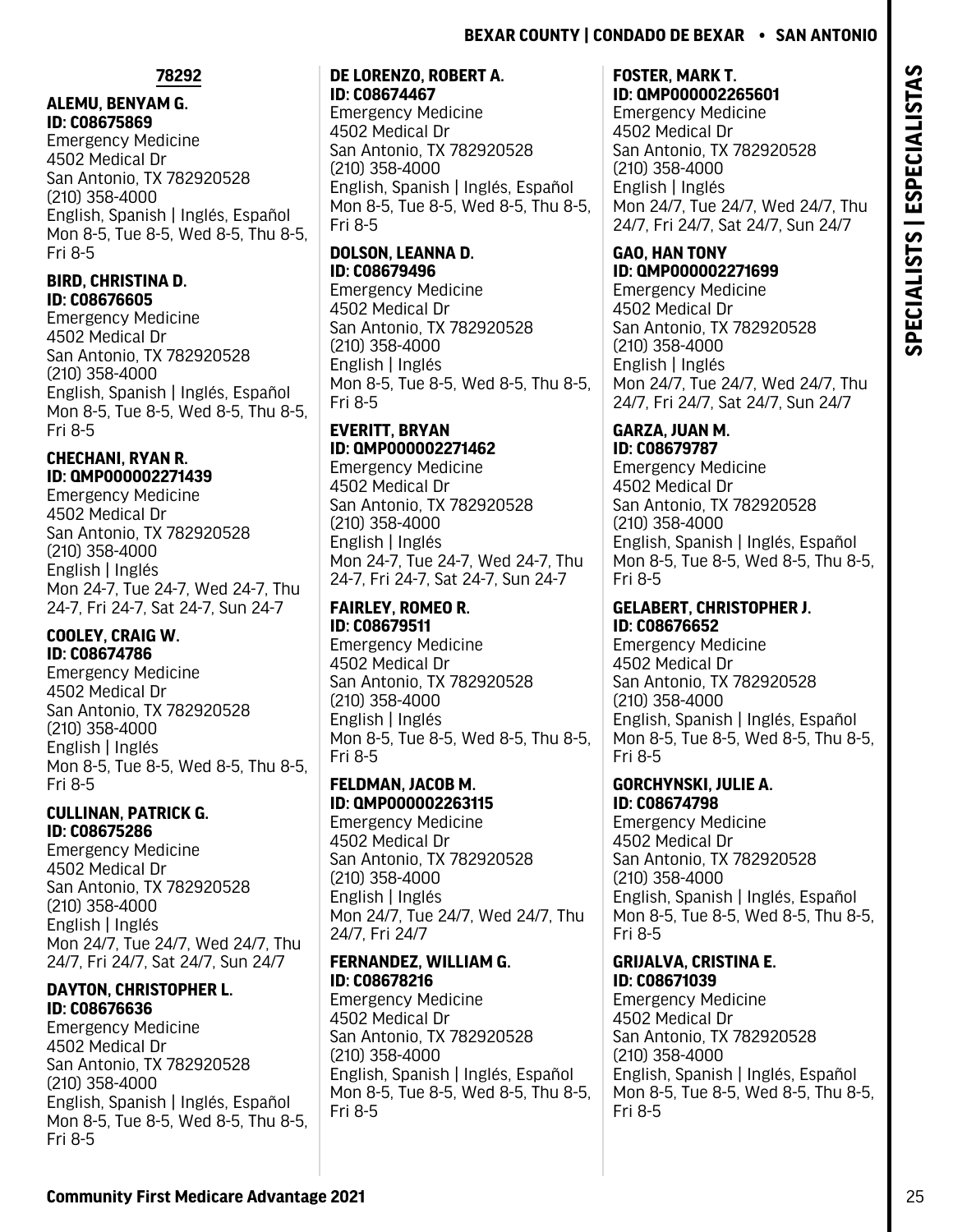#### **HAGAHMED, MOHAMED E. ID: C08680509**

Emergency Medicine 4502 Medical Dr San Antonio, TX 782920528 (210) 358-4000 English | Inglés Mon 24/7, Tue 24/7, Wed 24/7, Thu 24/7, Fri 24/7

#### **HARPER, STEPHEN A. ID: QMP000002267159**

Emergency Medicine 4502 Medical Dr San Antonio, TX 782920528 (210) 358-4000 English | Inglés Mon 24/7, Tue 24/7, Wed 24/7, Thu 24/7, Fri 24/7, Sat 24/7, Sun 24/7

#### **HARRISON, KATHERINE A. ID: C08670227**

Emergency Medicine 4502 Medical Dr San Antonio, TX 782920528 (210) 358-4000 English, Spanish | Inglés, Español Mon 24/7, Tue 24/7, Wed 24/7, Thu 24/7, Fri 24/7, Sat 24/7, Sun 24/7

#### **HENNESSY, ROBERTO V. ID: C08673554**

Emergency Medicine 4502 Medical Dr San Antonio, TX 782920528 (210) 358-4000 English | Inglés Mon 8-5, Tue 8-5, Wed 8-5, Thu 8-5, Fri 8-5

#### **HUSBY, LUKE F. ID: C08678832**

Emergency Medicine 4502 Medical Dr San Antonio, TX 782920528 (210) 358-4000 English | Inglés Mon 8-5, Tue 8-5, Wed 8-5, Thu 8-5, Fri 8-5

#### **IMSAIS, WILLIAM K. ID: C08674640**

Emergency Medicine 4502 Medical Dr San Antonio, TX 782920528 (210) 358-4000 English | Inglés Mon 8-5, Tue 8-5, Wed 8-5, Thu 8-5, Fri 8-5

#### **JENNINGS, M. S. ID: C08679475**

Emergency Medicine 4502 Medical Dr San Antonio, TX 782920528 (210) 358-4000 English | Inglés Mon 8-5, Tue 8-5, Wed 8-5, Thu 8-5, Fri 8-5

# **JOSEPH, RYAN J. ID: C08680335**

Emergency Medicine 4502 Medical Dr San Antonio, TX 782920528 (210) 358-4000 English | Inglés Mon 8-5, Tue 8-5, Wed 8-5, Thu 8-5, Fri 8-5

#### **KATZ, ELIJAH J. ID: C08680336**

Emergency Medicine 4502 Medical Dr San Antonio, TX 782920528 (210) 358-4000 English | Inglés Mon 8-5, Tue 8-5, Wed 8-5, Thu 8-5, Fri 8-5

### **KENDRICK, ZACHARY W. ID: QMP000002267303**

Emergency Medicine 4502 Medical Dr San Antonio, TX 782920528 (210) 358-4000 English, Greek, Spanish | Inglés, Griego, Español Mon 24-7, Tue 24-7, Wed 24-7, Thu 24-7, Fri 24-7, Sat 24-7, Sun 24-7

# **KESTER, NURANI M. ID: C08676995**

Emergency Medicine 4502 Medical Dr San Antonio, TX 782920528 (210) 358-4000 English, Spanish | Inglés, Español Mon 8-5, Tue 8-5, Wed 8-5, Thu 8-5, Fri 8-5

# **KLEIN, ADI ID: QMP000002263373**

Emergency Medicine 4502 Medical Dr San Antonio, TX 782920528 (210) 358-4000 English | Inglés Mon 24/7, Tue 24/7, Wed 24/7, Thu 24/7, Fri 24/7, Sat 24/7, Sun 24/7

### **LIPSCHER, RANDOLPH B. ID: C08671165**

Emergency Medicine 4502 Medical Dr San Antonio, TX 782920528 (210) 358-4000 English, Spanish | Inglés, Español Mon 8-5, Tue 8-5, Wed 8-5, Thu 8-5, Fri 8-5

#### **MADDRY, JOSEPH K. ID: C08676319**

Emergency Medicine 4502 Medical Dr San Antonio, TX 782920528 (210) 358-4000 English | Inglés Mon 24/7, Tue 24/7, Wed 24/7, Thu 24/7, Fri 24/7, Sat 24/7, Sun 24/7

# **MARRIOTT, KENNETH A.**

**ID: C08674780**  Emergency Medicine 4502 Medical Dr San Antonio, TX 782920528 (210) 358-4000 English | Inglés Mon 8-5, Tue 8-5, Wed 8-5, Thu 8-5, Fri 8-5

# **MARTIN, AMY R.**

**ID: C08675223**  Emergency Medicine 4502 Medical Dr San Antonio, TX 782920528 (210) 358-4000 English, Spanish | Inglés, Español Mon 8-5, Tue 8-5, Wed 8-5, Thu 8-5, Fri 8-5

#### **MCDONALD, JULIA ID: C08669326**

Emergency Medicine 4502 Medical Dr San Antonio, TX 782920528 (210) 358-4000 English | Inglés Mon 8-5, Tue 8-5, Wed 8-5, Thu 8-5, Fri 8-5

#### **MENOWSKY, MICHAEL S. ID: QMP000002267205**

Emergency Medicine 4502 Medical Dr San Antonio, TX 782920528 (210) 358-4000 English | Inglés Mon 24/7, Tue 24/7, Wed 24/7, Thu 24/7, Fri 24/7, Sat 24/7, Sun 24/7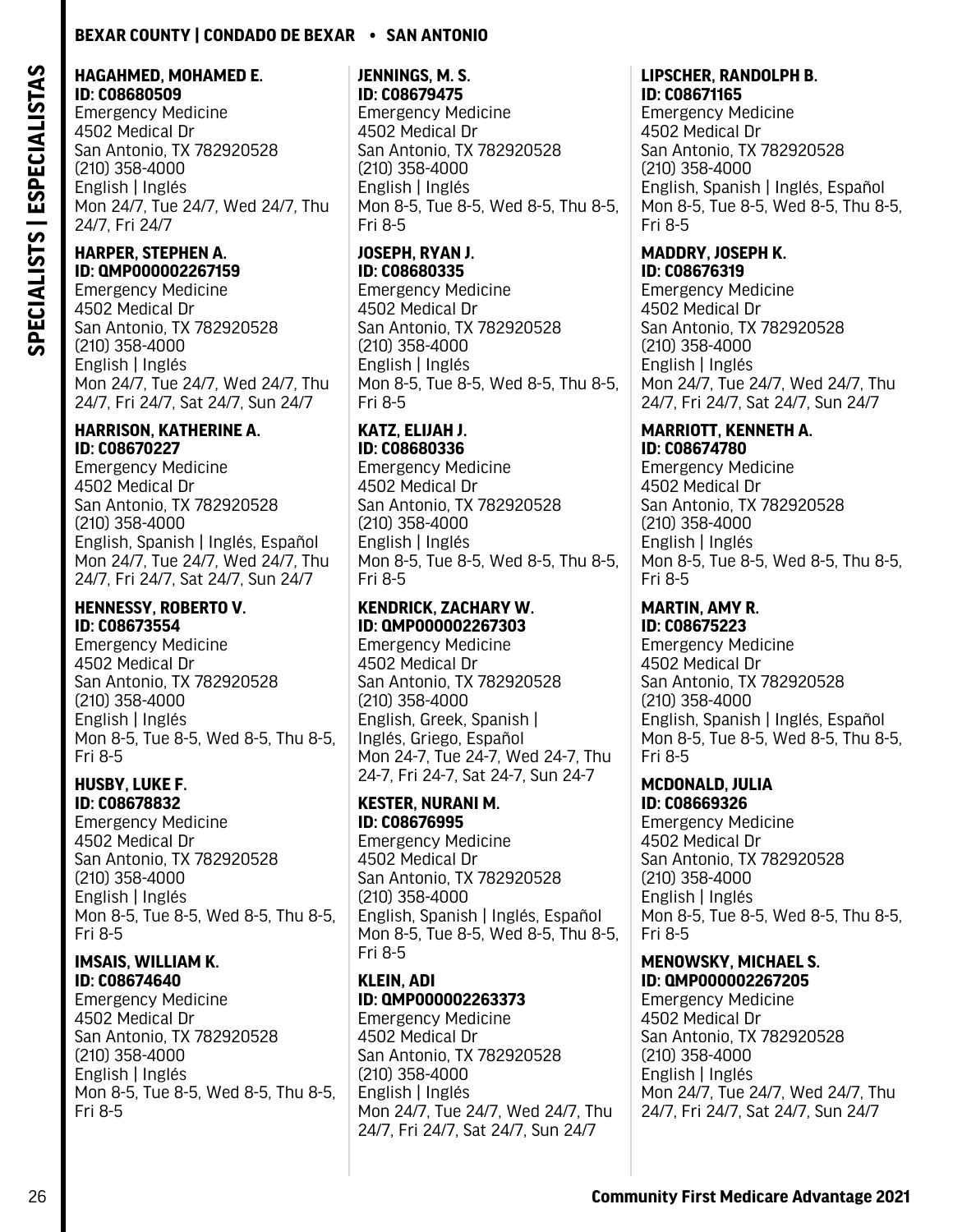# **MESSERSMITH, ANDRES M. ID: C08680455**

Emergency Medicine 4502 Medical Dr San Antonio, TX 782920528 (210) 358-4000 English | Inglés Mon 24/7, Tue 24/7, Wed 24/7, Thu 24/7, Fri 24/7

#### **MIRAMONTES, DAVID A. ID: C08677324**

Emergency Medicine 4502 Medical Dr San Antonio, TX 782920528 (210) 358-4000 English | Inglés Mon 8-5, Tue 8-5, Wed 8-5, Thu 8-5, Fri 8-5

### **MOORE, STEVEN B. ID: C08670081**

Emergency Medicine 4502 Medical Dr San Antonio, TX 782920528 (210) 358-4000 English, Spanish | Inglés, Español Mon 8-5, Tue 8-5, Wed 8-5, Thu 8-5, Fri 8-5

**MORA, ROBERT A. ID: C08681255**  Emergency Medicine 4502 Medical Dr San Antonio, TX 782920528 (210) 358-4000 English, Spanish | Inglés, Español Mon 8-5, Tue 8-5, Wed 8-5, Thu 8-5, Fri 8-5

# **MUCK, ANDREW E. ID: C08672701**

Emergency Medicine 4502 Medical Dr San Antonio, TX 782920528 (210) 358-4000 English | Inglés Mon 8-5, Tue 8-5, Wed 8-5, Thu 8-5, Fri 8-5

### **PARKER, BRIAN K. ID: C08680342**

Emergency Medicine 4502 Medical Dr San Antonio, TX 782920528 (210) 358-4000 English | Inglés Mon 8-5, Tue 8-5, Wed 8-5, Thu 8-5, Fri 8-5

#### **RACZEK, KATHERINE K. ID: C08680345**

Emergency Medicine 4502 Medical Dr San Antonio, TX 782920528 (210) 358-4000 English, Polish, Spanish | Inglés, Polaco, Español Mon 8-5, Tue 8-5, Wed 8-5, Thu 8-5, Fri 8-5

# **RIVIELLO, RALPH J. ID: QMP000002267219**

Emergency Medicine 4502 Medical Dr San Antonio, TX 782920528 (210) 358-4000 English | Inglés Mon 24/7, Tue 24/7, Wed 24/7, Thu 24/7, Fri 24/7, Sat 24/7, Sun 24/7

# **ROKA, ABHISHEK ID: QMP000002263136**

Emergency Medicine 4502 Medical Dr San Antonio, TX 782920528 (210) 358-4000 English, Nepali | Inglés, Nepalí Mon 24/7, Tue 24/7, Wed 24/7, Thu 24/7, Fri 24/7

# **SCHAUER, STEVEN G. ID: C08679058**

Emergency Medicine 4502 Medical Dr San Antonio, TX 782920528 (210) 358-4000 English | Inglés Mon 8-5, Tue 8-5, Wed 8-5, Thu 8-5, Fri 8-5

# **SHOCKLEY, COURTNEY M. ID: C08679360**

Emergency Medicine 4502 Medical Dr San Antonio, TX 782920528 (210) 358-4000 English | Inglés Mon 8-5, Tue 8-5, Wed 8-5, Thu 8-5, Fri 8-5

#### **SISSON, CRAIG A. ID: C08674563**

Emergency Medicine 4502 Medical Dr San Antonio, TX 782920528 (210) 358-4000 English | Inglés Mon 8-5, Tue 8-5, Wed 8-5, Thu 8-5, Fri 8-5

# **SKARPIAK, BRANDEN J.**

**ID: C08679522**  Emergency Medicine 4502 Medical Dr San Antonio, TX 782920528 (210) 358-4000 English | Inglés Mon 8-5, Tue 8-5, Wed 8-5, Thu 8-5, Fri 8-5

# **SOLIS-MCCARTHY, JESSICA ID: C08679397**

Emergency Medicine 4502 Medical Dr San Antonio, TX 782920528 (210) 358-4000 English | Inglés Mon 8-5, Tue 8-5, Wed 8-5, Thu 8-5, Fri 8-5

#### **SPARKMAN, MARK K. ID: C08681254**

Emergency Medicine 4502 Medical Dr San Antonio, TX 782920528 (210) 358-4000 English | Inglés Mon 8-5, Tue 8-5, Wed 8-5, Thu 8-5, Fri 8-5

# **SPITZ, RICHARD J.**

**ID: C08669007**  Emergency Medicine 4502 Medical Dr San Antonio, TX 782920528 (210) 358-4000 English, Spanish | Inglés, Español Mon 7-7, Tue 7-7, Wed 7-7, Thu 7-7, Fri 7-7

# **TSAU, JOSHUA G.**

**ID: QMP000002271444** Emergency Medicine 4502 Medical Dr San Antonio, TX 782920528 (210) 358-4000 English, Chinese, Mandarin | Inglés, Chino, Mandarín Mon 24-7, Tue 24-7, Wed 24-7, Thu 24-7, Fri 24-7, Sat 24-7, Sun 24-7

# **VARNEY, SHAWN M.**

**ID: C08670002**  Emergency Medicine 4502 Medical Dr San Antonio, TX 782920528 (210) 358-4000 English | Inglés Mon 8-5, Tue 8-5, Wed 8-5, Thu 8-5, Fri 8-5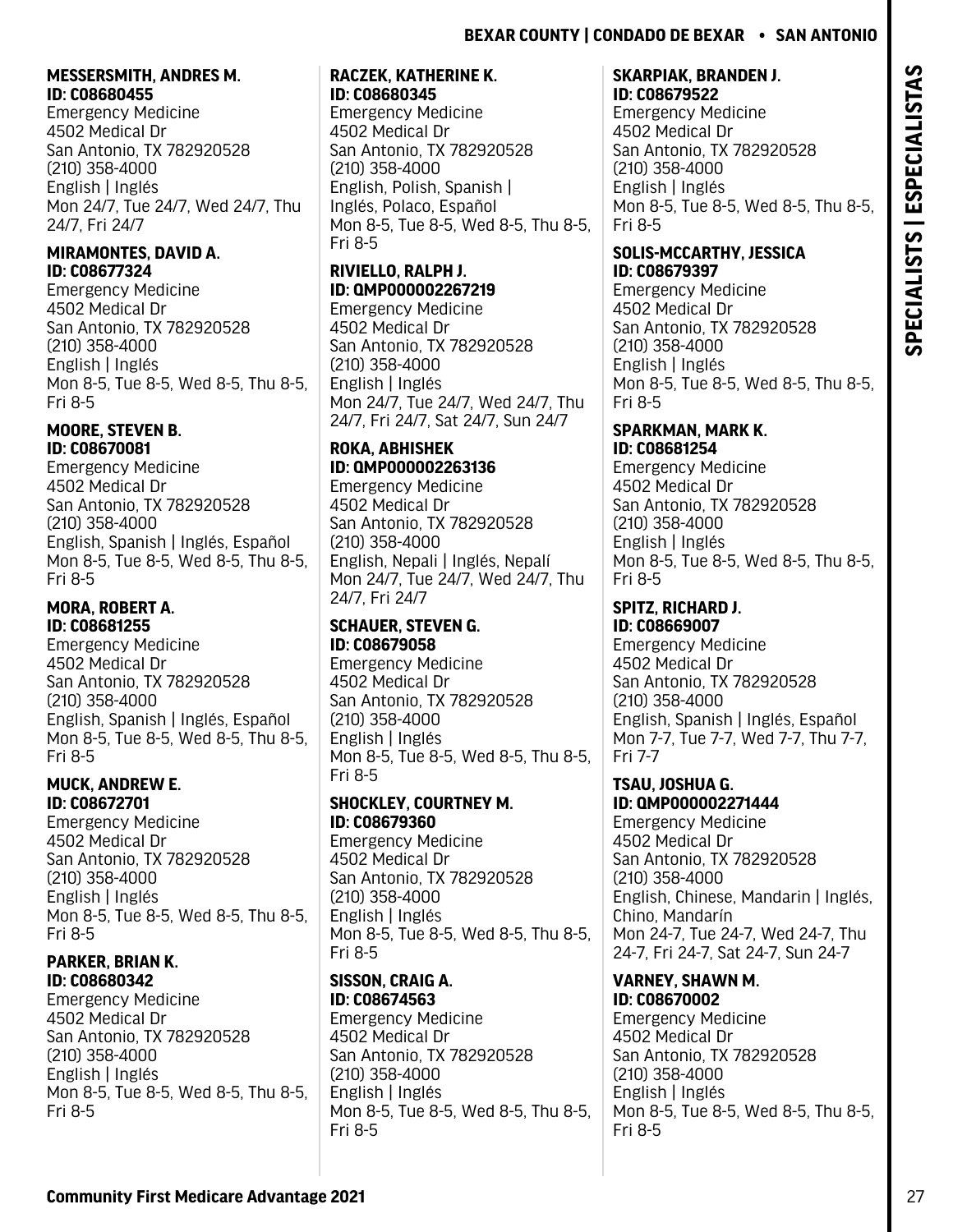#### <span id="page-29-0"></span>**WHITFORD, ALLEN C. ID: C08669959**

Emergency Medicine 4502 Medical Dr San Antonio, TX 782920528 (210) 358-4000 English, Spanish | Inglés, Español Mon 7-7, Tue 7-7, Wed 7-7, Thu 7-7, Fri 7-7

#### **WINCKLER, CHRISTOPHER J. ID: C08678307**

Emergency Medicine 4502 Medical Dr San Antonio, TX 782920528 (210) 358-4000 English, Spanish | Inglés, Español Mon 8-5, Tue 8-5, Wed 8-5, Thu 8-5, Fri 8-5

#### **YU, GREGORY G. ID: QMP000002271981**

Emergency Medicine 4502 Medical Dr San Antonio, TX 782920528 (210) 358-4000 English, Mandarin | Mon 24/7, Tue 24/7, Wed 24/7, Thu 24/7, Fri 24/7, Sat 24/7, Sun 24/7

### *ENDOCRINOLOGY | ENDOCRINOLOGÍA*

#### **BEXAR COUNTY | CONDADO DE BEXAR**

#### **SAN ANTONIO**

# **78207**

#### **BRUDER, JAN M. ID: C08670415**

Endocrinology 701 S Zarzamora St San Antonio, TX 782075209 (210) 358-7600 English | Inglés Mon 8-5, Tue 8-5, Wed 8-5, Thu 8-5, Fri 8-5

# **CERSOSIMO, EUGENIO ID: C08669085**

Endocrinology 701 S Zarzamora St San Antonio, TX 782075209 (210) 358-7000 English, Italian, Portuguese, Spanish | Inglés, Italiano, Portugués, Español Mon 8-5, Tue 8-5, Wed 8-5, Thu 8-5, Fri 8-5

#### **CHAVEZ VELAZQUEZ, ALBERTO O. ID: C08677336**

Endocrinology 701 S Zarzamora St San Antonio, TX 782075209 (210) 358-7000 English, Spanish | Inglés, Español Mon 8-4, Tue 8-4, Wed 8-4, Thu 8-4, Fri 8-4

# **DEFRONZO, RALPH A. ID: C08672819**

Endocrinology 701 S Zarzamora St San Antonio, TX 782075209 (210) 358-7578 English | Inglés Mon 8-5, Tue 8-5, Wed 8-5, Thu 8-5, Fri 8-5

#### **GRANDA-RODRIGUEZ, RAMONA ID: C08679746**

Endocrinology 701 S Zarzamora St San Antonio, TX 782075209 (210) 358-7600 English | Inglés Mon 8-5, Tue 8-5, Wed 8-5, Thu 8-5, Fri 8-5

#### **KOOPS, MAUREEN K. ID: C08674529**

Endocrinology 701 S Zarzamora St San Antonio, TX 782075209 (210) 358-7578 English | Inglés Mon 8-5, Tue 8-5, Wed 8-5, Thu 8-5, Fri 8-5

#### **MUSI, NICOLAS ID: C08670345**

Endocrinology 701 S Zarzamora St San Antonio, TX 782075209 (210) 358-7578 English, Spanish | Inglés, Español Mon 8-5, Tue 8-5, Wed 8-5, Thu 8-5, Fri 8-5

### **SOLIS-HERRERA, CAROLINA D. ID: C08679589**

Endocrinology 701 S Zarzamora St San Antonio, TX 782075209 (210) 358-7600 English, Spanish | Inglés, Español Mon 8-5, Tue 8-5, Wed 8-5, Thu 8-5, Fri 8-5

# **TRIPATHY, DEVJIT**

**ID: C08670739**  Endocrinology 701 S Zarzamora St San Antonio, TX 782075209 (210) 358-7578 English | Inglés Mon 8-5, Tue 8-5, Wed 8-5, Thu 8-5, Fri 8-5

# **78208**

**ALVAREZ-ESLAVA, ANDREA ID: C08674235**  Endocrinology 919 Locke St

San Antonio, TX 782082127 (210) 358-8255 English, Spanish | Inglés, Español Mon 7:30-8, Tue 7:30-8, Wed 7:30-8, Thu 7:30-8, Fri 9-8, Sat 8-4

# **78216**

**PHILLIPS, PAULA J. ID: C08681033**  Endocrinology 302 W Rector St San Antonio, TX 782165718 (210) 358-0800 English | Inglés Mon 7-6, Tue 7-6, Wed 7-6, Thu 7-6, Fri 7-6

# **78229**

**ALVAREZ-ESLAVA, ANDREA ID: C08674235** 

Endocrinology 7726 Louis Pasteur Dr San Antonio, TX 782293402 (210) 358-8820 English, Spanish | Inglés, Español Mon 7:30-8, Tue 7:30-8, Wed 7:30-8, Thu 7:30-8, Fri 9-8, Sat 8-4

#### **ARMAIZ-PENA, GUSTAVO R. ID: QMP000002265104**

Endocrinology 8300 Floyd Curl Dr San Antonio, TX 782293931 (210) 450-9600 English, Spanish | Inglés, Español Mon 8-5, Tue 8-5, Wed 8-5, Thu 8-5, Fri 8-5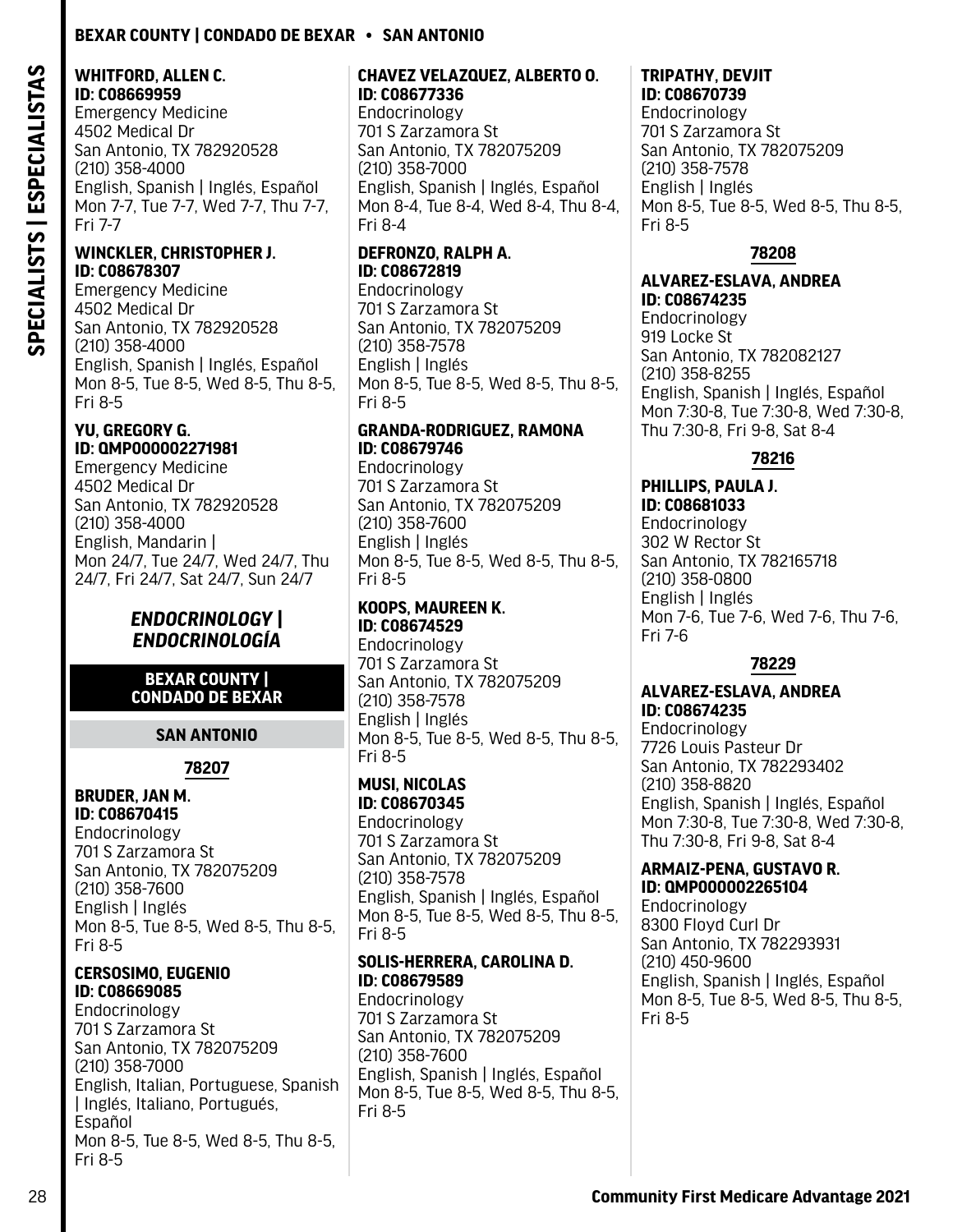#### <span id="page-30-0"></span>**BRUDER, JAN M. ID: C08670415**

Endocrinology 8300 Floyd Curl Dr San Antonio, TX 782293931 (210) 450-9600 English | Inglés Mon 8-5, Tue 8-5, Wed 8-5, Thu 8-5, Fri 8-5

### **CORTES, TIFFANY M. ID: QMP000002265118**

Endocrinology 8300 Floyd Curl Dr San Antonio, TX 782293931 (210) 450-9600 English, Spanish | Inglés, Español Mon 8-5, Tue 8-5, Wed 8-5, Thu 8-5, Fri 8-5

#### **DEFRONZO, RALPH A. ID: C08672819**

Endocrinology 8300 Floyd Curl Dr San Antonio, TX 782293931 (210) 450-9600 English | Inglés Mon 8-5, Tue 8-5, Wed 8-5, Thu 8-5, Fri 8-5

#### **GRANDA-RODRIGUEZ, RAMONA ID: C08679746**

Endocrinology 8300 Floyd Curl Dr San Antonio, TX 782293931 (210) 450-9600 English | Inglés Mon 8-5, Tue 8-5, Wed 8-5, Thu 8-5, Fri 8-5

# **78292**

# **BRUDER, JAN M.**

**ID: C08670415**  Endocrinology 4502 Medical Dr San Antonio, TX 782920528 (210) 358-4000 English | Inglés Mon 8-5, Tue 8-5, Wed 8-5, Thu 8-5, Fri 8-5

# *GASTROENTEROLOGY | GASTROENTEROLOGÍA*

# **BEXAR COUNTY | CONDADO DE BEXAR**

# **SAN ANTONIO**

**78207**

# **BRADY III, CHARLES E. ID: C08672699**

Gastroenterology 903 W Martin St San Antonio, TX 782070903 (210) 358-3900 English | Inglés Mon 8-5, Tue 8-5, Wed 8-5, Thu 8-5, Fri 8-5

#### **ECHAVARRIA, JUAN F. ID: C08676509**

Gastroenterology 903 W Martin St San Antonio, TX 782070903 (210) 358-3900 English, Spanish | Inglés, Español Mon 8-5, Tue 8-5, Wed 8-5, Thu 8-5, Fri 8-5

# **GANCAYCO, JOHN G. ID: C08679610**

Gastroenterology 903 W Martin St San Antonio, TX 782070903 (210) 358-3900 English, Spanish | Inglés, Español Mon 8-5, Tue 8-5, Wed 8-5, Thu 8-5, Fri 8-5

#### **GROSS, GLENN W. ID: C08670475**

Gastroenterology 903 W Martin St San Antonio, TX 782070903 (210) 358-3900 English | Inglés Mon 8-5, Tue 8-5, Wed 8-5, Thu 8-5, Fri 8-5

### **HUBBARD, HOPETHE H. ID: C08674561**

Gastroenterology 903 W Martin St San Antonio, TX 782070903 (210) 358-3900 English | Inglés Mon 8-5, Tue 8-5, Wed 8-5, Thu 8-5, Fri 8-5

# **LIU, YANG ID: QMP000002267607**

Gastroenterology 903 W Martin St San Antonio, TX 782070903 (210) 358-3900 Chinese, English, Mandarin | Chino, Inglés, Manderina Mon 8-5, Tue 8-5, Wed 8-5, Thu 8-5, Fri 8-5

# **MEHTA, DHRUV S. ID: QMP000002271914**

Gastroenterology 903 W Martin St San Antonio, TX 782070903 (210) 358-3900 English, Hindi | Inglés, Hindi Mon 8-5, Tue 8-5, Wed 8-5, Thu 8-5, Fri 8-5

### **ROSENKRANZ, LAURA M. ID: C08671437**

Gastroenterology 903 W Martin St San Antonio, TX 782070903 (210) 358-3900 English, French | Inglés, Francés Mon 8-5, Tue 8-5, Wed 8-5, Thu 8-5, Fri 8-5

#### **SNYDER, PATRICK L. ID: QMP000002262963**

Gastroenterology 903 W Martin St San Antonio, TX 782070903 (210) 358-3900 English | Inglés Mon 8-5, Tue 8-5, Wed 8-5, Thu 8-5, Fri 8-5

#### **UMAPATHY, CHANDRAPRAKASH ID: QMP000002271980**

Gastroenterology 903 W Martin St San Antonio, TX 782070903 (210) 358-3900 English, Tamil | Inglés, Tamil Mon 8-5, Tue 8-5, Wed 8-5, Thu 8-5, Fri 8-5

#### **WRIGHT, RANDY P. ID: C08671901**

Gastroenterology 903 W Martin St San Antonio, TX 782070903 (210) 358-3900 English | Inglés Mon 8-5, Tue 8-5, Wed 8-5, Thu 8-5, Fri 8-5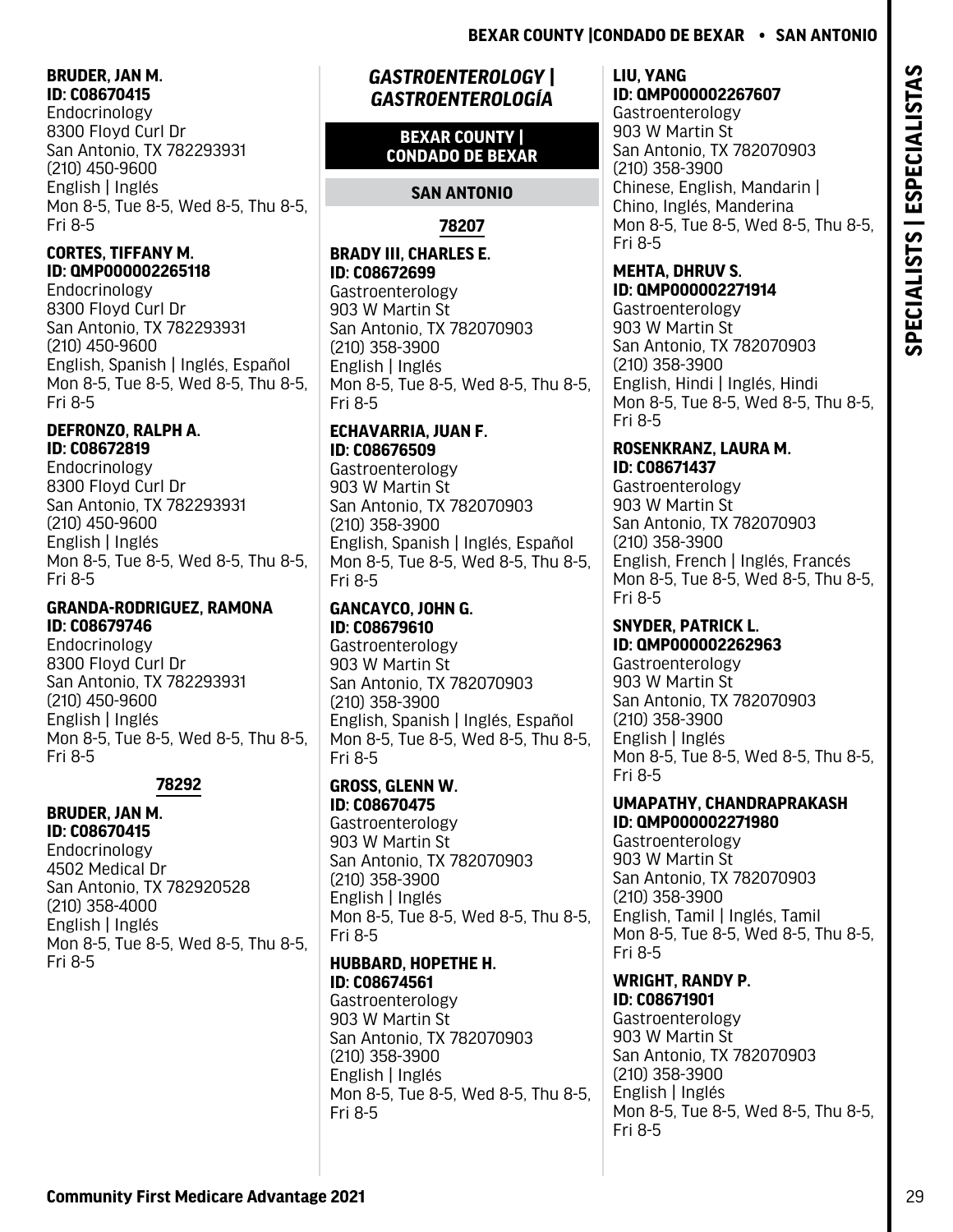SPECIALISTS | ESPECIALISTAS **SPECIALISTS | ESPECIALISTAS** **78229**

#### **BRADY III, CHARLES E. ID: C08672699**

Gastroenterology 8300 Floyd Curl Dr San Antonio, TX 782293931 (210) 450-9600 English | Inglés Mon 8-5, Tue 8-5, Wed 8-5, Thu 8-5, Fri 8-5

#### **DIALLO, SOULEYMANE Y. ID: C08680505**

Gastroenterology 7979 Wurzbach Rd Ste 219 San Antonio, TX 782294427 (210) 743-4324 English, French | Inglés, Francés Mon 8-5, Tue 8-5, Wed 8-5, Thu 8-5, Fri 8-5

### **GROSS, GLENN W. ID: C08670475**

Gastroenterology 8300 Floyd Curl Dr San Antonio, TX 782293931 (210) 450-9600 English | Inglés Mon 8-5, Tue 8-5, Wed 8-5, Thu 8-5, Fri 8-5

# **4647 Medical Dr**

**San Antonio, TX 782294403** (210) 358-5110 English | Inglés Mon 8-5, Tue 8-5, Wed 8-5, Thu 8-5,

#### **GUERRERO, JUAN A. ID: C08669449**

Fri 8-5

Gastroenterology 7979 Wurzbach Rd San Antonio, TX 782294427 (210) 450-9840 English | Inglés Mon 8-5, Tue 8-5, Wed 8-5, Thu 8-5, Fri 8-5

#### **LIU, YANG ID: QMP000002267607**

Gastroenterology 7979 Wurzbach Rd San Antonio, TX 782294427 (210) 450-9840 Chinese, English, Mandarin | Chino, Inglés, Manderina Mon 8-5, Tue 8-5, Wed 8-5, Thu 8-5, Fri 8-5

# **MEHTA, DHRUV S. ID: QMP000002271914**

Gastroenterology 8300 Floyd Curl Dr San Antonio, TX 782293931 (210) 450-9600 English, Hindi | Inglés, Hindi Mon 8-5, Tue 8-5, Wed 8-5, Thu 8-5, Fri 8-5

# **PARKER, ALLAN L. ID: C08671193**

Gastroenterology 8300 Floyd Curl Dr San Antonio, TX 782293931 (210) 450-9600 English | Inglés Mon 8-5, Tue 8-5, Wed 8-5, Thu 8-5, Fri 8-5

#### **PATEL, SANDEEP N. ID: C08670956**

Gastroenterology 7979 Wurzbach Rd San Antonio, TX 782294427 (210) 450-9840 English | Inglés Mon 8-5, Tue 8-5, Wed 8-5, Thu 8-5, Fri 8-5

# **ROSENKRANZ, LAURA M. ID: C08671437**

Gastroenterology 7979 Wurzbach Rd San Antonio, TX 782294427 (210) 450-9840 English, French | Inglés, Francés Mon 8-5, Tue 8-5, Wed 8-5, Thu 8-5, Fri 8-5

# **8300 Floyd Curl Dr San Antonio, TX 782293931** (210) 450-9600

English, French | Inglés, Francés Mon 8-5, Tue 8-5, Wed 8-5, Thu 8-5, Fri 8-5

# **SALIGRAM, SHREYAS ID: QMP000002270648**

Gastroenterology 8300 Floyd Curl Dr San Antonio, TX 782293931 (210) 450-9600 English, Hindi, Kannada | Inglés, Hindi, Kannada Mon 8-5, Tue 8-5, Wed 8-5, Thu 8-5, Fri 8-5

# **7979 Wurzbach Rd San Antonio, TX 782294427**

(210) 450-9840 English, Hindi, Kannada | Inglés, Hindi, Kannada Mon 8-5, Tue 8-5, Wed 8-5, Thu 8-5, Fri 8-5

#### **SAYANA, HARI P. ID: C08679715**

Gastroenterology 7979 Wurzbach Rd San Antonio, TX 782294427 (210) 450-9840 English | Inglés Mon 8-5, Tue 8-5, Wed 8-5, Thu 8-5, Fri 8-5

#### **SNYDER, PATRICK L. ID: QMP000002262963**

Gastroenterology 8300 Floyd Curl Dr San Antonio, TX 782293931 (210) 450-9600 English | Inglés Mon 8-5, Tue 8-5, Wed 8-5, Thu 8-5, Fri 8-5

#### **SPEEG JR, KERMIT V. ID: C08670480**

Gastroenterology 7979 Wurzbach Rd San Antonio, TX 782294427 (210) 450-9840 English | Inglés Mon 8-5, Tue 8-5, Wed 8-5, Thu 8-5, Fri 8-5

#### **UMAPATHY, CHANDRAPRAKASH ID: QMP000002271980**

Gastroenterology 8300 Floyd Curl Dr San Antonio, TX 782293931 (210) 450-9600 English, Tamil | Inglés, Tamil Mon 8-5, Tue 8-5, Wed 8-5, Thu 8-5, Fri 8-5

# **78292**

# **BRADY III, CHARLES E. ID: C08672699**

Gastroenterology 4502 Medical Dr. San Antonio, TX 782920528 (210) 358-4000 English | Inglés Mon 8-5, Tue 8-5, Wed 8-5, Thu 8-5, Fri 8-5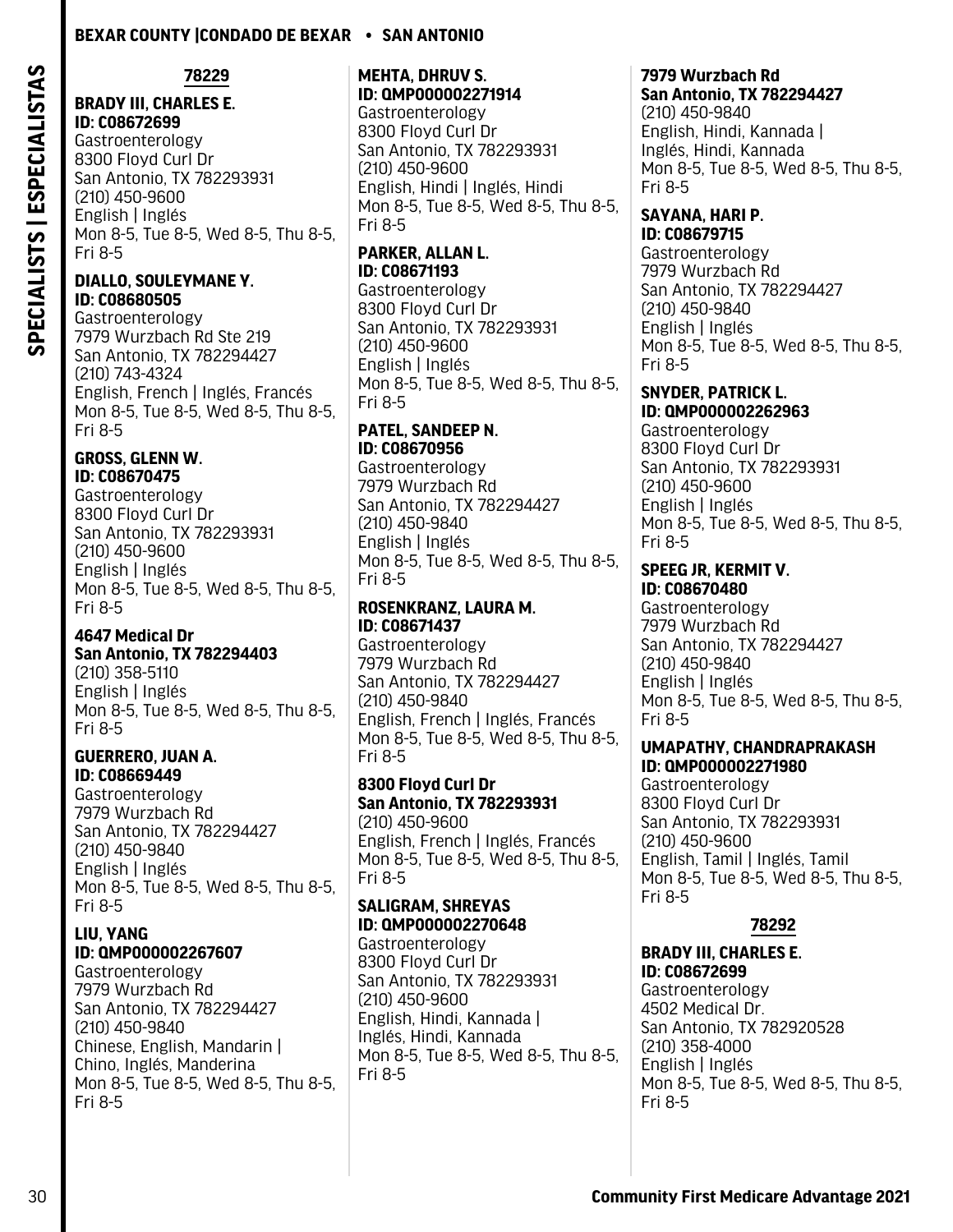# <span id="page-32-0"></span>**DIALLO, SOULEYMANE Y. ID: C08680505**

Gastroenterology 4502 Medical Dr San Antonio, TX 782920528 (210) 358-4000 English, French | Inglés, Francés Mon 8-5, Tue 8-5, Wed 8-5, Thu 8-5, Fri 8-5

# **ECHAVARRIA, JUAN F. ID: C08676509**

Gastroenterology 4502 Medical Dr San Antonio, TX 782920528 (210) 358-4000 English, Spanish | Inglés, Español Mon 8-5, Tue 8-5, Wed 8-5, Thu 8-5, Fri 8-5

#### **GROSS, GLENN W. ID: C08670475**

Gastroenterology 4502 Medical Dr San Antonio, TX 782920528 (210) 358-4000 English | Inglés Mon 8-5, Tue 8-5, Wed 8-5, Thu 8-5, Fri 8-5

# **GUERRERO, JUAN A. ID: C08669449**

Gastroenterology 4502 Medical Dr San Antonio, TX 782920528 (210) 358-4000 English | Inglés Mon 8-5, Tue 8-5, Wed 8-5, Thu 8-5, Fri 8-5

# **MATTEER, NANCY P. ID: C08677443**

Gastroenterology 4502 Medical Dr San Antonio, TX 782920528 (210) 358-4000 English | Inglés Mon 8-5, Tue 8-5, Wed 8-5, Thu 8-5, Fri 8-5

# **PATEL, SANDEEP N. ID: C08670956**

Gastroenterology 4502 Medical Dr San Antonio, TX 782920528 (210) 358-4000 English | Inglés Mon 8-5, Tue 8-5, Wed 8-5, Thu 8-5, Fri 8-5

#### **SPEEG JR, KERMIT V. ID: C08670480**

Gastroenterology 4502 Medical Dr San Antonio, TX 782920528 (210) 358-4000 English | Inglés Mon 8-5, Tue 8-5, Wed 8-5, Thu 8-5, Fri 8-5

# *GENERAL SURGERY | CIRUGÍA GENERAL*

# **BEXAR COUNTY | CONDADO DE BEXAR**

# **SAN ANTONIO**

# **78223**

#### **DAVIES, MARK G. ID: C08677236**  General Surgery 1055 Ada St San Antonio, TX 782231703 (210) 358-5515 English, Spanish | Inglés, Español Mon 8-5, Tue 8-5, Wed 8-5, Thu 8-5, Fri 8-5

# **FERRER-CARDONA, LUCAS M. ID: C08680652**

General Surgery 1055 Ada St San Antonio, TX 782231703 (210) 358-5515 English, Spanish | Inglés, Español Mon 8-5, Tue 8-5, Wed 8-5, Thu 8-5, Fri 8-5

# **JAYAKUMAR, LALITHAPRIYA ID: C08679566**

General Surgery 1055 Ada St San Antonio, TX 782231703 (210) 358-5515 English | Inglés Mon 8-5, Tue 8-5, Wed 8-5, Thu 8-5, Fri 8-5

# **MISERLIS, DIMITRIOS ID: C08680644**

General Surgery 1055 Ada St San Antonio, TX 782231703 (210) 358-5515 English, Greek | Inglés, Griego Mon 8-5, Tue 8-5, Wed 8-5, Thu 8-5, Fri 8-5

# **MITROMARAS, CHRISTOPHER R. ID: C08680517**

General Surgery 1055 Ada St San Antonio, TX 782231703 (210) 358-5515 English | Inglés Mon 8-5, Tue 8-5, Wed 8-5, Thu 8-5, Fri 8-5

#### **POUNDS, LORI C. ID: C08672026**

General Surgery 1055 Ada St San Antonio, TX 782231703 (210) 358-5515 English, Spanish | Inglés, Español Mon 8-5, Tue 8-5, Wed 8-5, Thu 8-5, Fri 8-5

# **78224**

# **BRAHMBHATT, RESHMA R. ID: QMP000002262869**

General Surgery 7500 Barlite Blvd Ste 305 San Antonio, TX 782241363 (210) 567-5715 English | Inglés Mon 8-5, Tue 8-5, Wed 8-5, Thu 8-5, Fri 8-5

#### **FERRER-CARDONA, LUCAS M. ID: C08680652**

General Surgery 7500 Barlite Blvd Ste 305 San Antonio, TX 782241363 (210) 567-5715 English, Spanish | Inglés, Español Mon 8-5, Tue 8-5, Wed 8-5, Thu 8-5, Fri 8-5

### **JAYAKUMAR, LALITHAPRIYA ID: C08679566**

General Surgery 7500 Barlite Blvd Ste 305 San Antonio, TX 782241363 (210) 567-5715 English | Inglés Mon 8-5, Tue 8-5, Wed 8-5, Thu 8-5, Fri 8-5

### **MISERLIS, DIMITRIOS ID: C08680644**

General Surgery 7500 Barlite Blvd Ste 305 San Antonio, TX 782241363 (210) 567-5715 English, Greek | Inglés, Griego Mon 8-5, Tue 8-5, Wed 8-5, Thu 8-5, Fri 8-5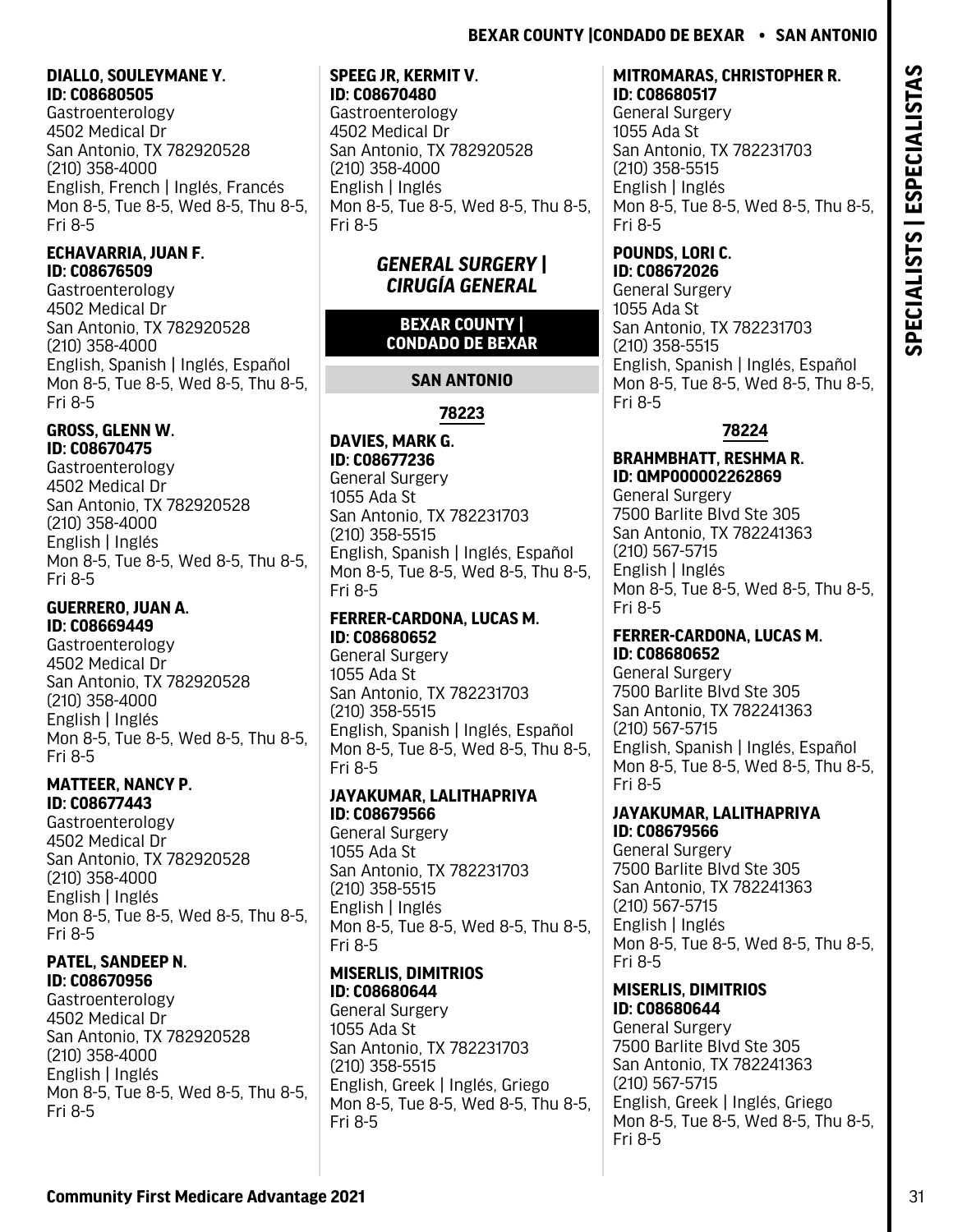#### **MITROMARAS, CHRISTOPHER R. ID: C08680517**

General Surgery 7500 Barlite Blvd Ste 305 San Antonio, TX 782241363 (210) 567-5715 English | Inglés Mon 8-5, Tue 8-5, Wed 8-5, Thu 8-5, Fri 8-5

# **POUNDS, LORI C. ID: C08672026**

General Surgery 7500 Barlite Blvd Ste 305 San Antonio, TX 782241363 (210) 567-5715 English, Spanish | Inglés, Español Mon 8-5, Tue 8-5, Wed 8-5, Thu 8-5, Fri 8-5

# **78229**

#### **ABRAHAMIAN, GREGORY A. ID: C08681252**

General Surgery 7979 Wurzbach Rd San Antonio, TX 782294427 (210) 450-9840 English | Inglés Mon 8-5, Tue 8-5, Wed 8-5, Thu 8-5, Fri 8-5

#### **BECKER, TYSON E. ID: C08676555**

General Surgery 7703 Floyd Curl Dr San Antonio, TX 782293901 (210) 450-6440 English, Spanish | Inglés, Español Mon 8-5, Tue 8-5, Wed 8-5, Thu 8-5, Fri 8-5

#### **BRAHMBHATT, RESHMA R. ID: QMP000002262869**

General Surgery 8300 Floyd Curl Dr San Antonio, TX 782293931 (210) 450-9600 English | Inglés Mon 8-5, Tue 8-5, Wed 8-5, Thu 8-5, Fri 8-5

#### **CALHOON, JOHN H. ID: C08670336**

General Surgery 8300 Floyd Curl Dr San Antonio, TX 782293931 (210) 450-9600 English | Inglés Mon 8-5, Tue 8-5, Wed 8-5, Thu 8-5, Fri 8-5

#### **CARPENTER, ANDREA J. ID: C08669444**

General Surgery 8300 Floyd Curl Dr San Antonio, TX 782293931 (210) 450-9600 English | Inglés Mon 8-5, Tue 8-5, Wed 8-5, Thu 8-5, Fri 8-5

# **DAO CAMPI, HAISAR E. ID: C08678500**

General Surgery 8300 Floyd Curl Dr San Antonio, TX 782293931 (210) 450-9600 English, Spanish | Inglés, Español Mon 8-5, Tue 8-5, Wed 8-5, Thu 8-5, Fri 8-5

#### **DAVIES, MARK G. ID: C08677236**

General Surgery 8300 Floyd Curl Dr San Antonio, TX 782293931 (210) 450-9600 English, Spanish | Inglés, Español Mon 8-5, Tue 8-5, Wed 8-5, Thu 8-5, Fri 8-5

### **DEARMOND, DANIEL T. ID: C08671987**

General Surgery 8300 Floyd Curl Dr San Antonio, TX 782293931 (210) 450-9600 English | Inglés Mon 8-5, Tue 8-5, Wed 8-5, Thu 8-5, Fri 8-5

#### **7979 Wurzbach Rd San Antonio, TX 782294427**

(210) 450-9840 English | Inglés Mon 8-5, Tue 8-5, Wed 8-5, Thu 8-5, Fri 8-5

# **DENT, DANIEL L.**

**ID: C08670547**  General Surgery 4647 Medical Dr San Antonio, TX 782294403 (210) 358-5110 English | Inglés Mon 8-5, Tue 8-5, Wed 8-5, Thu 8-5, Fri 8-5

#### **ELMI, MARYAM ID: C08680359**

General Surgery 7979 Wurzbach Rd San Antonio, TX 782294427 (210) 450-9840 English, French, Farsi | Inglés, Francés, Farsi Mon 8-5, Tue 8-5, Wed 8-5, Thu 8-5, Fri 8-5

#### **FARBER, SCOTT J. ID: C08680888**

General Surgery 8300 Floyd Curl Dr San Antonio, TX 782293931 (210) 450-9600 English | Inglés Mon 8-5, Tue 8-5, Wed 8-5, Thu 8-5, Fri 8-5

#### **FERRER-CARDONA, LUCAS M. ID: C08680652**

General Surgery 8300 Floyd Curl Dr San Antonio, TX 782293931 (210) 450-9600 English, Spanish | Inglés, Español Mon 8-5, Tue 8-5, Wed 8-5, Thu 8-5, Fri 8-5

#### **HALFF, GLENN A. ID: C08670548**

General Surgery 7979 Wurzbach Rd San Antonio, TX 782294427 (210) 450-9840 English | Inglés Mon 8-5, Tue 8-5, Wed 8-5, Thu 8-5, Fri 8-5

#### **HARTMANN, MOLLY M. ID: C08680995**

General Surgery 2425 Babcock Rd Ste 110 San Antonio, TX 782294899 (210) 358-8900 English | Inglés Mon 8-5, Tue 8-5, Wed 8-5, Thu 8-5, Fri 8-5

# **8300 Floyd Curl Dr**

**San Antonio, TX 782293931** (210) 450-9600 English | Inglés Mon 8-5, Tue 8-5, Wed 8-5, Thu 8-5, Fri 8-5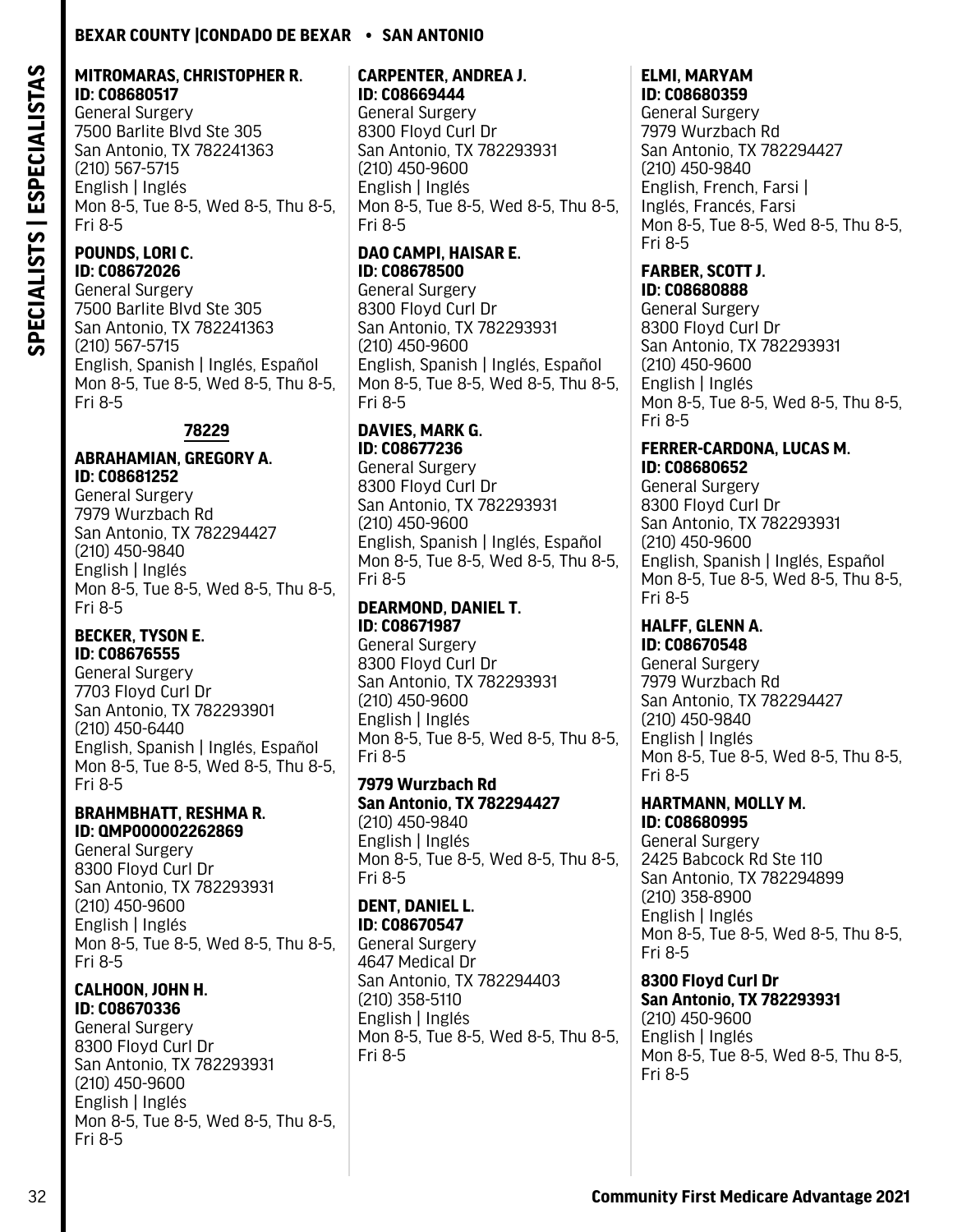#### **HUI, DAWN S. ID: QMP000002262822**

General Surgery 8300 Floyd Curl Dr San Antonio, TX 782293931 (210) 450-9600 English | Inglés Mon 8-5, Tue 8-5, Wed 8-5, Thu 8-5, Fri 8-5

# **JATOI, ISMAIL ID: C08673731**

General Surgery 7979 Wurzbach Rd San Antonio, TX 782294427 (210) 450-9840 English, Spanish | Inglés, Español Mon 8-5, Tue 8-5, Wed 8-5, Thu 8-5, Fri 8-5

### **JAYAKUMAR, LALITHAPRIYA ID: C08679566**

General Surgery 8300 Floyd Curl Dr San Antonio, TX 782293931 (210) 450-9600 English | Inglés Mon 8-5, Tue 8-5, Wed 8-5, Thu 8-5, Fri 8-5

### **JOHNSON, SCOTT B. ID: C08670340**

General Surgery 8300 Floyd Curl Dr San Antonio, TX 782293931 (210) 450-9600 English | Inglés Mon 8-5, Tue 8-5, Wed 8-5, Thu 8-5, Fri 8-5

#### **7979 Wurzbach Rd San Antonio, TX 782294427**

(210) 450-9840 English | Inglés Mon 8-5, Tue 8-5, Wed 8-5, Thu 8-5, Fri 8-5

# **KEMPENICH, JASON W. ID: C08678413**

General Surgery 8300 Floyd Curl Dr San Antonio, TX 782293931 (210) 450-9600 English | Inglés Mon 8-5, Tue 8-5, Wed 8-5, Thu 8-5, Fri 8-5

# **KITANO, MIO ID: C08678539**

General Surgery 7979 Wurzbach Rd San Antonio, TX 782294427 (210) 450-9840 English, Spanish | Inglés, Español Mon 8-5, Tue 8-5, Wed 8-5, Thu 8-5, Fri 8-5

# **LOGUE, ALICIA J. ID: C08672842**

General Surgery 8300 Floyd Curl Dr San Antonio, TX 782293931 (210) 450-9600 English, Spanish | Inglés, Español Mon 8-5, Tue 8-5, Wed 8-5, Thu 8-5, Fri 8-5

#### **MILLER, OTTO L. ID: C08679422**

General Surgery 8300 Floyd Curl Dr San Antonio, TX 782293931 (210) 450-9600 English | Inglés Mon 8-5, Tue 8-5, Wed 8-5, Thu 8-5, Fri 8-5

# **MISERLIS, DIMITRIOS ID: C08680644**

General Surgery 8300 Floyd Curl Dr San Antonio, TX 782293931 (210) 450-9600 English, Greek | Inglés, Griego Mon 8-5, Tue 8-5, Wed 8-5, Thu 8-5, Fri 8-5

# **MITROMARAS, CHRISTOPHER R. ID: C08680517**

General Surgery 8300 Floyd Curl Dr San Antonio, TX 782293931 (210) 450-9600 English | Inglés Mon 8-5, Tue 8-5, Wed 8-5, Thu 8-5, Fri 8-5

# **OLIVER JR, BOYCE B. ID: C08670503**

General Surgery 7979 Wurzbach Rd San Antonio, TX 782294427 (210) 450-9840 English, Spanish | Inglés, Español Mon 8-5, Tue 8-5, Wed 8-5, Thu 8-5, Fri 8-5

#### **PETERSON, RICHARD M. ID: C08673794**

General Surgery 8300 Floyd Curl Dr San Antonio, TX 782293931 (210) 450-9600 English, Spanish | Inglés, Español Mon 8-5, Tue 8-5, Wed 8-5, Thu 8-5, Fri 8-5

# **POUNDS, LORI C. ID: C08672026**

General Surgery 8300 Floyd Curl Dr San Antonio, TX 782293931 (210) 450-9600 English, Spanish | Inglés, Español Mon 8-5, Tue 8-5, Wed 8-5, Thu 8-5, Fri 8-5

#### **SAKO, EDWARD Y. ID: C08670296**

General Surgery 8300 Floyd Curl Dr San Antonio, TX 782293931 (210) 450-9600 English | Inglés Mon 8-5, Tue 8-5, Wed 8-5, Thu 8-5, Fri 8-5

# **4499 Medical Dr Ste 166 San Antonio, TX 782293771**

(210) 575-8485 English | Inglés Mon 8-5, Tue 8-5, Wed 8-5, Thu 8-5, Fri 8-5

#### **SHAH, AMITA R. ID: C08678497**

General Surgery 8300 Floyd Curl Dr San Antonio, TX 782293931 (210) 450-9600 English, Spanish | Inglés, Español Mon 8-5, Tue 8-5, Wed 8-5, Thu 8-5, Fri 8-5

# **SMITH, ALISON A.**

**ID: QMP000002265593** General Surgery 8300 Floyd Curl Dr San Antonio, TX 782293931 (210) 450-9600 English | Inglés Mon-Fri 8-5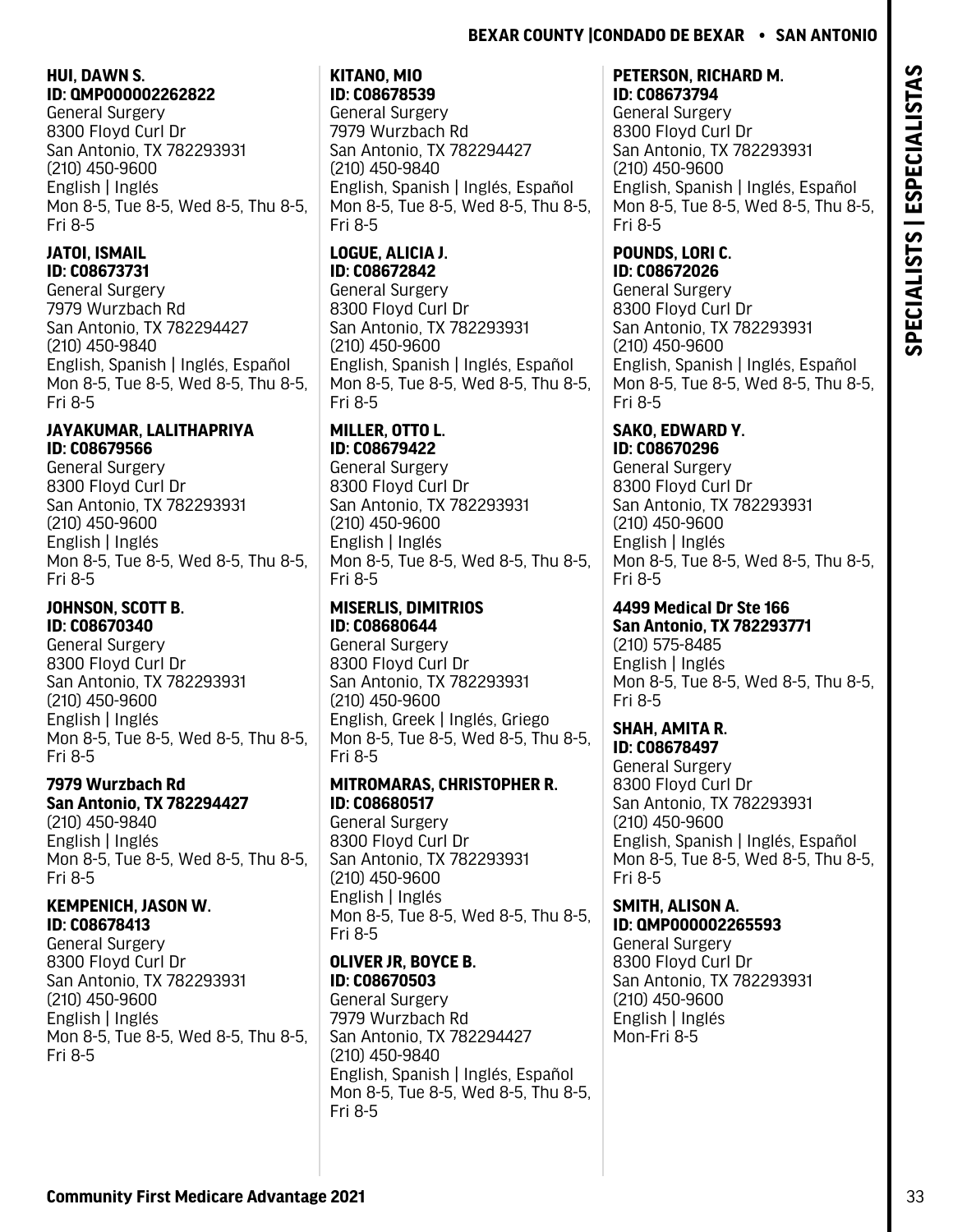**78231**

# **FRITZE, DANIELLE M.**

**ID: C08678504**  General Surgery 14530 NW Military Hwy San Antonio, TX 782311619 (210) 450-6620 English | Inglés Mon 8-5, Tue 8-5, Wed 8-5, Thu 8-5, Fri 8-5

**78251**

#### **FERRER-CARDONA, LUCAS M. ID: C08680652**

General Surgery 11212 State Highway 151 Ste 100 San Antonio, TX 782514500 (210) 450-9900 English, Spanish | Inglés, Español Mon 8-5, Tue 8-5, Wed 8-5, Thu 8-5, Fri 8-5

#### **JAYAKUMAR, LALITHAPRIYA ID: C08679566**

General Surgery 11212 State Highway 151 Ste 100 San Antonio, TX 782514500 (210) 450-9900 English | Inglés Mon 8-5, Tue 8-5, Wed 8-5, Thu 8-5, Fri 8-5

#### **MISERLIS, DIMITRIOS ID: C08680644**

General Surgery 11212 State Highway 151 Ste 100 San Antonio, TX 782514500 (210) 450-9900 English, Greek | Inglés, Greigo Mon 8-5, Tue 8-5, Wed 8-5, Thu 8-5, Fri 8-5

#### **MITROMARAS, CHRISTOPHER R. ID: C08680517**

General Surgery 11212 State Highway 151 Ste 100 San Antonio, TX 782514500 (210) 450-9900 English | Inglés Mon 8-5, Tue 8-5, Wed 8-5, Thu 8-5, Fri 8-5

#### **NGUYEN, PATRICK ID: C08673331**

General Surgery 11212 State Highway 151 Ste 100 San Antonio, TX 782514500 (210) 450-9900 English, French, Vietnamese | Inglés, Francés, Vietnamita Mon 9-5, Tue 9-5, Wed 9-5, Thu 9-5, Fri 9-5

#### **PETERSON, RICHARD M. ID: C08673794**

General Surgery 11212 State Highway 151 Ste 100 San Antonio, TX 782514500 (210) 450-9900 English, Spanish | Inglés, Español Mon 8-5, Tue 8-5, Wed 8-5, Thu 8-5, Fri 8-5

### **78258**

# **BRAHMBHATT, RESHMA R. ID: QMP000002262869**

General Surgery 1139 E Sonterra Blvd Ste 565 San Antonio, TX 782584347 (210) 567-5715 English | Inglés Mon 8-5, Tue 8-5, Wed 8-5, Thu 8-5, Fri 8-5

#### **DAVIES, MARK G. ID: C08677236**

General Surgery 1139 E Sonterra Blvd Ste 565 San Antonio, TX 782584347 (210) 567-5715 English, Spanish | Inglés, Español Mon-Fri 8-5

#### **FERRER-CARDONA, LUCAS M. ID: C08680652**

General Surgery 1139 E Sonterra Blvd Ste 565 San Antonio, TX 782584347 (210) 567-5715 English, Spanish | Inglés, Español Mon 8-5, Tue 8-5, Wed 8-5, Thu 8-5, Fri 8-5

### **JAYAKUMAR, LALITHAPRIYA ID: C08679566**

General Surgery 1139 E Sonterra Blvd Ste 565 San Antonio, TX 782584347 (210) 567-5715 English | Inglés Mon 8-5, Tue 8-5, Wed 8-5, Thu 8-5, Fri 8-5

# **MISERLIS, DIMITRIOS ID: C08680644**

General Surgery 1139 E Sonterra Blvd Ste 565 San Antonio, TX 782584347 (210) 567-5715 English, Greek | Inglés, Griego Mon 8-5, Tue 8-5, Wed 8-5, Thu 8-5, Fri 8-5

#### **MITROMARAS, CHRISTOPHER R. ID: C08680517**

General Surgery 1139 E Sonterra Blvd Ste 565 San Antonio, TX 782584347 (210) 567-5715 English | Inglés Mon 8-5, Tue 8-5, Wed 8-5, Thu 8-5, Fri 8-5

#### **POUNDS, LORI C. ID: C08672026**

General Surgery 1139 E Sonterra Blvd Ste 565 San Antonio, TX 782584347 (210) 567-5715 English, Spanish | Inglés, Español Mon 8-5, Tue 8-5, Wed 8-5, Thu 8-5, Fri 8-5

# **78292**

#### **ABRAHAMIAN, GREGORY A. ID: C08681252**

General Surgery 4502 Medical Dr San Antonio, TX 782920528 (210) 358-4000 English | Inglés Mon 8-5, Tue 8-5, Wed 8-5, Thu 8-5, Fri 8-5

# **BECKER, TYSON E.**

**ID: C08676555**  General Surgery 4502 Medical Dr San Antonio, TX 782920528 (210) 358-4000 English, Spanish | Inglés, Español Mon 8-5, Tue 8-5, Wed 8-5, Thu 8-5, Fri 8-5

#### **BRAHMBHATT, RESHMA R. ID: QMP000002262869**

General Surgery 4502 Medical Dr San Antonio, TX 782920528 (210) 358-4000 English | Inglés Mon 8-5, Tue 8-5, Wed 8-5, Thu 8-5, Fri 8-5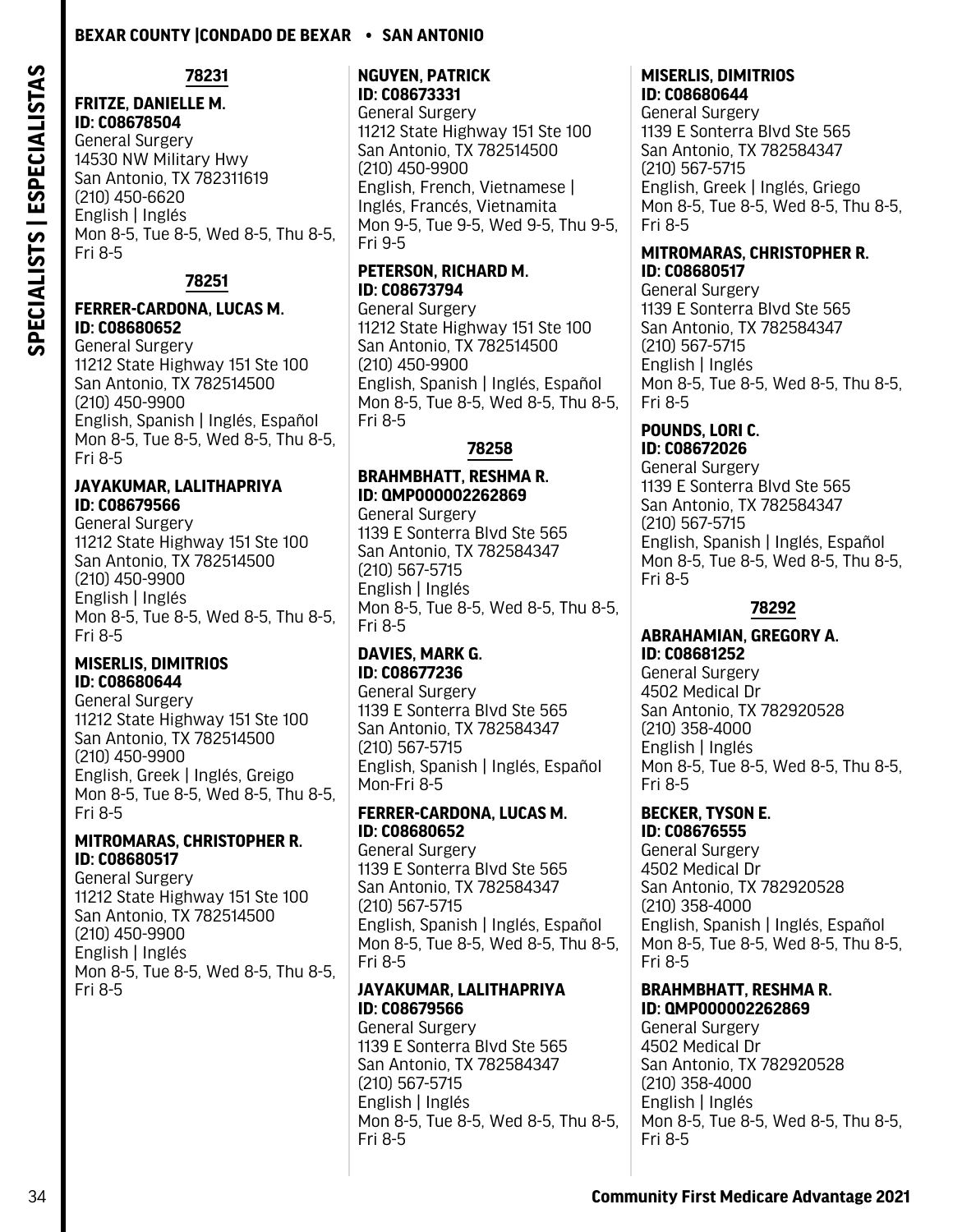#### **BRAVERMAN, MAXWELL A. ID: C08680635**

General Surgery 4502 Medical Dr San Antonio, TX 782920528 (210) 358-4000 English | Inglés Mon 8-5, Tue 8-5, Wed 8-5, Thu 8-5, Fri 8-5

## **CALHOON, JOHN H. ID: C08670336**

General Surgery 4502 Medical Dr San Antonio, TX 782920528 (210) 358-4000 English | Inglés Mon 8-5, Tue 8-5, Wed 8-5, Thu 8-5, Fri 8-5

## **CARPENTER, ANDREA J. ID: C08669444**

General Surgery 4502 Medical Dr San Antonio, TX 782920528 (210) 358-4000 English | Inglés Mon 8-5, Tue 8-5, Wed 8-5, Thu 8-5, Fri 8-5

## **CESTERO, RAMON F. ID: C08675511**

General Surgery 4502 Medical Dr San Antonio, TX 782920528 (210) 358-4000 English | Inglés Mon 8-5, Tue 8-5, Wed 8-5, Thu 8-5, Fri 8-5

## **CRANE, CHRISTOPHER E. ID: C08677605**

General Surgery 4502 Medical Dr San Antonio, TX 782920528 (210) 358-4000 English, Spanish | Inglés, Español Mon 8-5, Tue 8-5, Wed 8-5, Thu 8-5, Fri 8-5

## **DAO CAMPI, HAISAR E. ID: C08678500**

General Surgery 4502 Medical Dr San Antonio, TX 782920528 (210) 358-4000 English, Spanish | Inglés, Español Mon 8-5, Tue 8-5, Wed 8-5, Thu 8-5, Fri 8-5

# **DAVIES, MARK G.**

**ID: C08677236**  General Surgery 4502 Medical Dr San Antonio, TX 782920528 (210) 358-4000 English, Spanish | Inglés, Español Mon 8-5, Tue 8-5, Wed 8-5, Thu 8-5, Fri 8-5

# **DEARMOND, DANIEL T. ID: C08671987**

General Surgery 4502 Medical Dr San Antonio, TX 782920528 (210) 358-4000 English | Inglés Mon 8-5, Tue 8-5, Wed 8-5, Thu 8-5, Fri 8-5

# **DENT, DANIEL L.**

**ID: C08670547**  General Surgery 4502 Medical Dr San Antonio, TX 782920528 (210) 358-4000 English | Inglés Mon 8-5, Tue 8-5, Wed 8-5, Thu 8-5, Fri 8-5

## **EASTRIDGE, BRIAN J. ID: C08671368**

General Surgery 4502 Medical Dr San Antonio, TX 782920528 (210) 358-4000 English, Spanish | Inglés, Español Mon 8-5, Tue 8-5, Wed 8-5, Thu 8-5, Fri 8-5

## **FERRER-CARDONA, LUCAS M. ID: C08680652**

General Surgery 4502 Medical Dr San Antonio, TX 782920528 (210) 358-4000 English, Spanish | Inglés, Español Mon 8-5, Tue 8-5, Wed 8-5, Thu 8-5, Fri 8-5

## **HALFF, GLENN A. ID: C08670548**

General Surgery 4502 Medical Dr San Antonio, TX 782920528 (210) 358-4000 English | Inglés Mon 8-5, Tue 8-5, Wed 8-5, Thu 8-5, Fri 8-5

#### **JATOI, ISMAIL ID: C08673731**

General Surgery 4502 Medical Dr San Antonio, TX 782920528 (210) 358-4000 English, Spanish | Inglés, Español Mon 8-5, Tue 8-5, Wed 8-5, Thu 8-5, Fri 8-5

## **JAYAKUMAR, LALITHAPRIYA ID: C08679566**

General Surgery 4502 Medical Dr San Antonio, TX 782920528 (210) 358-4000 English | Inglés Mon 8-5, Tue 8-5, Wed 8-5, Thu 8-5, Fri 8-5

#### **JENKINS, DONALD H. ID: C08678242**

General Surgery 4502 Medical Dr San Antonio, TX 782920528 (210) 358-4000 English, Spanish | Inglés, Español Mon 8-5, Tue 8-5, Wed 8-5, Thu 8-5, Fri 8-5

#### **JOHNSON, SCOTT B. ID: C08670340**

General Surgery 4502 Medical Dr San Antonio, TX 782920528 (210) 358-4000 English | Inglés Mon 8-5, Tue 8-5, Wed 8-5, Thu 8-5, Fri 8-5

#### **KLAIR, TARUNJEET S. ID: C08678761**

General Surgery 4502 Medical Dr San Antonio, TX 782920528 (210) 358-4000 English | Inglés Mon 8-5, Tue 8-5, Wed 8-5, Thu 8-5, Fri 8-5

#### **LIAO, LILLIAN F.**  $\odot$ **ID: C08674319**

General Surgery 4502 Medical Dr San Antonio, TX 782920528 (210) 358-4000 English, Chinese | Inglés, Chino Mon 8-5, Tue 8-5, Wed 8-5, Thu 8-5, Fri 8-5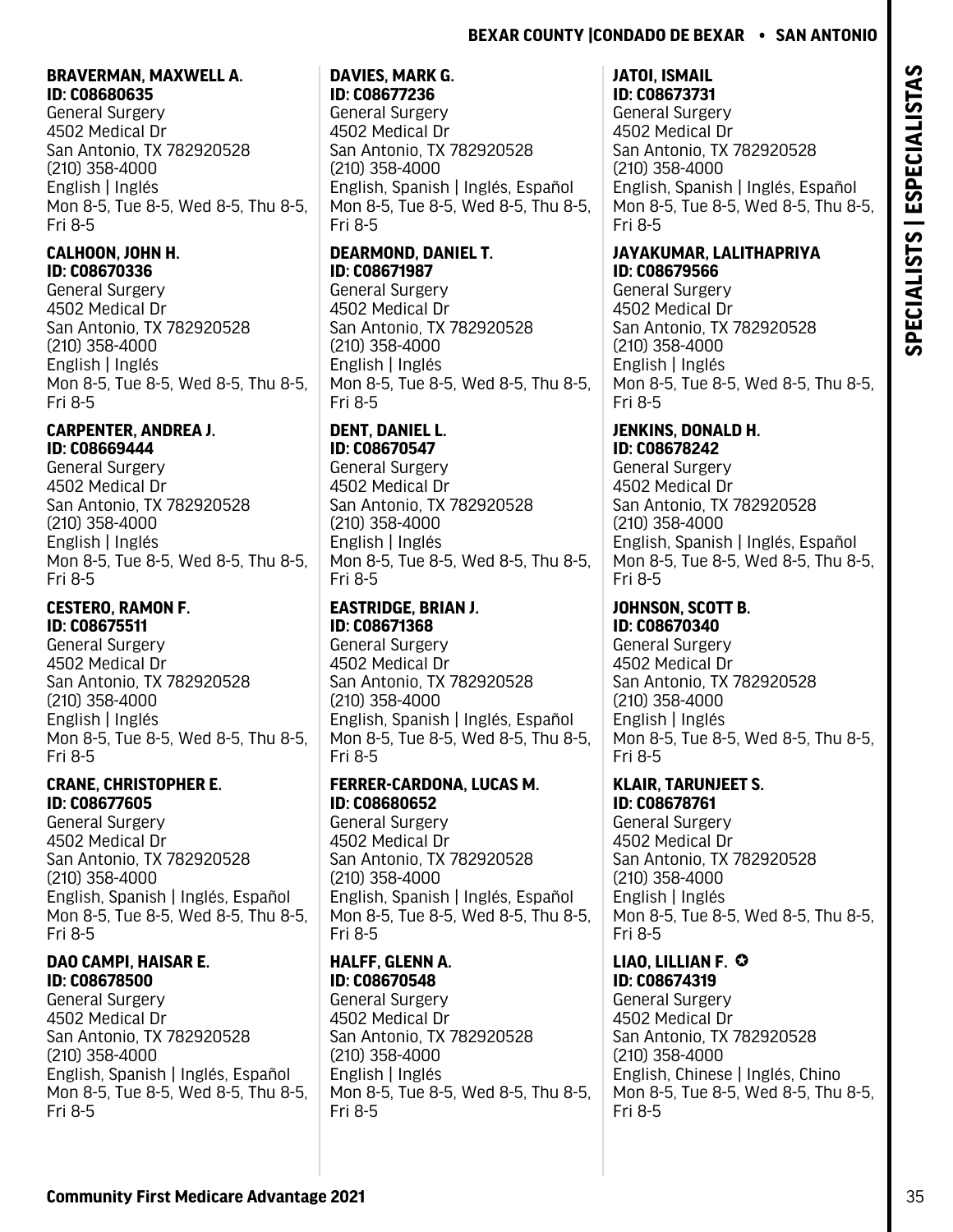## **Comal County | Condado De Comal • New Braunfels**

#### **MCGINITY, ASHLEY C. ID: C08678304**

General Surgery 4502 Medical Dr San Antonio, TX 782920528 (210) 358-4000 English, Spanish | Inglés, Español Mon 8-5, Tue 8-5, Wed 8-5, Thu 8-5, Fri 8-5

#### **MISERLIS, DIMITRIOS ID: C08680644**

General Surgery 4502 Medical Dr San Antonio, TX 782920528 (210) 358-4000 English, Greek | Inglés, Griego Mon 8-5, Tue 8-5, Wed 8-5, Thu 8-5, Fri 8-5

#### **MITROMARAS, CHRISTOPHER R. ID: C08680517**

General Surgery 4502 Medical Dr San Antonio, TX 782920528 (210) 358-4000 English | Inglés Mon 8-5, Tue 8-5, Wed 8-5, Thu 8-5, Fri 8-5

#### **MUELLER, DEBORAH L. ID: C08671111**

General Surgery 4502 Medical Dr San Antonio, TX 782920528 (210) 358-4000 English | Inglés Mon 8-5, Tue 8-5, Wed 8-5, Thu 8-5, Fri 8-5

#### **MUIR, MARK T. ID: C08675765**

General Surgery 4502 Medical Dr San Antonio, TX 782920528 (210) 358-4000 English | Inglés Mon 8-5, Tue 8-5, Wed 8-5, Thu 8-5, Fri 8-5

#### **MYERS, JOHN G. ID: C08680194**

General Surgery 4502 Medical Dr San Antonio, TX 782920528 (210) 358-4000 English | Inglés Mon 8-5, Tue 8-5, Wed 8-5, Thu 8-5, Fri 8-5

#### **NGUYEN, PATRICK ID: C08673331**

General Surgery 4502 Medical Dr San Antonio, TX 782920528 (210) 358-4000 English, French, Vietnamese | Inglés, Francés, Vietnamita Mon 8-5, Tue 8-5, Wed 8-5, Thu 8-5, Fri 8-5

#### **NICHOLSON, SUSANNAH E. ID: C08675928**

General Surgery 4502 Medical Dr San Antonio, TX 782920528 (210) 358-4000 English, Spanish | Inglés, Español Mon 8-5, Tue 8-5, Wed 8-5, Thu 8-5, Fri 8-5

#### **OLIVER JR, BOYCE B. ID: C08670503**

General Surgery 4502 Medical Dr San Antonio, TX 782920528 (210) 358-4000 English, Spanish | Inglés, Español Mon-Fri 8-5

#### **POKORNY, DOUGLAS M. ID: C08679580**

General Surgery 4502 Medical Dr San Antonio, TX 782920528 (210) 358-4000 English | Inglés Mon 8-5, Tue 8-5, Wed 8-5, Thu 8-5, Fri 8-5

## **POUNDS, LORI C. ID: C08672026**

General Surgery 4502 Medical Dr San Antonio, TX 782920528 (210) 358-4000 English, Spanish | Inglés, Español Mon 8-5, Tue 8-5, Wed 8-5, Thu 8-5, Fri 8-5

#### **SCHERER, ELIZABETH P. ID: C08677323**

General Surgery 4502 Medical Dr San Antonio, TX 782920528 (210) 358-4000 English, Spanish | Inglés, Español Mon 8-5, Tue 8-5, Wed 8-5, Thu 8-5, Fri 8-5

#### **SHAHAN, CHARLES P. ID: QMP000002265589**

General Surgery 4502 Medical Dr San Antonio, TX 782920528 (210) 358-4000 English | Inglés Mon 24 hours, Tue 24 hours, Wed 24 hours, Thu 24 hours, Fri 24 hours, Sat 24 hours, Sun 24 hours

#### **SMITH, ALISON A. ID: QMP000002265593**

General Surgery 4502 Medical Dr San Antonio, TX 782920528 (210) 358-4000 English | Inglés Mon 24 hours, Tue 24 hours, Wed 24 hours, Thu 24 hours, Fri 24 hours, Sat 24 hours, Sun 24 hours

#### **STEWART, RONALD M. ID: C08674882**

General Surgery 4502 Medical Dr San Antonio, TX 782920528 (210) 358-4000 English | Inglés Mon 8-5, Tue 8-5, Wed 8-5, Thu 8-5, Fri 8-5

#### **COMAL COUNTY | CONDADO DE COMAL**

## **NEW BRAUNFELS**

## **78130**

## **DEARMOND, DANIEL T. ID: C08671987**

General Surgery 652 N Houston Ave Ste 3 New Braunfels, TX 781304123 (210) 450-0999 English | Inglés Mon 8-5, Tue 8-5, Wed 8-5, Thu 8-5, Fri 8-5

#### **JOHNSON, SCOTT B. ID: C08670340**

General Surgery 652 N Houston Ave Ste 3 New Braunfels, TX 781304123 (210) 450-0999 English | Inglés Mon 8-5, Tue 8-5, Wed 8-5, Thu 8-5, Fri 8-5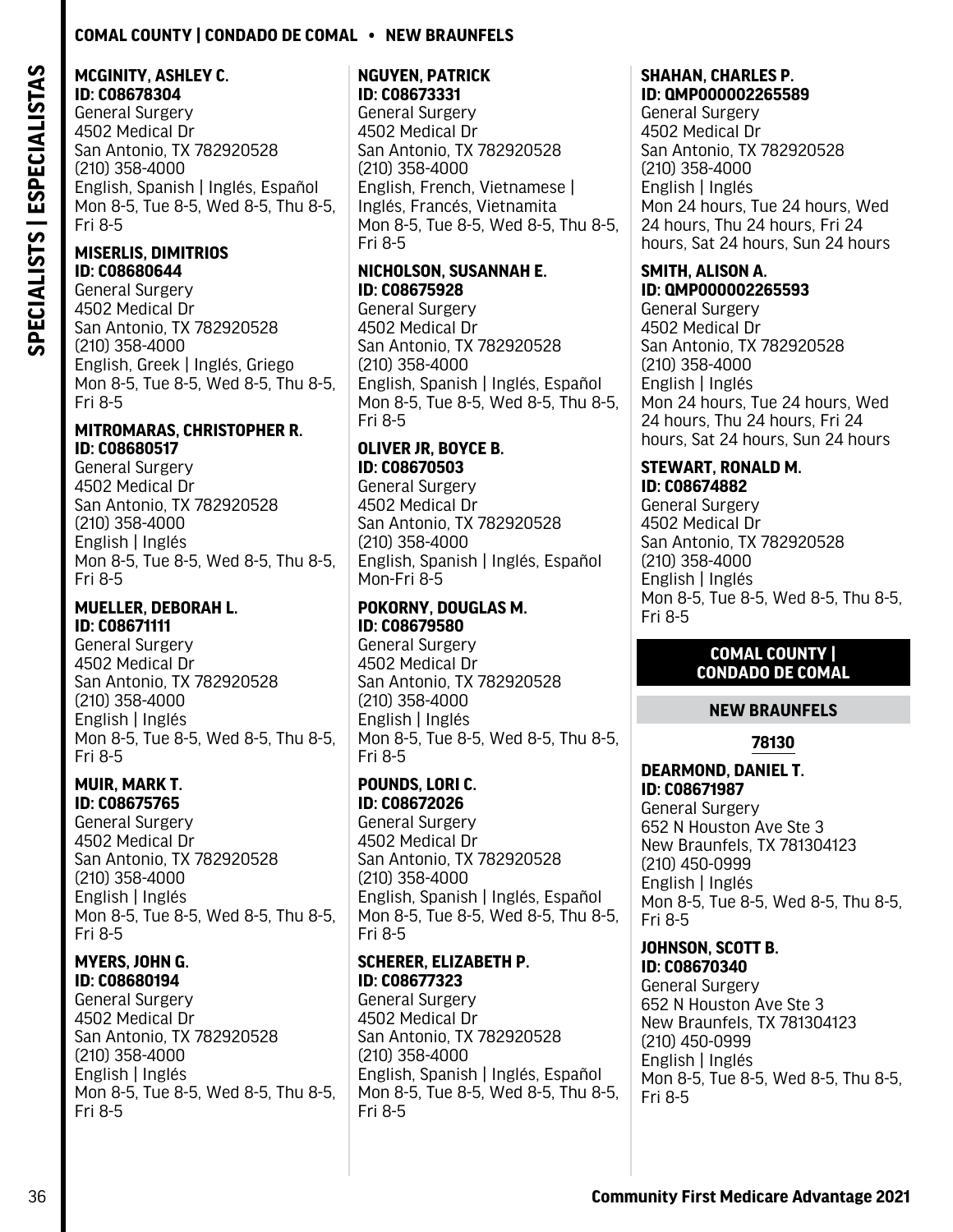#### **SAKO, EDWARD Y. ID: C08670296**

General Surgery 652 N Houston Ave Ste 3 New Braunfels, TX 781304123 (210) 450-0999 English | Inglés Mon 8-5, Tue 8-5, Wed 8-5, Thu 8-5, Fri 8-5

## *HAND SURGERY | CIRUGÍA DE MANOS*

#### **BEXAR COUNTY | CONDADO DE BEXAR**

## **SAN ANTONIO**

## **78229**

## **BRADY, CHRISTINA I. ID: C08680887**

Hand Surgery 8300 Floyd Curl Dr San Antonio, TX 782293931 (210) 450-9600 English | Inglés Mon 8-5, Tue 8-5, Wed 8-5, Thu 8-5, Fri 8-5

## **CORLEY, FRED G. ID: C08671215**

Hand Surgery 4647 Medical Dr San Antonio, TX 782294403 (210) 358-5110 English, Spanish, French | Inglés, Español, Francés Mon 8-5, Tue 8-5, Wed 8-5, Thu 8-5, Fri 8-5

#### **ROSE, RYAN A. ID: C08680021**

Hand Surgery 8300 Floyd Curl Dr San Antonio, TX 782293931 (210) 450-9600 English | Inglés Mon 8-5, Tue 8-5, Wed 8-5, Thu 8-5, Fri 8-5

## **78240**

#### **ROSE, RYAN A. ID: C08680021**

Hand Surgery 21 Spurs Ln Ste 310 San Antonio, TX 782401679 (210) 558-7025 English | Inglés Mon 8-5, Tue 8-5, Wed 8-5, Thu 8-5, Fri 8-5

## **78292**

## **BRADY, CHRISTINA I. ID: C08680887**

Hand Surgery 4502 Medical Dr San Antonio, TX 782920528 (210) 358-4000 English | Inglés Mon 8-5, Tue 8-5, Wed 8-5, Thu 8-5, Fri 8-5

## **CORLEY, FRED G. ID: C08671215**

Hand Surgery 4502 Medical Dr San Antonio, TX 782920528 (210) 358-4000 English, Spanish, French | Inglés, Español, Francés Mon 8-5, Tue 8-5, Wed 8-5, Thu 8-5, Fri 8-5

## **KENDALL COUNTY | CONDADO DE KENDALL**

## **BOERNE**

## **78015**

## **BRADY, CHRISTINA I. ID: C08680887**  Hand Surgery 25723 Old Fredericksburg Rd

Boerne, TX 780156605 (210) 450-6800 English | Inglés Mon 8-5, Tue 8-5, Wed 8-5, Thu 8-5, Fri 8-5

## **ROSE, RYAN A. ID: C08680021**

Hand Surgery 25723 Old Fredericksburg Rd Boerne, TX 780156605 (210) 450-6800 English | Inglés Mon 8-5, Tue 8-5, Wed 8-5, Thu 8-5, Fri 8-5

## *HEMATOLOGY/ONCOLOGY | HEMATOLOGÍA/ONCOLOGÍA*

#### **BEXAR COUNTY | CONDADO DE BEXAR**

## **SAN ANTONIO**

## **78229**

#### **ARORA, SUKESHI P. ID: C08676611**  Hematology/Oncology

7979 Wurzbach Rd San Antonio, TX 782294427 (210) 450-9840 English, Spanish | Inglés, Español Mon 8-5, Tue 8-5, Wed 8-5, Thu 8-5, Fri 8-5

#### **BOWHAY-CARNES, ELIZABETH A. ID: C08678342**

Hematology/Oncology 7979 Wurzbach Rd San Antonio, TX 782294427 (210) 450-9840 English | Inglés Mon 8-5, Tue 8-5, Wed 8-5, Thu 8-5, Fri 8-5

## **5282 Medical Dr Ste 170 San Antonio, TX 782295384** (210) 450-7337

English | Inglés Mon 8-5, Tue 8-5, Wed 8-5, Thu 8-5, Fri 8-5

#### **BUTLER, MATTHEW J. ID: C08680528**

Hematology/Oncology 7979 Wurzbach Rd San Antonio, TX 782294427 (210) 450-9840 English | Inglés Mon 8-5, Tue 8-5, Wed 8-5, Thu 8-5, Fri 8-5

#### **CERVANTEZ, SHERRI R. ID: C08679431**

Hematology/Oncology 7979 Wurzbach Rd San Antonio, TX 782294427 (210) 450-9840 English | Inglés Mon 8-5, Tue 8-5, Wed 8-5, Thu 8-5, Fri 8-5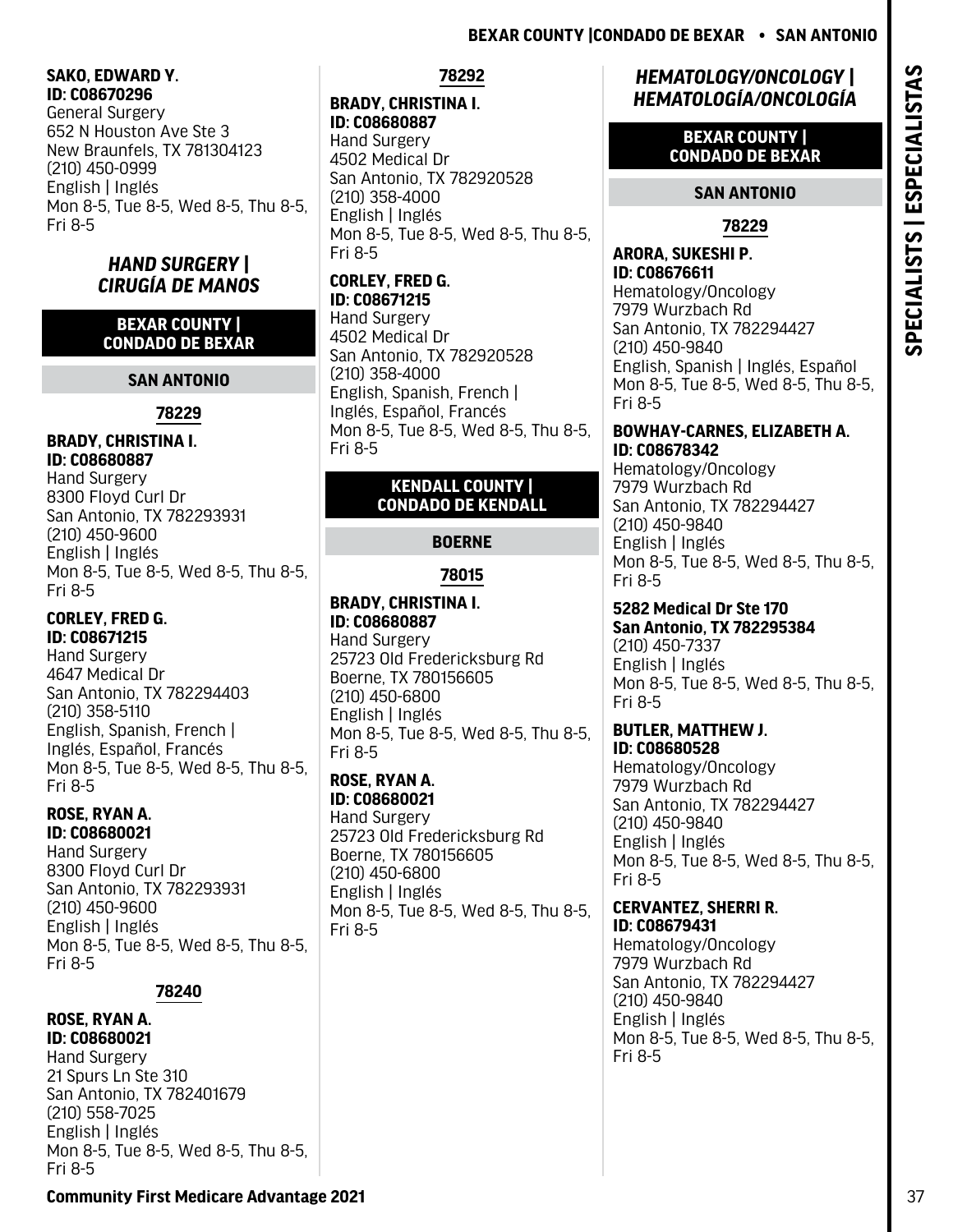#### **DIAZ-DUQUE, ADOLFO E. ID: C08674861**

Hematology/Oncology 7979 Wurzbach Rd San Antonio, TX 782294427 (210) 450-9840 English, Spanish | Inglés, Español Mon 8-5, Tue 8-5, Wed 8-5, Thu 8-5, Fri 8-5

## **KAUR, SUPREET ID: QMP000002272439**

Hematology/Oncology 7979 Wurzbach Rd San Antonio, TX 782294427 (210) 450-9840 English, Hindi, Punjabi | Inglés, Hindi, Punjabí Mon 24/7, Tue 24/7, Wed 24/7, Thu 24/7, Fri 24/7, Sat 24/7, Sun 24/7

#### **LU, TING-WEI ID: C08671722**

Hematology/Oncology 7979 Wurzbach Rd San Antonio, TX 782294427 (210) 450-9840 English | Inglés Mon 8-5, Tue 8-5, Wed 8-5, Thu 8-5, Fri 8-5

#### **MAHADEVAN, DARUKA ID: QMP000002270668**

Hematology/Oncology 7979 Wurzbach Rd San Antonio, TX 782294427 (210) 450-9840 English | Inglés Mon 8-5, Tue 8-5, Wed 8-5, Thu 8-5, Fri 8-5

#### **MESA, RUBEN A. ID: C08679640**

Hematology/Oncology 7979 Wurzbach Rd San Antonio, TX 782294427 (210) 450-9840 English | Inglés Mon 8-5, Tue 8-5, Wed 8-5, Thu 8-5, Fri 8-5

## **78292**

#### **KARNAD, ANAND B. ID: C08670228**

Hematology/Oncology 4502 Medical Dr San Antonio, TX 782920528 (210) 358-4000 English, Spanish | Inglés, Español Mon-Fri 8-5

#### **LU, TING-WEI ID: C08671722**

Hematology/Oncology 4502 Medical Dr San Antonio, TX 782920528 (210) 358-4000 English | Inglés Mon-Fri 8-5

# *HEMATOLOGY | HEMATOLOGÍA*

#### **BEXAR COUNTY | CONDADO DE BEXAR**

## **SAN ANTONIO**

**78229**

#### **HROMAS, ROBERT A. ID: C08680906**  Hematology 7979 Wurzbach Rd

San Antonio, TX 782294427 (210) 450-9840 English | Inglés Mon 8-5, Tue 8-5, Wed 8-5, Thu 8-5, Fri 8-5

## **78292**

#### **GREEBON, LESLIE J. ID: C08678189**  Hematology 4502 Medical Dr San Antonio, TX 782920528 (210) 358-4000 English | Inglés Mon 8-5, Tue 8-5, Wed 8-5, Thu 8-5, Fri 8-5

## **HOLDER, KENNETH N. ID: C08676001**

Hematology 4502 Medical Dr San Antonio, TX 782920528 (210) 358-4000 English | Inglés Mon 8-5, Tue 8-5, Wed 8-5, Thu 8-5, Fri 8-5

## *HOSPICE AND PALLIATIVE CARE | HOSPICIO Y CUIDADOS PALIATIVOS*

## **BEXAR COUNTY | CONDADO DE BEXAR**

## **SAN ANTONIO**

**78292**

#### **HEALY, JENNIFER M. ID: C08674542**

Hospice And Palliative Care 4502 Medical Dr San Antonio, TX 782920528 (210) 358-4000 English | Inglés Mon 8-5, Tue 8-5, Wed 8-5, Thu 8-5, Fri 8-5

#### **JUAREZ, MELIDA A. ID: QMP000002266669**

Hospice And Palliative Care 4502 Medical Dr San Antonio, TX 782920528 (210) 358-4000 English | Inglés Mon 8-5, Tue 8-5, Wed 8-5, Thu 8-5, Fri 8-5

## *INFECTIOUS DISEASE | ENFERMEDADES INFECCIOSAS*

#### **BEXAR COUNTY | CONDADO DO BEXAR**

## **SAN ANTONIO**

**78207**

# **ALLISON, WARIDIBO E.**

**ID: C08679082**  Infectious Disease 903 W Martin St San Antonio, TX 782070903 (210) 358-3900 English | Inglés Mon 8-5, Tue 8-5, Wed 8-5, Thu 8-5, Fri 8-5

# **ANSTEAD, GREGORY M.**

**ID: C08681364**  Infectious Disease 904 W Martin St San Antonio, TX 782070903 (210) 358-3900 English | Inglés Mon 8-5, Tue 8-5, Wed 8-5, Thu 8-5, Fri 8-5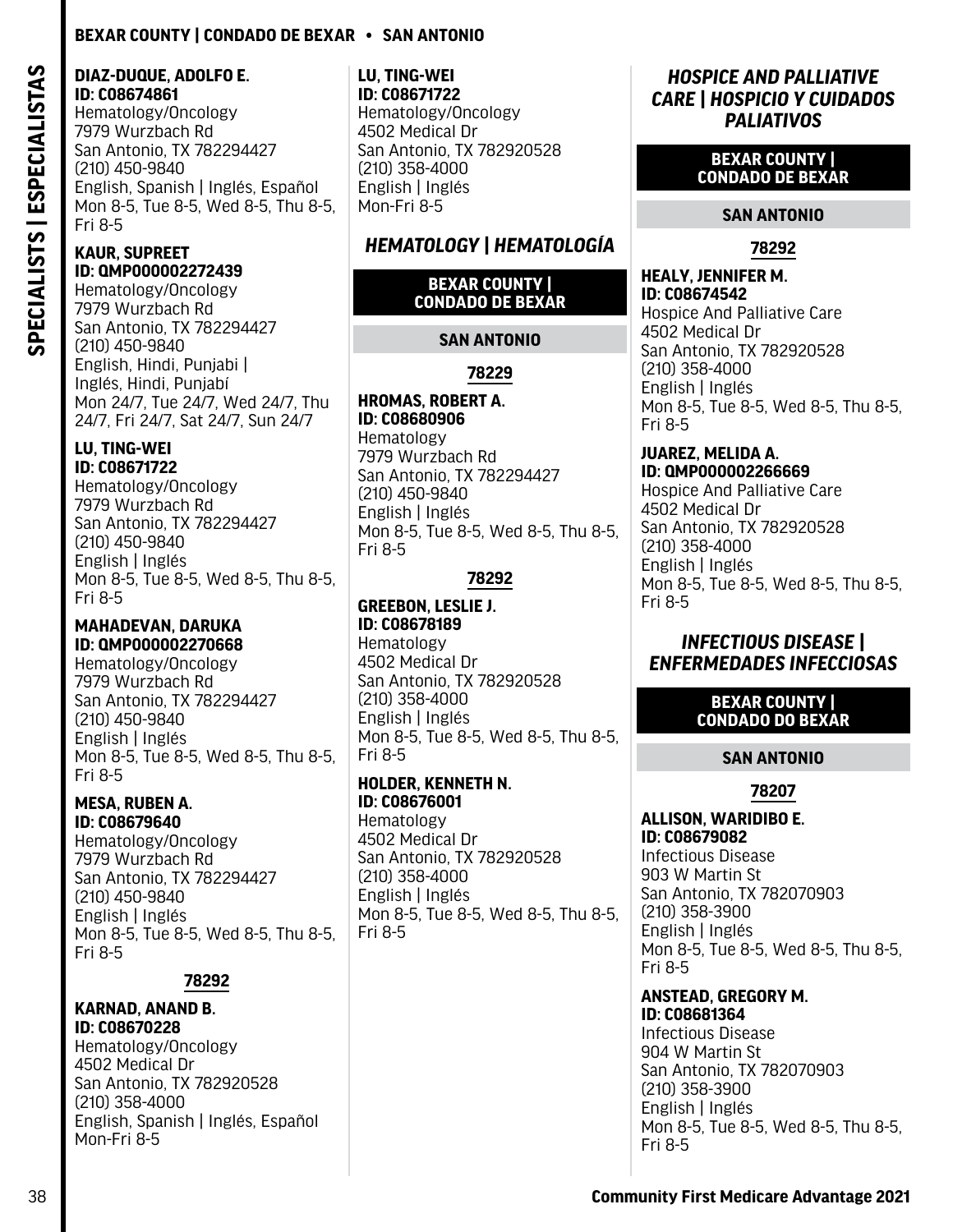## **BERGGREN, RUTH E. ID: C08671466**

Infectious Disease 905 W Martin St San Antonio, TX 782070903 (210) 358-3900 English, Spanish | Inglés, Español Mon 8-5, Tue 8-5, Wed 8-5, Thu 8-5, Fri 8-5

## **BOWLING, JASON E. ID: C08674182**

Infectious Disease 906 W Martin St San Antonio, TX 782070903 (210) 358-3900 English | Inglés Mon 8-5, Tue 8-5, Wed 8-5, Thu 8-5, Fri 8-5

## **DANAHER, PATRICK J. ID: QMP000002262975**

Infectious Disease 907 W Martin St San Antonio, TX 782070903 (210) 358-3900 English, Spanish | Inglés, Español Mon 8-5, Tue 8-5, Wed 8-5, Thu 8-5, Fri 8-5

## **JAVERI, HETA A. ID: C08675798**

Infectious Disease 908 W Martin St San Antonio, TX 782070903 (210) 358-3900 English | Inglés Mon 8-5, Tue 8-5, Wed 8-5, Thu 8-5, Fri 8-5

## **WALTER, ELIZABETH A. ID: C08669081**

Infectious Disease 909 W Martin St San Antonio, TX 782070903 (210) 358-3900 English | Inglés Mon 8-5, Tue 8-5, Wed 8-5, Thu 8-5, Fri 8-5

# **78229**

## **ALLISON, WARIDIBO E. ID: C08679082**

Infectious Disease 8300 Floyd Curl Dr San Antonio, TX 782293931 (210) 450-9600 English | Inglés Mon 8-5, Tue 8-5, Wed 8-5, Thu 8-5, Fri 8-5

#### **ANSTEAD, GREGORY M. ID: C08681364**

Infectious Disease 8301 Floyd Curl Dr San Antonio, TX 782293931 (210) 450-9600 English | Inglés Mon 8-5, Tue 8-5, Wed 8-5, Thu 8-5, Fri 8-5

## **BERGGREN, RUTH E. ID: C08671466**

Infectious Disease 8302 Floyd Curl Dr San Antonio, TX 782293931 (210) 450-9600 English, Spanish | Inglés, Español Mon 8-5, Tue 8-5, Wed 8-5, Thu 8-5, Fri 8-5

## **PATTERSON, JAN E. ID: C08670633**

Infectious Disease 8303 Floyd Curl Dr San Antonio, TX 782293931 (210) 450-9600 English, Spanish | Inglés, Español Mon 8-5, Tue 8-5, Wed 8-5, Thu 8-5, Fri 8-5

#### **4647 Medical Dr San Antonio, TX 782294403** (210) 358-5110

English, Spanish | Inglés, Español Mon 8-5, Tue 8-5, Wed 8-5, Thu 8-5, Fri 8-5

## **PATTERSON, THOMAS F. ID: C08672697**

Infectious Disease 8304 Floyd Curl Dr San Antonio, TX 782293931 (210) 450-9600 English, Spanish | Inglés, Español Mon 8-5, Tue 8-5, Wed 8-5, Thu 8-5, Fri 8-5

## **4648 Medical Dr San Antonio, TX 782294403** (210) 358-5110

English, Spanish | Inglés, Español Mon 8-5, Tue 8-5, Wed 8-5, Thu 8-5, Fri 8-5

## **PONCE, PHILIP O. ID: C08680997**

Infectious Disease 8305 Floyd Curl Dr San Antonio, TX 782293931 (210) 450-9600 English | Inglés Mon 8-5, Tue 8-5, Wed 8-5, Thu 8-5, Fri 8-5

## **WALTER, ELIZABETH A. ID: C08669081**

Infectious Disease 8306 Floyd Curl Dr San Antonio, TX 782293931 (210) 450-9600 English | Inglés Mon 8-5, Tue 8-5, Wed 8-5, Thu 8-5, Fri 8-5

#### **WEINER, MARC H. ID: C08672696**

Infectious Disease 4649 Medical Dr San Antonio, TX 782294403 (210) 358-5110 English | Inglés Mon 8-5, Tue 8-5, Wed 8-5, Thu 8-5, Fri 8-5

## **78292**

#### **AHUJA, SUNIL K. ID: C08672957**  Infectious Disease 4502 Medical Dr San Antonio, TX 782920528 (210) 358-4000 English | Inglés Mon 8-5, Tue 8-5, Wed 8-5, Thu 8-5, Fri 8-5

#### **CADENA-ZULUAGA, JOSE A. ID: C08673624**

Infectious Disease 4503 Medical Dr San Antonio, TX 782920528 (210) 358-4000 English, Spanish | Inglés, Español Mon 8-5, Tue 8-5, Wed 8-5, Thu 8-5, Fri 8-5

# **CLARK, ROBERT A.**

**ID: C08675220**  Infectious Disease 4504 Medical Dr San Antonio, TX 782920528 (210) 358-4000 English | Inglés Mon 8-5, Tue 8-5, Wed 8-5, Thu 8-5, Fri 8-5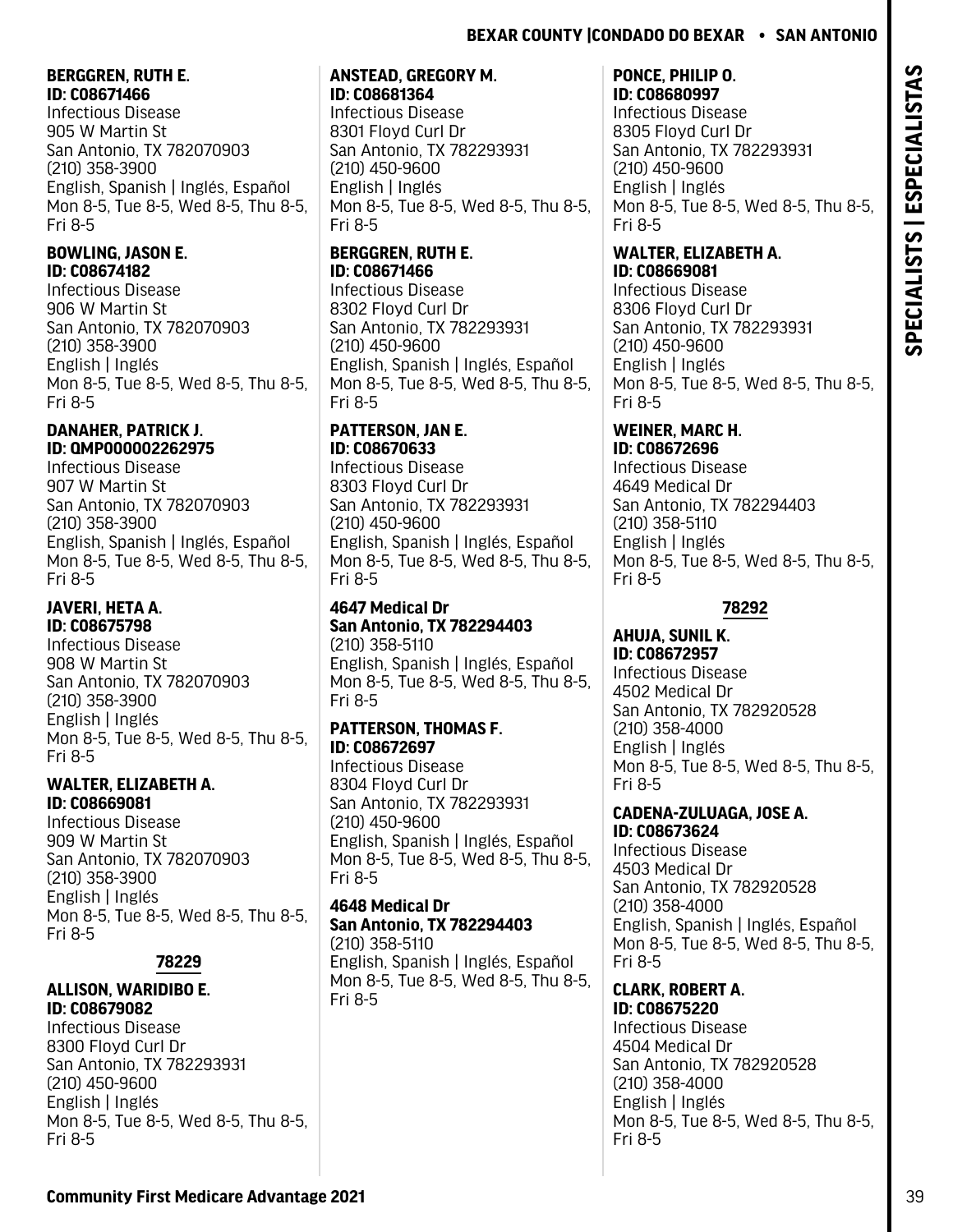#### **DOOLEY, DAVID P. ID: C08671840**

Infectious Disease 4505 Medical Dr San Antonio, TX 782920528 (210) 358-4000 English, German | Inglés, Alemán Mon 8-5, Tue 8-5, Wed 8-5, Thu 8-5, Fri 8-5

#### **HARTZLER, ANTHONY W. ID: C08673333**

Infectious Disease 4506 Medical Dr San Antonio, TX 782920528 (210) 358-4000 English, Spanish | Inglés, Español Mon 8-5, Tue 8-5, Wed 8-5, Thu 8-5, Fri 8-5

## **HO, TONY T. ID: C08674760**

Infectious Disease 4507 Medical Dr San Antonio, TX 782920528 (210) 358-4000 English | Inglés Mon 8-5, Tue 8-5, Wed 8-5, Thu 8-5, Fri 8-5

## **OWENS, AARON D. ID: C08669529**

Infectious Disease 4508 Medical Dr San Antonio, TX 782920528 (210) 358-4000 English | Inglés Mon 8-5, Tue 8-5, Wed 8-5, Thu 8-5, Fri 8-5

#### **TAYLOR, BARBARA S. ID: C08673621**

Infectious Disease 4509 Medical Dr San Antonio, TX 782920528 (210) 358-4000 English | Inglés Mon 8-5, Tue 8-5, Wed 8-5, Thu 8-5, Fri 8-5

#### **WALTER, ELIZABETH A. ID: C08669081**

Infectious Disease 4510 Medical Dr San Antonio, TX 782920528 (210) 358-4000 English | Inglés Mon 8-5, Tue 8-5, Wed 8-5, Thu 8-5, Fri 8-5

#### **WEINER, MARC H. ID: C08672696**

Infectious Disease 4511 Medical Dr San Antonio, TX 782920528 (210) 358-4000 English | Inglés Mon-Fri 8-5

## *INTERVENTIONAL CARDIOLOGY | CARDIOLOGÍA INTERVENCIONAL*

#### **BEXAR COUNTY | CONDADO DE BEXAR**

## **SAN ANTONIO**

## **78229**

## **FELDMAN, MARC D. ID: C08675215**

Interventional Cardiology 8300 Floyd Curl Dr San Antonio, TX 782293931 (210) 450-9600 English | Inglés Mon 8-5, Tue 8-5, Wed 8-5, Thu 8-5, Fri 8-5

#### **HAYS, JANET V. ID: C08677669**

Interventional Cardiology 8301 Floyd Curl Dr San Antonio, TX 782293931 (210) 450-9600 English | Inglés Mon 8-5, Tue 8-5, Wed 8-5, Thu 8-5, Fri 8-5

#### **4647 Medical Dr San Antonio, TX 782294403** (210) 358-5110 English | Inglés Mon 8-5, Tue 8-5, Wed 8-5, Thu 8-5, Fri 8-5

#### **2829 Babcock Rd Ste 300 San Antonio, TX 782296011**

(210) 706-6700 English | Inglés Mon 8-5, Tue 8-5, Wed 8-5, Thu 8-5, Fri 8-5

## **KENDALL COUNTY | CONDADO DE KENDALL**

## **BOERNE**

## **78015**

## **FELDMAN, MARC D. ID: C08675215**

Interventional Cardiology 25723 Old Fredericksburg Rd Boerne, TX 780156605 (210) 450-6800 English | Inglés Mon 8-5, Tue 8-5, Wed 8-5, Thu 8-5, Fri 8-5

## *INTERVENTIONAL RADIOLOGY | RADIOLOGÍA INTERVENCIONAL*

## **BEXAR COUNTY | CONDADO DE BEXAR**

## **SAN ANTONIO**

## **78229**

#### **JACKSON, ROBERT J. ID: QMP000002263848**

Interventional Radiology 8300 Floyd Curl Dr San Antonio, TX 782293931 (210) 450-9600 English | Inglés Mon 8-5, Tue 8-5, Wed 8-5, Thu 8-5, Fri 8-5

#### **KADABA, VENKATESHA J. ID: C08676144**

Interventional Radiology 8300 Floyd Curl Dr San Antonio, TX 782293931 (210) 450-9600 English | Inglés Mon 8-5, Tue 8-5, Wed 8-5, Thu 8-5, Fri 8-5

#### **KATABATHINA, VENKATA S. ID: C08673736**

Interventional Radiology 8300 Floyd Curl Dr San Antonio, TX 782293931 (210) 450-9600 English | Inglés Mon 8-5, Tue 8-5, Wed 8-5, Thu 8-5, Fri 8-5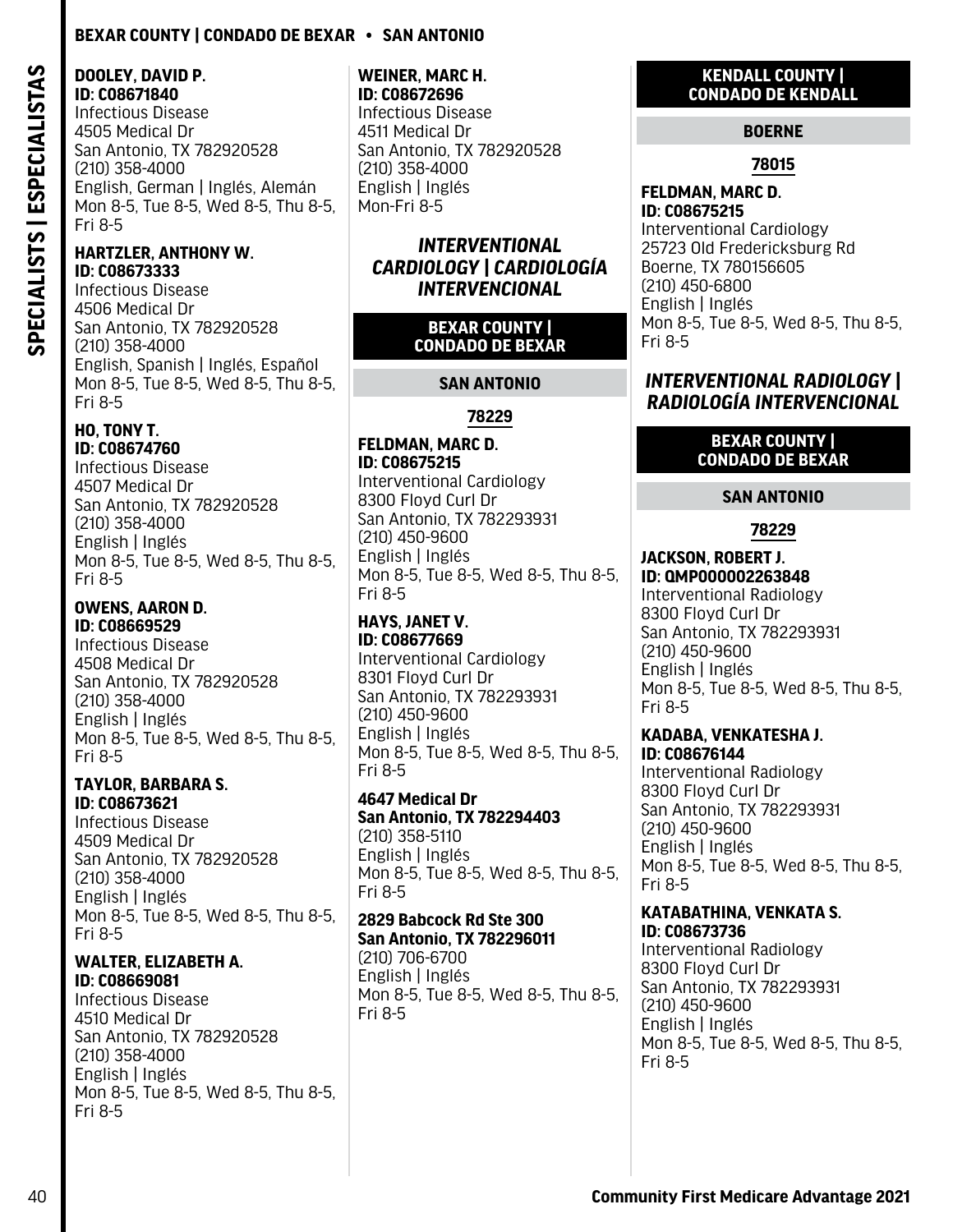## **KATRE, RASHMI S. ID: C08675218**

Interventional Radiology 8300 Floyd Curl Dr San Antonio, TX 782293931 (210) 450-9600 English | Inglés Mon 8-5, Tue 8-5, Wed 8-5, Thu 8-5, Fri 8-5

## **KHANNA, LOKESH ID: C08680087**

Interventional Radiology 8300 Floyd Curl Dr San Antonio, TX 782293931 (210) 450-9600 English | Inglés Mon 8-5, Tue 8-5, Wed 8-5, Thu 8-5, Fri 8-5

#### **LOPERA, JORGE E. ID: C08671751**

Interventional Radiology 8300 Floyd Curl Dr San Antonio, TX 782293931 (210) 450-9600 English | Inglés Mon 8-5, Tue 8-5, Wed 8-5, Thu 8-5, Fri 8-5

#### **78292**

#### **KADABA, VENKATESHA J. ID: C08676144**

Interventional Radiology 4502 Medical Dr San Antonio, TX 782920528 (210) 358-4000 English | Inglés Mon 8-5, Tue 8-5, Wed 8-5, Thu 8-5, Fri 8-5

#### **KATABATHINA, VENKATA S. ID: C08673736**

Interventional Radiology 4502 Medical Dr San Antonio, TX 782920528 (210) 358-4000 English | Inglés Mon 8-5, Tue 8-5, Wed 8-5, Thu 8-5, Fri 8-5

## **KATRE, RASHMI S. ID: C08675218**

Interventional Radiology 4502 Medical Dr San Antonio, TX 782920528 (210) 358-4000 English | Inglés Mon 8-5, Tue 8-5, Wed 8-5, Thu 8-5, Fri 8-5

#### **LOPERA, JORGE E. ID: C08671751**

Interventional Radiology 4502 Medical Dr San Antonio, TX 782920528 (210) 358-4000 English | Inglés Mon 8-5, Tue 8-5, Wed 8-5, Thu 8-5, Fri 8-5

## **KENDALL COUNTY | CONDADO DE KENDALL**

# **BOERNE**

# **78015**

## **KADABA, VENKATESHA J. ID: C08676144**

Interventional Radiology 25723 Old Fredericksburg Rd Boerne, TX 780156605 (210) 450-6800 English | Inglés Mon 8-5, Tue 8-5, Wed 8-5, Thu 8-5, Fri 8-5

## **KATABATHINA, VENKATA S. ID: C08673736**

Interventional Radiology 25723 Old Fredericksburg Rd Boerne, TX 780156605 (210) 450-6800 English | Inglés Mon 8-5, Tue 8-5, Wed 8-5, Thu 8-5, Fri 8-5

## **KATRE, RASHMI S. ID: C08675218**

Interventional Radiology 25723 Old Fredericksburg Rd Boerne, TX 780156605 (210) 450-6800 English | Inglés Mon 8-5, Tue 8-5, Wed 8-5, Thu 8-5, Fri 8-5

## **KHANNA, LOKESH ID: C08680087**

Interventional Radiology 25723 Old Fredericksburg Rd Boerne, TX 780156605 (210) 450-6800 English | Inglés Mon 8-5, Tue 8-5, Wed 8-5, Thu 8-5, Fri 8-5

#### **LOPERA, JORGE E. ID: C08671751**

Interventional Radiology 25723 Old Fredericksburg Rd Boerne, TX 780156605 (210) 450-6800 English | Inglés Mon 8-5, Tue 8-5, Wed 8-5, Thu 8-5, Fri 8-5

## *MAXILLOFACIAL SURGERY | CIRUGÍA MAXILOFACIAL*

## **BEXAR COUNTY | CONDADO DE BEXAR**

# **SAN ANTONIO**

# **78229**

#### **ELLIS III, EDWARD ID: QMP000002265468** Maxillofacial Surgery 8210 Floyd Curl Dr San Antonio, TX 782293923 (210) 567-6405 English, Spanish | Inglés, Español Mon 8-5, Tue 8-5, Wed 8-5, Thu 8-5, Fri 8-5

# *MEDICAL ONCOLOGY | ONCOLOGÍA MÉDICA*

## **BEXAR COUNTY | CONDADO DE BEXAR**

# **SAN ANTONIO**

# **78207**

#### **HERNANDEZ, JAVIER ID: C08669843**

Medical Oncology 903 W Martin St. San Antonio, TX 782070903 (210) 358-3900 English, Spanish | Inglés, Español Mon 8-5, Tue 8-5, Wed 8-5, Thu 8-5, Fri 8-5

# **78229**

**KAKLAMANI, VIRGINIA G. ID: C08676998**  Medical Oncology 7979 Wurzbach Rd San Antonio, TX 782294427 (210) 450-9840 English, Greek | Inglés, Griego Mon 8-5, Tue 8-5, Wed 8-5, Thu 8-5, Fri 8-5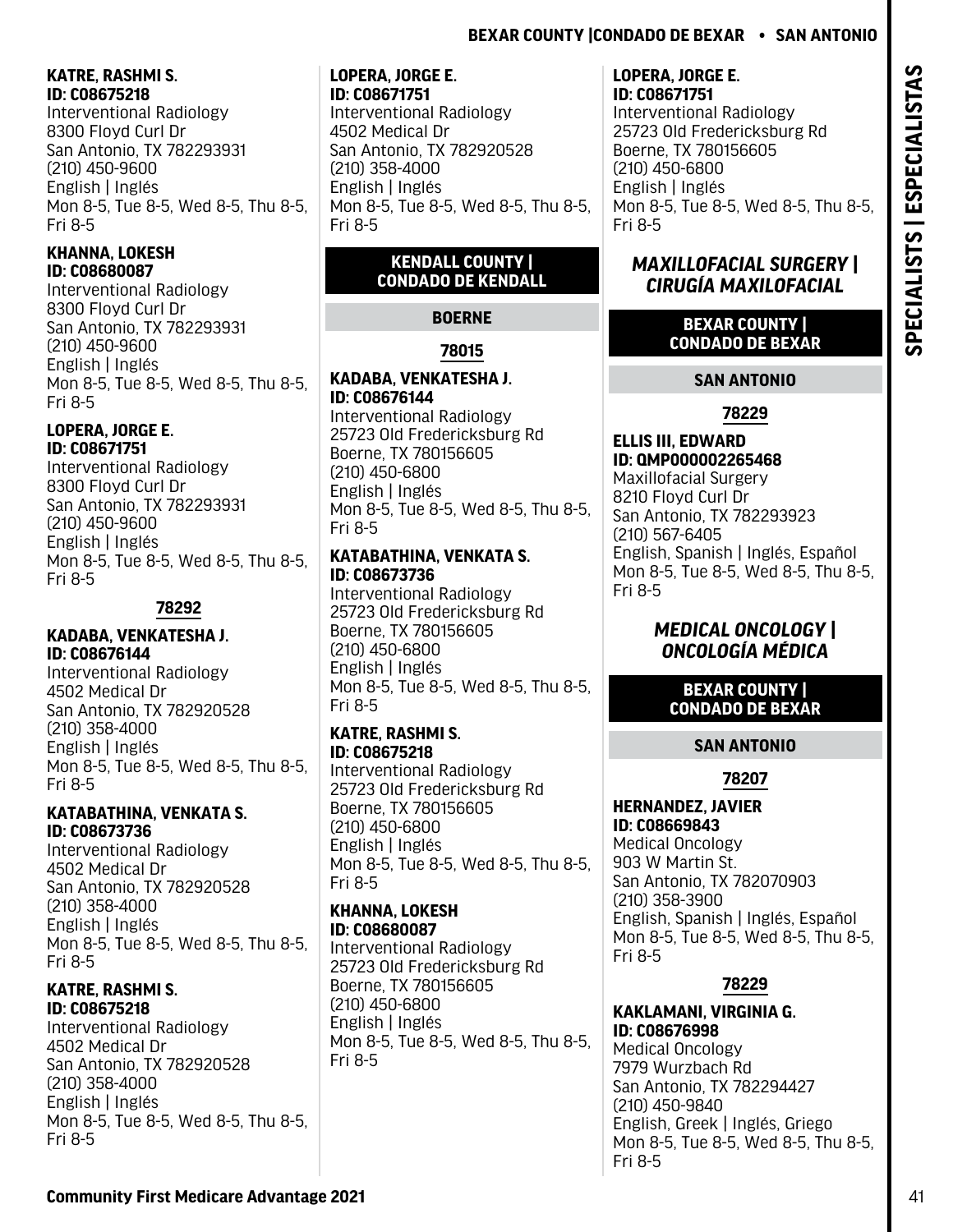SPECIALISTS | ESPECIALISTAS **SPECIALISTS | ESPECIALISTAS** **78292**

## **HERNANDEZ, JAVIER ID: C08669843**  Medical Oncology

4502 Medical Dr San Antonio, TX 782920528 (210) 358-4000 English, Spanish | Inglés, Español Mon 8-5, Tue 8-5, Wed 8-5, Thu 8-5, Fri 8-5

# **KARNAD, ANAND B.**

**ID: C08670228**  Medical Oncology 4502 Medical Dr San Antonio, TX 782920528 (210) 358-4000 English, Spanish | Inglés, Español Mon-Fri 8-5

## *MEDICAL TOXICOLOGY TOXICOLOGÍA MÉDICA*

#### **BEXAR COUNTY | CONDADO DE BEXAR**

## **SAN ANTONIO**

## **78292**

#### **GAO, HAN TONY ID: QMP000002271699**

Medical Toxicology 4502 Medical Dr San Antonio, TX 782920528 (210) 358-4000 English | Inglés Mon 24/7, Tue 24/7, Wed 24/7, Thu 24/7, Fri 24/7, Sat 24/7, Sun 24/7

# *NEPHROLOGY | NEFROLOGÍA*

## **BEXAR COUNTY | CONDADO DE BEXAR**

## **SAN ANTONIO**

#### **78207**

#### **BANSAL, SHWETA ID: C08673641**  Nephrology 701 S Zarzamora St San Antonio, TX 782075209 (210) 358-7578 English | Inglés Mon 8-5, Tue 8-5, Wed 8-5, Thu 8-5, Fri 8-5

## **BHATTARAI, MANOJ ID: C08680484**

Nephrology 701 S Zarzamora St San Antonio, TX 782075209 (210) 358-7600 English | Inglés Mon 8-5, Tue 8-5, Wed 8-5, Thu 8-5, Fri 8-5

## **DEFRONZO, RALPH A. ID: C08672819**

Nephrology 701 S Zarzamora St San Antonio, TX 782075209 (210) 358-7578 English | Inglés Mon 8-5, Tue 8-5, Wed 8-5, Thu 8-5, Fri 8-5

# **GANDHI, JEET K.**

**ID: C08680893**  Nephrology 701 S Zarzamora St San Antonio, TX 782075209 (210) 358-7600 English | Inglés Mon 8-5, Tue 8-5, Wed 8-5, Thu 8-5, Fri 8-5

#### **GARCIA-EVERETT, ASHLEY L. ID: C08676936**

Nephrology 701 S Zarzamora St San Antonio, TX 782075209 (210) 358-7578 English, Spanish | Inglés, Español Mon 8-5, Tue 8-5, Wed 8-5, Thu 8-5, Fri 8-5

#### **MARTIN, DEANDRA L. ID: C08679234**

Nephrology 701 S Zarzamora St San Antonio, TX 782075209 (210) 358-7578 English | Inglés Mon 8-5, Tue 8-5, Wed 8-5, Thu 8-5, Fri 8-5

#### **NASSAR, TAREQ ISSA M. ID: C08678660**

Nephrology 701 S Zarzamora St San Antonio, TX 782075209 (210) 358-7578 English, Arabic | Inglés, Árabe Mon 8-5, Tue 8-5, Wed 8-5, Thu 8-5, Fri 8-5

# **SHAMSI, KINZA S.**

**ID: C08678506**  Nephrology 903 W Martin St San Antonio, TX 782070903 (210) 358-3900 English | Inglés Mon 8-5, Tue 8-5, Wed 8-5, Thu 8-5, Fri 8-5

# **SHARMA, KUMAR**

**ID: C08680513**  Nephrology 701 S Zarzamora St San Antonio, TX 782075209 (210) 358-7600 English | Inglés Mon 8-5, Tue 8-5, Wed 8-5, Thu 8-5, Fri 8-5

## **78229**

## **BHATTARAI, MANOJ ID: C08680484**

Nephrology 8300 Floyd Curl Dr San Antonio, TX 782293931 (210) 450-9600 English | Inglés Mon 8-5, Tue 8-5, Wed 8-5, Thu 8-5, Fri 8-5

# **DEFRONZO, RALPH A.**

**ID: C08672819**  Nephrology 8300 Floyd Curl Dr San Antonio, TX 782293931 (210) 450-9600 English | Inglés Mon 8-5, Tue 8-5, Wed 8-5, Thu 8-5, Fri 8-5

# **GARCIA-EVERETT, ASHLEY L.**

**ID: C08676936**  Nephrology 8300 Floyd Curl Dr San Antonio, TX 782293931 (210) 450-9600 English, Spanish | Inglés, Español Mon 8-5, Tue 8-5, Wed 8-5, Thu 8-5, Fri 8-5

## **MARTIN, DEANDRA L.**

**ID: C08679234**  Nephrology 8300 Floyd Curl Dr San Antonio, TX 782293931 (210) 450-9600 English | Inglés Mon 8-5, Tue 8-5, Wed 8-5, Thu 8-5, Fri 8-5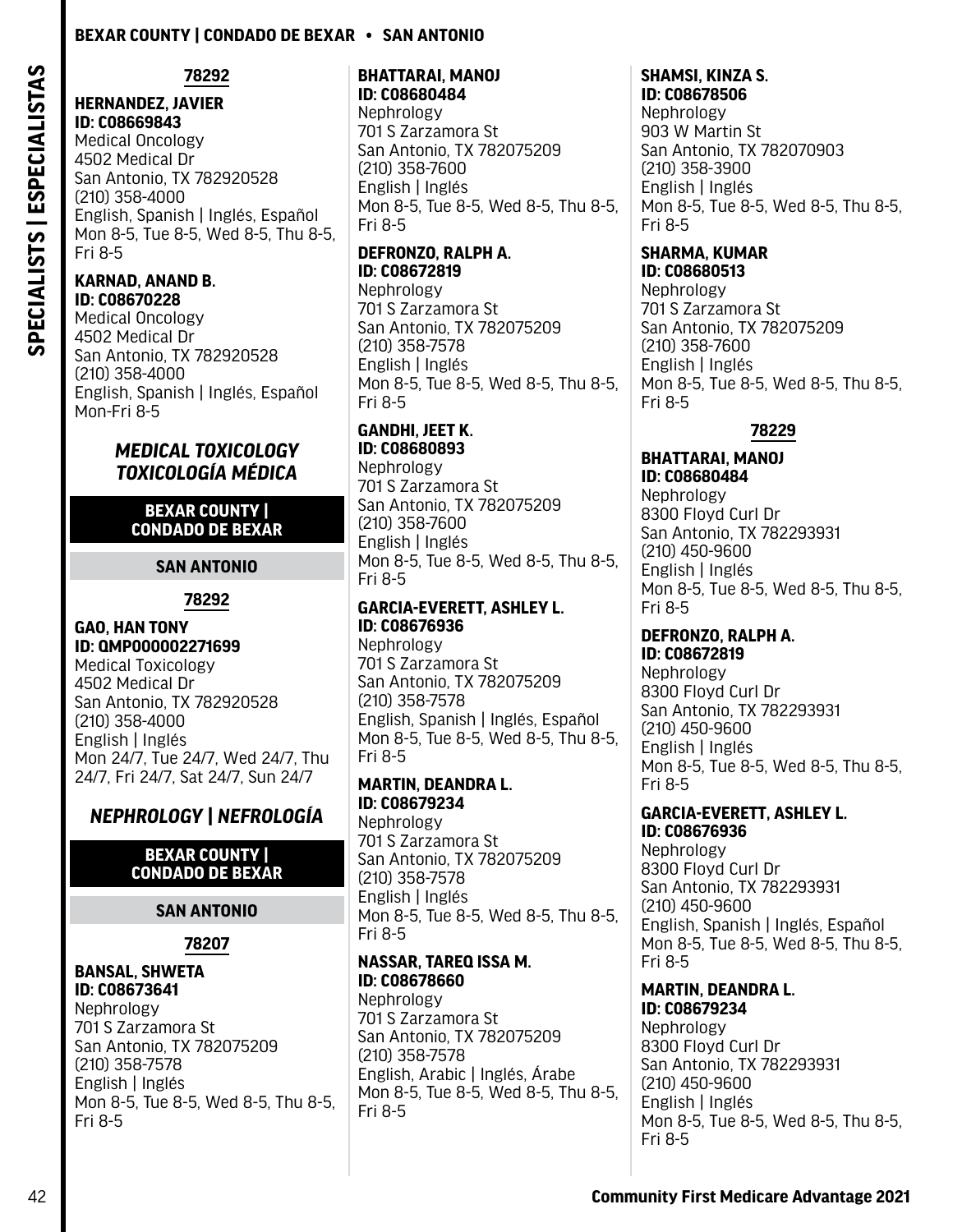#### **REEVES, WILLIAM B. ID: C08678800**

Nephrology 8300 Floyd Curl Dr San Antonio, TX 782293931 (210) 450-9600 English | Inglés Mon 8-5, Tue 8-5, Wed 8-5, Thu 8-5, Fri 8-5

#### **SHAMSI, KINZA S. ID: C08678506**

Nephrology 8300 Floyd Curl Dr San Antonio, TX 782293931 (210) 450-9600 English | Inglés Mon 8-5, Tue 8-5, Wed 8-5, Thu 8-5, Fri 8-5

#### **SHARMA, KUMAR ID: C08680513**

Nephrology 8300 Floyd Curl Dr San Antonio, TX 782293931 (210) 450-9600 English | Inglés Mon 8-5, Tue 8-5, Wed 8-5, Thu 8-5, Fri 8-5

## **SZABO, CHARLES A. ID: C08670719**

Nephrology 8300 Floyd Curl Dr San Antonio, TX 782293931 (210) 450-9600 English | Inglés Mon 8-5, Tue 8-5, Wed 8-5, Thu 8-5, Fri 8-5

## **78292**

#### **AHMAD, MOHAMMED S. ID: C08677234**

Nephrology 4502 Medical Dr San Antonio, TX 782920528 (210) 358-4000 English, Spanish | Inglés, Español Mon 8-5, Tue 8-5, Wed 8-5, Thu 8-5, Fri 8-5

#### **AHUJA, SEEMA S. ID: C08679319**  Nephrology 4502 Medical Dr San Antonio, TX 782920528 (210) 358-4000 English | Inglés Mon 8-5, Tue 8-5, Wed 8-5, Thu 8-5, Fri 8-5

#### **BHATTARAI, MANOJ ID: C08680484**

Nephrology 4502 Medical Dr San Antonio, TX 782920528 (210) 358-4000 English | Inglés Mon 8-5, Tue 8-5, Wed 8-5, Thu 8-5, Fri 8-5

#### **BHAYANA, SUVERTA ID: C08678523**  Nephrology

4502 Medical Dr San Antonio, TX 782920528 (210) 358-4000 English | Inglés Mon 8-5, Tue 8-5, Wed 8-5, Thu 8-5, Fri 8-5

#### **GARCIA-EVERETT, ASHLEY L. ID: C08676936**

Nephrology 4502 Medical Dr San Antonio, TX 782920528 (210) 358-4000 English, Spanish | Inglés, Español Mon 8-5, Tue 8-5, Wed 8-5, Thu 8-5, Fri 8-5

#### **HENRICH, WILLIAM L. ID: C08671192**  Nephrology

4502 Medical Dr San Antonio, TX 782920528 (210) 358-4000 English | Inglés Mon 8-5, Tue 8-5, Wed 8-5, Thu 8-5, Fri 8-5

## **PATEL, RUPAL D. ID: C08675289**

Nephrology 4502 Medical Dr San Antonio, TX 782920528 (210) 358-4000 English | Inglés Mon 8-5, Tue 8-5, Wed 8-5, Thu 8-5, Fri 8-5

#### **SZABO, CHARLES A. ID: C08670719**

Nephrology 4502 Medical Dr San Antonio, TX 782920528 (210) 358-4000 English | Inglés Mon 8-5, Tue 8-5, Wed 8-5, Thu 8-5, Fri 8-5

# *NEUROLOGY | NEUROLOGÍA*

## **BEXAR COUNTY | CONDADO DE BEXAR**

# **SAN ANTONIO**

# **78207**

#### **ADHIKARI, ISHAN ID: C08679505**  Neurology 701 S Zarzamora St San Antonio, TX 782075209 (210) 358-7000 English, Hindi, Bengali | Inglés, Hindi, Bengalí Mon 8-5, Tue 8-5, Wed 8-5, Thu 8-5, Fri 8-5

#### **CARTER, JOHN E. ID: C08670709**

Neurology 701 S Zarzamora St San Antonio, TX 782075209 (210) 358-7600 English | Inglés Mon 8-5, Tue 8-5, Wed 8-5, Thu 8-5, Fri 8-5

#### **KLEINGUENTHER, ROMANA S. ID: C08673892**

Neurology 701 S Zarzamora St San Antonio, TX 782075209 (210) 358-7578 English | Inglés Mon 8-5, Tue 8-5, Wed 8-5, Thu 8-5, Fri 8-5

#### **QUNIBI, WAJEH Y. ID: C08680228**

Neurology 701 S Zarzamora St San Antonio, TX 782075209 (210) 358-7600 English | Inglés Mon 8-5, Tue 8-5, Wed 8-5, Thu 8-5, Fri 8-5

## **RAMIREZ CASTANEDA, JUAN L. ID: C08676610**

Neurology 903 W Martin St San Antonio, TX 782070903 (210) 358-3900 English, Spanish | Inglés, Español Mon 8-5, Tue 8-5, Wed 8-5, Thu 8-5, Fri 8-5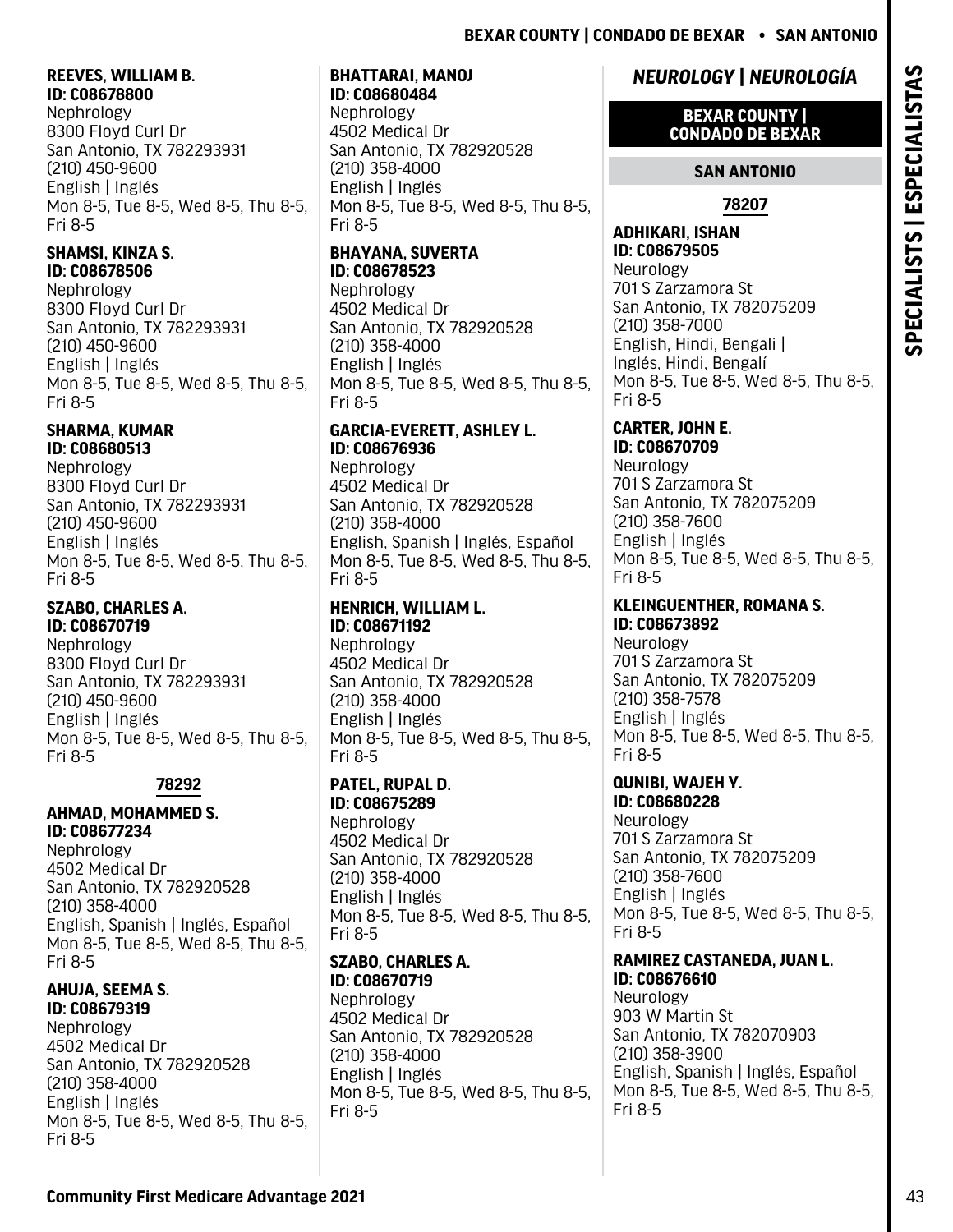SPECIALISTS | ESPECIALISTAS **SPECIALISTS | ESPECIALISTAS** **78229**

Mon 8-5, Tue 8-5, Wed 8-5, Thu 8-5,

**BEHROUZ, REZA ID: C08677442**  Neurology

(210) 450-9600

**BIRNBAUM, LEE A. ID: C08673378**  Neurology

8300 Floyd Curl Dr

(210) 450-9600

**BREY, ROBIN L. ID: C08675311**  Neurology

(210) 450-9600 English | Inglés

**CARTER, JOHN E. ID: C08670709**  Neurology

8300 Floyd Curl Dr

(210) 450-9600 English | Inglés

**CAVAZOS, JOSE E. ID: C08681354**  Neurology

8300 Floyd Curl Dr

(210) 450-9600

San Antonio, TX 782293931

**DE ERAUSQUIN, GABRIEL A. ID: QMP000002269385**

San Antonio, TX 782293931

English, Spanish | Inglés, Español Mon 8-5, Tue 8-5, Wed 8-5, Thu 8-5,

English, Spanish | Inglés, Español Mon 9-1, Tue 9-1, Wed 9-1, Thu 9-1,

San Antonio, TX 782293931

8300 Floyd Curl Dr

San Antonio, TX 782293931

Mon 8-5, Tue 8-5, Wed 8-5, Thu 8-5,

Mon 8-5, Tue 8-5, Wed 8-5, Thu 8-5,

San Antonio, TX 782293931

English, Spanish | Inglés, Español Mon 8-5, Tue 8-5, Wed 8-5, Thu 8-5,

Fri 8-5

Fri 8-5

Fri 8-5

Fri 8-5

Fri 9-1

Fri 3-5

Neurology

8300 Floyd Curl Dr

(210) 450-9600

8300 Floyd Curl Dr

San Antonio, TX 782293931

English, Spanish, French | Inglés, Español, Francés

#### **FOX, PETER T. ID: C08671638**

Neurology 8403 Floyd Curl Dr San Antonio, TX 782293904 (210) 567-8600 English | Inglés Mon 8-5, Tue 8-5, Wed 8-5, Thu 8-5, Fri 8-5

## **HORN, SARAH K. ID: QMP000002265560**

Neurology 8300 Floyd Curl Dr San Antonio, TX 782293931 (210) 450-9600 English | Inglés Mon 8-5, Tue 8-5, Wed 8-5, Thu 8-5, Fri 8-5

## **JUNG, YOUNGSIN ID: QMP000002270894**

Neurology 8300 Floyd Curl Dr San Antonio, TX 782293931 (210) 450-9600 English, Korean | Inglés, Coreano Mon 8-5, Tue 8-5, Wed 8-5, Thu 8-5, Fri 8-5

## **KONERU, SREEEKANTH ID: QMP000002263123**

Neurology 8300 Floyd Curl Dr San Antonio, TX 782293931 (210) 450-9600 English | Inglés Mon 8-5, Tue 8-5, Wed 8-5, Thu 8-5, Fri 8-5

#### **LALLY, JASON E. ID: C08680280**

Neurology 8300 Floyd Curl Dr San Antonio, TX 782293931 (210) 450-9600 English | Inglés Mon 8-5, Tue 8-5, Wed 8-5, Thu 8-5, Fri 8-5

## **LIE, OCTAVIAN V. ID: C08674612**

Neurology 8300 Floyd Curl Dr San Antonio, TX 782293931 (210) 450-9600 English | Inglés Mon 1-5, Wed 8-12

#### **MARQUES-ZILLI, EDUARDO ID: QMP000002262978**

Neurology 8300 Floyd Curl Dr San Antonio, TX 782293931 (210) 450-9600 English, Portugues | Inglés, Portugues Mon-Fri 8-5

#### **MATTHEWS, THOMAS L. ID: C08669378**

Neurology 8535 Tom Slick San Antonio, TX 782293367 (210) 616-0300 English | Inglés Mon 8-5, Tue 8-5, Wed 8-5, Thu 8-5, Fri 8-5

## **7703 Floyd Curl Dr**

**San Antonio, TX 782293901** (210) 450-6440 English | Inglés Mon 8-5, Tue 8-5, Wed 8-5, Thu 8-5, Fri 8-5

## **MORGAN, LOLA C.**

**ID: C08671995**  Neurology 8300 Floyd Curl Dr San Antonio, TX 782293931 (210) 450-9600 English | Inglés Mon 8-5, Tue 8-5, Wed 8-5, Thu 8-5, Fri 8-5

# **PALM, MICHAEL L.**

**ID: C08674048**  Neurology 8300 Floyd Curl Dr San Antonio, TX 782293931 (210) 450-9600 English | Inglés Mon 8-4, Tue 12-4, Thu 8-4

## **SLADKY, JOHN H.**

**ID: C08673106**  Neurology 8300 Floyd Curl Dr San Antonio, TX 782293931 (210) 450-9600 English | Inglés Mon 8-5, Tue 8-5, Wed 8-5, Thu 8-5, Fri 8-5

#### **4647 Medical Dr San Antonio, TX 782294403** (210) 358-5110 English | Inglés Mon 8-5, Tue 8-5, Wed 8-5, Thu 8-5, Fri 8-5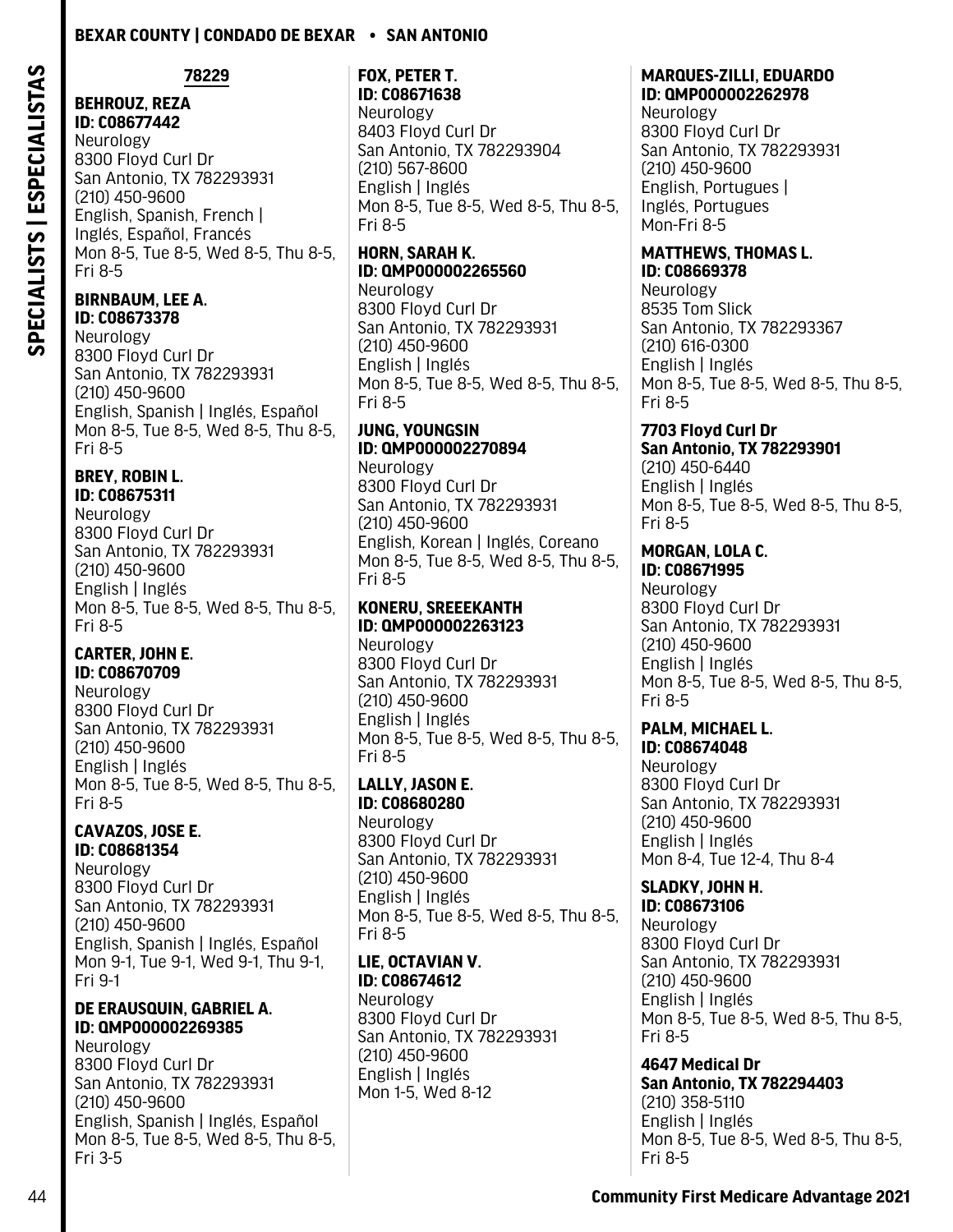#### **VIROSLAV, ALICE B. ID: C08678606**

Neurology 8300 Floyd Curl Dr San Antonio, TX 782293931 (210) 450-9600 English | Inglés Mon 8-5, Tue 8-5, Wed 8-5, Thu 8-5, Fri 8-5

## **78230**

## **MATTHEWS, THOMAS L. ID: C08669378**

Neurology 4330 Vance Jackson Rd San Antonio, TX 782305321 (210) 450-6440 English | Inglés Mon 8-5, Tue 8-5, Wed 8-5, Thu 8-5, Fri 8-5

#### **78251**

## **MATTHEWS, THOMAS L. ID: C08669378**

Neurology 10431 State Highway 151 San Antonio, TX 782514551 (210) 450-6440 English | Inglés Mon 8-5, Tue 8-8, Wed 8-5, Thu 8-5, Fri 8-5

## **78258**

## **BIRNBAUM, LEE A. ID: C08673378**

Neurology 502 Madison Oak Dr Ste 130 San Antonio, TX 782584085 (210) 341-7722 English, Spanish | Inglés, Español Mon 8-5, Tue 8-5, Wed 8-5, Thu 8-5, Fri 8-5

## **78292**

#### **BHAVARAJU-SANKA, RATNA K. ID: C08674166**

Neurology 4502 Medical Dr San Antonio, TX 782920528 (210) 358-4000 English | Inglés Mon 8-5, Tue 8-5, Wed 8-5, Thu 8-5, Fri 8-5

#### **BIRNBAUM, LEE A. ID: C08673378**

Neurology 4502 Medical Dr San Antonio, TX 782920528 (210) 358-4000 English, Spanish | Inglés, Español Mon 8-5, Tue 8-5, Wed 8-5, Thu 8-5, Fri 8-5

## **BUI, DIEP H. ID: QMP000002271446**

Neurology 4502 Medical Dr San Antonio, TX 782920528 (210) 358-4000 English, Vietnamese | Inglés, Vietnamita Mon 8-5, Tue 8-5, Wed 8-5, Thu 8-5, Fri 8-5

## **CARTER, JOHN E. ID: C08670709**

Neurology 4502 Medical Dr San Antonio, TX 782920528 (210) 358-4000 English | Inglés Mon 8-5, Tue 8-5, Wed 8-5, Thu 8-5, Fri 8-5

## **CARVER, DEBORAH L. ID: C08671083**

Neurology 4502 Medical Dr San Antonio, TX 782920528 (210) 358-4000 English | Inglés Mon 8-5, Tue 8-5, Wed 8-5, Thu 8-5, Fri 8-5

#### **CAVAZOS, JOSE E. ID: C08681354**  Neurology 4502 Medical Dr

San Antonio, TX 782920528 (210) 358-4000 English, Spanish | Inglés, Español Mon 9-1, Tue 9-1, Wed 9-1, Thu 9-1, Fri 9-1

## **FOX, PETER T. ID: C08671638**

Neurology 4502 Medical Dr San Antonio, TX 782920528 (210) 358-4000 English | Inglés Mon 8-5, Tue 8-5, Wed 8-5, Thu 8-5, Fri 8-5

#### **HAFEEZ, SHAHERYAR J. ID: C08678646**

Neurology 4502 Medical Dr San Antonio, TX 782920528 (210) 358-4000 English, Spanish | Inglés, Español Mon 8-5, Tue 8-5, Wed 8-5, Thu 8-5, Fri 8-5

## **HORN, SARAH K. ID: QMP000002265560**

Neurology 4502 Medical Dr San Antonio, TX 782920528 (210) 358-4000 English | Inglés Mon 8-5, Tue 8-5, Wed 8-5, Thu 8-5, Fri 8-5

# **JACKSON, CARLAYNE E.**

**ID: C08670714**  Neurology 4502 Medical Dr San Antonio, TX 782920528 (210) 358-4000 English | Inglés Mon 8-5, Tue 8-5, Wed 8-5, Thu 8-5, Fri 8-5

## **JUNG, YOUNGSIN**

**ID: QMP000002270894** Neurology 4502 Medical Dr San Antonio, TX 782920528 (210) 358-4000 English, Korean | Inglés, Coreano Mon 8-5, Tue 8-5, Wed 8-5, Thu 8-5, Fri 8-5

# **KARKAR, KAMEEL M.**

**ID: C08673553**  Neurology 4502 Medical Dr San Antonio, TX 782920528 (210) 358-4000 English | Inglés Mon 8-5, Tue 8-5, Wed 8-5, Thu 8-5, Fri 8-5

#### **KLEINGUENTHER, ROMANA S. ID: C08673892**

Neurology 4502 Medical Dr San Antonio, TX 782920528 (210) 358-4000 English | Inglés Mon 8-5, Tue 8-5, Wed 8-5, Thu 8-5, Fri 8-5

**SPECIALISTS | ESPECIALISTAS**

SPECIALISTS | ESPECIALISTAS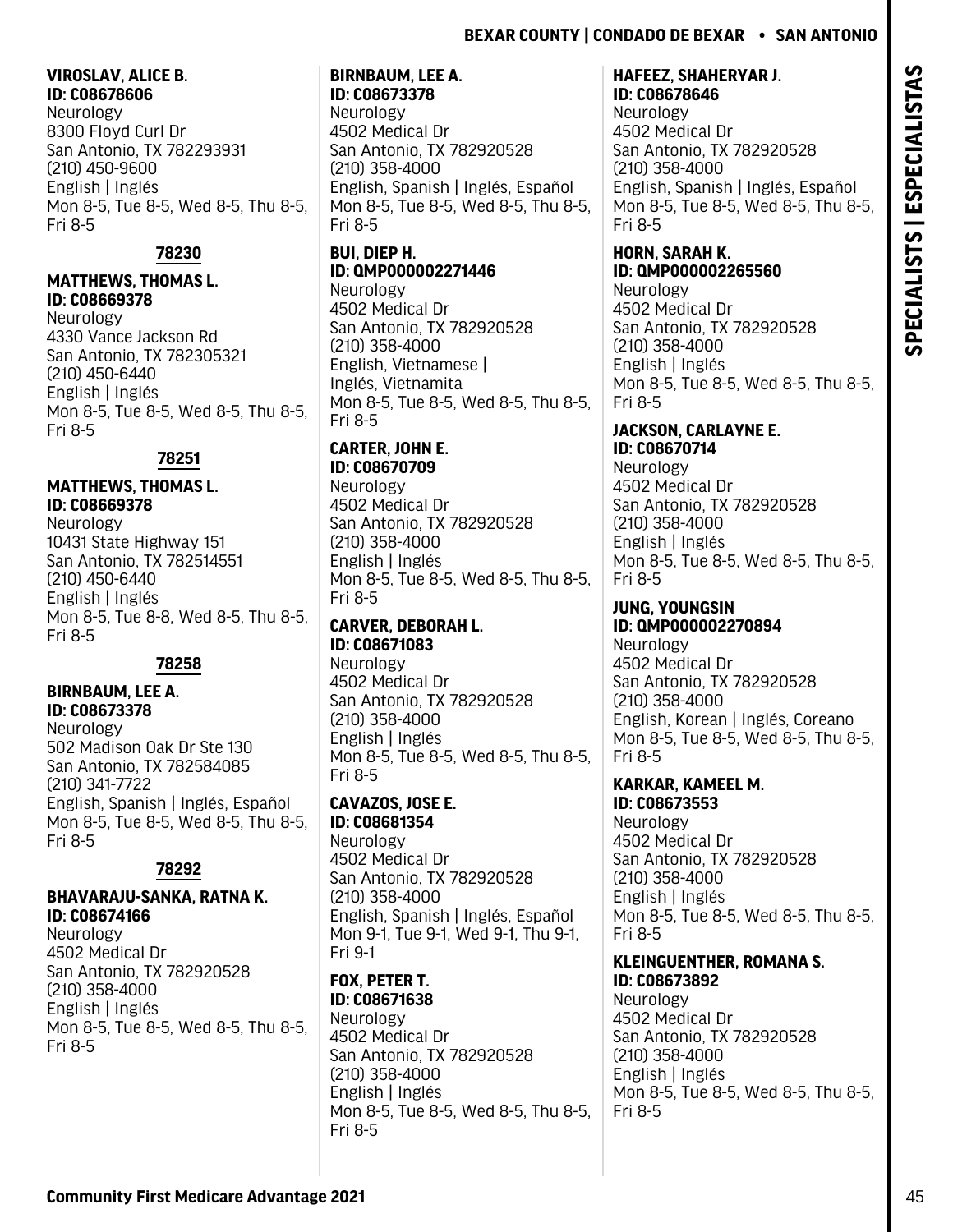## **Kendall Count | Condado De Kendall • Boerne**

## **KONERU, SREEEKANTH ID: QMP000002263123**

Neurology 4502 Medical Dr San Antonio, TX 782920528 (210) 358-4000 English | Inglés Mon 8-5, Tue 8-5, Wed 8-5, Thu 8-5, Fri 8-5

## **LALLY, JASON E. ID: C08680280**

Neurology 4502 Medical Dr San Antonio, TX 782920528 (210) 358-4000 English | Inglés Mon 8-5, Tue 8-5, Wed 8-5, Thu 8-5, Fri 8-5

## **MATTHEWS, THOMAS L. ID: C08669378**

Neurology 4502 Medical Dr San Antonio, TX 782920528 (210) 358-4000 English | Inglés Mon-Fri 8-5

# **PALM, MICHAEL L.**

**ID: C08674048**  Neurology 4502 Medical Dr San Antonio, TX 782920528 (210) 358-4000 English | Inglés Mon 8-5, Tue 8-5, Wed 8-5, Thu 8-5, Fri 8-5

## **QUNIBI, WAJEH Y. ID: C08680228**

Neurology 4502 Medical Dr San Antonio, TX 782920528 (210) 358-4000 English | Inglés Mon 8-5, Tue 8-5, Wed 8-5, Thu 8-5, Fri 8-5

#### **RAMIREZ CASTANEDA, JUAN L. ID: C08676610**

Neurology 4502 Medical Dr San Antonio, TX 782920528 (210) 358-4000 English, Spanish | Inglés, Español Mon 8-5, Tue 8-5, Wed 8-5, Thu 8-5, Fri 8-5

## **ROMERO, REBECCA S. ID: C08673005**

Neurology 4502 Medical Dr San Antonio, TX 782920528 (210) 358-4000 English, Spanish | Inglés, Español Mon 8-5, Tue 8-5, Wed 8-5, Thu 8-5, Fri 8-5

# **VIROSLAV, ALICE B. ID: C08678606**

Neurology 4502 Medical Dr San Antonio, TX 782920528 (210) 358-4000 English | Inglés Mon 8-5, Tue 8-5, Wed 8-5, Thu 8-5, Fri 8-5

#### **KENDALL COUNT | CONDADO DE KENDALL**

## **BOERNE**

## **78015**

# **VIROSLAV, ALICE B. ID: C08678606**

Neurology 25723 Old Fredericksburg Rd Boerne, TX 780156605 (210) 450-6800 English | Inglés Mon 8-5, Tue 8-5, Wed 8-5, Thu 8-5, Fri 8-5

## *NEUROSURGERY | NEUROCIRUGÍA*

## **BEXAR COUNTY | CONDADO DE BEXAR**

## **SAN ANTONIO**

## **78229**

#### **CARON, JEAN-LOUIS R. ID: C08670139**

**Neurosurgery** 8300 Floyd Curl Dr San Antonio, TX 782293931 (210) 450-9600 English, French | Inglés, Franćes Mon 8-5, Tue 8-5, Wed 8-5, Thu 8-5, Fri 8-5

#### **FLOYD, JOHN R. ID: C08673038**

**Neurosurgery** 8300 Floyd Curl Dr San Antonio, TX 782293931 (210) 450-9600 English | Inglés Mon 8-5, Tue 8-5, Wed 8-5, Thu 8-5, Fri 8-5

#### **7979 Wurzbach Rd San Antonio, TX 782294427**

(210) 450-9840 English | Inglés Mon 8-5, Tue 8-5, Wed 8-5, Thu 8-5, Fri 8-5

## **MASCITELLI, JUSTIN R.**

**ID: C08680338**  Neurosurgery 8300 Floyd Curl Dr San Antonio, TX 782293931 (210) 450-9600 English | Inglés Mon 8-5, Tue 8-5, Wed 8-5, Thu 8-5, Fri 8-5

#### **MCGINITY, MICHAEL J. ID: QMP000002265586**

Neurosurgery 8300 Floyd Curl Dr San Antonio, TX 782293931 (210) 450-9600 English | Inglés Mon 8-5, Tue 8-5, Wed 8-5, Thu 8-5, Fri 8-5

## **PAPANASTASSIOU, ALEXANDER M. ID: C08674089**

**Neurosurgery** 8300 Floyd Curl Dr San Antonio, TX 782293931 (210) 450-9600 English, Spanish, French | Inglés, Español, Franćes Mon 8-5, Tue 8-5, Wed 8-5, Thu 8-5, Fri 8-5

#### **7979 Wurzbach Rd San Antonio, TX 782294427**

(210) 450-9840 English, Spanish, French | Inglés, Español, Franćes Mon 8-5, Tue 8-5, Wed 8-5, Thu 8-5, Fri 8-5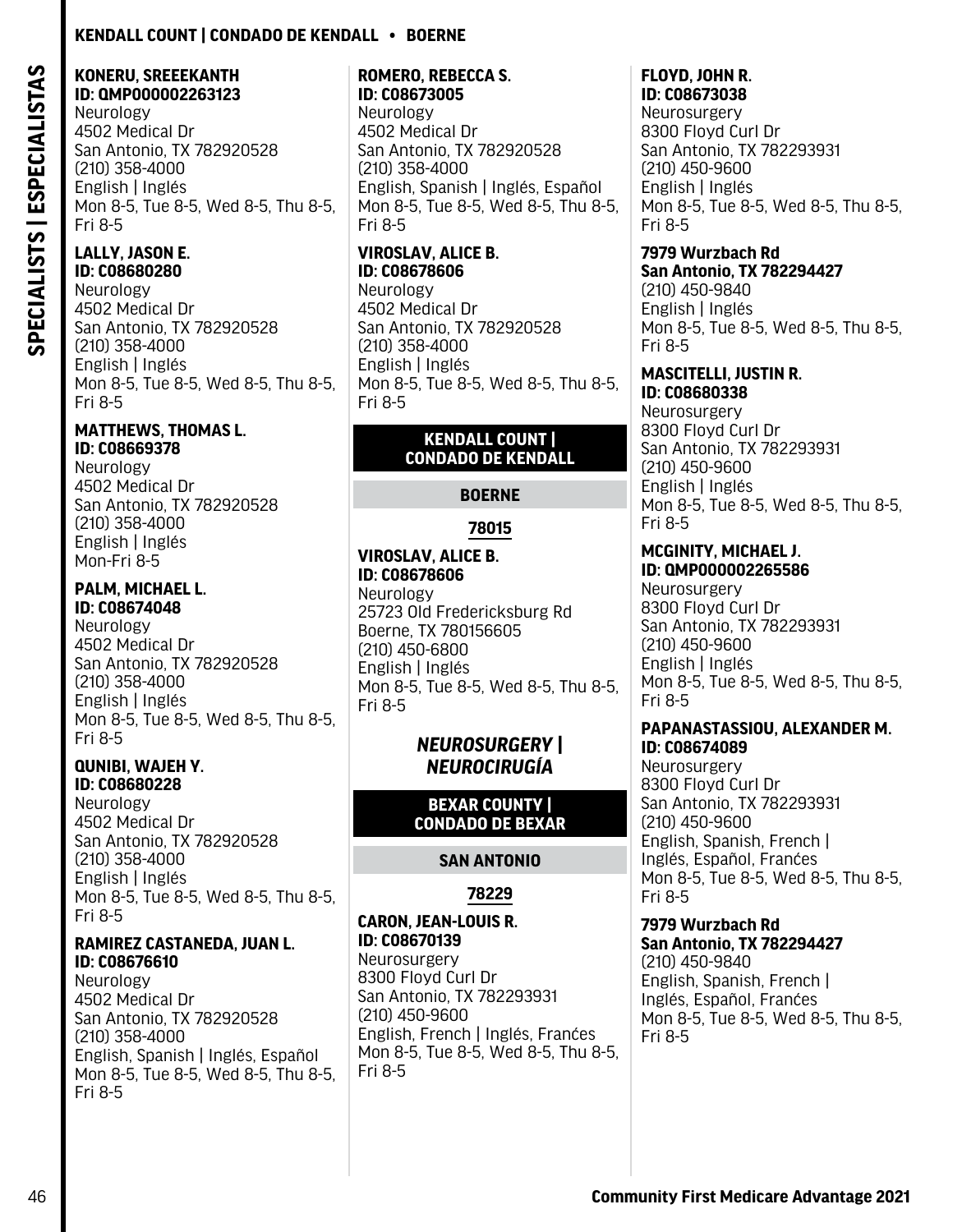#### **SUN, DERRICK Y. ID: C08678528**

**Neurosurgery** 8300 Floyd Curl Dr San Antonio, TX 782293931 (210) 450-9600 English, Spanish | Inglés, Español Mon 8-5, Tue 8-5, Wed 8-5, Thu 8-5, Fri 8-5

## **78258**

## **MASCITELLI, JUSTIN R. ID: C08680338**

**Neurosurgery** 502 Madison Oak Dr Ste 130 San Antonio, TX 782584085 (210) 341-7722 English | Inglés Mon 8-5, Tue 8-5, Wed 8-5, Thu 8-5, Fri 8-5

## **SUN, DERRICK Y. ID: C08678528**

Neurosurgery 502 Madison Oak Dr Ste 130 San Antonio, TX 782584085 (210) 341-7722 English, Spanish | Inglés, Español Mon 8-5, Tue 8-5, Wed 8-5, Thu 8-5, Fri 8-5

## **TARASIEWICZ, IZABELA ID: C08676976**

**Neurosurgery** 502 Madison Oak Dr Ste 130 San Antonio, TX 782584085 (210) 341-7722 English, Spanish | Inglés, Español Mon 8-5, Tue 8-5, Wed 8-5, Thu 8-5, Fri 8-5

## **78292**

#### **BARTANUSZ, VIKTOR ID: C08671710**

**Neurosurgery** 4502 Medical Dr San Antonio, TX 782920528 (210) 358-4000 English, Spanish, French | Inglés, Español, Franćes Mon 8-5, Tue 8-5, Wed 8-5, Thu 8-5, Fri 8-5

#### **CARON, JEAN-LOUIS R. ID: C08670139**

**Neurosurgery** 4502 Medical Dr San Antonio, TX 782920528 (210) 358-4000 English, French | Inglés, Franćes Mon 8-5, Tue 8-5, Wed 8-5, Thu 8-5, Fri 8-5

## **DENGLER, BRADLEY A. ID: QMP000002270876**

Neurosurgery 4502 Medical Dr San Antonio, TX 782920528 (210) 358-4000 English | Inglés Mon 8-5, Tue 8-5, Wed 8-5, Thu 8-5, Fri 8-5

## **FLOYD, JOHN R. ID: C08673038**

Neurosurgery 4502 Medical Dr San Antonio, TX 782920528 (210) 358-4000 English | Inglés Mon 8-5, Tue 8-5, Wed 8-5, Thu 8-5, Fri 8-5

## **MASCITELLI, JUSTIN R. ID: C08680338**

**Neurosurgery** 4502 Medical Dr San Antonio, TX 782920528 (210) 358-4000 English | Inglés Mon 8-5, Tue 8-5, Wed 8-5, Thu 8-5, Fri 8-5

## **MCGINITY, MICHAEL J. ID: QMP000002265586**

Neurosurgery 4502 Medical Dr San Antonio, TX 782920528 (210) 358-4000 English | Inglés Mon 8-5, Tue 8-5, Wed 8-5, Thu 8-5, Fri 8-5

## **PAPANASTASSIOU, ALEXANDER M. ID: C08674089**

**Neurosurgery** 4502 Medical Dr San Antonio, TX 782920528 (210) 358-4000 English, Spanish, French | Inglés, Español, Franćes Mon 8-5, Tue 8-5, Wed 8-5, Thu 8-5, Fri 8-5

## **SUN, DERRICK Y. ID: C08678528**

**Neurosurgery** 4502 Medical Dr San Antonio, TX 782920528 (210) 358-4000 English, Spanish | Inglés, Español Mon 8-5, Tue 8-5, Wed 8-5, Thu 8-5, Fri 8-5

## **TARASIEWICZ, IZABELA ID: C08676976**

Neurosurgery 4502 Medical Dr San Antonio, TX 782920528 (210) 358-4000 English, Spanish | Inglés, Español Mon 8-5, Tue 8-5, Wed 8-5, Thu 8-5, Fri 8-5

## *NUCLEAR MEDICINE | MEDICINA NUCLEAR*

## **BEXAR COUNTY | CONDADO DE BEXAR**

# **SAN ANTONIO**

## **78229**

#### **BANKS, KEVIN P. ID: QMP000002262274** Nuclear Medicine 8300 Floyd Curl Dr San Antonio, TX 782293931 (210) 450-9600 English | Inglés Mon 8-5, Tue 8-5, Wed 8-5, Thu 8-5, Fri 8-5

## **METTER, DARLENE F. ID: C08671644**

Nuclear Medicine 8300 Floyd Curl Dr San Antonio, TX 782293931 (210) 450-9600 English | Inglés Mon 8-5, Tue 8-5, Wed 8-5, Thu 8-5, Fri 8-5

#### **PHILLIPS, WILLIAM T. ID: C08671646**

Nuclear Medicine 8300 Floyd Curl Dr San Antonio, TX 782293931 (210) 450-9600 English | Inglés Mon 8-5, Tue 8-5, Wed 8-5, Thu 8-5, Fri 8-5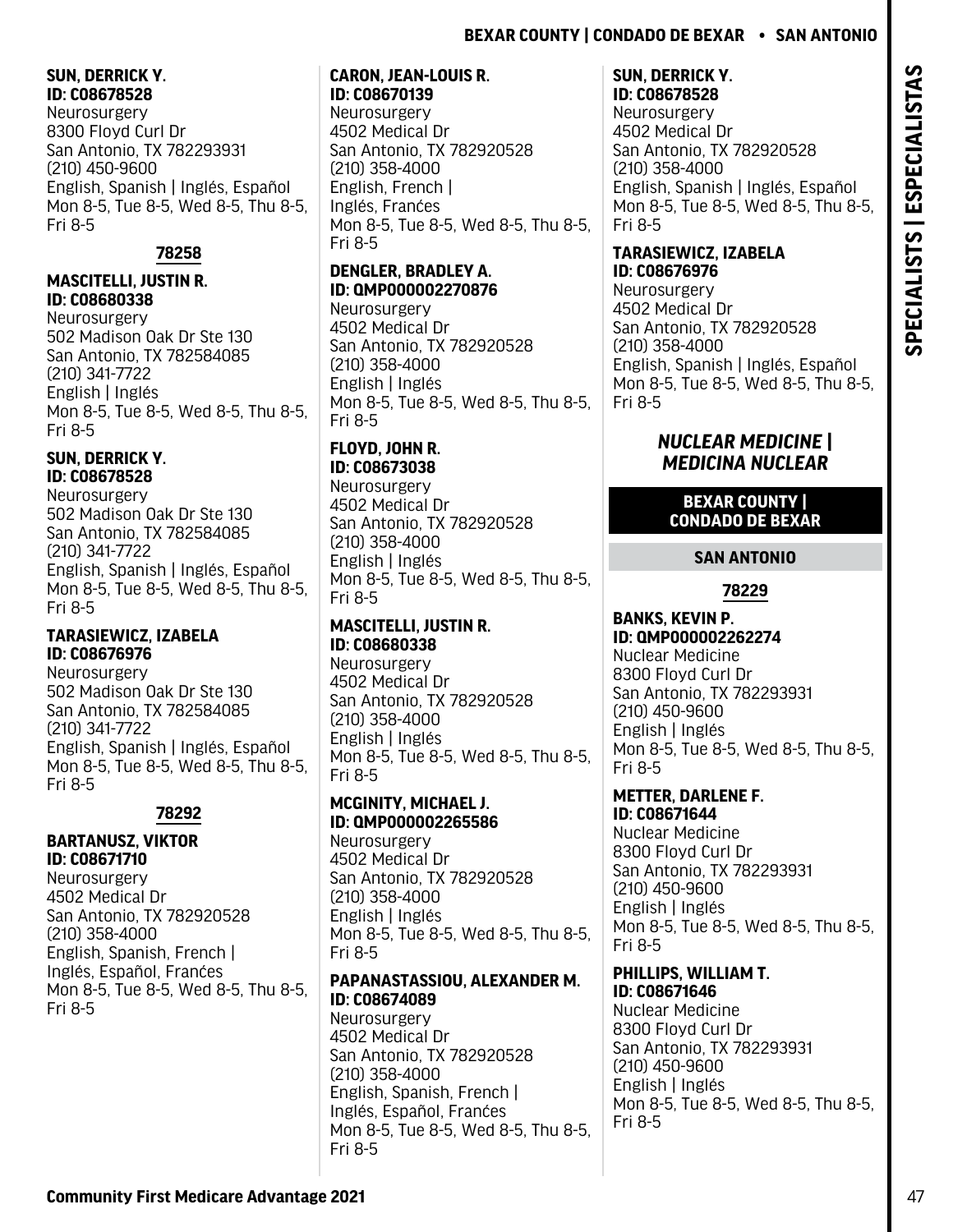## **Kendall County | Condado De Kendall • Boerne**

#### **VAN, THANH T. ID: C08681566**

Nuclear Medicine 8300 Floyd Curl Dr San Antonio, TX 782293931 (210) 450-9600 English | Inglés Mon 8-5, Tue 8-5, Wed 8-5, Thu 8-5, Fri 8-5

#### **VROMAN, PENNY JEAN ID: C08679206**

Nuclear Medicine 8300 Floyd Curl Dr San Antonio, TX 782293931 (210) 450-9600 English | Inglés Mon 24/7, Tue 24/7, Wed 24/7, Thu 24/7, Fri 24/7, Sat 24/7, Sun 24/7

## **78292**

#### **BANKS, KEVIN P. ID: QMP000002262274**

Nuclear Medicine 4502 Medical Dr San Antonio, TX 782920528 (210) 358-4000 English | Inglés Mon 8-5, Tue 8-5, Wed 8-5, Thu 8-5, Fri 8-5

#### **COURTINES, MICHEL ALEXIS R. ID: C08679119**

Nuclear Medicine 4502 Medical Dr San Antonio, TX 782920528 (210) 358-4000 English | Inglés Mon 8-5, Tue 8-5, Wed 8-5, Thu 8-5, Fri 8-5

#### **DUFFY, DANIEL H. ID: C08672630**

Nuclear Medicine 4502 Medical Dr San Antonio, TX 782920528 (210) 358-4000 English | Inglés Mon 8-5, Tue 8-5, Wed 8-5, Thu 8-5, Fri 8-5

#### **METTER, DARLENE F. ID: C08671644**

Nuclear Medicine 4502 Medical Dr San Antonio, TX 782920528 (210) 358-4000 English | Inglés Mon 8-5, Tue 8-5, Wed 8-5, Thu 8-5, Fri 8-5

## **PHILLIPS, WILLIAM T. ID: C08671646**

Nuclear Medicine 4502 Medical Dr San Antonio, TX 782920528 (210) 358-4000 English | Inglés Mon 8-5, Tue 8-5, Wed 8-5, Thu 8-5, Fri 8-5

#### **VAN, THANH T. ID: C08681566**

Nuclear Medicine 4502 Medical Dr San Antonio, TX 782920528 (210) 358-4000 English | Inglés Mon 8-5, Tue 8-5, Wed 8-5, Thu 8-5, Fri 8-5

#### **VROMAN, PENNY JEAN ID: C08679206**

Nuclear Medicine 4502 Medical Dr San Antonio, TX 782920528 (210) 358-4000 English | Inglés Mon 24/7, Tue 24/7, Wed 24/7, Thu 24/7, Fri 24/7, Sat 24/7, Sun 24/7

#### **KENDALL COUNTY | CONDADO DE KENDALL**

## **BOERNE**

# **78015**

## **METTER, DARLENE F. ID: C08671644**

Nuclear Medicine 25723 Old Fredericksburg Rd Boerne, TX 780156605 (210) 450-6800 English | Inglés Mon 8-5, Tue 8-5, Wed 8-5, Thu 8-5, Fri 8-5

#### **PHILLIPS, WILLIAM T. ID: C08671646**

Nuclear Medicine 25723 Old Fredericksburg Rd Boerne, TX 780156605 (210) 450-6800 English | Inglés Mon 8-5, Tue 8-5, Wed 8-5, Thu 8-5, Fri 8-5

#### **VAN, THANH T. ID: C08681566**

Nuclear Medicine 25723 Old Fredericksburg Rd Boerne, TX 780156605 (210) 450-6800 English | Inglés Mon 8-5, Tue 8-5, Wed 8-5, Thu 8-5, Fri 8-5

## *OBSTETRICS/GYNECOLOGY | OBSTETRICIA/GINECOLOGÍA*

#### **BEXAR COUNTY | CONDADO DE BEXAR**

## **SAN ANTONIO**

## **78207**

#### **ALAS, ALEXANDRIAH N. ID: C08678657**

Obstetrics/Gynecology 903 W Martin St San Antonio, TX 782070903 (210) 358-3900 English, Spanish | Inglés, Español Mon 8-5, Tue 8-5, Wed 8-5, Thu 8-5, Fri 8-5

#### **BALL, BRUCE R. ID: QMP000002269055**

Obstetrics/Gynecology 903 W Martin St San Antonio, TX 782070903 (210) 358-3900 English | Inglés Mon 8-5, Tue 8-5, Wed 8-5, Thu 8-5, Fri 8-5

#### **BERKUS, MICHAEL D. ID: C08670870**

Obstetrics/Gynecology 903 W Martin St San Antonio, TX 782070903 (210) 358-3900 English, Spanish | Inglés, Español Mon 8-5, Tue 8-5, Wed 8-5, Thu 8-5, Fri 8-5

#### **BLANKENSHIP, LOGAN M. ID: QMP000002271419**

Obstetrics/Gynecology 903 W Martin St San Antonio, TX 782070903 (210) 358-3900 English | Inglés Mon 8-5, Tue 8-5, Wed 8-5, Thu 8-5, Fri 8-5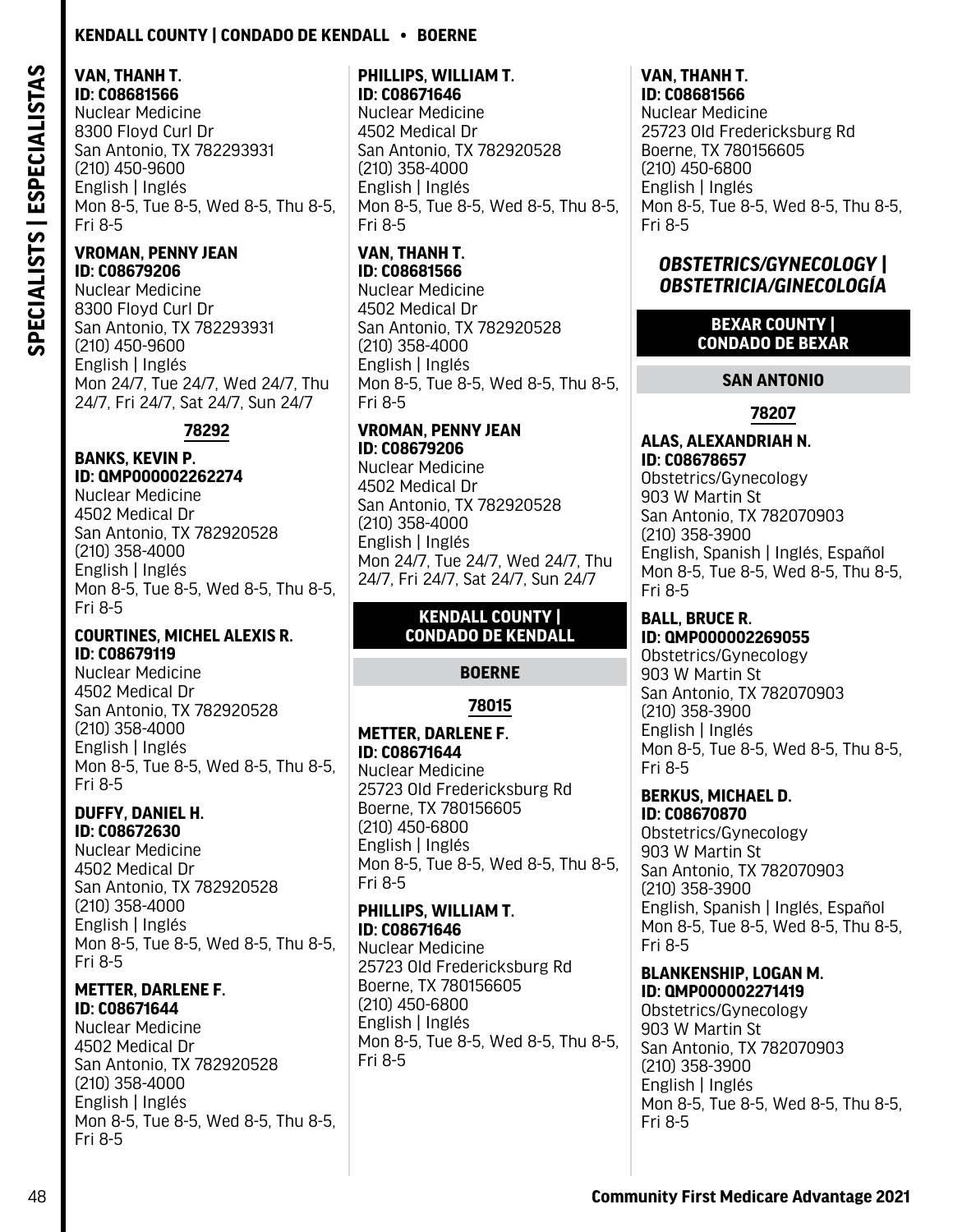## **BOYD, ANGELA R. ID: C08679393**

Obstetrics/Gynecology 903 W Martin St San Antonio, TX 782070903 (210) 358-3900 English | Inglés Mon 8-5, Tue 8-5, Wed 8-5, Thu 8-5, Fri 8-5

## **CONWAY, DEBORAH L. ID: C08670872**

Obstetrics/Gynecology 903 W Martin St San Antonio, TX 782070903 (210) 358-3900 English | Inglés Mon 8-5, Tue 8-5, Wed 8-5, Thu 8-5, Fri 8-5

#### **DAVID, ROCHELLE M. ID: C08674404**

Obstetrics/Gynecology 903 W Martin St San Antonio, TX 782070903 (210) 358-3900 English | Inglés Mon 8-5, Tue 8-5, Wed 8-5, Thu 8-5, Fri 8-5

## **DIAZ, KAREN C. ID: C08670897**

Obstetrics/Gynecology 903 W Martin St San Antonio, TX 782070903 (210) 358-3900 English, Spanish | Inglés, Español Mon 8-5, Tue 8-5, Wed 8-5, Thu 8-5, Fri 8-5

## **EVANS, ELIZABETH C. ID: C08674615**

Obstetrics/Gynecology 903 W Martin St San Antonio, TX 782070903 (210) 358-3900 English, Spanish | Inglés, Español Mon 8-5, Tue 8-5, Wed 8-5, Thu 8-5, Fri 8-5

## **FRANKA, JOHN C. ID: C08669397**

Obstetrics/Gynecology 903 W Martin St San Antonio, TX 782070903 (210) 358-3900 English, Spanish | Inglés, Español Mon 8-4:30, Tue 8-4:30, Wed 8-4:30, Thu 8-4:30, Fri 8-4:30

## **GOLDRICK, KATHRYN M. ID: QMP000002264477**

Obstetrics/Gynecology 903 W Martin St San Antonio, TX 782070903 (210) 358-3900 English | Inglés Mon 8-5, Tue 8-5, Wed 8-5, Thu 8-5, Fri 8-5

## **HALL, KEVIN L. ID: C08669892**

Obstetrics/Gynecology 903 W Martin St San Antonio, TX 782070903 (210) 358-3900 English | Inglés Mon 8-5, Tue 8-5, Wed 8-5, Thu 8-5, Fri 8-5

## **HIGBY, KENNETH ID: QMP000002269389**

Obstetrics/Gynecology 903 W Martin St San Antonio, TX 782070903 (210) 358-3900 English | Inglés Mon 8-5, Tue 8-5, Wed 8-5, Thu 8-5, Fri 8-5

## **HUGHES, JESSICA H. ID: QMP000002271904**

Obstetrics/Gynecology 903 W Martin St San Antonio, TX 782070903 (210) 358-3900 English | Inglés Mon 8-5, Tue 8-5, Wed 8-5, Thu 8-5, Fri 8-5

## **IBRAHIM, YENTUNDE O. ID: QMP000002272376**

Obstetrics/Gynecology 903 W Martin St San Antonio, TX 782070903 (210) 358-3900 English, Yoruba | Inglés, Yoruba Mon 8-5, Tue 8-5, Wed 8-5, Thu 8-5, Fri 8-5

## **IRELAND, KAYLA E. ID: C08676508**

Obstetrics/Gynecology 903 W Martin St San Antonio, TX 782070903 (210) 358-3900 English, Spanish | Inglés, Español Mon 8-5, Tue 8-5, Wed 8-5, Thu 8-5, Fri 8-5

## **KNUDTSON, JENNIFER F. ID: C08675158**

Obstetrics/Gynecology 903 W Martin St San Antonio, TX 782070903 (210) 358-3900 English, Spanish | Inglés, Español Mon 8-5, Tue 8-5, Wed 8-5, Thu 8-5, Fri 8-5

#### **KOST, EDWARD R. ID: C08671241**

Obstetrics/Gynecology 903 W Martin St San Antonio, TX 782070903 (210) 358-3900 English | Inglés Mon 8-5, Tue 8-5, Wed 8-5, Thu 8-5, Fri 8-5

#### **LOEFFEL, ILANNA D. ID: QMP000002265573**

Obstetrics/Gynecology 903 W Martin St San Antonio, TX 782070903 (210) 358-3900 English | Inglés Mon 8-5, Tue 8-5, Wed 8-5, Thu 8-5, Fri 8-5

# **LOZANO, ALEJANDRO**

**ID: C08678004**  Obstetrics/Gynecology 903 W Martin St San Antonio, TX 782070903 (210) 358-3900 English, Spanish | Inglés, Español Mon 8-5, Tue 8-5, Wed 8-5, Thu 8-5, Fri 8-5

# **LYONS, YASMIN A.**

**ID: QMP000002271416** Obstetrics/Gynecology 903 W Martin St San Antonio, TX 782070903 (210) 358-3900 English, Spanish | Inglés, Español Mon 8-5, Tue 8-5, Wed 8-5, Thu 8-5, Fri 8-5

#### **MARTIN, ELIZABETH M. ID: QMP000002271421**

Obstetrics/Gynecology 903 W Martin St San Antonio, TX 782070903 (210) 358-3900 English | Inglés Mon 8-5, Tue 8-5, Wed 8-5, Thu 8-5, Fri 8-5

**SPECIALISTS | ESPECIALISTAS**

SPECIALISTS | ESPECIALISTAS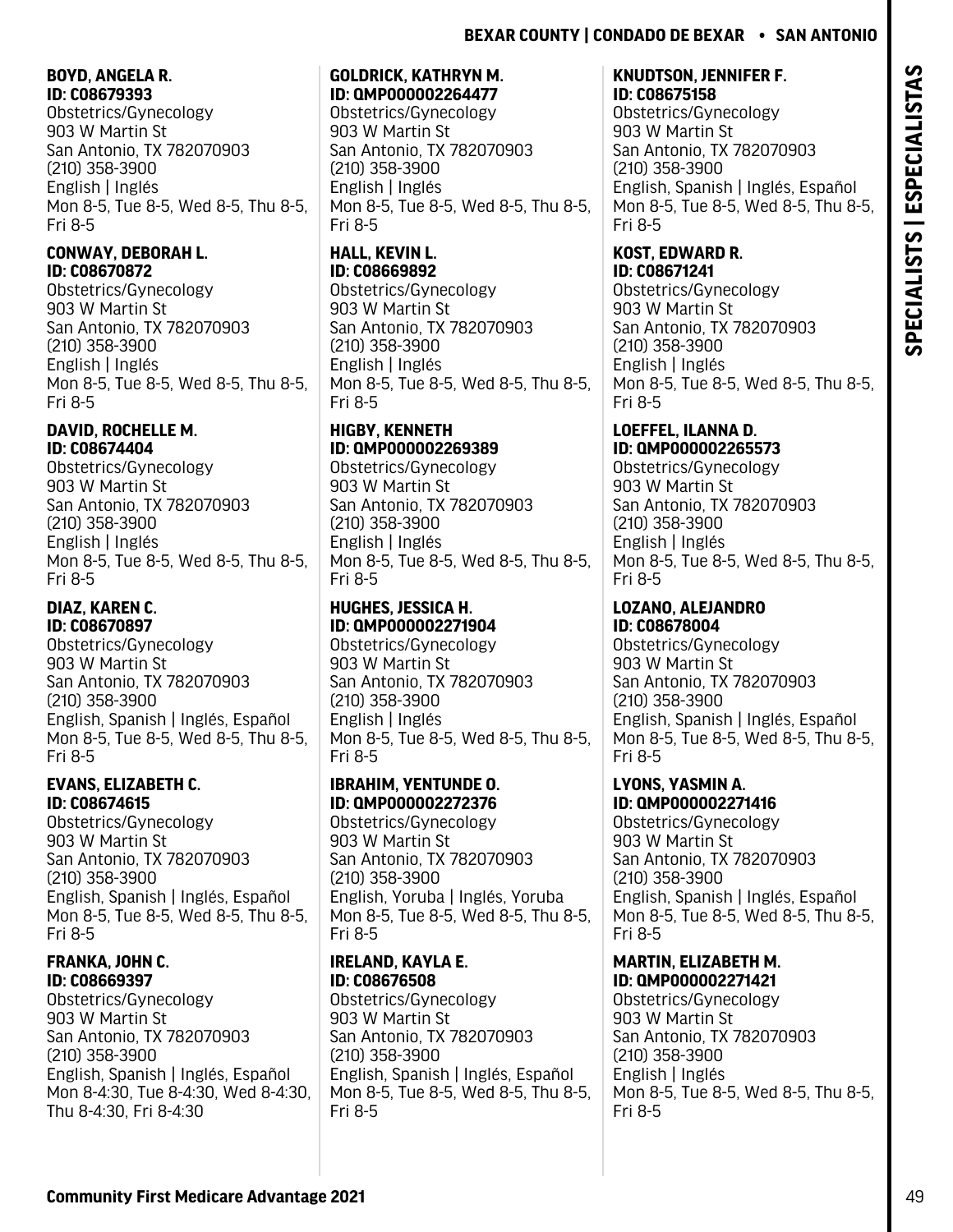#### **MCCANN, GEORGIA A. ID: C08676080**

Obstetrics/Gynecology 903 W Martin St San Antonio, TX 782070903 (210) 358-3900 English | Inglés Mon 8-5, Tue 8-5, Wed 8-5, Thu 8-5, Fri 8-5

#### **MEDRANO-VALLE, GABRIEL A. ID: C08672879**

Obstetrics/Gynecology 903 W Martin St San Antonio, TX 782070903 (210) 358-3900 English, Spanish | Inglés, Español Mon 8-5, Tue 8-5, Wed 8-5, Thu 8-5, Fri 8-5

#### **MUNOZ, JESSIAN L.**  $\odot$ **ID: QMP000002264499**

Obstetrics/Gynecology 903 W Martin St San Antonio, TX 782070903 (210) 358-3900 English, Spanish | Inglés, Español Mon 8-5, Tue 8-5, Wed 8-5, Thu 8-5, Fri 8-5

#### **RAMSEY, PATRICK S. ID: C08673349**

Obstetrics/Gynecology 903 W Martin St San Antonio, TX 782070903 (210) 358-3900 English, Spanish | Inglés, Español Mon 8-5, Tue 8-5, Wed 8-5, Thu 8-5, Fri 8-5

#### **REDDY, SRINIDHI ID: QMP000002271442**

Obstetrics/Gynecology 903 W Martin St San Antonio, TX 782070903 (210) 358-3900 English | Inglés Mon 8-5, Tue 8-5, Wed 8-5, Thu 8-5, Fri 8-5

#### **SCHENKEN, ROBERT S. ID: C08670917**

Obstetrics/Gynecology 903 W Martin St San Antonio, TX 782070903 (210) 358-3900 English | Inglés Mon 8-5, Tue 8-5, Wed 8-5, Thu 8-5, Fri 8-5

#### **WALLACE HUFF, CRISTINA M. ID: C08680853**

Obstetrics/Gynecology 903 W Martin St San Antonio, TX 782070903 (210) 358-3900 English | Inglés Mon 8-5, Tue 8-5, Wed 8-5, Thu 8-5, Fri 8-5

# **XENAKIS, ELLY M. J. ID: C08670969**

Obstetrics/Gynecology 903 W Martin St San Antonio, TX 782070903 (210) 358-3900 English | Inglés Mon 8-5, Tue 8-5, Wed 8-5, Thu 8-5, Fri 8-5

## **78212**

**DAVID, ROCHELLE M. ID: C08674404** 

Obstetrics/Gynecology 302 Dora St San Antonio, TX 782121516 (210) 358-8255 English | Inglés Mon 7-8, Tue 7-8, Wed 7-8, Thu 7-8, Fri 9-8, Sat 8-4

## **78223**

## **EVANS, ELIZABETH C. ID: C08674615**

Obstetrics/Gynecology 1055 Ada St San Antonio, TX 782231703 (210) 358-5515 English, Spanish | Inglés, Español Mon 8-5, Tue 8-5, Wed 8-5, Thu 8-5, Fri 8-5

#### **IRELAND, KAYLA E. ID: C08676508**

Obstetrics/Gynecology 1055 Ada St San Antonio, TX 782231703 (210) 358-5515 English, Spanish | Inglés, Español Mon 8-5, Tue 8-5, Wed 8-5, Thu 8-5, Fri 8-5

#### **MCCANN, GEORGIA A. ID: C08676080**

Obstetrics/Gynecology 1055 Ada St San Antonio, TX 782231703 (210) 358-5515 English | Inglés Mon 8-5, Tue 8-5, Wed 8-5, Thu 8-5, Fri 8-5

#### **MEDRANO-VALLE, GABRIEL A. ID: C08672879**

Obstetrics/Gynecology 1055 Ada St San Antonio, TX 782231703 (210) 358-5515 English, Spanish | Inglés, Español Mon 8-5, Tue 8-5, Wed 8-5, Thu 8-5, Fri 8-5

## **78229**

#### **ALAS, ALEXANDRIAH N. ID: C08678657**

Obstetrics/Gynecology 8300 Floyd Curl Dr San Antonio, TX 782293931 (210) 450-9600 English, Spanish | Inglés, Español Mon 8-5, Tue 8-5, Wed 8-5, Thu 8-5, Fri 8-5

#### **BALL, BRUCE R. ID: QMP000002269055**

Obstetrics/Gynecology 8300 Floyd Curl Dr San Antonio, TX 782293931 (210) 450-9600 English | Inglés Mon 8-5, Tue 8-5, Wed 8-5, Thu 8-5, Fri 8-5

#### **BERKUS, MICHAEL D. ID: C08670870**

Obstetrics/Gynecology 8300 Floyd Curl Dr San Antonio, TX 782293931 (210) 450-9600 English, Spanish | Inglés, Español Mon 8-5, Tue 8-5, Wed 8-5, Thu 8-5, Fri 8-5

#### **BLANKENSHIP, LOGAN M. ID: QMP000002271419**

Obstetrics/Gynecology 8300 Floyd Curl Dr San Antonio, TX 782293931 (210) 450-9600 English | Inglés Mon 8-5, Tue 8-5, Wed 8-5, Thu 8-5, Fri 8-5

#### **BOST, JAMES E. ID: C08672039**

Obstetrics/Gynecology 8300 Floyd Curl Dr San Antonio, TX 782293931 (210) 450-9600 English, Spanish | Inglés, Español Mon 8-5, Tue 8-5, Wed 8-5, Thu 8-5, Fri 8-5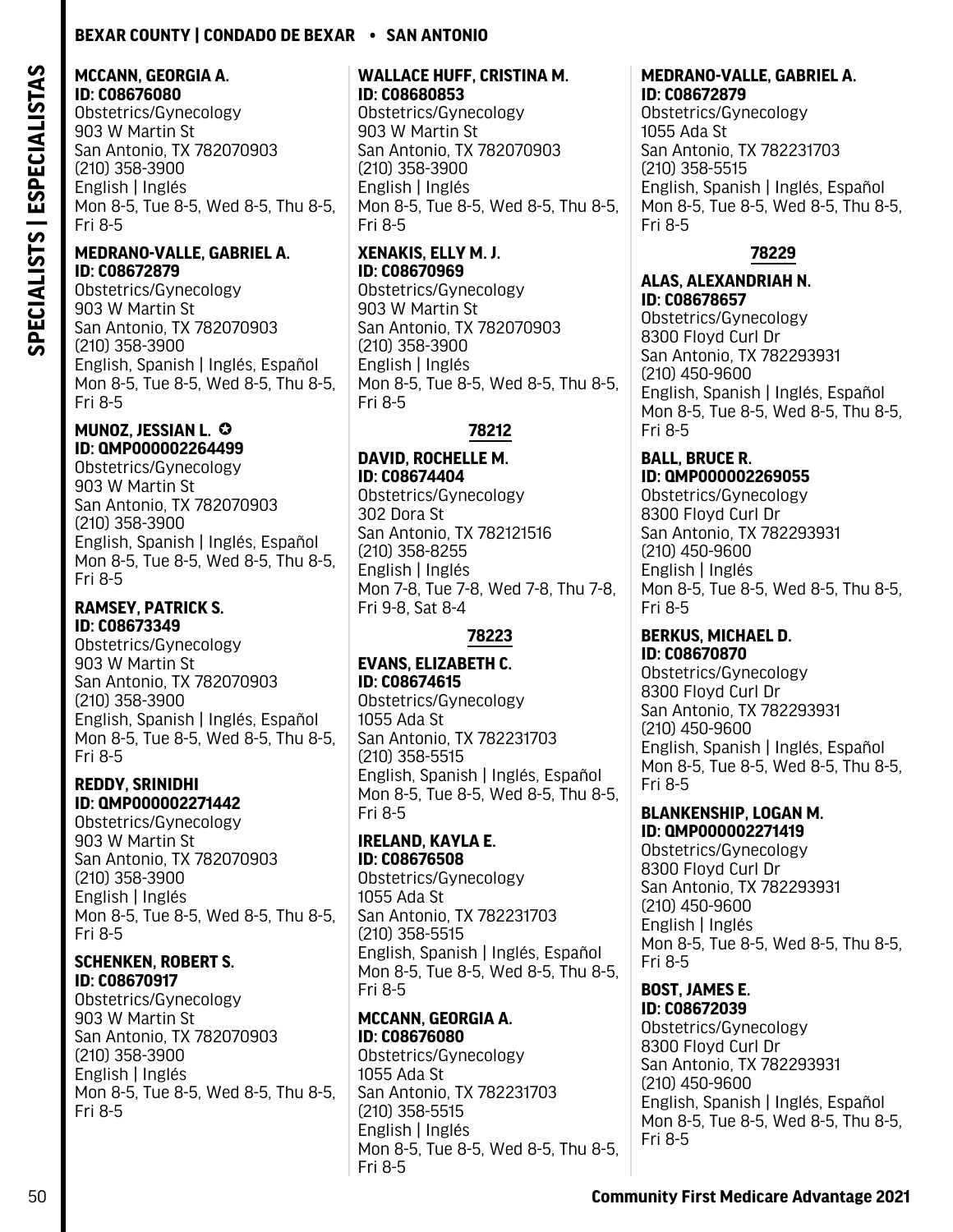## **BOYD, ANGELA R. ID: C08679393**

Obstetrics/Gynecology 8300 Floyd Curl Dr San Antonio, TX 782293931 (210) 450-9600 English | Inglés Mon 8-5, Tue 8-5, Wed 8-5, Thu 8-5, Fri 8-5

## **CONWAY, DEBORAH L. ID: C08670872**

Obstetrics/Gynecology 8300 Floyd Curl Dr San Antonio, TX 782293931 (210) 450-9600 English | Inglés Mon 8-5, Tue 8-5, Wed 8-5, Thu 8-5, Fri 8-5

#### **DAVID, ROCHELLE M. ID: C08674404**

Obstetrics/Gynecology 8300 Floyd Curl Dr San Antonio, TX 782293931 (210) 450-9600 English | Inglés Mon 8-5, Tue 8-5, Wed 8-5, Thu 8-5, Fri 8-5

## **DIAZ, KAREN C. ID: C08670897**

Obstetrics/Gynecology 8300 Floyd Curl Dr San Antonio, TX 782293931 (210) 450-9600 English, Spanish | Inglés, Español Mon 8-5, Tue 8-5, Wed 8-5, Thu 8-5, Fri 8-5

## **EVANS, ELIZABETH C. ID: C08674615**

Obstetrics/Gynecology 8300 Floyd Curl Dr San Antonio, TX 782293931 (210) 450-9600 English, Spanish | Inglés, Español Mon 8-5, Tue 8-5, Wed 8-5, Thu 8-5, Fri 8-5

## **FRANKA, JOHN C. ID: C08669397**

Obstetrics/Gynecology 8300 Floyd Curl Dr San Antonio, TX 782293931 (210) 450-9600 English, Spanish | Inglés, Español Mon 8-5, Tue 8-5, Wed 8-5, Thu 8-5, Fri 8-5

#### **GOLDRICK, KATHRYN M. ID: QMP000002264477**

Obstetrics/Gynecology 8300 Floyd Curl Dr San Antonio, TX 782293931 (210) 450-9600 English | Inglés Mon 8-5, Tue 8-5, Wed 8-5, Thu 8-5, Fri 8-5

## **HALL, KEVIN L. ID: C08669892**

Obstetrics/Gynecology 8300 Floyd Curl Dr San Antonio, TX 782293931 (210) 450-9600 English | Inglés Mon 8-5, Tue 8-5, Wed 8-5, Thu 8-5, Fri 8-5

## **HIGBY, KENNETH ID: QMP000002269389**

Obstetrics/Gynecology 8300 Floyd Curl Dr San Antonio, TX 782293931 (210) 450-9600 English | Inglés Mon 8-5, Tue 8-5, Wed 8-5, Thu 8-5, Fri 8-5

## **HUGHES, JESSICA H. ID: QMP000002271904**

Obstetrics/Gynecology 8300 Floyd Curl Dr San Antonio, TX 782293931 (210) 450-9600 English | Inglés Mon 8-5, Tue 8-5, Wed 8-5, Thu 8-5, Fri 8-5

## **IBRAHIM, YENTUNDE O. ID: QMP000002272376**

Obstetrics/Gynecology 8300 Floyd Curl Dr San Antonio, TX 782293931 (210) 450-9600 English, Yoruba | Inglés, Yoruba Mon 8-5, Tue 8-5, Wed 8-5, Thu 8-5, Fri 8-5

## **IRELAND, KAYLA E. ID: C08676508**

Obstetrics/Gynecology 8300 Floyd Curl Dr San Antonio, TX 782293931 (210) 450-9600 English, Spanish | Inglés, Español Mon 8-5, Tue 8-5, Wed 8-5, Thu 8-5, Fri 8-5

## **KNUDTSON, JENNIFER F. ID: C08675158**

Obstetrics/Gynecology 8300 Floyd Curl Dr San Antonio, TX 782293931 (210) 450-9600 English, Spanish | Inglés, Español Mon 7:30-5, Tue 7:30-5, Wed 7:30-5, Thu 7:30-5, Fri 7:30-5

## **KOST, EDWARD R. ID: C08671241**

Obstetrics/Gynecology 8300 Floyd Curl Dr San Antonio, TX 782293931 (210) 450-9600 English | Inglés Mon 8-5, Tue 8-5, Wed 8-5, Thu 8-5, Fri 8-5

#### **LOEFFEL, ILANNA D. ID: QMP000002265573**

Obstetrics/Gynecology 8300 Floyd Curl Dr San Antonio, TX 782293931 (210) 450-9600 English | Inglés Mon 8-5, Tue 8-5, Wed 8-5, Thu 8-5, Fri 8-5

# **LOZANO, ALEJANDRO**

**ID: C08678004**  Obstetrics/Gynecology 8300 Floyd Curl Dr San Antonio, TX 782293931 (210) 450-9600 English, Spanish | Inglés, Español Mon 8-5, Tue 8-5, Wed 8-5, Thu 8-5, Fri 8-5

#### **LYONS, YASMIN A. ID: QMP000002271416**

Obstetrics/Gynecology 8300 Floyd Curl Dr San Antonio, TX 782293931 (210) 450-9600 English, Spanish | Inglés, Español Mon 8-5, Tue 8-5, Wed 8-5, Thu 8-5, Fri 8-5

# **MANKUS, ERIN B.**

**ID: C08679452**  Obstetrics/Gynecology 8300 Floyd Curl Dr San Antonio, TX 782293931 (210) 450-9600 English | Inglés Mon 8-5, Tue 8-5, Wed 8-5, Thu 8-5, Fri 8-5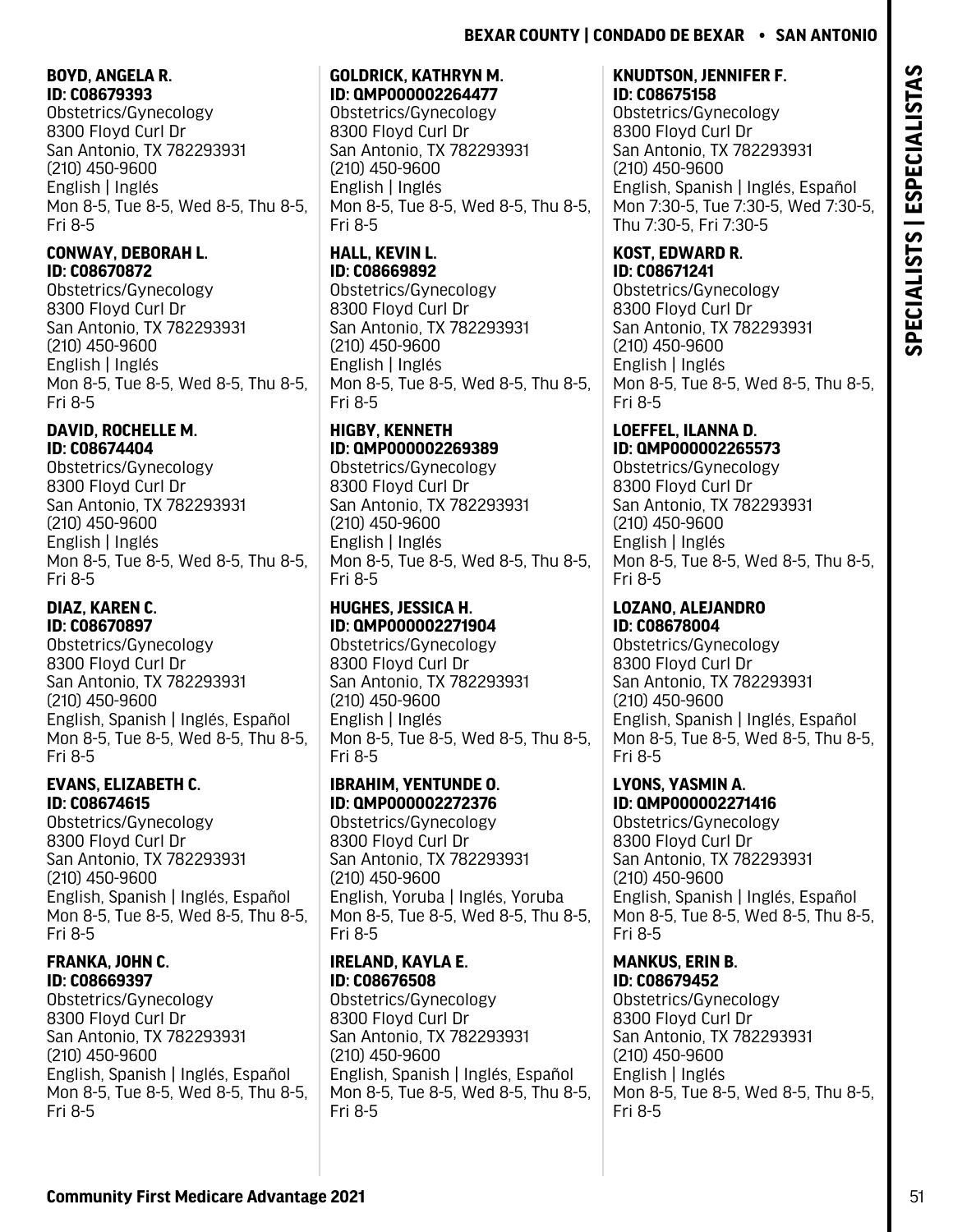#### **MARTIN, ELIZABETH M. ID: QMP000002271421**

Obstetrics/Gynecology 8300 Floyd Curl Dr San Antonio, TX 782293931 (210) 450-9600 English | Inglés Mon 8-5, Tue 8-5, Wed 8-5, Thu 8-5, Fri 8-5

#### **MCCANN, GEORGIA A. ID: C08676080**

Obstetrics/Gynecology 8300 Floyd Curl Dr San Antonio, TX 782293931 (210) 450-9600 English | Inglés Mon 8-5, Tue 8-5, Wed 8-5, Thu 8-5, Fri 8-5

#### **MEDRANO-VALLE, GABRIEL A. ID: C08672879**

Obstetrics/Gynecology 8300 Floyd Curl Dr San Antonio, TX 782293931 (210) 450-9600 English, Spanish | Inglés, Español Mon 8-5, Tue 8-5, Wed 8-5, Thu 8-5, Fri 8-5

#### **MUNOZ, JESSIAN L.**  $\odot$ **ID: QMP000002264499**

Obstetrics/Gynecology 8300 Floyd Curl Dr San Antonio, TX 782293931 (210) 450-9600 English, Spanish | Inglés, Español Mon 8-5, Tue 8-5, Wed 8-5, Thu 8-5, Fri 8-5

## **REDDY, SRINIDHI ID: QMP000002271442**

Obstetrics/Gynecology 8300 Floyd Curl Dr San Antonio, TX 782293931 (210) 450-9600 English | Inglés Mon 8-5, Tue 8-5, Wed 8-5, Thu 8-5, Fri 8-5

#### **WALLACE HUFF, CRISTINA M. ID: C08680853**

Obstetrics/Gynecology 8300 Floyd Curl Dr San Antonio, TX 782293931 (210) 450-9600 English | Inglés Mon 8-5, Tue 8-5, Wed 8-5, Thu 8-5, Fri 8-5

#### **XENAKIS, ELLY M. J. ID: C08670969**

Obstetrics/Gynecology 8300 Floyd Curl Dr San Antonio, TX 782293931 (210) 450-9600 English | Inglés Mon 8-5, Tue 8-5, Wed 8-5, Thu 8-5, Fri 8-5

## **78230**

## **DAVID, ROCHELLE M. ID: C08674404**

Obstetrics/Gynecology 8210 Callaghan Rd San Antonio, TX 782304775 (210) 358-8255 English | Inglés Mon 7-8, Tue 7-8, Wed 7-8, Thu 7-8, Fri 9-8, Sat 8-4

## **78237**

# **BOST, JAMES E.**

**ID: C08672039**  Obstetrics/Gynecology 2121 SW 36th St San Antonio, TX 782373360 (210) 358-5100 English, Spanish | Inglés, Español Mon 7-8, Tue 7-8, Wed 7-8, Thu 7-8, Fri 9-8, Sat 8-4

## **EVANS, ELIZABETH C. ID: C08674615**

Obstetrics/Gynecology 2121 SW 36th St San Antonio, TX 782373360 (210) 358-5100 English, Spanish | Inglés, Español Mon 8-4, Tue 8-4, Wed 8-4, Thu 8-4, Fri 9:30-4:30

#### **IRELAND, KAYLA E. ID: C08676508**

Obstetrics/Gynecology 2121 SW 36th St San Antonio, TX 782373360 (210) 358-5100 English, Spanish | Inglés, Español Mon 8-5, Tue 8-5, Wed 8-5, Thu 8-5, Fri 8-5

## **LOZANO, ALEJANDRO ID: C08678004**

Obstetrics/Gynecology 2121 SW 36th St San Antonio, TX 782373360 (210) 358-5100 English, Spanish | Inglés, Español Mon 7-8, Tue 7-8, Wed 7-8, Thu 7-8, Fri 9-8, Sat 8-4

#### **MANKUS, ERIN B. ID: C08679452**

Obstetrics/Gynecology 2121 SW 36th St San Antonio, TX 782373360 (210) 358-5100 English | Inglés Mon 7-8, Tue 7-8, Wed 7-8, Thu 7-8, Fri 9-8, Sat 8-4

#### **MARTIN, ELIZABETH M. ID: QMP000002271421**

Obstetrics/Gynecology 2121 SW 36th St San Antonio, TX 782373360 (210) 358-5100 English | Inglés Mon 8-8, Tue 8-8, Wed 8-8, Thu 8-8, Fri 8-8, Sat 8-12

#### **MCCANN, GEORGIA A. ID: C08676080**

Obstetrics/Gynecology 2121 SW 36th St San Antonio, TX 782373360 (210) 358-5100 English | Inglés Mon 8-5, Tue 8-5, Wed 8-5, Thu 8-5, Fri 8-5

#### **MEDRANO-VALLE, GABRIEL A. ID: C08672879**

Obstetrics/Gynecology 2121 SW 36th St San Antonio, TX 782373360 (210) 358-5100 English, Spanish | Inglés, Español Mon 8-8, Tue 8-8, Wed 8-8, Thu 8-8, Fri 8-8, Sat 8-4

#### **NELSON, ERIN L. ID: C08670715**

Obstetrics/Gynecology 2121 SW 36th St San Antonio, TX 782373360 (210) 358-5100 English, Spanish | Inglés, Español Mon 8-4:30, Tue 8-4:30, Wed 8-4:30, Thu 8-4:30, Fri 8-4:30

#### **PAGE-RAMSEY, SARAH M. ID: C08676979**

Obstetrics/Gynecology 2121 SW 36th St San Antonio, TX 782373360 (210) 358-5100 English, Spanish | Inglés, Español Mon 7-8, Tue 7-8, Wed 7-8, Thu 7-8, Fri 9-8, Sat 8-4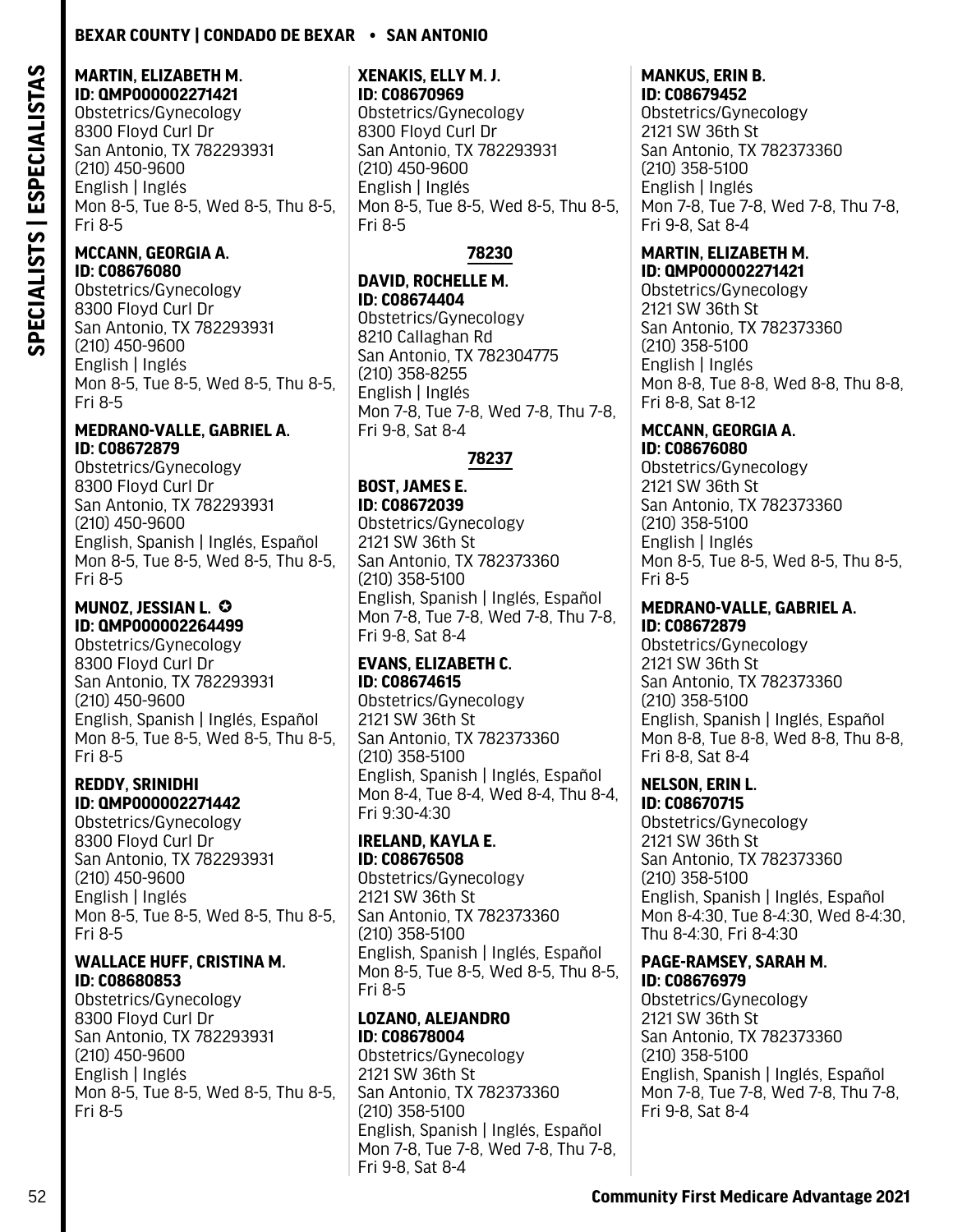# Fri 8-5

## **FRANKA, JOHN C. ID: C08669397**

(210) 358-4000

**PLASTINO, KRISTEN A.**

Obstetrics/Gynecology 2121 SW 36th St

**ALAS, ALEXANDRIAH N.**

Obstetrics/Gynecology 502 Madison Oak Dr Ste 130 San Antonio, TX 782584085

**EVANS, ELIZABETH C.**

Obstetrics/Gynecology 502 Madison Oak Dr Ste 130 San Antonio, TX 782584085

San Antonio, TX 782373360

English, Spanish | Inglés, Español Mon 8-5, Tue 8-5, Wed 8-5, Thu 8-5,

**78258**

English, Spanish | Inglés, Español Mon 8-5, Tue 8-5, Wed 8-5, Thu 8-5,

English, Spanish | Inglés, Español Mon 8-5, Tue 8-5, Wed 8-5, Thu 8-5,

**78292**

**ID: C08669850** 

(210) 358-5100

**ID: C08678657** 

(210) 341-7722

**ID: C08674615** 

(210) 341-7722

**FALCON, CARLOS E. ID: QMP000002264282** Obstetrics/Gynecology 4502 Medical Dr

San Antonio, TX 782920528

English, Spanish | Inglés, Español Mon 8-5, Tue 8-5, Wed 8-5, Thu 8-5,

Fri 8-5

Fri 8-5

Fri 8-5

Obstetrics/Gynecology 4502 Medical Dr San Antonio, TX 782920528 (210) 358-4000 English, Spanish | Inglés, Español Mon 8-5, Tue 8-5, Wed 8-5, Thu 8-5, Fri 8-5

#### **HALL, KEVIN L. ID: C08669892**

Obstetrics/Gynecology 4502 Medical Dr San Antonio, TX 782920528 (210) 358-4000 English | Inglés Mon 8-5, Tue 8-5, Wed 8-5, Thu 8-5, Fri 8-5

#### **LAM, KHIM K. ID: C08670201**

Obstetrics/Gynecology 4502 Medical Dr San Antonio, TX 782920528 (210) 358-4000 English, Spanish | Inglés, Español Mon 8-5, Tue 8-5, Wed 8-5, Thu 8-5, Fri 8-5

## **GUADALUPE COUNTY | CONDADO DE GUADALUPE**

**SEGUIN**

**78155**

#### **BERKUS, MICHAEL D. ID: C08670870**  Obstetrics/Gynecology

1215 E Court St Seguin, TX 781555129 (830) 401-7745 English, Spanish | Inglés, Español Mon 8-5, Tue 8-5, Wed 8-5, Thu 8-5, Fri 8-5

#### **XENAKIS, ELLY M. J. ID: C08670969**

Obstetrics/Gynecology 1215 E Court St Seguin, TX 781555129 (830) 401-7745 English | Inglés Mon 8-5, Tue 8-5, Wed 8-5, Thu 8-5, Fri 8-5

## **KENDALL COUNTY | CONADADO DE KENDALL**

## **BOERNE**

## **78015**

#### **BERKUS, MICHAEL D. ID: C08670870**

Obstetrics/Gynecology 25723 Old Fredericksburg Rd Boerne, TX 780156605 (210) 450-6800 English, Spanish | Inglés, Español Mon 8-5, Tue 8-5, Wed 8-5, Thu 8-5, Fri 8-5

# **Kendall County | Conadado De Kendall • Boerne**

#### **CONWAY, DEBORAH L. ID: C08670872**

Obstetrics/Gynecology 25723 Old Fredericksburg Rd Boerne, TX 780156605 (210) 450-6800 English | Inglés Mon 8-5, Tue 8-5, Wed 8-5, Thu 8-5, Fri 8-5

#### **HIGBY, KENNETH ID: QMP000002269389**

Obstetrics/Gynecology 25723 Old Fredericksburg Rd Boerne, TX 780156605 (210) 450-6800 English | Inglés Mon 8-5, Tue 8-5, Wed 8-5, Thu 8-5, Fri 8-5

#### **IRELAND, KAYLA E. ID: C08676508**

Obstetrics/Gynecology 25723 Old Fredericksburg Rd Boerne, TX 780156605 (210) 450-6800 English, Spanish | Inglés, Español Mon 8-5, Tue 8-5, Wed 8-5, Thu 8-5, Fri 8-5

#### **RAMSEY, PATRICK S. ID: C08673349**

Obstetrics/Gynecology 25723 Old Fredericksburg Rd Boerne, TX 780156605 (210) 450-6800 English, Spanish | Inglés, Español Mon 8-5, Tue 8-5, Wed 8-5, Thu 8-5, Fri 8-5

#### **XENAKIS, ELLY M. J. ID: C08670969**

Obstetrics/Gynecology 25723 Old Fredericksburg Rd Boerne, TX 780156605 (210) 450-6800 English | Inglés Mon 8-5, Tue 8-5, Wed 8-5, Thu 8-5, Fri 8-5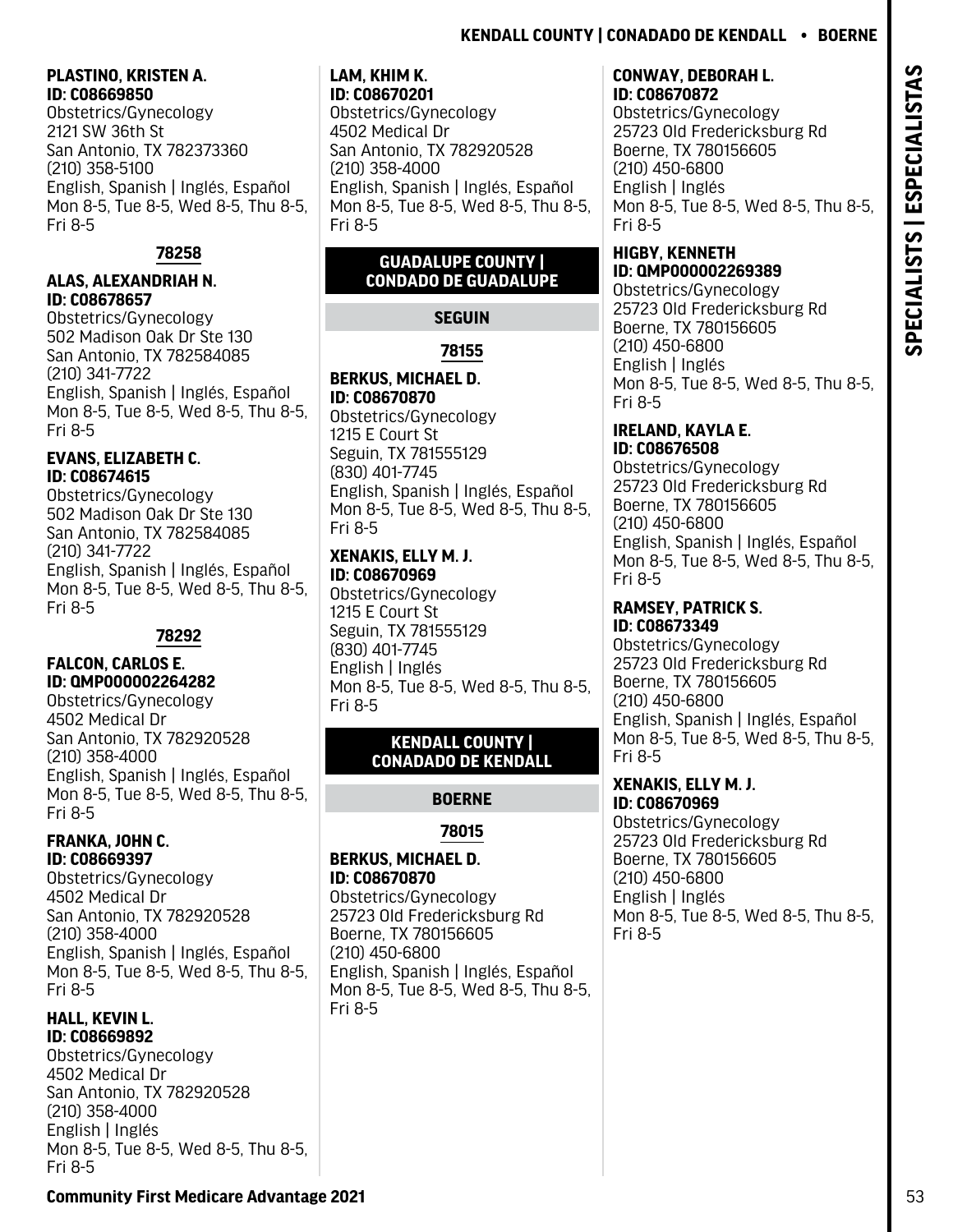*OCCUPATIONAL THERAPIST IN PRIVATE PRACTICE | TERAPEUTA OCUPACIONAL EN PRÁCTICA PRIVADA*

#### **BEXAR COUNTY | CONDADO DE BEXAR**

#### **SAN ANTONIO**

**78229**

#### **HAAS, SUSAN L. ID: QMP000002265472**

Occupational Therapist in Private Practice 8300 Floyd Curl Dr San Antonio, TX 782293931 (210) 450-9600 English | Inglés Mon 8-5, Tue 8-5, Wed 8-5, Thu 8-5, Fri 8-5

## *OPHTHALMOLOGY | OFTALMOLOGÍA*

#### **BEXAR COUNTY | CONDADO DE BEXAR**

**SAN ANTONIO**

## **78207**

## **ANDERSON, KENT L. ID: C08672926**

Ophthalmology 701 S Zarzamora St San Antonio, TX 782075209 (210) 358-7578 English, Spanish | Inglés, Español Mon 8am-5pm, Tue 8am-5pm, Wed 8am-5pm, Thu 8am-5pm, Fri 8am-5pm

#### **BAHADORANI, SEPEHR ID: QMP000002270871**

Ophthalmology 701 S Zarzamora St San Antonio, TX 782075209 (210) 358-7578 English, Farsi | Inglés, Farsi Mon 8-5, Tue 8-5, Wed 8-5, Thu 8-5, Fri 8-5

## **BAILEY, LUCY A. ID: QMP000002272413**

Ophthalmology 701 S Zarzamora St San Antonio, TX 782075209 (210) 358-7578 English | Inglés Mon 8-5, Tue 8-5, Wed 8-5, Thu 8-5, Fri 8-5

## **CHU, EDWARD R. ID: QMP000002272374**

Ophthalmology 701 S Zarzamora St San Antonio, TX 782075209 (210) 358-7578 English, Tagalog | Inglés, Tagalo Mon 8-5, Tue 8-5, Wed 8-5, Thu 8-5, Fri 8-5

#### **FIELDS, TAYLOR S. ID: QMP000002271885**

**Ophthalmology** 701 S Zarzamora St San Antonio, TX 782075209 (210) 358-7600 English | Inglés Mon 8-5, Tue 8-5, Wed 8-5, Thu 8-5, Fri 8-5

## **FRY, CONSTANCE L. ID: C08671365**

Ophthalmology 701 S Zarzamora St San Antonio, TX 782075209 (210) 358-7600 English | Inglés Mon 8-5, Tue 8-5, Wed 8-5, Thu 8-5, Fri 8-5

## **GALLAGHER, JENNIFER R. ID: QMP000002264401**

Ophthalmology 701 S Zarzamora St MS 37 San Antonio, TX 782075209 (210) 358-7850 English | Inglés Mon 8-5, Tue 8-5, Wed 8-5, Thu 8-5, Fri 8-5

## **GOYAL, SUNALI ID: C08680639**

**Ophthalmology** 701 S Zarzamora St San Antonio, TX 782075209 (210) 358-7600 English | Inglés Mon 8-5, Tue 8-5, Wed 8-5, Thu 8-5, Fri 8-5

# **JOHNSON, DANIEL A.**

**ID: C08669567**  Ophthalmology 701 S Zarzamora St San Antonio, TX 782075209 (210) 358-7600 English | Inglés Mon 8-5, Tue 8-5, Wed 8-5, Thu 8-5, Fri 8-5

#### **KELLAWAY, JUDIANNE ID: C08678137**

Ophthalmology 701 S Zarzamora St San Antonio, TX 782075209 (210) 358-7600 English | Inglés Mon 8-5, Tue 8-5, Wed 8-5, Thu 8-5, Fri 8-5

#### **KHALAF, HAMZAH S. ID: C08680516**

Ophthalmology 701 S Zarzamora St San Antonio, TX 782075209 (210) 358-7600 English, Spanish, Arabic | Inglés, Español, Árabe Mon 8-5, Tue 8-5, Wed 8-5, Thu 8-5, Fri 8-5

#### **KHEIRKHAH, AHMAD ID: C08679966**

Ophthalmology 701 S Zarzamora St San Antonio, TX 782075209 (210) 358-7600 English | Inglés Mon 8-5, Tue 8-5, Wed 8-5, Thu 8-5, Fri 8-5

#### **NGUYEN, ANHTUAN H.**  $\odot$ **ID: QMP000002265604**

Ophthalmology 701 S Zarzamora St San Antonio, TX 782075209 (210) 358-7578 English, Vietnamese | Inglés, Vietnamita Mon 8-5, Tue 8-5, Wed 8-5, Thu 8-5, Fri 8-5

#### **NGUYEN, LILIAN ID: QMP000002265605**

Ophthalmology 701 S Zarzamora St San Antonio, TX 782075209 (210) 358-7578 English, Vietnamese | Inglés, Vietnamita Mon 8-5, Tue 8-5, Wed 8-5, Thu 8-5, Fri 8-5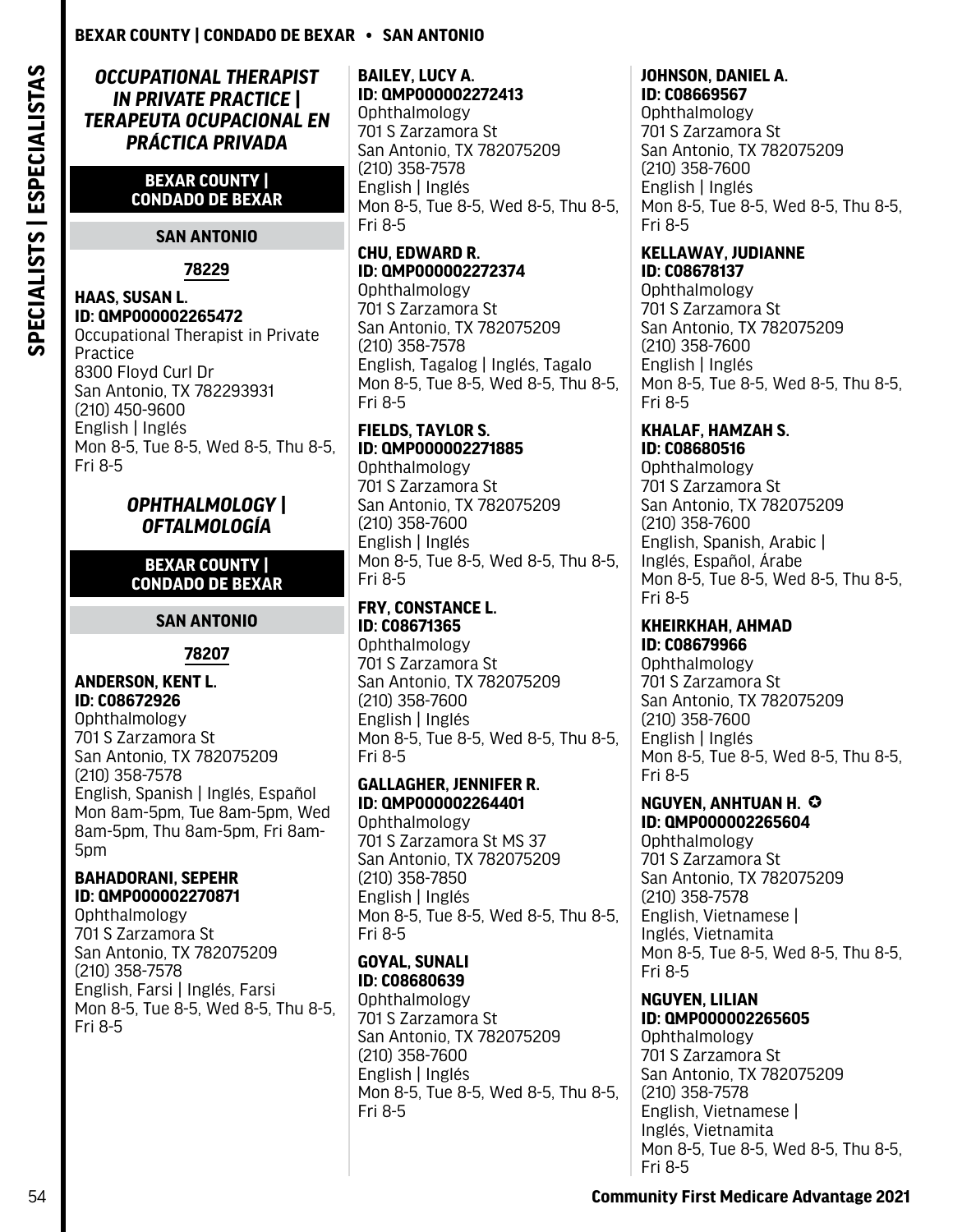#### **REDDY, ASHVINI K. ID: QMP000002269943**

**Ophthalmology** 701 S Zarzamora St San Antonio, TX 782075209 (210) 358-7578 English | Inglés Mon 8-5, Tue 8-5, Wed 8-5, Thu 8-5, Fri 8-5

## **SABOO, UJWALA S. ID: C08680524**

Ophthalmology 701 S Zarzamora St San Antonio, TX 782075209 (210) 358-7600 English | Inglés Mon 8-5, Tue 8-5, Wed 8-5, Thu 8-5, Fri 8-5

# **903 W Martin St**

**San Antonio, TX 782070903** (210) 358-3900 English | Inglés Mon 8-5, Tue 8-5, Wed 8-5, Thu 8-5, Fri 8-5

## **SCHATZ, MARTHA P. ID: C08669445**

Ophthalmology 701 S Zarzamora St San Antonio, TX 782075209 (210) 358-7578 English | Inglés Mon 8-5, Tue 8-5, Wed 8-5, Thu 8-5, Fri 8-5

#### **333 N Santa Rosa St San Antonio, TX 782073108**

(210) 562-5300 English | Inglés Mon 8-5, Tue 8-5, Wed 8-5, Thu 8-5, Fri 8-5

## **SCRIBBICK, FRANK W. ID: C08670960**

Ophthalmology 701 S Zarzamora St San Antonio, TX 782075209 (210) 358-7600 English, Spanish | Inglés, Español Mon 8-5, Tue 8-5, Wed 8-5, Thu 8-5, Fri 8-5

## **SOEKAMTO, CHRISTA D. ID: QMP000002271467**

**Ophthalmology** 701 S Zarzamora St San Antonio, TX 782075209 (210) 358-7600 English | Inglés Mon 8-5, Tue 8-5, Wed 8-5, Thu 8-5, Fri 8-5

# **SOHN, JEONG-HYEON ID: C08677471**

Ophthalmology 701 S Zarzamora St San Antonio, TX 782075209 (210) 358-7600 English, Spanish, Korean | Inglés, Español, Coreano Mon 8-5, Tue 8-5, Wed 8-5, Thu 8-5, Fri 8-5

## **WALDMAN, COREY W. ID: C08679436**

**Ophthalmology** 701 S Zarzamora St San Antonio, TX 782075209 (210) 358-7600 English, Spanish | Inglés, Español Mon 8-5, Tue 8-5, Wed 8-5, Thu 8-5, Fri 8-5

## **78229**

## **ANDERSON, KENT L. ID: C08672926**

Ophthalmology 8300 Floyd Curl Dr San Antonio, TX 782293931 (210) 450-9600 English, Spanish | Inglés, Español Mon 8-5, Tue 8-5, Wed 8-5, Thu 8-5, Fri 8-5

## **BAILEY, LUCY A. ID: QMP000002272413**

Ophthalmology 8300 Floyd Curl Dr San Antonio, TX 782293931 (210) 450-9600 English | Inglés Mon 8-5, Tue 8-5, Wed 8-5, Thu 8-5, Fri 8-5

## **CHU, EDWARD R. ID: QMP000002272374**

Ophthalmology 8300 Floyd Curl Dr San Antonio, TX 782293931 (210) 450-9600 English, Tagalog | Inglés, Tagalo Mon 8-5, Tue 8-5, Wed 8-5, Thu 8-5, Fri 8-5

## **FIELDS, TAYLOR S. ID: QMP000002271885**

Ophthalmology 8300 Floyd Curl Dr San Antonio, TX 782293931 (210) 450-9600 English | Inglés Mon 8-5, Tue 8-5, Wed 8-5, Thu 8-5, Fri 8-5

#### **FRY, CONSTANCE L. ID: C08671365**

Ophthalmology 8300 Floyd Curl Dr San Antonio, TX 782293931 (210) 450-9600 English | Inglés Mon 8-5, Tue 8-5, Wed 8-5, Thu 8-5, Fri 8-5

#### **GALLAGHER, JENNIFER R. ID: QMP000002264401**

Ophthalmology 8300 Floyd Curl Dr San Antonio, TX 782293931 (210) 450-9600 English | Inglés Mon 8-5, Tue 8-5, Wed 8-5, Thu 8-5, Fri 8-5

# **GOYAL, SUNALI**

**ID: C08680639**  Ophthalmology 8300 Floyd Curl Dr San Antonio, TX 782293931 (210) 450-9600 English | Inglés Mon 8-5, Tue 8-5, Wed 8-5, Thu 8-5, Fri 8-5

## **8403 Floyd Curl Dr**

**San Antonio, TX 782293904** (210) 567-8600 English | Inglés Mon 8-5, Tue 8-5, Wed 8-5, Thu 8-5, Fri 8-5

# **JOHNSON, DANIEL A.**

**ID: C08669567**  Ophthalmology 8300 Floyd Curl Dr San Antonio, TX 782293931 (210) 450-9600 English | Inglés Mon 8-5, Tue 8-5, Wed 8-5, Thu 8-5, Fri 8-5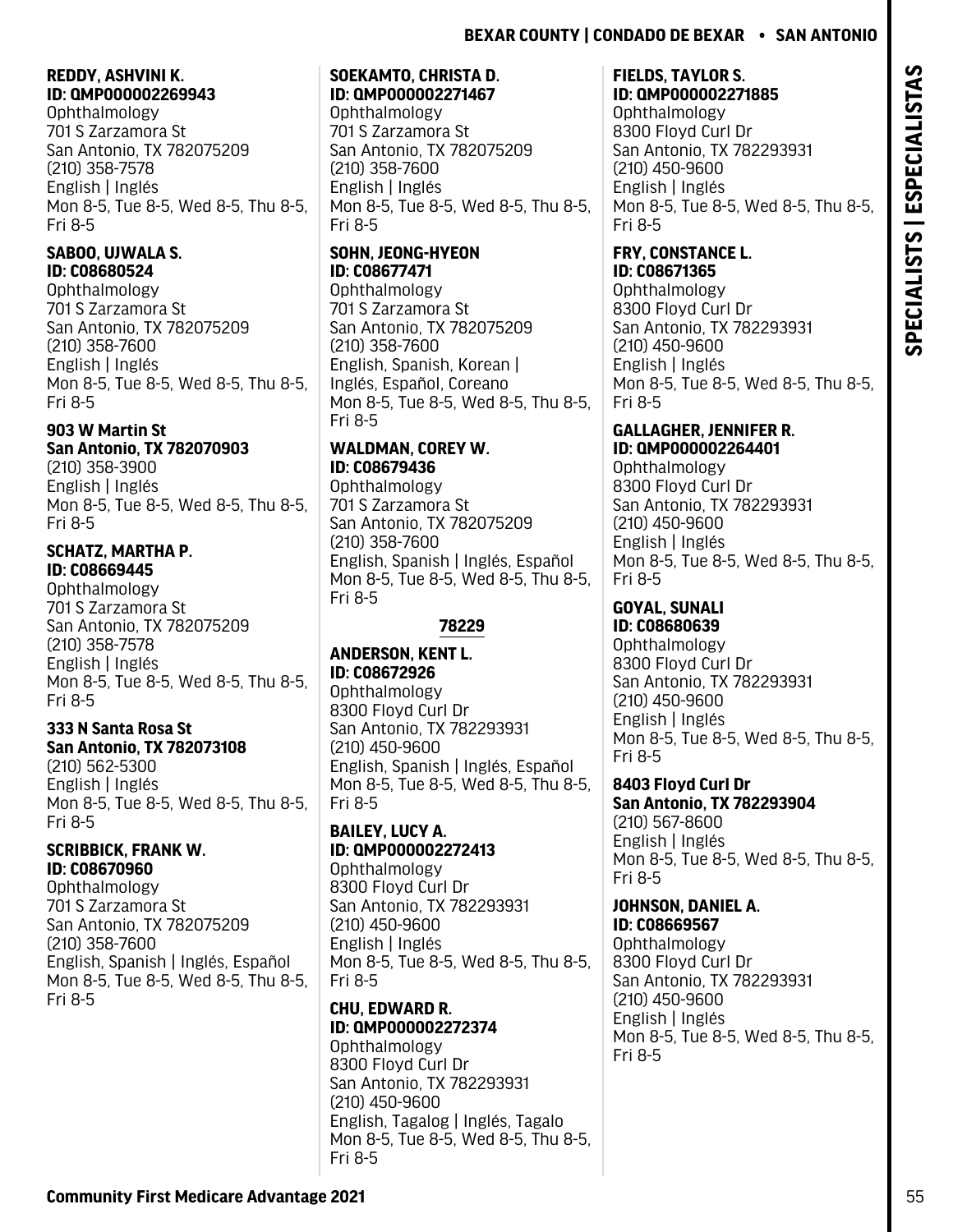#### **KELLAWAY, JUDIANNE ID: C08678137**

**Ophthalmology** 8300 Floyd Curl Dr San Antonio, TX 782293931 (210) 450-9600 English | Inglés Mon 8-5, Tue 8-5, Wed 8-5, Thu 8-5, Fri 8-5

#### **KHALAF, HAMZAH S. ID: C08680516**

Ophthalmology 8300 Floyd Curl Dr San Antonio, TX 782293931 (210) 450-9600 English, Spanish, Arabic | Inglés, Español, Árabe Mon 8-5, Tue 8-5, Wed 8-5, Thu 8-5, Fri 8-5

## **KHEIRKHAH, AHMAD ID: C08679966**

Ophthalmology 8300 Floyd Curl Dr San Antonio, TX 782293931 (210) 450-9600 English | Inglés Mon 8-5, Tue 8-5, Wed 8-5, Thu 8-5, Fri 8-5

#### **NGUYEN, ANHTUAN H.**  $\odot$ **ID: QMP000002265604**

Ophthalmology 8300 Floyd Curl Dr San Antonio, TX 782293931 (210) 450-9600 English, Vietnamese | Inglés, Vietnamita Mon 8-5, Tue 8-5, Wed 8-5, Thu 8-5, Fri 8-5

#### **NGUYEN, LILIAN ID: QMP000002265605**

**Ophthalmology** 8300 Floyd Curl Dr San Antonio, TX 782293931 (210) 450-9600 English, Vietnamese | Inglés, Vietnamita Mon 8-5, Tue 8-5, Wed 8-5, Thu 8-5, Fri 8-5

#### **REDDY, ASHVINI K. ID: QMP000002269943**

Ophthalmology 8300 Floyd Curl Dr San Antonio, TX 782293931 (210) 450-9600 English | Inglés Mon 8-5, Tue 8-5, Wed 8-5, Thu 8-5, Fri 8-5

#### **SCHATZ, MARTHA P. ID: C08669445**

Ophthalmology 8300 Floyd Curl Dr San Antonio, TX 782293931 (210) 450-9600 English | Inglés Mon 8-5, Tue 8-5, Wed 8-5, Thu 8-5, Fri 8-5

## **SOEKAMTO, CHRISTA D. ID: QMP000002271467**

Ophthalmology 8300 Floyd Curl Dr San Antonio, TX 782293931 (210) 450-9600 English | Inglés Mon 8-5, Tue 8-5, Wed 8-5, Thu 8-5, Fri 8-5

## **WALDMAN, COREY W. ID: C08679436**

Ophthalmology 8300 Floyd Curl Dr San Antonio, TX 782293931 (210) 450-9600 English, Spanish | Inglés, Español Mon 8-5, Tue 8-5, Wed 8-5, Thu 8-5, Fri 8-5

## **78292**

## **BAHADORANI, SEPEHR ID: QMP000002270871**

Ophthalmology 4502 Medical Dr San Antonio, TX 782920528 (210) 358-4000 English, Farsi | Inglés, Farsi Mon 8-5, Tue 8-5, Wed 8-5, Thu 8-5, Fri 8-5

## **CHU, EDWARD R. ID: QMP000002272374**

Ophthalmology 4502 Medical Dr San Antonio, TX 782920528 (210) 358-4000 English, Tagalog | Inglés, Tagalo Mon 8-5, Tue 8-5, Wed 8-5, Thu 8-5, Fri 8-5

## **FIELDS, TAYLOR S. ID: QMP000002271885**

Ophthalmology 4502 Medical Dr San Antonio, TX 782920528 (210) 358-4000 English | Inglés Mon 8-5, Tue 8-5, Wed 8-5, Thu 8-5, Fri 8-5

# **FRY, CONSTANCE L.**

**ID: C08671365**  Ophthalmology 4502 Medical Dr San Antonio, TX 782920528 (210) 358-4000 English | Inglés Mon 8-5, Tue 8-5, Wed 8-5, Thu 8-5, Fri 8-5

# **GOYAL, SUNALI**

**ID: C08680639**  Ophthalmology 4502 Medical Dr San Antonio, TX 782920528 (210) 358-4000 English | Inglés Mon 8-5, Tue 8-5, Wed 8-5, Thu 8-5, Fri 8-5

# **JOHNSON, DANIEL A.**

**ID: C08669567**  Ophthalmology 4502 Medical Dr San Antonio, TX 782920528 (210) 358-4000 English | Inglés Mon 8-5, Tue 8-5, Wed 8-5, Thu 8-5, Fri 8-5

#### **NGUYEN, ANHTUAN H.**  $\odot$ **ID: QMP000002265604**

Ophthalmology 4502 Medical Dr San Antonio, TX 782920528 (210) 358-4000 English, Vietnamese | Inglés, Vietnamita Mon 8-5, Tue 8-5, Wed 8-5, Thu 8-5, Fri 8-5

# **NGUYEN, LILIAN**

**ID: QMP000002265605** Ophthalmology 4502 Medical Dr San Antonio, TX 782920528 (210) 358-4000 English, Vietnamese | Inglés, Vietnamita Mon 8-5, Tue 8-5, Wed 8-5, Thu 8-5, Fri 8-5

#### **REDDY, ASHVINI K. ID: QMP000002269943**

Ophthalmology 4502 Medical Dr San Antonio, TX 782920528 (210) 358-4000 English | Inglés Mon 8-5, Tue 8-5, Wed 8-5, Thu 8-5, Fri 8-5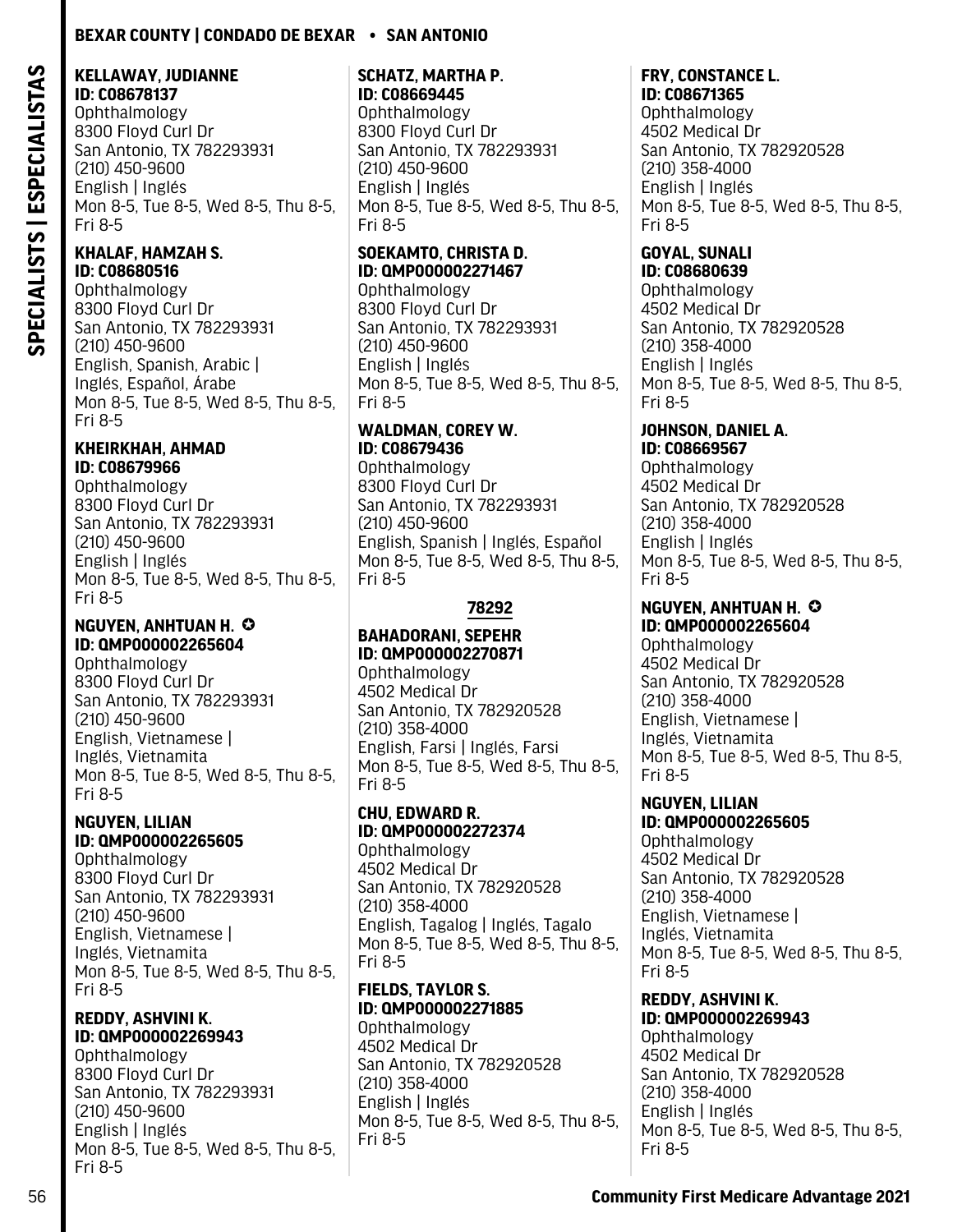## **SCRIBBICK, FRANK W. ID: C08670960**

Ophthalmology 4502 Medical Dr San Antonio, TX 782920528 (210) 358-4000 English, Spanish | Inglés, Español Mon 8-5, Tue 8-5, Wed 8-5, Thu 8-5, Fri 8-5

## **SOEKAMTO, CHRISTA D. ID: QMP000002271467**

Ophthalmology 4502 Medical Dr San Antonio, TX 782920528 (210) 358-4000 English | Inglés Mon 8-5, Tue 8-5, Wed 8-5, Thu 8-5, Fri 8-5

## **WALDMAN, COREY W. ID: C08679436**

Ophthalmology 4502 Medical Dr San Antonio, TX 782920528 (210) 358-4000 English, Spanish | Inglés, Español Mon 8-5, Tue 8-5, Wed 8-5, Thu 8-5, Fri 8-5

## *ORTHOPEDIC SURGERY | CIRUGÍA ORTOPÉDICA*

## **BEXAR COUNTY | CONDADO DE BEXAR**

# **SAN ANTONIO**

# **78207**

## **GIBBONS, STEVEN D. ID: QMP000002263039**

Orthopedic Surgery 903 W Martin St San Antonio, TX 782070903 (210) 358-3900 English, Spanish | Inglés, Español Mon 8-5, Tue 8-5, Wed 8-5, Thu 8-5, Fri 8-5

## **HALL, BRAD B. ID: C08676330**

Orthopedic Surgery 701 S Zarzamora St San Antonio, TX 782075209 (210) 358-7600 English | Inglés Mon 8-5, Tue 8-5, Wed 8-5, Thu 8-5, Fri 8-5

## **LANDRUM, MATTHEW R. ID: QMP000002271909**

Orthopedic Surgery 903 W Martin St San Antonio, TX 782070903 (210) 358-3900 English | Inglés Mon 8-5, Tue 8-5, Wed 8-5, Thu 8-5, Fri 8-5

# **MCCORMICK, SEKINAT K. ID: C08675977**

Orthopedic Surgery 903 W Martin St San Antonio, TX 782070903 (210) 358-3900 English | Inglés Mon 8-5, Tue 8-5, Wed 8-5, Thu 8-5, Fri 8-5

# **78229**

# **AGARWAL, ANIMESH ID: C08675075**

Orthopedic Surgery 4647 Medical Dr San Antonio, TX 782294403 (210) 358-5110 English | Inglés Mon 8-5, Tue 8-5, Wed 8-5, Thu 8-5, Fri 8-5

## **BARTUSH, KATHERINE C. ID: QMP000002267143**

Orthopedic Surgery 8300 Floyd Curl Dr San Antonio, TX 782293931 (210) 450-9600 English | Inglés Mon 8-5, Tue 8-5, Wed 8-5, Thu 8-5, Fri 8-5

## **BRADY, CHRISTINA I. ID: C08680887**

Orthopedic Surgery 8300 Floyd Curl Dr San Antonio, TX 782293931 (210) 450-9600 English | Inglés Mon 8-5, Tue 8-5, Wed 8-5, Thu 8-5, Fri 8-5

## **BUTTACAVOLI, FRANK A. ID: C08679562**

Orthopedic Surgery 8300 Floyd Curl Dr San Antonio, TX 782293931 (210) 450-9600 English, Spanish | Inglés, Español Mon 8-5, Tue 8-5, Wed 8-5, Thu 8-5, Fri 8-5

#### **CHAPUT, CHRISTOPHER D. ID: C08679806**

Orthopedic Surgery 8300 Floyd Curl Dr San Antonio, TX 782293931 (210) 450-9600 English, Spanish | Inglés, Español Mon 8-5, Tue 8-5, Wed 8-5, Thu 8-5, Fri 8-5

## **CORLEY, FRED G. ID: C08671215**

Orthopedic Surgery 4647 Medical Dr San Antonio, TX 782294403 (210) 358-5110 English, Spanish, French | Inglés, Español, Francés Mon 8-5, Tue 8-5, Wed 8-5, Thu 8-5, Fri 8-5

## **DEHART, MARC M. ID: C08669123**

Orthopedic Surgery 8300 Floyd Curl Dr San Antonio, TX 782293931 (210) 450-9600 English, Spanish | Inglés, Español Mon 8-5, Tue 8-5, Wed 8-5, Thu 8-5, Fri 8-5

#### **DUTTA, ANIL K. ID: C08670954**

Orthopedic Surgery 8300 Floyd Curl Dr San Antonio, TX 782293931 (210) 450-9600 English, Spanish, French | Inglés, Español, Francés Mon 8-5, Tue 8-5, Wed 8-5, Thu 8-5, Fri 8-5

## **EDWARDS, WILLIAM H. ID: C08672505**

Orthopedic Surgery 8300 Floyd Curl Dr San Antonio, TX 782293931 (210) 450-9600 English | Inglés Mon 8-3, Tue 8-3, Wed 8-3, Thu 8-3, Fri 8-3

#### **GALINDO JR, MAYO J. ID: C08681512**

Orthopedic Surgery 8300 Floyd Curl Dr San Antonio, TX 782293931 (210) 450-9600 English, Spanish | Inglés, Español Mon 8-5, Tue 8-5, Wed 8-5, Thu 8-5, Fri 8-5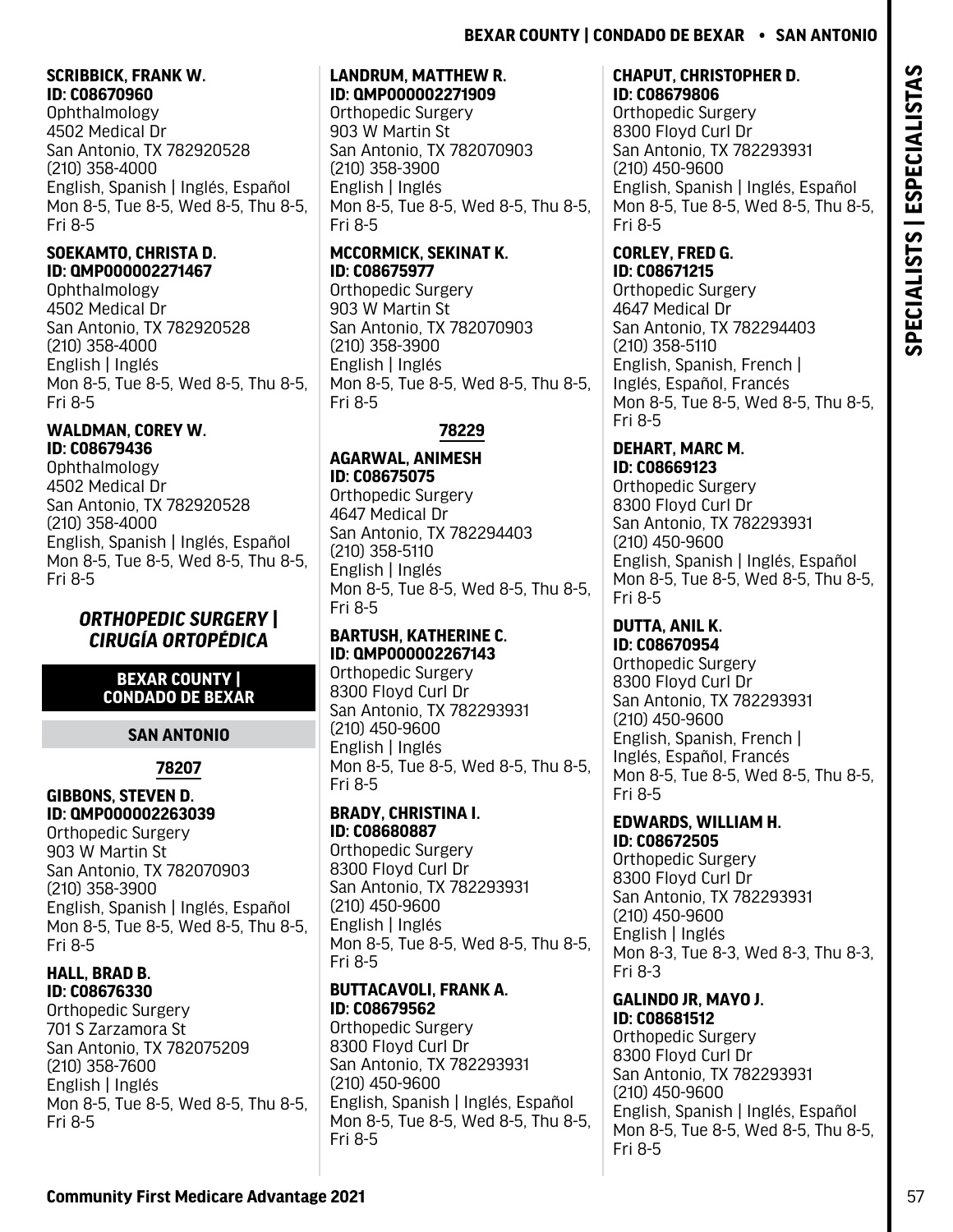## **GIBBONS, STEVEN D. ID: QMP000002263039**

Orthopedic Surgery 8300 Floyd Curl Dr San Antonio, TX 782293931 (210) 450-9600 English, Spanish | Inglés, Español Mon 8-5, Tue 8-5, Wed 8-5, Thu 8-5, Fri 8-5

#### **HAND, THOMAS L. ID: QMP000002263121**

Orthopedic Surgery 8300 Floyd Curl Dr San Antonio, TX 782293931 (210) 450-9600 English, Spanish | Inglés, Español Mon 8-5, Tue 8-5, Wed 8-5, Thu 8-5, Fri 8-5

#### **JACOBS, PHILIP M. ID: C08681576**

Orthopedic Surgery 8300 Floyd Curl Dr San Antonio, TX 782293931 (210) 450-9600 English | Inglés Mon 8-5, Tue 8-5, Wed 8-5, Thu 8-5, Fri 8-5

## **KARIA, RAVI A. ID: C08673382**

Orthopedic Surgery 8300 Floyd Curl Dr San Antonio, TX 782293931 (210) 450-9600 English | Inglés Mon 8-5, Tue 8-5, Wed 8-5, Thu 8-5, Fri 8-5

#### **LANDRUM, MATTHEW R. ID: QMP000002271909**

Orthopedic Surgery 8300 Floyd Curl Dr San Antonio, TX 782293931 (210) 450-9600 English | Inglés Mon 8-5, Tue 8-5, Wed 8-5, Thu 8-5, Fri 8-5

#### **MCCORMICK, SEKINAT K. ID: C08675977**

Orthopedic Surgery 8300 Floyd Curl Dr San Antonio, TX 782293931 (210) 450-9600 English | Inglés Mon 8-5, Tue 8-5, Wed 8-5, Thu 8-5, Fri 8-5

#### **MORREY, BERNARD F. ID: C08673861**

Orthopedic Surgery 8300 Floyd Curl Dr San Antonio, TX 782293931 (210) 450-9600 English | Inglés Mon 8-5, Tue 8-5, Wed 8-5, Thu 8-5, Fri 8-5

#### **RAJANI, RAJIV ID: C08674779**

Orthopedic Surgery 8300 Floyd Curl Dr San Antonio, TX 782293931 (210) 450-9600 English, Spanish | Inglés, Español Mon 8-5, Tue 8-5, Wed 8-5, Thu 8-5, Fri 8-5

#### **ROSE, RYAN A. ID: C08680021**

Orthopedic Surgery 8300 Floyd Curl Dr San Antonio, TX 782293931 (210) 450-9600 English | Inglés Mon 8-5, Tue 8-5, Wed 8-5, Thu 8-5, Fri 8-5

#### **SUN, DERRICK Y. ID: C08678528**

Orthopedic Surgery 8300 Floyd Curl Dr San Antonio, TX 782293931 (210) 450-9600 English, Spanish | Inglés, Español Mon 8-5, Tue 8-5, Wed 8-5, Thu 8-5, Fri 8-5

## **78240**

**ROSE, RYAN A. ID: C08680021**  Orthopedic Surgery 21 Spurs Ln Ste 310 San Antonio, TX 782401679 (210) 558-7025 English | Inglés Mon 8-5, Tue 8-5, Wed 8-5, Thu 8-5, Fri 8-5

## **78258**

**SUN, DERRICK Y. ID: C08678528**  Orthopedic Surgery 502 Madison Oak Dr Ste 130 San Antonio, TX 782584085 (210) 341-7722 English, Spanish | Inglés, Español Mon 8-5, Tue 8-5, Wed 8-5, Thu 8-5, Fri 8-5

## **78292**

#### **AGARWAL, ANIMESH ID: C08675075**

Orthopedic Surgery 4502 Medical Dr San Antonio, TX 782920528 (210) 358-4000 English | Inglés Mon 8-5, Tue 8-5, Wed 8-5, Thu 8-5, Fri 8-5

#### **BRADY, CHRISTINA I. ID: C08680887**

Orthopedic Surgery 4502 Medical Dr San Antonio, TX 782920528 (210) 358-4000 English | Inglés Mon 8-5, Tue 8-5, Wed 8-5, Thu 8-5, Fri 8-5

#### **CORLEY, FRED G. ID: C08671215**

Orthopedic Surgery 4502 Medical Dr San Antonio, TX 782920528 (210) 358-4000 English, Spanish, French | Inglés, Español, Francés Mon 8-5, Tue 8-5, Wed 8-5, Thu 8-5, Fri 8-5

#### **DEHART, MARC M. ID: C08669123**

Orthopedic Surgery 4502 Medical Dr San Antonio, TX 782920528 (210) 358-4000 English, Spanish | Inglés, Español Mon 8-5, Tue 8-5, Wed 8-5, Thu 8-5, Fri 8-5

#### **DUTTA, ANIL K. ID: C08670954**

Orthopedic Surgery 4502 Medical Dr San Antonio, TX 782920528 (210) 358-4000 English, Spanish, French | Inglés, Español, Francés Mon 8-5, Tue 8-5, Wed 8-5, Thu 8-5, Fri 8-5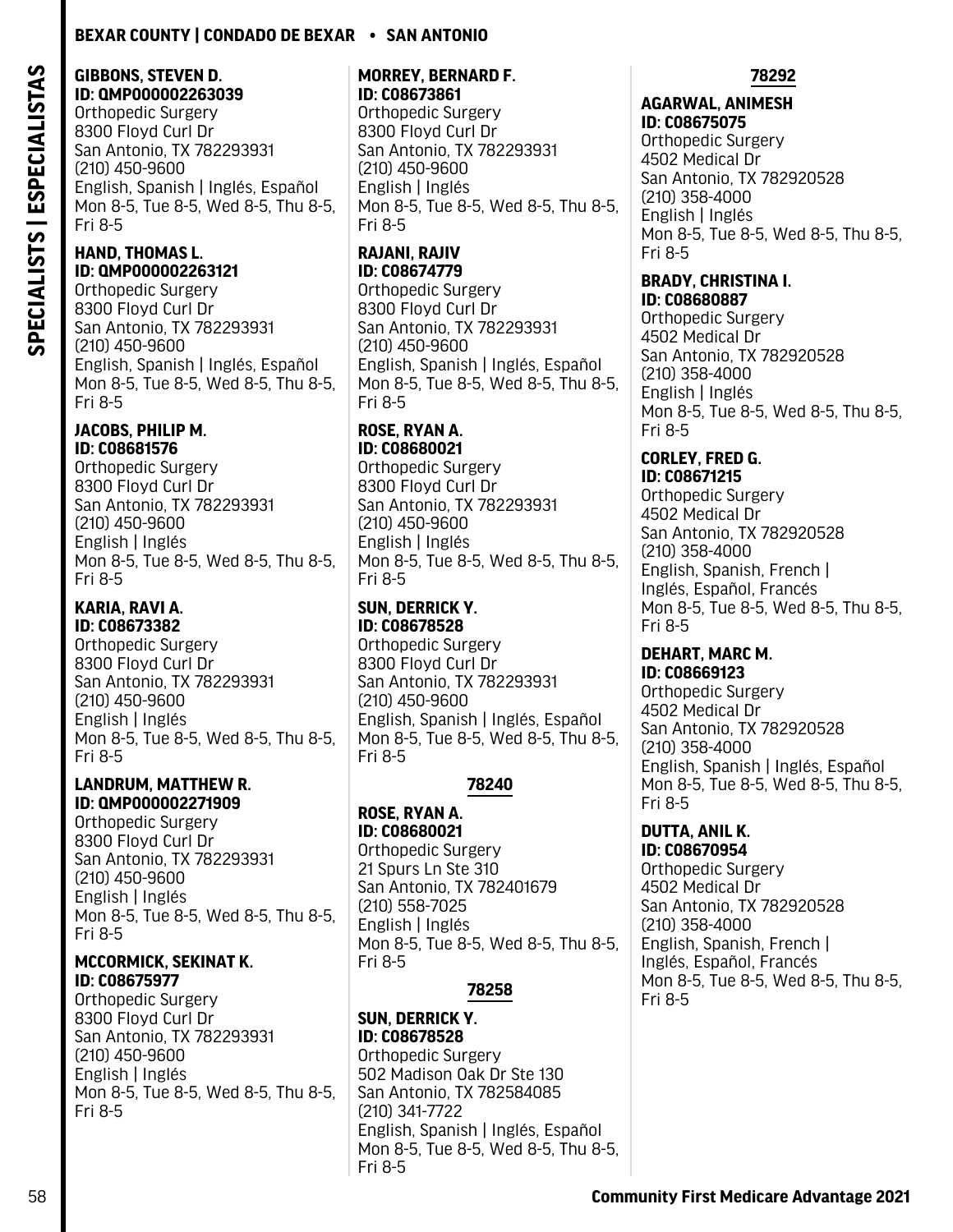## **GIBBONS, STEVEN D. ID: QMP000002263039**

Orthopedic Surgery 4502 Medical Dr San Antonio, TX 782920528 (210) 358-4000 English, Spanish | Inglés, Español Mon 8-5, Tue 8-5, Wed 8-5, Thu 8-5, Fri 8-5

## **HAND, THOMAS L. ID: QMP000002263121**

Orthopedic Surgery 4502 Medical Dr San Antonio, TX 782920528 (210) 358-4000 English, Spanish | Inglés, Español Mon 8-5, Tue 8-5, Wed 8-5, Thu 8-5, Fri 8-5

#### **KARIA, RAVI A. ID: C08673382**

Orthopedic Surgery 4502 Medical Dr San Antonio, TX 782920528 (210) 358-4000 English | Inglés Mon-Fri 8-5

## **SUN, DERRICK Y. ID: C08678528**

Orthopedic Surgery 4502 Medical Dr San Antonio, TX 782920528 (210) 358-4000 English, Spanish | Inglés, Español Mon 8-5, Tue 8-5, Wed 8-5, Thu 8-5, Fri 8-5

## **ZELLE, BORIS A. ID: C08674757**

Orthopedic Surgery 4502 Medical Dr San Antonio, TX 782920528 (210) 358-4000 English, French, German, Portuguese | Inglés, Francés, Áleman, Portugués Mon 8-5, Tue 8-5, Wed 8-5, Thu 8-5, Fri 8-5

## **KENDALL COUNTY | CONDADO DE KENDALL**

# **BOERNE**

# **78015**

# **BARTUSH, KATHERINE C. ID: QMP000002267143**

Orthopedic Surgery 25723 Old Fredericksburg Rd Boerne, TX 780156605 (210) 450-6800 English | Inglés Mon 8:00AM-5:00PM, Tue 8:00AM-5:00PM, Wed 8:00AM-5:00PM, Thu 8:00AM-5:00PM, Fri 8:00AM-5:00PM

## **BRADY, CHRISTINA I. ID: C08680887**

Orthopedic Surgery 25723 Old Fredericksburg Rd Boerne, TX 780156605 (210) 450-6800 English | Inglés Mon 8-5, Tue 8-5, Wed 8-5, Thu 8-5, Fri 8-5

## **BUTTACAVOLI, FRANK A. ID: C08679562**

Orthopedic Surgery 25723 Old Fredericksburg Rd Boerne, TX 780156605 (210) 450-6800 English, Spanish | Inglés, Español Mon 8-5, Tue 8-5, Wed 8-5, Thu 8-5, Fri 8-5

## **CHAPUT, CHRISTOPHER D. ID: C08679806**

Orthopedic Surgery 25723 Old Fredericksburg Rd Boerne, TX 780156605 (210) 450-6800 English, Spanish | Inglés, Español Mon 8-5, Tue 8-5, Wed 8-5, Thu 8-5, Fri 8-5

## **DEHART, MARC M. ID: C08669123**

Orthopedic Surgery 25723 Old Fredericksburg Rd Boerne, TX 780156605 (210) 450-6800 English, Spanish | Inglés, Español Mon 8-5, Tue 8-5, Wed 8-5, Thu 8-5, Fri 8-5

## **GALINDO JR, MAYO J. ID: C08681512**

Orthopedic Surgery 25723 Old Fredericksburg Rd Boerne, TX 780156605 (210) 450-6800 English, Spanish | Inglés, Español Mon 8-5, Tue 8-5, Wed 8-5, Thu 8-5, Fri 8-5

## **JACOBS, PHILIP M. ID: C08681576**

Orthopedic Surgery 25723 Old Fredericksburg Rd Boerne, TX 780156605 (210) 450-6800 English | Inglés Mon 8-5, Tue 8-5, Wed 8-5, Thu 8-5, Fri 8-5

#### **ROSE, RYAN A. ID: C08680021**

Orthopedic Surgery 25723 Old Fredericksburg Rd Boerne, TX 780156605 (210) 450-6800 English | Inglés Mon 8-5, Tue 8-5, Wed 8-5, Thu 8-5, Fri 8-5

#### **WHITNEY, IAN J. ID: C08677332**

Orthopedic Surgery 25723 Old Fredericksburg Rd Boerne, TX 780156605 (210) 450-6800 English, Spanish | Inglés, Español Mon 8-5, Tue 8-5, Wed 8-5, Thu 8-5, Fri 8-5

## *OTOLARYNGOLOGY | OTOLARINGOLOGÍA*

## **BEXAR COUNTY | CONDADO DE BEXAR**

## **SAN ANTONIO**

## **78207**

**CHEN, PHILIP G. ID: C08675991**  Otolaryngology 903 W Martin St San Antonio, TX 782070903 (210) 358-3900 English | Inglés Mon 8-5, Tue 8-5, Wed 8-5, Thu 8-5, Fri 8-5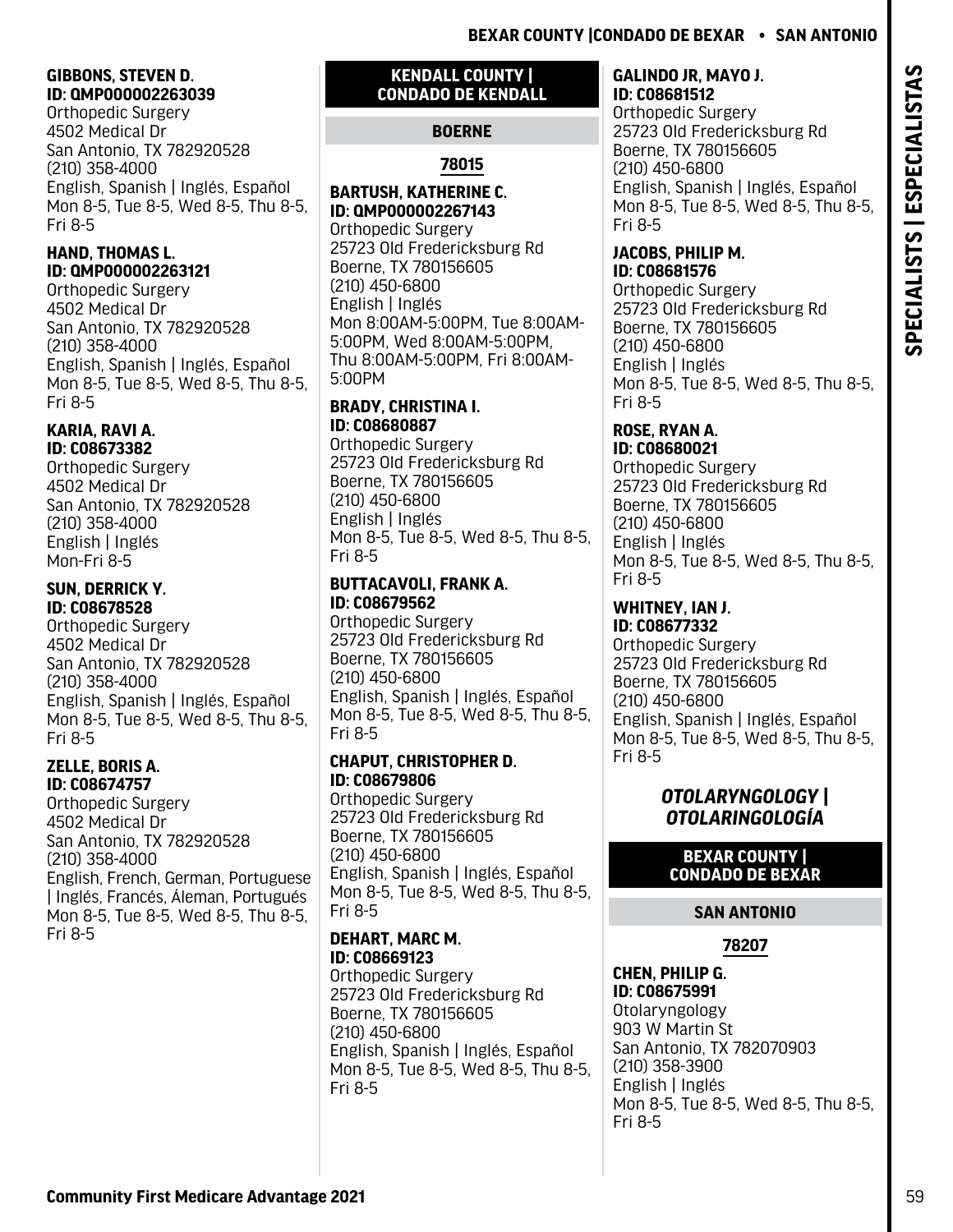## **HOLDGRAF, RANDALL W. ID: QMP000002262962**

Otolaryngology 903 W Martin St San Antonio, TX 782070903 (210) 358-3900 English | Inglés Mon 8-5, Tue 8-5, Wed 8-5, Thu 8-5, Fri 8-5

#### **STALLWORTH, CHRISTIAN L. ID: C08674034**

Otolaryngology 903 W Martin St San Antonio, TX 782070903 (210) 358-3900 English | Inglés Mon 8-5, Tue 8-5, Wed 8-5, Thu 8-5, Fri 8-5

#### **TAYLOR, CHRISTINE B. ID: C08680350**

Otolaryngology 903 W Martin St San Antonio, TX 782070903 (210) 358-3900 English | Inglés Mon 8-5, Tue 8-5, Wed 8-5, Thu 8-5, Fri 8-5

#### **YANG, ZAO M. ID: QMP000002272412**

Otolaryngology 903 W Martin St San Antonio, TX 782070903 (210) 358-3900 English | Inglés Mon 8-5, Tue 8-5, Wed 8-5, Thu 8-5, Fri 8-5

## **78229**

#### **CHEN, PHILIP G. ID: C08675991**

Otolaryngology 8300 Floyd Curl Dr San Antonio, TX 782293931 (210) 450-9600 English | Inglés Mon 8-5, Tue 8-5, Wed 8-5, Thu 8-5, Fri 8-5

#### **EARLEY, MARISA A. ID: C08678388**

Otolaryngology 8300 Floyd Curl Dr San Antonio, TX 782293931 (210) 450-9600 English | Inglés Mon 8-5, Tue 8-5, Wed 8-5, Thu 8-5, Fri 8-5

#### **FERRELL, JAY K. ID: C08679534**

Otolaryngology 8300 Floyd Curl Dr San Antonio, TX 782293931 (210) 450-9600 English | Inglés Mon 8-5, Tue 8-5, Wed 8-5, Thu 8-5, Fri 8-5

## **HOLDGRAF, RANDALL W. ID: QMP000002262962**

Otolaryngology 8300 Floyd Curl Dr San Antonio, TX 782293931 (210) 450-9600 English | Inglés Mon 8-5, Tue 8-5, Wed 8-5, Thu 8-5, Fri 8-5

#### **HOLT, G. RICHARD ID: C08674483**

Otolaryngology 8300 Floyd Curl Dr San Antonio, TX 782293931 (210) 450-9600 English | Inglés Mon 8-5, Tue 8-5, Wed 8-5, Thu 8-5, Fri 8-5

## **YANG, ZAO M. ID: QMP000002272412**

Otolaryngology 8300 Floyd Curl Dr San Antonio, TX 782293931 (210) 450-9600 English | Inglés Mon 8-5, Tue 8-5, Wed 8-5, Thu 8-5, Fri 8-5

## *PAIN MANAGEMENT | CONTROL DEL DOLOR*

## **BEXAR COUNTY | CONDADO DE BEXAR**

## **SAN ANTONIO**

**78229**

#### **BOIES, BRIAN T. ID: C08676800**  Pain Management 8300 Floyd Curl Dr San Antonio, TX 782293931 (210) 450-9600 English, Spanish | Inglés, Español Mon 8-5, Tue 8-5, Wed 8-5, Thu 8-5, Fri 8-5

#### **5282 Medical Dr Ste 170 San Antonio, TX 782295384**

(210) 450-7337 English, Spanish | Inglés, Español Mon 8-5, Tue 8-5, Wed 8-5, Thu 8-5, Fri 8-5

#### **ECKMANN, MAXIM S. ID: C08672984**

Pain Management 8300 Floyd Curl Dr San Antonio, TX 782293931 (210) 450-9600 English | Inglés Mon 8-5, Tue 8-5, Wed 8-5, Thu 8-5, Fri 8-5

#### **5282 Medical Dr Ste 170 San Antonio, TX 782295384**

(210) 450-7337 English | Inglés Mon 8-5, Tue 8-5, Wed 8-5, Thu 8-5, Fri 8-5

#### **GARZA, RUDY ID: C08677432**

Pain Management 8300 Floyd Curl Dr San Antonio, TX 782293931 (210) 450-9600 English, Spanish | Inglés, Español Mon 8-5, Tue 8-5, Wed 8-5, Thu 8-5, Fri 8-5

#### **5282 Medical Dr Ste 170 San Antonio, TX 782295384** (210) 450-7337 English, Spanish | Inglés, Español Mon 8-5, Tue 8-5, Wed 8-5, Thu 8-5, Fri 8-5

**MCCLURE, MATTHEW L. ID: C08675886**  Pain Management

8300 Floyd Curl Dr San Antonio, TX 782293931 (210) 450-9600 English | Inglés Mon 8-5, Tue 8-5, Wed 8-5, Thu 8-5, Fri 8-5

#### **5282 Medical Dr Ste 170 San Antonio, TX 782295384**

(210) 450-7337 English | Inglés Mon 8-5, Tue 8-5, Wed 8-5, Thu 8-5, Fri 8-5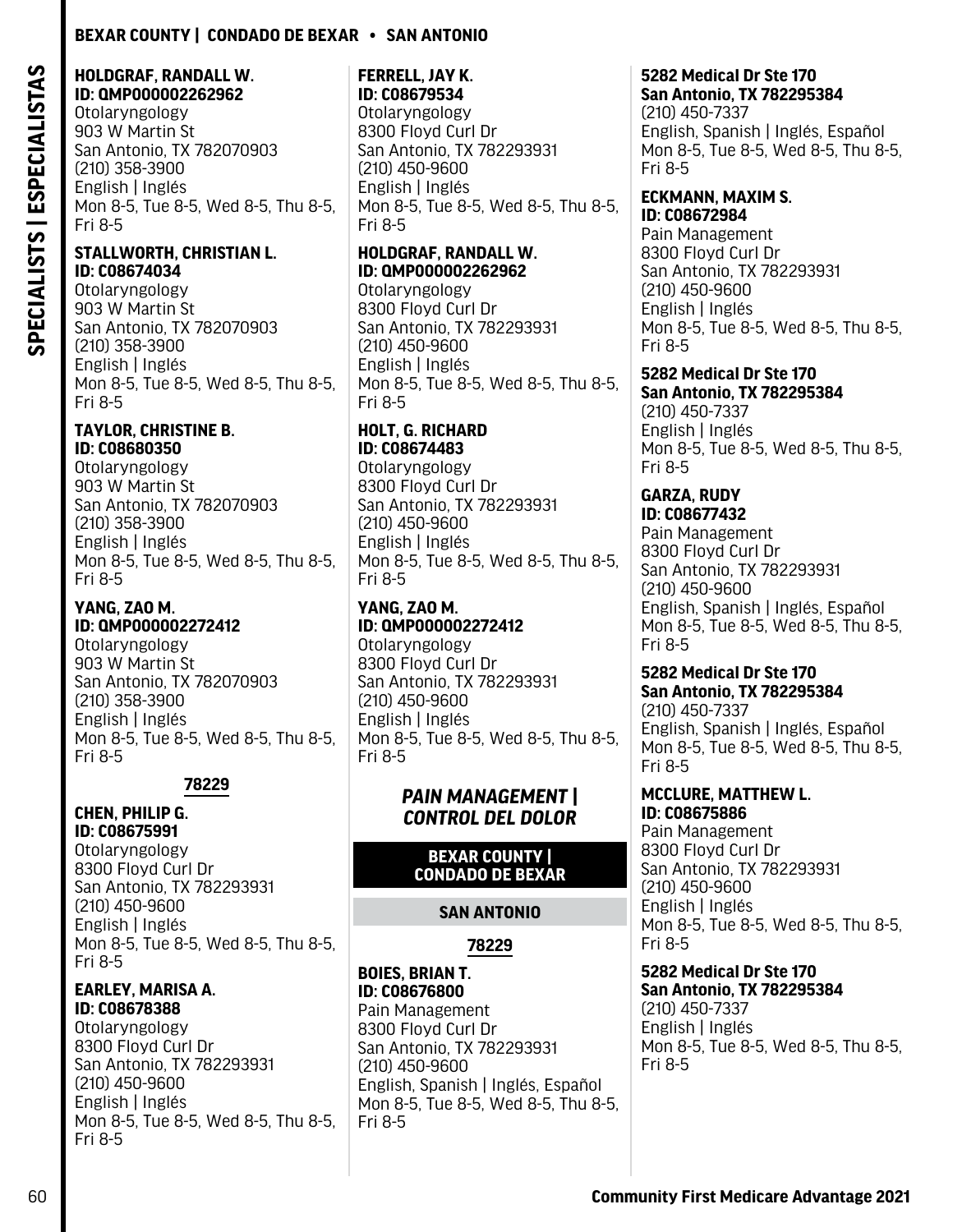## **NAGPAL, AMEET S. ID: C08675881**

Pain Management 7940 Floyd Curl Dr Ste 300 San Antonio, TX 782293947 (210) 567-6027 English | Inglés Mon 8-5, Tue 8-5, Wed 8-5, Thu 8-5, Fri 8-5

## **PATEL, SAMIR P. ID: C08675266**

Pain Management 8300 Floyd Curl Dr San Antonio, TX 782293931 (210) 450-9600 English | Inglés Mon 8-5, Tue 8-5, Wed 8-5, Thu 8-5, Fri 8-5

## **5282 Medical Dr Ste 170 San Antonio, TX 782295384**

(210) 450-7337 English | Inglés Mon 8-5, Tue 8-5, Wed 8-5, Thu 8-5, Fri 8-5

## **SOLIMAN, SAMEER ID: C08677768**

Pain Management 8300 Floyd Curl Dr San Antonio, TX 782293931 (210) 450-9600 English, Spanish | Inglés, Español Mon 8-5, Tue 8-5, Wed 8-5, Thu 8-5, Fri 8-5

## **5282 Medical Dr Ste 170 San Antonio, TX 782295384**

(210) 450-7337 English, Spanish | Inglés, Español Mon 8-5, Tue 8-5, Wed 8-5, Thu 8-5, Fri 8-5

## **5282 Medical Dr Ste 170 San Antonio, TX 782295384**

(210) 450-7337 English | Inglés Mon 8-5, Tue 8-5, Wed 8-5, Thu 8-5, Fri 8-5

#### **YBARRA, MANUEL ID: C08672717**

Pain Management 5282 Medical Dr Ste 170 San Antonio, TX 782295384 (210) 450-7337 English, Spanish | Inglés, Español Mon 8-5, Tue 8-5, Wed 8-5, Thu 8-5, Fri 8-5

## **78292**

## **BOIES, BRIAN T. ID: C08676800**

Pain Management 4502 Medical Dr San Antonio, TX 782920528 (210) 358-4000 English, Spanish | Inglés, Español Mon 7-3, Tue 7-3, Wed 7-3, Thu 7-3, Fri 7-3

## **GARZA, RUDY ID: C08677432**

Pain Management 4502 Medical Dr San Antonio, TX 782920528 (210) 358-4000 English, Spanish | Inglés, Español Mon 7-3, Tue 7-3, Wed 7-3, Thu 7-3, Fri 7-3

## **KING, JOHN C. ID: C08671410**

Pain Management 4502 Medical Dr San Antonio, TX 782920528 (210) 358-4000 English | Inglés Mon 8-5, Tue 8-5, Wed 8-5, Thu 8-5, Fri 8-5

#### **KING, SCOTT A. ID: C08672838**

Pain Management 4502 Medical Dr San Antonio, TX 782920528 (210) 358-4000 English, Spanish | Inglés, Español Mon 7-3, Tue 7-3, Wed 7-3, Thu 7-3, Fri 7-3

## **MCCLURE, MATTHEW L. ID: C08675886**

Pain Management 4502 Medical Dr San Antonio, TX 782920528 (210) 358-4000 English | Inglés Mon 7-3, Tue 7-3, Wed 7-3, Thu 7-3, Fri 7-3

## **ROGERS, JAMES N. ID: C08670178**

Pain Management 4502 Medical Dr San Antonio, TX 782920528 (210) 358-4000 English | Inglés Mon 8-5, Tue 8-5, Wed 8-5, Thu 8-5, Fri 8-5

#### **SOLIMAN, SAMEER ID: C08677768**

Pain Management 4502 Medical Dr San Antonio, TX 782920528 (210) 358-4000 English, Spanish | Inglés, Español Mon 7-3, Tue 7-3, Wed 7-3, Thu 7-3, Fri 7-3

## **KENDALL COUNTY | CONDADO DE KENDALL**

# **BOERNE**

**78015**

#### **ECKMANN, MAXIM S. ID: C08672984**  Pain Management 25723 Old Fredericksburg Rd Boerne, TX 780156605 (210) 450-6800 English | Inglés Mon 8-5, Tue 8-5, Wed 8-5, Thu 8-5, Fri 8-5

#### **GARZA, RUDY ID: C08677432**

Pain Management 25723 Old Fredericksburg Rd Boerne, TX 780156605 (210) 450-6800 English, Spanish | Inglés, Español Mon 8-5, Tue 8-5, Wed 8-5, Thu 8-5, Fri 8-5

# *PATHOLOGY | PATOLOGÍA*

## **BEXAR COUNTY | CONDADO DE BEXAR**

## **SAN ANTONIO**

## **78229**

**HEIM-HALL, JOSEFINE M. ID: C08678256**  Pathology 7703 Floyd Curl Dr San Antonio, TX 782293901 (210) 450-6440 English, French, German, Italian | Inglés, Francés, Áleman, Italiano Mon 8-5, Tue 8-5, Wed 8-5, Thu 8-5, Fri 8-5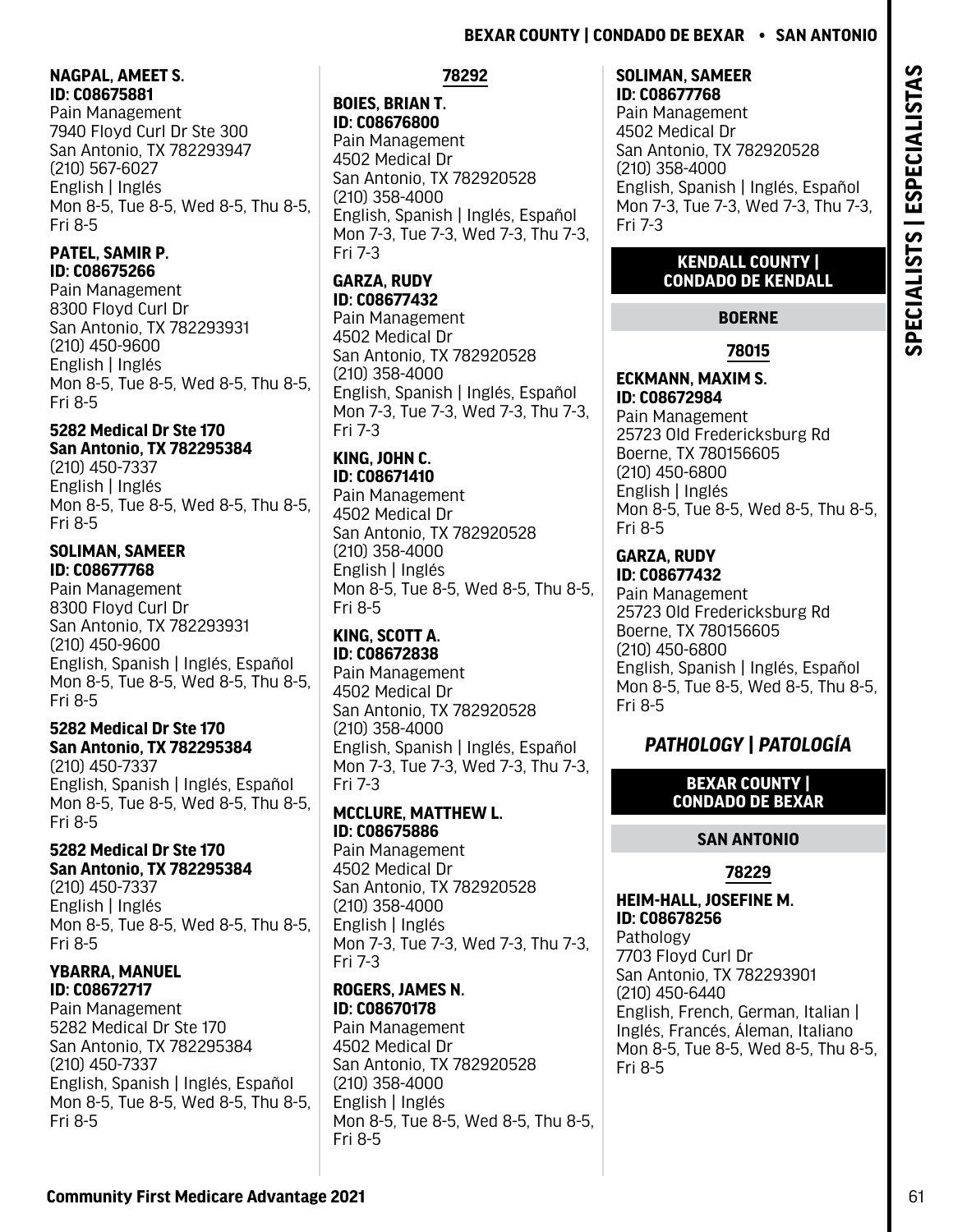# **KINNEY, MARSHA C.**

**ID: C08669392**  Pathology 7703 Floyd Curl Dr San Antonio, TX 782293901 (210) 450-6440 English | Inglés Mon 8-5, Tue 8-5, Wed 8-5, Thu 8-5, Fri 8-5

#### **REDDICK, ROBERT L. ID: C08675219**

Pathology 7703 Floyd Curl Dr San Antonio, TX 782293901 (210) 450-6440 English | Inglés Mon 8-5, Tue 8-5, Wed 8-5, Thu 8-5, Fri 8-5

#### **SHARKEY, FRANCIS E. ID: C08671355**

Pathology 7703 Floyd Curl Dr San Antonio, TX 782293901 (210) 450-6440 English | Inglés Mon 8-5, Tue 8-5, Wed 8-5, Thu 8-5, Fri 8-5

## **VALENTE, PHILIP T. ID: C08671361**

Pathology 7703 Floyd Curl Dr San Antonio, TX 782293901 (210) 450-6440 English, German | Inglés, Áleman Mon 8-5, Tue 8-5, Wed 8-5, Thu 8-5, Fri 8-5

## **78292**

#### **BODE-OMOLEYE, OLAOLUWA O. ID: QMP000002271867**

Pathology 4502 Medical Dr San Antonio, TX 782920528 (210) 358-4000 English | Inglés Mon 24/7, Tue 24/7, Wed 24/7, Thu 24/7, Fri 24/7, Sat 24/7, Sun 24/7

#### **BRIMHALL, BRADLEY B. ID: C08679295**

Pathology 4502 Medical Dr San Antonio, TX 782920528 (210) 358-4000 English | Inglés Mon 7-3, Tue 7-3, Wed 7-3, Thu 7-3, Fri 7-3

#### **DANIELS, JOHN A. ID: C08679350**

Pathology 4502 Medical Dr San Antonio, TX 782920528 (210) 358-4000 English | Inglés Mon 8-5, Tue 8-5, Wed 8-5, Thu 8-5, Fri 8-5

# **DAVID, MARJORIE P. ID: C08680864**

Pathology 4502 Medical Dr San Antonio, TX 782920528 (210) 358-4000 English | Inglés Mon 8-5, Tue 8-5, Wed 8-5, Thu 8-5, Fri 8-5

# **DING, YANLI**

**ID: C08679644**  Pathology 4502 Medical Dr San Antonio, TX 782920528 (210) 358-4000 English | Inglés Mon 8-5, Tue 8-5, Wed 8-5, Thu 8-5, Fri 8-5

## **FIEBELKORN, KRISTIN R. ID: C08669563**

Pathology 4502 Medical Dr San Antonio, TX 782920528 (210) 358-4000 English, French, German | Inglés, Francés, Áleman Mon 8-5, Tue 8-5, Wed 8-5, Thu 8-5, Fri 8-5

#### **FURMAGA, WIESLAW B. ID: C08670142**

Pathology 4502 Medical Dr San Antonio, TX 782920528 (210) 358-4000 English | Inglés Mon 8-5, Tue 8-5, Wed 8-5, Thu 8-5, Fri 8-5

#### **GILBERT, ANDREA R. ID: C08679717**

Pathology 4502 Medical Dr San Antonio, TX 782920528 (210) 358-4000 English | Inglés Mon 8-5, Tue 8-5, Wed 8-5, Thu 8-5, Fri 8-5

#### **GREEBON, LESLIE J. ID: C08678189**

Pathology 4502 Medical Dr San Antonio, TX 782920528 (210) 358-4000 English | Inglés Mon 8-5, Tue 8-5, Wed 8-5, Thu 8-5, Fri 8-5

# **HACKMAN, SARAH D.**

**ID: C08679560**  Pathology 4502 Medical Dr San Antonio, TX 782920528 (210) 358-4000 English | Inglés Mon 8-5, Tue 8-5, Wed 8-5, Thu 8-5, Fri 8-5

#### **HEIM-HALL, JOSEFINE M. ID: C08678256**

Pathology 4502 Medical Dr San Antonio, TX 782920528 (210) 358-4000 English, French, German, Italian | Inglés, Francés, Áleman, Italiano Mon 8-5, Tue 8-5, Wed 8-5, Thu 8-5, Fri 8-5

#### **HENRY, JAMES M. ID: C08670710**

Pathology 4502 Medical Dr San Antonio, TX 782920528 (210) 358-4000 English | Inglés Mon 8-5, Tue 8-5, Wed 8-5, Thu 8-5, Fri 8-5

# **HIGGINS, RUSSELL A.**

**ID: C08672935**  Pathology 4502 Medical Dr San Antonio, TX 782920528 (210) 358-4000 English | Inglés Mon 8-5, Tue 8-5, Wed 8-5, Thu 8-5, Fri 8-5

# **HOLDER, KENNETH N.**

**ID: C08676001**  Pathology 4502 Medical Dr San Antonio, TX 782920528 (210) 358-4000 English | Inglés Mon 8-5, Tue 8-5, Wed 8-5, Thu 8-5, Fri 8-5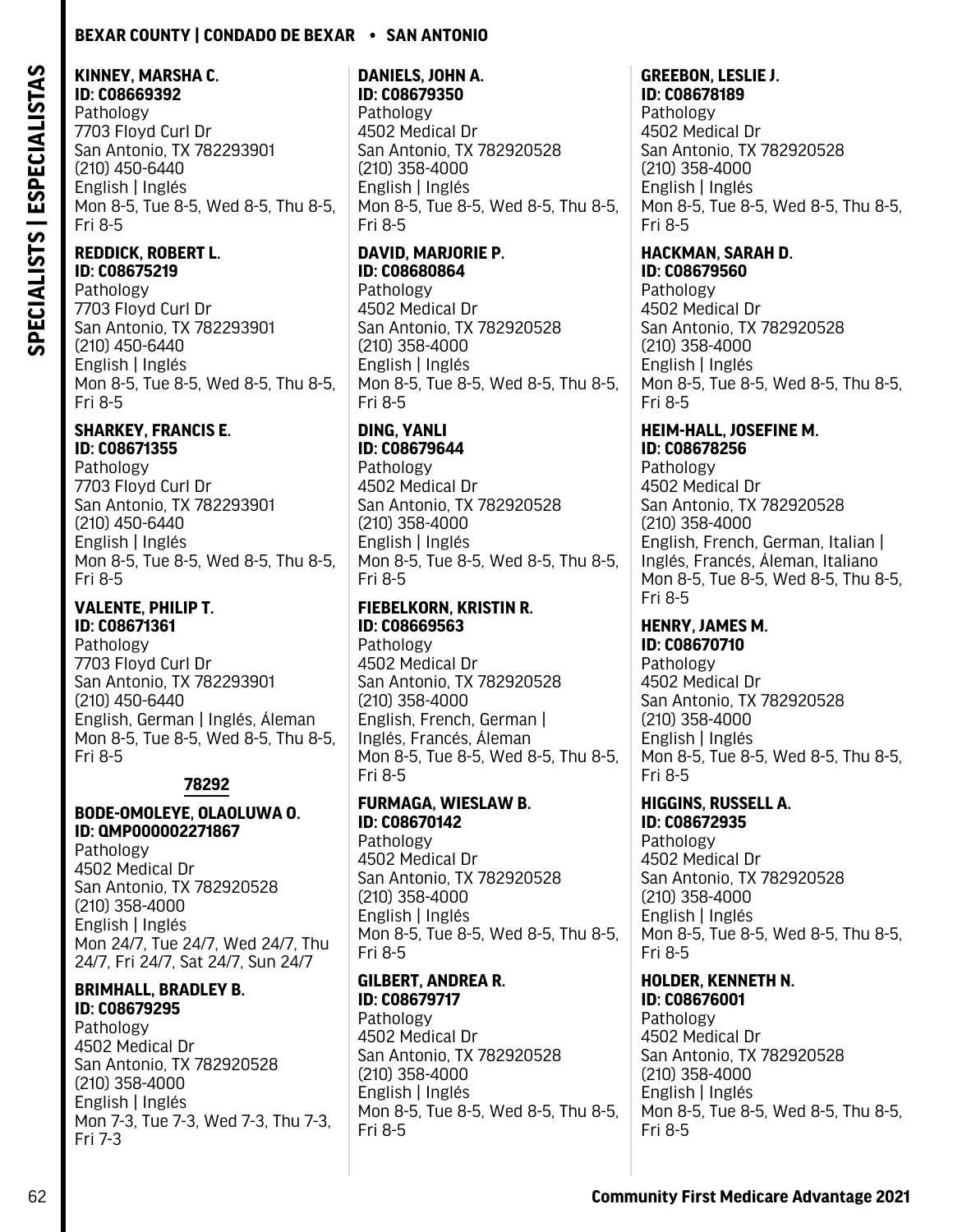#### **HUGHES, KENNETH T. ID: QMP000002265572**

Pathology 4502 Medical Dr San Antonio, TX 782920528 (210) 358-4000 English | Inglés Mon 8-5, Tue 8-5, Wed 8-5, Thu 8-5, Fri 8-5

## **KINNEY, MARSHA C. ID: C08669392**

Pathology 4502 Medical Dr San Antonio, TX 782920528 (210) 358-4000 English | Inglés Mon 8-5, Tue 8-5, Wed 8-5, Thu 8-5, Fri 8-5

#### **MAIS, DANIEL D. ID: C08673783**

Pathology 4502 Medical Dr San Antonio, TX 782920528 (210) 358-4000 English | Inglés Mon 8-5, Tue 8-5, Wed 8-5, Thu 8-5, Fri 8-5

## **MEDINA, EDWARD A. ID: C08674562**

Pathology 4502 Medical Dr San Antonio, TX 782920528 (210) 358-4000 English, Spanish | Inglés, Español Mon 8-5, Tue 8-5, Wed 8-5, Thu 8-5, Fri 8-5

## **REDDICK, ROBERT L. ID: C08675219**

Pathology 4502 Medical Dr San Antonio, TX 782920528 (210) 358-4000 English | Inglés Mon 8-5, Tue 8-5, Wed 8-5, Thu 8-5, Fri 8-5

## **SAILORS, JOSEPH L. ID: QMP000002267862**

Pathology 4502 Medical Dr San Antonio, TX 782920528 (210) 358-4000 English | Inglés Mon 8-5, Tue 8-5, Wed 8-5, Thu 8-5, Fri 8-5

#### **SHARKEY, FRANCIS E. ID: C08671355**

Pathology 4502 Medical Dr San Antonio, TX 782920528 (210) 358-4000 English | Inglés Mon 8-5, Tue 8-5, Wed 8-5, Thu 8-5, Fri 8-5

#### **VALENTE, PHILIP T. ID: C08671361**  Pathology

4502 Medical Dr San Antonio, TX 782920528 (210) 358-4000 English, German | Inglés, Áleman Mon 8-5, Tue 8-5, Wed 8-5, Thu 8-5, Fri 8-5

# **VOLK, EMILY E.**

**ID: C08673853**  Pathology 4502 Medical Dr San Antonio, TX 782920528 (210) 358-4000 English | Inglés Mon 8-5, Tue 8-5, Wed 8-5, Thu 8-5, Fri 8-5

#### **WALKER, JAMIE M. ID: QMP000002262867** Pathology 4502 Medical Dr San Antonio, TX 782920528 (210) 358-4000 English | Inglés Mon 8-5, Tue 8-5, Wed 8-5, Thu 8-5, Fri 8-5

## *PHYSICAL MEDICINE AND REHABILITATION | MEDICINA FÍSICA Y REHABILITACIÓN*

## **BEXAR COUNTY | CONDADO DE BEXAR**

# **SAN ANTONIO**

**78229**

#### **NAGPAL, AMEET S. ID: C08675881**  Physical Medicine and Rehabilitation 7940 Floyd Curl Dr Ste 300 San Antonio, TX 782293947 (210) 567-6027 English | Inglés Mon 8-5, Tue 8-5, Wed 8-5, Thu 8-5, Fri 8-5

# **5282 Medical Dr Ste 170**

**San Antonio, TX 782295384** (210) 450-7337 English | Inglés Mon 8-5, Tue 8-5, Wed 8-5, Thu 8-5, Fri 8-5

# **NORTON, DENISE L.**

**ID: C08680013**  Physical Medicine and Rehabilitation 8300 Floyd Curl Dr San Antonio, TX 782293931 (210) 450-9600 English | Inglés Mon 8-5, Tue 8-5, Wed 8-5, Thu 8-5, Fri 8-5

#### **VERDUZO-GUTIERREZ, MONICA ID: QMP000002270662**

Physical Medicine and Rehabilitation 8300 Floyd Curl Dr San Antonio, TX 782293931 (210) 450-9600 English, Spanish | Inglés, Español Mon 8-5, Tue 8-5, Wed 8-5, Thu 8-5, Fri 8-5

## **7979 Wurzbach Rd San Antonio, TX 782294427**

(210) 450-9840 English, Spanish | Inglés, Español Mon 8-5, Tue 8-5, Wed 8-5, Thu 8-5, Fri 8-5

## **78292**

**EXPERIENT SERVENT SERVES FROM AND SERVES FROM ARENO DESCRIPTION AND ARENO DESCRIPTION AND ARENO COMMUNITY THE SERVES FROM A COMMUNITY THE SERVES FROM A CONSUMING THE SERVES FROM A CONSUMING THE SERVES FROM A CONSUMING THE ALLRED, DERRICK B. ID: C08679083**  Physical Medicine and Rehabilitation 4502 Medical Dr San Antonio, TX 782920528 (210) 358-4000 English, Spanish | Inglés, Español Mon 8-5, Tue 8-5, Wed 8-5, Thu 8-5, Fri 8-5

#### **CHANDLER, SETH D. ID: C08678977**

Physical Medicine and Rehabilitation 4502 Medical Dr San Antonio, TX 782920528 (210) 358-4000 English | Inglés Mon 8-5, Tue 8-5, Wed 8-5, Thu 8-5, Fri 8-5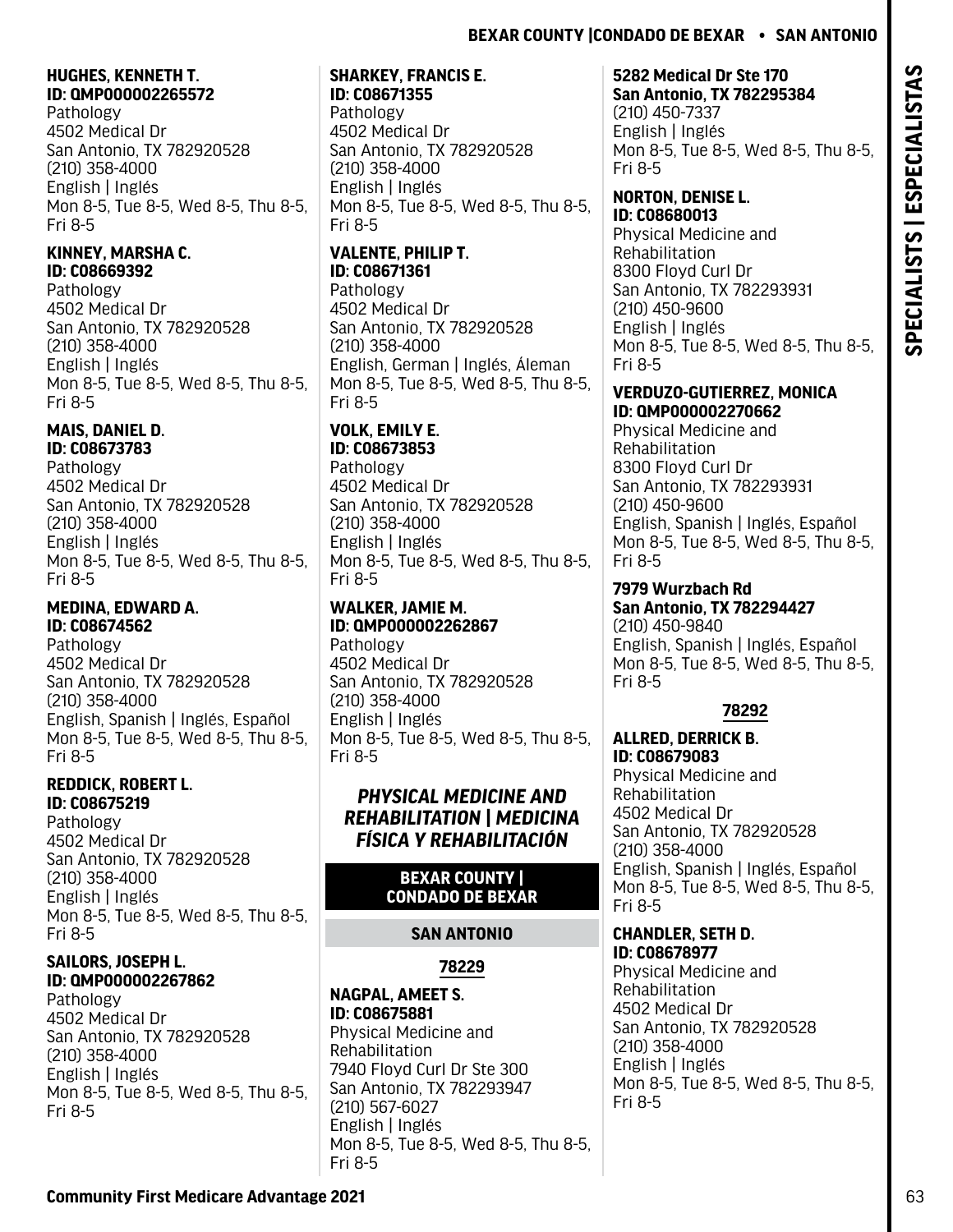## **Kendal County | Condado De Kendall • Boerne**

# SPECIALISTS | ESPECIALISTAS **SPECIALISTS | ESPECIALISTAS**

#### **DUMITRU, DANIEL ID: C08671408**

Physical Medicine and Rehabilitation 4502 Medical Dr San Antonio, TX 782920528 (210) 358-4000 English | Inglés Mon 8-5, Tue 8-5, Wed 8-5, Thu 8-5, Fri 8-5

#### **HALMAI, ELIZABETH J. ID: C08673547**

Physical Medicine and Rehabilitation 4502 Medical Dr San Antonio, TX 782920528 (210) 358-4000 English | Inglés Mon 8-5, Tue 8-5, Wed 8-5, Thu 8-5, Fri 8-5

#### **HARDEN, JEANNIE K. ID: QMP000002262680**

Physical Medicine and Rehabilitation 4502 Medical Dr San Antonio, TX 782920528 (210) 358-4000 English, Spanish, Korean | Inglés, Español, Coreano Mon 8-5, Tue 8-5, Wed 8-5, Thu 8-5, Fri 8-5

#### **KING, JOHN C. ID: C08671410**

Physical Medicine and Rehabilitation 4502 Medical Dr San Antonio, TX 782920528 (210) 358-4000 English | Inglés Mon 8-5, Tue 8-5, Wed 8-5, Thu 8-5, Fri 8-5

#### **VERDUZO-GUTIERREZ, MONICA ID: QMP000002270662**

Physical Medicine and Rehabilitation 4502 Medical Dr San Antonio, TX 782920528 (210) 358-4000 English, Spanish | Inglés, Español Mon 8-5, Tue 8-5, Wed 8-5, Thu 8-5, Fri 8-5

#### **VROOMAN, ANGELA M. ID: C08679713**

Physical Medicine and Rehabilitation 4502 Medical Dr San Antonio, TX 782920528 (210) 358-4000 English | Inglés Mon 8-5, Tue 8-5, Wed 8-5, Thu 8-5, Fri 8-5

## **WASHINGTON, MARIAM ID: QMP000002272027**

Physical Medicine and Rehabilitation 4502 Medical Dr San Antonio, TX 782920528 (210) 358-4000 English | Inglés Mon 8-5, Tue 8-5, Wed 8-5, Thu 8-5, Fri 8-5

#### **KENDAL COUNTY | CONDADO DE KENDALL**

## **BOERNE**

## **78015**

#### **MORSE, LADELLE W. ID: C08680908**

Physical Medicine and Rehabilitation 25723 Old Fredericksburg Rd Boerne, TX 780156605 (210) 450-6800 English | Inglés Mon 8-5, Tue 8-5, Wed 8-5, Thu 8-5, Fri 8-5

## *PHYSICAL THERAPIST IN PRIVATE PRACTICE | FISIOTERAPEUTA EN PRÁCTICA PRIVADA*

#### **BEXAR COUNTY | CONDADO DE BEXAR**

## **SAN ANTONIO**

## **78229**

#### **CHARPENTIER, MARIE T. ID: QMP000002265116**

Physical Therapist in Private Practice 8300 Floyd Curl Dr San Antonio, TX 782293931 (210) 450-9600 English | Inglés Mon 8-5, Tue 8-5, Wed 8-5, Thu 8-5, Fri 8-5

#### **COX, STEPHEN M. ID: C08675761**

Physical Therapist in Private Practice 8300 Floyd Curl Dr San Antonio, TX 782293931 (210) 450-9600 English | Inglés Mon 8-5, Tue 8-5, Wed 8-5, Thu 8-5, Fri 8-5

#### **FLIELLER, EMILY B. ID: QMP000002271886**

Physical Therapist in Private **Practice** 8300 Floyd Curl Dr San Antonio, TX 782293931 (210) 450-9600 English | Inglés Mon 8-5, Tue 8-5, Wed 8-5, Thu 8-5, Fri 8-5

#### **HODGES, CHAD B. ID: C08673436**

Physical Therapist in Private Practice 8300 Floyd Curl Dr San Antonio, TX 782293931 (210) 450-9600 English | Inglés Mon 8-5, Tue 8-5, Wed 8-5, Thu 8-5, Fri 8-5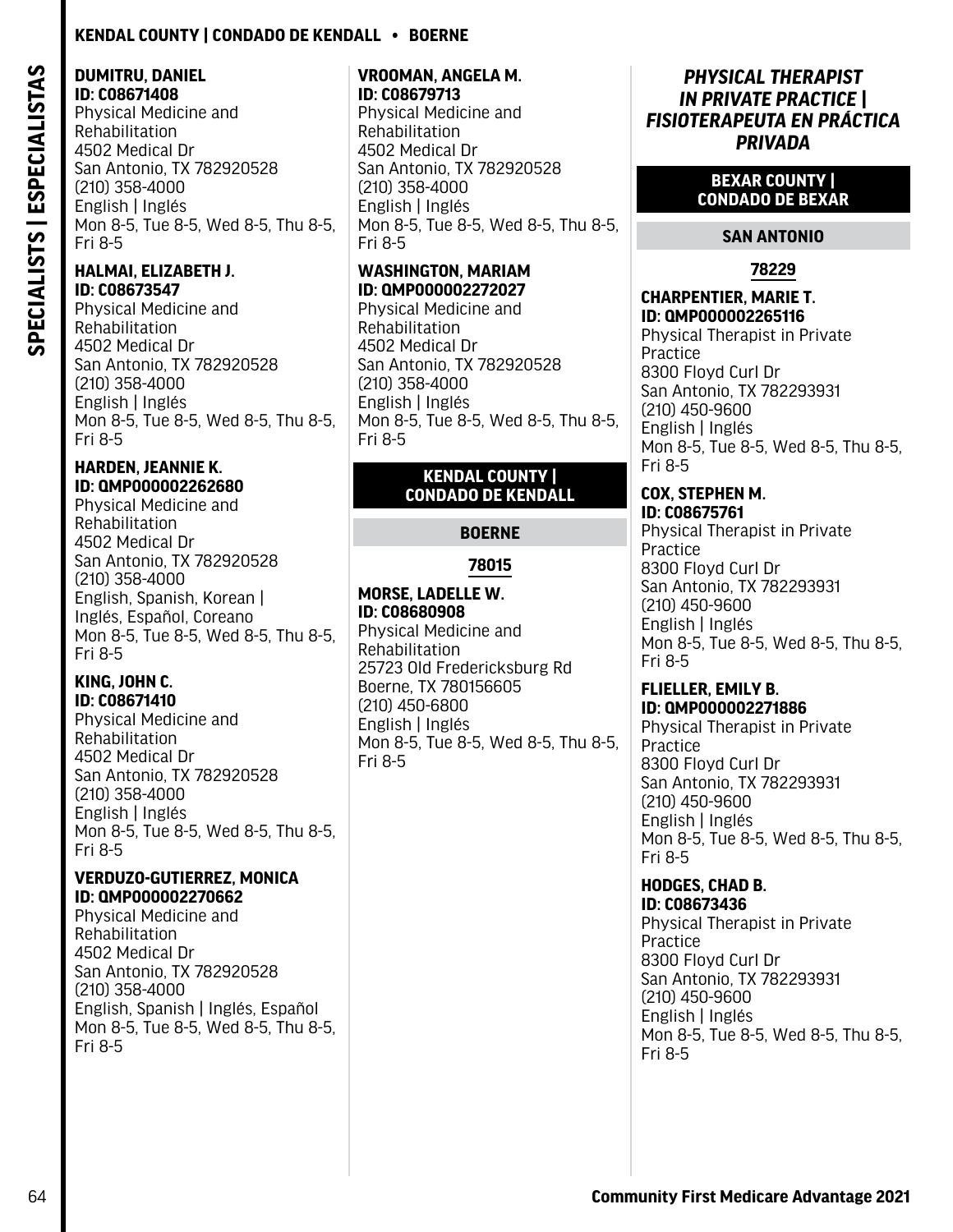#### **HUEHN, SHERRI D. ID: C08675398**

Physical Therapist in Private Practice 8300 Floyd Curl Dr San Antonio, TX 782293931 (210) 450-9600 English | Inglés Mon 8-5, Tue 8-5, Wed 8-5, Thu 8-5, Fri 8-5

#### **KELLER, CRYSTAL D. ID: C08680273**

Physical Therapist in Private Practice 8300 Floyd Curl Dr San Antonio, TX 782293931 (210) 450-9600 English | Inglés Mon 8-5, Tue 8-5, Wed 8-5, Thu 8-5, Fri 8-5

#### **KENDALL COUNTY | CONDADO DE KENDALL**

## **BOERNE**

## **78015**

#### **CHARPENTIER, MARIE T. ID: QMP000002265116**

Physical Therapist in Private Practice 25723 Old Fredericksburg Rd Boerne, TX 780156605 (210) 450-6800 English | Inglés Mon 8-5, Tue 8-5, Wed 8-5, Thu 8-5, Fri 8-5

#### **COX, STEPHEN M. ID: C08675761**

Physical Therapist in Private Practice 25723 Old Fredericksburg Rd Boerne, TX 780156605 (210) 450-6800 English | Inglés Mon 8-5, Tue 8-5, Wed 8-5, Thu 8-5, Fri 8-5

#### **FLIELLER, EMILY B. ID: QMP000002271886**

Physical Therapist in Private Practice 25723 Old Fredericksburg Rd Boerne, TX 780156605 (210) 450-6800 English | Inglés Mon 8-5, Tue 8-5, Wed 8-5, Thu 8-5, Fri 8-5

#### **HOOD, EMILY D. ID: QMP000002262873**

Physical Therapist in Private **Practice** 25723 Old Fredericksburg Rd Boerne, TX 780156605 (210) 450-6800 English | Inglés Mon 8-5, Tue 8-5, Wed 8-5, Thu 8-5, Fri 8-5

## **HUEHN, SHERRI D. ID: C08675398**

Physical Therapist in Private **Practice** 25723 Old Fredericksburg Rd Boerne, TX 780156605 (210) 450-6800 English | Inglés Mon 8-5, Tue 8-5, Wed 8-5, Thu 8-5, Fri 8-5

## *PLASTIC AND RECONSTRUCTIVE SURGERY | CIRUGÍA PLÁSTICA Y RECONSTRUCTIVA*

#### **BEXAR COUNTY | CONDADO DE BEXAR**

## **SAN ANTONIO**

## **78209**

#### **CROMACK, DOUGLAS T. ID: C08675251**

Plastic and Reconstructive Surgery 5307 Broadway St Ste 130 San Antonio, TX 782095724 (210) 829-7411 English | Inglés Mon 8-5, Tue 8-5, Wed 8-5, Thu 8-5, Fri 8-5

## **78229**

#### **CROMACK, DOUGLAS T. ID: C08675251**

Plastic and Reconstructive Surgery 4647 Medical Dr San Antonio, TX 782294403 (210) 358-5110 English | Inglés Mon 8-5, Tue 8-5, Wed 8-5, Thu 8-5, Fri 8-5

#### **2829 Babcock Rd Ste 300 San Antonio, TX 782296011** (210) 706-6700

English | Inglés Mon 8-5, Tue 8-5, Wed 8-5, Thu 8-5, Fri 8-5

#### **FARBER, SCOTT J. ID: C08680888**

Plastic and Reconstructive Surgery 8300 Floyd Curl Dr San Antonio, TX 782293931 (210) 450-9600 English | Inglés Mon 8-5, Tue 8-5, Wed 8-5, Thu 8-5, Fri 8-5

#### **HOLT, G. RICHARD ID: C08674483**

Plastic and Reconstructive Surgery 8300 Floyd Curl Dr San Antonio, TX 782293931 (210) 450-9600 English | Inglés Mon 8-5, Tue 8-5, Wed 8-5, Thu 8-5, Fri 8-5

#### **HOSEIN, RAYAAD C. ID: QMP000002271992**

Plastic and Reconstructive Surgery 8300 Floyd Curl Dr San Antonio, TX 782293931 (210) 450-9600 English | Inglés Mon 8-5, Tue 8-5, Wed 8-5, Thu 8-5, Fri 8-5

# **SHAH, AMITA R.**

**ID: C08678497**  Plastic and Reconstructive Surgery 8300 Floyd Curl Dr San Antonio, TX 782293931 (210) 450-9600 English, Spanish | Inglés, Español Mon 8-5, Tue 8-5, Wed 8-5, Thu 8-5, Fri 8-5

#### **WANG, HOWARD T. ID: C08670764**

Plastic and Reconstructive Surgery 8300 Floyd Curl Dr San Antonio, TX 782293931 (210) 450-9600 English | Inglés Mon 8-5, Tue 8-5, Wed 8-5, Thu 8-5, Fri 8-5

## **78292**

#### **CROMACK, DOUGLAS T. ID: C08675251**

Plastic and Reconstructive Surgery 4502 Medical Dr San Antonio, TX 782920528 (210) 358-4000 English | Inglés Mon 8-5, Tue 8-5, Wed 8-5, Thu 8-5, Fri 8-5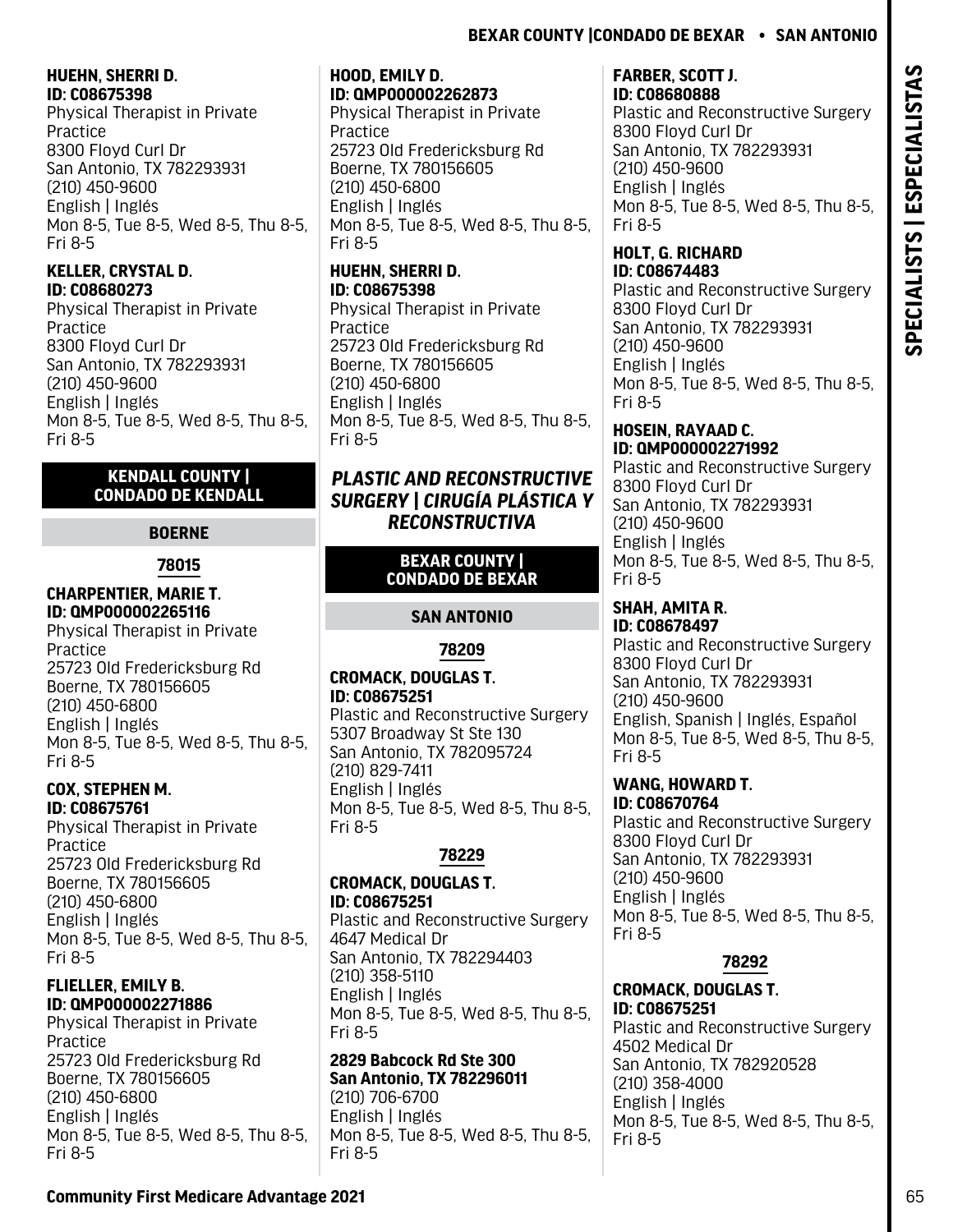#### **WANG, PETER T. ID: C08680206**

Plastic and Reconstructive Surgery 4502 Medical Dr San Antonio, TX 782920528 (210) 358-4000 English, Spanish, Chinese | Inglés, Español, Chino Mon 8-5, Tue 8-5, Wed 8-5, Thu 8-5, Fri 8-5

# *PODIATRY | PODIATRÍA*

#### **BEXAR COUNTY | CONDADO DE BEXAR**

**SAN ANTONIO**

#### **78207**

# **BLASCHKE, ALEXANDER F. ID: QMP000002269056**

Podiatry 701 S Zarzamora St San Antonio, TX 782075209 (210) 358-7600 English | Inglés Mon 8-5, Tue 8-5, Wed 8-5, Thu 8-5, Fri 8-5

## **RAMANUJAM, CRYSTAL L. ID: C08673326**

Podiatry 701 S Zarzamora St San Antonio, TX 782075209 (210) 358-7578 English | Inglés Mon 8-5, Tue 8-5, Wed 8-5, Thu 8-5, Fri 8-5

#### **REDDY, GIREESH ID: QMP000002271962**

Podiatry 701 S Zarzamora St San Antonio, TX 782075209 (210) 358-7578 English, Tamil, Telugu | Inglés, Tamil, Telugu Mon 8-5, Tue 8-5, Wed 8-5, Thu 8-5, Fri 8-5

#### **78229**

## **BLASCHKE, ALEXANDER F. ID: QMP000002269056**

Podiatry 8300 Floyd Curl Dr San Antonio, TX 782293931 (210) 450-9600 English | Inglés Mon 8-5, Tue 8-5, Wed 8-5, Thu 8-5, Fri 8-5

## **RAMANUJAM, CRYSTAL L. ID: C08673326**

Podiatry 8300 Floyd Curl Dr San Antonio, TX 782293931 (210) 450-9600 English | Inglés Mon 8-5, Tue 8-5, Wed 8-5, Thu 8-5, Fri 8-5

#### **REDDY, GIREESH ID: QMP000002271962** Podiatry

8300 Floyd Curl Dr San Antonio, TX 782293931 (210) 450-9600 English, Tamil, Telugu | English, Tamil, Telugu Mon 8-5, Tue 8-5, Wed 8-5, Thu 8-5, Fri 8-5

#### **SOBOLEVSKY, MICHAEL A. ID: C08680525**

Podiatry 8300 Floyd Curl Dr San Antonio, TX 782293931 (210) 450-9600 English, Russian | Inglés, Ruso Mon 8-5, Tue 8-5, Wed 8-5, Thu 8-5, Fri 8-5

#### **KENDALL COUNTY | CONDADO DE KENDALL**

## **BOERNE**

## **78015**

#### **RAMANUJAM, CRYSTAL L. ID: C08673326**

Podiatry 25723 Old Fredericksburg Rd Boerne, TX 780156605 (210) 450-6800 English | Inglés Mon 8-5, Tue 8-5, Wed 8-5, Thu 8-5, Fri 8-5

# *PSYCHIATRY | PSIQUIATRÍA*

#### **BEXAR COUNTY | CONDADO DE BEXAR**

#### **SAN ANTONIO**

## **78207**

**VELEZ, CARLOS E. ID: C08679017 Psychiatry** 903 W Martin St San Antonio, TX 782070903 (210) 358-3900 English, Spanish | Inglés, Español Mon 8-5, Tue 8-5, Wed 8-5, Thu 8-5, Fri 8-5

## **78229**

#### **BENAVENTE, KIMBERLY S. ID: QMP000002264483**

**Psychiatry** 7703 Floyd Curl Dr San Antonio, TX 782293901 (210) 450-6440 English | Inglés Mon 8-5, Tue 8-5, Wed 8-5, Thu 8-5, Fri 8-5

#### **DE ERAUSQUIN, GABRIEL A. ID: QMP000002269385**

**Psychiatry** 8300 Floyd Curl Dr San Antonio, TX 782293931 (210) 450-9600 English, Spanish | Inglés, Español Mon 8-5, Tue 8-5, Wed 8-5, Thu 8-5, Fri 3-5

#### **FERRUZZI, GIANCARLO R. ID: C08672826**

**Psychiatry** 7703 Floyd Curl Dr San Antonio, TX 782293901 (210) 450-6440 English, Spanish | Inglés, Español Mon 24/7, Tue 24/7, Wed 24/7, Thu 24/7, Fri 24/7, Sat 24/7, Sun 24/7

## **8535 Tom Slick**

**San Antonio, TX 782293367** (210) 616-0300

English, Spanish | Inglés, Español Mon 24/7, Tue 24/7, Wed 24/7, Thu 24/7, Fri 24/7, Sat 24/7, Sun 24/7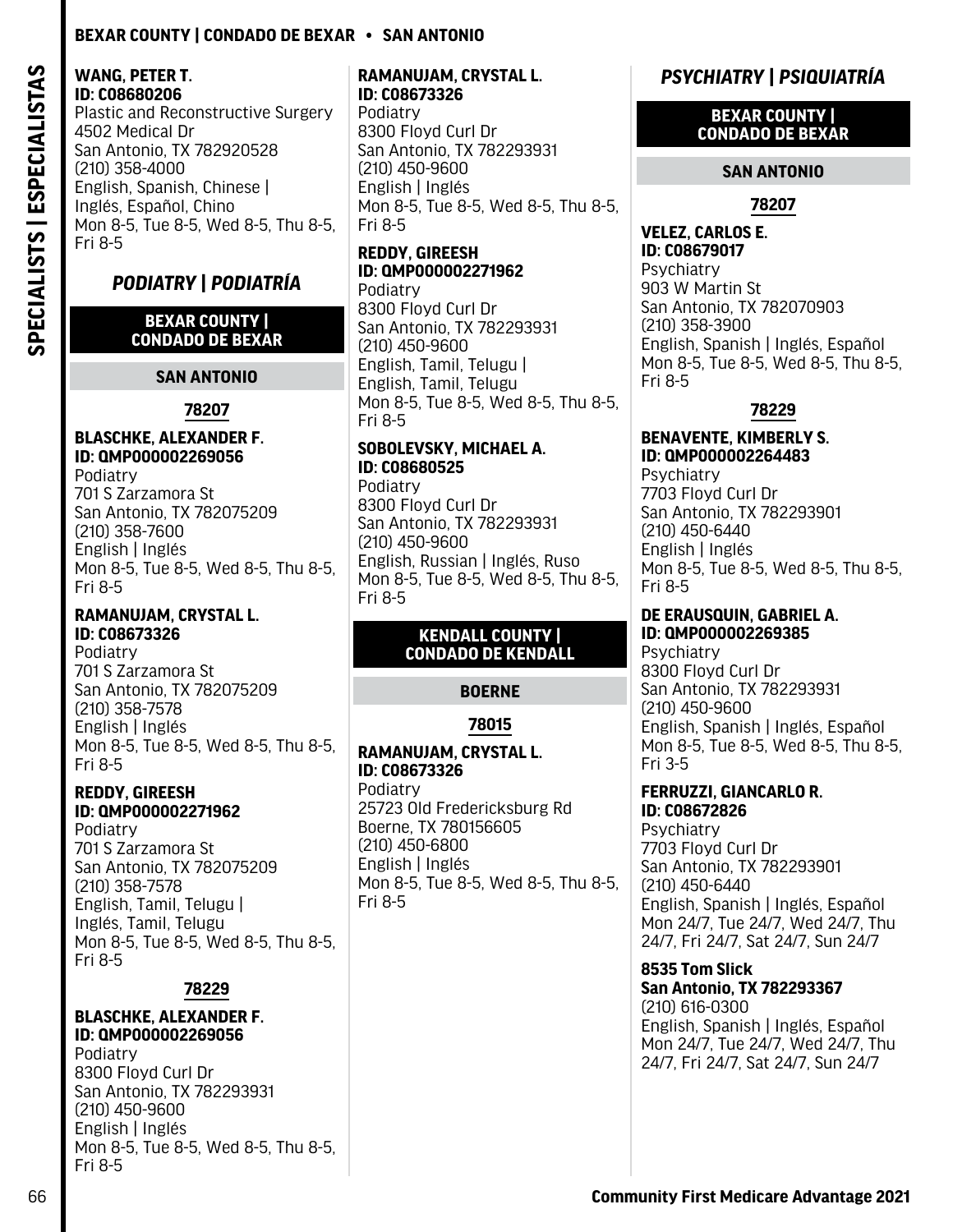## **JOY, CHRISTINE E. ID: C08678774**

Psychiatry 7703 Floyd Curl Dr San Antonio, TX 782293901 (210) 450-6440 English | Inglés Mon 8-5, Tue 8-5, Wed 8-5, Thu 8-5, Fri 8-5

## **8300 Floyd Curl Dr San Antonio, TX 782293931**

(210) 450-9600 English | Inglés Mon 8-5, Tue 8-5, Wed 8-5, Thu 8-5, Fri 8-5

## **MARTINEZ, MELISSA ID: C08675542**

Psychiatry 7703 Floyd Curl Dr San Antonio, TX 782293901 (210) 450-6440 English, Spanish | Inglés, Español Mon 8-5, Tue 8-5, Wed 8-5, Thu 8-5, Fri 8-5

## **MATTHEWS, THOMAS L. ID: C08669378**

Psychiatry 7703 Floyd Curl Dr San Antonio, TX 782293901 (210) 450-6440 English | Inglés Mon 8-5, Tue 8-5, Wed 8-5, Thu 8-5, Fri 8-5

# **8535 Tom Slick San Antonio, TX 782293367**

(210) 616-0300 English | Inglés Mon 8-5, Tue 8-5, Wed 8-5, Thu 8-5, Fri 8-5

#### **OLVERA, RENE L. ID: C08672735**

**Psychiatry** 8535 Tom Slick San Antonio, TX 782293367 (210) 616-0300 English, Spanish | Inglés, Español Mon 8-5, Tue 8-5, Wed 8-5, Thu 8-5, Fri 8-5

#### **7703 Floyd Curl Dr San Antonio, TX 782293901**

(210) 450-6440 English, Spanish | Inglés, Español Mon 8-5, Tue 8-5, Wed 8-5, Thu 8-5, Fri 8-5

## **ORNELAS LOZANO, ABBY ID: C08678039**

**Psychiatry** 7703 Floyd Curl Dr San Antonio, TX 782293901 (210) 450-6440 English, Spanish | Inglés, Español Mon 8-5, Tue 8-5, Wed 8-5, Thu 8-5, Fri 8-5

# **PLISZKA, STEVEN R. ID: C08672732**

**Psychiatry** 7726 Louis Pasteur Dr San Antonio, TX 782293402 (210) 358-9400 English, Spanish | Inglés, Español Mon 8-5, Tue 8-5, Wed 8-5, Thu 8-5, Fri 8-5

#### **RASCO, SARAH S. ID: QMP000002272021**

**Psychiatry** 7703 Floyd Curl Dr San Antonio, TX 782293901 (210) 450-6440 English | Inglés Mon 8-5, Tue 8-5, Wed 8-5, Thu 8-5, Fri 8-5

#### **ROYALL, DONALD R. ID: C08672788**

**Psychiatry** 7703 Floyd Curl Dr San Antonio, TX 782293901 (210) 450-6440 English, Spanish, French | Inglés, Español, Francés Mon 8-5, Tue 8-5, Wed 8-5, Thu 8-5, Fri 8-5

#### **ROYBAL, DONNA J. ID: C08676116 Psychiatry**

7703 Floyd Curl Dr San Antonio, TX 782293901 (210) 450-6440 English, Spanish | Inglés, Español Mon 8-5, Tue 8-5, Wed 8-5, Thu 8-5, Fri 8-5

#### **8535 Tom Slick San Antonio, TX 782293367** (210) 616-0300

English, Spanish | Inglés, Español Mon 8-5, Tue 8-5, Wed 8-5, Thu 8-5, Fri 8-5

## **SANDOVAL, JESSICA F. ID: C08677481**

**Psychiatry** 7703 Floyd Curl Dr San Antonio, TX 782293901 (210) 450-6440 English, Spanish | Inglés, Español Mon 8-5, Tue 8-5, Wed 8-5, Thu 8-5, Fri 8-5

# **8535 Tom Slick San Antonio, TX 782293367**

(210) 616-0300 English, Spanish | Inglés, Español Mon 8-5, Tue 8-5, Wed 8-5, Thu 8-5, Fri 8-5

## **SCHILLERSTROM, TRACY L. ID: C08671608**

**Psychiatry** 7703 Floyd Curl Dr San Antonio, TX 782293901 (210) 450-6440 English | Inglés Mon 8-5, Tue 8-5, Wed 8-5, Thu 8-5, Fri 8-5

# **8535 Tom Slick**

**San Antonio, TX 782293367** (210) 616-0300 English | Inglés Mon 8:30-4:30, Tue 8:30-4:30, Wed 8:30-4:30, Thu 8:30-4:30, Fri 8:30- 4:30

# **2135 Babcock Rd**

**San Antonio, TX 782294410** (210) 616-0300 English | Inglés Mon 8-5, Tue 8-5, Wed 8-5, Thu 8-5, Fri 8-5

# **78230**

#### **DHAWAN, NIKHIL ID: C08677513**

**Psychiatry** 4330 Vance Jackson Rd San Antonio, TX 782305321 (210) 450-6440 English | Inglés Mon 8-5, Tue 8-5, Wed 8-5, Thu 8-5, Fri 8-5

## **JOY, CHRISTINE E. ID: C08678774**

**Psychiatry** 4330 Vance Jackson Rd San Antonio, TX 782305321 (210) 450-6440 English | Inglés Mon 8-5, Tue 8-5, Wed 8-5, Thu 8-5, Fri 8-5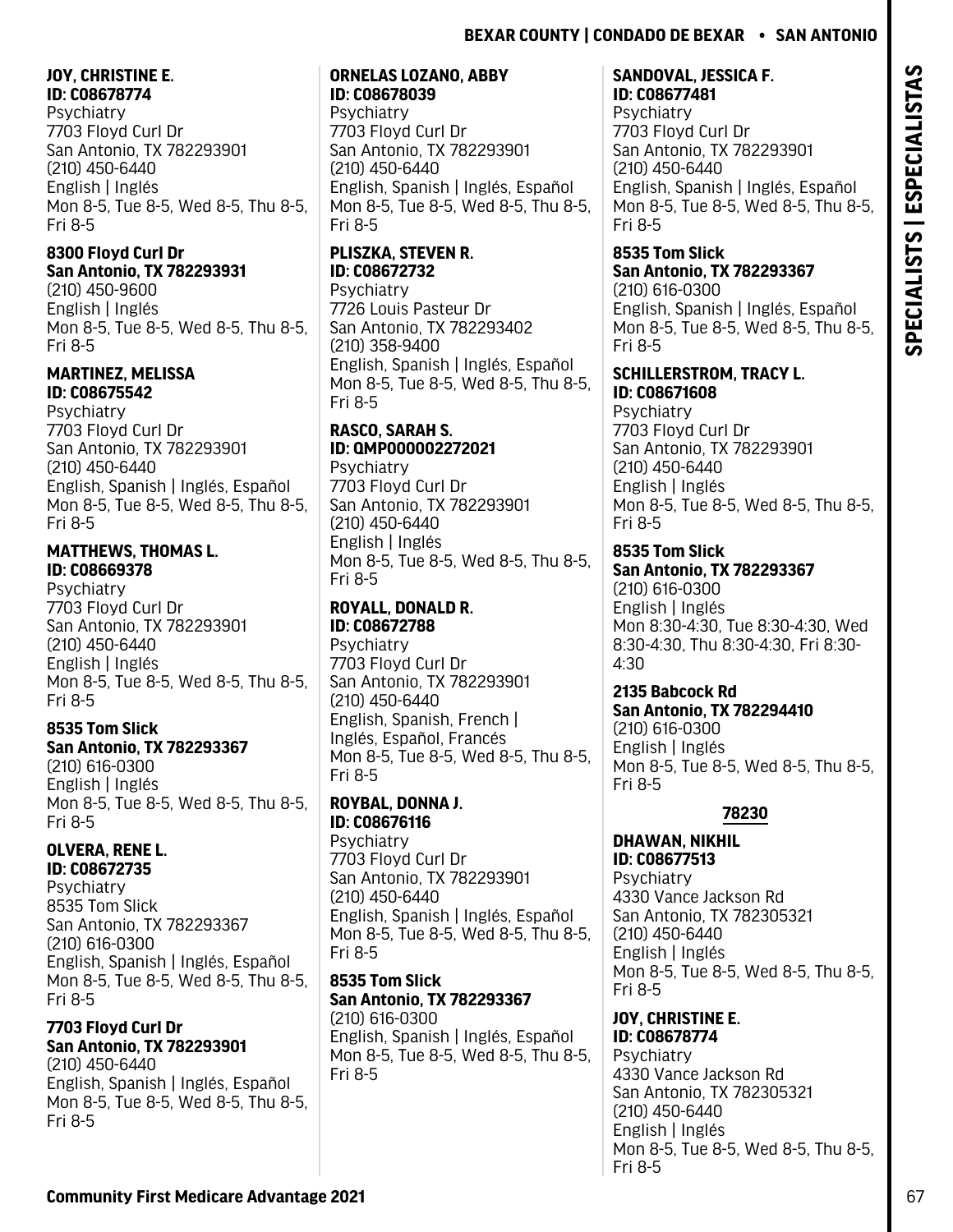# **KING, VAN L.**

**ID: C08678357 Psychiatry** 4330 Vance Jackson Rd San Antonio, TX 782305321 (210) 450-6440 English | Inglés Mon 8-5, Tue 8-5, Wed 8-5, Thu 8-5, Fri 8-5

#### **MARTINEZ, MELISSA ID: C08675542**

Psychiatry 4330 Vance Jackson Rd San Antonio, TX 782305321 (210) 450-6440 English, Spanish | Inglés, Español Mon 8-5, Tue 8-5, Wed 8-5, Thu 8-5, Fri 8-5

#### **MATTHEWS, THOMAS L. ID: C08669378**

Psychiatry 4330 Vance Jackson Rd San Antonio, TX 782305321 (210) 450-6440 English | Inglés Mon 8-5, Tue 8-5, Wed 8-5, Thu 8-5, Fri 8-5

## **OGBURN, KELIN M.**  $\odot$ **ID: C08675766**

**Psychiatry** 4330 Vance Jackson Rd San Antonio, TX 782305321 (210) 450-6440 English, Portuguese | Inglés, Protugués Mon 8-5, Tue 8-5, Wed 8-5, Thu 8-5, Fri 8-5

#### **OLVERA, RENE L. ID: C08672735**

Psychiatry 4330 Vance Jackson Rd San Antonio, TX 782305321 (210) 450-6440 English, Spanish | Inglés, Español Mon 8-5, Tue 8-5, Wed 8-5, Thu 8-5, Fri 8-5

## **ORNELAS LOZANO, ABBY ID: C08678039**

**Psychiatry** 4330 Vance Jackson Rd San Antonio, TX 782305321 (210) 450-6440 English, Spanish | Inglés, Español Mon 8-5, Tue 8-5, Wed 8-5, Thu 8-5, Fri 8-5

## **PLISZKA, STEVEN R. ID: C08672732**

**Psychiatry** 4330 Vance Jackson Rd San Antonio, TX 782305321 (210) 450-6440 English, Spanish | Inglés, Español Mon 8-5, Tue 8-5, Wed 8-5, Thu 8-5, Fri 8-5

# **ROYBAL, DONNA J. ID: C08676116**

**Psychiatry** 4330 Vance Jackson Rd San Antonio, TX 782305321 (210) 450-6440 English, Spanish | Inglés, Español Mon 8-5, Tue 8-5, Wed 8-5, Thu 8-5, Fri 8-5

#### **SANDOVAL, JESSICA F. ID: C08677481**

Psychiatry 4330 Vance Jackson Rd San Antonio, TX 782305321 (210) 450-6440 English, Spanish | Inglés, Español Mon 8-12, Wed 8-12, Thu 8-12

## **SCHILLERSTROM, JASON E. ID: C08670822**

**Psychiatry** 4330 Vance Jackson Rd San Antonio, TX 782305321 (210) 450-6440 English | Inglés Mon 8-5, Tue 8-5, Wed 8-5, Thu 8-5, Fri 8-5

## **SCHILLERSTROM, TRACY L. ID: C08671608**

**Psychiatry** 4330 Vance Jackson Rd San Antonio, TX 782305321 (210) 450-6440 English | Inglés Mon 8-5, Tue 8-5, Wed 8-5, Thu 8-5, Fri 8-5

## **VELEZ, CARLOS E. ID: C08679017**

Psychiatry 4330 Vance Jackson Rd San Antonio, TX 782305321 (210) 450-6440 English, Spanish | Inglés, Español Mon 8-5, Tue 8-5, Wed 8-5, Thu 8-5, Fri 8-5

## **78250**

#### **JOY, CHRISTINE E. ID: C08678774**

Psychiatry 7526 Louis Pasteur San Antonio, TX 782506029 (210) 450-6440 English | Inglés Mon 8-5, Tue 8-5, Wed 8-5, Thu 8-5, Fri 8-5

#### **KING, VAN L. ID: C08678357**

**Psychiatry** 7526 Louis Pasteur San Antonio, TX 782506029 (210) 450-6440 English | Inglés Mon 8-5, Tue 8-5, Wed 8-5, Thu 8-5, Fri 8-5

#### **PLISZKA, STEVEN R. ID: C08672732**

Psychiatry 7526 Louis Pasteur San Antonio, TX 782506029 (210) 450-6440 English, Spanish | Inglés, Español Mon 8-5, Tue 8-5, Wed 8-5, Thu 8-5, Fri 8-5

#### **RASCO, SARAH S. ID: QMP000002272021**

**Psychiatry** 7526 Louis Pasteur San Antonio, TX 782506029 (210) 450-6440 English | Inglés Mon 8-5, Tue 8-5, Wed 8-5, Thu 8-5, Fri 8-5

## **ROYBAL, DONNA J.**

**ID: C08676116 Psychiatry** 7526 Louis Pasteur San Antonio, TX 782506029 (210) 450-6440 English, Spanish | Inglés, Español Mon 8-5, Tue 8-5, Wed 8-5, Thu 8-5, Fri 8-5

## **VELEZ, CARLOS E.**

**ID: C08679017**  Psychiatry 7526 Louis Pasteur San Antonio, TX 782506029 (210) 450-6440 English, Spanish | Inglés, Español Mon 8-5, Tue 8-5, Wed 8-5, Thu 8-5, Fri 8-5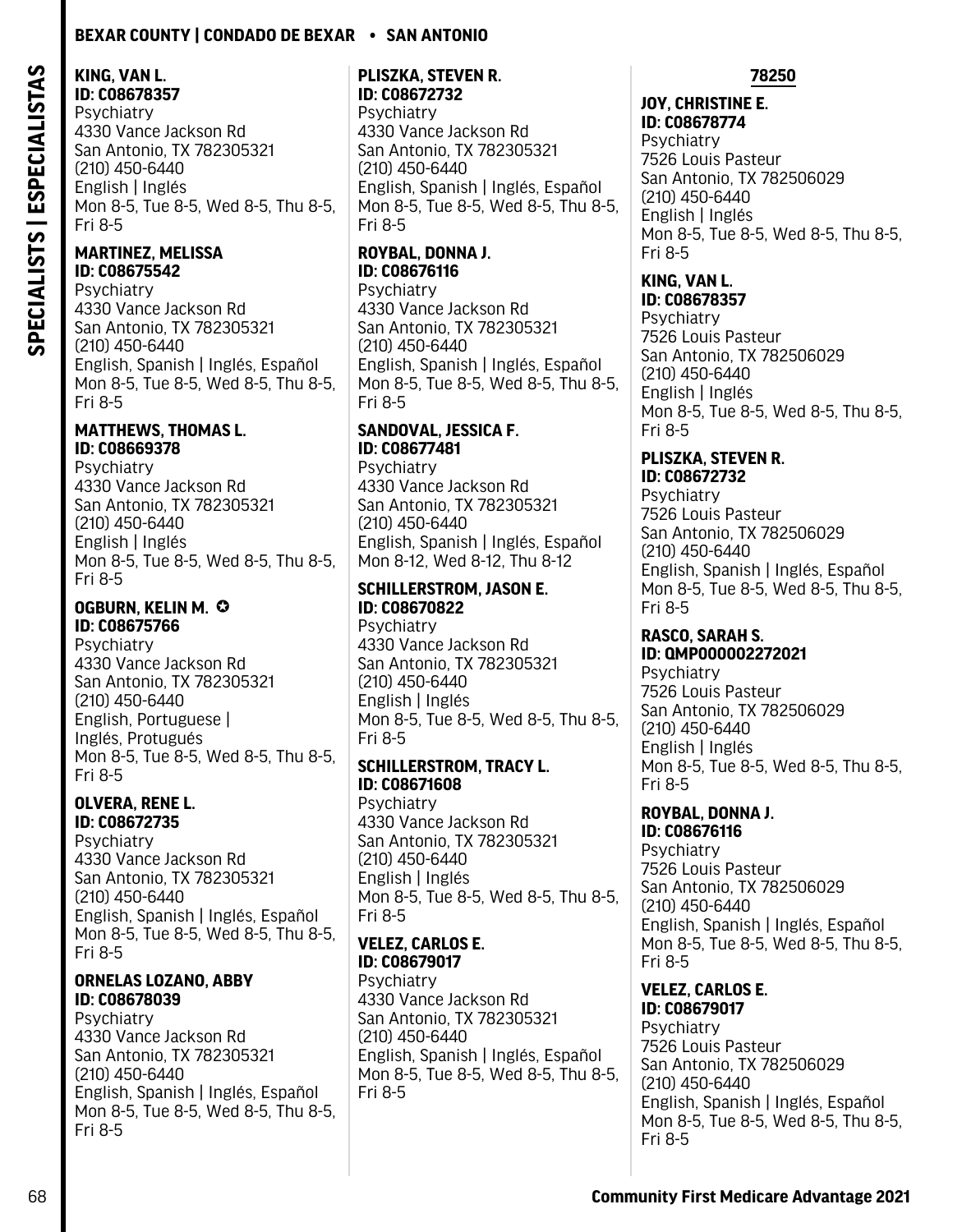## **Bexar County |Condado De County • San Antonio**

#### **78251**

## **MATTHEWS, THOMAS L. ID: C08669378**

Psychiatry 10431 State Highway 151 San Antonio, TX 782514551 (210) 450-6440 English | Inglés Mon 8-5, Tue 8-8, Wed 8-5, Thu 8-5, Fri 8-5

## **78292**

## **BENAVENTE, KIMBERLY S. ID: QMP000002264483**

**Psychiatry** 4502 Medical Dr San Antonio, TX 782920528 (210) 358-4000 English | Inglés Mon 8-5, Tue 8-5, Wed 8-5, Thu 8-5, Fri 8-5

## **CORDES, JEFFREY A. ID: C08681142**

**Psychiatry** 4502 Medical Dr San Antonio, TX 782920528 (210) 358-4000 English | Inglés Mon 8-5, Tue 8-5, Wed 8-5, Thu 8-5, Fri 8-5

#### **DHAWAN, NIKHIL ID: C08677513**

Psychiatry 4502 Medical Dr San Antonio, TX 782920528 (210) 358-4000 English | Inglés Mon 8-5, Tue 8-5, Wed 8-5, Thu 8-5, Fri 8-5

#### **FERRUZZI, GIANCARLO R. ID: C08672826**

**Psychiatry** 4502 Medical Dr San Antonio, TX 782920528 (210) 358-4000 English, Spanish | Inglés, Español Mon 24/7, Tue 24/7, Wed 24/7, Thu 24/7, Fri 24/7, Sat 24/7, Sun 24/7

#### **JOY, CHRISTINE E. ID: C08678774**

**Psychiatry** 4502 Medical Dr San Antonio, TX 782920528 (210) 358-4000 English | Inglés Mon-Fri 8-5

#### **MATTHEWS, THOMAS L. ID: C08669378**

Psychiatry 4502 Medical Dr San Antonio, TX 782920528 (210) 358-4000 English | Inglés Mon-Fri 8-5

#### **OGBURN, KELIN M.**  $\odot$ **ID: C08675766**

**Psychiatry** 4502 Medical Dr San Antonio, TX 782920528 (210) 358-4000 English, Portuguese | Inglés, Protugués Mon 8-5, Tue 8-5, Wed 8-5, Thu 8-5, Fri 8-5

#### **ORNELAS LOZANO, ABBY ID: C08678039**

**Psychiatry** 4502 Medical Dr San Antonio, TX 782920528 (210) 358-4000 English, Spanish | Inglés, Español Mon-Fri 8-5

#### **RASCO, SARAH S. ID: QMP000002272021 Psychiatry**

4502 Medical Dr San Antonio, TX 782920528 (210) 358-4000 English | Inglés Mon 8-5, Tue 8-5, Wed 8-5, Thu 8-5, Fri 8-5

## **SANDOVAL, JESSICA F. ID: C08677481**

Psychiatry 4502 Medical Dr San Antonio, TX 782920528 (210) 358-4000 English, Spanish | Inglés, Español Mon-Fri 8-5

## **SCHILLERSTROM, TRACY L. ID: C08671608**

**Psychiatry** 4502 Medical Dr San Antonio, TX 782920528 (210) 358-4000 English | Inglés Mon-Fri 8-5

#### **VELEZ, CARLOS E. ID: C08679017**

**Psychiatry** 4502 Medical Dr San Antonio, TX 782920528 (210) 358-4000 English, Spanish | Inglés, Español Mon 8-5, Tue 8-5, Wed 8-5, Thu 8-5, Fri 8-5

## *PULMONARY DISEASE | ENFERMEDAD PULMONAR*

## **BEXAR COUNTY | CONDADO DE COUNTY**

## **SAN ANTONIO**

## **78207**

#### **ADAMS, SANDRA G. ID: C08672763**  Pulmonary Disease 903 W Martin St San Antonio, TX 782070903 (210) 358-3900 English | Inglés Mon 8-5, Tue 8-5, Wed 8-5, Thu 8-5, Fri 8-5

#### **ANZUETO, ANTONIO ID: C08671522**

Pulmonary Disease 903 W Martin St San Antonio, TX 782070903 (210) 358-3900 English, Spanish | Inglés, Español Mon 8-5, Tue 8-5, Wed 8-5, Thu 8-5, Fri 8-5

## **ESTRADA ANZUETO, RODOLFO A. ID: QMP000002264473**

Pulmonary Disease 903 W Martin St San Antonio, TX 782070903 (210) 358-3900 English, Spanish, German | Inglés, Español, Alemán Mon 8-5, Tue 8-5, Wed 8-5, Thu 8-5, Fri 8-5

#### **LEVINE, STEPHANIE M. ID: C08671530**

Pulmonary Disease 903 W Martin St San Antonio, TX 782070903 (210) 358-3900 English | Inglés Mon 8-5, Tue 8-5, Wed 8-5, Thu 8-5, Fri 8-5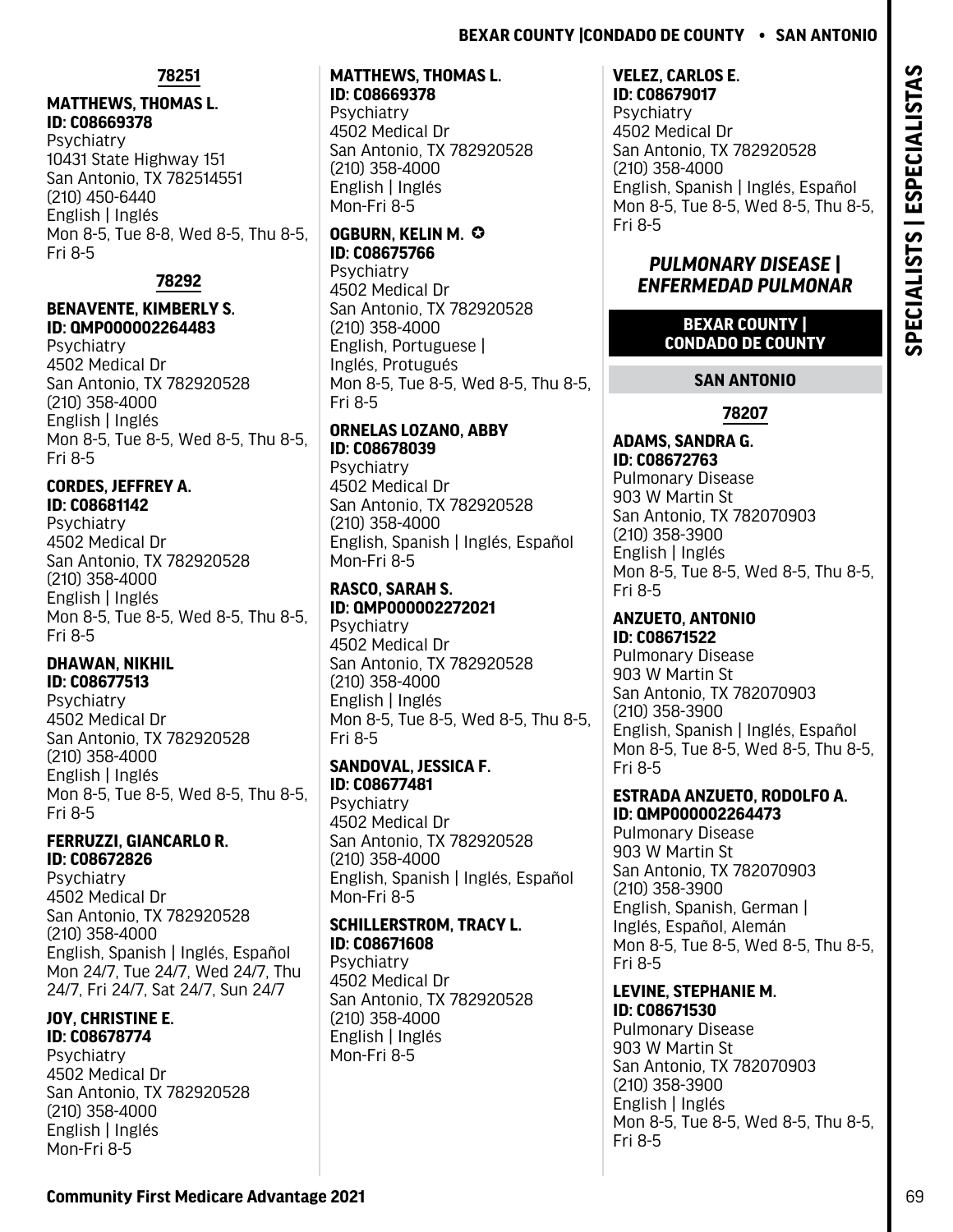## **Atascosa County | Condado De Atascosa • Jourdanton**

#### **MALAVE, ADRIEL J. ID: C08674530**

Pulmonary Disease 903 W Martin St San Antonio, TX 782070903 (210) 358-3900 English, Spanish | Inglés, Español Mon 8-5, Tue 8-5, Wed 8-5, Thu 8-5, Fri 8-5

#### **MASELLI CACERES, DIEGO J. ID: C08675174**

Pulmonary Disease 903 W Martin St San Antonio, TX 782070903 (210) 358-3900 English, Spanish | Inglés, Español Mon 8-5, Tue 8-5, Wed 8-5, Thu 8-5, Fri 8-5

#### **VELEZ, MARIA I. ID: C08675532**

Pulmonary Disease 903 W Martin St San Antonio, TX 782070903 (210) 358-3900 English, Spanish | Inglés, Español Mon 8-5, Tue 8-5, Wed 8-5, Thu 8-5, Fri 8-5

## **78229**

#### **ADAMS, SANDRA G. ID: C08672763**

Pulmonary Disease 8300 Floyd Curl Dr San Antonio, TX 782293931 (210) 450-9600 English | Inglés Mon 8-5, Tue 8-5, Wed 8-5, Thu 8-5, Fri 8-5

## **ANZUETO, ANTONIO ID: C08671522**

Pulmonary Disease 8300 Floyd Curl Dr San Antonio, TX 782293931 (210) 450-9600 English, Spanish | Inglés, Español Mon 8-5, Tue 8-5, Wed 8-5, Thu 8-5, Fri 8-5

#### **HABIB, SHEILA A. ID: C08677566**

Pulmonary Disease 8300 Floyd Curl Dr San Antonio, TX 782293931 (210) 450-9600 English | Inglés Mon 8-5, Tue 8-5, Wed 8-5, Thu 8-5, Fri 8-5

#### **LEVINE, DEBORAH J. ID: C08669857**

Pulmonary Disease 8300 Floyd Curl Dr San Antonio, TX 782293931 (210) 450-9600 English | Inglés Mon 8-5, Tue 8-5, Wed 8-5, Thu 8-5, Fri 8-5

## **LEVINE, STEPHANIE M. ID: C08671530**

Pulmonary Disease 8300 Floyd Curl Dr San Antonio, TX 782293931 (210) 450-9600 English | Inglés Mon 8-5, Tue 8-5, Wed 8-5, Thu 8-5, Fri 8-5

#### **MALAVE, ADRIEL J. ID: C08674530**

Pulmonary Disease 8300 Floyd Curl Dr San Antonio, TX 782293931 (210) 450-9600 English, Spanish | Inglés, Español Mon 8-5, Tue 8-5, Wed 8-5, Thu 8-5, Fri 8-5

#### **PROUD, KEVIN C. ID: C08676793**

Pulmonary Disease 8300 Floyd Curl Dr San Antonio, TX 782293931 (210) 450-9600 English | Inglés Mon 8-5, Tue 8-5, Wed 8-5, Thu 8-5, Fri 8-5

## **VELEZ, MARIA I. ID: C08675532**

Pulmonary Disease 8300 Floyd Curl Dr San Antonio, TX 782293931 (210) 450-9600 English, Spanish | Inglés, Español Mon 8-5, Tue 8-5, Wed 8-5, Thu 8-5, Fri 8-5

## **78292**

## **BURGUETE, SERGIO R. ID: C08673114**

Pulmonary Disease 4502 Medical Dr San Antonio, TX 782920528 (210) 358-4000 English, Spanish | Inglés, Español Mon 8-5, Tue 8-5, Wed 8-5, Thu 8-5, Fri 8-5

# **HABIB, SHEILA A.**

**ID: C08677566**  Pulmonary Disease 4502 Medical Dr San Antonio, TX 782920528 (210) 358-4000 English | Inglés Mon 8-5, Tue 8-5, Wed 8-5, Thu 8-5, Fri 8-5

#### **KEYT, HOLLY L. ID: C08676233**

Pulmonary Disease 4502 Medical Dr San Antonio, TX 782920528 (210) 358-4000 English, Spanish | Inglés, Español Mon 8-5, Tue 8-5, Wed 8-5, Thu 8-5, Fri 8-5

# **ONG, PHILIP G.**

**ID: C08679358**  Pulmonary Disease 4502 Medical Dr San Antonio, TX 782920528 (210) 358-4000 English | Inglés Mon 8-5, Tue 8-5, Wed 8-5, Thu 8-5, Fri 8-5

## *RADIATION ONCOLOGY | ONCOLOGÍA DE RADIACIÓN*

## **ATASCOSA COUNTY | CONDADO DE ATASCOSA**

## **JOURDANTON**

## **78026**

## **CROWNOVER, RICHARD L. ID: C08671933**

Radiation Oncology 1901 HWY 97 E Jourdanton, TX 780261517 (830) 769-3980 English, Spanish, French | Inglés, Español, Francés Mon 8-5, Tue 8-5, Wed 8-5, Thu 8-5, Fri 8-5

#### **HA, CHUL S. ID: C08670171**

Radiation Oncology 1901 E STATE HWY 97 Jourdanton, TX 780261517 (830) 769-3980 English, Spanish | Inglés, Español Mon 8-5, Tue 8-5, Wed 8-5, Thu 8-5, Fri 8-5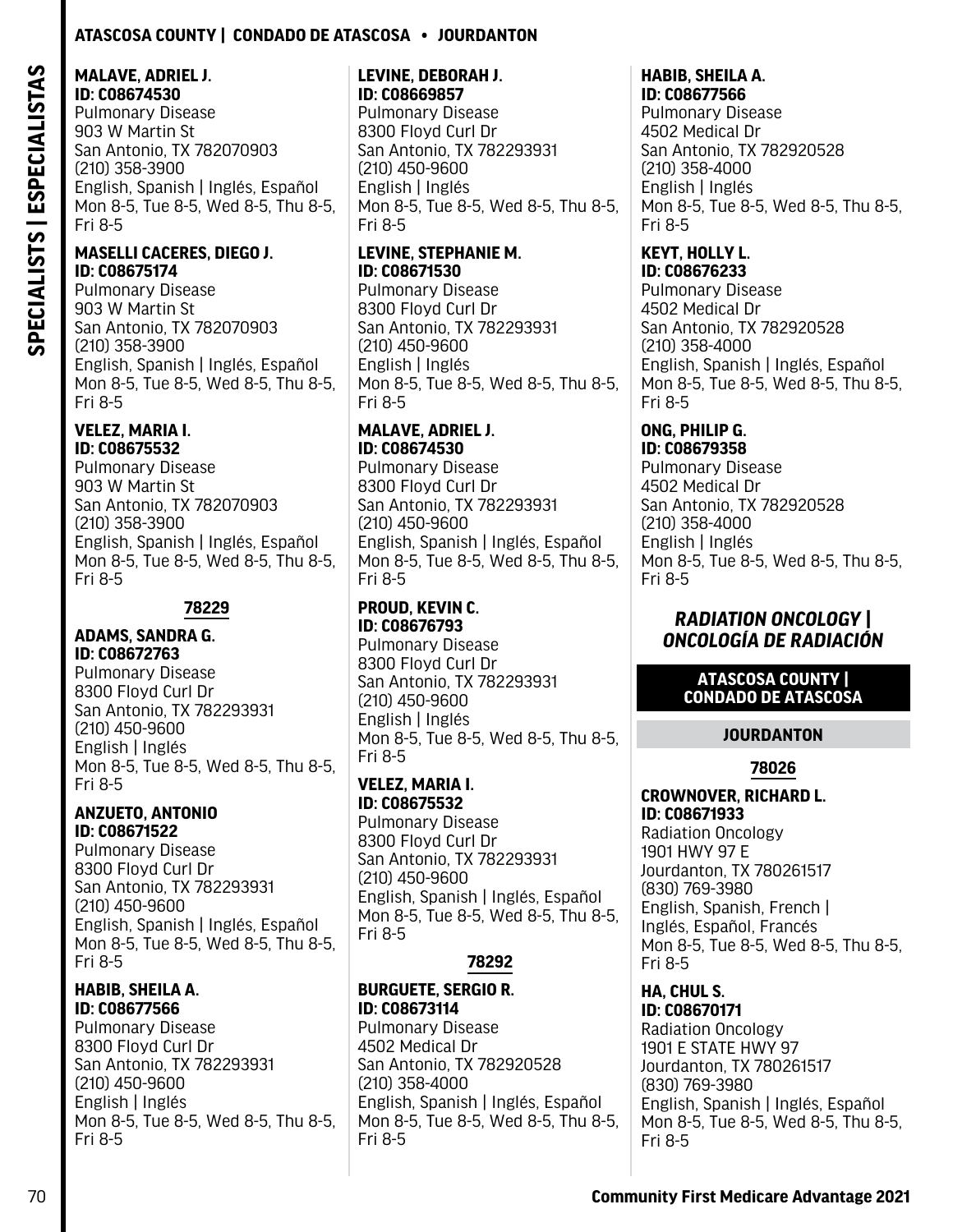### <span id="page-72-0"></span>**BEXAR COUNTY | CONDADO DE BEXAR**

## **SAN ANTONIO**

# **78229**

### **CROWNOVER, RICHARD L. ID: C08671933**

Radiation Oncology 7703 Floyd Curl Dr San Antonio, TX 782293901 (210) 450-6440 English, Spanish, French | Inglés, Español, Francés Mon 8-5, Tue 8-5, Wed 8-5, Thu 8-5, Fri 8-5

# **7979 Wurzbach Rd San Antonio, TX 782294427**

(210) 450-9840 English, Spanish, French | Inglés, Español, Francés Mon 8-5, Tue 8-5, Wed 8-5, Thu 8-5, Fri 8-5

### **FAKHREDDINE, MOHAMAD H. ID: C08680271**

Radiation Oncology 7979 Wurzbach Rd San Antonio, TX 782294427 (210) 450-9840 English, Arabic | Inglés, Árabe Mon 8-5, Tue 8-5, Wed 8-5, Thu 8-5, Fri 8-5

## **GALVAN, EVA M. ID: QMP000002271990**

Radiation Oncology 7979 Wurzbach Rd San Antonio, TX 782294427 (210) 450-9840 English, Spanish, French | Inglés, Español, Francés Mon 8-5, Tue 8-5, Wed 8-5, Thu 8-5, Fri 8-5

### **HA, CHUL S. ID: C08670171**

Radiation Oncology 7979 Wurzbach Rd San Antonio, TX 782294427 (210) 450-9840 English, Spanish | Inglés, Español Mon 8-5, Tue 8-5, Wed 8-5, Thu 8-5, Fri 8-5

### **WAGNER, TIMOTHY D. ID: QMP000002262866**

Radiation Oncology 7979 Wurzbach Rd San Antonio, TX 782294427 (210) 450-9840 English | Inglés Mon 8-5, Tue 8-5, Wed 8-5, Thu 8-5, Fri 8-5

# **78292**

**HA, CHUL S. ID: C08670171**  Radiation Oncology 4502 Medical Dr San Antonio, TX 782920528 (210) 358-4000 English, Spanish | Inglés, Español Mon 8-5, Tue 8-5, Wed 8-5, Thu 8-5, Fri 8-5

### *RADIATION THERAPY CENTER | CENTRO DE TERAPIA DE RADIACIÓN*

### **BEXAR COUNTY | CONDADO DE BEXAR**

# **SAN ANTONIO**

# **78229**

### **SHI, ZHENG ID: C08676000**

Radiation Therapy Center 7979 Wurzbach Rd San Antonio, TX 782294427 (210) 450-9840 English | Inglés Mon 8-5, Tue 8-5, Wed 8-5, Thu 8-5, Fri 8-5

# *REGISTERED DIETICIAN/ NUTRITION PROFESSIONAL | DIETISTA REGISTRADO/ PROFESIONAL DE NUTRICIÓN*

### **BEXAR COUNTY | CONDADO DE BEXAR**

# **SAN ANTONIO**

# **78202**

**MEIRELES, CHRISTIANE L. ID: C08679531**  Registered Dietician/Nutrition

Professional 618 Live Oak St San Antonio, TX 782021932 (210) 223-2944 English | Inglés Mon 8-5, Tue 8-5, Wed 8-5, Thu 8-5, Fri 8-5

# **78229**

### **DE LEON, TRACY V. ID: QMP000002270874**

Registered Dietician/Nutrition Professional 7979 Wurzbach Rd San Antonio, TX 782294427 (210) 450-9840 English | Inglés Mon 8-5, Tue 8-5, Wed 8-5, Thu 8-5, Fri 8-5

### **MEIRELES, CHRISTIANE L. ID: C08679531**

Registered Dietician/Nutrition Professional 7703 Floyd Curl Dr San Antonio, TX 782293901 (210) 450-6440 English | Inglés Mon 8-5, Tue 8-5, Wed 8-5, Thu 8-5, Fri 8-5

### **MCKENZIE, ELIZABETH D. ID: QMP000002272019**

Registered Dietician/Nutrition Professional 8300 Floyd Curl Dr San Antonio, TX 782293931 (210) 450-9600 English, Spanish | Inglés, Español Mon 8-5, Tue 8-5, Wed 8-5, Thu 8-5, Fri 8-5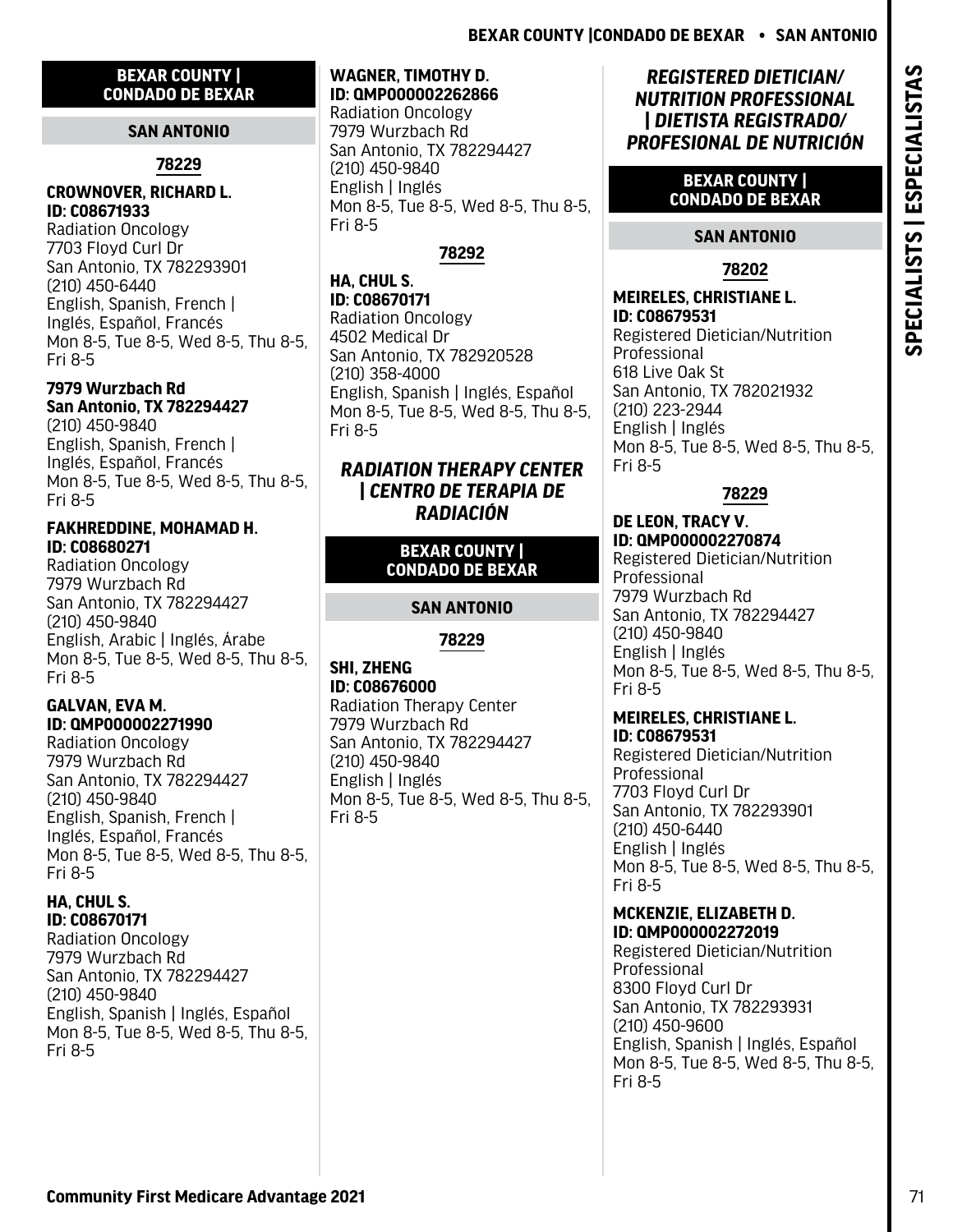### <span id="page-73-0"></span>**WYNNE, ALEXANDRA J. ID: QMP000002263045**

Registered Dietician/Nutrition Professional 8300 Floyd Curl Dr San Antonio, TX 782293931 (210) 450-9600 English, Spanish | Inglés, Español Mon 8-5, Tue 8-5, Wed 8-5, Thu 8-5, Fri 8-5

### **78237**

### **MEIRELES, CHRISTIANE L. ID: C08679531**

Registered Dietician/Nutrition Professional 2642 Castroville Rd San Antonio, TX 782373339 (210) 220-1788 English | Inglés Mon 8-5, Tue 8-5, Wed 8-5, Thu 8-5, Fri 8-5

### *RHEUMATOLOGY | REUMATOLOGÍA*

### **BEXAR COUNTY | CONDADO DE BEXAR**

### **SAN ANTONIO**

### **78207**

### **DEL RINCON, INMACULADA ID: C08670098**

Rheumatology 903 W Martin St San Antonio, TX 782070903 (210) 358-3900 English, Spanish | Inglés, Español Mon 8-5, Tue 8-5, Wed 8-5, Thu 8-5, Fri 8-5

### **EL KOUR, MAYA F. ID: C08679331**

Rheumatology 903 W Martin St San Antonio, TX 782070903 (210) 358-3900 English, Arabic | Inglés, ÁrabeMon 8-5, Tue 8-5, Wed 8-5, Thu 8-5, Fri 8-5

### **ESCALANTE, AGUSTIN ID: C08671663**

Rheumatology 903 W Martin St San Antonio, TX 782070903 (210) 358-3900 English, Spanish | Inglés, Español Mon 8-5, Tue 8-5, Wed 8-5, Thu 8-5, Fri 8-5

# **LORENZO, CARLOS ID: C08669084**

Rheumatology 903 W Martin St San Antonio, TX 782070903 (210) 358-3900 English, Spanish | Inglés, Español Mon 8-5, Tue 8-5, Wed 8-5, Thu 8-5, Fri 8-5

# **NGUYEN, LUC**

**ID: C08675880**  Rheumatology 903 W Martin St San Antonio, TX 782070903 (210) 358-3900 English | Inglés Mon 8-5, Tue 8-5, Wed 8-5, Thu 8-5, Fri 8-5

### **78216**

### **DRAEGER, HILDA T. ID: C08671468**  Rheumatology 302 W Rector St San Antonio, TX 782165718 (210) 358-0800 English, Spanish | Inglés, Español Mon 7-8, Tue 7-8, Wed 7-8, Thu 7-8, Fri 9-8

# **78223**

### **DRAEGER, HILDA T. ID: C08671468**  Rheumatology

1055 Ada St San Antonio, TX 782231703 (210) 358-5515 English, Spanish | Inglés, Español Mon 7-8, Tue 7-8, Wed 7-8, Thu 7-8, Fri 9-8, Sat 8-4

### **78229**

### **DEL RINCON, INMACULADA ID: C08670098**

Rheumatology 8300 Floyd Curl Dr San Antonio, TX 782293931 (210) 450-9600 English, Spanish | Inglés, Español Mon 8-5, Tue 8-5, Wed 8-5, Thu 8-5, Fri 8-5

### **ESCALANTE, AGUSTIN ID: C08671663**

Rheumatology 8300 Floyd Curl Dr San Antonio, TX 782293931 (210) 450-9600 English, Spanish | Inglés, Español Mon 8-5, Tue 8-5, Wed 8-5, Thu 8-5, Fri 8-5

### **LORENZO, CARLOS ID: C08669084**

Rheumatology 8300 Floyd Curl Dr San Antonio, TX 782293931 (210) 450-9600 English, Spanish | Inglés, Español Mon 8-5, Tue 8-5, Wed 8-5, Thu 8-5, Fri 8-5

# **NGUYEN, LUC**

**ID: C08675880**  Rheumatology 8300 Floyd Curl Dr San Antonio, TX 782293931 (210) 450-9600 English | Inglés Mon 8-5, Tue 8-5, Wed 8-5, Thu 8-5, Fri 8-5

### **78292**

# **DEL RINCON, INMACULADA ID: C08670098**

Rheumatology 4502 Medical Dr San Antonio, TX 782920528 (210) 358-4000 English, Spanish | Inglés, Español Mon 8-5, Tue 8-5, Wed 8-5, Thu 8-5, Fri 8-5

# **LORENZO, CARLOS**

**ID: C08669084**  Rheumatology 4502 Medical Dr San Antonio, TX 782920528 (210) 358-4000 English, Spanish | Inglés, Español Mon-Fri 8-5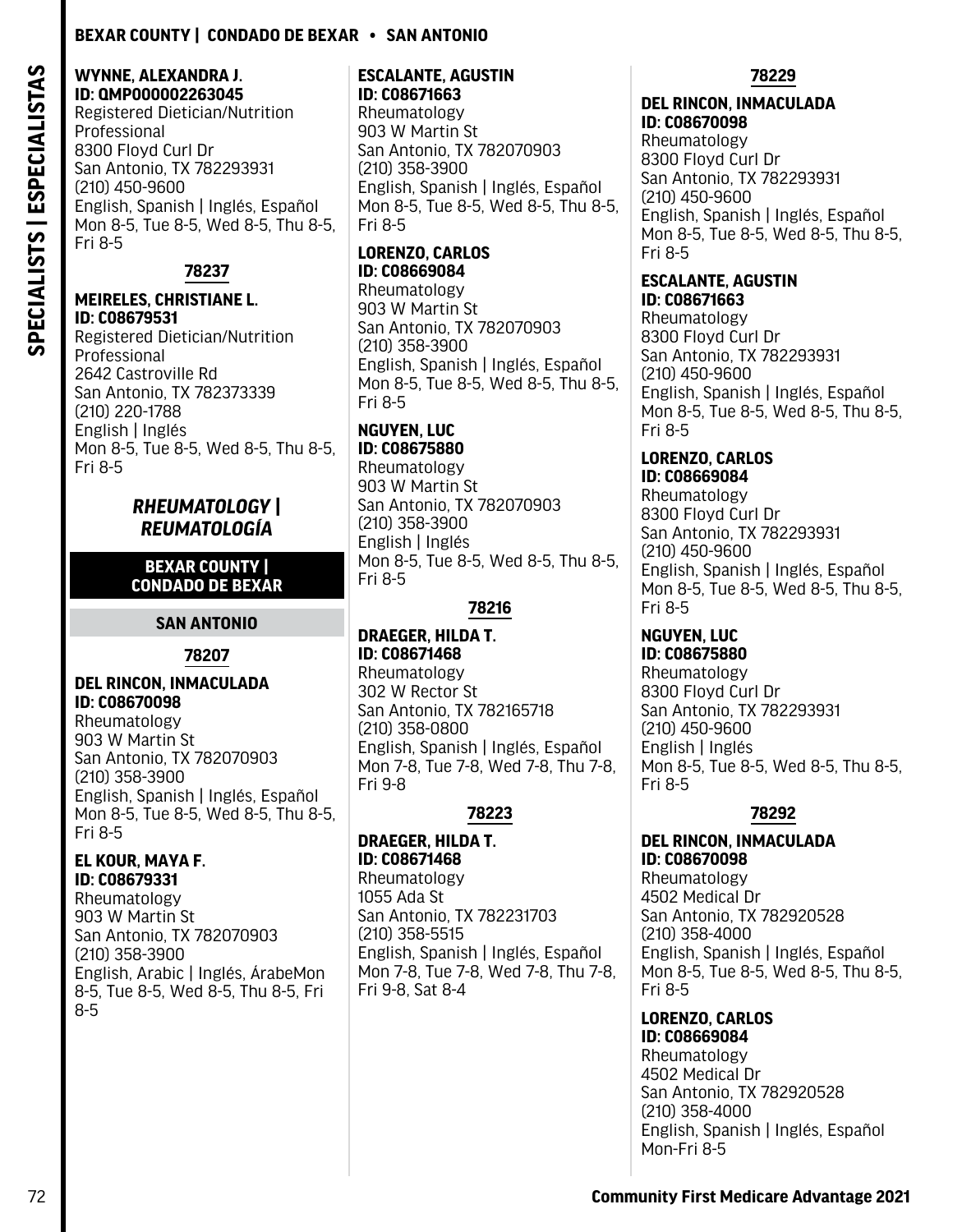# <span id="page-74-0"></span>*SLEEP MEDICINE | MEDICINA DEL SUEÑO*

### **BEXAR COUNTY | CONDADO DE BEXAR**

### **SAN ANTONIO**

### **78207**

### **KOOPS, MAUREEN K. ID: C08674529**

Sleep Medicine 701 S Zarzamora St San Antonio, TX 782075209 (210) 358-7578 English | Inglés Mon 8-5, Tue 8-5, Wed 8-5, Thu 8-5, Fri 8-5

## **701 S Zarzamora St San Antonio, TX 782075209**

(210) 358-7600 English | Inglés Mon 8-5, Tue 8-5, Wed 8-5, Thu 8-5, Fri 8-5

### *SPEECH LANGUAGE PATHOLOGIST IN PRIVATE PRACTICE | PATÓLOGO DEL LENGUAJE DEL HABLA EN PRÁCTICA PRIVADA*

### **BEXAR COUNTY | CONDADO DE BEXAR**

# **SAN ANTONIO**

# **78229**

### **LEYDEN, MARISA E. ID: QMP000002265569**

Speech Language Pathologist In Private Practice 8300 Floyd Curl Dr San Antonio, TX 782293931 (210) 450-9600 English | Inglés Mon 8-5, Tue 8-5, Wed 8-5, Thu 8-5, Fri 8-5

# *SPORTS MEDICINE | MEDICINA DEPORTIVA*

### **BEXAR COUNTY | CONDADO DE BEXAR**

### **SAN ANTONIO**

**78229**

### **DEHART, MARC M. ID: C08669123**  Sports Medicine 8300 Floyd Curl Dr San Antonio, TX 782293931 (210) 450-9600 English, Spanish | Inglés, Español Mon 8-5, Tue 8-5, Wed 8-5, Thu 8-5, Fri 8-5

**JACOBS, PHILIP M. ID: C08681576**  Sports Medicine 8300 Floyd Curl Dr San Antonio, TX 782293931 (210) 450-9600 English | Inglés Mon 8-5, Tue 8-5, Wed 8-5, Thu 8-5, Fri 8-5

### **78292**

### **DEHART, MARC M. ID: C08669123**  Sports Medicine 4502 Medical Dr San Antonio, TX 782920528 (210) 358-4000 English, Spanish | Inglés, Español Mon 8-5, Tue 8-5, Wed 8-5, Thu 8-5, Fri 8-5

### **KENDALL COUNTY | CONDADO DE KENDALL**

# **BOERNE**

## **78015**

### **DEHART, MARC M. ID: C08669123**  Sports Medicine 25723 Old Fredericksburg Rd Boerne, TX 780156605 (210) 450-6800 English, Spanish | Inglés, Español Mon 8-5, Tue 8-5, Wed 8-5, Thu 8-5, Fri 8-5

### **JACOBS, PHILIP M. ID: C08681576**

Sports Medicine 25723 Old Fredericksburg Rd Boerne, TX 780156605 (210) 450-6800 English | Inglés Mon 8-5, Tue 8-5, Wed 8-5, Thu 8-5, Fri 8-5

# *SURGICAL ONCOLOGY | ONCOLOGÍA QUIRÚRGICA*

**BEXAR COUNTY | CONDADO DE BEXAR**

### **SAN ANTONIO**

# **78229**

**ELMI, MARYAM ID: C08680359**  Surgical Oncology 7979 Wurzbach Rd San Antonio, TX 782294427 (210) 450-9840 English, French, Farsi | Inglés, Francés, Farsi Mon 8-5, Tue 8-5, Wed 8-5, Thu 8-5, Fri 8-5

### **JATOI, ISMAIL ID: C08673731**

Surgical Oncology 7979 Wurzbach Rd San Antonio, TX 782294427 (210) 450-9840 English, Spanish | Inglés, Español Mon 8-5, Tue 8-5, Wed 8-5, Thu 8-5, Fri 8-5

### **KITANO, MIO ID: C08678539**  Surgical Oncology 7979 Wurzbach Rd San Antonio, TX 782294427 (210) 450-9840 English, Spanish | Inglés, Español Mon 8-5, Tue 8-5, Wed 8-5, Thu 8-5, Fri 8-5

# **78292**

**JATOI, ISMAIL ID: C08673731**  Surgical Oncology 4502 Medical Dr San Antonio, TX 782920528 (210) 358-4000 English, Spanish | Inglés, Español Mon 8-5, Tue 8-5, Wed 8-5, Thu 8-5, Fri 8-5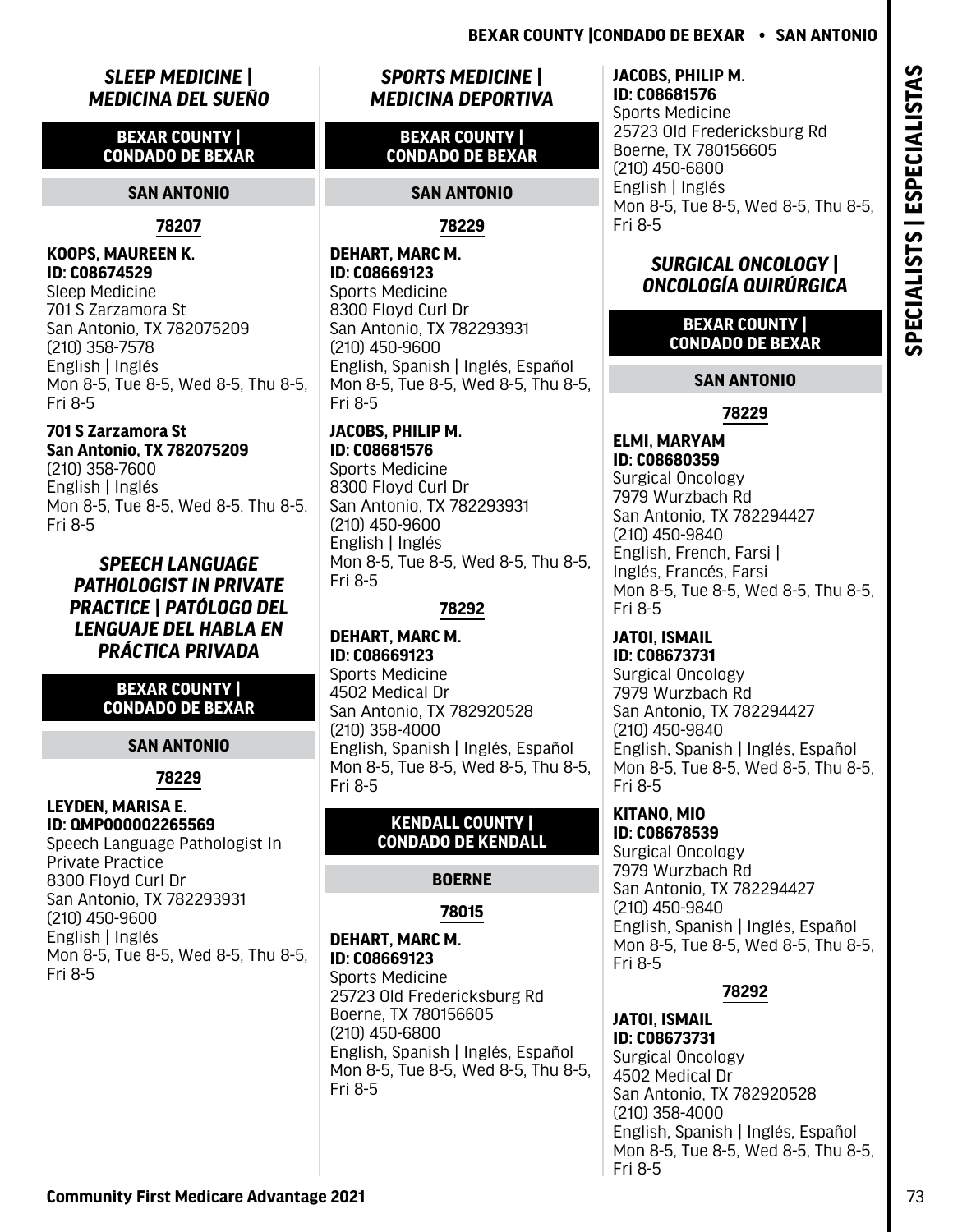<span id="page-75-0"></span>*THORACIC SURGERY | CIRUGÍA TORÁCICA*

### **BEXAR COUNTY | CONDADO DE BEXAR**

### **SAN ANTONIO**

**78229**

### **CALHOON, JOHN H. ID: C08670336**

Thoracic Surgery 8300 Floyd Curl Dr San Antonio, TX 782293931 (210) 450-9600 English | Inglés Mon 8-5, Tue 8-5, Wed 8-5, Thu 8-5, Fri 8-5

### **CARPENTER, ANDREA J. ID: C08669444**

Thoracic Surgery 8300 Floyd Curl Dr San Antonio, TX 782293931 (210) 450-9600 English | Inglés Mon 8-5, Tue 8-5, Wed 8-5, Thu 8-5, Fri 8-5

### **DEARMOND, DANIEL T. ID: C08671987**

Thoracic Surgery 8300 Floyd Curl Dr San Antonio, TX 782293931 (210) 450-9600 English | Inglés Mon 8-5, Tue 8-5, Wed 8-5, Thu 8-5, Fri 8-5

### **7979 Wurzbach Rd San Antonio, TX 782294427**

(210) 450-9840 English | Inglés Mon 8-5, Tue 8-5, Wed 8-5, Thu 8-5, Fri 8-5

### **HUI, DAWN S. ID: QMP000002262822**

Thoracic Surgery 8300 Floyd Curl Dr San Antonio, TX 782293931 (210) 450-9600 English | Inglés Mon 8-5, Tue 8-5, Wed 8-5, Thu 8-5, Fri 8-5

### **JOHNSON, SCOTT B. ID: C08670340**

Thoracic Surgery 8300 Floyd Curl Dr San Antonio, TX 782293931 (210) 450-9600 English | Inglés Mon 8-5, Tue 8-5, Wed 8-5, Thu 8-5, Fri 8-5

### **7979 Wurzbach Rd San Antonio, TX 782294427** (210) 450-9840 English | Inglés

Mon 8-5, Tue 8-5, Wed 8-5, Thu 8-5, Fri 8-5

### **MILLER, OTTO L. ID: C08679422**

Thoracic Surgery 8300 Floyd Curl Dr San Antonio, TX 782293931 (210) 450-9600 English | Inglés Mon 8-5, Tue 8-5, Wed 8-5, Thu 8-5, Fri 8-5

### **SAKO, EDWARD Y. ID: C08670296**

Thoracic Surgery 8300 Floyd Curl Dr San Antonio, TX 782293931 (210) 450-9600 English | Inglés Mon 8-5, Tue 8-5, Wed 8-5, Thu 8-5, Fri 8-5

# **4499 Medical Dr Ste 166**

**San Antonio, TX 782293771** (210) 575-8485 English | Inglés Mon 8-5, Tue 8-5, Wed 8-5, Thu 8-5, Fri 8-5

### **78292**

### **CALHOON, JOHN H. ID: C08670336**

Thoracic Surgery 4502 Medical Dr San Antonio, TX 782920528 (210) 358-4000 English | Inglés Mon 8-5, Tue 8-5, Wed 8-5, Thu 8-5, Fri 8-5

### **CARPENTER, ANDREA J. ID: C08669444**

Thoracic Surgery 4502 Medical Dr San Antonio, TX 782920528 (210) 358-4000 English | Inglés Mon 8-5, Tue 8-5, Wed 8-5, Thu 8-5, Fri 8-5

### **DEARMOND, DANIEL T. ID: C08671987**

Thoracic Surgery 4502 Medical Dr San Antonio, TX 782920528 (210) 358-4000 English | Inglés Mon 8-5, Tue 8-5, Wed 8-5, Thu 8-5, Fri 8-5

# **JOHNSON, SCOTT B.**

**ID: C08670340**  Thoracic Surgery 4502 Medical Dr San Antonio, TX 782920528 (210) 358-4000 English | Inglés Mon 8-5, Tue 8-5, Wed 8-5, Thu 8-5, Fri 8-5

### **SUBRAMANIAN, SUJATA ID: QMP000002270873**

Thoracic Surgery 4502 Medical Dr San Antonio, TX 782920528 (210) 358-4000 English | Inglés Mon 8-5, Tue 8-5, Wed 8-5, Thu 8-5, Fri 8-5

### **COMAL COUNTY | CONDADO DE COMAL**

### **NEW BRAUNFELS**

### **78130**

### **DEARMOND, DANIEL T. ID: C08671987**

Thoracic Surgery 652 N Houston Ave Ste 3 New Braunfels, TX 781304123 (210) 450-0999 English | Inglés Mon 8-5, Tue 8-5, Wed 8-5, Thu 8-5, Fri 8-5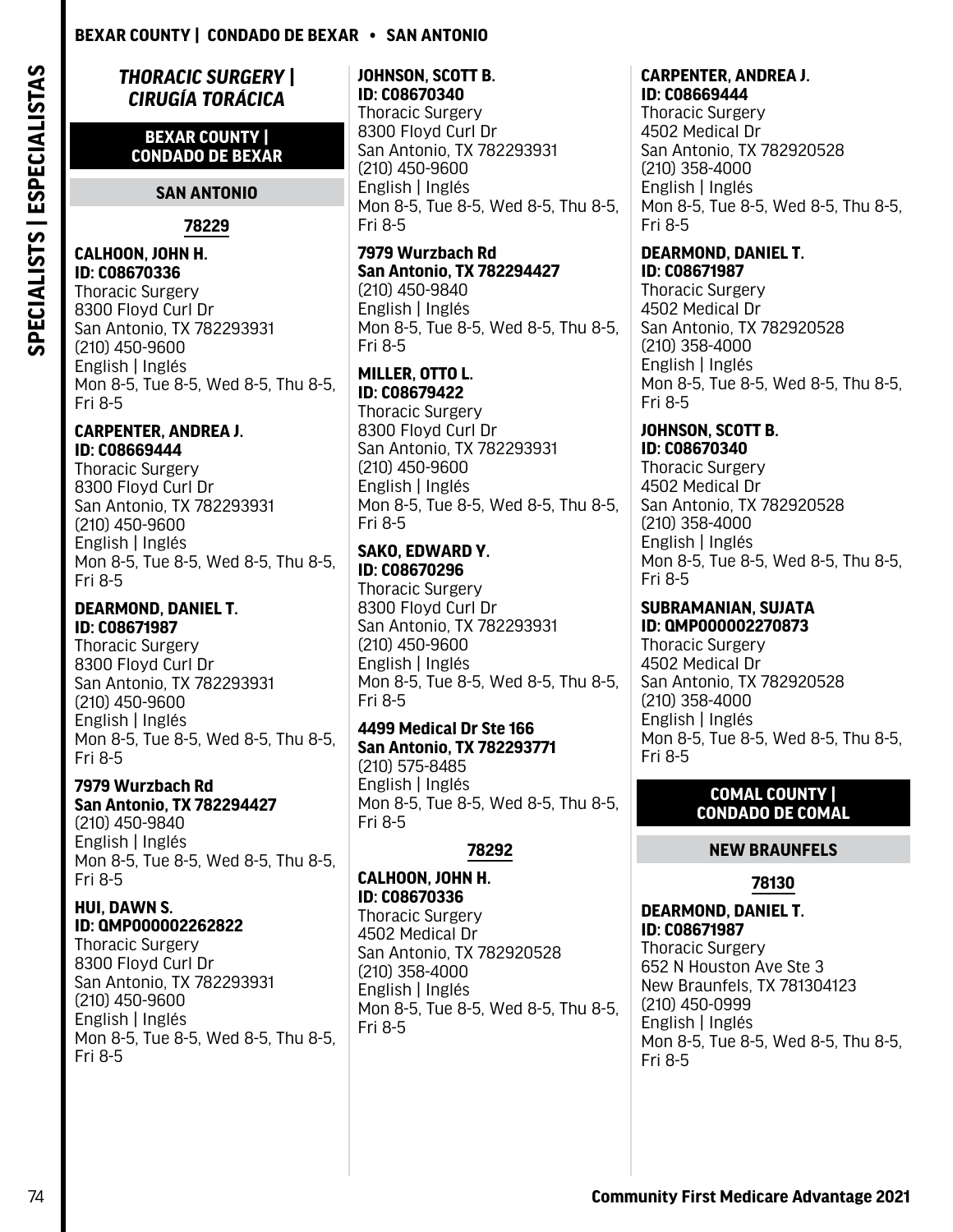### <span id="page-76-0"></span>**JOHNSON, SCOTT B. ID: C08670340**

Thoracic Surgery 652 N Houston Ave Ste 3 New Braunfels, TX 781304123 (210) 450-0999 English | Inglés Mon 8-5, Tue 8-5, Wed 8-5, Thu 8-5, Fri 8-5

### **SAKO, EDWARD Y. ID: C08670296**

Thoracic Surgery 652 N Houston Ave Ste 3 New Braunfels, TX 781304123 (210) 450-0999 English | Inglés Mon 8-5, Tue 8-5, Wed 8-5, Thu 8-5, Fri 8-5

### *UNDERSEA AND HYPERBARIC MEDICINE | MEDICINA HIPERBÁRICA Y SUBMARINA*

### **BEXAR COUNTY | CONDADO DE BEXAR**

### **SAN ANTONIO**

### **78292**

### **JENNINGS, M. S. ID: C08679475**

Undersea and Hyperbaric Medicine 4502 Medical Dr San Antonio, TX 782920528 (210) 358-4000 English | Inglés Mon 8-5, Tue 8-5, Wed 8-5, Thu 8-5, Fri 8-5

# *UROLOGY | UROLOGÍA*

### **BEXAR COUNTY | CONDADO DE BEXAR**

### **SAN ANTONIO**

### **78207**

### **HERNANDEZ, JAVIER ID: C08669843**

Urology 903 W Martin St San Antonio, TX 782070903 (210) 358-3900 English, Spanish | Inglés, Español Mon 8-5, Tue 8-5, Wed 8-5, Thu 8-5, Fri 8-5

### **IBILIBOR, CHRISTINE O. ID: QMP000002270664**

Urology 903 W Martin St San Antonio, TX 782070903 (210) 358-3900 English | Inglés Mon 8-5, Tue 8-5, Wed 8-5, Thu 8-5, Fri 8-5

# **KRAUS, STEPHEN R. ID: C08681337**

Urology 903 W Martin St San Antonio, TX 782070903 (210) 358-3900 English | Inglés Mon 8-5, Tue 8-5, Wed 8-5, Thu 8-5, Fri 8-5

### **MANSOUR ELKENA, AHMED M. ID: C08679099**

Urology 903 W Martin St San Antonio, TX 782070903 (210) 358-3900 English, Arabic | Inglés, Árabe Mon 8-5, Tue 8-5, Wed 8-5, Thu 8-5, Fri 8-5

### **NOVAK, THOMAS ID: QMP000002270971**

Urology 903 W Martin St San Antonio, TX 782070903 (210) 358-3900 English | Inglés Mon 8-5, Tue 8-5, Wed 8-5, Thu 8-5, Fri 8-5

### **PRUTHI, DEEPAK K. ID: C08679297**

Urology 903 W Martin St San Antonio, TX 782070903 (210) 358-3900 English | Inglés Mon 8-5, Tue 8-5, Wed 8-5, Thu 8-5, Fri 8-5

### **RODRIGUEZ, RONALD © ID: C08675594**

Urology 903 W Martin St San Antonio, TX 782070903 (210) 358-3900 English | Inglés Mon 8-5, Tue 8-5, Wed 8-5, Thu 8-5, Fri 8-5

### **ROZANSKI, THOMAS A. ID: C08670143**

Urology 903 W Martin St San Antonio, TX 782070903 (210) 358-3900 English | Inglés Mon 8-5, Tue 8-5, Wed 8-5, Thu 8-5, Fri 8-5

### **SEPULVEDA, RENE A. ID: QMP000002266689**

Urology 903 W Martin St San Antonio, TX 782070903 (210) 358-3900 English, Spanish | Inglés, Español Mon 8-5, Tue 8-5, Wed 8-5, Thu 8-5, Fri 8-5

# **SVATEK, ROBERT S.**

**ID: C08673999**  Urology 903 W Martin St San Antonio, TX 782070903 (210) 358-3900 English | Inglés Mon 8-5, Tue 8-5, Wed 8-5, Thu 8-5, Fri 8-5

### **78229**

### **IBILIBOR, CHRISTINE O. ID: QMP000002270664** Urology 8300 Floyd Curl Dr

San Antonio, TX 782293931 (210) 450-9600 English | Inglés Mon 8-5, Tue 8-5, Wed 8-5, Thu 8-5, Fri 8-5

# **LISS, MICHAEL A.**

**ID: C08676690**  Urology 8300 Floyd Curl Dr San Antonio, TX 782293931 (210) 450-9600 English, Spanish | Inglés, Español Mon 8-5, Tue 8-5, Wed 8-5, Thu 8-5, Fri 8-5

### **7979 Wurzbach Rd San Antonio, TX 782294427** (210) 450-9840 English, Spanish | Inglés, Español Mon-Fri 8-5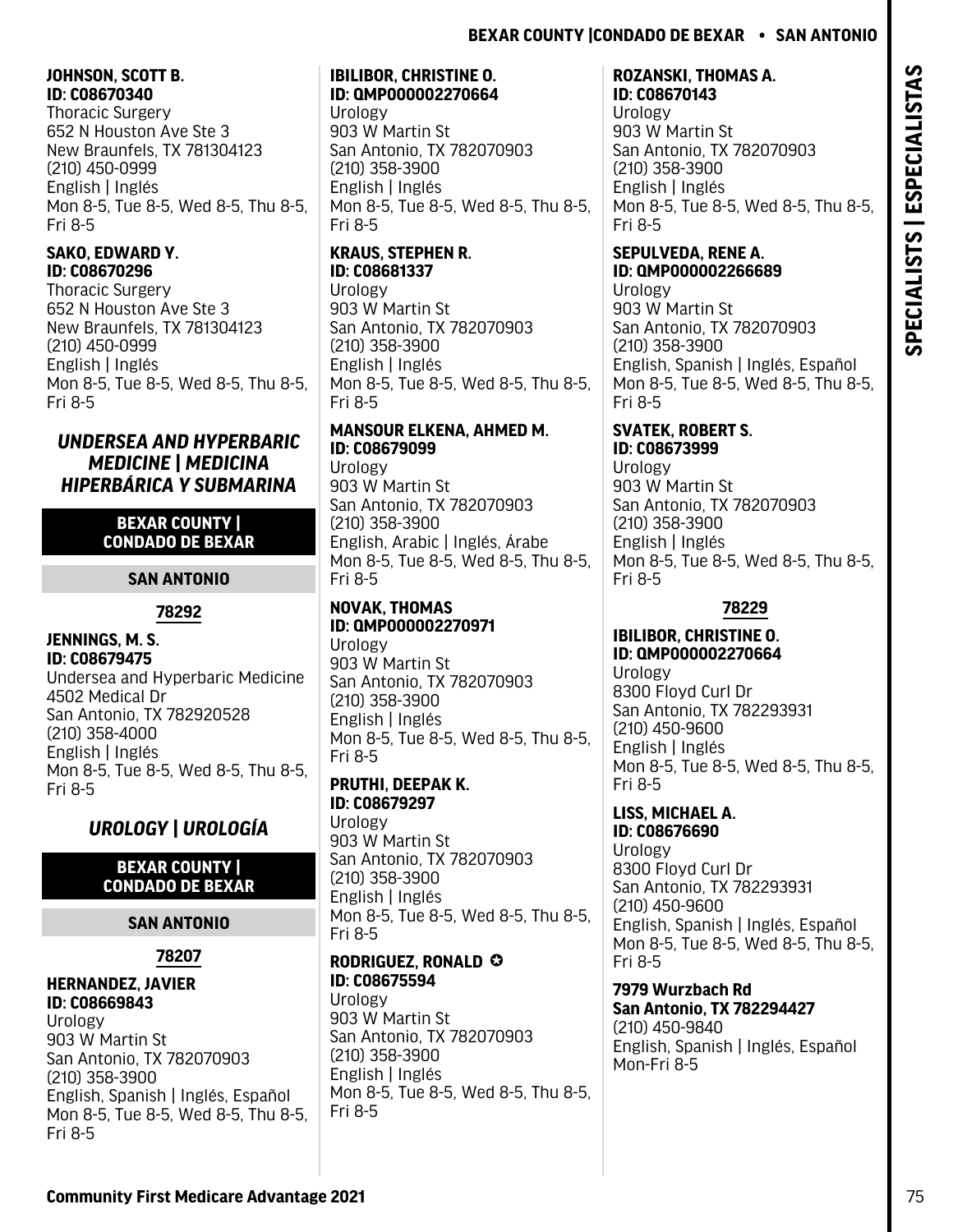### <span id="page-77-0"></span>**Kendall County | Condado De Kendall • Boerne**

### **MANSOUR ELKENA, AHMED M. ID: C08679099**

Urology 8300 Floyd Curl Dr San Antonio, TX 782293931 (210) 450-9600 English, Arabic | Inglés, Árabe Mon 8-5, Tue 8-5, Wed 8-5, Thu 8-5, Fri 8-5

### **NOVAK, THOMAS ID: QMP000002270971**

Urology 8300 Floyd Curl Dr San Antonio, TX 782293931 (210) 450-9600 English | Inglés Mon 8-5, Tue 8-5, Wed 8-5, Thu 8-5, Fri 8-5

### **PRUTHI, DEEPAK K. ID: C08679297**

Urology 8300 Floyd Curl Dr San Antonio, TX 782293931 (210) 450-9600 English | Inglés Mon 8-5, Tue 8-5, Wed 8-5, Thu 8-5, Fri 8-5

### **RODRIGUEZ, RONALD © ID: C08675594**

Urology 8300 Floyd Curl Dr San Antonio, TX 782293931 (210) 450-9600 English | Inglés Mon 8-5, Tue 8-5, Wed 8-5, Thu 8-5, Fri 8-5

### **SEPULVEDA, RENE A. ID: QMP000002266689**

Urology 8300 Floyd Curl Dr San Antonio, TX 782293931 (210) 450-9600 English, Spanish | Inglés, Español Mon 8-5, Tue 8-5, Wed 8-5, Thu 8-5, Fri 8-5

### **SVATEK, ROBERT S. ID: C08673999**

Urology 8300 Floyd Curl Dr San Antonio, TX 782293931 (210) 450-9600 English | Inglés Mon 8-5, Tue 8-5, Wed 8-5, Thu 8-5, Fri 8-5

**78292**

### **HERNANDEZ, JAVIER ID: C08669843**

Urology 4502 Medical Dr San Antonio, TX 782920528 (210) 358-4000 English, Spanish | Inglés, Español Mon 8-5, Tue 8-5, Wed 8-5, Thu 8-5, Fri 8-5

### **KENDALL COUNTY | CONDADO DE KENDALL**

### **BOERNE**

### **78015**

### **IBILIBOR, CHRISTINE O. ID: QMP000002270664**

Urology 25723 Old Fredericksburg Rd Boerne, TX 780156605 (210) 450-6800 English | Inglés Mon 8-5, Tue 8-5, Wed 8-5, Thu 8-5, Fri 8-5

### **NOVAK, THOMAS ID: QMP000002270971**

Urology 25723 Old Fredericksburg Rd Boerne, TX 780156605 (210) 450-6800 English | Inglés Mon 8-5, Tue 8-5, Wed 8-5, Thu 8-5, Fri 8-5

### **RODRIGUEZ, RONALD © ID: C08675594**

Urology 25723 Old Fredericksburg Rd Boerne, TX 780156605 (210) 450-6800 English | Inglés Mon 8-5, Tue 8-5, Wed 8-5, Thu 8-5, Fri 8-5

### *VASCULAR SURGERY | CIRUGÍA VASCULAR*

### **BEXAR COUNTY | CONDADO DE BEXAR**

### **SAN ANTONIO**

### **78223**

### **DAVIES, MARK G. ID: C08677236**

Vascular Surgery 1055 Ada St San Antonio, TX 782231703 (210) 358-5515 English, Spanish | Inglés, Español Mon 8-5, Tue 8-5, Wed 8-5, Thu 8-5, Fri 8-5

### **FERRER-CARDONA, LUCAS M. ID: C08680652**

Vascular Surgery 1055 Ada St San Antonio, TX 782231703 (210) 358-5515 English, Spanish | Inglés, Español Mon 8-5, Tue 8-5, Wed 8-5, Thu 8-5, Fri 8-5

### **JAYAKUMAR, LALITHAPRIYA ID: C08679566**

Vascular Surgery 1055 Ada St San Antonio, TX 782231703 (210) 358-5515 English | Inglés Mon 8-5, Tue 8-5, Wed 8-5, Thu 8-5, Fri 8-5

### **MISERLIS, DIMITRIOS ID: C08680644**

Vascular Surgery 1055 Ada St San Antonio, TX 782231703 (210) 358-5515 English, Greek | Inglés, Griego Mon 8-5, Tue 8-5, Wed 8-5, Thu 8-5, Fri 8-5

### **MITROMARAS, CHRISTOPHER R. ID: C08680517**

Vascular Surgery 1055 Ada St San Antonio, TX 782231703 (210) 358-5515 English | Inglés Mon 8-5, Tue 8-5, Wed 8-5, Thu 8-5, Fri 8-5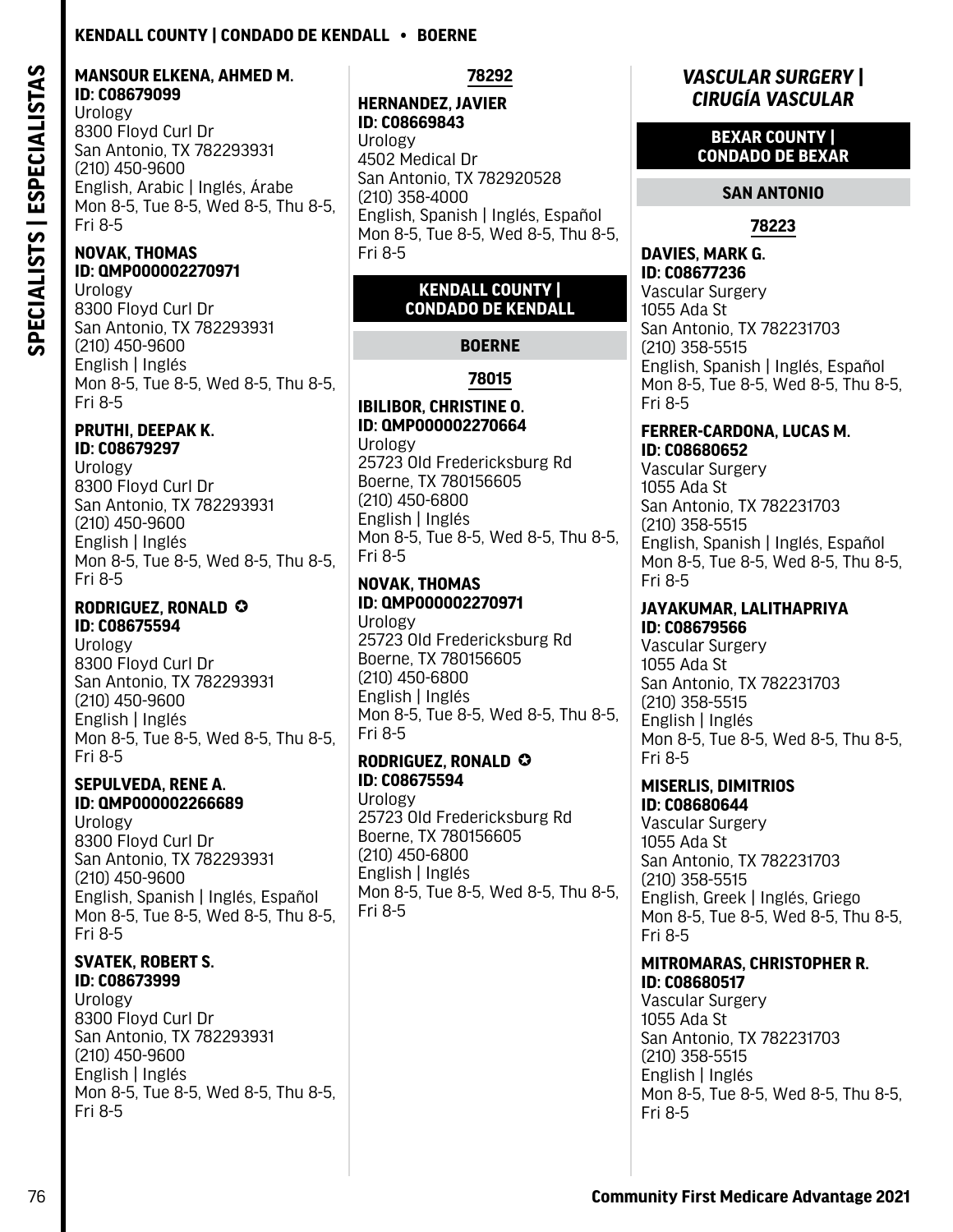### <span id="page-78-0"></span>**POUNDS, LORI C. ID: C08672026**

Vascular Surgery 1055 Ada St San Antonio, TX 782231703 (210) 358-5515 English, Spanish | Inglés, Español Mon 8-5, Tue 8-5, Wed 8-5, Thu 8-5, Fri 8-5

# **78224**

### **BRAHMBHATT, RESHMA R. ID: QMP000002262869**

Vascular Surgery 7500 Barlite Blvd Ste 305 San Antonio, TX 782241363 (210) 567-5715 English | Inglés Mon 8-5, Tue 8-5, Wed 8-5, Thu 8-5, Fri 8-5

### **FERRER-CARDONA, LUCAS M. ID: C08680652**

Vascular Surgery 7500 Barlite Blvd Ste 305 San Antonio, TX 782241363 (210) 567-5715 English, Spanish | Inglés, Español Mon 8-5, Tue 8-5, Wed 8-5, Thu 8-5, Fri 8-5

### **JAYAKUMAR, LALITHAPRIYA ID: C08679566**

Vascular Surgery 7500 Barlite Blvd Ste 305 San Antonio, TX 782241363 (210) 567-5715 English | Inglés Mon 8-5, Tue 8-5, Wed 8-5, Thu 8-5, Fri 8-5

### **MISERLIS, DIMITRIOS ID: C08680644**

Vascular Surgery 7500 Barlite Blvd Ste 305 San Antonio, TX 782241363 (210) 567-5715 English, Greek | Inglés, Griego Mon 8-5, Tue 8-5, Wed 8-5, Thu 8-5, Fri 8-5

### **MITROMARAS, CHRISTOPHER R. ID: C08680517**

Vascular Surgery 7500 Barlite Blvd Ste 305 San Antonio, TX 782241363 (210) 567-5715 English | Inglés Mon 8-5, Tue 8-5, Wed 8-5, Thu 8-5, Fri 8-5

### **POUNDS, LORI C. ID: C08672026**

Vascular Surgery 7500 Barlite Blvd Ste 305 San Antonio, TX 782241363 (210) 567-5715 English, Spanish | Inglés, Español Mon 8-5, Tue 8-5, Wed 8-5, Thu 8-5, Fri 8-5

# **78229**

# **BRAHMBHATT, RESHMA R. ID: QMP000002262869**

Vascular Surgery 8300 Floyd Curl Dr San Antonio, TX 782293931 (210) 450-9600 English | Inglés Mon 8-5, Tue 8-5, Wed 8-5, Thu 8-5, Fri 8-5

### **DAVIES, MARK G. ID: C08677236**

Vascular Surgery 8300 Floyd Curl Dr San Antonio, TX 782293931 (210) 450-9600 English, Spanish | Inglés, Español Mon 8-5, Tue 8-5, Wed 8-5, Thu 8-5, Fri 8-5

### **FERRER-CARDONA, LUCAS M. ID: C08680652**

Vascular Surgery 8300 Floyd Curl Dr San Antonio, TX 782293931 (210) 450-9600 English, Spanish | Inglés, Español Mon 8-5, Tue 8-5, Wed 8-5, Thu 8-5, Fri 8-5

### **JAYAKUMAR, LALITHAPRIYA ID: C08679566**

Vascular Surgery 8300 Floyd Curl Dr San Antonio, TX 782293931 (210) 450-9600 English | Inglés Mon 8-5, Tue 8-5, Wed 8-5, Thu 8-5, Fri 8-5

### **MISERLIS, DIMITRIOS ID: C08680644**

Vascular Surgery 8300 Floyd Curl Dr San Antonio, TX 782293931 (210) 450-9600 English, Greek | Inglés, Griego Mon 8-5, Tue 8-5, Wed 8-5, Thu 8-5, Fri 8-5

### **MITROMARAS, CHRISTOPHER R. ID: C08680517**

Vascular Surgery 8300 Floyd Curl Dr San Antonio, TX 782293931 (210) 450-9600 English | Inglés Mon 8-5, Tue 8-5, Wed 8-5, Thu 8-5, Fri 8-5

### **POUNDS, LORI C. ID: C08672026**

Vascular Surgery 8300 Floyd Curl Dr San Antonio, TX 782293931 (210) 450-9600 English, Spanish | Inglés, Español Mon 8-5, Tue 8-5, Wed 8-5, Thu 8-5, Fri 8-5

# **78251**

### **DAVIES, MARK G. ID: C08677236**

Vascular Surgery 11212 State Highway 151 Ste 100 San Antonio, TX 782514500 (210) 450-9900 English, Spanish | Inglés, Español Mon-Fri 8-5

### **FERRER-CARDONA, LUCAS M. ID: C08680652**

Vascular Surgery 11212 State Highway 151 Ste 100 San Antonio, TX 782514500 (210) 450-9900 English, Spanish | Inglés, Español Mon 8-5, Tue 8-5, Wed 8-5, Thu 8-5, Fri 8-5

### **JAYAKUMAR, LALITHAPRIYA ID: C08679566**

Vascular Surgery 11212 State Highway 151 Ste 100 San Antonio, TX 782514500 (210) 450-9900 English | Inglés Mon 8-5, Tue 8-5, Wed 8-5, Thu 8-5, Fri 8-5

### **MISERLIS, DIMITRIOS ID: C08680644**

Vascular Surgery 11212 State Highway 151 Ste 100 San Antonio, TX 782514500 (210) 450-9900 English, Greek | Inglés, Griego Mon 8-5, Tue 8-5, Wed 8-5, Thu 8-5, Fri 8-5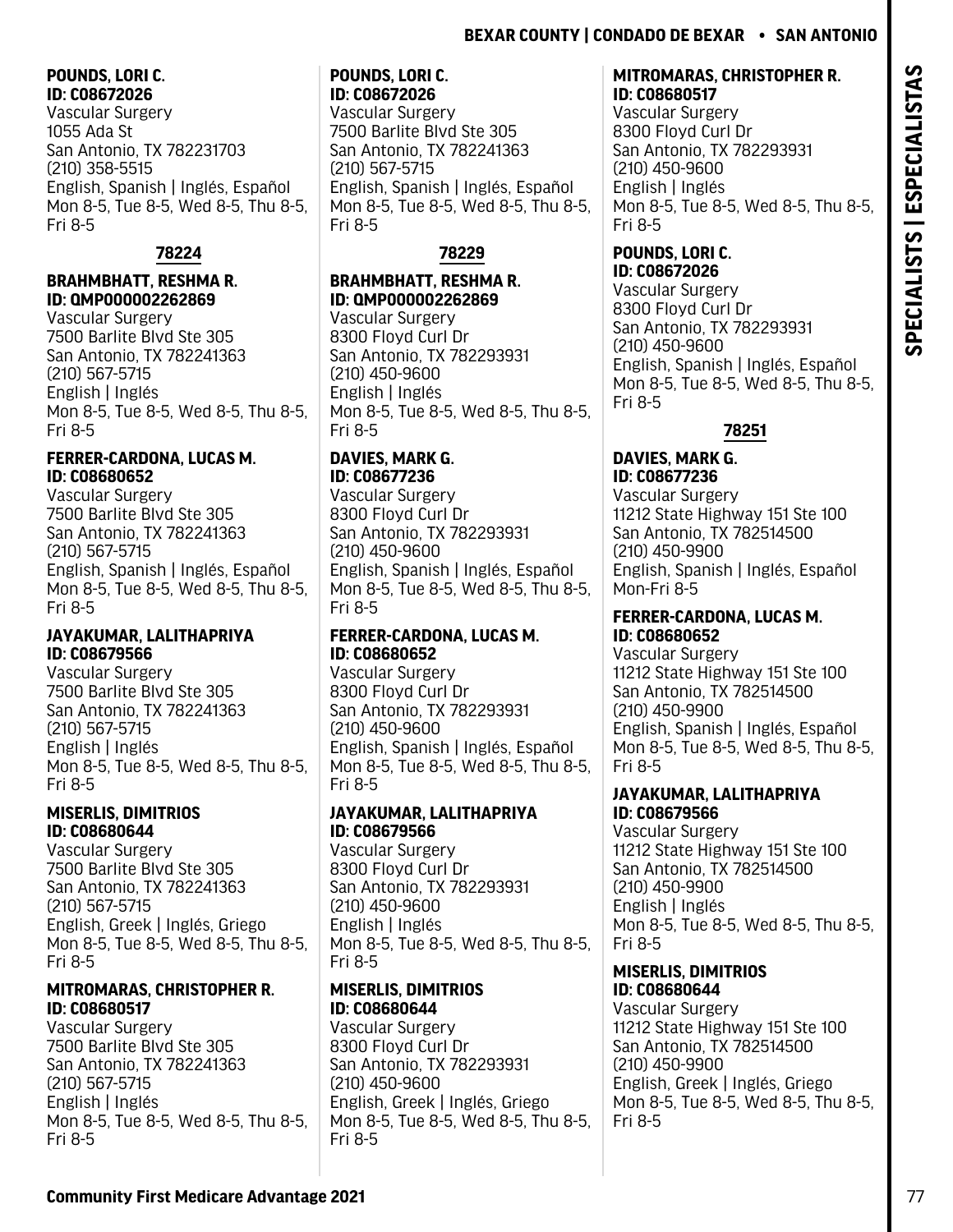### <span id="page-79-0"></span>**MITROMARAS, CHRISTOPHER R. ID: C08680517**

Vascular Surgery 11212 State Highway 151 Ste 100 San Antonio, TX 782514500 (210) 450-9900 English | Inglés Mon 8-5, Tue 8-5, Wed 8-5, Thu 8-5, Fri 8-5

### **78258**

### **BRAHMBHATT, RESHMA R. ID: QMP000002262869**

Vascular Surgery 1139 E Sonterra Blvd Ste 565 San Antonio, TX 782584347 (210) 567-5715 English | Inglés Mon 8-5, Tue 8-5, Wed 8-5, Thu 8-5, Fri 8-5

### **DAVIES, MARK G. ID: C08677236**

Vascular Surgery 1139 E Sonterra Blvd Ste 565 San Antonio, TX 782584347 (210) 567-5715 English, Spanish | Inglés, Español Mon-Fri 8-5

### **FERRER-CARDONA, LUCAS M. ID: C08680652**

Vascular Surgery 1139 E Sonterra Blvd Ste 565 San Antonio, TX 782584347 (210) 567-5715 English, Spanish | Inglés, Español Mon 8-5, Tue 8-5, Wed 8-5, Thu 8-5, Fri 8-5

### **JAYAKUMAR, LALITHAPRIYA ID: C08679566**

Vascular Surgery 1139 E Sonterra Blvd Ste 565 San Antonio, TX 782584347 (210) 567-5715 English | Inglés Mon 8-5, Tue 8-5, Wed 8-5, Thu 8-5, Fri 8-5

### **MISERLIS, DIMITRIOS ID: C08680644**

Vascular Surgery 1139 E Sonterra Blvd Ste 565 San Antonio, TX 782584347 (210) 567-5715 English, Greek | Inglés, Griego Mon 8-5, Tue 8-5, Wed 8-5, Thu 8-5, Fri 8-5

### **MITROMARAS, CHRISTOPHER R. ID: C08680517**

Vascular Surgery 1139 E Sonterra Blvd Ste 565 San Antonio, TX 782584347 (210) 567-5715 English | Inglés Mon 8-5, Tue 8-5, Wed 8-5, Thu 8-5, Fri 8-5

### **POUNDS, LORI C. ID: C08672026**

Vascular Surgery 1139 E Sonterra Blvd Ste 565 San Antonio, TX 782584347 (210) 567-5715 English, Spanish | Inglés, Español Mon 8-5, Tue 8-5, Wed 8-5, Thu 8-5, Fri 8-5

### **78292**

### **BRAHMBHATT, RESHMA R. ID: QMP000002262869**

Vascular Surgery 4502 Medical Dr San Antonio, TX 782920528 (210) 358-4000 English | Inglés Mon 8-5, Tue 8-5, Wed 8-5, Thu 8-5, Fri 8-5

### **DAVIES, MARK G. ID: C08677236**

Vascular Surgery 4502 Medical Dr San Antonio, TX 782920528 (210) 358-4000 English, Spanish | Inglés, Español Mon 8-5, Tue 8-5, Wed 8-5, Thu 8-5, Fri 8-5

### **FERRER-CARDONA, LUCAS M. ID: C08680652**

Vascular Surgery 4502 Medical Dr San Antonio, TX 782920528 (210) 358-4000 English, Spanish | Inglés, Español Mon 8-5, Tue 8-5, Wed 8-5, Thu 8-5, Fri 8-5

### **JAYAKUMAR, LALITHAPRIYA ID: C08679566**

Vascular Surgery 4502 Medical Dr San Antonio, TX 782920528 (210) 358-4000 English | Inglés Mon 8-5, Tue 8-5, Wed 8-5, Thu 8-5, Fri 8-5

### **MISERLIS, DIMITRIOS ID: C08680644**

Vascular Surgery 4502 Medical Dr San Antonio, TX 782920528 (210) 358-4000 English, Greek | Inglés, Griego Mon 8-5, Tue 8-5, Wed 8-5, Thu 8-5, Fri 8-5

### **MITROMARAS, CHRISTOPHER R. ID: C08680517**

Vascular Surgery 4502 Medical Dr San Antonio, TX 782920528 (210) 358-4000 English | Inglés Mon 8-5, Tue 8-5, Wed 8-5, Thu 8-5, Fri 8-5

### **POUNDS, LORI C. ID: C08672026**

Vascular Surgery 4502 Medical Dr San Antonio, TX 782920528 (210) 358-4000 English, Spanish | Inglés, Español Mon 8-5, Tue 8-5, Wed 8-5, Thu 8-5, Fri 8-5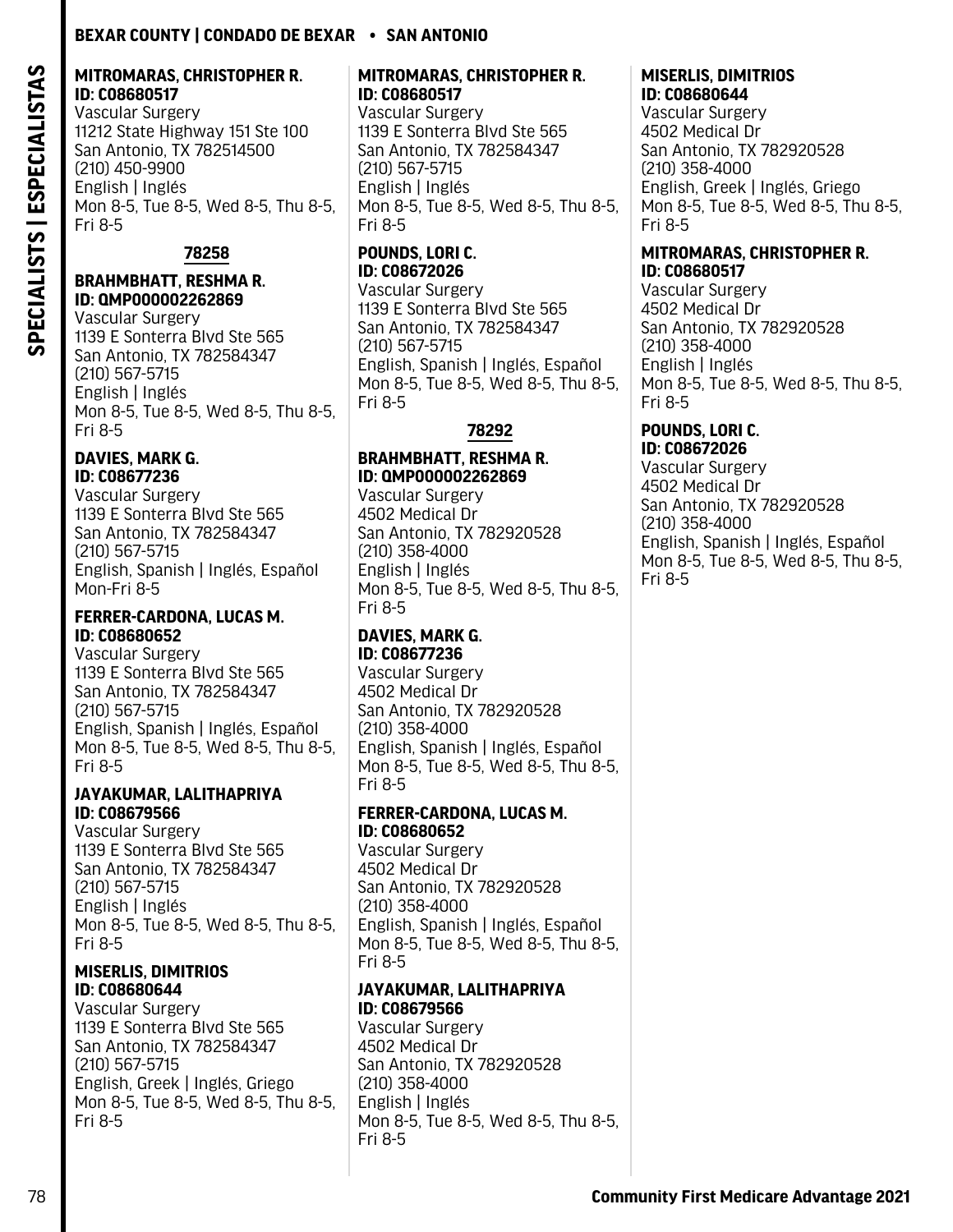# ANCILLARY | AUXILIAR **ANCILLARY | AUXILIAR**

### <span id="page-80-0"></span>**ANCILLARY | AUXILIAR**

### *ANESTHESIOLOGIST ASSISTANT | ASISTENTE ANESTESIÓLOGO*

### **BEXAR COUNTY | CONDADO DE BEXAR**

### **SAN ANTONIO**

**78229**

### **BOIES, BRIAN T. ID: C08676800**

Anesthesiologist Assistant 8300 Floyd Curl Dr San Antonio, TX 782293931 (210) 450-9600 English, Spanish | Inglés, Español Mon 8-5, Tue 8-5, Wed 8-5, Thu 8-5, Fri 8-5

# **5282 Medical Dr Ste 170 San Antonio, TX 782295384**

(210) 450-7337 English, Spanish | Inglés, Español Mon 8-5, Tue 8-5, Wed 8-5, Thu 8-5, Fri 8-5

### **78292**

### **BOIES, BRIAN T. ID: C08676800**

Anesthesiologist Assistant 4502 Medical Dr San Antonio, TX 782920528 (210) 358-4000 English, Spanish | Inglés, Español Mon 7-3, Tue 7-3, Wed 7-3, Thu 7-3, Fri 7-3

### *ANESTHESIOLOGY | ANESTESIOLOGÍA*

### **BEXAR COUNTY | CONDADO DE BEXAR**

### **SAN ANTONIO**

**78229**

### **CHERRY, SHANE V. ID: QMP000002262860**

Anesthesiology 8300 Floyd Curl Dr San Antonio, TX 782293931 (210) 450-9600 English | Inglés Mon 7-3, Tue 7-3, Wed 7-3, Thu 7-3, Fri 7-3

### **ECKMANN, MAXIM S. ID: C08672984**

Anesthesiology 8300 Floyd Curl Dr San Antonio, TX 782293931 (210) 450-9600 English | Inglés Mon 8-5, Tue 8-5, Wed 8-5, Thu 8-5, Fri 8-5

### **5282 Medical Dr Ste 170 San Antonio, TX 782295384** (210) 450-7337

English | Inglés Mon 8-5, Tue 8-5, Wed 8-5, Thu 8-5, Fri 8-5

### **GARZA, RUDY ID: C08677432**

Anesthesiology 5282 Medical Dr Ste 170 San Antonio, TX 782295384 (210) 450-7337 English, Spanish | Inglés, Español Mon 8-5, Tue 8-5, Wed 8-5, Thu 8-5, Fri 8-5

### **8300 Floyd Curl Dr San Antonio, TX 782293931** (210) 450-9600

English, Spanish | Inglés, Español Mon 8-5, Tue 8-5, Wed 8-5, Thu 8-5, Fri 8-5

### **HARDEN, BROOKE E. ID: C08671994**

Anesthesiology 7703 Floyd Curl Dr San Antonio, TX 782293901 (210) 450-6440 English | Inglés Mon 8-5, Tue 8-5, Wed 8-5, Thu 8-5, Fri 8-5

### **LANGDON, DAVID B. ID: C08675985**

Anesthesiology 7703 Floyd Curl Dr San Antonio, TX 782293901 (210) 450-6440 English | Inglés Mon 8-5, Tue 8-5, Wed 8-5, Thu 8-5, Fri 8-5

### **MCCLURE, MATTHEW L. ID: C08675886**

Anesthesiology 8300 Floyd Curl Dr San Antonio, TX 782293931 (210) 450-9600 English | Inglés Mon 8-5, Tue 8-5, Wed 8-5, Thu 8-5, Fri 8-5

# **5282 Medical Dr Ste 170 San Antonio, TX 782295384**

(210) 450-7337 English | Inglés Mon 8-5, Tue 8-5, Wed 8-5, Thu 8-5, Fri 8-5

### **PATEL, SAMIR P. ID: C08675266**

Anesthesiology 8300 Floyd Curl Dr San Antonio, TX 782293931 (210) 450-9600 English | Inglés Mon 8-5, Tue 8-5, Wed 8-5, Thu 8-5, Fri 8-5

### **5282 Medical Dr Ste 170 San Antonio, TX 782295384** (210) 450-7337 English | Inglés

Mon 8-5, Tue 8-5, Wed 8-5, Thu 8-5, Fri 8-5

### **SOLIMAN, SAMEER ID: C08677768**

Anesthesiology 5282 Medical Dr Ste 170 San Antonio, TX 782295384 (210) 450-7337 English, Spanish | Inglés, Español Mon 8-5, Tue 8-5, Wed 8-5, Thu 8-5, Fri 8-5

### **8300 Floyd Curl Dr San Antonio, TX 782293931** (210) 450-9600 English, Spanish | Inglés, Español Mon 8-5, Tue 8-5, Wed 8-5, Thu 8-5, Fri 8-5

### **YBARRA, MANUEL ID: C08672717**  Anesthesiology 5282 Medical Dr Ste 170 San Antonio, TX 782295384 (210) 450-7337 English, Spanish | Inglés, Español Mon 8-5, Tue 8-5, Wed 8-5, Thu 8-5, Fri 8-5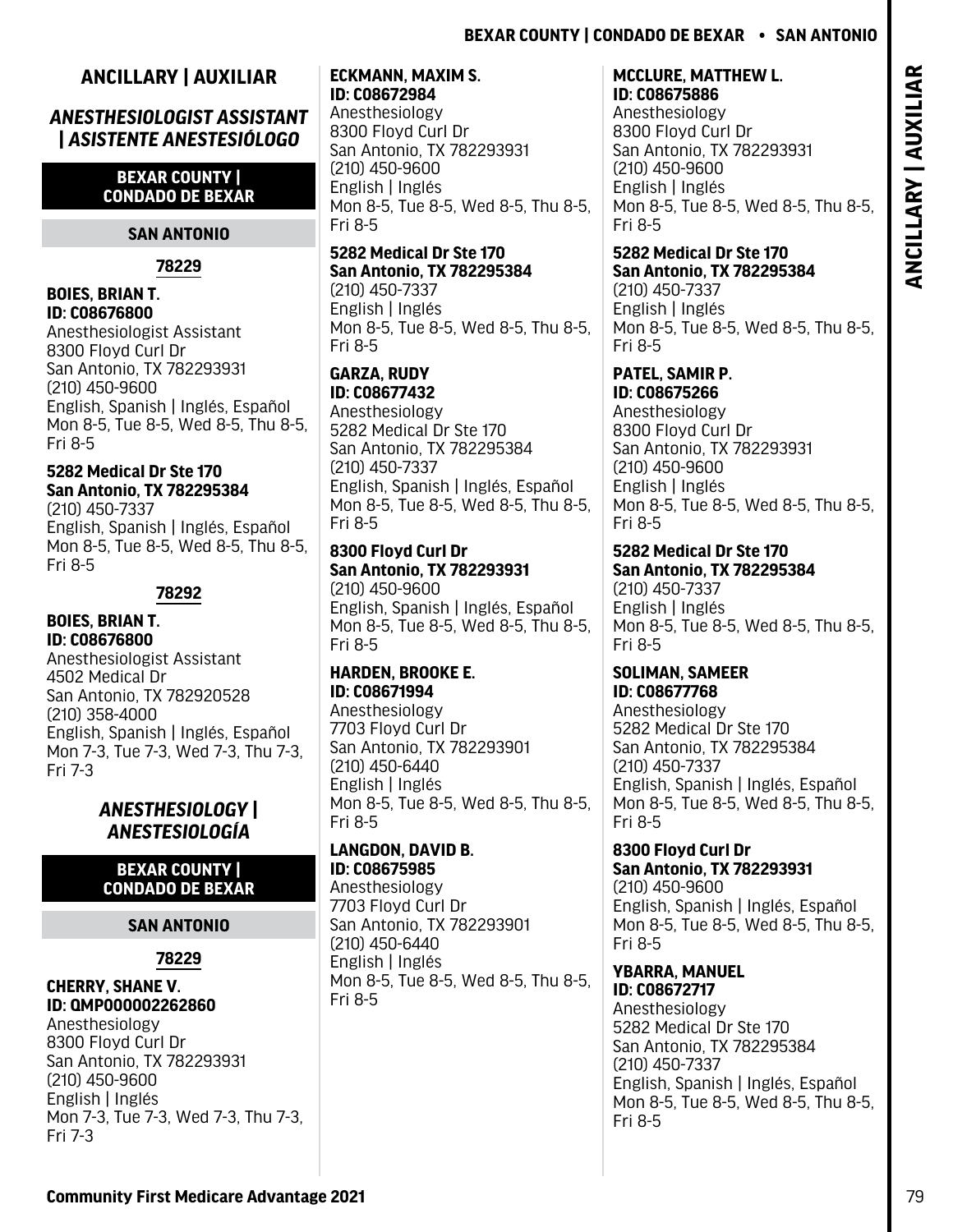### <span id="page-81-0"></span>**WILLIAMSON, RICHARD J. ID: C08669619**

Anesthesiology 8300 Floyd Curl Dr San Antonio, TX 782293931 (210) 450-9600 English, Spanish | Inglés, Español Mon 8-5, Tue 8-5, Wed 8-5, Thu 8-5, Fri 8-5

**78292**

### **ALLEN, STACEY L. ID: C08669886**

Anesthesiology 4502 Medical Dr San Antonio, TX 782920528 (210) 358-4000 English | Inglés Mon 7-3, Tue 7-3, Wed 7-3, Thu 7-3, Fri 7-3

### **AOUNALLAH, NABIL ID: QMP000002272442**

Anesthesiology 4502 Medical Dr San Antonio, TX 782920528 (210) 358-4000 English | Inglés Mon 8-5, Tue 8-5, Wed 8-5, Thu 8-5, Fri 8-5

### **BIRD, STEPHEN C. ID: C08679753**

Anesthesiology 4502 Medical Dr San Antonio, TX 782920528 (210) 358-4000 English, Spanish | Inglés, Español Mon 7-3, Tue 7-3, Wed 7-3, Thu 7-3, Fri 7-3

### **BOYD, EMILY Z. ID: C08675140**

Anesthesiology 4502 Medical Dr San Antonio, TX 782920528 (210) 358-4000 English | Inglés Mon 7-3, Tue 7-3, Wed 7-3, Thu 7-3, Fri 7-3

### **CARDENAS, LIGIA P. ID: C08677040**

Anesthesiology 4502 Medical Dr San Antonio, TX 782920528 (210) 358-4000 English, Spanish | Inglés, Español Mon 7-3, Tue 7-3, Wed 7-3, Thu 7-3, Fri 7-3

### **CARLISLE, LEE S. ID: C08670585**

Anesthesiology 4502 Medical Dr San Antonio, TX 782920528 (210) 358-4000 English, Spanish | Inglés, Español Mon 8-5, Tue 8-5, Wed 8-5, Thu 8-5, Fri 8-5

# **CENA, FRANCES K. ID: C08679153**

Anesthesiology 4502 Medical Dr San Antonio, TX 782920528 (210) 358-4000 English | Inglés Mon 7-3, Tue 7-3, Wed 7-3, Thu 7-3, Fri 7-3

### **CHENEY, MARK A. ID: C08680025**

Anesthesiology 4502 Medical Dr San Antonio, TX 782920528 (210) 358-4000 English | Inglés Mon 7-3, Tue 7-3, Wed 7-3, Thu 7-3, Fri 7-3

### **CHERRY, SHANE V. ID: QMP000002262860**

Anesthesiology 4502 Medical Dr San Antonio, TX 782920528 (210) 358-4000 English | Inglés Mon 7-3, Tue 7-3, Wed 7-3, Thu 7-3, Fri 7-3

### **CULLING, BRADLEY V. ID: C08678666**

Anesthesiology 4502 Medical Dr San Antonio, TX 782920528 (210) 358-4000 English | Inglés Mon 7-3, Tue 7-3, Wed 7-3, Thu 7-3, Fri 7-3

### **CURBELO, JACQUELINE A. ID: C08679949**

Anesthesiology 4502 Medical Dr San Antonio, TX 782920528 (210) 358-4000 English | Inglés Mon 7-3, Tue 7-3, Wed 7-3, Thu 7-3, Fri 7-3

### **DENTCHEV, DIMITAR I. ID: C08674181**

Anesthesiology 4502 Medical Dr San Antonio, TX 782920528 (210) 358-4000 English | Inglés Mon 7-3, Tue 7-3, Wed 7-3, Thu 7-3, Fri 7-3

# **ELENES, RAFAEL**

**ID: C08672945**  Anesthesiology 4502 Medical Dr San Antonio, TX 782920528 (210) 358-4000 English | Inglés Mon 8-5, Tue 8-5, Wed 8-5, Thu 8-5, Fri 8-5

# **FREEMAN, RACHEL M.**

**ID: C08680638**  Anesthesiology 4502 Medical Dr San Antonio, TX 782920528 (210) 358-4000 English | Inglés Mon 7-3, Tue 7-3, Wed 7-3, Thu 7-3, Fri 7-3

# **FRICKE, JUSTIN S.**

**ID: QMP000002264420** Anesthesiology 4502 Medical Dr San Antonio, TX 782920528 (210) 358-4000 English, Spanish | Inglés, Español Mon 7-3, Tue 7-3, Wed 7-3, Thu 7-3, Fri 7-3

### **FRITCHER, MICHAELANNE H. ID: C08672180**

Anesthesiology 4502 Medical Dr San Antonio, TX 782920528 (210) 358-4000 English, Spanish | Inglés, Español Mon 7-3, Tue 7-3, Wed 7-3, Thu 7-3, Fri 7-3

# **GANDHI, SAMIR J.**

**ID: C08678554**  Anesthesiology 4502 Medical Dr San Antonio, TX 782920528 (210) 358-4000 English, Spanish | Inglés, Español Mon 7-3, Tue 7-3, Wed 7-3, Thu 7-3, Fri 7-3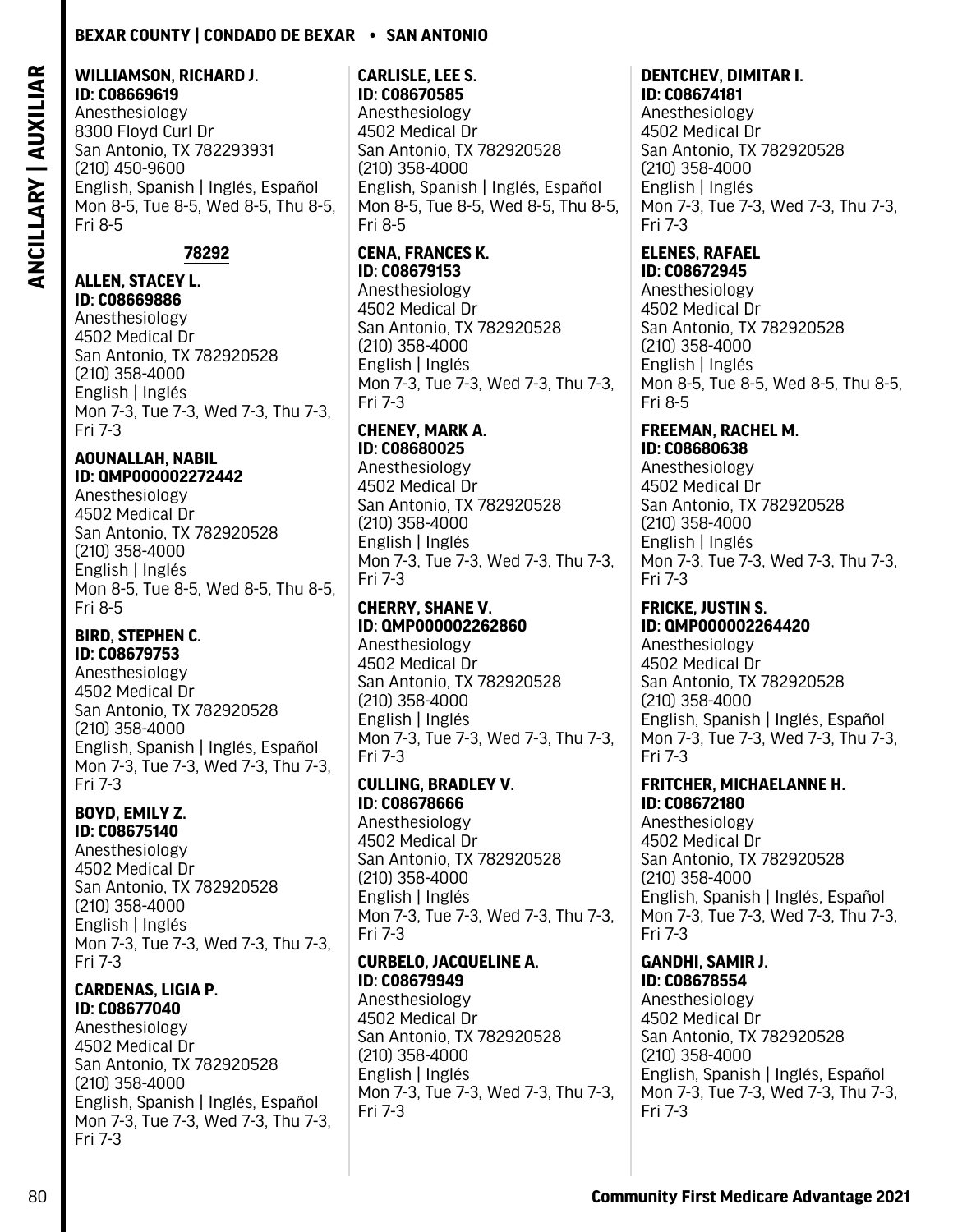### <span id="page-82-0"></span>**GARCIA, MARIA A. ID: C08676691**

Anesthesiology 4502 Medical Dr San Antonio, TX 782920528 (210) 358-4000 English, Spanish | Inglés, Español Mon 8-5, Tue 8-5, Wed 8-5, Thu 8-5, Fri 8-5

## **GARDNER, KELLY A. ID: C08677431**

Anesthesiology 4502 Medical Dr San Antonio, TX 782920528 (210) 358-4000 English, Spanish | Inglés, Español Mon 7-3, Tue 7-3, Wed 7-3, Thu 7-3, Fri 7-3

### **GARZA, RUDY ID: C08677432**

Anesthesiology 4502 Medical Dr San Antonio, TX 782920528 (210) 358-4000 English, Spanish | Inglés, Español Mon 7-3, Tue 7-3, Wed 7-3, Thu 7-3, Fri 7-3

### **GOYAL, VARUN K. ID: C08679465**

Anesthesiology 4502 Medical Dr San Antonio, TX 782920528 (210) 358-4000 English, Hindi | Inglés, Hindi Mon 7-3, Tue 7-3, Wed 7-3, Thu 7-3, Fri 7-3

### **HARDEN, BROOKE E. ID: C08671994**

Anesthesiology 4502 Medical Dr San Antonio, TX 782920528 (210) 358-4000 English | Inglés Mon 8-5, Tue 8-5, Wed 8-5, Thu 8-5, Fri 8-5

### **HENKES, HERMAN L. ID: C08680104**

Anesthesiology 4502 Medical Dr San Antonio, TX 782920528 (210) 358-4000 English | Inglés Mon 7-3, Tue 7-3, Wed 7-3, Thu 7-3, Fri 7-3

### **HOWARD, JONATHAN M. ID: C08681071**

Anesthesiology 4502 Medical Dr San Antonio, TX 782920528 (210) 358-4000 English | Inglés Mon 7-3, Tue 7-3, Wed 7-3, Thu 7-3, Fri 7-3

# **JABLONSKI, JACEK R. ID: QMP000002269390**

Anesthesiology 4502 Medical Dr San Antonio, TX 782920528 (210) 358-4000 English, German, Polish | Inglés, Alemán, Polaco Mon 7-3, Tue 7-3, Wed 7-3, Thu 7-3, Fri 7-3

# **JOHNSON, WENDELL C. ID: C08669329**

Anesthesiology 4502 Medical Dr San Antonio, TX 782920528 (210) 358-4000 English | Inglés Mon 8-5, Tue 8-5, Wed 8-5, Thu 8-5, Fri 8-5

### **JULIA, JONATHAN C. ID: QMP000002271338**

Anesthesiology 4502 Medical Dr San Antonio, TX 782920528 (210) 358-4000 English | Inglés Mon 7-3, Tue 7-3, Wed 7-3, Thu 7-3, Fri 7-3

# **KERCHEVILLE, SCOTT E. ID: C08670022**

Anesthesiology 4502 Medical Dr San Antonio, TX 782920528 (210) 358-4000 English | Inglés Mon 8-5, Tue 8-5, Wed 8-5, Thu 8-5, Fri 8-5

### **KING, SCOTT A. ID: C08672838**

Anesthesiology 4502 Medical Dr San Antonio, TX 782920528 (210) 358-4000 English, Spanish | Inglés, Español Mon 7-3, Tue 7-3, Wed 7-3, Thu 7-3, Fri 7-3

# **LAI, BRYAN K. ID: C08680996**

Anesthesiology 4502 Medical Dr San Antonio, TX 782920528 (210) 358-4000 English | Inglés Mon 7-3, Tue 7-3, Wed 7-3, Thu 7-3, Fri 7-3

### **LANGDON, DAVID B. ID: C08675985**

Anesthesiology 4502 Medical Dr San Antonio, TX 782920528 (210) 358-4000 English | Inglés Mon 8-5, Tue 8-5, Wed 8-5, Thu 8-5, Fri 8-5

### **LAO, VERONICA F. ID: C08676005**

Anesthesiology 4502 Medical Dr San Antonio, TX 782920528 (210) 358-4000 English, Spanish | Inglés, Español Mon 8-5, Tue 8-5, Wed 8-5, Thu 8-5, Fri 8-5

# **LEE, SHARON**

**ID: C08674649**  Anesthesiology 4502 Medical Dr San Antonio, TX 782920528 (210) 358-4000 English, Spanish | Inglés, Español Mon 7-3, Tue 7-3, Wed 7-3, Thu 7-3, Fri 7-3

# **LITTLE, MICHAEL B.**

**ID: C08671845**  Anesthesiology 4502 Medical Dr San Antonio, TX 782920528 (210) 358-4000 English | Inglés Mon 8-5, Tue 8-5, Wed 8-5, Thu 8-5, Fri 8-5

### **LITTLEJOHN, MARTIN R. ID: QMP000002271912**

Anesthesiology 4502 Medical Dr San Antonio, TX 782920528 (210) 358-4000 English | Inglés Mon 7-3, Tue 7-3, Wed 7-3, Thu 7-3, Fri 7-3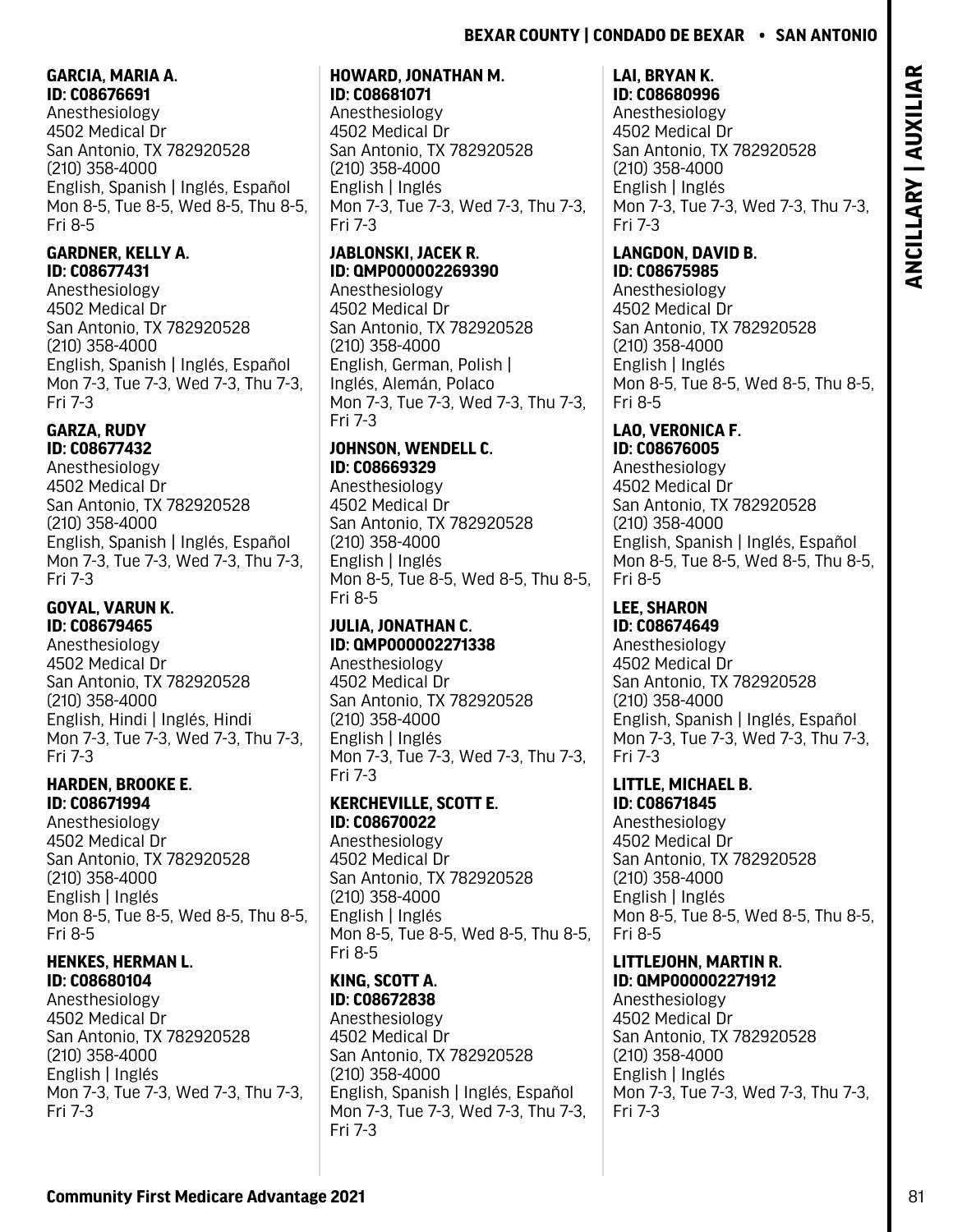### <span id="page-83-0"></span>**LLAMAS, LUIS L. ID: C08674014**

Anesthesiology 4502 Medical Dr San Antonio, TX 782920528 (210) 358-4000 English, Spanish | Inglés, Español Mon 7-3, Tue 7-3, Wed 7-3, Thu 7-3, Fri 7-3

### **LOH, TUAN-HSING L. ID: QMP000002264481**

Anesthesiology 4502 Medical Dr San Antonio, TX 782920528 (210) 358-4000 English, Mandarin | Inglés, Mandarín Mon 7-3, Tue 7-3, Wed 7-3, Thu 7-3, Fri 7-3

### **MALKOWSKI, RICHARD S. ID: C08673998**

Anesthesiology 4502 Medical Dr San Antonio, TX 782920528 (210) 358-4000 English | Inglés Mon 7-3, Tue 7-3, Wed 7-3, Thu 7-3, Fri 7-3

### **MANOHAR, CRYSTAL M. ID: QMP000002271440**

Anesthesiology 4502 Medical Dr San Antonio, TX 782920528 (210) 358-4000 English | Inglés Mon 7-3, Tue 7-3, Wed 7-3, Thu 7-3, Fri 7-3

### **MCCLURE, MATTHEW L. ID: C08675886**

Anesthesiology 4502 Medical Dr San Antonio, TX 782920528 (210) 358-4000 English | Inglés Mon 7-3, Tue 7-3, Wed 7-3, Thu 7-3, Fri 7-3

### **MEHRA, NAVEEN K. ID: C08674486**

Anesthesiology 4502 Medical Dr San Antonio, TX 782920528 (210) 358-4000 English | Inglés Mon 7-3, Tue 7-3, Wed 7-3, Thu 7-3, Fri 7-3

### **NAGY, CHRISTOPHER J. ID: C08671331**

Anesthesiology 4502 Medical Dr San Antonio, TX 782920528 (210) 358-4000 English, Spanish | Inglés, Español Mon 8-5, Tue 8-5, Wed 8-5, Thu 8-5, Fri 8-5

### **READ, MATTHEW D. ID: C08679415**  Anesthesiology

4502 Medical Dr San Antonio, TX 782920528 (210) 358-4000 English | Inglés Mon 7-3, Tue 7-3, Wed 7-3, Thu 7-3, Fri 7-3

# **REED, JESSICA Z.**

**ID: C08679031**  Anesthesiology 4502 Medical Dr San Antonio, TX 782920528 (210) 358-4000 English | Inglés Mon 7-3, Tue 7-3, Wed 7-3, Thu 7-3, Fri 7-3

### **ROGERS, JAMES N. ID: C08670178**

Anesthesiology 4502 Medical Dr San Antonio, TX 782920528 (210) 358-4000 English | Inglés Mon 8-5, Tue 8-5, Wed 8-5, Thu 8-5, Fri 8-5

### **ROSINIA, FRANCIS A. ID: QMP000002264497**

Anesthesiology 4502 Medical Dr San Antonio, TX 782920528 (210) 358-4000 English | Inglés Mon 7-3, Tue 7-3, Wed 7-3, Thu 7-3, Fri 7-3

### **SLOAN, ANNE N. ID: C08680863**

Anesthesiology 4502 Medical Dr San Antonio, TX 782920528 (210) 358-4000 English | Inglés Mon 7-3, Tue 7-3, Wed 7-3, Thu 7-3, Fri 7-3

# **SOLIMAN, SAMEER**

**ID: C08677768**  Anesthesiology 4502 Medical Dr San Antonio, TX 782920528 (210) 358-4000 English, Spanish | Inglés, Español Mon 7-3, Tue 7-3, Wed 7-3, Thu 7-3, Fri 7-3

### **STOWERS, ASHLIE R. ID: C08675767**

Anesthesiology 4502 Medical Dr San Antonio, TX 782920528 (210) 358-4000 English | Inglés Mon 7-3, Tue 7-3, Wed 7-3, Thu 7-3, Fri 7-3

### **STYPULA, DANIEL ID: QMP000002272447**

Anesthesiology 4502 Medical Dr San Antonio, TX 782920528 (210) 358-4000 English | Inglés Mon 24/7, Tue 24/7, Wed 24/7, Thu 24/7, Fri 24/7, Sat 24/7, Sun 24/7

# **VAIL, EMILY A.**

**ID: C08679583**  Anesthesiology 4502 Medical Dr San Antonio, TX 782920528 (210) 358-4000 English | Inglés Mon 8-5, Tue 8-5, Wed 8-5, Thu 8-5, Fri 8-5

# **WALLISCH, BENJAMIN J.**

**ID: C08673438**  Anesthesiology 4502 Medical Dr San Antonio, TX 782920528 (210) 358-4000 English | Inglés Mon 7-3, Tue 7-3, Wed 7-3, Thu 7-3, Fri 7-3

### **WENZEL, MICHAEL P. ID: C08671612**

Anesthesiology 4502 Medical Dr San Antonio, TX 782920528 (210) 358-4000 English, Spanish | Inglés, Español Mon 8-5, Tue 8-5, Wed 8-5, Thu 8-5, Fri 8-5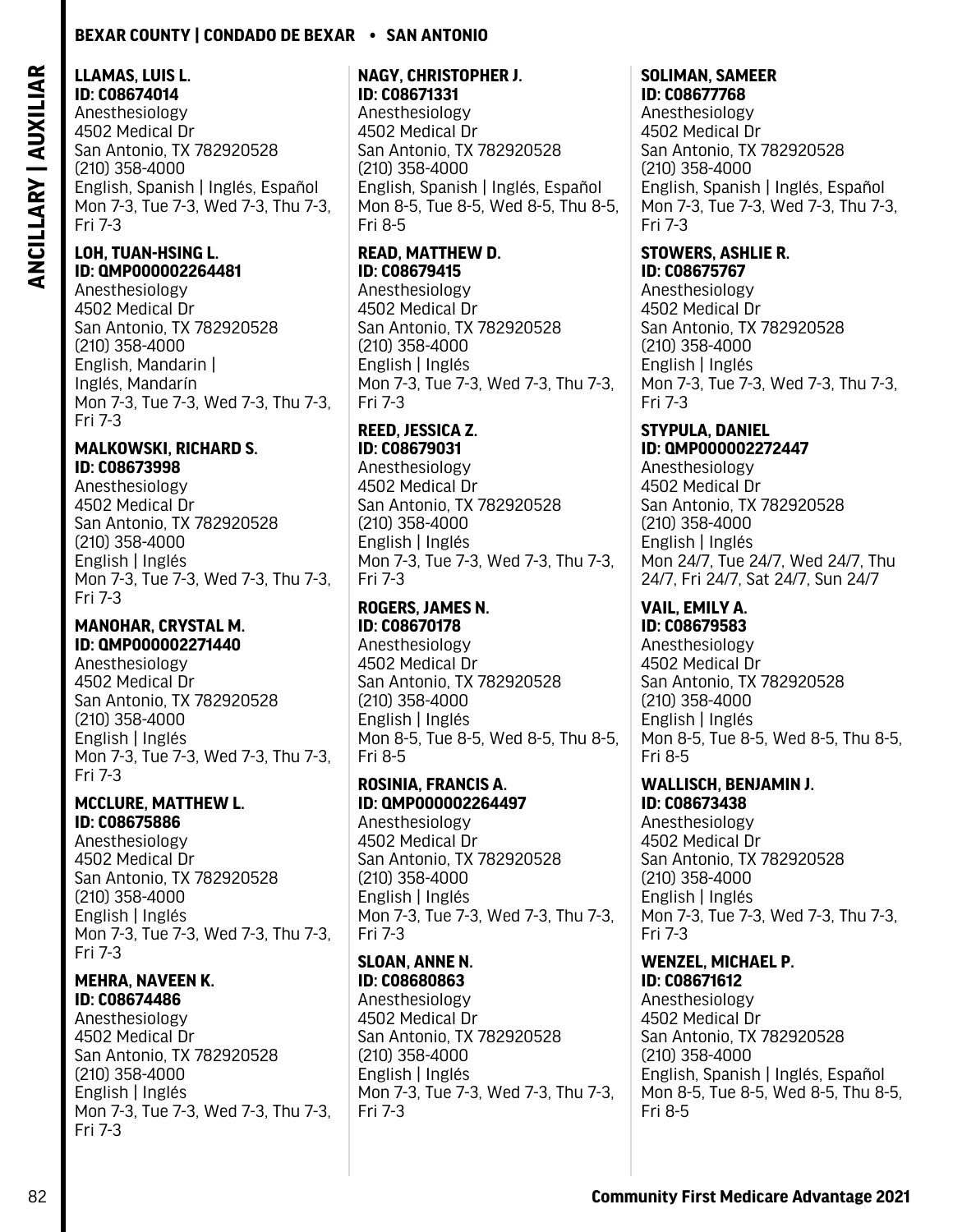### <span id="page-84-0"></span>**WILLIAMSON, RICHARD J. ID: C08669619**

Anesthesiology 4502 Medical Dr San Antonio, TX 782920528 (210) 358-4000 English, Spanish | Inglés, Español Mon 8-5, Tue 8-5, Wed 8-5, Thu 8-5, Fri 8-5

# **WILSON, JUSTIN W. ID: C08674665**

Anesthesiology 4502 Medical Dr San Antonio, TX 782920528 (210) 358-4000 English | Inglés Mon 7-3, Tue 7-3, Wed 7-3, Thu 7-3, Fri 7-3

### **WILSON, TRAVIS D. ID: C08674522**

Anesthesiology 4502 Medical Dr San Antonio, TX 782920528 (210) 358-4000 English | Inglés Mon 7-3, Tue 7-3, Wed 7-3, Thu 7-3, Fri 7-3

### **WU, HAO ID: QMP000002272441**

Anesthesiology 4502 Medical Dr San Antonio, TX 782920528 (210) 358-4000 English | Inglés Mon 24/7, Tue 24/7, Wed 24/7, Thu 24/7, Fri 24/7, Sat 24/7, Sun 24/7

### **ZENTNER, KATHARINE H. ID: C08680222**

Anesthesiology 4502 Medical Dr San Antonio, TX 782920528 (210) 358-4000 English | Inglés Mon 7-3, Tue 7-3, Wed 7-3, Thu 7-3, Fri 7-3

# **KENDALL COUNTY | CONDADO DE KENDALL**

# **BOERNE**

# **78015**

**ECKMANN, MAXIM S. ID: C08672984**  Anesthesiology 25723 Old Fredericksburg Rd Boerne, TX 780156605 (210) 450-6800 English | Inglés Mon 8-5, Tue 8-5, Wed 8-5, Thu 8-5, Fri 8-5

### **GARZA, RUDY ID: C08677432**

Anesthesiology 25723 Old Fredericksburg Rd Boerne, TX 780156605 (210) 450-6800 English, Spanish | Inglés, Español Mon 8-5, Tue 8-5, Wed 8-5, Thu 8-5, Fri 8-5

# *AUDIOLOGIST (BILLING INDEPENDENTLY) | AUDIÓLOGO (FACTURACIÓN INDEPENDIENTE)*

## **BEXAR COUNTY | CONDADO DE BEXAR**

# **SAN ANTONIO**

**78229**

## **OLIVAS, AMBER ID: C08681084**  Audiologist (billing independently)

4647 Medical Dr San Antonio, TX 782294403 (210) 358-8820 English | Inglés Mon 8-5, Tue 8-5, Wed 8-5, Thu 8-5, Fri 8-5

### **PEDERSEN, KARIN W. ID: C08679643**

Audiologist (billing independently) 4647 Medical Dr San Antonio, TX 782294403 (210) 358-8820 English | Inglés Mon 8-5, Tue 8-5, Wed 8-5, Thu 8-5, Fri 8-5

# **REISTROFFER, KATHERINE E. ID: C08679345**

Audiologist (billing independently) 4647 Medical Dr San Antonio, TX 782294403 (210) 358-8820 English | Inglés Mon 8-5, Tue 8-5, Wed 8-5, Thu 8-5, Fri 8-5

# *CERTIFIED CLINICAL NURSE SPECIALIST | ENFERMERA CLÍNICA ESPECIALISTA CERTIFICADO*

## **BEXAR COUNTY | CONDADO DE BEXAR**

# **SAN ANTONIO**

# **78207**

**BRUNE, SONJA D. ID: C08681390**  Certified Clinical Nurse Specialist 903 W Martin St San Antonio, TX 782070903 (210) 358-3900 English | Inglés Mon 8-5, Tue 8-5, Wed 8-5, Thu 8-5, Fri 8-5

# **78208**

**BEAVERS, LANCIA ID: C08671354**  Certified Clinical Nurse Specialist 919 Locke St San Antonio, TX 782082127 (210) 358-8255 English, Spanish | Inglés, Español Mon 7:30-8, Tue 7:30-8, Wed 7:30-8, Thu 7:30-8, Fri 9-8, Sat 8-4, Sun 7-8

# **BRUNN, KATHERINE M.**

**ID: C08679506**  Certified Clinical Nurse Specialist 919 Locke St San Antonio, TX 782082127 (210) 358-8255 English | Inglés Mon 7:30-8, Tue 7:30-8, Wed 7:30-8, Thu 7:30-8, Fri 9-8, Sat 8-4, Sun 7-8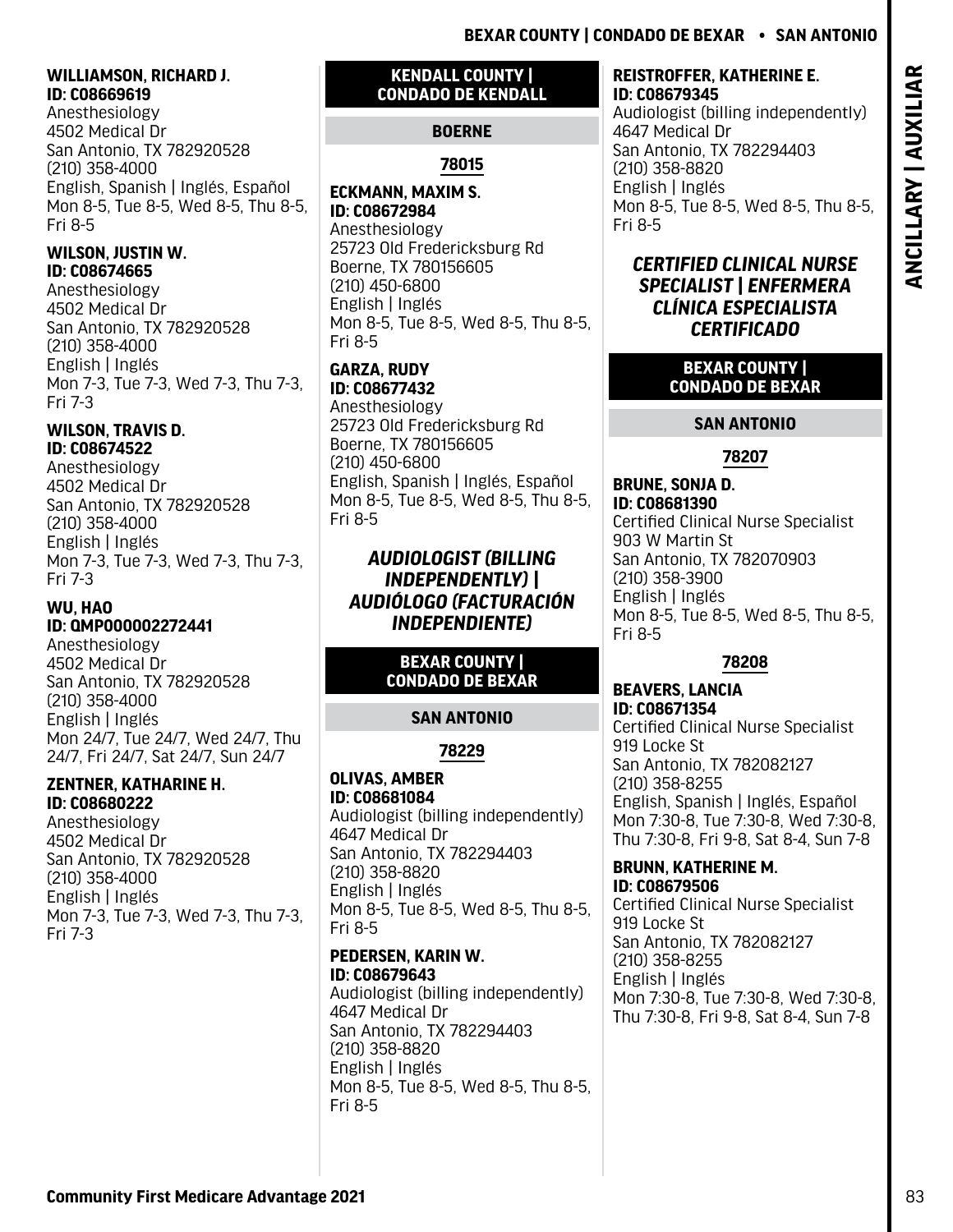### <span id="page-85-0"></span>**ESPARZA, CHRISTOPHER J. ID: C08680865**

Certified Clinical Nurse Specialist 919 Locke St San Antonio, TX 782082127 (210) 358-8255 English | Inglés Mon 7:30-5, Tue 7:30-5, Wed 7:30-5, Thu 7:30-5, Fri 7:30-4

### **78221**

### **CYRIAC, SIGI ID: C08678672**

Certified Clinical Nurse Specialist 19780 US HWY 281 S San Antonio, TX 782219761 (210) 626-0600 English | Inglés Mon 8-4:30, Tue 8-4:30, Wed 8-4:30, Thu 8-4:30, Fri 8-4:30

**78229**

### **BEAVERS, LANCIA ID: C08671354**

Certified Clinical Nurse Specialist 7726 Louis Pasteur Dr San Antonio, TX 782293402 (210) 358-8820 English, Spanish | Inglés, Español Mon 7:30-8, Tue 7:30-8, Wed 7:30-8, Thu 7:30-8, Fri 9-8, Sat 8-4, Sun 7-8

### **BRUNE, SONJA D. ID: C08681390**

Certified Clinical Nurse Specialist 7703 Floyd Curl Dr San Antonio, TX 782293901 (210) 450-6440 English | Inglés Mon 8-5, Tue 8-5, Wed 8-5, Thu 8-5, Fri 8-5

### **8300 Floyd Curl Dr San Antonio, TX 782293931**

(210) 450-9600 English | Inglés Mon 8-5, Tue 8-5, Wed 8-5, Thu 8-5, Fri 8-5

### **2829 Babcock Rd Ste 300 San Antonio, TX 782296011**

(210) 706-6700 English | Inglés Mon 8-5, Tue 8-5, Wed 8-5, Thu 8-5, Fri 8-5

### **BRUNN, KATHERINE M. ID: C08679506**

Certified Clinical Nurse Specialist 7726 Louis Pasteur Dr San Antonio, TX 782293402 (210) 358-8820 English | Inglés Mon 7:30-8, Tue 7:30-8, Wed 7:30-8, Thu 7:30-8, Fri 9-8, Sat 8-4, Sun 7-8

### **CARRANZA, ROSA I. ID: C08677428**

Certified Clinical Nurse Specialist 4502 Medical Dr San Antonio, TX 782294402 (210) 358-8144 English, Spanish | Inglés, Español Mon 8-8, Tue 8-8, Wed 8-8, Thu 8-8, Fri 8-8

### **COCHETTI, JOSEFINA G. ID: C08676012**

Certified Clinical Nurse Specialist 7726 Louis Pasteur Dr San Antonio, TX 782293402 (210) 358-8820 English | Inglés Mon 7:45-8, Tue 7:45-8, Wed 7:45-8, Thu 7:45-8, Fri 8:45-4, Sat 8-12

### **DAGGETT, KERI L. ID: C08680243**

Certified Clinical Nurse Specialist 4502 Medical Dr San Antonio, TX 782294402 (210) 358-8144 English | Inglés Mon 12-11:59, Tue 12-11:59, Wed 12- 11:59, Thu 12-11:59, Fri 12-11:59, Sat 12-11:59, Sun 12-11:59

### **DE HOYOS, JANIE ID: QMP000002263035**

Certified Clinical Nurse Specialist 7726 Louis Pasteur Dr San Antonio, TX 782293402 (210) 358-8820 English, Tagalog | Inglés, Tagalog Mon 7;45-8, Tue 7:45-8, Wed 7:45-8, Thu 7;45-8, Fri 8;45-4, Sat 8-12, Sun 7-8

### **DEARTH, CASSANDRA ID: QMP000002267266**

Certified Clinical Nurse Specialist 7726 Louis Pasteur Dr San Antonio, TX 782293402 (210) 358-8820 English | Inglés Mon 7:45-8, Tue 7:45-8, Wed 7:45-8, Thu 7:45-8, Fri 8:45-4, Sat 8-12

### **LOPEZ, LISA T. ID: C08673879**

Certified Clinical Nurse Specialist 8300 Floyd Curl Dr San Antonio, TX 782293931 (210) 450-9600 English | Inglés Mon 8-5, Tue 8-5, Wed 8-5, Thu 8-5, Fri 8-5

## **78237**

### **CANO GOMEZ, JAMIE ID: C08674867**

Certified Clinical Nurse Specialist 2121 SW 36th St San Antonio, TX 782373360 (210) 358-5100 English | Inglés Mon 7-8, Tue 7-8, Wed 7-8, Thu 7-8, Fri 7-8, Sat 8-4

### **EHORO, PHILIPPA I. ID: C08678057**

Certified Clinical Nurse Specialist 2121 SW 36th St San Antonio, TX 782373360 (210) 358-5100 English | Inglés Mon 9-4, Tue 9-4, Wed 9-4, Thu 9-4, Fri 9-4

### **78292**

### **BRUNE, SONJA D. ID: C08681390**

Certified Clinical Nurse Specialist 4502 Medical Dr San Antonio, TX 782920528 (210) 358-4000 English | Inglés Mon 8-5, Tue 8-5, Wed 8-5, Thu 8-5, Fri 8-5

### **CISNEROS, PATRICIA L. ID: C08680994**

Certified Clinical Nurse Specialist 4502 Medical Dr San Antonio, TX 782920528 (210) 358-4000 English, Spanish | Inglés, Español Mon 8-5, Tue 8-5, Wed 8-5, Thu 8-5, Fri 8-5

### **TAFOYA, JENNIFER A. ID: QMP000002268432**

Certified Clinical Nurse Specialist 4502 Medical Dr San Antonio, TX 782920528 (210) 358-4000 English | Inglés Mon 8-5, Tue 8-5, Wed 8-5, Thu 8-5, Fri 8-5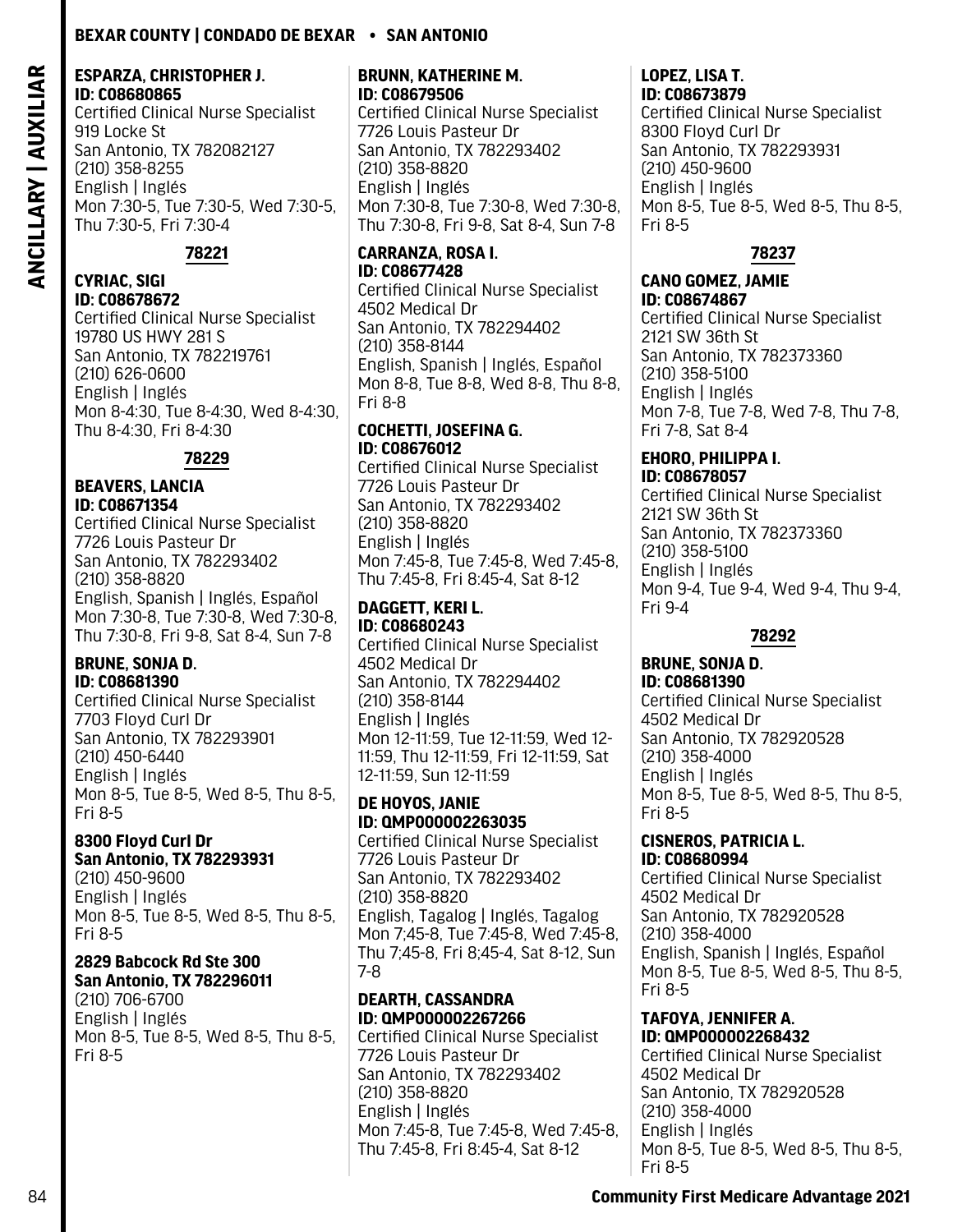# **Kendall County |Condado De Kendall • Boerne**

### <span id="page-86-0"></span>**THOMAS, JULIE ID: QMP000002272026**

Certified Clinical Nurse Specialist 4502 Medical Dr San Antonio, TX 782920528 (210) 358-4000 English | Inglés Mon 24/7, Tue 24/7, Wed 24/7, Thu 24/7, Fri 24/7, Sat 24/7, Sun 24/7

### *CERTIFIED NURSE MIDWIFE | ENFERMERA PARTERA CERTIFICADA*

### **BEXAR COUNTY | CONDADO DE BEXAR**

# **SAN ANTONIO**

**78207**

### **ACOSTA, JESSICA B. ID: C08676009**

Certified Nurse Midwife 903 W Martin St San Antonio, TX 782070903 (210) 358-3900 English | Inglés Mon 8-5, Tue 8-5, Wed 8-5, Thu 8-5, Fri 8-5

### **BIBLE, AMY A. ID: C08671636**

Certified Nurse Midwife 903 W Martin St San Antonio, TX 782070903 (210) 358-3900 English, Spanish | Inglés, Español Mon 8-5, Tue 8-5, Wed 8-5, Thu 8-5, Fri 8-5

### **ELLARD, MARGOT L. ID: C08678044**

Certified Nurse Midwife 903 W Martin St San Antonio, TX 782070903 (210) 358-3900 English, Spanish | Inglés, Español Mon 8-5, Tue 8-5, Wed 8-5, Thu 8-5, Fri 8-5

### **LOPEZ, ASHLEY M. ID: QMP000002271330**

Certified Nurse Midwife 903 W Martin St San Antonio, TX 782070903 (210) 358-3900 English | Inglés Mon 8-5, Tue 8-5, Wed 8-5, Thu 8-5, Fri 8-5

### **LOPEZ, BELINDA R. ID: C08670432**

Certified Nurse Midwife 903 W Martin St San Antonio, TX 782070903 (210) 358-3900 English, Spanish | Inglés, Español Mon 8-5, Tue 8-5, Wed 8-5, Thu 8-5, Fri 8-5

# **78229**

**ACOSTA, JESSICA B. ID: C08676009**  Certified Nurse Midwife 8300 Floyd Curl Dr San Antonio, TX 782293931 (210) 450-9600 English | Inglés Mon 8-5, Tue 8-5, Wed 8-5, Thu 8-5, Fri 8-5

### **BIBLE, AMY A. ID: C08671636**

Certified Nurse Midwife 8300 Floyd Curl Dr San Antonio, TX 782293931 (210) 450-9600 English, Spanish | Inglés, Español Mon 8-5, Tue 8-5, Wed 8-5, Thu 8-5, Fri 8-5

### **ELLARD, MARGOT L. ID: C08678044**

Certified Nurse Midwife 8300 Floyd Curl Dr San Antonio, TX 782293931 (210) 450-9600 English, Spanish | Inglés, Español Mon 8-5, Tue 8-5, Wed 8-5, Thu 8-5, Fri 8-5

### **LOPEZ, ASHLEY M. ID: QMP000002271330**

Certified Nurse Midwife 8300 Floyd Curl Dr San Antonio, TX 782293931 (210) 450-9600 English | Inglés Mon-Fri 8-5

### **LOPEZ, BELINDA R. ID: C08670432**

Certified Nurse Midwife 8300 Floyd Curl Dr San Antonio, TX 782293931 (210) 450-9600 English, Spanish | Inglés, Español Mon 8-5, Tue 8-5, Wed 8-5, Thu 8-5, Fri 8-5

# **78292**

**ELLARD, MARGOT L. ID: C08678044**  Certified Nurse Midwife 4502 Medical Dr San Antonio, TX 782920528 (210) 358-4000 English, Spanish | Inglés, Español Mon 8-5, Tue 8-5, Wed 8-5, Thu 8-5, Fri 8-5

### **LOPEZ, BELINDA R. ID: C08670432**

Certified Nurse Midwife 4502 Medical Dr San Antonio, TX 782920528 (210) 358-4000 English, Spanish | Inglés, Español Mon 8-5, Tue 8-5, Wed 8-5, Thu 8-5, Fri 8-5

### **KENDALL COUNTY | CONDADO DE KENDALL**

# **BOERNE**

## **78015**

### **ELLARD, MARGOT L. ID: C08678044**

Certified Nurse Midwife 25723 Old Fredericksburg Rd Boerne, TX 780156605 (210) 450-6800 English, Spanish | Inglés, Español Mon 8-5, Tue 8-5, Wed 8-5, Thu 8-5, Fri 8-5

# **LOPEZ, BELINDA R.**

**ID: C08670432**  Certified Nurse Midwife 25723 Old Fredericksburg Rd Boerne, TX 780156605 (210) 450-6800 English, Spanish | Inglés, Español Mon 8-5, Tue 8-5, Wed 8-5, Thu 8-5, Fri 8-5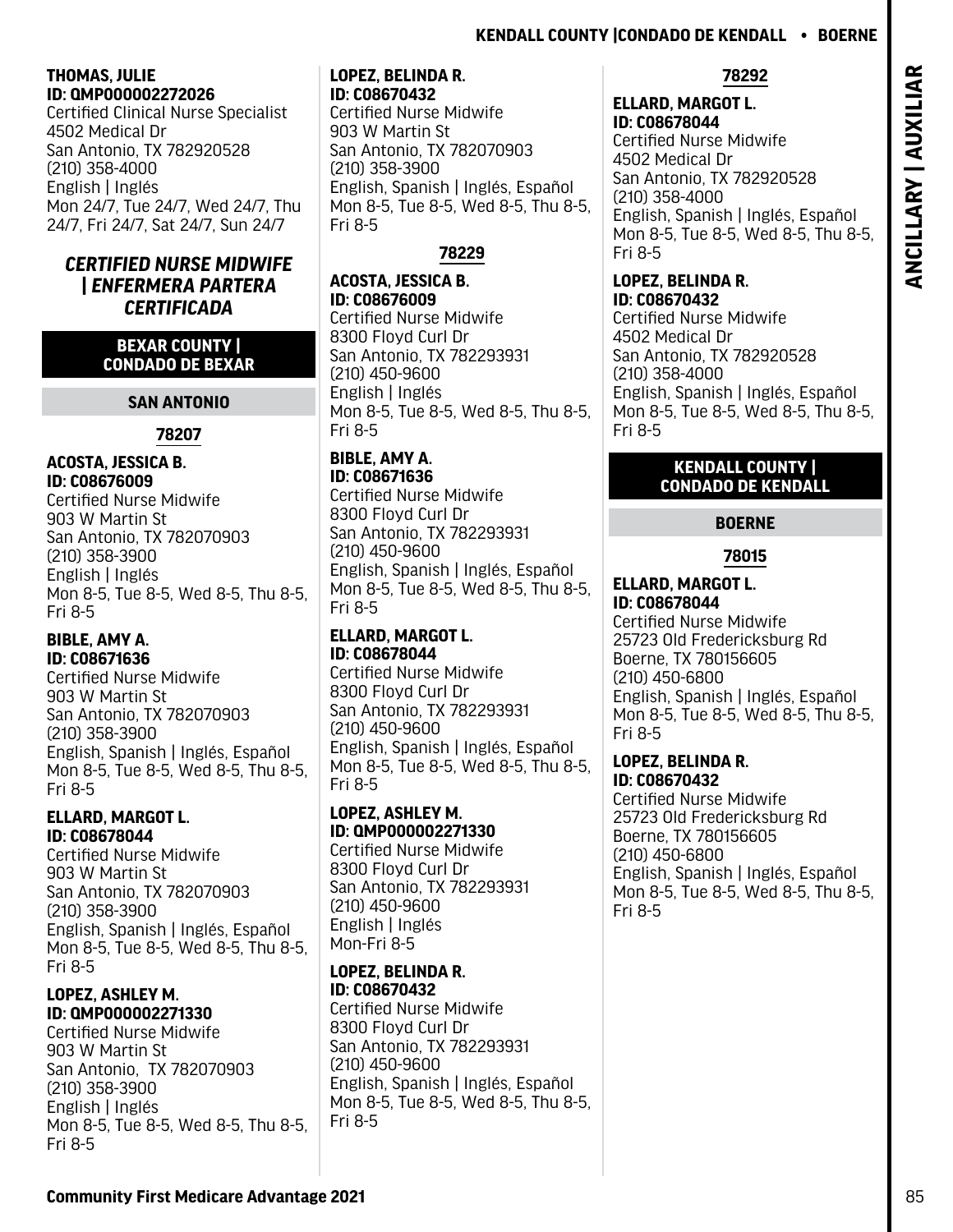<span id="page-87-0"></span>*CERTIFIED REGISTERED NURSE ANESTHETIST (CRNA) | ANESTESISTA DE ENFERMERAS REGISTRADOS CERTIFICADOS (CRNA)*

### **BEXAR COUNTY | CONDADO DE BEXAR**

### **SAN ANTONIO**

### **78207**

### **HIERHOLZER, KELLY J. ID: C08676184**

Certified Registered Nurse Anesthetist (CRNA) 903 W Martin St San Antonio, TX 782070903 (210) 358-3900 English, Spanish | Inglés, Español Mon 7-3, Tue 7-3, Wed 7-3, Thu 7-3, Fri 7-3

### **VILLARREAL, TRACY C. ID: C08675301**

Certified Registered Nurse Anesthetist (CRNA) 903 W Martin St San Antonio, TX 782070903 (210) 358-3900 English | Inglés Mon 8-5, Tue 8-5, Wed 8-5, Thu 8-5, Fri 8-5

### **78229**

### **JACKSON, JEANETTE E. ID: C08681435**

Certified Registered Nurse Anesthetist (CRNA) 7703 Floyd Curl Dr San Antonio, TX 782293901 (210) 450-6440 English | Inglés Mon 8-5, Tue 8-5, Wed 8-5, Thu 8-5, Fri 8-5

### **VILLARREAL, TRACY C. ID: C08675301**

Certified Registered Nurse Anesthetist (CRNA) 8300 Floyd Curl Dr San Antonio, TX 782293931 (210) 450-9600 English | Inglés Mon 7-3, Tue 7-3, Wed 7-3, Thu 7-3, Fri 7-3

### **78292**

# **ANTHONY, ASHLEY R. ID: C08680514**

Certified Registered Nurse Anesthetist (CRNA) 4502 Medical Dr San Antonio, TX 782920528 (210) 358-4000 English | Inglés Mon 7-3, Tue 7-3, Wed 7-3, Thu 7-3, Fri 7-3

### **ARREDONDO JR, JOHN ID: C08674442**

Certified Registered Nurse Anesthetist (CRNA) 4502 Medical Dr San Antonio, TX 782920528 (210) 358-4000 English | Inglés Mon 7-3, Tue 7-3, Wed 7-3, Thu 7-3, Fri 7-3

### **ASHU, DIXIE B. ID: QMP000002265107**

Certified Registered Nurse Anesthetist (CRNA) 4502 Medical Dr San Antonio, TX 782920528 (210) 358-4000 English | Inglés Mon 7-3, Tue 7-3, Wed 7-3, Thu 7-3, Fri 7-3

### **BAZZY, MICHELLE L. ID: C08676109**

Certified Registered Nurse Anesthetist (CRNA) 4502 Medical Dr San Antonio, TX 782920528 (210) 358-4000 English, Spanish | Inglés, Español Mon 8-5, Tue 8-5, Wed 8-5, Thu 8-5, Fri 8-5

### **BERGER, COURTNEY M. ID: C08678035**

Certified Registered Nurse Anesthetist (CRNA) 4502 Medical Dr San Antonio, TX 782920528 (210) 358-4000 English, Spanish | Inglés, Español Mon 7-3, Tue 7-3, Wed 7-3, Thu 7-3, Fri 7-3

### **BOYLAN, MARIOLA ID: C08677564**

Certified Registered Nurse Anesthetist (CRNA) 4502 Medical Dr San Antonio, TX 782920528 (210) 358-4000 English, Spanish | Inglés, Español Mon 7-3, Tue 7-3, Wed 7-3, Thu 7-3, Fri 7-3

### **CHILDS, MARION T. ID: C08676747**

Certified Registered Nurse Anesthetist (CRNA) 4502 Medical Dr San Antonio, TX 782920528 (210) 358-4000 English, Spanish | Inglés, Español Mon 8-5, Tue 8-5, Wed 8-5, Thu 8-5, Fri 8-5

### **DAVIS, LACRESA B. ID: C08673379**

Certified Registered Nurse Anesthetist (CRNA) 4502 Medical Dr San Antonio, TX 782920528 (210) 358-4000 English, Spanish | Inglés, Español Mon 7-3, Tue 7-3, Wed 7-3, Thu 7-3, Fri 7-3

### **ESQUIBEL, RACHAEL L. ID: C08673864**

Certified Registered Nurse Anesthetist (CRNA) 4502 Medical Dr San Antonio, TX 782920528 (210) 358-4000 English | Inglés Mon 7-3, Tue 7-3, Wed 7-3, Thu 7-3, Fri 7-3

### **FALK, MICHAEL R. ID: C08669391**

Certified Registered Nurse Anesthetist (CRNA) 4502 Medical Dr San Antonio, TX 782920528 (210) 358-4000 English | Inglés Mon 8-5, Tue 8-5, Wed 8-5, Thu 8-5, Fri 8-5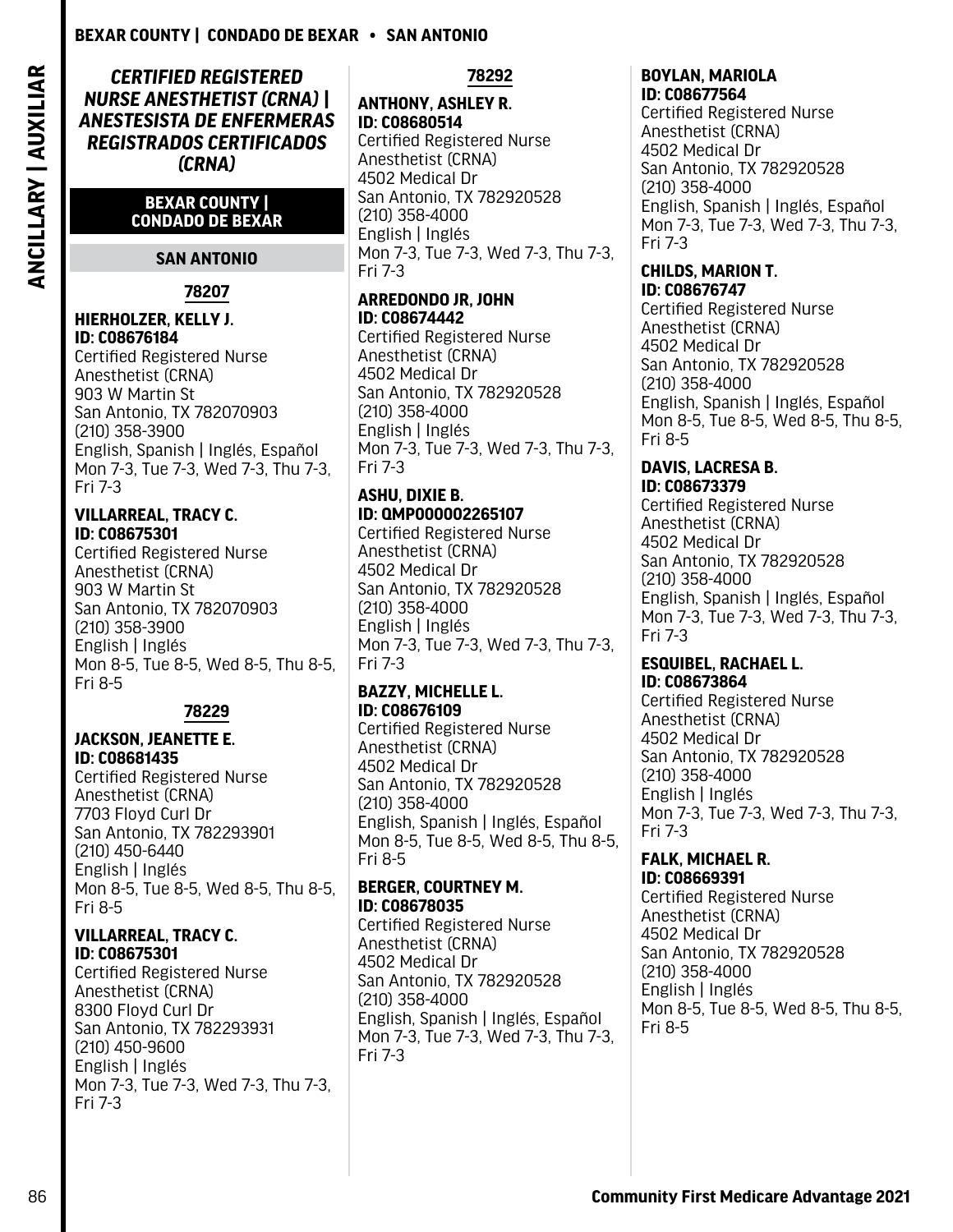## <span id="page-88-0"></span>**FAUSETT, NICHOLAS S. ID: C08680010**

Certified Registered Nurse Anesthetist (CRNA) 4502 Medical Dr San Antonio, TX 782920528 (210) 358-4000 English | Inglés Mon 7-3, Tue 7-3, Wed 7-3, Thu 7-3, Fri 7-3

### **FISHER, JENNIFER M. ID: C08676607**

Certified Registered Nurse Anesthetist (CRNA) 4502 Medical Dr San Antonio, TX 782920528 (210) 358-4000 English, Spanish | Inglés, Español Mon 8-5, Tue 8-5, Wed 8-5, Thu 8-5, Fri 8-5

# **FLORES, JACLYN M. ID: C08679989**

Certified Registered Nurse Anesthetist (CRNA) 4502 Medical Dr San Antonio, TX 782920528 (210) 358-4000 English | Inglés Mon 7-3, Tue 7-3, Wed 7-3, Thu 7-3, Fri 7-3

### **FRANCO, EDVIRA ID: C08671906**

Certified Registered Nurse Anesthetist (CRNA) 4502 Medical Dr San Antonio, TX 782920528 (210) 358-4000 English, Spanish | Inglés, Español Mon 8-5, Tue 8-5, Wed 8-5, Thu 8-5, Fri 8-5

### **GASKO, JOHN ID: C08674116**

Certified Registered Nurse Anesthetist (CRNA) 4502 Medical Dr San Antonio, TX 782920528 (210) 358-4000 English, Spanish | Inglés, Español Mon 8-5, Tue 8-5, Wed 8-5, Thu 8-5, Fri 8-5

### **GEGEL, BRIAN T. ID: C08674758**

Certified Registered Nurse Anesthetist (CRNA) 4502 Medical Dr San Antonio, TX 782920528 (210) 358-4000 English | Inglés Mon 7:00am-3:00pm, Tue 7:00am-3:00pm, Wed 7:00am-3:00pm, Thu 7:00am-3:00pm, Fri 7:00am-3:00pm

### **GRAY, LAUREN A. ID: QMP000002262862**

Certified Registered Nurse Anesthetist (CRNA) 4502 Medical Dr San Antonio, TX 782920528 (210) 358-4000 English | Inglés Mon 7-3, Tue 7-3, Wed 7-3, Thu 7-3, Fri 7-3

## **HEATH, JAMES W. ID: C08677576**

Certified Registered Nurse Anesthetist (CRNA) 4502 Medical Dr San Antonio, TX 782920528 (210) 358-4000 English, Spanish | Inglés, Español Mon 7-3, Tue 7-3, Wed 7-3, Thu 7-3, Fri 7-3

### **JACKSON, JEANETTE E. ID: C08681435**

Certified Registered Nurse Anesthetist (CRNA) 4502 Medical Dr San Antonio, TX 782920528 (210) 358-4000 English | Inglés Mon 8-5, Tue 8-5, Wed 8-5, Thu 8-5, Fri 8-5

### **JOYNER, MEGAN E. ID: C08676344**

Certified Registered Nurse Anesthetist (CRNA) 4502 Medical Dr San Antonio, TX 782920528 (210) 358-4000 English, Spanish | Inglés, Español Mon 8-5, Tue 8-5, Wed 8-5, Thu 8-5, Fri 8-5

### **KITCHEN, DALLAS B. ID: C08679161**

Certified Registered Nurse Anesthetist (CRNA) 4502 Medical Dr San Antonio, TX 782920528 (210) 358-4000 English | Inglés Mon 8-5, Tue 8-5, Wed 8-5, Thu 8-5, Fri 8-5

### **KUNZ, BRIAN T. ID: QMP000002265571**

Certified Registered Nurse Anesthetist (CRNA) 4502 Medical Dr San Antonio, TX 782920528 (210) 358-4000 English | Inglés Mon 7-3, Tue 7-3, Wed 7-3, Thu 7-3, Fri 7-3

### **LEE, PIPER S. ID: C08679840**

Certified Registered Nurse Anesthetist (CRNA) 4502 Medical Dr San Antonio, TX 782920528 (210) 358-4000 English | Inglés Mon 7-3, Tue 7-3, Wed 7-3, Thu 7-3, Fri 7-3

### **LOPEZ, LAURIE E. O ID: C08671372**

Certified Registered Nurse Anesthetist (CRNA) 4502 Medical Dr San Antonio, TX 782920528 (210) 358-4000 English, Spanish | Inglés, Español Mon 8-5, Tue 8-5, Wed 8-5, Thu 8-5, Fri 8-5

### **MAESE, ADRIAN ID: C08671242**

Certified Registered Nurse Anesthetist (CRNA) 4502 Medical Dr San Antonio, TX 782920528 (210) 358-4000 English, Spanish | Inglés, Español Mon 8-5, Tue 8-5, Wed 8-5, Thu 8-5, Fri 8-5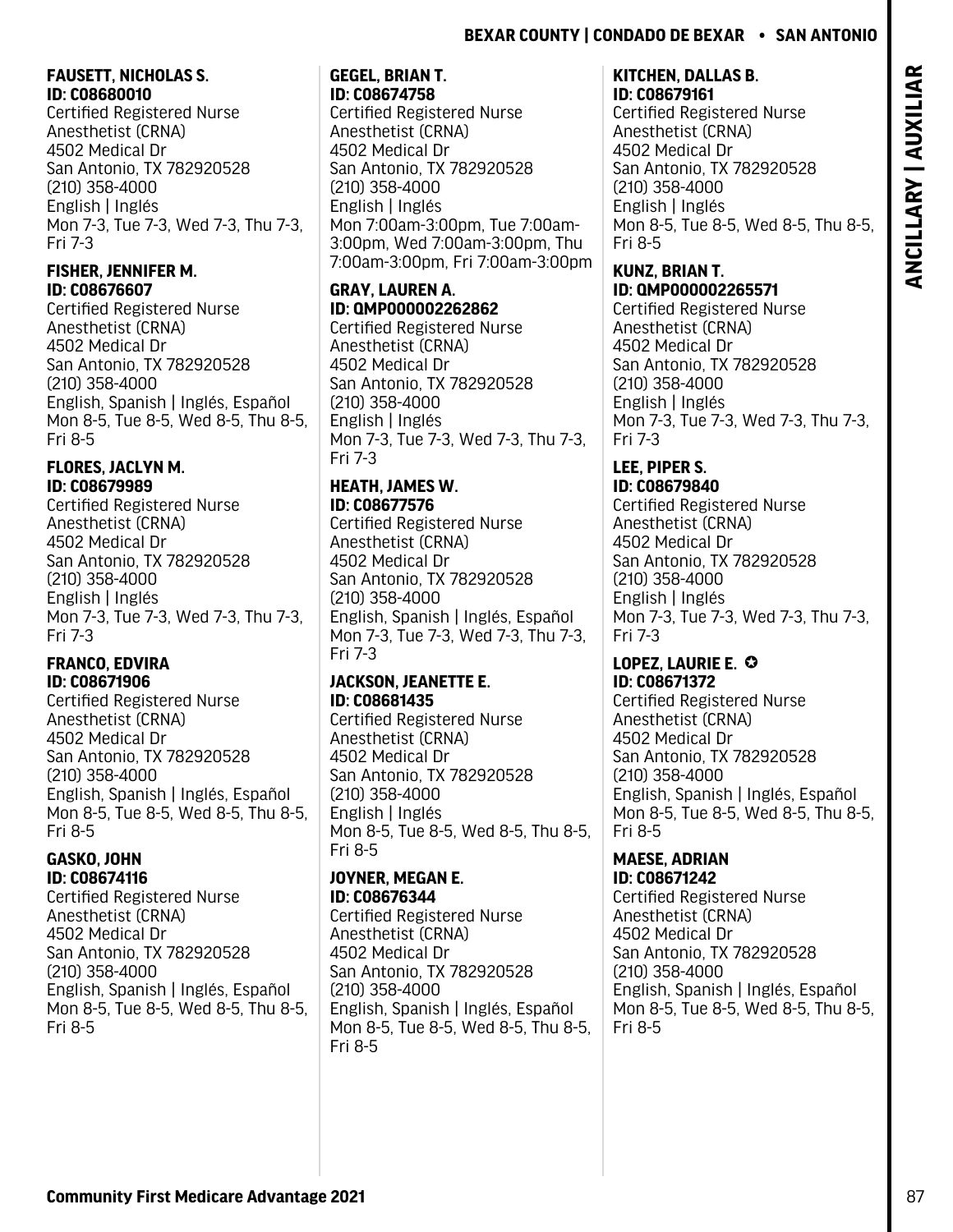### <span id="page-89-0"></span>**MALDONADO, RONDA L. ID: QMP000002268307**

Certified Registered Nurse Anesthetist (CRNA) 4502 Medical Dr San Antonio, TX 782920528 (210) 358-4000 English | Inglés Mon 7-3, Tue 7-3, Wed 7-3, Thu 7-3, Fri 7-3

### **MCKNIGHT, TREVA R. ID: C08676903**

Certified Registered Nurse Anesthetist (CRNA) 4502 Medical Dr San Antonio, TX 782920528 (210) 358-4000 English, Spanish | Inglés, Español Mon 7-3, Tue 7-3, Wed 7-3, Thu 7-3, Fri 7-3

### **MEHTA, TANIA V. ID: C08671288**

Certified Registered Nurse Anesthetist (CRNA) 4502 Medical Dr San Antonio, TX 782920528 (210) 358-4000 English, Spanish | Inglés, Español Mon 8-5, Tue 8-5, Wed 8-5, Thu 8-5, Fri 8-5

### **NATIVIDAD, MONICA ID: C08678036**

Certified Registered Nurse Anesthetist (CRNA) 4502 Medical Dr San Antonio, TX 782920528 (210) 358-4000 English, Spanish | Inglés, Español Mon 8-5, Tue 8-5, Wed 8-5, Thu 8-5, Fri 8-5

### **PASSMORE, TIMOTHY ID: QMP000002269391**

Certified Registered Nurse Anesthetist (CRNA) 4502 Medical Dr San Antonio, TX 782920528 (210) 358-4000 English | Inglés Mon 7-3, Tue 7-3, Wed 7-3, Thu 7-3, Fri 7-3

### **PETERSON, ALISON R. ID: C08681530**

Certified Registered Nurse Anesthetist (CRNA) 4502 Medical Dr San Antonio, TX 782920528 (210) 358-4000 English | Inglés Mon 8-5, Tue 8-5, Wed 8-5, Thu 8-5, Fri 8-5

### **PHILIP, ROSHNI A. ID: C08678501**

Certified Registered Nurse Anesthetist (CRNA) 4502 Medical Dr San Antonio, TX 782920528 (210) 358-4000 English, Spanish | Inglés, Español Mon 7-3, Tue 7-3, Wed 7-3, Thu 7-3, Fri 7-3

### **PILLAI, GANESH M. ID: QMP000002270870**

Certified Registered Nurse Anesthetist (CRNA) 4502 Medical Dr San Antonio, TX 782920528 (210) 358-4000 English | Inglés Mon 7-3, Tue 7-3, Wed 7-3, Thu 7-3, Fri 7-3

# **RATHJEN, LESA B. ID: C08676719**

Certified Registered Nurse Anesthetist (CRNA) 4502 Medical Dr San Antonio, TX 782920528 (210) 358-4000 English | Inglés Mon 7-3, Tue 7-3, Wed 7-3, Thu 7-3, Fri 7-3

## **ROBICHAUX, ANNETTE F. ID: C08681529**

Certified Registered Nurse Anesthetist (CRNA) 4502 Medical Dr San Antonio, TX 782920528 (210) 358-4000 English | Inglés Mon 8-5, Tue 8-5, Wed 8-5, Thu 8-5, Fri 8-5

### **SMITH, KIRBY E. ID: QMP000002262872**

Certified Registered Nurse Anesthetist (CRNA) 4502 Medical Dr San Antonio, TX 782920528 (210) 358-4000 English | Inglés Mon 7-3, Tue 7-3, Wed 7-3, Thu 7-3, Fri 7-3

### **SULLIVAN, MACKENZIE D. ID: C08680023**

Certified Registered Nurse Anesthetist (CRNA) 4502 Medical Dr San Antonio, TX 782920528 (210) 358-4000 English | Inglés Mon 7-3, Tue 7-3, Wed 7-3, Thu 7-3, Fri 7-3

### **TABLIZO, KATHRYN R. ID: C08675850**

Certified Registered Nurse Anesthetist (CRNA) 4502 Medical Dr San Antonio, TX 782920528 (210) 358-4000 English | Inglés Mon 7-3, Tue 7-3, Wed 7-3, Thu 7-3, Fri 7-3

### **TEAS, TRACE P. ID: C08679998**

Certified Registered Nurse Anesthetist (CRNA) 4502 Medical Dr San Antonio, TX 782920528 (210) 358-4000 English | Inglés Mon 8-5, Tue 8-5, Wed 8-5, Thu 8-5, Fri 8-5

### **TIPPIN, LAURENCE W. ID: C08679980**

Certified Registered Nurse Anesthetist (CRNA) 4502 Medical Dr San Antonio, TX 782920528 (210) 358-4000 English | Inglés Mon 7-3, Tue 7-3, Wed 7-3, Thu 7-3, Fri 7-3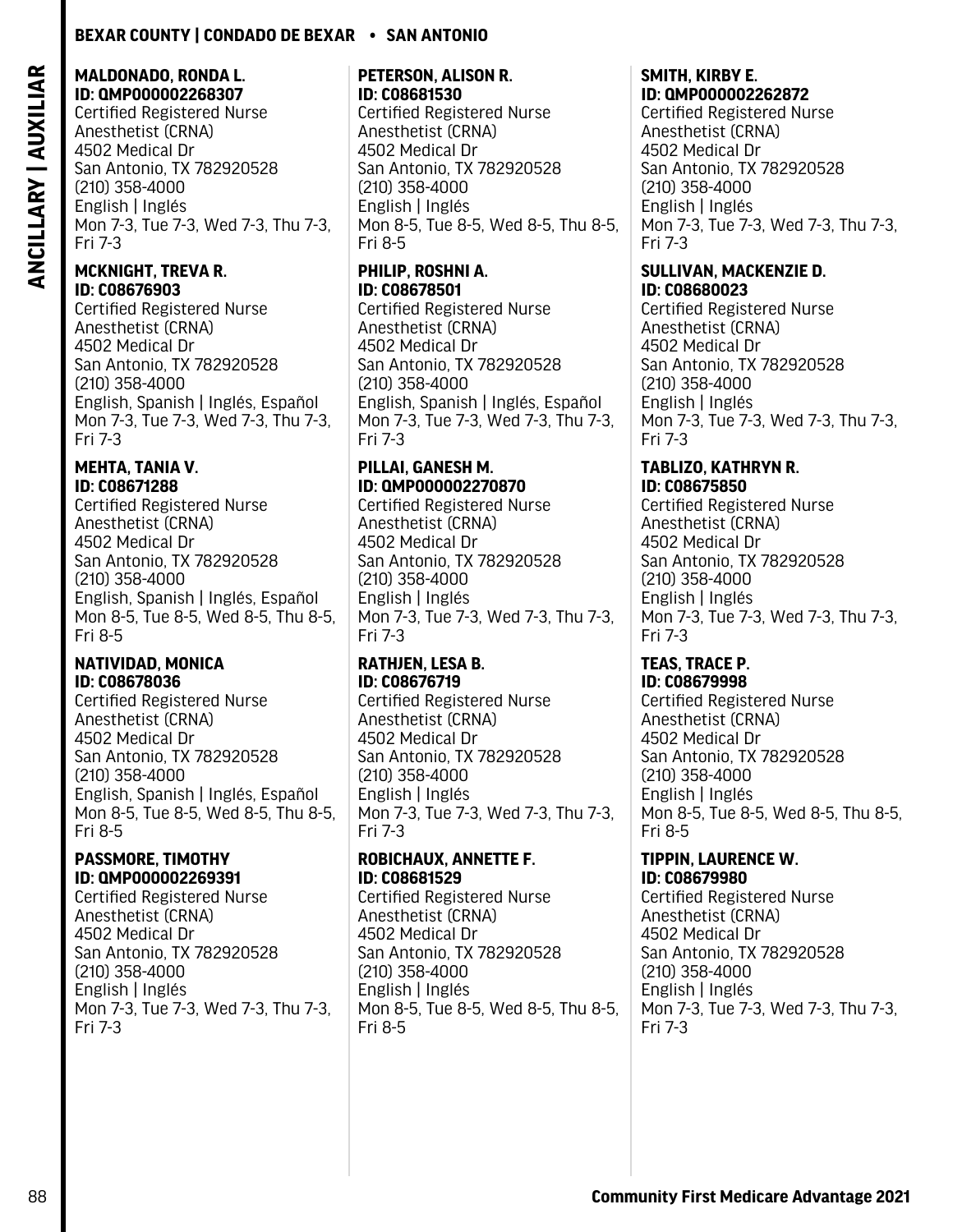## <span id="page-90-0"></span>**USREY, JESSE S. ID: QMP000002272410**

Certified Registered Nurse Anesthetist (CRNA) 4502 Medical Dr San Antonio, TX 782920528 (210) 358-4000 English | Inglés Mon 8-5, Tue 8-5, Wed 8-5, Thu 8-5, Fri 8-5

### **VELA, VICTORIA A. ID: C08674551**

Certified Registered Nurse Anesthetist (CRNA) 4502 Medical Dr San Antonio, TX 782920528 (210) 358-4000 English, Spanish | Inglés, Español Mon 7-3, Tue 7-3, Wed 7-3, Thu 7-3, Fri 7-3

# **WALKER, LEIGH R. ID: C08676561**

Certified Registered Nurse Anesthetist (CRNA) 4502 Medical Dr San Antonio, TX 782920528 (210) 358-4000 English, Spanish | Inglés, Español Mon 7-3, Tue 7-3, Wed 7-3, Thu 7-3, Fri 7-3

### **WOLF, STEPHANIE M. ID: C08674091**

Certified Registered Nurse Anesthetist (CRNA) 4502 Medical Dr San Antonio, TX 782920528 (210) 358-4000 English | Inglés Mon 7-3, Tue 7-3, Wed 7-3, Thu 7-3, Fri 7-3

# *DENTIST | DENTISTA*

### **BEXAR COUNTY | CONDADO DE BEXAR**

# **SAN ANTONIO**

## **78229**

### **ARRIBAS, ALFREDO R. ID: C08677239**

**Dentist** 8210 Floyd Curl Dr San Antonio, TX 782293923 (210) 567-6405 English, Spanish | Inglés, Español Mon 8-5, Tue 8-5, Wed 8-5, Thu 8-5, Fri 8-5

### **MCGUFF, HOWARD S. ID: C08671366**

Dentist 7703 Floyd Curl Dr San Antonio, TX 782293901 (210) 450-6440 English | Inglés Mon 8-5, Tue 8-5, Wed 8-5, Thu 8-5, Fri 8-5

### **4647 Medical Dr San Antonio, TX 782294403** (210) 358-5110 English | Inglés Mon 8-5, Tue 8-5, Wed 8-5, Thu 8-5, Fri 8-5

# **78292**

**MCGUFF, HOWARD S. ID: C08671366 Dentist** 4502 Medical Dr San Antonio, TX 782920528 (210) 358-4000 English | Inglés Mon-Fri 8-5

# *HOSPITALIST | HOSPITALISTA*

### **BEXAR COUNTY | CONDADO DE BEXAR**

## **SAN ANTONIO**

### **78207**

# **ANDRE, CHRISTINE A. ID: C08669885**

Hospitalist 527 N Leona St San Antonio, TX 78207 (210) 358-9887 English | Inglés Mon 8-5, Tue 8-5, Wed 8-5, Thu 8-5, Fri 8-5

# **BRADY III, CHARLES E.**

**ID: C08672699**  Hospitalist 903 W Martin St San Antonio, TX 782070903 (210) 358-3900 English | Inglés Mon 8-5, Tue 8-5, Wed 8-5, Thu 8-5, Fri 8-5

### **BHATTARAI, MANOJ ID: C08680484**

Hospitalist 701 S Zarzamora St San Antonio, TX 782075209 (210) 358-7600 English | Inglés Mon 8-5, Tue 8-5, Wed 8-5, Thu 8-5, Fri 8-5

### **GARCIA-EVERETT, ASHLEY L. ID: C08676936**

**Hospitalist** 701 S Zarzamora St San Antonio, TX 782075209 (210) 358-7578 English, Spanish | Inglés, Español Mon 8-5, Tue 8-5, Wed 8-5, Thu 8-5, Fri 8-5

# **JAVERI, HETA A.**

**ID: C08675798**  Hospitalist 903 W Martin St San Antonio, TX 782070903 (210) 358-3900 English | Inglés Mon 8-5, Tue 8-5, Wed 8-5, Thu 8-5, Fri 8-5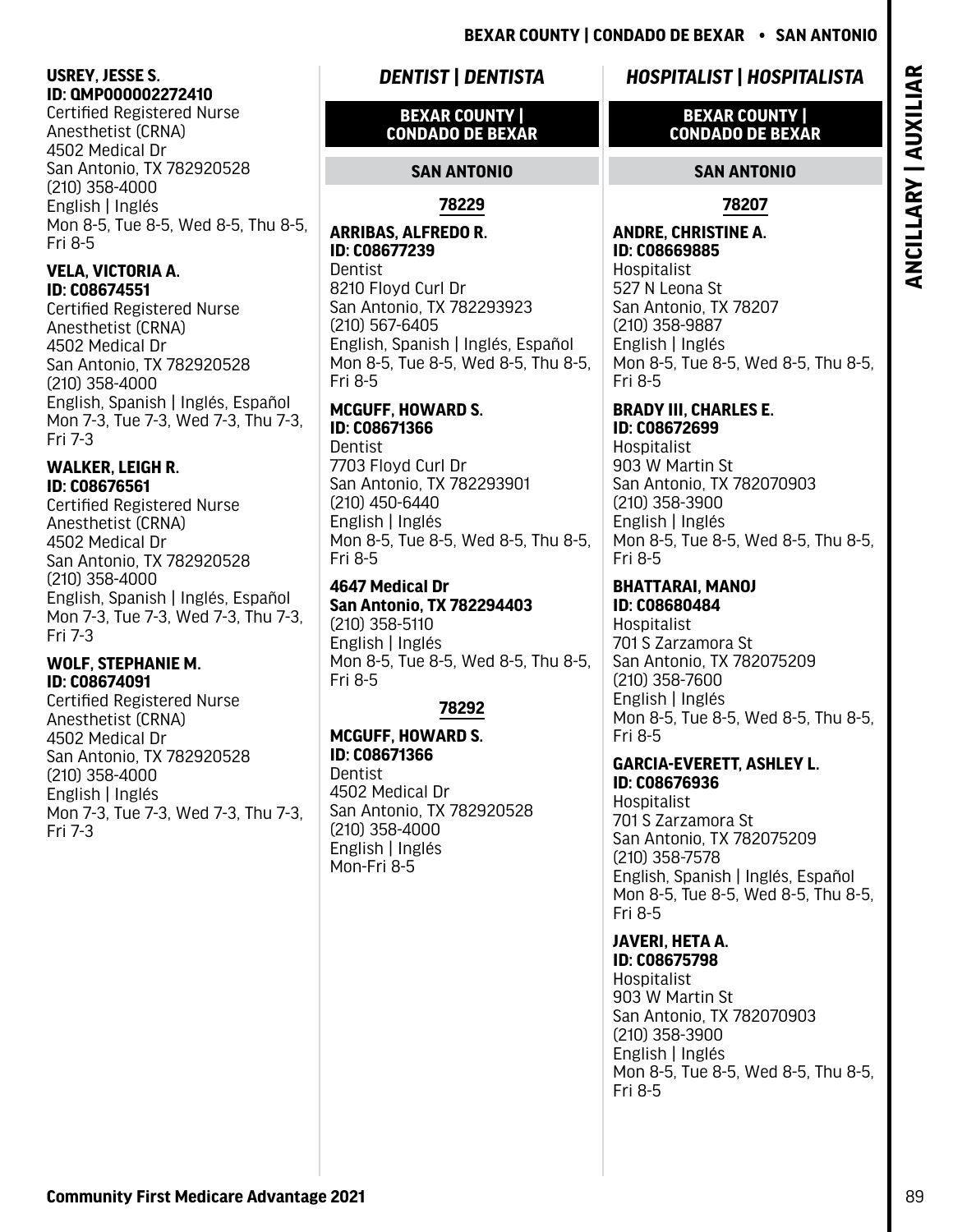# <span id="page-91-0"></span>**JENKINS, JAMES T. ID: QMP000002264450**

Hospitalist 903 W Martin St San Antonio, TX 782070903 (210) 358-3900 English | Inglés Mon 8-5, Tue 8-5, Wed 8-5, Thu 8-5, Fri 8-5

### **KELLOGG, DEAN L. ID: QMP000002264468**

Hospitalist 903 W Martin St San Antonio, TX 782070903 (210) 358-3900 English | Inglés Mon 8-5, Tue 8-5, Wed 8-5, Thu 8-5, Fri 8-5

### **LADAK, FARAH H. ID: QMP000002264472**

Hospitalist 903 W Martin St San Antonio, TX 782070903 (210) 358-3900 English, Hindi, Urdu | Inglés, Hindi, Urdu Mon 8-5, Tue 8-5, Wed 8-5, Thu 8-5, Fri 8-5

### **NASSAR, TAREQ ISSA M. ID: C08678660**

Hospitalist 701 S Zarzamora St San Antonio, TX 782075209 (210) 358-7578 English, Arabic | Inglés, Árabe Mon 8-5, Tue 8-5, Wed 8-5, Thu 8-5, Fri 8-5

### **PATEL, SHALIN S. ID: C08677733**

Hospitalist 903 W Martin St San Antonio, TX 782070903 (210) 358-3900 English, Spanish | Inglés, Español Mon 8-5, Tue 8-5, Wed 8-5, Thu 8-5, Fri 8-5

### **78229**

# **AREVALO, THEODORE V. ID: C08675224**

Hospitalist 7703 Floyd Curl Dr San Antonio, TX 782293901 (210) 450-6440 English | Inglés Mon 8-5, Tue 8-5, Wed 8-5, Thu 8-5, Fri 8-5

### **BHATTARAI, MANOJ ID: C08680484**

Hospitalist 8300 Floyd Curl Dr San Antonio, TX 782293931 (210) 450-9600 English | Inglés Mon 8-5, Tue 8-5, Wed 8-5, Thu 8-5, Fri 8-5

# **BRADY III, CHARLES E. ID: C08672699**

Hospitalist 8300 Floyd Curl Dr San Antonio, TX 782293931 (210) 450-9600 English | Inglés Mon 8-5, Tue 8-5, Wed 8-5, Thu 8-5, Fri 8-5

### **DIALLO, SOULEYMANE Y. ID: C08680505**

Hospitalist 7979 Wurzbach Rd Ste 219 San Antonio, TX 782294427 (210) 743-4324 English, French | Inglés, Francés Mon 8-5, Tue 8-5, Wed 8-5, Thu 8-5, Fri 8-5

### **GARCIA-EVERETT, ASHLEY L. ID: C08676936**

**Hospitalist** 8300 Floyd Curl Dr San Antonio, TX 782293931 (210) 450-9600 English, Spanish | Inglés, Español Mon 8-5, Tue 8-5, Wed 8-5, Thu 8-5, Fri 8-5

### **HABIB, SHEILA A. ID: C08677566**

Hospitalist 8300 Floyd Curl Dr San Antonio, TX 782293931 (210) 450-9600 English | Inglés Mon 8-5, Tue 8-5, Wed 8-5, Thu 8-5, Fri 8-5

### **ROCHA, JASON P. ID: C08681068**

Hospitalist 7979 Wurzbach Rd Ste 219 San Antonio, TX 782294427 (210) 743-4324 English | Inglés Mon 8-5, Tue 8-5, Wed 8-5, Thu 8-5, Fri 8-5

### **78292**

### **ABDEL-RAHMAN, AISHA S. ID: QMP000002271861**

Hospitalist 4502 Medical Dr San Antonio, TX 782920528 (210) 358-4000 English, Arabic | Inglés, Árabe Mon 24/7, Tue 24/7, Wed 24/7, Thu 24/7, Fri 24/7, Sat 24/7, Sun 24/7

### **ABEL, JORDAN W. ID: C08676861**

Hospitalist 4502 Medical Dr San Antonio, TX 782920528 (210) 358-4000 English, Spanish | Inglés, Español Mon 8-5, Tue 8-5, Wed 8-5, Thu 8-5, Fri 8-5

### **AGARWAL, NITENDRA P. ID: C08679494**

Hospitalist 4502 Medical Dr San Antonio, TX 782920528 (210) 358-4000 English | Inglés Mon 8-5, Tue 8-5, Wed 8-5, Thu 8-5, Fri 8-5

# **AGNEW, JOSEPH W.**

**ID: QMP000002267076** Hospitalist 4502 Medical Dr San Antonio, TX 782920528 (210) 358-4000 English | Inglés Mon 24/7, Tue 24/7, Wed 24/7, Thu 24/7, Fri 24/7, Sat 24/7, Sun 24/7

## **AHMAD, MOHAMMED S.**

**ID: C08677234**  Hospitalist 4502 Medical Dr San Antonio, TX 782920528 (210) 358-4000 English, Spanish | Inglés, Español Mon 8-5, Tue 8-5, Wed 8-5, Thu 8-5, Fri 8-5

# **AL QAYSI, MUSTAFA D.**

**ID: QMP000002271445** Hospitalist 4502 Medical Dr San Antonio, TX 782920528 (210) 358-4000 English | Inglés Mon 24-7, Tue 24-7, Wed 24-7, Thu 24-7, Fri 24-7, Sat 24-7, Sun 24-7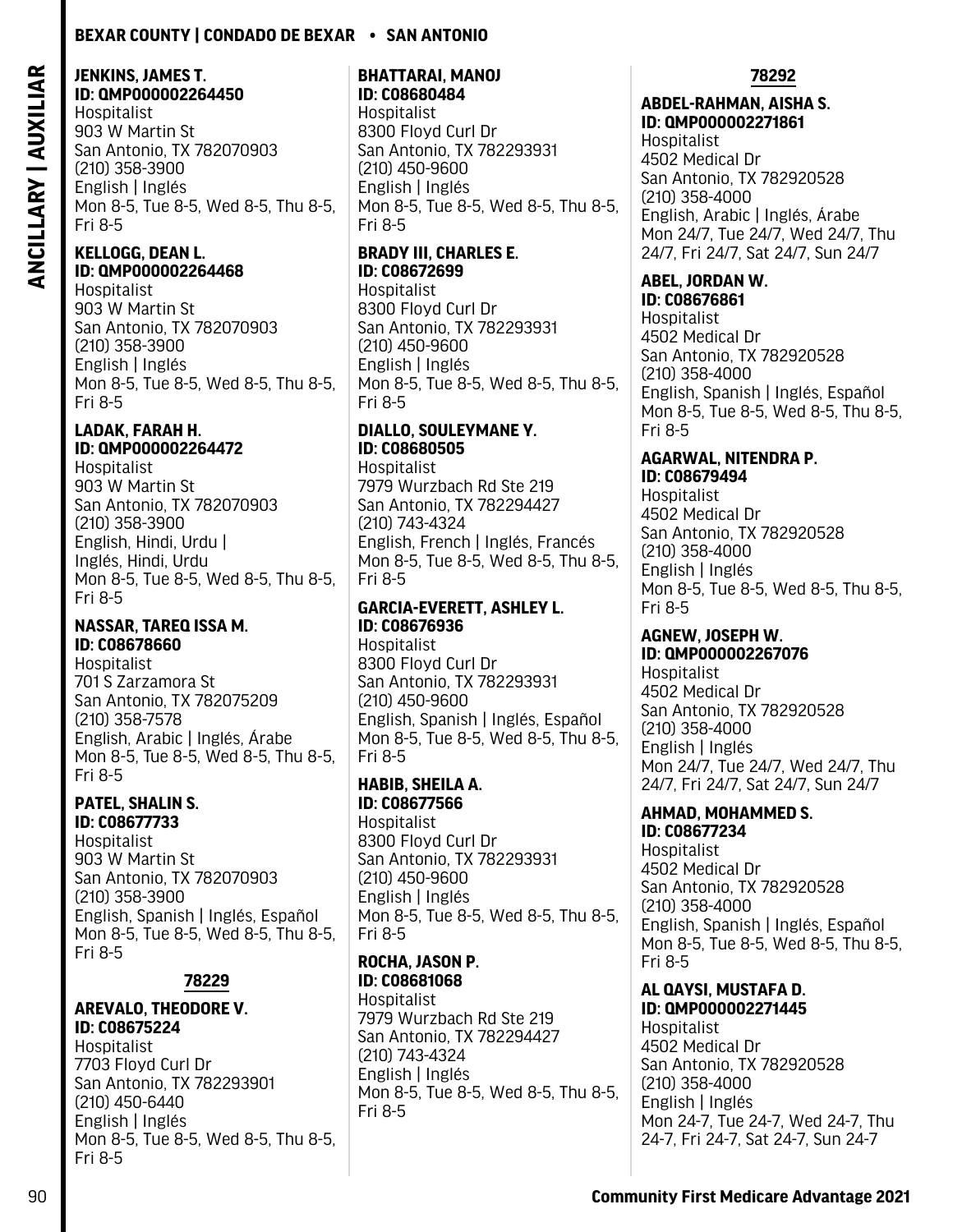### <span id="page-92-0"></span>**ALEMAN, ASHLEY V. ID: C08677444**

Hospitalist 4502 Medical Dr San Antonio, TX 782920528 (210) 358-4000 English, Spanish | Inglés, Español Mon 8-5, Tue 8-5, Wed 8-5, Thu 8-5, Fri 8-5

## **ALEMU, BENYAM G. ID: C08675869**

Hospitalist 4502 Medical Dr San Antonio, TX 782920528 (210) 358-4000 English, Spanish | Inglés, Español Mon 8-5, Tue 8-5, Wed 8-5, Thu 8-5, Fri 8-5

### **ANDRE, CHRISTINE A. ID: C08669885**

Hospitalist 4502 Medical Dr San Antonio, TX 782920528 (210) 358-4000 English | Inglés Mon 8-5, Tue 8-5, Wed 8-5, Thu 8-5, Fri 8-5

### **ANNUNZIATA, GIUESEEPE ID: C08680510**

**Hospitalist** 4502 Medical Dr San Antonio, TX 782920528 (210) 358-4000 English, Spanish, Italian | Inglés, Español, Italiano Mon 8-5, Tue 8-5, Wed 8-5, Thu 8-5, Fri 8-5

### **AREVALO, THEODORE V. ID: C08675224**

Hospitalist 4502 Medical Dr San Antonio, TX 782920528 (210) 358-4000 English | Inglés Mon 8-5, Tue 8-5, Wed 8-5, Thu 8-5, Fri 8-5

### **ARGUETA TERCERO, FRANKLIN A. ID: QMP000002271986**

Hospitalist 4502 Medical Dr San Antonio, TX 782920528 (210) 358-4000 English | Inglés Mon 24/7, Tue 24/7, Wed 24/7, Thu 24/7, Fri 24/7, Sat 24/7, Sun 24/7

### **BADAWY, JACK ID: C08679499**

Hospitalist 4502 Medical Dr San Antonio, TX 782920528 (210) 358-4000 English | Inglés Mon 8-5, Tue 8-5, Wed 8-5, Thu 8-5, Fri 8-5

# **BHATTARAI, MANOJ ID: C08680484**

Hospitalist 4502 Medical Dr San Antonio, TX 782920528 (210) 358-4000 English | Inglés Mon 8-5, Tue 8-5, Wed 8-5, Thu 8-5, Fri 8-5

### **BOWLING, GREGORY D. ID: C08670726**

Hospitalist 4502 Medical Dr San Antonio, TX 782920528 (210) 358-4000 English | Inglés Mon 8-5, Tue 8-5, Wed 8-5, Thu 8-5, Fri 8-5

### **BRADY III, CHARLES E. ID: C08672699 Hospitalist** 4502 Medical Dr San Antonio, TX 782920528

(210) 358-4000 English | Inglés Mon 8-5, Tue 8-5, Wed 8-5, Thu 8-5, Fri 8-5

### **BRIGGS, HEATHER L. ID: C08674006**

Hospitalist 4502 Medical Dr San Antonio, TX 782920528 (210) 358-4000 English | Inglés Mon 8-5, Tue 8-5, Wed 8-5, Thu 8-5, Fri 8-5

# **BUCK, LARISA**

**ID: C08676692**  Hospitalist 4502 Medical Dr San Antonio, TX 782920528 (210) 358-4000 English, Spanish | Inglés, Español Mon 8-5, Tue 8-5, Wed 8-5, Thu 8-5, Fri 8-5

## **CANTU-COOPER, MARIA A. ID: C08680636**

Hospitalist 4502 Medical Dr San Antonio, TX 782920528 (210) 358-4000 English, Spanish | Inglés, Español Mon 8-5, Tue 8-5, Wed 8-5, Thu 8-5, Fri 8-5

# **COVINGTON, ANDREA L. ID: QMP000002262958**

Hospitalist 4502 Medical Dr San Antonio, TX 782920528 (210) 358-4000 English | Inglés Mon 24/7, Tue 24/7, Wed 24/7, Thu 24/7, Fri 24/7

# **DAVIS, ANNABELLE S.**

**ID: QMP000002271868** Hospitalist 4502 Medical Dr San Antonio, TX 782920528 (210) 358-4000 English | Inglés Mon 24/7, Tue 24/7, Wed 24/7, Thu 24/7, Fri 24/7, Sat 24/7, Sun 24/7

# **DAY, HOLLY M.**

**ID: C08680515 Hospitalist** 4502 Medical Dr San Antonio, TX 782920528 (210) 358-4000 English | Inglés Mon 8-5, Tue 8-5, Wed 8-5, Thu 8-5, Fri 8-5

### **DIALLO, SOULEYMANE Y. ID: C08680505**

Hospitalist 4502 Medical Dr San Antonio, TX 782920528 (210) 358-4000 English, French | Inglés, Francés Mon 8-5, Tue 8-5, Wed 8-5, Thu 8-5, Fri 8-5

### **ELIAS, GHAZWAN M. ID: QMP000002267157**

Hospitalist 4502 Medical Dr San Antonio, TX 782920528 (210) 358-4000 English, Arabic | Inglés, Árabe Mon 24/7, Tue 24/7, Wed 24/7, Thu 24/7, Fri 24/7, Sat 24/7, Sun 24/7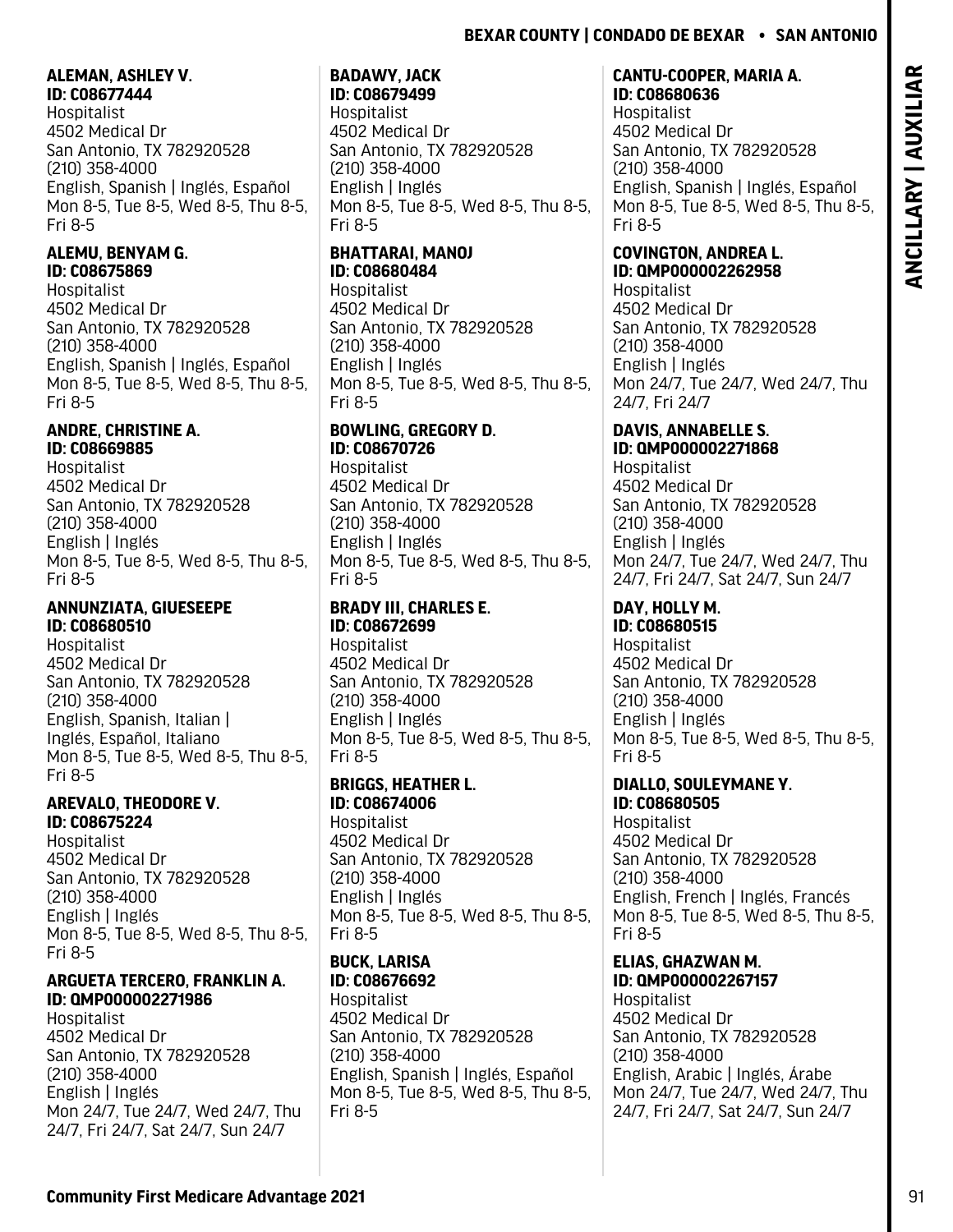# <span id="page-93-0"></span>**ESTEVE, LUCY M. ID: QMP000002271461**

Hospitalist 4502 Medical Dr San Antonio, TX 782920528 (210) 358-4000 English | Inglés Mon 24-7, Tue 24-7, Wed 24-7, Thu 24-7, Fri 24-7, Sat 24-7, Sun 24-7

### **FAZELI, CAMERON A. ID: QMP000002271883**

Hospitalist 4502 Medical Dr San Antonio, TX 782920528 (210) 358-4000 English | Inglés Mon 24/7, Tue 24/7, Wed 24/7, Thu 24/7, Fri 24/7, Sat 24/7, Sun 24/7

### **FIAZUDDIN, FARAZ ID: C08680272**

Hospitalist 4502 Medical Dr San Antonio, TX 782920528 (210) 358-4000 English | Inglés Mon 8-5, Tue 8-5, Wed 8-5, Thu 8-5, Fri 8-5

### **FLEISCHER, LAUREN B. ID: C08678002**

**Hospitalist** 4502 Medical Dr San Antonio, TX 782920528 (210) 358-4000 English, Spanish | Inglés, Español Mon 8-5, Tue 8-5, Wed 8-5, Thu 8-5, Fri 8-5

### **FRASER, JENNA C. ID: C08679864**

Hospitalist 4502 Medical Dr San Antonio, TX 782920528 (210) 358-4000 English, Spanish | Inglés, Español Mon 24/7, Tue 24/7, Wed 24/7, Thu 24/7, Fri 24/7, Sat 24/7, Sun 24/7

### **FREEMAN, MEGAN A. ID: C08675885**

Hospitalist 4502 Medical Dr San Antonio, TX 782920528 (210) 358-4000 English | Inglés Mon 8-5, Tue 8-5, Wed 8-5, Thu 8-5, Fri 8-5

# **GALINDO, MARILYN B. ID: QMP000002262861**

Hospitalist 4502 Medical Dr San Antonio, TX 782920528 (210) 358-4000 English, Spanish | Inglés, Español Mon 8-5, Tue 8-5, Wed 8-5, Thu 8-5, Fri 8-5

# **GARCIA, SEAN E. ID: C08669522**

Hospitalist 4502 Medical Dr San Antonio, TX 782920528 (210) 358-4000 English, Spanish | Inglés, Español Mon 8-5, Tue 8-5, Wed 8-5, Thu 8-5, Fri 8-5

### **GARCIA-EVERETT, ASHLEY L. ID: C08676936**

Hospitalist 4502 Medical Dr San Antonio, TX 782920528 (210) 358-4000 English, Spanish | Inglés, Español Mon 8-5, Tue 8-5, Wed 8-5, Thu 8-5, Fri 8-5

### **GLASS, KRISTEN R. ID: C08680324**

**Hospitalist** 4502 Medical Dr San Antonio, TX 782920528 (210) 358-4000 English | Inglés Mon 8-5, Tue 8-5, Wed 8-5, Thu 8-5, Fri 8-5

### **GRANT, SHEENA M. ID: C08676651**

Hospitalist 4502 Medical Dr San Antonio, TX 782920528 (210) 358-4000 English, Spanish | Inglés, Español Mon 8-5, Tue 8-5, Wed 8-5, Thu 8-5, Fri 8-5

### **HABIB, SHEILA A. ID: C08677566**

Hospitalist 4502 Medical Dr San Antonio, TX 782920528 (210) 358-4000 English | Inglés Mon 8-5, Tue 8-5, Wed 8-5, Thu 8-5, Fri 8-5

### **HAGHAYEGHI, KAMYAR ID: QMP000002265563**

Hospitalist 4502 Medical Dr San Antonio, TX 782920528 (210) 358-4000 English | Inglés Mon 24/7, Tue 24/7, Wed 24/7, Thu 24/7, Fri 24/7, Sat 24/7, Sun 24/7

# **HANSON, JOSHUA T.**

**ID: C08674668**  Hospitalist 4502 Medical Dr San Antonio, TX 782920528 (210) 358-4000 English | Inglés Mon 8-5, Tue 8-5, Wed 8-5, Thu 8-5, Fri 8-5

# **HARFOUCH, BADR**

**ID: QMP000002271464** Hospitalist 4502 Medical Dr San Antonio, TX 782920528 (210) 358-4000 English | Inglés Mon 24-7, Tue 24-7, Wed 24-7, Thu 24-7, Fri 24-7, Sat 24-7, Sun 24-7

# **HARTZLER, ANTHONY W.**

**ID: C08673333**  Hospitalist 4502 Medical Dr San Antonio, TX 782920528 (210) 358-4000 English, Spanish | Inglés, Español Mon 8-5, Tue 8-5, Wed 8-5, Thu 8-5, Fri 8-5

# **HINOJOSA, MARCO A.**

**ID: C08677588**  Hospitalist 4502 Medical Dr San Antonio, TX 782920528 (210) 358-4000 English, Spanish | Inglés, Español Mon 24/7, Tue 24/7, Wed 24/7, Thu 24/7, Fri 24/7

# **HUGHSTON, ADAM T.**

**ID: QMP000002264445** Hospitalist 4502 Medical Dr San Antonio, TX 782920528 (210) 358-4000 English | Inglés Mon 24/7, Tue 24/7, Wed 24/7, Thu 24/7, Fri 24/7, Sat 24/7, Sun 24/7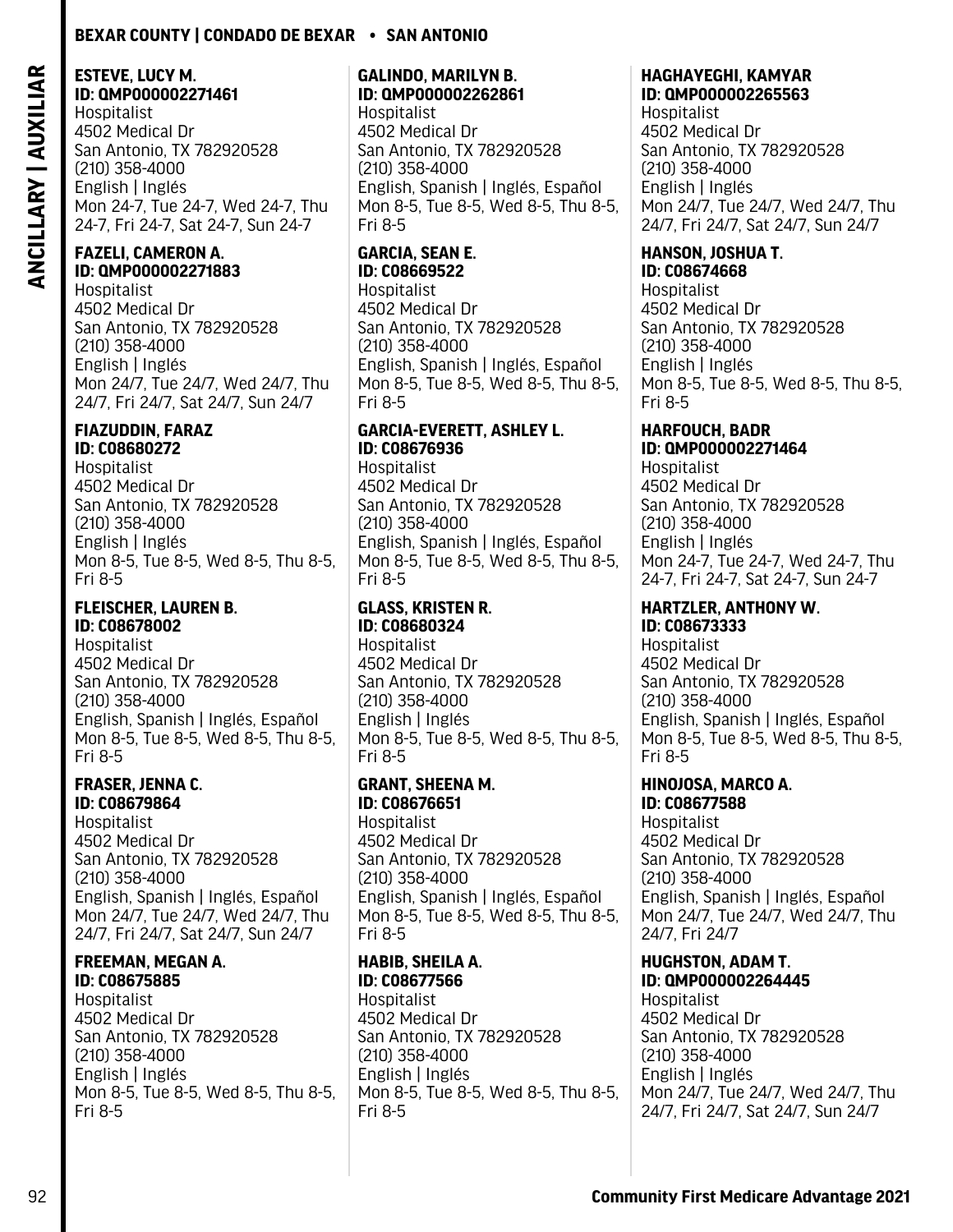### <span id="page-94-0"></span>**HUGHSTON, HALEY K. ID: QMP000002265562**

Hospitalist 4502 Medical Dr San Antonio, TX 782920528 (210) 358-4000 English | Inglés Mon 24/7, Tue 24/7, Wed 24/7, Thu 24/7, Fri 24/7, Sat 24/7, Sun 24/7

### **HUSSEIN, ALI A. ID: QMP000002266708**

Hospitalist 4502 Medical Dr San Antonio, TX 782920528 (210) 358-4000 English, Arabic, Turkish | Inglés, Árabe, Turco Mon 24/7, Tue 24/7, Wed 24/7, Thu 24/7, Fri 24/7, Sat 24/7, Sun 24/7

# **ISLAM, TASNIM ID: QMP000002272404**

Hospitalist 4502 Medical Dr San Antonio, TX 782920528 (210) 358-4000 English | Inglés Mon 8-5, Tue 8-5, Wed 8-5, Thu 8-5, Fri 8-5

### **JENKINS, JAMES T. ID: QMP000002264450**

Hospitalist 4502 Medical Dr San Antonio, TX 782920528 (210) 358-4000 English | Inglés Mon 24/7, Tue 24/7, Wed 24/7, Thu 24/7, Fri 24/7, Sat 24/7, Sun 24/7

### **JIMENEZ-GUTIERREZ, ELENA ID: C08680653**

Hospitalist 4502 Medical Dr San Antonio, TX 782920528 (210) 358-4000 English, Spanish | Inglés, Español Mon 8-5, Tue 8-5, Wed 8-5, Thu 8-5, Fri 8-5

### **JONES, LARA K. ID: QMP000002264461**

Hospitalist 4502 Medical Dr San Antonio, TX 782920528 (210) 358-4000 English | Inglés Mon 24/7, Tue 24/7, Wed 24/7, Thu 24/7, Fri 24/7, Sat 24/7, Sun 24/7

### **JUAREZ, MELIDA A. ID: QMP000002266669**

Hospitalist 4502 Medical Dr San Antonio, TX 782920528 (210) 358-4000 English | Inglés Mon 8-5, Tue 8-5, Wed 8-5, Thu 8-5, Fri 8-5

### **KEETON, JAMES Z. ID: QMP000002272445** Hospitalist

4502 Medical Dr San Antonio, TX 782920528 (210) 358-4000 English | Inglés Mon 7-3, Tue 7-3, Wed 7-3, Thu 7-3, Fri 7-3

# **KELLOGG, DEAN L. ID: QMP000002264468**

Hospitalist 4502 Medical Dr San Antonio, TX 782920528 (210) 358-4000 English | Inglés Mon 24/7, Tue 24/7, Wed 24/7, Thu 24/7, Fri 24/7, Sat 24/7, Sun 24/7

# **KELLY, ERIN L.**

**ID: QMP000002267604 Hospitalist** 4502 Medical Dr San Antonio, TX 782920528 (210) 358-4000 English | Inglés Mon 24/7, Tue 24/7, Wed 24/7, Thu 24/7, Fri 24/7, Sat 24/7, Sun 24/7

# **KLEIN, ADI**

**ID: QMP000002263373** Hospitalist 4502 Medical Dr San Antonio, TX 782920528 (210) 358-4000 English | Inglés Mon 24/7, Tue 24/7, Wed 24/7, Thu 24/7, Fri 24/7, Sat 24/7, Sun 24/7

### **KLUGER, COURTNEY G. ID: QMP000002265464**

Hospitalist 4502 Medical Dr San Antonio, TX 782920528 (210) 358-4000 English | Inglés Mon 24 Hours, Tue 24 Hours, Wed 24 Hours, Thu 24 Hours, Fri 24 Hours, Sat 24 Hours, Sun 24 Hours

### **KORNSAWAD, KANAPA ID: C08676002**

Hospitalist 4502 Medical Dr San Antonio, TX 782920528 (210) 358-4000 English | Inglés Mon 8-5, Tue 8-5, Wed 8-5, Thu 8-5, Fri 8-5

### **KOTTEWAR, SAKET A. ID: C08678775**

Hospitalist 4502 Medical Dr San Antonio, TX 782920528 (210) 358-4000 English, Spanish | Inglés, Español Mon 24/7, Tue 24/7, Wed 24/7, Thu 24/7, Fri 24/7, Sat 24/7, Sun 24/7

### **LACOSS, JENNIFER J. ID: C08678361**

Hospitalist 4502 Medical Dr San Antonio, TX 782920528 (210) 358-4000 English, Spanish | Inglés, Español Mon 8-5, Tue 8-5, Wed 8-5, Thu 8-5, Fri 8-5

### **LADAK, FARAH H. ID: QMP000002264472**

**Hospitalist** 4502 Medical Dr San Antonio, TX 782920528 (210) 358-4000 English, Hindi, Urdu | Inglés, Hindi, Urdu Mon-Fri 8-5

### **LAM, CHRISTOPHER K. ID: QMP000002271412**

Hospitalist 4502 Medical Dr San Antonio, TX 782920528 (210) 358-4000 English | Inglés Mon 24-7, Tue 24-7, Wed 24-7, Thu 24-7, Fri 24-7, Sat 24-7, Sun 24-7

# **LE, MINH-PHUONG T.**

**ID: C08680643**  Hospitalist 4502 Medical Dr San Antonio, TX 782920528 (210) 358-4000 English, Vietnamese | Inglés, Vietnamita Mon 8-5, Tue 8-5, Wed 8-5, Thu 8-5, Fri 8-5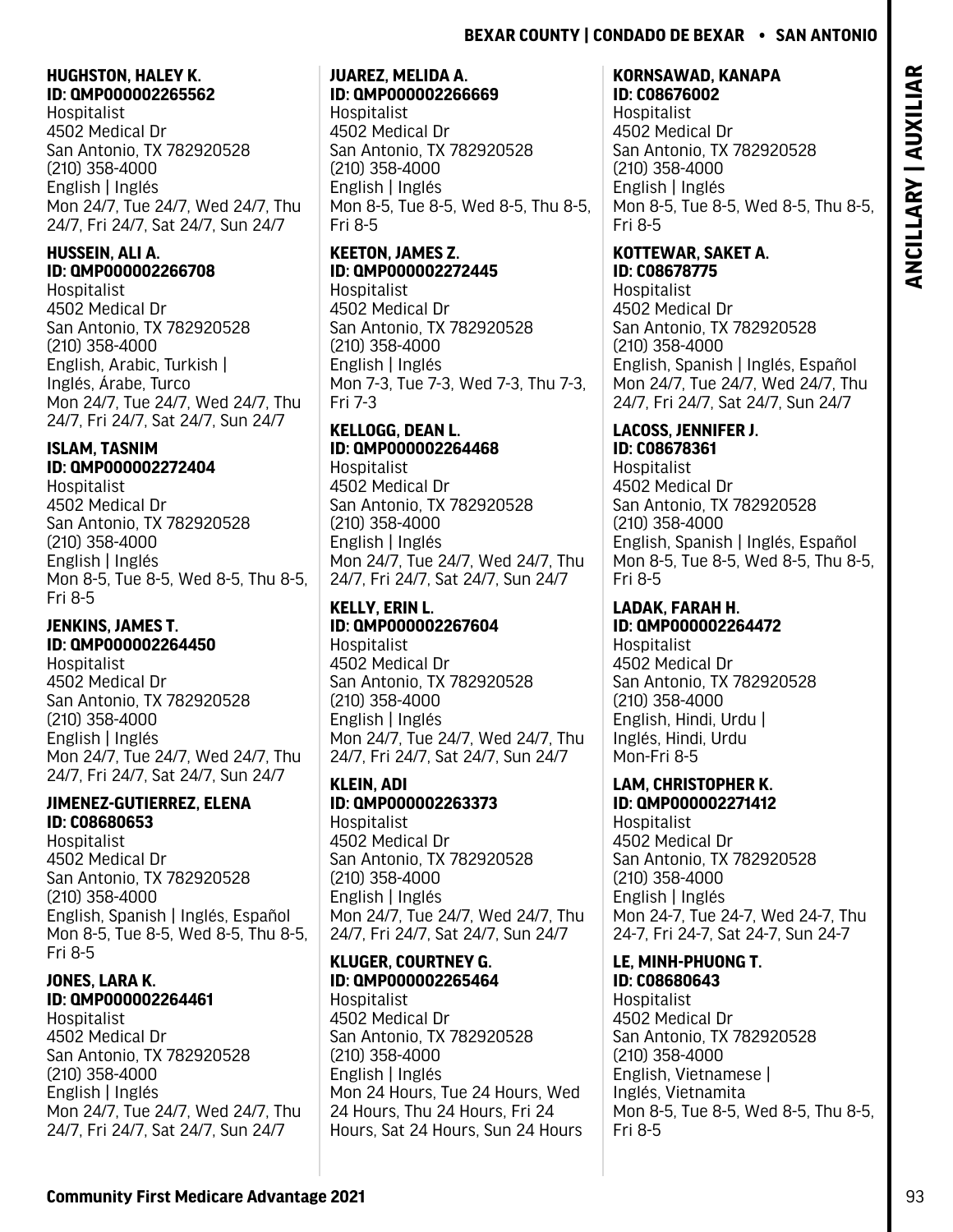# <span id="page-95-0"></span>**MEIER, MARSHALL J. ID: QMP000002270868**

Hospitalist 4502 Medical Dr San Antonio, TX 782920528 (210) 358-4000 English | Inglés Mon 24/7, Tue 24/7, Wed 24/7, Thu 24/7, Fri 24/7, Sat 24/7, Sun 24/7

### **MORRIS, CATHERINE L. ID: QMP000002267869**

Hospitalist 4502 Medical Dr San Antonio, TX 782920528 (210) 358-4000 English | Inglés Mon 24/7, Tue 24/7, Wed 24/7, Thu 24/7, Fri 24/7, Sat 24/7, Sun 24/7

### **MORROW, JASON D. ID: C08674680**

Hospitalist 4502 Medical Dr San Antonio, TX 782920528 (210) 358-4000 English | Inglés Mon 8-5, Tue 8-5, Wed 8-5, Thu 8-5, Fri 8-5

### **MUSHTAQ, UZAIR ID: C08680340**

Hospitalist 4502 Medical Dr San Antonio, TX 782920528 (210) 358-4000 English | Inglés Mon 8-5, Tue 8-5, Wed 8-5, Thu 8-5, Fri 8-5

### **NATHANSON, ROBERT D. ID: C08676118**

Hospitalist 4502 Medical Dr San Antonio, TX 782920528 (210) 358-4000 English | Inglés Mon 8-5, Tue 8-5, Wed 8-5, Thu 8-5, Fri 8-5

### **O'NEIL, SEAN E. ID: QMP000002264500**

Hospitalist 4502 Medical Dr San Antonio, TX 782920528 (210) 358-4000 English, Spanish | Inglés, Español Mon 24/7, Tue 24/7, Wed 24/7, Thu 24/7, Fri 24/7, Sat 24/7, Sun 24/7

## **OGUNWOLE, SERENA M. ID: C08680242**

Hospitalist 4502 Medical Dr San Antonio, TX 782920528 (210) 358-4000 English | Inglés Mon 8-5, Tue 8-5, Wed 8-5, Thu 8-5, Fri 8-5

### **OWENS, AARON D. ID: C08669529**  Hospitalist

4502 Medical Dr San Antonio, TX 782920528 (210) 358-4000 English | Inglés Mon 8-5, Tue 8-5, Wed 8-5, Thu 8-5, Fri 8-5

### **PATEL, RUPAL D. ID: C08675289**

Hospitalist 4502 Medical Dr San Antonio, TX 782920528 (210) 358-4000 English | Inglés Mon 8-5, Tue 8-5, Wed 8-5, Thu 8-5, Fri 8-5

### **PERKINS, WILEY D. ID: C08669408**

**Hospitalist** 4502 Medical Dr San Antonio, TX 782920528 (210) 358-4000 English | Inglés Mon 8-5, Tue 8-5, Wed 8-5, Thu 8-5, Fri 8-5

### **POTEET, ROBYN E. ID: C08669521**

Hospitalist 4502 Medical Dr San Antonio, TX 782920528 (210) 358-4000 English | Inglés Mon 8-5, Tue 8-5, Wed 8-5, Thu 8-5, Fri 8-5

### **POUDEL, PRIMA ID: QMP000002265598**

Hospitalist 4502 Medical Dr San Antonio, TX 782920528 (210) 358-4000 English | Inglés Mon 24 hours, Tue 24 hours, Wed 24 hours, Thu 24 hours, Fri 24 hours, Sat 24 hours, Sun 24 hours

### **RATCLIFF, TEMPLE A. ID: C08676703**

Hospitalist 4502 Medical Dr San Antonio, TX 782920528 (210) 358-4000 English, Spanish | Inglés, Español Mon 8-5, Tue 8-5, Wed 8-5, Thu 8-5, Fri 8-5

# **REECK, AMANDA**

**ID: C08676748**  Hospitalist 4502 Medical Dr San Antonio, TX 782920528 (210) 358-4000 English, Spanish | Inglés, Español Mon 8-5, Tue 8-5, Wed 8-5, Thu 8-5, Fri 8-5

### **ROCHA, JASON P. ID: C08681068**

Hospitalist 4502 Medical Dr San Antonio, TX 782920528 (210) 358-4000 English | Inglés Mon 8-5, Tue 8-5, Wed 8-5, Thu 8-5, Fri 8-5

### **RODRIGUEZ, RUBEN J.**

**ID: QMP000002265587** Hospitalist 4502 Medical Dr San Antonio, TX 782920528 (210) 358-4000 English | Inglés Mon 24 hours, Tue 24 hours, Wed 24 hours, Thu 24 hours, Fri 24 hours, Sat 24 hours, Sun 24 hours

## **ROY, DEBANSHU D.**

**ID: QMP000002267222** Hospitalist 4502 Medical Dr San Antonio, TX 782920528 (210) 358-4000 English | Inglés Mon 24/7, Tue 24/7, Wed 24/7, Thu 24/7, Fri 24/7, Sat 24/7, Sun 24/7

# **SACA, JAMES C.**

**ID: QMP000002264495** Hospitalist 4502 Medical Dr San Antonio, TX 782920528 (210) 358-4000 English | Inglés Mon 24/7, Tue 24/7, Wed 24/7, Thu 24/7, Fri 24/7, Sat 24/7, Sun 24/7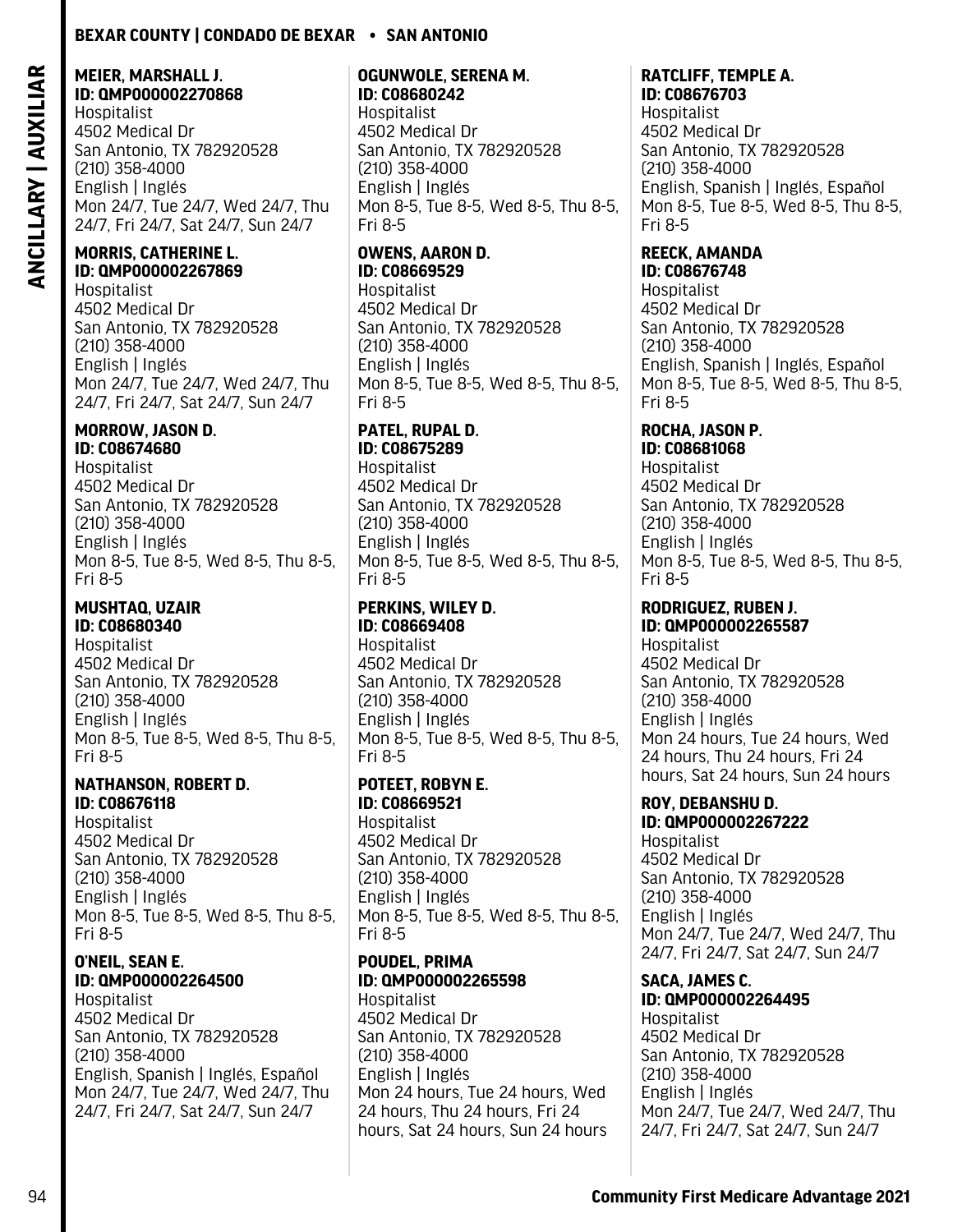### <span id="page-96-0"></span>**SADI-ALI, VAJEEHA ID: C08680276**

Hospitalist 4502 Medical Dr San Antonio, TX 782920528 (210) 358-4000 English | Inglés Mon 8-5, Tue 8-5, Wed 8-5, Thu 8-5, Fri 8-5

### **SAJWANI, RUBINA A. ID: QMP000002262865**

Hospitalist 4502 Medical Dr San Antonio, TX 782920528 (210) 358-4000 English | Inglés Mon 8-5, Tue 8-5, Wed 8-5, Thu 8-5, Fri 8-5

### **SCALA, JACQUELINE M. ID: QMP000002272409**

Hospitalist 4502 Medical Dr San Antonio, TX 782920528 (210) 358-4000 English | Inglés Mon 8-5, Tue 8-5, Wed 8-5, Thu 8-5, Fri 8-5

### **SCHMIT, DAVID R. ID: C08674533**

**Hospitalist** 4502 Medical Dr San Antonio, TX 782920528 (210) 358-4000 English | Inglés Mon 8-5, Tue 8-5, Wed 8-5, Thu 8-5, Fri 8-5

### **SEIFI, ALI ID: C08675597**

Hospitalist 4502 Medical Dr San Antonio, TX 782920528 (210) 358-4000 English | Inglés Mon 8-5, Tue 8-5, Wed 8-5, Thu 8-5, Fri 8-5

# **SHOFFEITT, MICHAEL T. ID: C08676117**

Hospitalist 4502 Medical Dr San Antonio, TX 782920528 (210) 358-4000 English | Inglés Mon 8-5, Tue 8-5, Wed 8-5, Thu 8-5, Fri 8-5

### **SOLIS, STEVEN P. ID: C08675551**

Hospitalist 4502 Medical Dr San Antonio, TX 782920528 (210) 358-4000 English, Spanish | Inglés, Español Mon 7-7, Tue 7-7, Wed 7-7, Thu 7-7, Fri 7-7

### **SONI, NILAM J. ID: C08675390**

Hospitalist 4502 Medical Dr San Antonio, TX 782920528 (210) 358-4000 English | Inglés Mon 8-5, Tue 8-5, Wed 8-5, Thu 8-5, Fri 8-5

### **STEPHENS, BENJAMIN E. ID: C08680348**

Hospitalist 4502 Medical Dr San Antonio, TX 782920528 (210) 358-4000 English | Inglés Mon 8-5, Tue 8-5, Wed 8-5, Thu 8-5, Fri 8-5

### **TAYLOR, BARBARA S. ID: C08673621 Hospitalist** 4502 Medical Dr San Antonio, TX 782920528 (210) 358-4000 English | Inglés Mon 8-5, Tue 8-5, Wed 8-5, Thu 8-5,

# **TEJANI, AZIZ**

Fri 8-5

**ID: C08679823**  Hospitalist 4502 Medical Dr San Antonio, TX 782920528 (210) 358-4000 English | Inglés Mon 8-5, Tue 8-5, Wed 8-5, Thu 8-5, Fri 8-5

# **TRAMMELL VELASQUEZ, SADIE A. ID: C08674535**

Hospitalist 4502 Medical Dr San Antonio, TX 782920528 (210) 358-4000 English | Inglés Mon 8-5, Tue 8-5, Wed 8-5, Thu 8-5, Fri 8-5

## **TREJO, JONATHAN ID: QMP000002272448**

Hospitalist 4502 Medical Dr San Antonio, TX 782920528 (210) 358-4000 English, Spanish | Inglés, Español Mon 8-3, Tue 8-3, Wed 8-3, Thu 8-3, Fri 8-3

# **VASQUEZ, LIBIA M. ID: QMP000002269949**

Hospitalist 4502 Medical Dr San Antonio, TX 782920528 (210) 358-4000 English | Inglés Mon 24/7, Tue 24/7, Wed 24/7, Thu 24/7, Fri 24/7

# **WELCH, LINDSEY**

**ID: QMP000002272411** Hospitalist 4502 Medical Dr San Antonio, TX 782920528 (210) 358-4000 English | Inglés Mon 24/7, Tue 24/7, Wed 24/7, Thu 24/7, Fri 24/7, Sat 24/7, Sun 24/7

# **WILBER, JUDITH J.**

**ID: C08678659 Hospitalist** 4502 Medical Dr San Antonio, TX 782920528 (210) 358-4000 English | Inglés Mon 8-5, Tue 8-5, Wed 8-5, Thu 8-5, Fri 8-5

# **WISEMAN, ALISON C.**

**ID: C08680351**  Hospitalist 4502 Medical Dr San Antonio, TX 782920528 (210) 358-4000 English | Inglés Mon 8-5, Tue 8-5, Wed 8-5, Thu 8-5, Fri 8-5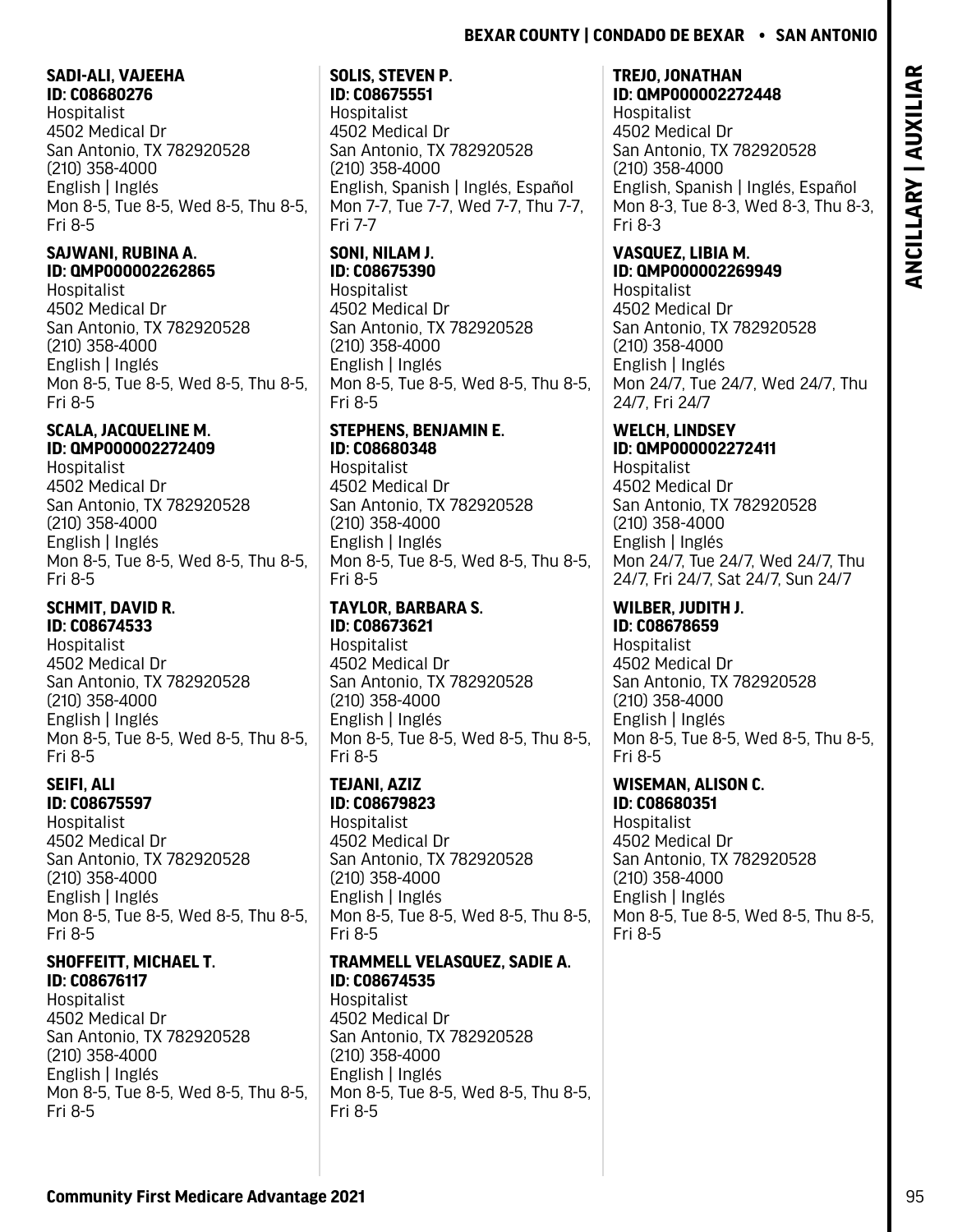### <span id="page-97-0"></span>*LICENSED CLINICAL SOCIAL WORKER | TRABAJADOR SOCIAL CLÍNICO CON LICENCIA*

**BEXAR COUNTY | CONDADO DE BEXAR**

### **SAN ANTONIO**

### **78216**

### **EDMUNDS, ELIZABETH ID: C08680161**

Licensed Clinical Social Worker 302 W Rector St San Antonio, TX 782165718 (210) 358-0800 English | Inglés Mon 7-6, Tue 7-6, Wed 7-6, Thu 7-6, Fri 7-6

### **78223**

### **BURKE, CHERYL L. ID: C08674484**  Licensed Clinical Social Worker 1055 Ada St San Antonio, TX 782231703 (210) 358-5515 English | Inglés Mon 8-4:30, Tue 8-4:30, Wed 8-4:30, Thu 8-4:30, Fri 9-4:30

### **78250**

### **SCHMIT, KIMBERLY Y. ID: QMP000002272025**

Licensed Clinical Social Worker 7526 Louis Pasteur San Antonio, TX 782506029 (210) 450-6440 English | Inglés Mon 8-5, Tue 8-5, Wed 8-5, Thu 8-5, Fri 8-5

*OCCUPATIONAL THERAPY | TERAPIA OCUPACIONAL*

### **BEXAR COUNTY | CONDADO DE BEXAR**

### **SAN ANTONIO**

### **78229**

### **CLEGG, AUTUMN D. ID: C08673561**

Occupational Therapy 8300 Floyd Curl Dr San Antonio, TX 782293931 (210) 450-9600 English | Inglés Mon 8-5, Tue 8-5, Wed 8-5, Thu 8-5, Fri 8-5

### **GRICE, KIMATHA O. ID: C08672181**

Occupational Therapy 8300 Floyd Curl Dr San Antonio, TX 782293931 (210) 450-9600 English, Spanish | Inglés, Español Mon 8-5, Tue 8-5, Wed 8-5, Thu 8-5, Fri 8-5

## **NOVAK, LAURA S. ID: C08680645**

Occupational Therapy 8300 Floyd Curl Dr San Antonio, TX 782293931 (210) 450-9600 English | Inglés Mon 8-5, Tue 8-5, Wed 8-5, Thu 8-5, Fri 8-5

**7979 Wurzbach Rd San Antonio, TX 782294427** (210) 450-9840 English | Inglés Mon 8-5, Tue 8-5, Wed 8-5, Thu 8-5, Fri 8-5

# *OPTOMETRY | OPTOMETRÍA*

### **BEXAR COUNTY | CONDADO DE BEXAR**

### **SAN ANTONIO**

### **78207**

### **MORA, ANN-MARIE R. ID: C08671691**

Optometry 903 W Martin St San Antonio, TX 782070903 (210) 358-3900 English, Spanish | Inglés, Español Mon 8-5, Tue 8-5, Wed 8-5, Thu 8-5, Fri 8-5

### **701 S Zarzamora St San Antonio, TX 782075209**

(210) 358-7600 English, Spanish | Inglés, Español Mon 8-5, Tue 8-5, Wed 8-5, Thu 8-5, Fri 8-5

### **VILLANUEVA, CELINA Y. ID: C08679304**

**Optometry** 701 S Zarzamora St San Antonio, TX 782075209 (210) 358-7600 English, Spanish | Inglés, Español Mon 8-5, Tue 8-5, Wed 8-5, Thu 8-5, Fri 8-5

### **78210**

### **MORA, ANN-MARIE R. ID: C08671691**

**Optometry** 310 Eads Ave San Antonio, TX 782104706 (210) 567-8600 English, Spanish | Inglés, Español Mon 8-5, Tue 8-5, Wed 8-5, Thu 8-5, Fri 8-5

### **3939 Medical Dr Ste 100 San Antonio, TX 782292292** (210) 450-6120 English, Spanish | Inglés, Español

Mon 8-5, Tue 8-5, Wed 8-5, Thu 8-5, Fri 8-5

**8403 Floyd Curl Dr San Antonio, TX 782293904** (210) 567-8600 English, Spanish | Inglés, Español Mon 8-5, Tue 8-5, Wed 8-5, Thu 8-5, Fri 8-5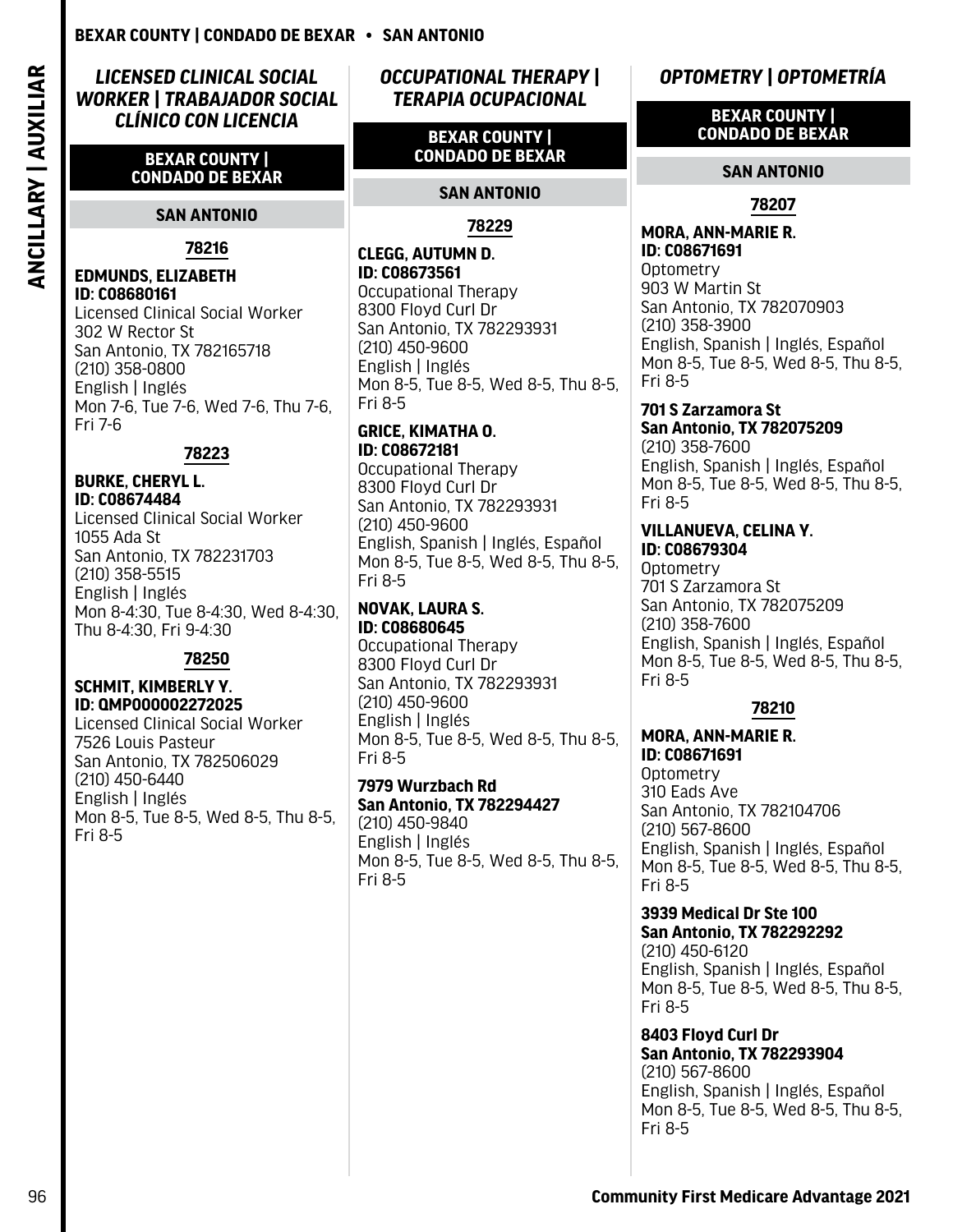### <span id="page-98-0"></span>**8300 Floyd Curl Dr San Antonio, TX 782293931**

(210) 450-9600 English, Spanish | Inglés, Español Mon 8-5, Tue 8-5, Wed 8-5, Thu 8-5, Fri 8-5

### **VILLANUEVA, CELINA Y. ID: C08679304**

**Optometry** 8300 Floyd Curl Dr San Antonio, TX 782293931 (210) 450-9600 English, Spanish | Inglés, Español Mon 8-5, Tue 8-5, Wed 8-5, Thu 8-5, Fri 8-5

### **3939 Medical Dr Ste 100 San Antonio, TX 782292292**

(210) 450-6120 English, Spanish | Inglés, Español Mon 8-5, Tue 8-5, Wed 8-5, Thu 8-5, Fri 8-5

### **ZAYAC, EDWARD J. ID: C08680966**

**Optometry** 8300 Floyd Curl Dr San Antonio, TX 782293931 (210) 450-9600 English | Inglés Mon 8-5, Tue 8-5, Wed 8-5, Thu 8-5, Fri 8-5

### **78251**

### **MORA, ANN-MARIE R. ID: C08671691**

**Optometry** 11212 State Highway 151 Ste 100 San Antonio, TX 782514500 (210) 450-9900 English, Spanish | Inglés, Español Mon 8-5, Tue 8-5, Wed 8-5, Thu 8-5, Fri 8-5

### *ORAL SURGERY (DENTISTS ONLY) | CIRUGIA ORAL (SOLO DENTISTAS)*

### **BEXAR COUNTY | CONDADO DE BEXAR**

### **SAN ANTONIO**

### **78229**

### **ARRIBAS, ALFREDO R. ID: C08677239**

Oral Surgery (Dentists Only) 8210 Floyd Curl Dr San Antonio, TX 782293923 (210) 567-6405 English, Spanish | Inglés, Español Mon 8-5, Tue 8-5, Wed 8-5, Thu 8-5, Fri 8-5

### **ELLIS III, EDWARD ID: QMP000002265468**

Oral Surgery (Dentists Only) 8210 Floyd Curl Dr San Antonio, TX 782293923 (210) 567-6405 English, Spanish | Inglés, Español Mon 8-5, Tue 8-5, Wed 8-5, Thu 8-5, Fri 8-5

## **JONES, ANNE C. ID: C08677693**

Oral Surgery (Dentists Only) 7703 Floyd Curl Dr San Antonio, TX 782293901 (210) 450-6440 English | Inglés Mon 8-5, Tue 8-5, Wed 8-5, Thu 8-5, Fri 8-5

## **78292**

### **JONES, ANNE C. ID: C08677693**

Oral Surgery (Dentists Only) 4502 Medical Dr San Antonio, TX 782920528 (210) 358-4000 English | Inglés Mon-Fri 8-5

## *PSYCHOLOGIST (BILLING INDEPENDENTLY) | PSICÓLOGO (FACTURACIÓN INDEPENDIENTE)*

### **BEXAR COUNTY | CONDADO DE BEXAR**

# **SAN ANTONIO**

# **78207**

# **ESSIMPLY COMPUTER MEDICARE DEVELOP COMPUTERS AND COMPUTER COMPUTER COMPUTER COMPUTER COMPUTERS (COMPUTER COMPUTER COMPUTER COMPUTER COMPUTER COMPUTER COMPUTER COMPUTER COMPUTER COMPUTER COMPUTER COMPUTER COMPUTER COMPUTER OGBEIDE, STACY A. ID: C08677610**  Psychologist (billing independently) 903 W Martin St San Antonio, TX 782070903 (210) 358-3900 English | Inglés Mon 8-5, Tue 8-5, Wed 8-5, Thu 8-5, Fri 8-5

# **78229**

### **BLADER, JOSEPH C. ID: C08676512**

Psychologist (billing independently) 7703 Floyd Curl Dr San Antonio, TX 782293901 (210) 450-6440 English | Inglés Mon 8-5, Tue 8-5, Wed 8-5, Thu 8-5, Fri 8-5

### **BLANKMEYER, BONNIE L. ID: C08672753**

Psychologist (billing independently) 7703 Floyd Curl Dr San Antonio, TX 782293901 (210) 450-6440 English, Spanish | Inglés, Español Mon 8-5, Tue 8-5, Wed 8-5, Thu 8-5, Fri 8-5

### **BLOUNT, TABATHA H. ID: C08675702**

Psychologist (billing independently) 7703 Floyd Curl Dr San Antonio, TX 782293901 (210) 450-6440 English | Inglés Mon 8-5, Tue 8-5, Wed 8-5, Thu 8-5, Fri 8-5

# **ID: C08678768**

**Psychologist (billing independently)** 8300 Floyd Curl Dr San Antonio, TX 782293931 (210) 450-9600 English, Spanish | Inglés, Español Mon 8-5, Tue 8-5, Wed 8-5, Thu 8-5, Fri 8-5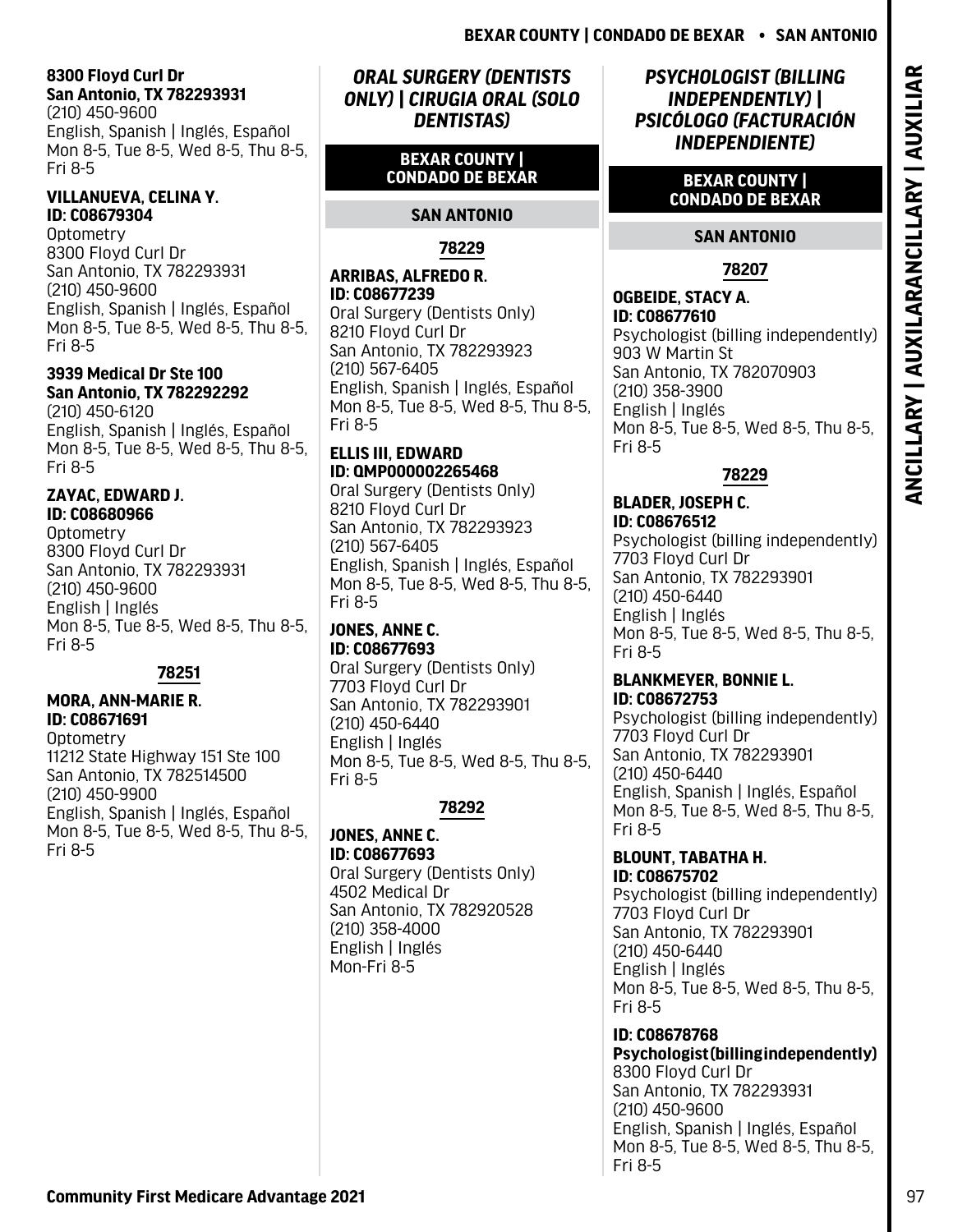### **Kendall County | Condado De Kendall • Boerne**

### **GONZALES, MITZI M. ID: C08680027**

Psychologist (billing independently) 8300 Floyd Curl Dr San Antonio, TX 782293931 (210) 450-9600 English | Inglés Mon 8-5, Tue 8-5, Wed 8-5, Thu 8-5, Fri 8-5

# **LOPEZ, ELIOT J. ID: C08678568**

Psychologist (billing independently) 7703 Floyd Curl Dr San Antonio, TX 782293901 (210) 450-6440 English | Inglés Mon 8-5, Tue 8-5, Wed 8-5, Thu 8-5, Fri 8-5

### **OGBEIDE, STACY A. ID: C08677610**

Psychologist (billing independently) 7703 Floyd Curl Dr San Antonio, TX 782293901 (210) 450-6440 English | Inglés Mon 8-5, Tue 8-5, Wed 8-5, Thu 8-5, Fri 8-5

### **RAJ, JESLINA J. ID: C08676081**

Psychologist (billing independently) 7979 Wurzbach Rd San Antonio, TX 782294427 (210) 450-9840 English | Inglés Mon 8-5, Tue 8-5, Wed 8-5, Thu 8-5, Fri 8-5

### **7703 Floyd Curl Dr San Antonio, TX 782293901**

(210) 450-6440 English | Inglés Mon 8-5, Tue 8-5, Wed 8-5, Thu 8-5, Fri 8-5

### **SHROUF, ELLEN M. ID: C08670489**

Psychologist (billing independently) 8300 Floyd Curl Dr San Antonio, TX 782293931 (210) 450-9600 English, Spanish | Inglés, Español Mon 8-5, Tue 8-5, Wed 8-5, Thu 8-5, Fri 8-5

### **78230**

<span id="page-99-0"></span>**SEE ARE THE INTERNATION CONSULTER ADVANTAGE AND ANOTHOLOGY IN A SEE ARE THIS CONSULTER ADVAnTAGE ARE THIS CONSULTER ADVANTAGE ARE THIS CONSULTER ADVANTAGE ARE THIS CONSULTER ADVANTAGE ARE THIS CONSULTER ADVANTAGE ARE THI LOPEZ, ELIOT J. ID: C08678568**  Psychologist (billing independently) 4330 Vance Jackson Rd San Antonio, TX 782305321 (210) 450-6440 English | Inglés Mon 8-5, Tue 8-5, Wed 8-5, Thu 8-5, Fri 8-5

### **ROBERTS, DAVID L. ID: C08674278**

Psychologist (billing independently) 4330 Vance Jackson Rd San Antonio, TX 782305321 (210) 450-6440 English | Inglés Mon 8-5, Tue 8-5, Wed 8-5, Thu 8-5, Fri 8-5

## **78250**

# **RAJ, JESLINA J.**

**ID: C08676081**  Psychologist (billing independently) 7526 Louis Pasteur San Antonio, TX 782506029 (210) 450-6440 English | Inglés Mon 8-5, Tue 8-5, Wed 8-5, Thu 8-5, Fri 8-5

### **ROBERTS, DAVID L. ID: C08674278**

Psychologist (billing independently) 7526 Louis Pasteur San Antonio, TX 782506029 (210) 450-6440 English | Inglés Mon 8-5, Tue 8-5, Wed 8-5, Thu 8-5, Fri 8-5

## **78251**

### **RAJ, JESLINA J. ID: C08676081**

Psychologist (billing independently) 11212 State Highway 151 Ste 100 San Antonio, TX 782514500 (210) 450-9900 English | Inglés Mon 8-5, Tue 8-5, Wed 8-5, Thu 8-5, Fri 8-5

### **78292**

### **LOPEZ, ELIOT J. ID: C08678568**

Psychologist (billing independently) 4502 Medical Dr San Antonio, TX 782920528 (210) 358-4000 English | Inglés Mon-Fri 8-5

### **RAJ, JESLINA J. ID: C08676081**

Psychologist (billing independently) 4502 Medical Dr San Antonio, TX 782920528 (210) 358-4000 English | Inglés Mon-Fri 8-5

### **KENDALL COUNTY | CONDADO DE KENDALL**

### **BOERNE**

### **78015**

### **LOPEZ, ELIOT J. ID: C08678568**

Psychologist (billing independently) 25723 Old Fredericksburg Rd Boerne, TX 780156605 (210) 450-6800 English | Inglés Mon 8-5, Tue 8-5, Wed 8-5, Thu 8-5, Fri 8-5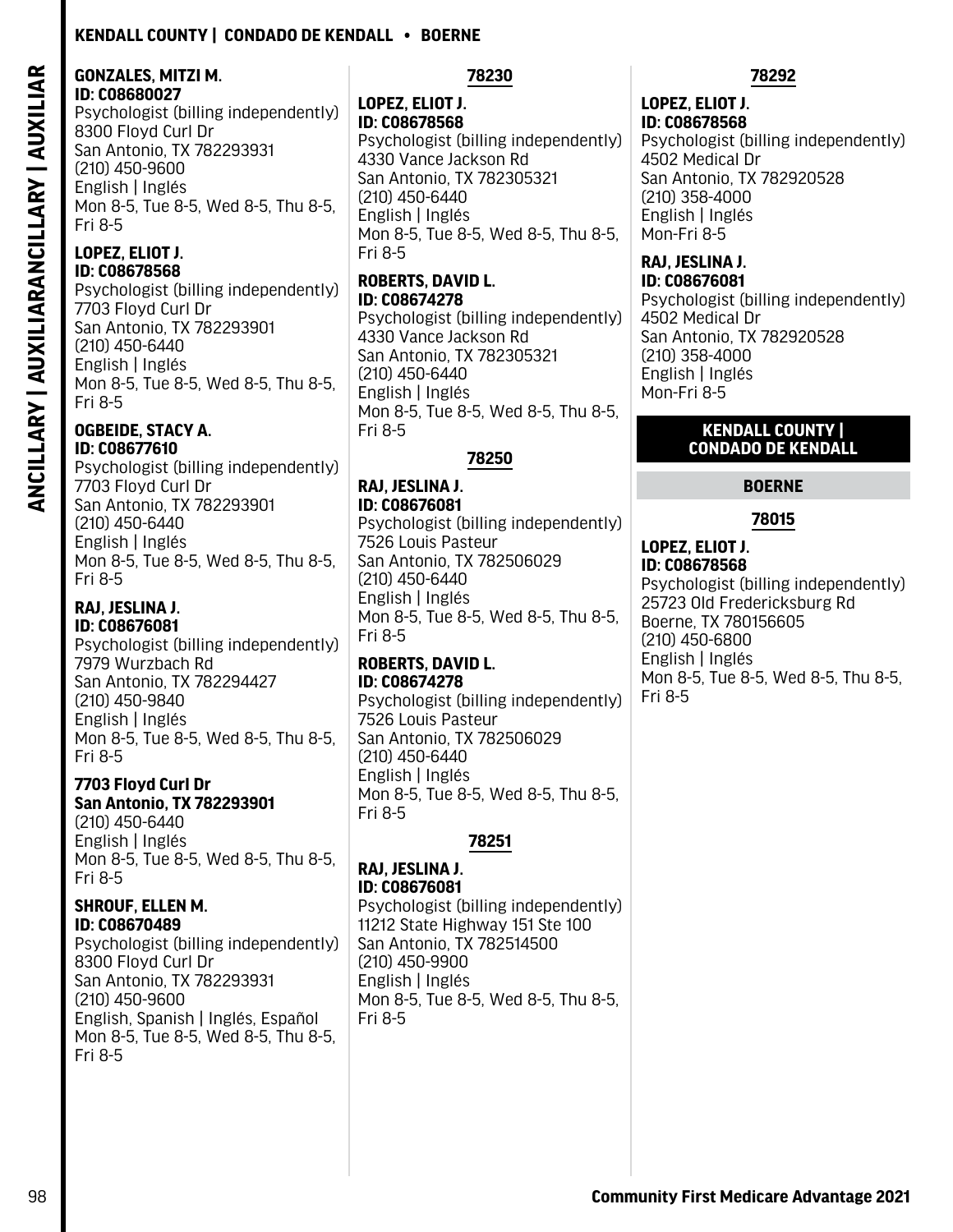# INDEX | INDICE **INDEX | INDICE**

# **INDEX | INDICE**

### **A**

| Abrahamian, Gregory A.  32, 34     |    |
|------------------------------------|----|
|                                    |    |
|                                    |    |
|                                    |    |
| Agarwal, Animesh  57, 58           |    |
|                                    |    |
|                                    |    |
|                                    |    |
|                                    |    |
|                                    |    |
| Ahmad, Mohammed S.  43, 90         |    |
| Ahmed, Shah-Hinan  18, 19, 20      |    |
|                                    |    |
|                                    |    |
| Alas, Alexandriah N 48, 50, 53     |    |
|                                    |    |
|                                    |    |
|                                    |    |
|                                    |    |
|                                    |    |
|                                    |    |
|                                    |    |
| Almomani, Ahmed A.  18, 19, 20, 21 |    |
|                                    |    |
|                                    |    |
| Alvarez-Eslava, Andrea  28         |    |
| Anderson, Allen S.  18, 19, 20, 21 |    |
|                                    |    |
|                                    |    |
|                                    |    |
|                                    |    |
| Aniemeke, Chidinma 0.  10, 15      |    |
|                                    |    |
|                                    |    |
|                                    |    |
|                                    | 86 |
|                                    |    |
|                                    | 80 |
|                                    |    |
| Argueta Tercero, Franklin A.       | 91 |
| Armaiz-Pena, Gustavo R.            | 28 |
|                                    | 37 |
|                                    | 86 |
|                                    |    |
|                                    | 86 |
| в                                  |    |
|                                    |    |

| Bararwandika, Albert                 | 10 |
|--------------------------------------|----|
|                                      |    |
| Bartush, Katherine C.  57, 59        |    |
|                                      |    |
|                                      | 86 |
|                                      |    |
|                                      |    |
| Becker, Tyson E.  21, 22, 32, 34     |    |
|                                      |    |
|                                      |    |
| Benavente, Kimberly S 66, 69         |    |
|                                      |    |
|                                      | 39 |
| Berkus, Michael D 48, 50, 53         |    |
| Bhattarai, Manoj  42, 43, 89, 90, 91 |    |
| Bhavaraju-Sanka, Ratna K 45          |    |
|                                      |    |
|                                      |    |
|                                      |    |
|                                      |    |
|                                      |    |
|                                      |    |
|                                      |    |
|                                      |    |
| Blankenship, Logan M.  48, 50        |    |
| Blankmeyer, Bonnie L 97              |    |
| Blaschke, Alexander F.               | 66 |
|                                      |    |
|                                      |    |
| Bode-Omoleye, Olaoluwa O.            | 62 |
| Boies, Brian T.  60, 61, 79          |    |
|                                      |    |
|                                      |    |
|                                      |    |
| Bowhay-Carnes, Elizabeth A 37        |    |
|                                      |    |
|                                      | 39 |
|                                      |    |
|                                      |    |
|                                      |    |
| Brady, Christina I.  37, 57, 58, 59  |    |
| Brady III,                           |    |
|                                      |    |
| Brahmbhatt,                          |    |
| Reshma R.  31, 32, 34, 77, 78        |    |
| Braverman, Maxwell A.                | 35 |
|                                      |    |
|                                      |    |
|                                      | 62 |
|                                      |    |
|                                      |    |
| Brunn, Katherine M 83, 84            |    |
|                                      |    |
|                                      | 91 |
|                                      |    |
|                                      |    |
|                                      |    |
|                                      |    |
|                                      |    |

|                                | 37 |
|--------------------------------|----|
| Buttacavoli, Frank A.  57, 59  |    |
| C                              |    |
|                                |    |
|                                |    |
| Calhoon, John H 32, 35, 74     |    |
|                                |    |
|                                |    |
|                                |    |
|                                |    |
|                                |    |
|                                |    |
|                                |    |
| Carpenter, Andrea J 32, 35, 74 |    |
|                                |    |
|                                |    |
|                                |    |
|                                |    |
|                                |    |
|                                |    |
|                                |    |
|                                |    |
|                                |    |
| Chakravorty, Ripa 19, 20       |    |
|                                |    |
|                                |    |
| Charpentier, Marie T 64, 65    |    |
|                                |    |
|                                |    |
| Chavez Velazquez, Alberto 0 28 |    |
|                                |    |
|                                |    |
|                                |    |
|                                |    |
|                                |    |
|                                |    |
| Christianson-Silva, Paula F    | 10 |
| Chu, Edward R.  54, 55, 56     |    |
|                                | 84 |
|                                | 10 |
|                                | 39 |
|                                | 96 |
|                                | 84 |
| Conway, Deborah L.  49, 51, 53 |    |
|                                | 25 |
|                                | 69 |
|                                |    |
|                                |    |
|                                | 24 |
|                                | 29 |
|                                |    |
|                                |    |
| Courtines, Michel Alexis R     | 48 |
|                                | 91 |
|                                |    |
|                                |    |

Burguete, Sergio R. ............................. [22](#page-23-0)**,** [70](#page-71-0) Burke, Cheryl L............................................ [96](#page-97-0)

# **Community First Medicare Advantage 2021** 99

Badawy, Jack................................................ [91](#page-92-0) Badin, Auroa .......................................... [18](#page-19-0)**,** [19](#page-20-0) Bahadorani, Sepehr............................. [54](#page-55-0)**,** [56](#page-57-0) Bailey, Lucy A. ...................................... [54](#page-55-0)**,** [55](#page-56-0) Bailey, Steven R..................................... [19](#page-20-0)**,** [20](#page-21-0)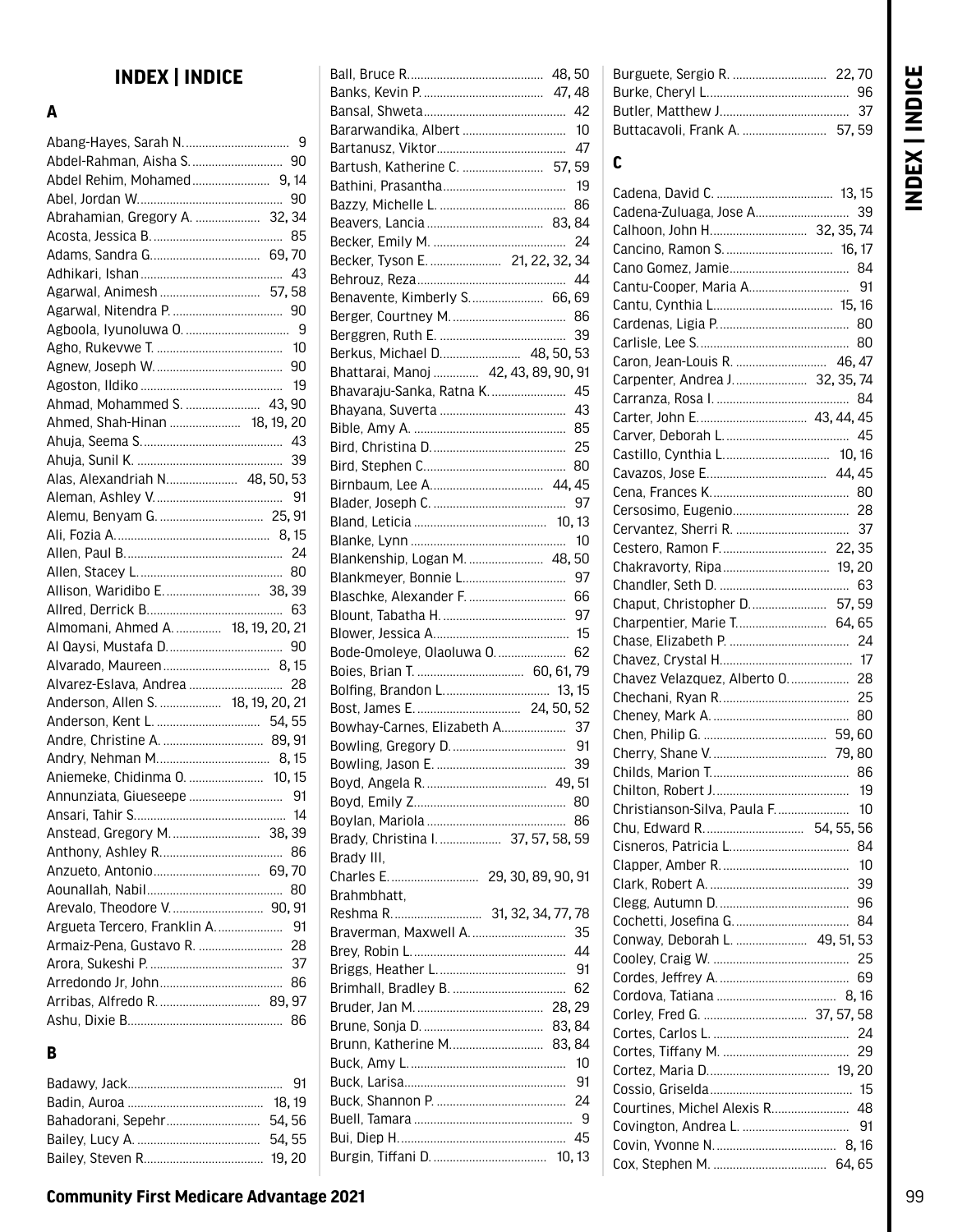# **D**

|                                               | 84 |
|-----------------------------------------------|----|
|                                               | 24 |
|                                               | 39 |
|                                               | 62 |
| Dao Campi, Haisar E 21, 32, 35                |    |
|                                               |    |
| David, Rochelle M.  49, 50, 51, 52            |    |
| Davies.                                       |    |
| <br>Mark G…………………  31, 32, 34, 35, 76, 77, 78 |    |
|                                               |    |
|                                               |    |
|                                               |    |
|                                               |    |
| Dayton, Christopher L.  22, 25                |    |
| Dearmond, Daniel T.  32, 35, 36, 74           |    |
|                                               |    |
| De Erausquin, Gabriel A.  44, 66              |    |
| Defronzo, Ralph A 28, 29, 42                  |    |
| Dehart, Marc M 57, 58, 59, 73                 |    |
|                                               |    |
|                                               |    |
|                                               |    |
|                                               | 71 |
|                                               | 25 |
|                                               |    |
|                                               |    |
|                                               |    |
|                                               |    |
|                                               |    |
|                                               |    |
| Diallo, Souleymane Y.  30, 31, 90, 91         |    |
|                                               |    |
|                                               |    |
|                                               |    |
|                                               |    |
| Dodd, Katherine S 18, 20                      |    |
|                                               |    |
|                                               |    |
|                                               | 72 |
|                                               |    |
|                                               |    |
|                                               |    |

# **E**

| Eckmann, Maxim S 60, 61, 79, 83 |  |
|---------------------------------|--|
|                                 |  |

|                                  | 84  |
|----------------------------------|-----|
|                                  | 80  |
|                                  | -91 |
|                                  |     |
|                                  |     |
|                                  |     |
|                                  |     |
|                                  |     |
|                                  |     |
|                                  |     |
|                                  |     |
|                                  |     |
| Esparza, Christopher J 84        |     |
|                                  |     |
|                                  |     |
|                                  |     |
| Estrada Anzueto, Rodolfo A 21,69 |     |
| Evans.                           |     |
| Elizabeth C.  49, 50, 51, 52, 53 |     |
|                                  |     |
|                                  |     |

# **F**

| Fakhreddine, Mohamad H.  71                  |    |
|----------------------------------------------|----|
|                                              |    |
|                                              |    |
|                                              |    |
|                                              |    |
|                                              |    |
|                                              |    |
|                                              |    |
| Feldman, Marc D.  20, 21, 40                 |    |
| Fernandez Falcon.                            |    |
|                                              |    |
|                                              |    |
|                                              |    |
| Ferrer-Cardona, Lucas M. 31, 32, 34, 35, 76, |    |
| 77,78                                        |    |
|                                              |    |
| Ferruzzi, Giancarlo R 66, 69                 |    |
|                                              |    |
|                                              |    |
|                                              |    |
| Fields, Taylor S.  54, 55, 56                |    |
|                                              |    |
|                                              |    |
|                                              |    |
|                                              |    |
|                                              |    |
|                                              |    |
|                                              |    |
|                                              |    |
|                                              |    |
|                                              |    |
|                                              |    |
|                                              |    |
|                                              | 80 |

# **G**

| Galindo Jr, Mayo J.  57, 59      |  |
|----------------------------------|--|
|                                  |  |
| Garcia-Everett.                  |  |
| Ashley L.  42, 43, 89, 90, 92    |  |
|                                  |  |
| 92                               |  |
| 81                               |  |
| 25                               |  |
| Garza, Rudy 60, 61, 79, 81, 83   |  |
|                                  |  |
|                                  |  |
|                                  |  |
|                                  |  |
|                                  |  |
| Gibbons, Steven D.  57, 58, 59   |  |
|                                  |  |
|                                  |  |
|                                  |  |
| Goldrick, Kathryn M 49, 51       |  |
|                                  |  |
| Goyal, Sunali  54, 55, 56        |  |
|                                  |  |
| Granda-Rodriguez, Ramona  28, 29 |  |
|                                  |  |
|                                  |  |
|                                  |  |
|                                  |  |
|                                  |  |
|                                  |  |
|                                  |  |
|                                  |  |
|                                  |  |

# **H**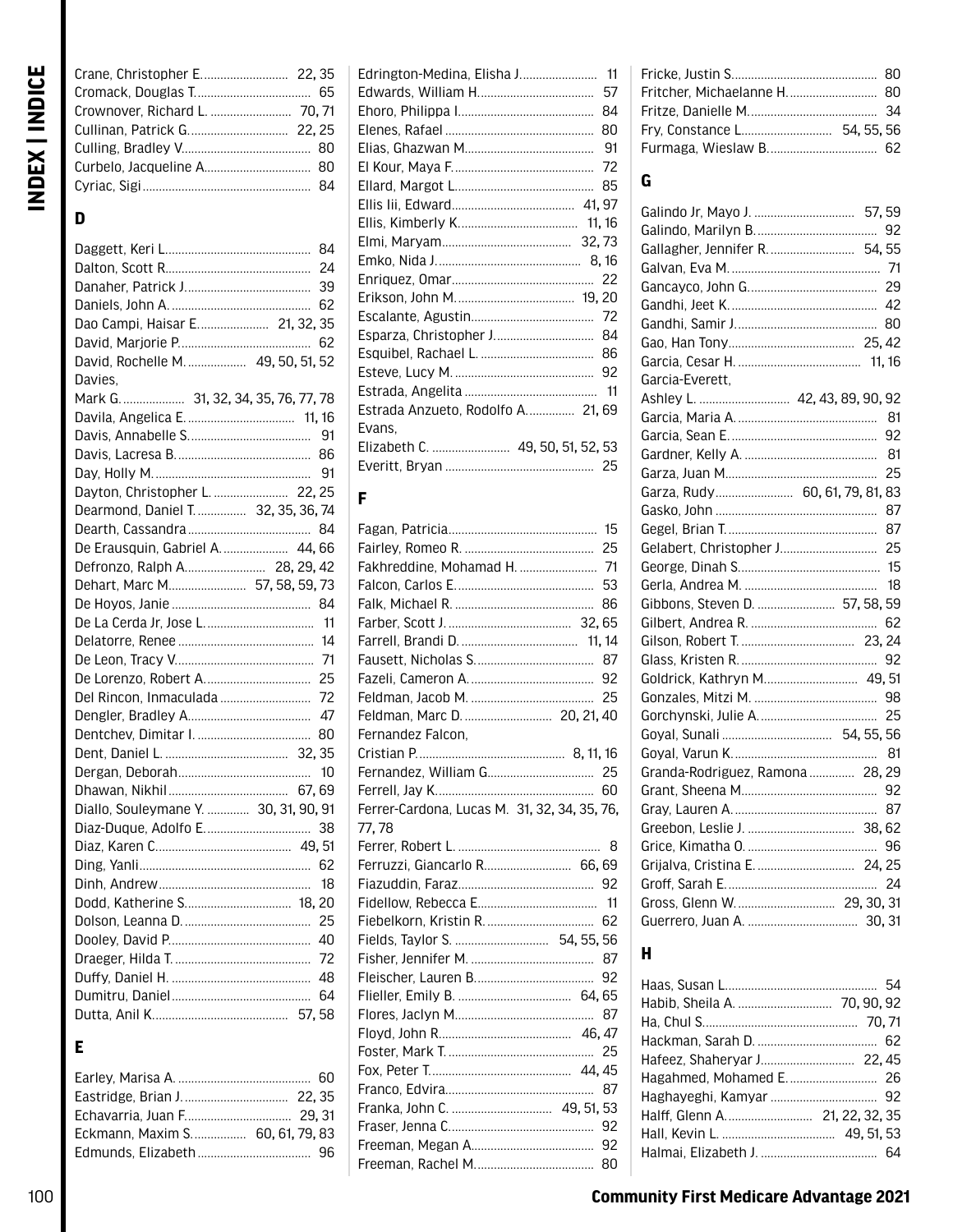| Hartzler, Anthony W.  40, 92      |    |
|-----------------------------------|----|
|                                   |    |
|                                   |    |
|                                   |    |
| Heim-Hall, Josefine M 61, 62      |    |
|                                   |    |
|                                   |    |
|                                   |    |
|                                   |    |
|                                   |    |
| Hernandez, Javier  41, 42, 75, 76 |    |
|                                   |    |
| Higby, Kenneth 49, 51, 53         |    |
|                                   |    |
|                                   |    |
|                                   |    |
|                                   |    |
| Holder, Kenneth N.  38, 62        |    |
|                                   |    |
|                                   |    |
|                                   |    |
|                                   |    |
|                                   |    |
|                                   |    |
|                                   |    |
|                                   |    |
|                                   |    |
|                                   |    |
|                                   |    |
|                                   | 63 |
|                                   | 92 |
|                                   | 93 |
|                                   |    |
|                                   | 26 |

### $\mathbf{I}$

| Ireland, Kayla E.  49, 50, 51, 52, 53 |  |
|---------------------------------------|--|
|                                       |  |
|                                       |  |
|                                       |  |

# $\mathbf{j}$

| Jacobs, Philip M 58, 59, 73                  |
|----------------------------------------------|
|                                              |
|                                              |
|                                              |
|                                              |
| Jayakumar, Lalithapriya. 31, 33, 34, 35, 76, |
| 77,78                                        |
|                                              |
|                                              |
|                                              |
|                                              |
|                                              |
| Johnson, Daniel A.  54, 55, 56               |
| Johnson.                                     |
|                                              |
| 81                                           |
| 97                                           |
| 93                                           |
|                                              |
|                                              |
| Joy, Christine E.  67, 68, 69                |
|                                              |
|                                              |
|                                              |
|                                              |

# $\mathbf K$

| Kadaba, Venkatesha J 40,41   |    |
|------------------------------|----|
|                              |    |
|                              |    |
|                              |    |
|                              |    |
|                              |    |
| Katabathina, Venkata S 40,41 |    |
|                              |    |
|                              |    |
|                              |    |
|                              |    |
|                              |    |
|                              | 93 |
|                              |    |
|                              | 65 |
|                              |    |
|                              | 93 |
|                              |    |
|                              |    |
|                              |    |
|                              | 26 |
|                              |    |
|                              |    |
|                              |    |
|                              |    |
|                              |    |
|                              |    |
|                              |    |
|                              |    |
|                              |    |
|                              |    |
|                              |    |

| Kumar, Kaparaboyna A.  12, 14 |  |
|-------------------------------|--|
|                               |  |
|                               |  |

INDEX | INDICE

# $\mathbf{L}$

|                                    | 93 |
|------------------------------------|----|
|                                    |    |
|                                    |    |
|                                    |    |
|                                    |    |
|                                    |    |
| Landrum, Matthew R 57, 58          |    |
|                                    |    |
|                                    |    |
|                                    |    |
|                                    |    |
|                                    |    |
|                                    |    |
|                                    |    |
|                                    |    |
| Leverence, Robert R 12, 16         |    |
|                                    |    |
| Levine, Stephanie M 21, 22, 69, 70 |    |
|                                    |    |
|                                    |    |
| Lichtenstein, Michael J 12, 16     |    |
|                                    |    |
|                                    |    |
|                                    | 75 |
|                                    | 81 |
|                                    |    |
|                                    |    |
|                                    |    |
|                                    |    |
|                                    |    |
|                                    |    |
|                                    |    |
|                                    | 85 |
|                                    |    |
|                                    | 98 |
|                                    |    |
|                                    |    |
|                                    |    |
| Lozano, Alejandro  49, 51, 52      |    |

# **Community First Medicare Advantage 2021**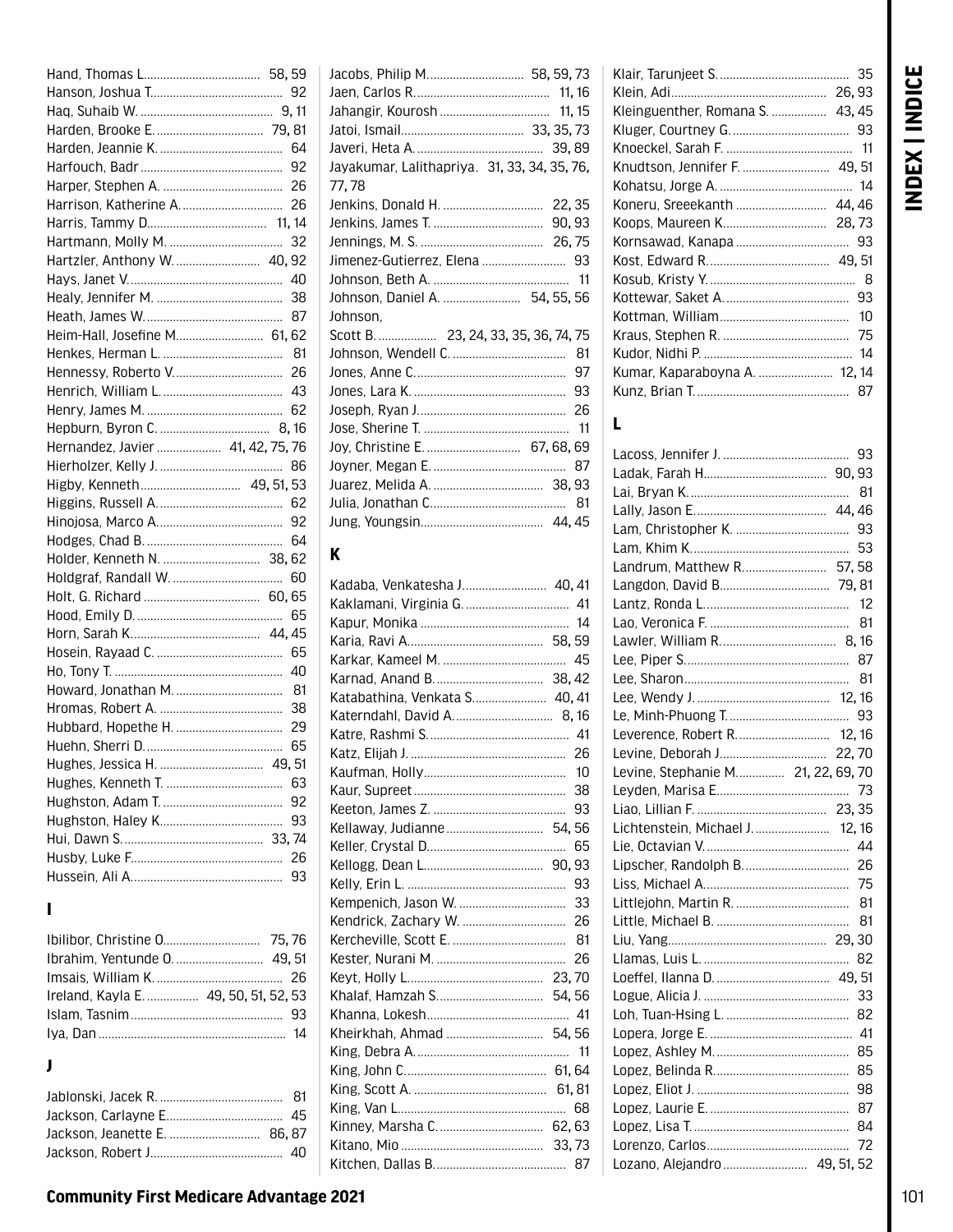# **M**

| Malave, Adriel J.  21, 22, 70              |    |
|--------------------------------------------|----|
|                                            |    |
| Malkowski, Richard S.  82                  |    |
|                                            |    |
|                                            |    |
| Mansour Elkena, Ahmed M.  75,76            |    |
| Marques-Zilli, Eduardo  44                 |    |
|                                            |    |
|                                            |    |
|                                            |    |
|                                            |    |
| Martin, Elizabeth M 49,52                  |    |
| Martinez, Melissa 67,68                    |    |
|                                            |    |
| Mascitelli, Justin R 46,47                 |    |
| Maselli Caceres, Diego J.  21,70           |    |
|                                            |    |
|                                            |    |
|                                            |    |
| Matthews,                                  |    |
| Thomas L 44, 45, 46, 67, 68, 69            |    |
|                                            |    |
| Mccann, Georgia A.  50, 52                 |    |
| Mcclure, Matthew L.  60, 61, 79, 82        |    |
| Mccormick, Sekinat K 57, 58                |    |
|                                            |    |
|                                            |    |
|                                            |    |
|                                            |    |
|                                            |    |
|                                            |    |
| Mckenzie, Elizabeth D.  71                 |    |
|                                            |    |
|                                            |    |
| Medrano-Valle, Gabriel A.  50, 52          |    |
|                                            |    |
|                                            |    |
|                                            |    |
|                                            | 94 |
|                                            |    |
| Meireles, Christiane L 71,72               |    |
|                                            |    |
|                                            |    |
|                                            |    |
|                                            |    |
|                                            |    |
|                                            |    |
|                                            |    |
| Miserlis.                                  |    |
| Dimitrios  31, 33, 34, 36, 76, 77, 78      |    |
| Mitromaras, Christopher R. 31, 32, 33, 34, |    |
| 36, 76, 77, 78                             |    |
| Montanez Villa Campa, Maria Del Pilar 8,   |    |
| 17                                         | 27 |

| 58 |
|----|
| 94 |
|    |
|    |
|    |
|    |
|    |
|    |
|    |
|    |
|    |
|    |

# **N**

| Nassar, Tareq Issa M.  42, 90 |  |
|-------------------------------|--|
| Nathanson, Robert D 94        |  |
|                               |  |
|                               |  |
| Nguyen, Anhtuan H 54, 56      |  |
|                               |  |
|                               |  |
|                               |  |
| Nicholson, Susannah E 23,36   |  |
|                               |  |
|                               |  |
|                               |  |
|                               |  |
|                               |  |
|                               |  |

# **O**

| Ornelas Lozano, Abby 67, 68, 69   |  |
|-----------------------------------|--|
| Oscos-Sanchez, Manuel A 8, 15, 17 |  |
|                                   |  |
|                                   |  |

## **P**

| Papanastassiou, Alexander M 46,47 |  |
|-----------------------------------|--|
|                                   |  |
|                                   |  |
|                                   |  |
|                                   |  |

|                                   | 94 |
|-----------------------------------|----|
| Pounds.                           |    |
| Lori C 31, 32, 33, 34, 36, 77, 78 |    |
|                                   |    |
|                                   |    |
|                                   |    |

# **Q**

# **R**

| Ramirez Castaneda, Juan L 43,46 |  |
|---------------------------------|--|
|                                 |  |
| Rasco, Sarah S.  67, 68, 69     |  |
|                                 |  |
|                                 |  |
|                                 |  |
|                                 |  |
| Reddick, Robert L.  62, 63      |  |
|                                 |  |
|                                 |  |
|                                 |  |
|                                 |  |
|                                 |  |
|                                 |  |
| Reistroffer, Katherine E 83     |  |
|                                 |  |
|                                 |  |
|                                 |  |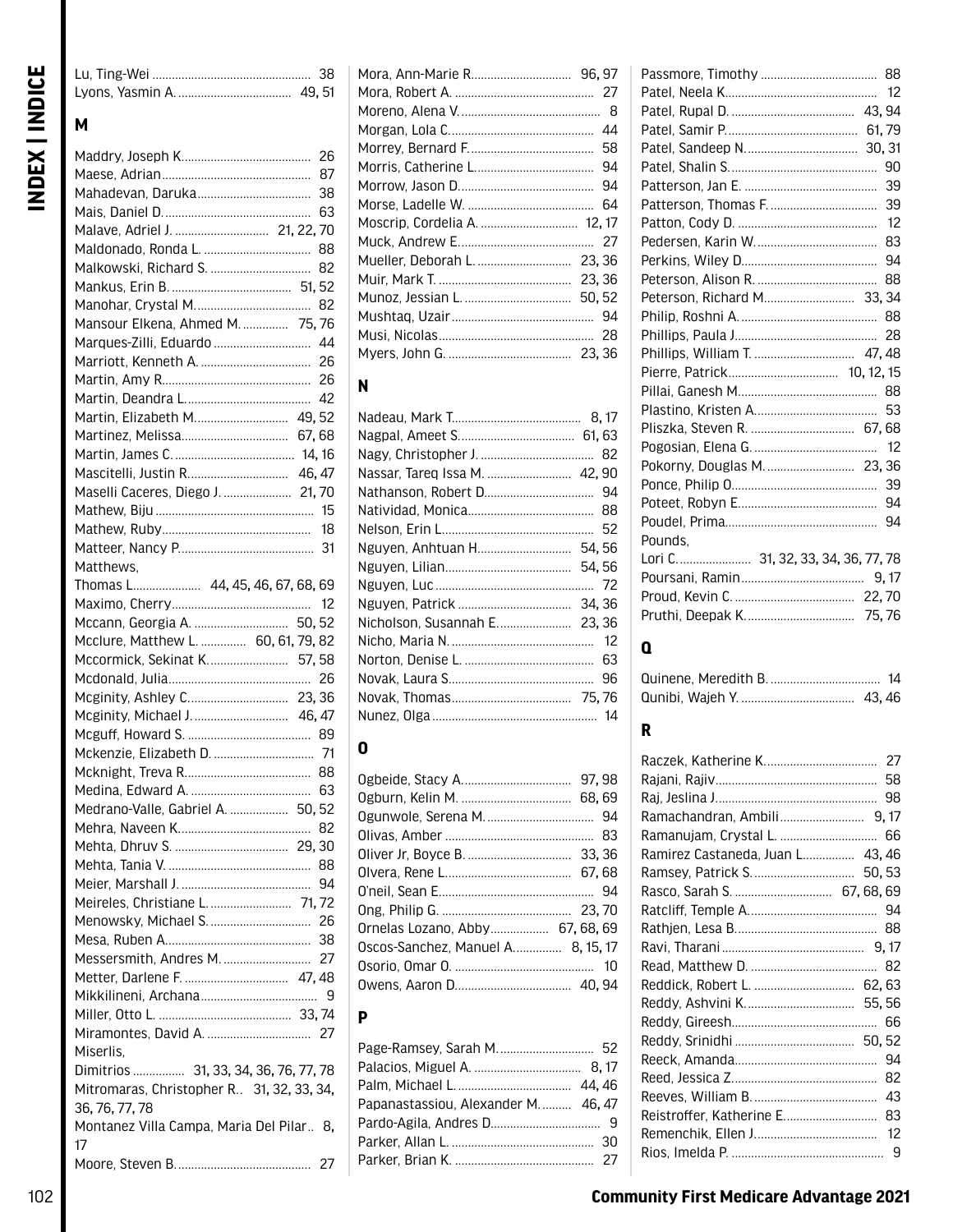| ш<br>t<br>Ĵ.<br>┍<br>7     |
|----------------------------|
| ٤<br>L<br>ı<br>ľ<br>ı<br>× |

| Rodriguez Perez, Virgen M 17, 18 |  |
|----------------------------------|--|
|                                  |  |
|                                  |  |
|                                  |  |
|                                  |  |
|                                  |  |
|                                  |  |
|                                  |  |
|                                  |  |
|                                  |  |
|                                  |  |
|                                  |  |
|                                  |  |

### $\mathsf{s}$

|                                   | 55     |
|-----------------------------------|--------|
|                                   | 94     |
|                                   |        |
|                                   |        |
|                                   |        |
|                                   | 63     |
|                                   | 95     |
| Sako, Edward Y 33, 37, 74, 75     |        |
| Saldiva, Maria Del Carm 12        |        |
|                                   | 30     |
|                                   |        |
| Sandoval, Jessica F.  67, 68, 69  |        |
|                                   |        |
|                                   |        |
|                                   |        |
|                                   |        |
|                                   |        |
|                                   |        |
|                                   |        |
|                                   |        |
| Schillerstrom, Tracy L 67, 68, 69 |        |
|                                   |        |
|                                   |        |
|                                   |        |
|                                   |        |
|                                   |        |
|                                   |        |
|                                   |        |
|                                   |        |
|                                   |        |
| Sharkey, Francis E.  62, 63       |        |
|                                   |        |
|                                   |        |
|                                   |        |
|                                   |        |
|                                   |        |
|                                   |        |
|                                   | 13, 17 |

|                                  |  | 13 |
|----------------------------------|--|----|
|                                  |  |    |
|                                  |  |    |
|                                  |  |    |
|                                  |  |    |
|                                  |  |    |
|                                  |  |    |
|                                  |  |    |
|                                  |  |    |
|                                  |  |    |
| Soekamto, Christa D.  55, 56, 57 |  |    |
|                                  |  | 55 |
| Soliman, Sameer  61, 79, 82      |  |    |
| Solis-Herrera, Carolina D 28     |  |    |
|                                  |  |    |
|                                  |  | 95 |
|                                  |  | 95 |
|                                  |  |    |
|                                  |  |    |
|                                  |  | 27 |
| Stallworth, Christian L.  60     |  |    |
|                                  |  |    |
| Stephens, Benjamin E             |  | 95 |
|                                  |  |    |
|                                  |  |    |
|                                  |  | 82 |
|                                  |  | 82 |
|                                  |  | 74 |
| Sullivan, Mackenzie D            |  | 88 |
| Sun, Derrick Y.  47, 58, 59      |  |    |
|                                  |  |    |
|                                  |  |    |
|                                  |  | 43 |
|                                  |  |    |

### $\mathbf T$

|  | 47 |
|--|----|
|  |    |
|  | 60 |
|  |    |
|  |    |
|  |    |
|  |    |
|  | 85 |
|  |    |
|  |    |
|  |    |
|  |    |
|  |    |
|  |    |
|  |    |
|  | 27 |
|  |    |

# $\mathsf{U}$

### 

### $\mathbf V$

| Velez, Carlos E.  66, 68, 69     |    |
|----------------------------------|----|
|                                  |    |
| Verduzo-Gutierrez, Monica 63, 64 |    |
|                                  |    |
|                                  |    |
|                                  |    |
|                                  |    |
|                                  | 63 |
|                                  |    |
|                                  |    |
|                                  |    |
|                                  |    |

### W

| Wagle-Sharma, Deepa  13         |  |
|---------------------------------|--|
|                                 |  |
| Waldman, Corey W 55, 56, 57     |  |
|                                 |  |
| 89                              |  |
| Wallace Huff, Cristina M 50, 52 |  |
|                                 |  |
|                                 |  |
|                                 |  |
|                                 |  |
| Washington, Mariam  64          |  |
|                                 |  |
|                                 |  |
|                                 |  |
|                                 |  |
|                                 |  |
| 59                              |  |
|                                 |  |
| 95                              |  |
| Williamson, Richard J.  80, 83  |  |
|                                 |  |
|                                 |  |
|                                 |  |
|                                 |  |
| 89                              |  |
| 24                              |  |
|                                 |  |
|                                 |  |
|                                 |  |
| 72                              |  |
|                                 |  |
| x                               |  |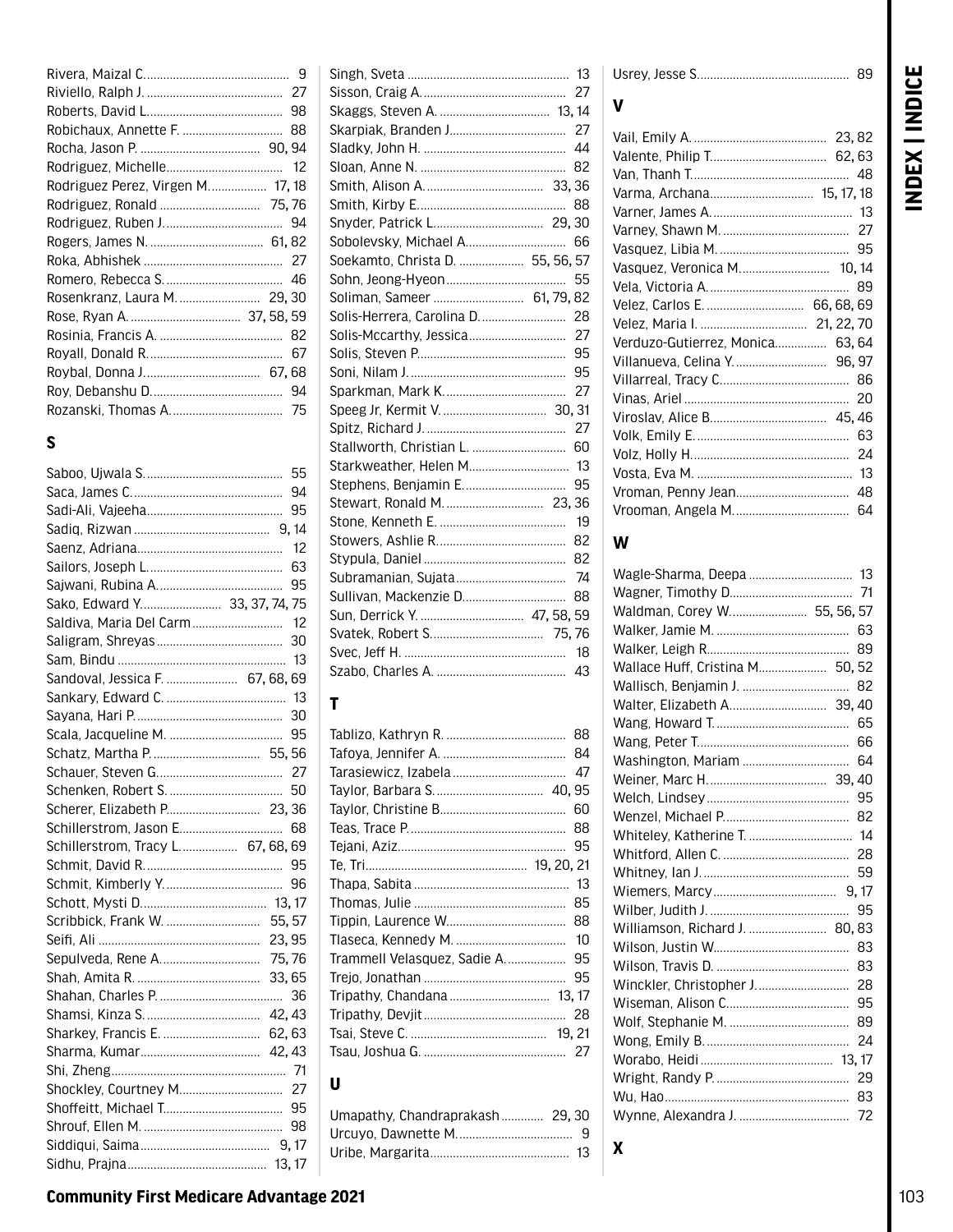| <b>V</b> |  |
|----------|--|
|          |  |

# $\mathbf{Z}$